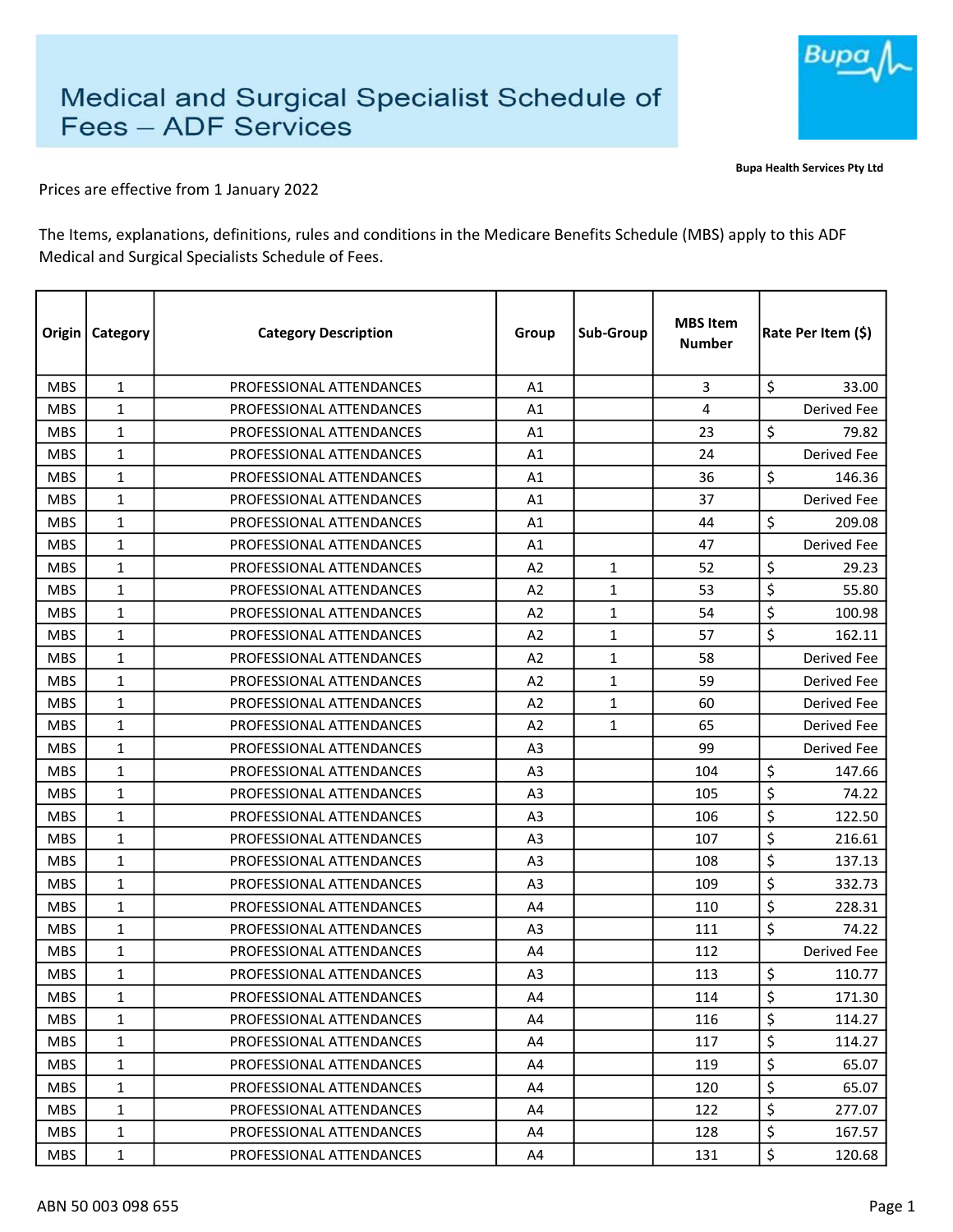

| Origin     | <b>Category</b> | <b>Category Description</b> | Group          | Sub-Group      | <b>MBS Item</b><br><b>Number</b> | Rate Per Item (\$) |  |
|------------|-----------------|-----------------------------|----------------|----------------|----------------------------------|--------------------|--|
| <b>MBS</b> | $\mathbf{1}$    | PROFESSIONAL ATTENDANCES    | A4             |                | 132                              | \$<br>399.32       |  |
| <b>MBS</b> | $\mathbf{1}$    | PROFESSIONAL ATTENDANCES    | A4             |                | 133                              | \$<br>199.92       |  |
| <b>MBS</b> | $\mathbf{1}$    | PROFESSIONAL ATTENDANCES    | A28            |                | 141                              | \$<br>1,297.28     |  |
| <b>MBS</b> | $\mathbf{1}$    | PROFESSIONAL ATTENDANCES    | A28            |                | 143                              | \$<br>810.92       |  |
| <b>MBS</b> | $\mathbf{1}$    | PROFESSIONAL ATTENDANCES    | A28            |                | 145                              | \$<br>1,573.00     |  |
| <b>MBS</b> | $\mathbf{1}$    | PROFESSIONAL ATTENDANCES    | A28            |                | 147                              | \$<br>983.30       |  |
| <b>MBS</b> | $\mathbf{1}$    | PROFESSIONAL ATTENDANCES    | A28            |                | 149                              | Derived Fee        |  |
| <b>MBS</b> | $\mathbf{1}$    | PROFESSIONAL ATTENDANCES    | A <sub>5</sub> |                | 160                              | \$<br>625.41       |  |
| <b>MBS</b> | $\mathbf{1}$    | PROFESSIONAL ATTENDANCES    | A5             |                | 161                              | \$<br>1,042.31     |  |
| <b>MBS</b> | $\mathbf{1}$    | PROFESSIONAL ATTENDANCES    | A5             |                | 162                              | \$<br>1,458.79     |  |
| <b>MBS</b> | $\mathbf{1}$    | PROFESSIONAL ATTENDANCES    | A <sub>5</sub> |                | 163                              | \$<br>1,876.39     |  |
| <b>MBS</b> | $\mathbf{1}$    | PROFESSIONAL ATTENDANCES    | A5             |                | 164                              | \$<br>2,084.90     |  |
| <b>MBS</b> | $\mathbf{1}$    | PROFESSIONAL ATTENDANCES    | A <sub>6</sub> |                | 170                              | \$<br>331.90       |  |
| <b>MBS</b> | $\mathbf{1}$    | PROFESSIONAL ATTENDANCES    | A6             |                | 171                              | \$<br>349.70       |  |
| <b>MBS</b> | $\mathbf{1}$    | PROFESSIONAL ATTENDANCES    | A6             |                | 172                              | \$<br>425.51       |  |
| <b>MBS</b> | $\mathbf{1}$    | PROFESSIONAL ATTENDANCES    | A7             | $\mathbf{1}$   | 173                              | \$<br>57.53        |  |
| <b>MBS</b> | $\mathbf{1}$    | PROFESSIONAL ATTENDANCES    | A7             | $\overline{2}$ | 179                              | \$<br>36.54        |  |
| <b>MBS</b> | $\mathbf{1}$    | PROFESSIONAL ATTENDANCES    | A7             | $\overline{2}$ | 181                              | Derived Fee        |  |
| <b>MBS</b> | $\mathbf{1}$    | PROFESSIONAL ATTENDANCES    | A7             | $\overline{2}$ | 185                              | \$<br>79.99        |  |
| <b>MBS</b> | $\mathbf{1}$    | PROFESSIONAL ATTENDANCES    | A7             | $\overline{2}$ | 187                              | Derived Fee        |  |
| <b>MBS</b> | $\mathbf{1}$    | PROFESSIONAL ATTENDANCES    | A7             | $\overline{2}$ | 189                              | \$<br>154.80       |  |
| <b>MBS</b> | $\mathbf{1}$    | PROFESSIONAL ATTENDANCES    | A7             | 2              | 191                              | Derived Fee        |  |
| <b>MBS</b> | $\mathbf{1}$    | PROFESSIONAL ATTENDANCES    | A7             | $\mathbf{1}$   | 193                              | \$<br>98.45        |  |
| <b>MBS</b> | $\mathbf{1}$    | PROFESSIONAL ATTENDANCES    | Α7             | 1              | 195                              | Derived Fee        |  |
| <b>MBS</b> | $\mathbf{1}$    | PROFESSIONAL ATTENDANCES    | A7             | $\mathbf{1}$   | 197                              | \$<br>190.54       |  |
| <b>MBS</b> | $\mathbf{1}$    | PROFESSIONAL ATTENDANCES    | A7             | $\mathbf{1}$   | 199                              | \$<br>280.50       |  |
| <b>MBS</b> | 1               | PROFESSIONAL ATTENDANCES    | A7             | 2              | 203                              | \$<br>227.75       |  |
| <b>MBS</b> | 1               | PROFESSIONAL ATTENDANCES    | A7             | $\overline{2}$ | 206                              | Derived Fee        |  |
| <b>MBS</b> | 1               | PROFESSIONAL ATTENDANCES    | Α7             | 3              | 214                              | \$<br>470.90       |  |
| <b>MBS</b> | $\mathbf{1}$    | PROFESSIONAL ATTENDANCES    | A7             | $\overline{3}$ | 215                              | \$<br>784.75       |  |
| <b>MBS</b> | $\mathbf{1}$    | PROFESSIONAL ATTENDANCES    | A7             | $\overline{3}$ | 218                              | \$<br>1,098.32     |  |
| <b>MBS</b> | $\mathbf{1}$    | PROFESSIONAL ATTENDANCES    | A7             | 3              | 219                              | \$<br>1,412.84     |  |
| MBS.       | $\mathbf{1}$    | PROFESSIONAL ATTENDANCES    | A7             | 3              | 220                              | \$<br>1,569.76     |  |
| <b>MBS</b> | 1               | PROFESSIONAL ATTENDANCES    | A7             | 4              | 221                              | \$<br>249.93       |  |
| <b>MBS</b> | $\mathbf{1}$    | PROFESSIONAL ATTENDANCES    | A7             | 4              | 222                              | \$<br>263.35       |  |
| <b>MBS</b> | $\mathbf{1}$    | PROFESSIONAL ATTENDANCES    | A7             | 4              | 223                              | \$<br>320.35       |  |
| <b>MBS</b> | 1               | PROFESSIONAL ATTENDANCES    | A7             | 5              | 224                              | \$<br>126.23       |  |
| <b>MBS</b> | $\mathbf{1}$    | PROFESSIONAL ATTENDANCES    | A7             | 5              | 225                              | \$<br>293.12       |  |
| <b>MBS</b> | 1               | PROFESSIONAL ATTENDANCES    | A7             | 5              | 226                              | \$<br>404.60       |  |
| <b>MBS</b> | 1               | PROFESSIONAL ATTENDANCES    | A7             | 5              | 227                              | \$<br>571.49       |  |
| <b>MBS</b> | $\mathbf{1}$    | PROFESSIONAL ATTENDANCES    | A7             | 5              | 228                              | \$<br>451.24       |  |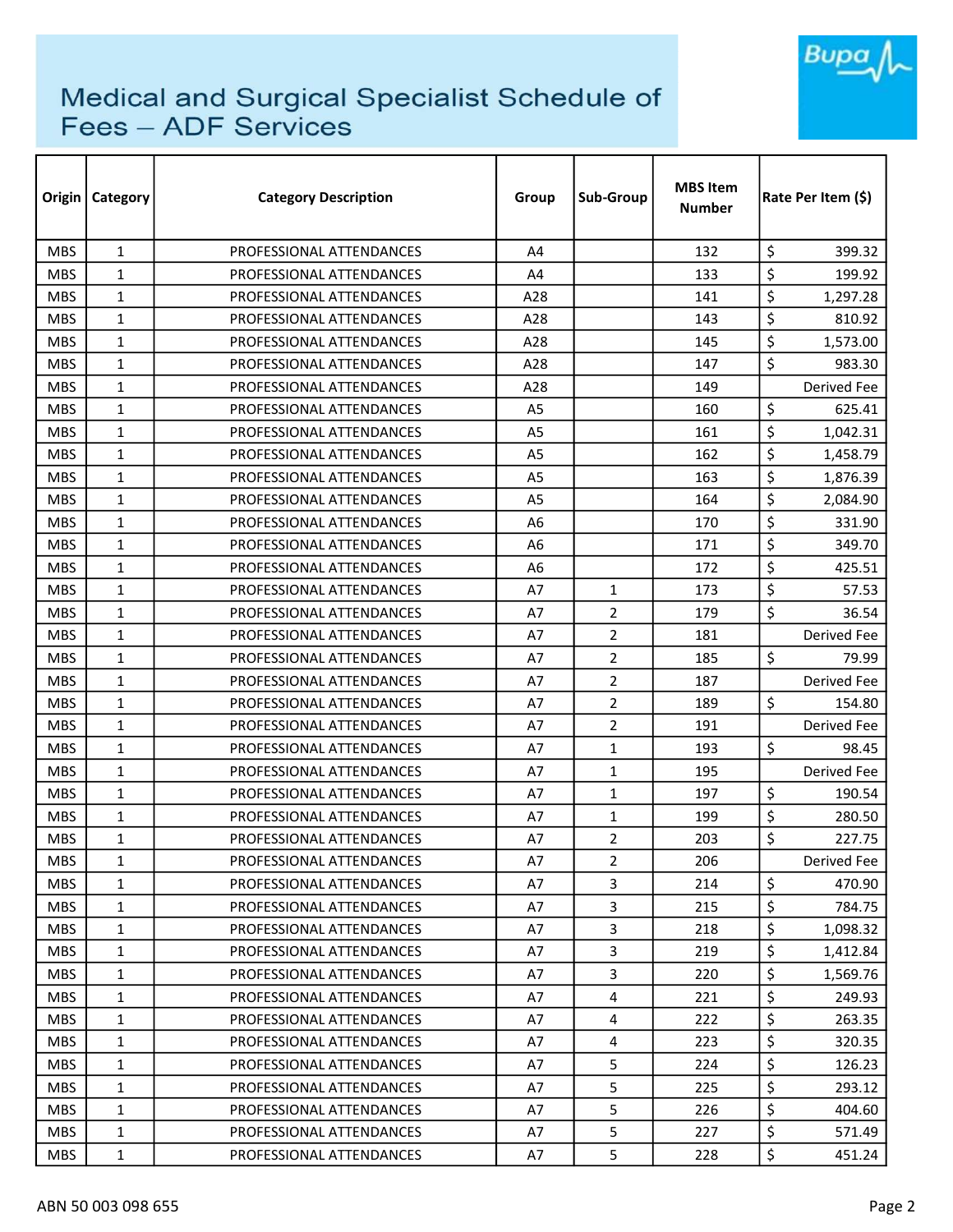

| Origin     | <b>Category</b> | <b>Category Description</b> | Group | Sub-Group      | <b>MBS Item</b><br><b>Number</b> | Rate Per Item (\$) |  |
|------------|-----------------|-----------------------------|-------|----------------|----------------------------------|--------------------|--|
| <b>MBS</b> | $\mathbf{1}$    | PROFESSIONAL ATTENDANCES    | A7    | 6              | 229                              | \$<br>306.67       |  |
| <b>MBS</b> | $\mathbf{1}$    | PROFESSIONAL ATTENDANCES    | A7    | 6              | 230                              | \$<br>243.02       |  |
| <b>MBS</b> | $\mathbf{1}$    | PROFESSIONAL ATTENDANCES    | A7    | 6              | 231                              | \$<br>149.61       |  |
| <b>MBS</b> | $\mathbf{1}$    | PROFESSIONAL ATTENDANCES    | A7    | 6              | 232                              | \$<br>149.61       |  |
| <b>MBS</b> | $\mathbf{1}$    | PROFESSIONAL ATTENDANCES    | Α7    | 6              | 233                              | \$<br>153.20       |  |
| <b>MBS</b> | $\mathbf{1}$    | PROFESSIONAL ATTENDANCES    | A7    | 6              | 235                              | \$<br>150.15       |  |
| <b>MBS</b> | $\mathbf{1}$    | PROFESSIONAL ATTENDANCES    | A7    | 6              | 236                              | \$<br>257.11       |  |
| <b>MBS</b> | $\mathbf{1}$    | PROFESSIONAL ATTENDANCES    | A7    | 6              | 237                              | \$<br>428.64       |  |
| <b>MBS</b> | $\mathbf{1}$    | PROFESSIONAL ATTENDANCES    | A7    | 6              | 238                              | \$<br>110.28       |  |
| <b>MBS</b> | $\mathbf{1}$    | PROFESSIONAL ATTENDANCES    | A7    | 6              | 239                              | \$<br>189.21       |  |
| <b>MBS</b> | $\mathbf{1}$    | PROFESSIONAL ATTENDANCES    | A7    | 6              | 240                              | \$<br>315.05       |  |
| <b>MBS</b> | $\mathbf{1}$    | PROFESSIONAL ATTENDANCES    | A7    | 6              | 243                              | \$<br>173.27       |  |
| <b>MBS</b> | $\mathbf{1}$    | PROFESSIONAL ATTENDANCES    | A7    | 6              | 244                              | \$<br>80.65        |  |
| <b>MBS</b> | $\mathbf{1}$    | PROFESSIONAL ATTENDANCES    | A7    | $\overline{7}$ | 245                              | \$<br>329.12       |  |
| <b>MBS</b> | $\mathbf{1}$    | PROFESSIONAL ATTENDANCES    | A7    | 7              | 249                              | \$<br>225.35       |  |
| <b>MBS</b> | $\mathbf{1}$    | PROFESSIONAL ATTENDANCES    | A7    | 8              | 251                              | \$<br>36.01        |  |
| <b>MBS</b> | $\mathbf{1}$    | PROFESSIONAL ATTENDANCES    | A7    | 8              | 252                              | \$<br>78.79        |  |
| <b>MBS</b> | $\mathbf{1}$    | PROFESSIONAL ATTENDANCES    | A7    | 8              | 253                              | Derived Fee        |  |
| <b>MBS</b> | $\mathbf{1}$    | PROFESSIONAL ATTENDANCES    | A7    | 8              | 254                              | \$<br>152.40       |  |
| <b>MBS</b> | $\mathbf{1}$    | PROFESSIONAL ATTENDANCES    | A7    | 8              | 255                              | Derived Fee        |  |
| <b>MBS</b> | $\mathbf{1}$    | PROFESSIONAL ATTENDANCES    | A7    | 8              | 256                              | \$<br>224.43       |  |
| <b>MBS</b> | $\mathbf{1}$    | PROFESSIONAL ATTENDANCES    | A7    | 8              | 257                              | Derived Fee        |  |
| <b>MBS</b> | $\mathbf{1}$    | PROFESSIONAL ATTENDANCES    | A7    | 8              | 259                              | \$<br>78.79        |  |
| <b>MBS</b> | $\mathbf{1}$    | PROFESSIONAL ATTENDANCES    | Α7    | 8              | 260                              | Derived Fee        |  |
| <b>MBS</b> | $\mathbf{1}$    | PROFESSIONAL ATTENDANCES    | A7    | 8              | 261                              | \$<br>152.40       |  |
| <b>MBS</b> | $\mathbf{1}$    | PROFESSIONAL ATTENDANCES    | A7    | 8              | 262                              | Derived Fee        |  |
| <b>MBS</b> | $\mathbf{1}$    | PROFESSIONAL ATTENDANCES    | A7    | 8              | 263                              | \$<br>224.43       |  |
| <b>MBS</b> | 1               | PROFESSIONAL ATTENDANCES    | A7    | 8              | 264                              | Derived Fee        |  |
| <b>MBS</b> | 1               | PROFESSIONAL ATTENDANCES    | Α7    | 8              | 265                              | \$<br>78.79        |  |
| <b>MBS</b> | $\mathbf{1}$    | PROFESSIONAL ATTENDANCES    | A7    | 8              | 266                              | Derived Fee        |  |
| <b>MBS</b> | $\mathbf{1}$    | PROFESSIONAL ATTENDANCES    | A7    | 8              | 268                              | \$<br>152.40       |  |
| <b>MBS</b> | $\mathbf{1}$    | PROFESSIONAL ATTENDANCES    | A7    | 8              | 269                              | Derived Fee        |  |
| MBS.       | $\mathbf{1}$    | PROFESSIONAL ATTENDANCES    | A7    | 8              | 270                              | \$<br>224.43       |  |
| <b>MBS</b> | 1               | PROFESSIONAL ATTENDANCES    | A7    | 8              | 271                              | Derived Fee        |  |
| <b>MBS</b> | $\mathbf{1}$    | PROFESSIONAL ATTENDANCES    | A7    | 9              | 272                              | \$<br>152.40       |  |
| <b>MBS</b> | $\mathbf{1}$    | PROFESSIONAL ATTENDANCES    | A7    | 9              | 276                              | \$<br>224.43       |  |
| <b>MBS</b> | $\mathbf{1}$    | PROFESSIONAL ATTENDANCES    | A7    | 9              | 277                              | \$<br>152.40       |  |
| <b>MBS</b> | $\mathbf{1}$    | PROFESSIONAL ATTENDANCES    | A7    | 9              | 279                              | \$<br>152.40       |  |
| <b>MBS</b> | $\mathbf{1}$    | PROFESSIONAL ATTENDANCES    | A7    | 9              | 281                              | \$<br>193.59       |  |
| <b>MBS</b> | $\mathbf{1}$    | PROFESSIONAL ATTENDANCES    | A7    | 9              | 282                              | \$<br>285.14       |  |
| <b>MBS</b> | $\mathbf{1}$    | PROFESSIONAL ATTENDANCES    | A7    | 9              | 283                              | \$<br>197.18       |  |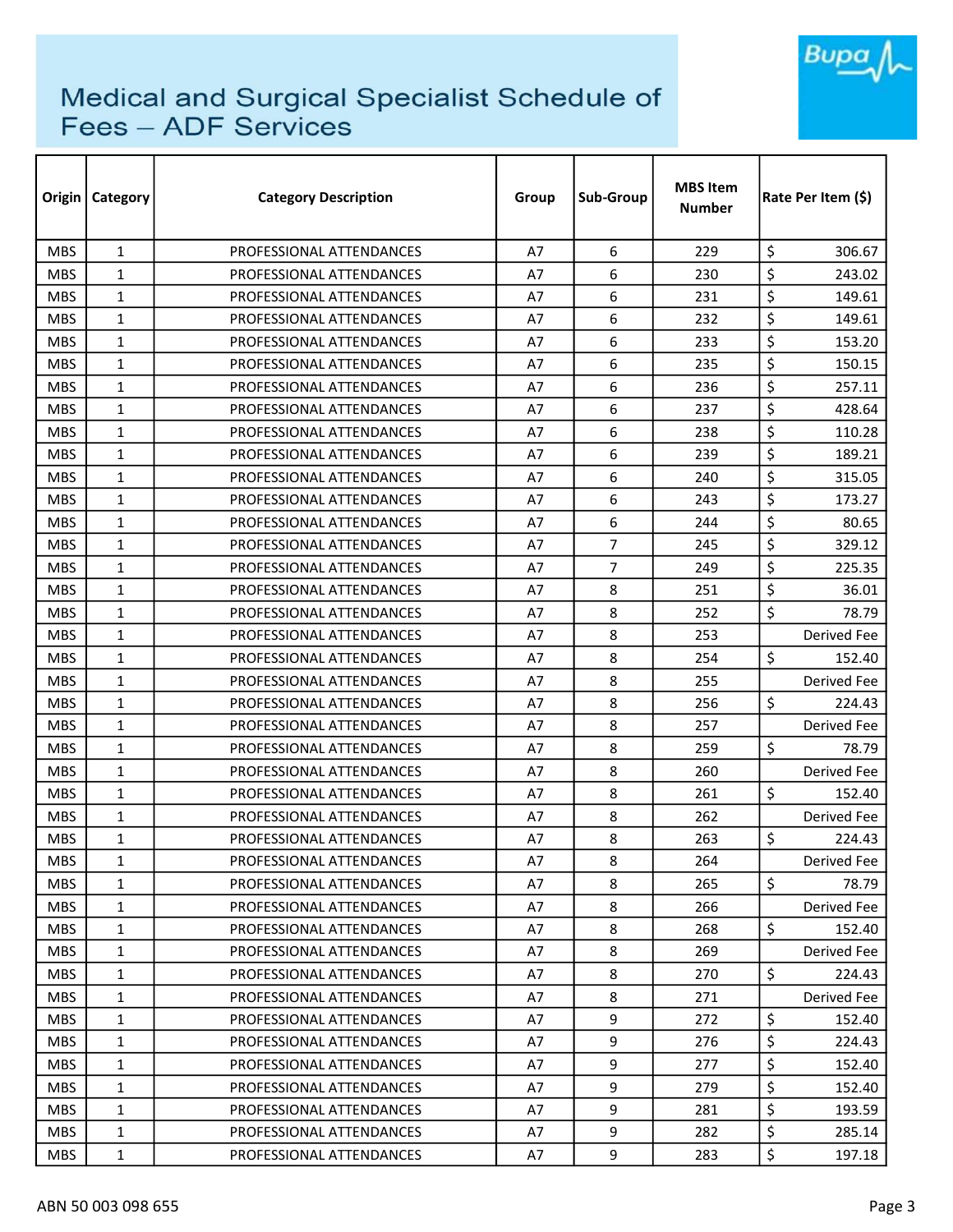

| Origin     | Category     | <b>Category Description</b> | Group          | Sub-Group | <b>MBS Item</b><br><b>Number</b> | Rate Per Item (\$) |
|------------|--------------|-----------------------------|----------------|-----------|----------------------------------|--------------------|
| <b>MBS</b> | $\mathbf{1}$ | PROFESSIONAL ATTENDANCES    | A7             | 9         | 285                              | Derived Fee        |
| <b>MBS</b> | $\mathbf{1}$ | PROFESSIONAL ATTENDANCES    | A7             | 9         | 286                              | \$<br>282.22       |
| <b>MBS</b> | $\mathbf{1}$ | PROFESSIONAL ATTENDANCES    | A7             | 9         | 287                              | Derived Fee        |
| <b>MBS</b> | $\mathbf{1}$ | PROFESSIONAL ATTENDANCES    | A8             |           | 288                              | Derived Fee        |
| <b>MBS</b> | $\mathbf{1}$ | PROFESSIONAL ATTENDANCES    | A8             |           | 289                              | \$<br>399.32       |
| <b>MBS</b> | $\mathbf{1}$ | PROFESSIONAL ATTENDANCES    | A <sub>8</sub> |           | 291                              | \$<br>684.96       |
| <b>MBS</b> | $\mathbf{1}$ | PROFESSIONAL ATTENDANCES    | A8             |           | 293                              | \$<br>428.17       |
| <b>MBS</b> | $\mathbf{1}$ | PROFESSIONAL ATTENDANCES    | A8             |           | 296                              | \$<br>393.87       |
| <b>MBS</b> | $\mathbf{1}$ | PROFESSIONAL ATTENDANCES    | A <sub>8</sub> |           | 297                              | \$<br>393.87       |
| <b>MBS</b> | 1            | PROFESSIONAL ATTENDANCES    | A8             |           | 299                              | \$<br>471.03       |
| <b>MBS</b> | 1            | PROFESSIONAL ATTENDANCES    | A8             |           | 300                              | \$<br>65.60        |
| <b>MBS</b> | $\mathbf{1}$ | PROFESSIONAL ATTENDANCES    | A8             |           | 302                              | \$<br>130.82       |
| <b>MBS</b> | 1            | PROFESSIONAL ATTENDANCES    | A8             |           | 304                              | \$<br>201.42       |
| <b>MBS</b> | $\mathbf{1}$ | PROFESSIONAL ATTENDANCES    | A <sub>8</sub> |           | 306                              | \$<br>277.89       |
| <b>MBS</b> | $\mathbf{1}$ | PROFESSIONAL ATTENDANCES    | A <sub>8</sub> |           | 308                              | \$<br>322.55       |
| <b>MBS</b> | 1            | PROFESSIONAL ATTENDANCES    | A8             |           | 310                              | \$<br>32.65        |
| <b>MBS</b> | 1            | PROFESSIONAL ATTENDANCES    | A8             |           | 312                              | \$<br>65.60        |
| <b>MBS</b> | $\mathbf{1}$ | PROFESSIONAL ATTENDANCES    | A8             |           | 314                              | \$<br>100.85       |
| <b>MBS</b> | 1            | PROFESSIONAL ATTENDANCES    | A8             |           | 316                              | \$<br>139.17       |
| <b>MBS</b> | 1            | PROFESSIONAL ATTENDANCES    | A8             |           | 318                              | \$<br>161.30       |
| <b>MBS</b> | $\mathbf{1}$ | PROFESSIONAL ATTENDANCES    | A <sub>8</sub> |           | 319                              | \$<br>277.89       |
| <b>MBS</b> | 1            | PROFESSIONAL ATTENDANCES    | A8             |           | 320                              | \$<br>65.60        |
| <b>MBS</b> | 1            | PROFESSIONAL ATTENDANCES    | A8             |           | 322                              | \$<br>130.82       |
| <b>MBS</b> | 1            | PROFESSIONAL ATTENDANCES    | A8             |           | 324                              | \$<br>201.42       |
| <b>MBS</b> | $\mathbf{1}$ | PROFESSIONAL ATTENDANCES    | A8             |           | 326                              | \$<br>277.89       |
| <b>MBS</b> | $\mathbf{1}$ | PROFESSIONAL ATTENDANCES    | A8             |           | 328                              | \$<br>322.55       |
| <b>MBS</b> | $\mathbf{1}$ | PROFESSIONAL ATTENDANCES    | A8             |           | 330                              | \$<br>120.39       |
| <b>MBS</b> | $\mathbf{1}$ | PROFESSIONAL ATTENDANCES    | A8             |           | 332                              | \$<br>188.59       |
| <b>MBS</b> | $\mathbf{1}$ | PROFESSIONAL ATTENDANCES    | A8             |           | 334                              | \$<br>274.83       |
| <b>MBS</b> | $\mathbf{1}$ | PROFESSIONAL ATTENDANCES    | A8             |           | 336                              | \$<br>332.53       |
| <b>MBS</b> | 1            | PROFESSIONAL ATTENDANCES    | A8             |           | 338                              | \$<br>377.63       |
| <b>MBS</b> | 1            | PROFESSIONAL ATTENDANCES    | A8             |           | 342                              | \$<br>74.61        |
| <b>MBS</b> | 1            | PROFESSIONAL ATTENDANCES    | A8             |           | 344                              | \$<br>99.06        |
| MBS.       | 1            | PROFESSIONAL ATTENDANCES    | A8             |           | 346                              | \$<br>146.47       |
| <b>MBS</b> | $\mathbf{1}$ | PROFESSIONAL ATTENDANCES    | A8             |           | 348                              | \$<br>191.79       |
| <b>MBS</b> | 1            | PROFESSIONAL ATTENDANCES    | A8             |           | 350                              | \$<br>264.77       |
| <b>MBS</b> | $\mathbf{1}$ | PROFESSIONAL ATTENDANCES    | A8             |           | 352                              | \$<br>191.79       |
| <b>MBS</b> | 1            | PROFESSIONAL ATTENDANCES    | A8             |           | 353                              | \$<br>86.54        |
| <b>MBS</b> | 1            | PROFESSIONAL ATTENDANCES    | A8             |           | 355                              | \$<br>173.16       |
| <b>MBS</b> | 1            | PROFESSIONAL ATTENDANCES    | A8             |           | 356                              | \$<br>253.89       |
| <b>MBS</b> | 1            | PROFESSIONAL ATTENDANCES    | A8             |           | 357                              | \$<br>350.20       |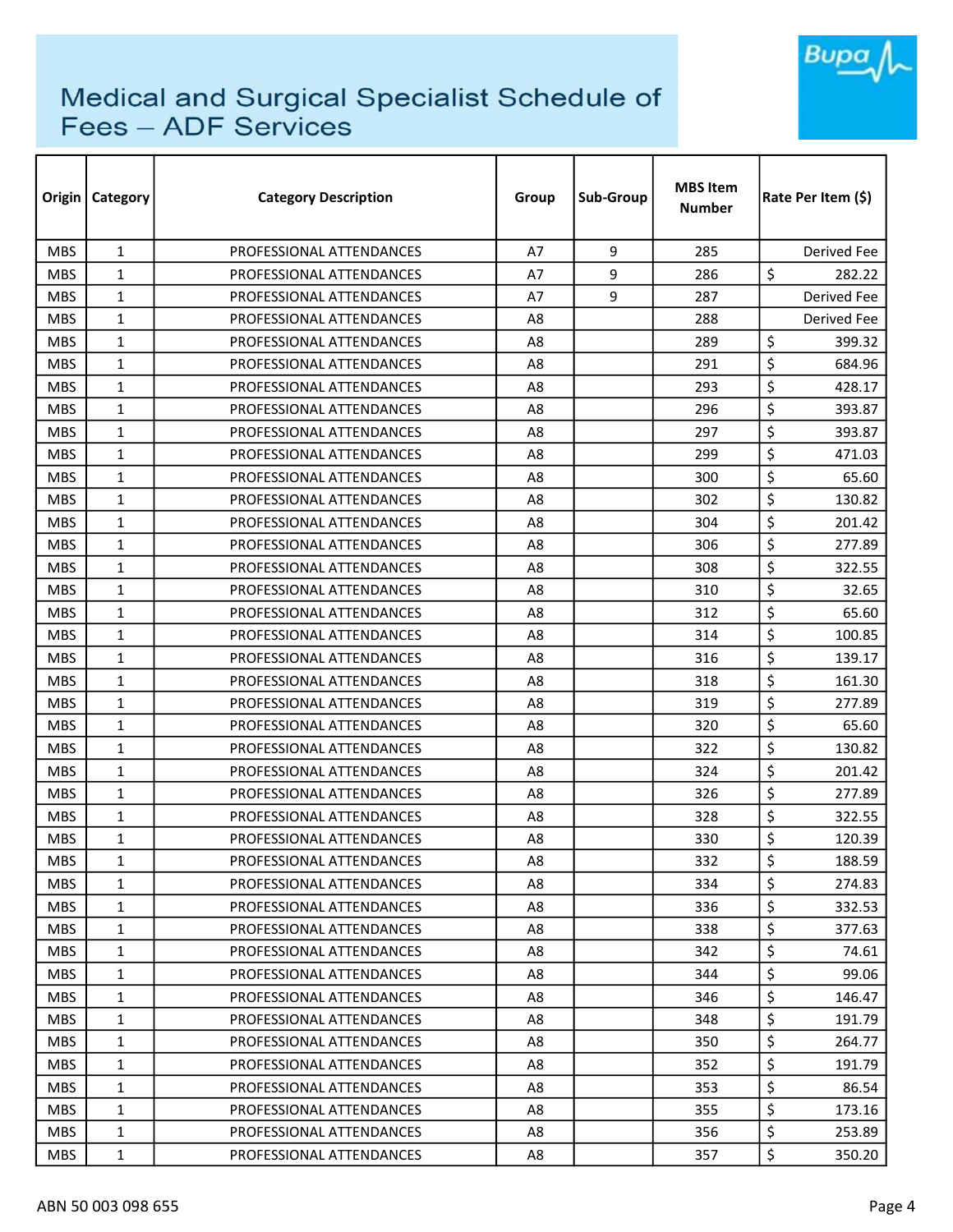

| Origin     | <b>Category</b> | <b>Category Description</b> | Group          | Sub-Group      | <b>MBS Item</b><br><b>Number</b> | Rate Per Item (\$) |  |
|------------|-----------------|-----------------------------|----------------|----------------|----------------------------------|--------------------|--|
| <b>MBS</b> | $\mathbf{1}$    | PROFESSIONAL ATTENDANCES    | A <sub>8</sub> |                | 358                              | \$<br>426.75       |  |
| <b>MBS</b> | $\mathbf{1}$    | PROFESSIONAL ATTENDANCES    | A8             |                | 359                              | \$<br>492.35       |  |
| <b>MBS</b> | $\mathbf{1}$    | PROFESSIONAL ATTENDANCES    | A8             |                | 361                              | \$<br>452.91       |  |
| <b>MBS</b> | $\mathbf{1}$    | PROFESSIONAL ATTENDANCES    | A <sub>8</sub> |                | 364                              | \$<br>65.60        |  |
| <b>MBS</b> | $\mathbf{1}$    | PROFESSIONAL ATTENDANCES    | A8             |                | 366                              | \$<br>130.82       |  |
| <b>MBS</b> | 1               | PROFESSIONAL ATTENDANCES    | A8             |                | 367                              | \$<br>201.41       |  |
| <b>MBS</b> | $\mathbf{1}$    | PROFESSIONAL ATTENDANCES    | A8             |                | 369                              | \$<br>278.11       |  |
| <b>MBS</b> | 1               | PROFESSIONAL ATTENDANCES    | A8             |                | 370                              | \$<br>322.54       |  |
| <b>MBS</b> | 1               | PROFESSIONAL ATTENDANCES    | A7             | 9              | 371                              | \$<br>197.18       |  |
| <b>MBS</b> | $\mathbf{1}$    | PROFESSIONAL ATTENDANCES    | A7             | 9              | 372                              | \$<br>282.22       |  |
| <b>MBS</b> | $\mathbf{1}$    | PROFESSIONAL ATTENDANCES    | A12            |                | 384                              | \$<br>97.13        |  |
| <b>MBS</b> | $\mathbf{1}$    | PROFESSIONAL ATTENDANCES    | A12            |                | 385                              | \$<br>129.48       |  |
| <b>MBS</b> | $\mathbf{1}$    | PROFESSIONAL ATTENDANCES    | A12            |                | 386                              | \$<br>65.07        |  |
| <b>MBS</b> | $\mathbf{1}$    | PROFESSIONAL ATTENDANCES    | A12            |                | 387                              | \$<br>189.94       |  |
| <b>MBS</b> | $\mathbf{1}$    | PROFESSIONAL ATTENDANCES    | A12            |                | 388                              | \$<br>120.24       |  |
| <b>MBS</b> | $\mathbf{1}$    | PROFESSIONAL ATTENDANCES    | A12            |                | 389                              | <b>Derived Fee</b> |  |
| <b>MBS</b> | 1               | PROFESSIONAL ATTENDANCES    | A13            |                | 410                              | \$<br>56.05        |  |
| <b>MBS</b> | $\mathbf{1}$    | PROFESSIONAL ATTENDANCES    | A13            |                | 411                              | \$<br>122.54       |  |
| <b>MBS</b> | $\mathbf{1}$    | PROFESSIONAL ATTENDANCES    | A13            |                | 412                              | \$<br>236.89       |  |
| <b>MBS</b> | 1               | PROFESSIONAL ATTENDANCES    | A13            |                | 413                              | \$<br>348.85       |  |
| <b>MBS</b> | $\mathbf{1}$    | PROFESSIONAL ATTENDANCES    | A13            |                | 414                              | <b>Derived Fee</b> |  |
| <b>MBS</b> | $\mathbf{1}$    | PROFESSIONAL ATTENDANCES    | A13            |                | 415                              | <b>Derived Fee</b> |  |
| <b>MBS</b> | $\mathbf{1}$    | PROFESSIONAL ATTENDANCES    | A13            |                | 416                              | Derived Fee        |  |
| <b>MBS</b> | $\mathbf{1}$    | PROFESSIONAL ATTENDANCES    | A13            |                | 417                              | Derived Fee        |  |
| <b>MBS</b> | $\mathbf{1}$    | PROFESSIONAL ATTENDANCES    | A21            | $\mathbf{1}$   | 501                              | \$<br>50.97        |  |
| <b>MBS</b> | $\mathbf{1}$    | PROFESSIONAL ATTENDANCES    | A21            | $\mathbf{1}$   | 503                              | \$<br>86.15        |  |
| <b>MBS</b> | 1               | PROFESSIONAL ATTENDANCES    | A21            | 1              | 507                              | \$<br>144.68       |  |
| <b>MBS</b> | $\mathbf{1}$    | PROFESSIONAL ATTENDANCES    | A21            | $\mathbf{1}$   | 511                              | \$<br>204.68       |  |
| <b>MBS</b> | $\mathbf{1}$    | PROFESSIONAL ATTENDANCES    | A21            | $\mathbf{1}$   | 515                              | \$<br>316.97       |  |
| <b>MBS</b> | $\mathbf{1}$    | PROFESSIONAL ATTENDANCES    | A21            | $\overline{2}$ | 519                              | \$<br>223.90       |  |
| <b>MBS</b> | $\mathbf{1}$    | PROFESSIONAL ATTENDANCES    | A21            | $\overline{2}$ | 520                              | \$<br>430.07       |  |
| <b>MBS</b> | $\mathbf{1}$    | PROFESSIONAL ATTENDANCES    | A21            | $\overline{2}$ | 530                              | \$<br>704.89       |  |
| <b>MBS</b> | $\mathbf{1}$    | PROFESSIONAL ATTENDANCES    | A21            | $\overline{2}$ | 532                              | \$<br>979.71       |  |
| <b>MBS</b> | $\mathbf{1}$    | PROFESSIONAL ATTENDANCES    | A21            | $\overline{2}$ | 534                              | \$<br>1,254.76     |  |
| <b>MBS</b> | $\mathbf{1}$    | PROFESSIONAL ATTENDANCES    | A21            | $\overline{2}$ | 536                              | \$<br>1,392.21     |  |
| <b>MBS</b> | $\mathbf{1}$    | PROFESSIONAL ATTENDANCES    | A11            | $\mathbf{1}$   | 585                              | \$<br>193.51       |  |
| <b>MBS</b> | $\mathbf{1}$    | PROFESSIONAL ATTENDANCES    | A11            | $\mathbf{1}$   | 588                              | \$<br>193.51       |  |
| <b>MBS</b> | $\mathbf{1}$    | PROFESSIONAL ATTENDANCES    | A11            | $\mathbf{1}$   | 591                              | \$<br>149.08       |  |
| <b>MBS</b> | 1               | PROFESSIONAL ATTENDANCES    | A11            | $\mathbf{1}$   | 594                              | \$<br>62.54        |  |
| <b>MBS</b> | $\mathbf{1}$    | PROFESSIONAL ATTENDANCES    | A11            | $\overline{2}$ | 599                              | \$<br>241.01       |  |
| <b>MBS</b> | 1               | PROFESSIONAL ATTENDANCES    | A11            | $\overline{2}$ | 600                              | \$<br>195.72       |  |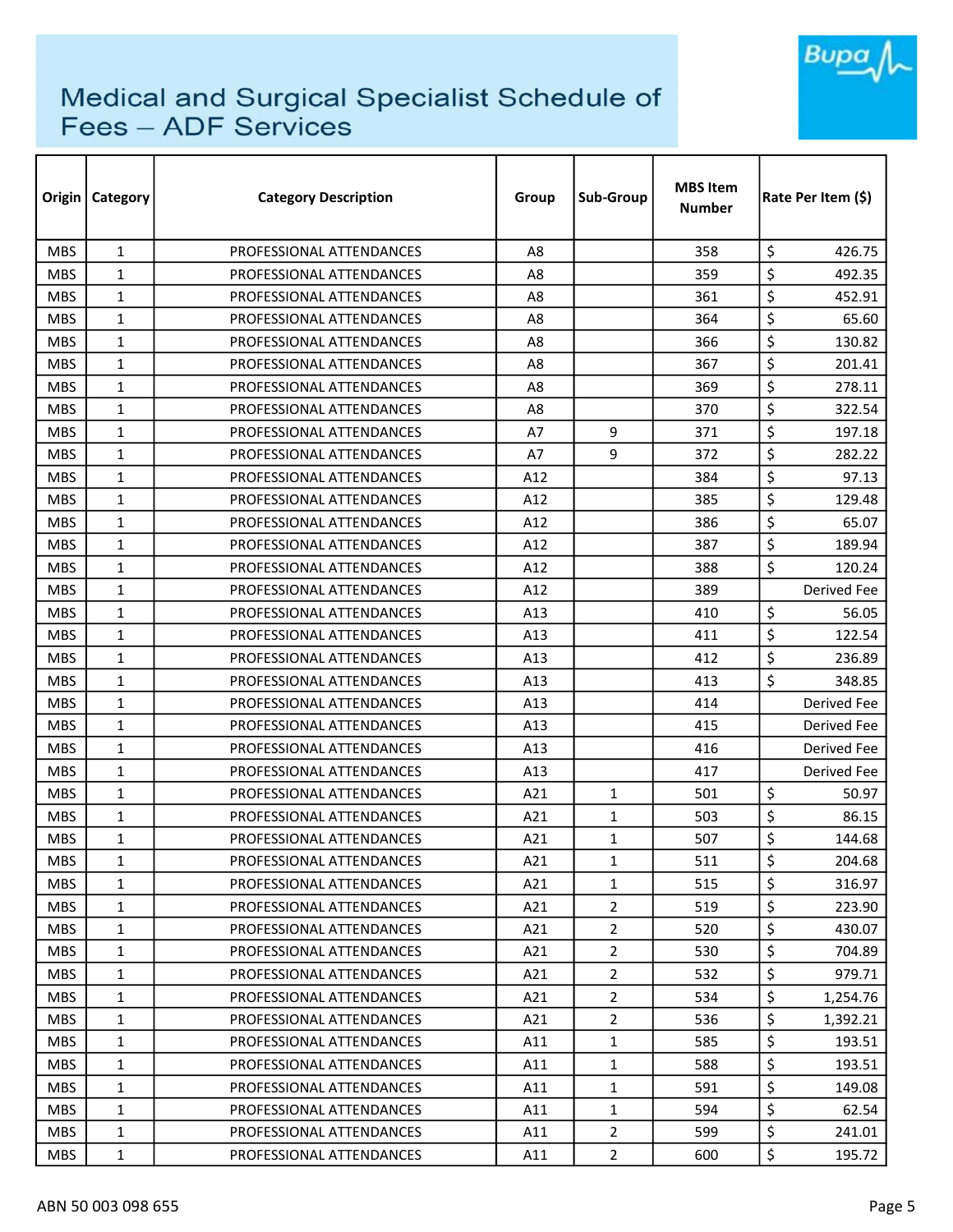

| Origin     | <b>Category</b> | <b>Category Description</b> | Group | Sub-Group      | <b>MBS Item</b><br><b>Number</b> | Rate Per Item (\$) |
|------------|-----------------|-----------------------------|-------|----------------|----------------------------------|--------------------|
| <b>MBS</b> | $\mathbf{1}$    | PROFESSIONAL ATTENDANCES    | A14   |                | 701                              | \$<br>157.72       |
| <b>MBS</b> | $\mathbf{1}$    | PROFESSIONAL ATTENDANCES    | A14   |                | 703                              | \$<br>366.47       |
| <b>MBS</b> | $\mathbf{1}$    | PROFESSIONAL ATTENDANCES    | A14   |                | 705                              | \$<br>505.71       |
| <b>MBS</b> | $\mathbf{1}$    | PROFESSIONAL ATTENDANCES    | A14   |                | 707                              | \$<br>714.33       |
| <b>MBS</b> | $\mathbf{1}$    | PROFESSIONAL ATTENDANCES    | A14   |                | 715                              | \$<br>564.05       |
| <b>MBS</b> | $\mathbf{1}$    | PROFESSIONAL ATTENDANCES    | A15   | $\mathbf{1}$   | 721                              | \$<br>383.34       |
| <b>MBS</b> | $\mathbf{1}$    | PROFESSIONAL ATTENDANCES    | A15   | $\mathbf{1}$   | 723                              | \$<br>303.75       |
| <b>MBS</b> | $\mathbf{1}$    | PROFESSIONAL ATTENDANCES    | A15   | $\mathbf{1}$   | 729                              | \$<br>187.08       |
| <b>MBS</b> | $\mathbf{1}$    | PROFESSIONAL ATTENDANCES    | A15   | $\mathbf{1}$   | 731                              | \$<br>187.08       |
| <b>MBS</b> | $\mathbf{1}$    | PROFESSIONAL ATTENDANCES    | A15   | $\mathbf{1}$   | 732                              | \$<br>191.47       |
| <b>MBS</b> | $\mathbf{1}$    | PROFESSIONAL ATTENDANCES    | A7    | 10             | 733                              | \$<br>61.65        |
| <b>MBS</b> | $\mathbf{1}$    | PROFESSIONAL ATTENDANCES    | A15   | $\overline{2}$ | 735                              | \$<br>187.74       |
| <b>MBS</b> | $\mathbf{1}$    | PROFESSIONAL ATTENDANCES    | A7    | 10             | 737                              | \$<br>104.17       |
| <b>MBS</b> | $\mathbf{1}$    | PROFESSIONAL ATTENDANCES    | A15   | $\overline{2}$ | 739                              | \$<br>321.42       |
| <b>MBS</b> | 1               | PROFESSIONAL ATTENDANCES    | A7    | 10             | 741                              | \$<br>178.45       |
| <b>MBS</b> | $\mathbf{1}$    | PROFESSIONAL ATTENDANCES    | A15   | 2              | 743                              | \$<br>535.88       |
| <b>MBS</b> | $\mathbf{1}$    | PROFESSIONAL ATTENDANCES    | A7    | 10             | 745                              | \$<br>250.33       |
| <b>MBS</b> | $\mathbf{1}$    | PROFESSIONAL ATTENDANCES    | A15   | $\overline{2}$ | 747                              | \$<br>137.92       |
| <b>MBS</b> | $\mathbf{1}$    | PROFESSIONAL ATTENDANCES    | A15   | $\overline{2}$ | 750                              | \$<br>236.52       |
| <b>MBS</b> | 1               | PROFESSIONAL ATTENDANCES    | A15   | $\overline{2}$ | 758                              | \$<br>393.83       |
| <b>MBS</b> | $\mathbf{1}$    | PROFESSIONAL ATTENDANCES    | A7    | 10             | 761                              | <b>Derived Fee</b> |
| <b>MBS</b> | $\mathbf{1}$    | PROFESSIONAL ATTENDANCES    | A7    | 10             | 763                              | <b>Derived Fee</b> |
| <b>MBS</b> | $\mathbf{1}$    | PROFESSIONAL ATTENDANCES    | A7    | 10             | 766                              | Derived Fee        |
| <b>MBS</b> | $\mathbf{1}$    | PROFESSIONAL ATTENDANCES    | A7    | 10             | 769                              | Derived Fee        |
| <b>MBS</b> | $\mathbf{1}$    | PROFESSIONAL ATTENDANCES    | A7    | 10             | 772                              | Derived Fee        |
| <b>MBS</b> | $\mathbf{1}$    | PROFESSIONAL ATTENDANCES    | A7    | 10             | 776                              | <b>Derived Fee</b> |
| <b>MBS</b> | $\mathbf{1}$    | PROFESSIONAL ATTENDANCES    | A7    | 10             | 788                              | Derived Fee        |
| <b>MBS</b> | 1               | PROFESSIONAL ATTENDANCES    | A7    | 10             | 789                              | Derived Fee        |
| <b>MBS</b> | 1               | PROFESSIONAL ATTENDANCES    | A7    | 11             | 792                              | \$<br>162.90       |
| <b>MBS</b> | $\mathbf{1}$    | PROFESSIONAL ATTENDANCES    | A7    | 12             | 812                              | \$<br>48.63        |
| <b>MBS</b> | $\mathbf{1}$    | PROFESSIONAL ATTENDANCES    | A15   | $\overline{2}$ | 820                              | \$<br>375.24       |
| <b>MBS</b> | $\mathbf{1}$    | PROFESSIONAL ATTENDANCES    | A15   | $\overline{2}$ | 822                              | \$<br>562.98       |
| MBS.       | $\mathbf{1}$    | PROFESSIONAL ATTENDANCES    | A15   | $\overline{2}$ | 823                              | \$<br>750.20       |
| <b>MBS</b> | 1               | PROFESSIONAL ATTENDANCES    | A15   | $\overline{2}$ | 825                              | \$<br>269.46       |
| <b>MBS</b> | $\mathbf{1}$    | PROFESSIONAL ATTENDANCES    | A15   | $\overline{2}$ | 826                              | \$<br>429.71       |
| <b>MBS</b> | $\mathbf{1}$    | PROFESSIONAL ATTENDANCES    | A7    | 12             | 827                              | Derived Fee        |
| <b>MBS</b> | $\mathbf{1}$    | PROFESSIONAL ATTENDANCES    | A15   | $\overline{2}$ | 828                              | \$<br>590.09       |
| <b>MBS</b> | $\mathbf{1}$    | PROFESSIONAL ATTENDANCES    | A7    | 12             | 829                              | Derived Fee        |
| <b>MBS</b> | $\mathbf{1}$    | PROFESSIONAL ATTENDANCES    | A15   | $\overline{2}$ | 830                              | \$<br>375.24       |
| <b>MBS</b> | $\mathbf{1}$    | PROFESSIONAL ATTENDANCES    | A15   | $\overline{2}$ | 832                              | \$<br>562.98       |
| <b>MBS</b> | $\mathbf{1}$    | PROFESSIONAL ATTENDANCES    | A15   | $\overline{2}$ | 834                              | \$<br>750.20       |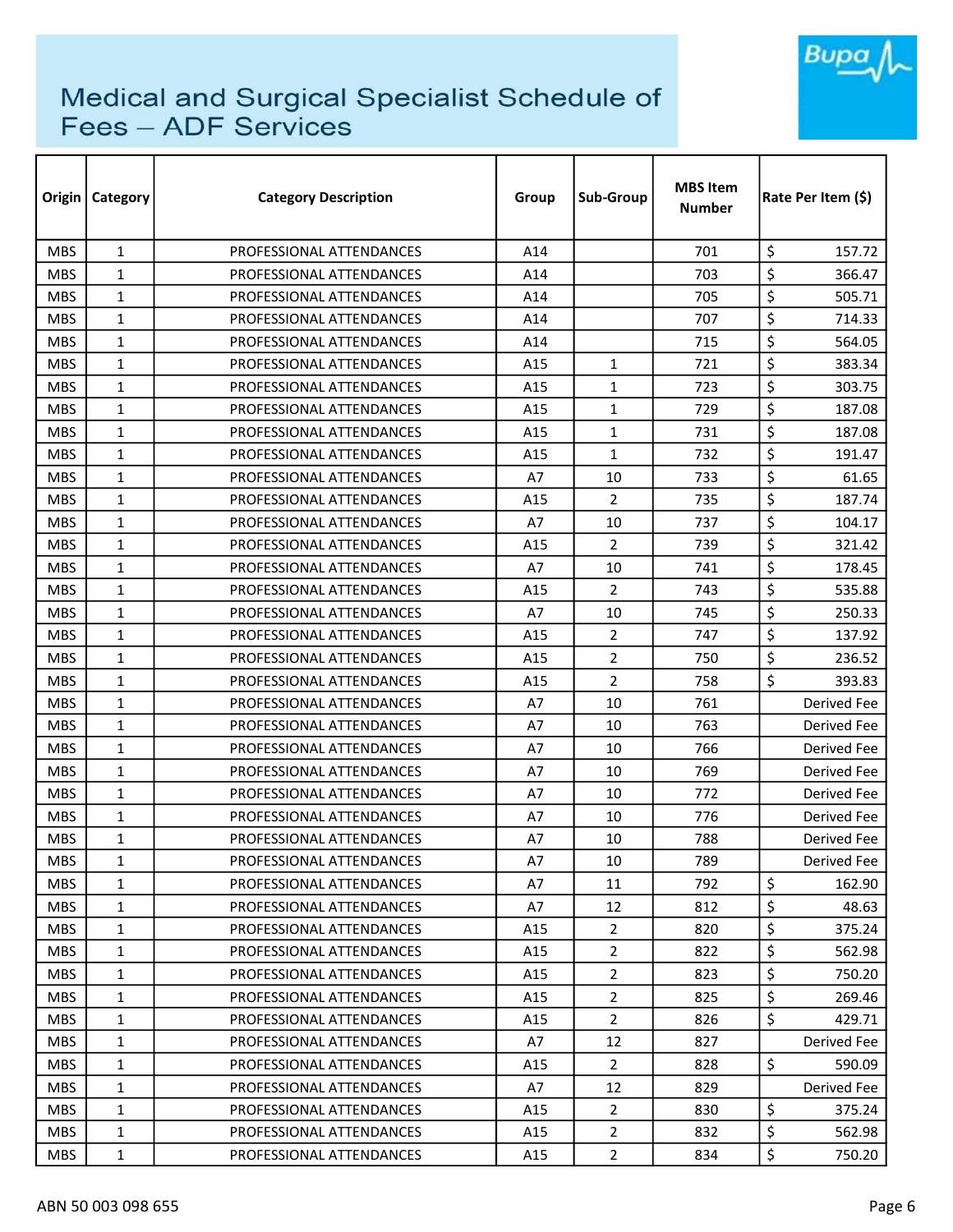

| Origin     | <b>Category</b> | <b>Category Description</b> | Group | Sub-Group      | <b>MBS Item</b><br><b>Number</b> | Rate Per Item (\$) |
|------------|-----------------|-----------------------------|-------|----------------|----------------------------------|--------------------|
| <b>MBS</b> | $\mathbf{1}$    | PROFESSIONAL ATTENDANCES    | A15   | $\overline{2}$ | 835                              | \$<br>269.46       |
| <b>MBS</b> | $\mathbf{1}$    | PROFESSIONAL ATTENDANCES    | A15   | 2              | 837                              | \$<br>429.71       |
| <b>MBS</b> | 1               | PROFESSIONAL ATTENDANCES    | A15   | 2              | 838                              | \$<br>590.09       |
| <b>MBS</b> | $\mathbf{1}$    | PROFESSIONAL ATTENDANCES    | A15   | 2              | 855                              | \$<br>375.24       |
| <b>MBS</b> | $\mathbf{1}$    | PROFESSIONAL ATTENDANCES    | A15   | $\overline{2}$ | 857                              | \$<br>562.98       |
| <b>MBS</b> | $\mathbf{1}$    | PROFESSIONAL ATTENDANCES    | A15   | $\overline{2}$ | 858                              | \$<br>750.20       |
| <b>MBS</b> | $\mathbf{1}$    | PROFESSIONAL ATTENDANCES    | A15   | $\overline{2}$ | 861                              | \$<br>375.24       |
| <b>MBS</b> | $\mathbf{1}$    | PROFESSIONAL ATTENDANCES    | A15   | $\overline{2}$ | 864                              | \$<br>562.98       |
| <b>MBS</b> | $\mathbf{1}$    | PROFESSIONAL ATTENDANCES    | A15   | $\overline{2}$ | 866                              | \$<br>750.20       |
| <b>MBS</b> | $\mathbf{1}$    | PROFESSIONAL ATTENDANCES    | A7    | 12             | 867                              | \$<br>106.17       |
| <b>MBS</b> | $\mathbf{1}$    | PROFESSIONAL ATTENDANCES    | A7    | 12             | 868                              | Derived Fee        |
| <b>MBS</b> | $\mathbf{1}$    | PROFESSIONAL ATTENDANCES    | Α7    | 12             | 869                              | Derived Fee        |
| <b>MBS</b> | $\mathbf{1}$    | PROFESSIONAL ATTENDANCES    | A15   | $\overline{2}$ | 871                              | \$<br>216.58       |
| <b>MBS</b> | $\mathbf{1}$    | PROFESSIONAL ATTENDANCES    | A15   | 2              | 872                              | \$<br>100.85       |
| <b>MBS</b> | $\mathbf{1}$    | PROFESSIONAL ATTENDANCES    | A7    | 12             | 873                              | \$<br>205.95       |
| <b>MBS</b> | $\mathbf{1}$    | PROFESSIONAL ATTENDANCES    | A7    | 12             | 876                              | Derived Fee        |
| <b>MBS</b> | $\mathbf{1}$    | PROFESSIONAL ATTENDANCES    | A15   | 2              | 880                              | \$<br>131.28       |
| <b>MBS</b> | $\mathbf{1}$    | PROFESSIONAL ATTENDANCES    | A7    | 12             | 881                              | Derived Fee        |
| <b>MBS</b> | $\mathbf{1}$    | PROFESSIONAL ATTENDANCES    | A7    | 12             | 885                              | \$<br>302.95       |
| <b>MBS</b> | $\mathbf{1}$    | PROFESSIONAL ATTENDANCES    | A7    | 12             | 891                              | Derived Fee        |
| <b>MBS</b> | $\mathbf{1}$    | PROFESSIONAL ATTENDANCES    | A7    | 12             | 892                              | <b>Derived Fee</b> |
| <b>MBS</b> | $\mathbf{1}$    | PROFESSIONAL ATTENDANCES    | A7    | 12             | 894                              | \$<br>94.07        |
| <b>MBS</b> | $\mathbf{1}$    | PROFESSIONAL ATTENDANCES    | A7    | 12             | 896                              | \$<br>182.04       |
| <b>MBS</b> | $\mathbf{1}$    | PROFESSIONAL ATTENDANCES    | A7    | 12             | 898                              | \$<br>267.87       |
| <b>MBS</b> | $\mathbf{1}$    | PROFESSIONAL ATTENDANCES    | A17   |                | 900                              | \$<br>257.11       |
| <b>MBS</b> | $\mathbf{1}$    | PROFESSIONAL ATTENDANCES    | A17   |                | 903                              | \$<br>176.05       |
| <b>MBS</b> | $\mathbf{1}$    | PROFESSIONAL ATTENDANCES    | A30   | 1              | 2100                             | \$<br>35.07        |
| <b>MBS</b> | $\mathbf 1$     | PROFESSIONAL ATTENDANCES    | A30   | 3              | 2121                             | \$<br>80.75        |
| <b>MBS</b> | 1               | PROFESSIONAL ATTENDANCES    | A30   | $\mathbf{1}$   | 2122                             | Derived Fee        |
| <b>MBS</b> | $\mathbf{1}$    | PROFESSIONAL ATTENDANCES    | A30   | $\overline{2}$ | 2125                             | Derived Fee        |
| <b>MBS</b> | 1               | PROFESSIONAL ATTENDANCES    | A30   | $\mathbf{1}$   | 2126                             | \$<br>76.49        |
| <b>MBS</b> | 1               | PROFESSIONAL ATTENDANCES    | A30   | $\mathbf{1}$   | 2137                             | Derived Fee        |
| <b>MBS</b> | 1               | PROFESSIONAL ATTENDANCES    | A30   | 2              | 2138                             | Derived Fee        |
| <b>MBS</b> | 1               | PROFESSIONAL ATTENDANCES    | A30   | $\mathbf{1}$   | 2143                             | \$<br>148.31       |
| <b>MBS</b> | 1               | PROFESSIONAL ATTENDANCES    | A30   | $\mathbf{1}$   | 2147                             | Derived Fee        |
| <b>MBS</b> | 1               | PROFESSIONAL ATTENDANCES    | A30   | 3              | 2150                             | \$<br>156.39       |
| <b>MBS</b> | $\mathbf{1}$    | PROFESSIONAL ATTENDANCES    | A30   | $\overline{2}$ | 2179                             | Derived Fee        |
| <b>MBS</b> | $\mathbf{1}$    | PROFESSIONAL ATTENDANCES    | A30   | $\mathbf{1}$   | 2195                             | \$<br>218.22       |
| <b>MBS</b> | 1               | PROFESSIONAL ATTENDANCES    | A30   | $\overline{3}$ | 2196                             | \$<br>230.29       |
| <b>MBS</b> | $\mathbf{1}$    | PROFESSIONAL ATTENDANCES    | A30   | $\mathbf{1}$   | 2199                             | Derived Fee        |
| <b>MBS</b> | 1               | PROFESSIONAL ATTENDANCES    | A30   | $\overline{2}$ | 2220                             | Derived Fee        |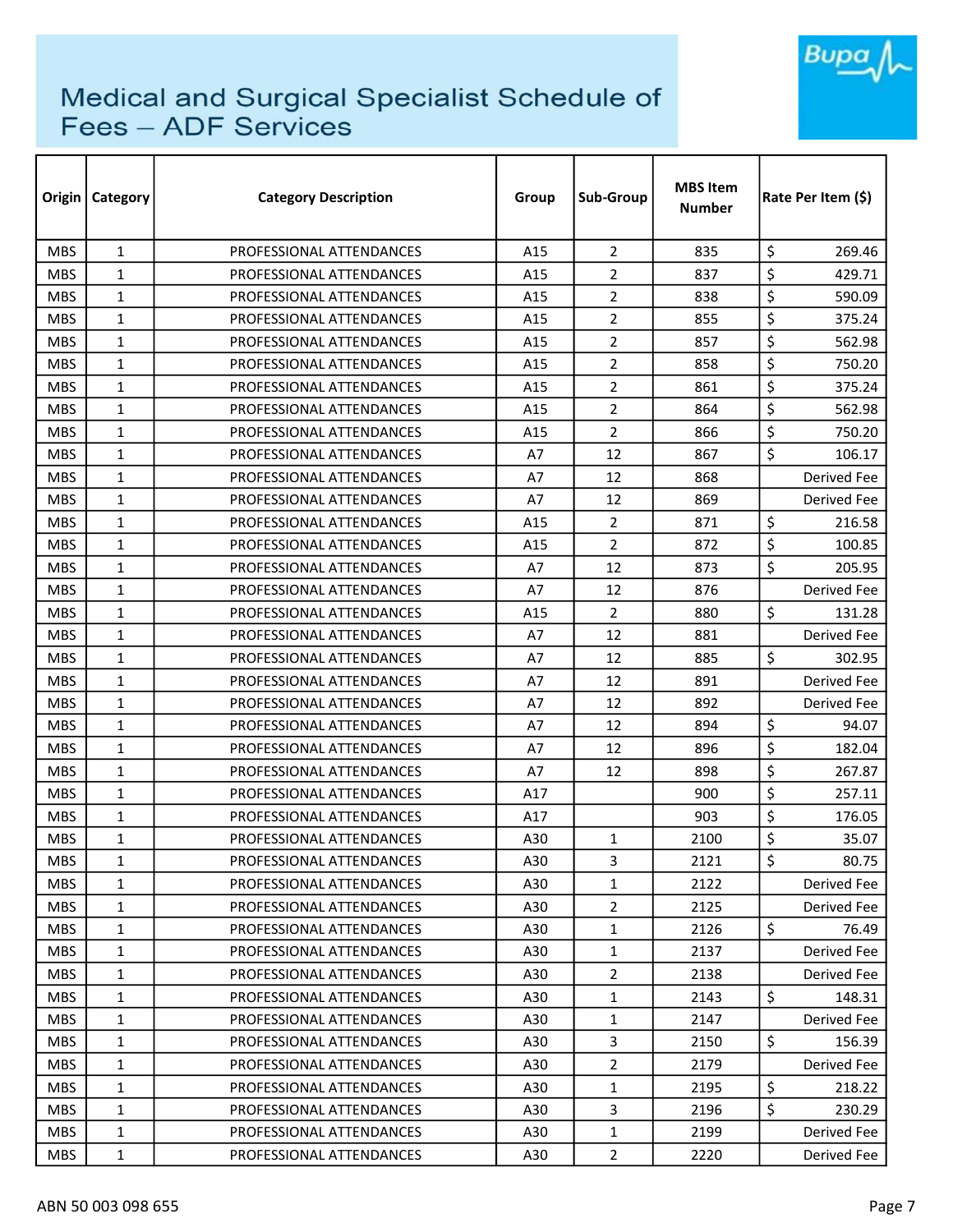

| Origin     | <b>Category</b> | <b>Category Description</b> | Group | Sub-Group      | <b>MBS Item</b><br><b>Number</b> | Rate Per Item (\$) |
|------------|-----------------|-----------------------------|-------|----------------|----------------------------------|--------------------|
| <b>MBS</b> | $\mathbf{1}$    | PROFESSIONAL ATTENDANCES    | A18   | $\mathbf{1}$   | 2497                             | \$<br>45.05        |
| <b>MBS</b> | $\mathbf{1}$    | PROFESSIONAL ATTENDANCES    | A18   | $\mathbf{1}$   | 2501                             | \$<br>98.45        |
| <b>MBS</b> | $\mathbf{1}$    | PROFESSIONAL ATTENDANCES    | A18   | $\mathbf{1}$   | 2503                             | Derived Fee        |
| <b>MBS</b> | $\mathbf{1}$    | PROFESSIONAL ATTENDANCES    | A18   | $\mathbf{1}$   | 2504                             | \$<br>190.54       |
| <b>MBS</b> | $\mathbf{1}$    | PROFESSIONAL ATTENDANCES    | A18   | $\mathbf{1}$   | 2506                             | Derived Fee        |
| <b>MBS</b> | $\mathbf{1}$    | PROFESSIONAL ATTENDANCES    | A18   | $\mathbf{1}$   | 2507                             | \$<br>280.50       |
| <b>MBS</b> | $\mathbf{1}$    | PROFESSIONAL ATTENDANCES    | A18   | $\mathbf{1}$   | 2509                             | Derived Fee        |
| <b>MBS</b> | $\mathbf{1}$    | PROFESSIONAL ATTENDANCES    | A18   | $\overline{2}$ | 2517                             | \$<br>98.45        |
| <b>MBS</b> | $\mathbf{1}$    | PROFESSIONAL ATTENDANCES    | A18   | $\overline{2}$ | 2518                             | Derived Fee        |
| <b>MBS</b> | $\mathbf{1}$    | PROFESSIONAL ATTENDANCES    | A18   | $\overline{2}$ | 2521                             | \$<br>190.54       |
| <b>MBS</b> | $\mathbf{1}$    | PROFESSIONAL ATTENDANCES    | A18   | $\overline{2}$ | 2522                             | Derived Fee        |
| <b>MBS</b> | $\mathbf{1}$    | PROFESSIONAL ATTENDANCES    | A18   | $\overline{2}$ | 2525                             | \$<br>280.50       |
| <b>MBS</b> | $\mathbf{1}$    | PROFESSIONAL ATTENDANCES    | A18   | $\overline{2}$ | 2526                             | Derived Fee        |
| <b>MBS</b> | $\mathbf{1}$    | PROFESSIONAL ATTENDANCES    | A18   | 3              | 2546                             | \$<br>98.45        |
| <b>MBS</b> | $\mathbf{1}$    | PROFESSIONAL ATTENDANCES    | A18   | 3              | 2547                             | Derived Fee        |
| <b>MBS</b> | $\mathbf{1}$    | PROFESSIONAL ATTENDANCES    | A18   | 3              | 2552                             | \$<br>190.54       |
| <b>MBS</b> | $\mathbf{1}$    | PROFESSIONAL ATTENDANCES    | A18   | 3              | 2553                             | Derived Fee        |
| <b>MBS</b> | $\mathbf{1}$    | PROFESSIONAL ATTENDANCES    | A18   | 3              | 2558                             | \$<br>280.50       |
| <b>MBS</b> | $\mathbf{1}$    | PROFESSIONAL ATTENDANCES    | A18   | 3              | 2559                             | Derived Fee        |
| <b>MBS</b> | $\mathbf{1}$    | PROFESSIONAL ATTENDANCES    | A19   | $\mathbf{1}$   | 2598                             | \$<br>29.23        |
| <b>MBS</b> | $\mathbf{1}$    | PROFESSIONAL ATTENDANCES    | A19   | $\mathbf{1}$   | 2600                             | \$<br>55.80        |
| <b>MBS</b> | $\mathbf{1}$    | PROFESSIONAL ATTENDANCES    | A19   | $\mathbf{1}$   | 2603                             | \$<br>100.98       |
| <b>MBS</b> | $\mathbf{1}$    | PROFESSIONAL ATTENDANCES    | A19   | $\mathbf{1}$   | 2606                             | \$<br>162.11       |
| <b>MBS</b> | $\mathbf{1}$    | PROFESSIONAL ATTENDANCES    | A19   | $\mathbf{1}$   | 2610                             | <b>Derived Fee</b> |
| <b>MBS</b> | $\mathbf{1}$    | PROFESSIONAL ATTENDANCES    | A19   | $\mathbf{1}$   | 2613                             | Derived Fee        |
| <b>MBS</b> | $\mathbf{1}$    | PROFESSIONAL ATTENDANCES    | A19   | $\mathbf{1}$   | 2616                             | <b>Derived Fee</b> |
| <b>MBS</b> | $\mathbf{1}$    | PROFESSIONAL ATTENDANCES    | A19   | $\overline{2}$ | 2620                             | \$<br>55.80        |
| <b>MBS</b> | 1               | PROFESSIONAL ATTENDANCES    | A19   | $\overline{2}$ | 2622                             | \$<br>100.98       |
| <b>MBS</b> | 1               | PROFESSIONAL ATTENDANCES    | A19   | $\overline{2}$ | 2624                             | \$<br>162.11       |
| <b>MBS</b> | $\mathbf{1}$    | PROFESSIONAL ATTENDANCES    | A19   | $\overline{2}$ | 2631                             | Derived Fee        |
| <b>MBS</b> | 1               | PROFESSIONAL ATTENDANCES    | A19   | $\overline{2}$ | 2633                             | Derived Fee        |
| <b>MBS</b> | 1               | PROFESSIONAL ATTENDANCES    | A19   | $\overline{2}$ | 2635                             | Derived Fee        |
| MBS.       | $\mathbf{1}$    | PROFESSIONAL ATTENDANCES    | A19   | 3              | 2664                             | \$<br>55.80        |
| <b>MBS</b> | 1               | PROFESSIONAL ATTENDANCES    | A19   | 3              | 2666                             | \$<br>100.98       |
| <b>MBS</b> | $\mathbf{1}$    | PROFESSIONAL ATTENDANCES    | A19   | 3              | 2668                             | \$<br>162.11       |
| <b>MBS</b> | 1               | PROFESSIONAL ATTENDANCES    | A19   | 3              | 2673                             | Derived Fee        |
| <b>MBS</b> | 1               | PROFESSIONAL ATTENDANCES    | A19   | $\overline{3}$ | 2675                             | Derived Fee        |
| <b>MBS</b> | $\mathbf{1}$    | PROFESSIONAL ATTENDANCES    | A19   | $\overline{3}$ | 2677                             | Derived Fee        |
| <b>MBS</b> | 1               | PROFESSIONAL ATTENDANCES    | A20   | $\mathbf{1}$   | 2700                             | \$<br>190.54       |
| <b>MBS</b> | 1               | PROFESSIONAL ATTENDANCES    | A20   | $\mathbf{1}$   | 2701                             | \$<br>280.50       |
| <b>MBS</b> | $\mathbf 1$     | PROFESSIONAL ATTENDANCES    | A20   | $\mathbf{1}$   | 2712                             | \$<br>190.54       |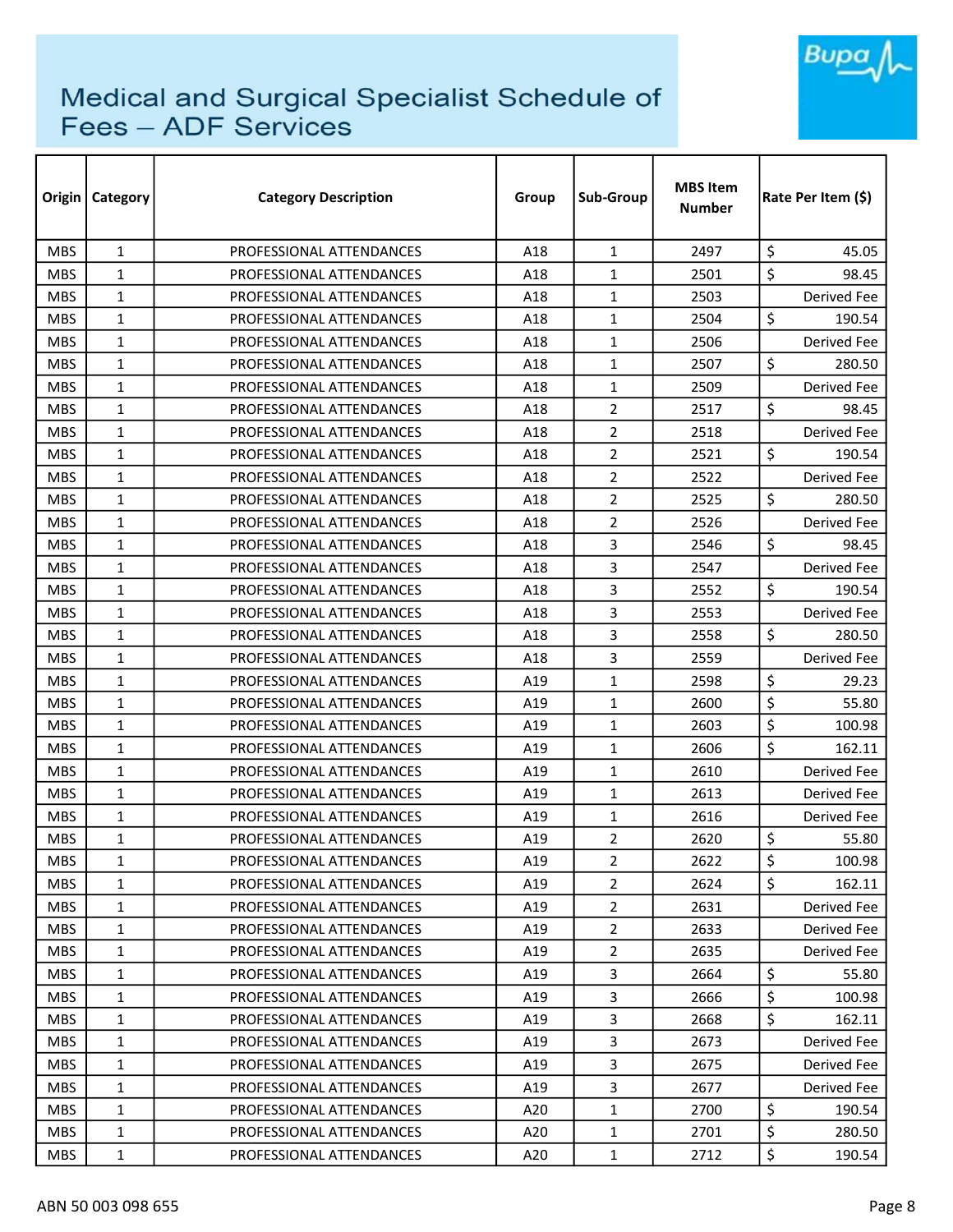

| Origin     | <b>Category</b> | <b>Category Description</b> | Group | Sub-Group      | <b>MBS Item</b><br><b>Number</b> | Rate Per Item (\$) |  |
|------------|-----------------|-----------------------------|-------|----------------|----------------------------------|--------------------|--|
| <b>MBS</b> | $\mathbf{1}$    | PROFESSIONAL ATTENDANCES    | A20   | $\mathbf{1}$   | 2713                             | \$<br>190.54       |  |
| <b>MBS</b> | $\mathbf{1}$    | PROFESSIONAL ATTENDANCES    | A20   | $\mathbf{1}$   | 2715                             | \$<br>241.97       |  |
| <b>MBS</b> | $\mathbf{1}$    | PROFESSIONAL ATTENDANCES    | A20   | $\mathbf{1}$   | 2717                             | \$<br>356.37       |  |
| <b>MBS</b> | $\mathbf{1}$    | PROFESSIONAL ATTENDANCES    | A20   | $\overline{2}$ | 2721                             | \$<br>246.48       |  |
| <b>MBS</b> | $\mathbf{1}$    | PROFESSIONAL ATTENDANCES    | A20   | 2              | 2723                             | Derived Fee        |  |
| <b>MBS</b> | $\mathbf{1}$    | PROFESSIONAL ATTENDANCES    | A20   | $\overline{2}$ | 2725                             | \$<br>352.77       |  |
| <b>MBS</b> | $\mathbf{1}$    | PROFESSIONAL ATTENDANCES    | A20   | 2              | 2727                             | Derived Fee        |  |
| <b>MBS</b> | $\mathbf{1}$    | PROFESSIONAL ATTENDANCES    | A20   | $\overline{2}$ | 2729                             | \$<br>246.48       |  |
| <b>MBS</b> | $\mathbf{1}$    | PROFESSIONAL ATTENDANCES    | A20   | $\overline{2}$ | 2731                             | \$<br>352.77       |  |
| <b>MBS</b> | $\mathbf{1}$    | PROFESSIONAL ATTENDANCES    | A24   | $\mathbf{1}$   | 2799                             | \$<br>193.97       |  |
| <b>MBS</b> | $\mathbf{1}$    | PROFESSIONAL ATTENDANCES    | A24   | $\mathbf{1}$   | 2801                             | \$<br>258.54       |  |
| <b>MBS</b> | $\mathbf{1}$    | PROFESSIONAL ATTENDANCES    | A24   | $\mathbf{1}$   | 2806                             | \$<br>129.39       |  |
| <b>MBS</b> | $\mathbf{1}$    | PROFESSIONAL ATTENDANCES    | A24   | $\mathbf{1}$   | 2814                             | \$<br>73.69        |  |
| <b>MBS</b> | $\mathbf{1}$    | PROFESSIONAL ATTENDANCES    | A24   | $\mathbf{1}$   | 2820                             | <b>Derived Fee</b> |  |
| <b>MBS</b> | $\mathbf{1}$    | PROFESSIONAL ATTENDANCES    | A24   | $\mathbf{1}$   | 2824                             | \$<br>313.75       |  |
| <b>MBS</b> | $\mathbf{1}$    | PROFESSIONAL ATTENDANCES    | A24   | $\mathbf{1}$   | 2832                             | \$<br>189.74       |  |
| <b>MBS</b> | $\mathbf{1}$    | PROFESSIONAL ATTENDANCES    | A24   | $\mathbf{1}$   | 2840                             | \$<br>136.66       |  |
| <b>MBS</b> | $\mathbf{1}$    | PROFESSIONAL ATTENDANCES    | A24   | $\overline{2}$ | 2946                             | \$<br>210.50       |  |
| <b>MBS</b> | $\mathbf{1}$    | PROFESSIONAL ATTENDANCES    | A24   | $\overline{2}$ | 2949                             | \$<br>315.84       |  |
| <b>MBS</b> | 1               | PROFESSIONAL ATTENDANCES    | A24   | $\overline{2}$ | 2954                             | \$<br>420.86       |  |
| <b>MBS</b> | $\mathbf{1}$    | PROFESSIONAL ATTENDANCES    | A24   | $\overline{2}$ | 2958                             | \$<br>151.17       |  |
| <b>MBS</b> | $\mathbf{1}$    | PROFESSIONAL ATTENDANCES    | A24   | 2              | 2972                             | \$<br>241.06       |  |
| <b>MBS</b> | $\mathbf{1}$    | PROFESSIONAL ATTENDANCES    | A24   | $\overline{2}$ | 2974                             | \$<br>331.04       |  |
| <b>MBS</b> | $\mathbf{1}$    | PROFESSIONAL ATTENDANCES    | A24   | $\overline{2}$ | 2978                             | \$<br>210.50       |  |
| <b>MBS</b> | $\mathbf{1}$    | PROFESSIONAL ATTENDANCES    | A24   | 2              | 2984                             | \$<br>315.84       |  |
| <b>MBS</b> | $\mathbf{1}$    | PROFESSIONAL ATTENDANCES    | A24   | $\overline{2}$ | 2988                             | \$<br>420.86       |  |
| <b>MBS</b> | 1               | PROFESSIONAL ATTENDANCES    | A24   | 2              | 2992                             | \$<br>151.17       |  |
| <b>MBS</b> | 1               | PROFESSIONAL ATTENDANCES    | A24   | $\overline{2}$ | 2996                             | \$<br>241.06       |  |
| <b>MBS</b> | 1               | PROFESSIONAL ATTENDANCES    | A24   | $\overline{2}$ | 3000                             | \$<br>331.04       |  |
| <b>MBS</b> | $\mathbf{1}$    | PROFESSIONAL ATTENDANCES    | A24   | $\overline{3}$ | 3003                             | \$<br>204.93       |  |
| <b>MBS</b> | 1               | PROFESSIONAL ATTENDANCES    | A24   | $\overline{3}$ | 3005                             | \$<br>273.15       |  |
| <b>MBS</b> | 1               | PROFESSIONAL ATTENDANCES    | A24   | 3              | 3010                             | \$<br>136.71       |  |
| MBS.       | $\mathbf{1}$    | PROFESSIONAL ATTENDANCES    | A24   | 3              | 3014                             | \$<br>77.85        |  |
| <b>MBS</b> | 1               | PROFESSIONAL ATTENDANCES    | A24   | 3              | 3015                             | Derived Fee        |  |
| <b>MBS</b> | $\mathbf{1}$    | PROFESSIONAL ATTENDANCES    | A24   | 3              | 3018                             | \$<br>331.47       |  |
| <b>MBS</b> | 1               | PROFESSIONAL ATTENDANCES    | A24   | 3              | 3023                             | \$<br>200.46       |  |
| <b>MBS</b> | 1               | PROFESSIONAL ATTENDANCES    | A24   | $\overline{3}$ | 3028                             | \$<br>144.37       |  |
| <b>MBS</b> | $\mathbf{1}$    | PROFESSIONAL ATTENDANCES    | A24   | 4              | 3032                             | \$<br>210.50       |  |
| <b>MBS</b> | 1               | PROFESSIONAL ATTENDANCES    | A24   | 4              | 3040                             | \$<br>315.84       |  |
| <b>MBS</b> | 1               | PROFESSIONAL ATTENDANCES    | A24   | 4              | 3044                             | \$<br>420.86       |  |
| <b>MBS</b> | $\mathbf{1}$    | PROFESSIONAL ATTENDANCES    | A24   | 4              | 3051                             | \$<br>151.17       |  |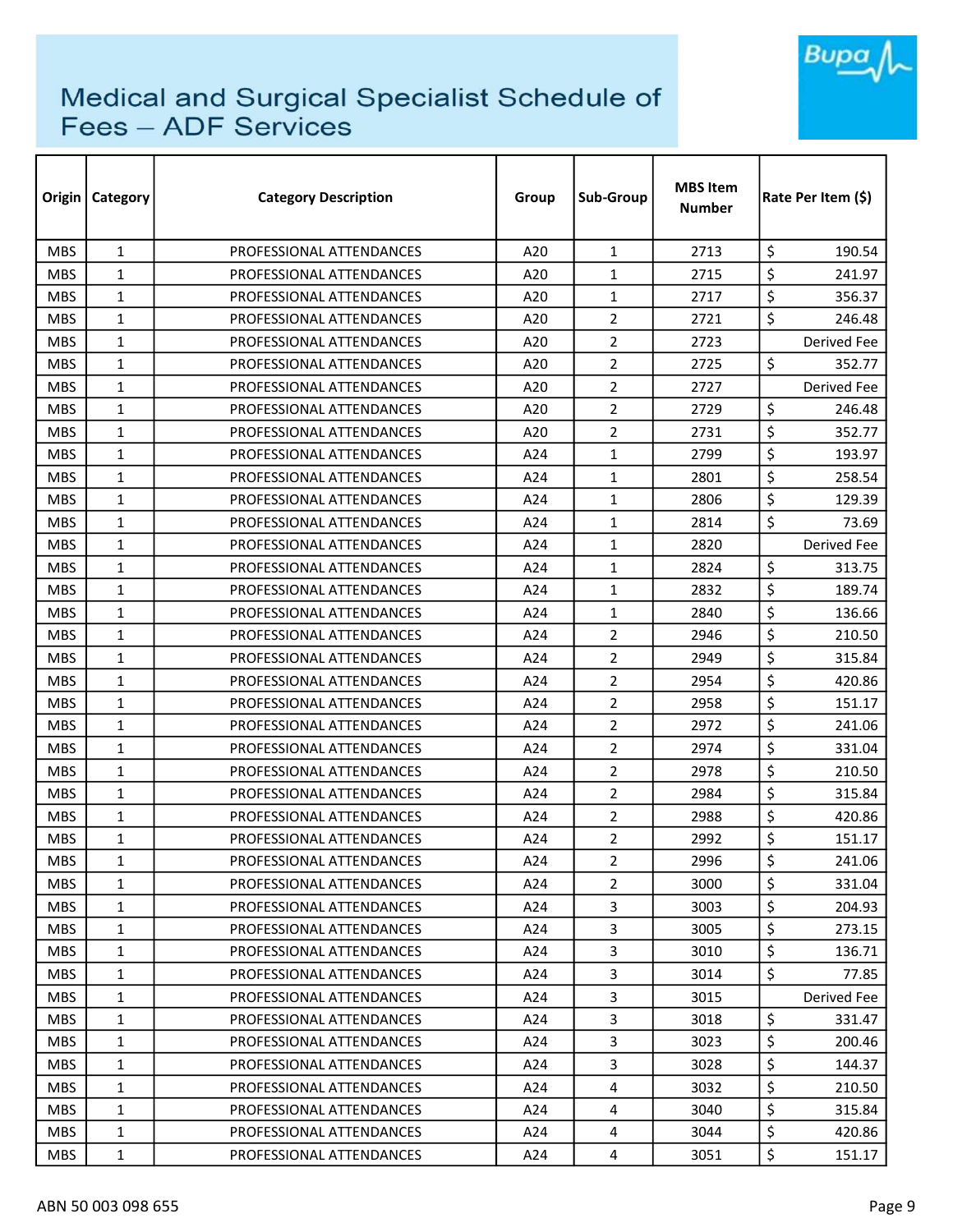

| Origin     | <b>Category</b> | <b>Category Description</b> | Group | Sub-Group      | <b>MBS Item</b><br><b>Number</b> | Rate Per Item (\$) |  |
|------------|-----------------|-----------------------------|-------|----------------|----------------------------------|--------------------|--|
| <b>MBS</b> | $\mathbf{1}$    | PROFESSIONAL ATTENDANCES    | A24   | 4              | 3055                             | \$<br>241.06       |  |
| <b>MBS</b> | $\mathbf{1}$    | PROFESSIONAL ATTENDANCES    | A24   | 4              | 3062                             | \$<br>331.04       |  |
| <b>MBS</b> | $\mathbf{1}$    | PROFESSIONAL ATTENDANCES    | A24   | 4              | 3069                             | \$<br>210.50       |  |
| <b>MBS</b> | $\mathbf{1}$    | PROFESSIONAL ATTENDANCES    | A24   | 4              | 3074                             | \$<br>315.84       |  |
| <b>MBS</b> | $\mathbf{1}$    | PROFESSIONAL ATTENDANCES    | A24   | 4              | 3078                             | \$<br>420.86       |  |
| <b>MBS</b> | $\mathbf{1}$    | PROFESSIONAL ATTENDANCES    | A24   | 4              | 3083                             | \$<br>151.17       |  |
| <b>MBS</b> | $\mathbf{1}$    | PROFESSIONAL ATTENDANCES    | A24   | 4              | 3088                             | \$<br>241.06       |  |
| <b>MBS</b> | $\mathbf{1}$    | PROFESSIONAL ATTENDANCES    | A24   | 4              | 3093                             | \$<br>331.04       |  |
| <b>MBS</b> | $\mathbf{1}$    | PROFESSIONAL ATTENDANCES    | A27   |                | 4001                             | \$<br>117.30       |  |
| <b>MBS</b> | $\mathbf{1}$    | PROFESSIONAL ATTENDANCES    | A22   |                | 5000                             | \$<br>77.07        |  |
| <b>MBS</b> | $\mathbf{1}$    | PROFESSIONAL ATTENDANCES    | A21   | $\mathbf{1}$   | 5001                             | \$<br>88.86        |  |
| <b>MBS</b> | $\mathbf{1}$    | PROFESSIONAL ATTENDANCES    | A22   |                | 5003                             | <b>Derived Fee</b> |  |
| <b>MBS</b> | 1               | PROFESSIONAL ATTENDANCES    | A21   | $\mathbf{1}$   | 5004                             | \$<br>149.26       |  |
| <b>MBS</b> | $\mathbf{1}$    | PROFESSIONAL ATTENDANCES    | A22   |                | 5010                             | Derived Fee        |  |
| <b>MBS</b> | 1               | PROFESSIONAL ATTENDANCES    | A21   | $\mathbf{1}$   | 5011                             | \$<br>149.26       |  |
| <b>MBS</b> | 1               | PROFESSIONAL ATTENDANCES    | A21   | $\mathbf{1}$   | 5012                             | \$<br>233.95       |  |
| <b>MBS</b> | $\mathbf{1}$    | PROFESSIONAL ATTENDANCES    | A21   | $\mathbf{1}$   | 5013                             | \$<br>294.33       |  |
| <b>MBS</b> | $\mathbf{1}$    | PROFESSIONAL ATTENDANCES    | A21   | $\mathbf{1}$   | 5014                             | \$<br>294.33       |  |
| <b>MBS</b> | $\mathbf{1}$    | PROFESSIONAL ATTENDANCES    | A21   | $\mathbf{1}$   | 5016                             | \$<br>394.98       |  |
| <b>MBS</b> | $\mathbf{1}$    | PROFESSIONAL ATTENDANCES    | A21   | $\mathbf{1}$   | 5017                             | \$<br>455.36       |  |
| <b>MBS</b> | $\mathbf{1}$    | PROFESSIONAL ATTENDANCES    | A21   | $\mathbf{1}$   | 5019                             | \$<br>455.36       |  |
| <b>MBS</b> | $\mathbf{1}$    | PROFESSIONAL ATTENDANCES    | A22   |                | 5020                             | \$<br>130.21       |  |
| <b>MBS</b> | $\mathbf{1}$    | PROFESSIONAL ATTENDANCES    | A21   | $\mathbf{1}$   | 5021                             | \$<br>66.64        |  |
| <b>MBS</b> | 1               | PROFESSIONAL ATTENDANCES    | A21   | 1              | 5022                             | \$<br>111.90       |  |
| <b>MBS</b> | $\mathbf{1}$    | PROFESSIONAL ATTENDANCES    | A22   |                | 5023                             | Derived Fee        |  |
| <b>MBS</b> | $\mathbf{1}$    | PROFESSIONAL ATTENDANCES    | A21   | $\mathbf{1}$   | 5027                             | \$<br>111.90       |  |
| <b>MBS</b> | 1               | PROFESSIONAL ATTENDANCES    | A22   |                | 5028                             | Derived Fee        |  |
| <b>MBS</b> | 1               | PROFESSIONAL ATTENDANCES    | A21   | $\mathbf{1}$   | 5030                             | \$<br>175.42       |  |
| <b>MBS</b> | 1               | PROFESSIONAL ATTENDANCES    | A21   | $\mathbf{1}$   | 5031                             | \$<br>220.75       |  |
| <b>MBS</b> | $\mathbf{1}$    | PROFESSIONAL ATTENDANCES    | A21   | $\mathbf{1}$   | 5032                             | \$<br>220.75       |  |
| <b>MBS</b> | $\mathbf{1}$    | PROFESSIONAL ATTENDANCES    | A21   | $\mathbf{1}$   | 5033                             | \$<br>296.20       |  |
| <b>MBS</b> | 1               | PROFESSIONAL ATTENDANCES    | A21   | $\mathbf{1}$   | 5035                             | \$<br>341.52       |  |
| MBS.       | $\mathbf{1}$    | PROFESSIONAL ATTENDANCES    | A21   | $\mathbf{1}$   | 5036                             | \$<br>341.52       |  |
| <b>MBS</b> | 1               | PROFESSIONAL ATTENDANCES    | A21   | $\overline{2}$ | 5039                             | \$<br>221.78       |  |
| <b>MBS</b> | $\mathbf{1}$    | PROFESSIONAL ATTENDANCES    | A22   |                | 5040                             | \$<br>223.10       |  |
| <b>MBS</b> | $\mathbf{1}$    | PROFESSIONAL ATTENDANCES    | A21   | $\overline{2}$ | 5041                             | \$<br>416.83       |  |
| <b>MBS</b> | 1               | PROFESSIONAL ATTENDANCES    | A21   | $\overline{2}$ | 5042                             | \$<br>166.34       |  |
| <b>MBS</b> | $\mathbf{1}$    | PROFESSIONAL ATTENDANCES    | A22   |                | 5043                             | Derived Fee        |  |
| <b>MBS</b> | 1               | PROFESSIONAL ATTENDANCES    | A21   | $\overline{2}$ | 5044                             | \$<br>312.61       |  |
| <b>MBS</b> | $\mathbf{1}$    | PROFESSIONAL ATTENDANCES    | A22   |                | 5049                             | Derived Fee        |  |
| <b>MBS</b> | 1               | PROFESSIONAL ATTENDANCES    | A22   |                | 5060                             | \$<br>312.91       |  |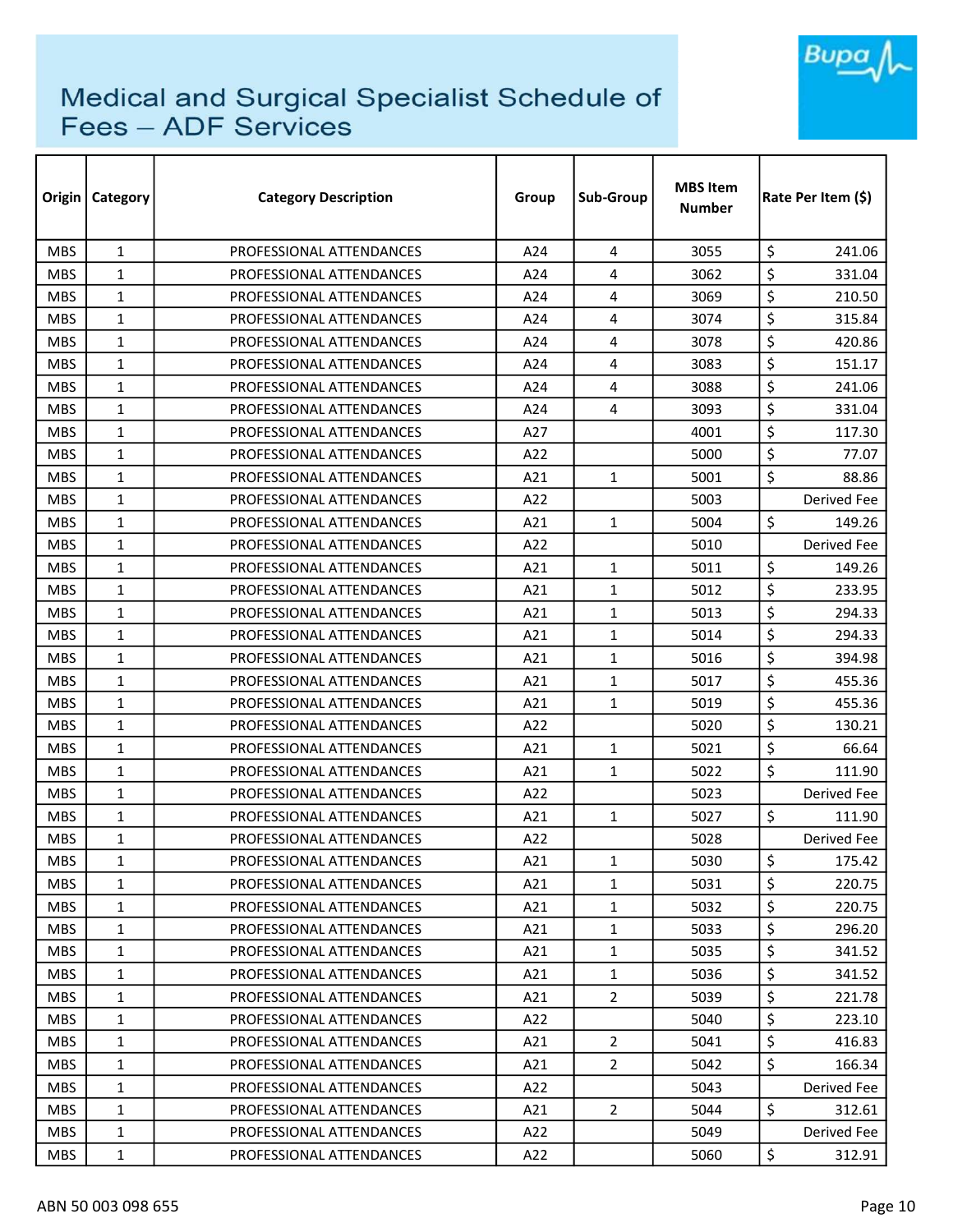

| Origin     | <b>Category</b> | <b>Category Description</b> | Group | Sub-Group      | <b>MBS Item</b><br><b>Number</b> | Rate Per Item (\$) |
|------------|-----------------|-----------------------------|-------|----------------|----------------------------------|--------------------|
| <b>MBS</b> | $\mathbf{1}$    | PROFESSIONAL ATTENDANCES    | A22   |                | 5063                             | <b>Derived Fee</b> |
| <b>MBS</b> | $\mathbf{1}$    | PROFESSIONAL ATTENDANCES    | A22   |                | 5067                             | Derived Fee        |
| <b>MBS</b> | 1               | PROFESSIONAL ATTENDANCES    | A23   |                | 5200                             | \$<br>38.51        |
| <b>MBS</b> | $\mathbf{1}$    | PROFESSIONAL ATTENDANCES    | A23   |                | 5203                             | \$<br>56.85        |
| <b>MBS</b> | 1               | PROFESSIONAL ATTENDANCES    | A23   |                | 5207                             | \$<br>88.03        |
| <b>MBS</b> | $\mathbf{1}$    | PROFESSIONAL ATTENDANCES    | A23   |                | 5208                             | \$<br>130.21       |
| <b>MBS</b> | $\mathbf{1}$    | PROFESSIONAL ATTENDANCES    | A23   |                | 5220                             | Derived Fee        |
| <b>MBS</b> | $\mathbf{1}$    | PROFESSIONAL ATTENDANCES    | A23   |                | 5223                             | Derived Fee        |
| <b>MBS</b> | 1               | PROFESSIONAL ATTENDANCES    | A23   |                | 5227                             | Derived Fee        |
| <b>MBS</b> | $\mathbf{1}$    | PROFESSIONAL ATTENDANCES    | A23   |                | 5228                             | Derived Fee        |
| <b>MBS</b> | $\mathbf{1}$    | PROFESSIONAL ATTENDANCES    | A23   |                | 5260                             | Derived Fee        |
| <b>MBS</b> | $\mathbf{1}$    | PROFESSIONAL ATTENDANCES    | A23   |                | 5263                             | Derived Fee        |
| <b>MBS</b> | 1               | PROFESSIONAL ATTENDANCES    | A23   |                | 5265                             | Derived Fee        |
| <b>MBS</b> | $\mathbf{1}$    | PROFESSIONAL ATTENDANCES    | A23   |                | 5267                             | Derived Fee        |
| <b>MBS</b> | 1               | PROFESSIONAL ATTENDANCES    | A26   |                | 6004                             | \$<br>180.91       |
| <b>MBS</b> | 1               | PROFESSIONAL ATTENDANCES    | A26   |                | 6007                             | \$<br>241.26       |
| <b>MBS</b> | 1               | PROFESSIONAL ATTENDANCES    | A26   |                | 6009                             | \$<br>80.05        |
| <b>MBS</b> | $\mathbf{1}$    | PROFESSIONAL ATTENDANCES    | A26   |                | 6011                             | \$<br>159.27       |
| <b>MBS</b> | 1               | PROFESSIONAL ATTENDANCES    | A26   |                | 6013                             | \$<br>220.62       |
| <b>MBS</b> | $\mathbf{1}$    | PROFESSIONAL ATTENDANCES    | A26   |                | 6015                             | \$<br>280.87       |
| <b>MBS</b> | $\mathbf{1}$    | PROFESSIONAL ATTENDANCES    | A26   |                | 6016                             | Derived Fee        |
| <b>MBS</b> | 1               | PROFESSIONAL ATTENDANCES    | A31   | $\mathbf{1}$   | 6018                             | \$<br>432.43       |
| <b>MBS</b> | $\mathbf{1}$    | PROFESSIONAL ATTENDANCES    | A31   | $\mathbf{1}$   | 6019                             | \$<br>216.43       |
| <b>MBS</b> | 1               | PROFESSIONAL ATTENDANCES    | A31   | 1              | 6023                             | \$<br>756.29       |
| <b>MBS</b> | $\mathbf{1}$    | PROFESSIONAL ATTENDANCES    | A31   | $\mathbf{1}$   | 6024                             | \$<br>378.64       |
| <b>MBS</b> | $\mathbf{1}$    | PROFESSIONAL ATTENDANCES    | A31   | $\mathbf{1}$   | 6025                             | \$<br>324.42       |
| <b>MBS</b> | $\mathbf{1}$    | PROFESSIONAL ATTENDANCES    | A31   | 1              | 6026                             | Derived Fee        |
| <b>MBS</b> | $\mathbf{1}$    | PROFESSIONAL ATTENDANCES    | A31   | $\overline{2}$ | 6028                             | \$<br>141.32       |
| <b>MBS</b> | $\mathbf{1}$    | PROFESSIONAL ATTENDANCES    | A31   | 3              | 6029                             | \$<br>122.40       |
| <b>MBS</b> | 1               | PROFESSIONAL ATTENDANCES    | A31   | 3              | 6031                             | \$<br>216.43       |
| <b>MBS</b> | 1               | PROFESSIONAL ATTENDANCES    | A31   | 3              | 6032                             | \$<br>324.71       |
| <b>MBS</b> | 1               | PROFESSIONAL ATTENDANCES    | A31   | 3              | 6034                             | \$<br>432.43       |
| <b>MBS</b> | $\mathbf{1}$    | PROFESSIONAL ATTENDANCES    | A31   | 3              | 6035                             | \$<br>97.84        |
| <b>MBS</b> | 1               | PROFESSIONAL ATTENDANCES    | A31   | 3              | 6037                             | \$<br>173.09       |
| <b>MBS</b> | $\mathbf{1}$    | PROFESSIONAL ATTENDANCES    | A31   | 3              | 6038                             | \$<br>259.77       |
| <b>MBS</b> | 1               | PROFESSIONAL ATTENDANCES    | A31   | 3              | 6042                             | \$<br>346.02       |
| <b>MBS</b> | 1               | PROFESSIONAL ATTENDANCES    | A32   | $\mathbf{1}$   | 6051                             | \$<br>432.43       |
| <b>MBS</b> | $\mathbf{1}$    | PROFESSIONAL ATTENDANCES    | A32   | 1              | 6052                             | \$<br>216.43       |
| MBS.       | 1               | PROFESSIONAL ATTENDANCES    | A32   | 1              | 6057                             | \$<br>756.29       |
| <b>MBS</b> | 1               | PROFESSIONAL ATTENDANCES    | A32   | 1              | 6058                             | \$<br>378.64       |
| MBS        | 1               | PROFESSIONAL ATTENDANCES    | A32   | 1              | 6059                             | \$<br>324.42       |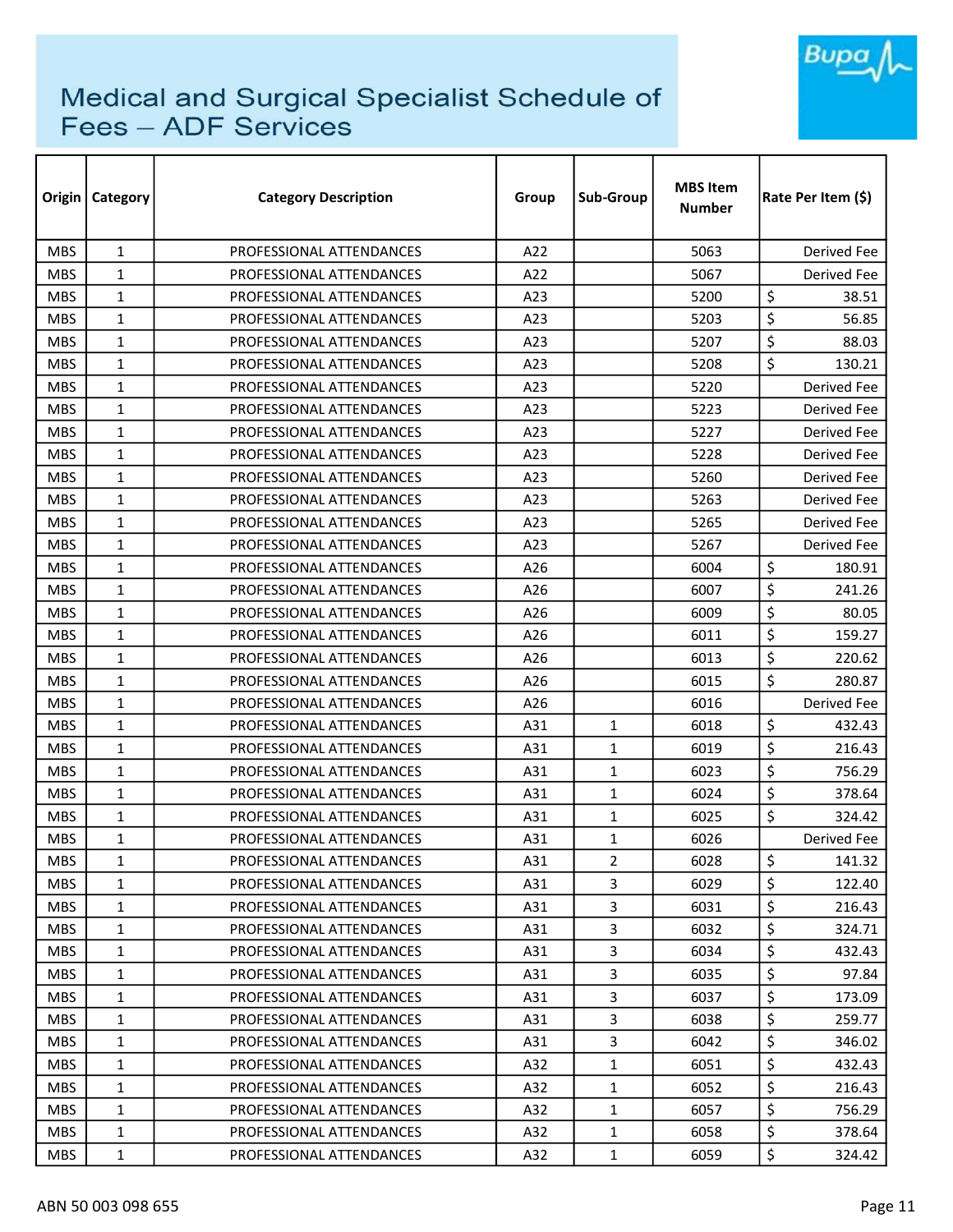

| Origin     | <b>Category</b> | <b>Category Description</b>              | Group          | <b>Sub-Group</b> | <b>MBS Item</b><br><b>Number</b> | Rate Per Item (\$) |  |
|------------|-----------------|------------------------------------------|----------------|------------------|----------------------------------|--------------------|--|
| <b>MBS</b> | $\mathbf{1}$    | PROFESSIONAL ATTENDANCES                 | A32            | $\mathbf{1}$     | 6060                             | Derived Fee        |  |
| <b>MBS</b> | $\mathbf{1}$    | PROFESSIONAL ATTENDANCES                 | A32            | 2                | 6062                             | \$<br>524.76       |  |
| <b>MBS</b> | $\mathbf{1}$    | PROFESSIONAL ATTENDANCES                 | A32            | $\overline{2}$   | 6063                             | \$<br>317.37       |  |
| <b>MBS</b> | $\mathbf{1}$    | PROFESSIONAL ATTENDANCES                 | A32            | 3                | 6064                             | \$<br>122.40       |  |
| <b>MBS</b> | $\mathbf{1}$    | PROFESSIONAL ATTENDANCES                 | A32            | 3                | 6065                             | \$<br>216.43       |  |
| <b>MBS</b> | $\mathbf{1}$    | PROFESSIONAL ATTENDANCES                 | A32            | 3                | 6067                             | \$<br>324.71       |  |
| <b>MBS</b> | $\mathbf{1}$    | PROFESSIONAL ATTENDANCES                 | A32            | 3                | 6068                             | \$<br>432.43       |  |
| <b>MBS</b> | $\mathbf{1}$    | PROFESSIONAL ATTENDANCES                 | A32            | 3                | 6071                             | \$<br>97.84        |  |
| <b>MBS</b> | $\mathbf{1}$    | PROFESSIONAL ATTENDANCES                 | A32            | 3                | 6072                             | \$<br>173.09       |  |
| <b>MBS</b> | $\mathbf{1}$    | PROFESSIONAL ATTENDANCES                 | A32            | 3                | 6074                             | \$<br>259.77       |  |
| <b>MBS</b> | $\mathbf{1}$    | PROFESSIONAL ATTENDANCES                 | A32            | 3                | 6075                             | \$<br>346.02       |  |
| <b>MBS</b> | $\mathbf{1}$    | PROFESSIONAL ATTENDANCES                 | A33            |                  | 6080                             | \$<br>179.64       |  |
| <b>MBS</b> | $\mathbf{1}$    | PROFESSIONAL ATTENDANCES                 | A33            |                  | 6081                             | \$<br>133.94       |  |
| <b>MBS</b> | $\mathbf{1}$    | PROFESSIONAL ATTENDANCES                 | A34            |                  | 6087                             | \$<br>3.01         |  |
| <b>MBS</b> | $\overline{2}$  | DIAGNOSTIC PROCEDURES AND INVESTIGATIONS | D1             | $\mathbf{1}$     | 11000                            | \$<br>192.56       |  |
| <b>MBS</b> | $\overline{2}$  | DIAGNOSTIC PROCEDURES AND INVESTIGATIONS | D1             | $\mathbf{1}$     | 11003                            | \$<br>509.48       |  |
| <b>MBS</b> | 2               | DIAGNOSTIC PROCEDURES AND INVESTIGATIONS | D1             | $\mathbf{1}$     | 11004                            | \$<br>509.49       |  |
| <b>MBS</b> | $\overline{2}$  | DIAGNOSTIC PROCEDURES AND INVESTIGATIONS | D <sub>1</sub> | $\mathbf{1}$     | 11005                            | \$<br>509.49       |  |
| <b>MBS</b> | $\overline{2}$  | DIAGNOSTIC PROCEDURES AND INVESTIGATIONS | D <sub>1</sub> | $\mathbf{1}$     | 11006                            | \$<br>257.37       |  |
| <b>MBS</b> | $\overline{2}$  | DIAGNOSTIC PROCEDURES AND INVESTIGATIONS | D <sub>1</sub> | 1                | 11009                            | \$<br>525.36       |  |
| <b>MBS</b> | $\overline{2}$  | DIAGNOSTIC PROCEDURES AND INVESTIGATIONS | D1             | $\mathbf{1}$     | 11012                            | \$<br>175.20       |  |
| <b>MBS</b> | 2               | DIAGNOSTIC PROCEDURES AND INVESTIGATIONS | D1             | $\mathbf{1}$     | 11015                            | \$<br>234.49       |  |
| <b>MBS</b> | 2               | DIAGNOSTIC PROCEDURES AND INVESTIGATIONS | D1             | $\mathbf{1}$     | 11018                            | \$<br>350.33       |  |
| <b>MBS</b> | $\overline{2}$  | DIAGNOSTIC PROCEDURES AND INVESTIGATIONS | D1             | $\mathbf{1}$     | 11021                            | \$<br>234.49       |  |
| <b>MBS</b> | 2               | DIAGNOSTIC PROCEDURES AND INVESTIGATIONS | D <sub>1</sub> | $\mathbf{1}$     | 11024                            | \$<br>178.09       |  |
| <b>MBS</b> | $\overline{2}$  | DIAGNOSTIC PROCEDURES AND INVESTIGATIONS | D <sub>1</sub> | $\mathbf{1}$     | 11027                            | \$<br>264.20       |  |
| <b>MBS</b> | $\overline{2}$  | DIAGNOSTIC PROCEDURES AND INVESTIGATIONS | D <sub>1</sub> | $\overline{2}$   | 11200                            | \$<br>63.86        |  |
| <b>MBS</b> | $\overline{2}$  | DIAGNOSTIC PROCEDURES AND INVESTIGATIONS | D <sub>1</sub> | $\overline{2}$   | 11204                            | \$<br>169.45       |  |
| <b>MBS</b> | 2               | DIAGNOSTIC PROCEDURES AND INVESTIGATIONS | D1             | $\overline{2}$   | 11205                            | \$<br>169.45       |  |
| <b>MBS</b> | $\overline{2}$  | DIAGNOSTIC PROCEDURES AND INVESTIGATIONS | D1             | $\overline{2}$   | 11210                            | \$<br>169.45       |  |
| <b>MBS</b> | 2               | DIAGNOSTIC PROCEDURES AND INVESTIGATIONS | D1             | $\overline{2}$   | 11211                            | \$<br>169.45       |  |
| <b>MBS</b> | $\overline{2}$  | DIAGNOSTIC PROCEDURES AND INVESTIGATIONS | D <sub>1</sub> | $\overline{2}$   | 11215                            | \$<br>192.55       |  |
| <b>MBS</b> | 2               | DIAGNOSTIC PROCEDURES AND INVESTIGATIONS | D1             | $\overline{2}$   | 11218                            | \$<br>237.86       |  |
| <b>MBS</b> | $\overline{2}$  | DIAGNOSTIC PROCEDURES AND INVESTIGATIONS | D1             | $\overline{2}$   | 11219                            | \$<br>62.62        |  |
| <b>MBS</b> | 2               | DIAGNOSTIC PROCEDURES AND INVESTIGATIONS | D1             | $\overline{2}$   | 11220                            | \$<br>62.62        |  |
| <b>MBS</b> | 2               | DIAGNOSTIC PROCEDURES AND INVESTIGATIONS | D1             | $\overline{2}$   | 11221                            | \$<br>106.06       |  |
| <b>MBS</b> | $\overline{2}$  | DIAGNOSTIC PROCEDURES AND INVESTIGATIONS | D1             | $\overline{2}$   | 11224                            | \$<br>63.94        |  |
| <b>MBS</b> | $\overline{2}$  | DIAGNOSTIC PROCEDURES AND INVESTIGATIONS | D1             | $\overline{2}$   | 11235                            | \$<br>192.15       |  |
| <b>MBS</b> | $\overline{2}$  | DIAGNOSTIC PROCEDURES AND INVESTIGATIONS | D1             | $\overline{2}$   | 11237                            | \$<br>127.50       |  |
| MBS.       | $\overline{2}$  | DIAGNOSTIC PROCEDURES AND INVESTIGATIONS | D1             | $\overline{2}$   | 11240                            | \$<br>127.50       |  |
| <b>MBS</b> | $\overline{2}$  | DIAGNOSTIC PROCEDURES AND INVESTIGATIONS | D1             | $\overline{2}$   | 11241                            | \$<br>162.25       |  |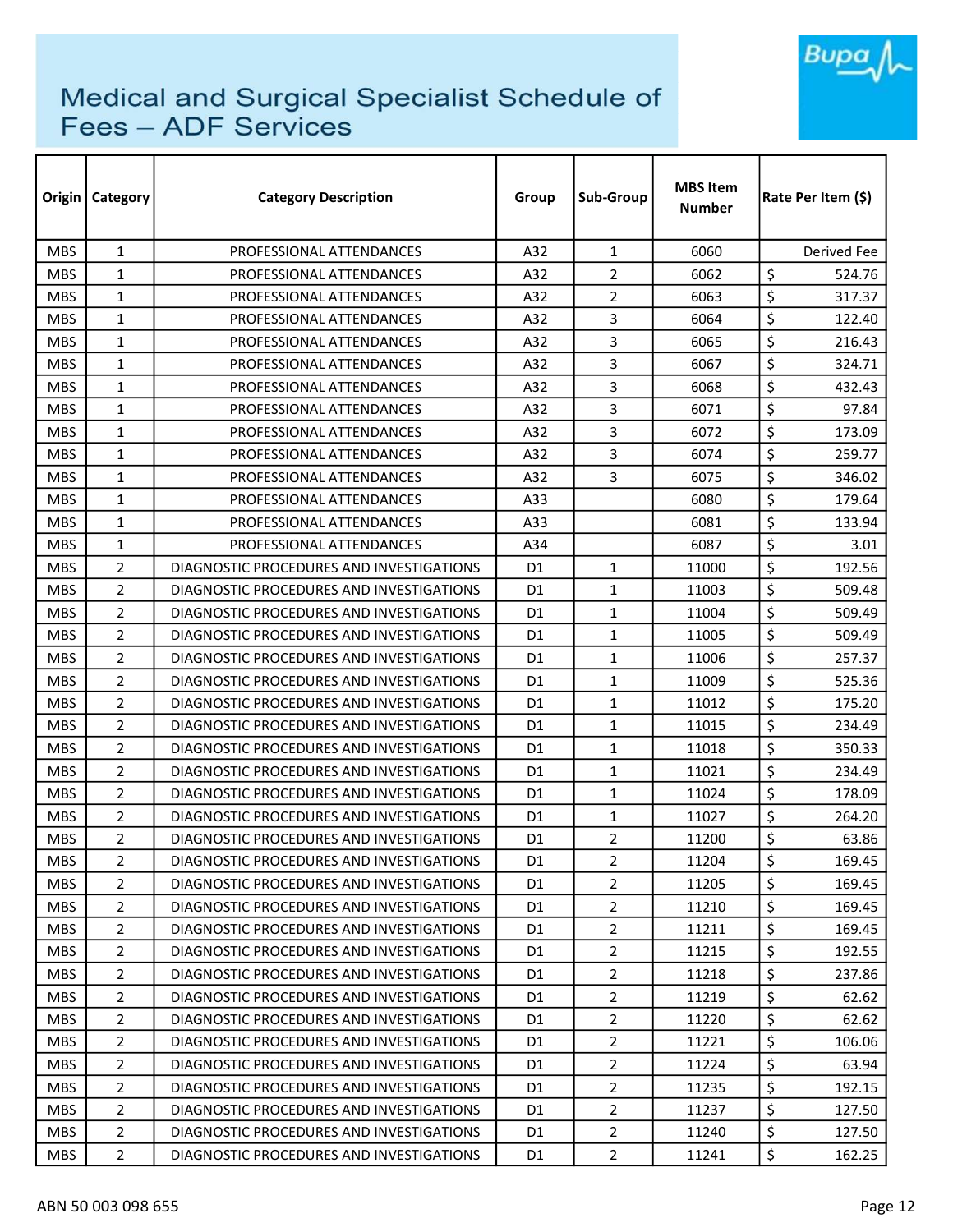

| Origin     | <b>Category</b> | <b>Category Description</b>              | Group          | Sub-Group      | <b>MBS</b> Item<br><b>Number</b> |                  | Rate Per Item (\$) |
|------------|-----------------|------------------------------------------|----------------|----------------|----------------------------------|------------------|--------------------|
| <b>MBS</b> | $\overline{2}$  | DIAGNOSTIC PROCEDURES AND INVESTIGATIONS | D <sub>1</sub> | $\overline{2}$ | 11242                            | \$               | 125.38             |
| <b>MBS</b> | $\overline{2}$  | DIAGNOSTIC PROCEDURES AND INVESTIGATIONS | D1             | $\overline{2}$ | 11243                            | \$               | 125.38             |
| <b>MBS</b> | $\overline{2}$  | DIAGNOSTIC PROCEDURES AND INVESTIGATIONS | D1             | $\overline{2}$ | 11244                            | \$               | 120.53             |
| <b>MBS</b> | $\overline{2}$  | DIAGNOSTIC PROCEDURES AND INVESTIGATIONS | D1             | 3              | 11300                            | \$               | 290.29             |
| <b>MBS</b> | 2               | DIAGNOSTIC PROCEDURES AND INVESTIGATIONS | D1             | 3              | 11303                            | \$               | 290.29             |
| <b>MBS</b> | $\overline{2}$  | DIAGNOSTIC PROCEDURES AND INVESTIGATIONS | D1             | 3              | 11304                            | \$               | 478.08             |
| <b>MBS</b> | $\overline{2}$  | DIAGNOSTIC PROCEDURES AND INVESTIGATIONS | D1             | 3              | 11306                            | \$               | 33.04              |
| <b>MBS</b> | $\overline{2}$  | DIAGNOSTIC PROCEDURES AND INVESTIGATIONS | D <sub>1</sub> | 3              | 11309                            | \$               | 39.67              |
| <b>MBS</b> | $\overline{2}$  | DIAGNOSTIC PROCEDURES AND INVESTIGATIONS | D1             | 3              | 11312                            | \$               | 56.04              |
| <b>MBS</b> | 2               | DIAGNOSTIC PROCEDURES AND INVESTIGATIONS | D1             | 3              | 11315                            | \$               | 74.22              |
| <b>MBS</b> | 2               | DIAGNOSTIC PROCEDURES AND INVESTIGATIONS | D1             | 3              | 11318                            | \$               | 91.63              |
| <b>MBS</b> | 2               | DIAGNOSTIC PROCEDURES AND INVESTIGATIONS | D1             | 3              | 11324                            | \$               | 49.55              |
| <b>MBS</b> | $\overline{2}$  | DIAGNOSTIC PROCEDURES AND INVESTIGATIONS | D1             | 3              | 11327                            | \$               | 29.79              |
| <b>MBS</b> | $\overline{2}$  | DIAGNOSTIC PROCEDURES AND INVESTIGATIONS | D1             | 3              | 11330                            | \$               | 11.92              |
| <b>MBS</b> | $\overline{2}$  | DIAGNOSTIC PROCEDURES AND INVESTIGATIONS | D1             | 3              | 11332                            | \$               | 88.32              |
| <b>MBS</b> | $\overline{2}$  | DIAGNOSTIC PROCEDURES AND INVESTIGATIONS | D1             | 3              | 11333                            | \$               | 67.27              |
| <b>MBS</b> | $\overline{2}$  | DIAGNOSTIC PROCEDURES AND INVESTIGATIONS | D1             | 3              | 11336                            | \$               | 67.27              |
| <b>MBS</b> | $\overline{2}$  | DIAGNOSTIC PROCEDURES AND INVESTIGATIONS | D1             | 3              | 11339                            | \$               | 67.27              |
| <b>MBS</b> | $\overline{2}$  | DIAGNOSTIC PROCEDURES AND INVESTIGATIONS | D1             | 4              | 11503                            | \$               | 218.86             |
| <b>MBS</b> | 2               | DIAGNOSTIC PROCEDURES AND INVESTIGATIONS | D <sub>1</sub> | 4              | 11505                            | \$               | 64.88              |
| <b>MBS</b> | $\overline{2}$  | DIAGNOSTIC PROCEDURES AND INVESTIGATIONS | D1             | 4              | 11506                            | \$               | 32.44              |
| <b>MBS</b> | $\overline{2}$  | DIAGNOSTIC PROCEDURES AND INVESTIGATIONS | D1             | 4              | 11507                            | \$               | 158.17             |
| <b>MBS</b> | 2               | DIAGNOSTIC PROCEDURES AND INVESTIGATIONS | D1             | 4              | 11508                            | \$               | 459.03             |
| <b>MBS</b> | 2               | DIAGNOSTIC PROCEDURES AND INVESTIGATIONS | D1             | 4              | 11512                            | \$               | 97.47              |
| <b>MBS</b> | $\overline{2}$  | DIAGNOSTIC PROCEDURES AND INVESTIGATIONS | D1             | 5              | 11600                            | \$               | 97.24              |
| <b>MBS</b> | $\overline{2}$  | DIAGNOSTIC PROCEDURES AND INVESTIGATIONS | D1             | 5              | 11602                            | \$               | 81.03              |
| <b>MBS</b> | $\overline{2}$  | DIAGNOSTIC PROCEDURES AND INVESTIGATIONS | D1             | 5              | 11604                            | \$               | 106.22             |
| <b>MBS</b> | $\overline{2}$  | DIAGNOSTIC PROCEDURES AND INVESTIGATIONS | D <sub>1</sub> | 5              | 11605                            | $\overline{\xi}$ | 106.22             |
| <b>MBS</b> | $\overline{2}$  | DIAGNOSTIC PROCEDURES AND INVESTIGATIONS | D <sub>1</sub> | 5              | 11607                            | \$               | 148.19             |
| <b>MBS</b> | 2               | DIAGNOSTIC PROCEDURES AND INVESTIGATIONS | D1             | 5              | 11610                            | \$               | 89.45              |
| <b>MBS</b> | 2               | DIAGNOSTIC PROCEDURES AND INVESTIGATIONS | D1             | 5              | 11611                            | \$               | 89.45              |
| <b>MBS</b> | 2               | DIAGNOSTIC PROCEDURES AND INVESTIGATIONS | D <sub>1</sub> | 5              | 11612                            | \$               | 157.71             |
| <b>MBS</b> | 2               | DIAGNOSTIC PROCEDURES AND INVESTIGATIONS | D1             | 5              | 11614                            | \$               | 106.22             |
| <b>MBS</b> | $\overline{2}$  | DIAGNOSTIC PROCEDURES AND INVESTIGATIONS | D <sub>1</sub> | 5              | 11615                            | \$               | 106.49             |
| <b>MBS</b> | 2               | DIAGNOSTIC PROCEDURES AND INVESTIGATIONS | D <sub>1</sub> | 5              | 11627                            | \$               | 320.83             |
| <b>MBS</b> | 2               | DIAGNOSTIC PROCEDURES AND INVESTIGATIONS | D1             | 6              | 11700                            | \$               | 43.88              |
| <b>MBS</b> | $\overline{2}$  | DIAGNOSTIC PROCEDURES AND INVESTIGATIONS | D1             | 6              | 11701                            | \$               | 21.83              |
| <b>MBS</b> | 2               | DIAGNOSTIC PROCEDURES AND INVESTIGATIONS | D1             | 6              | 11702                            | \$               | 21.83              |
| <b>MBS</b> | $\overline{2}$  | DIAGNOSTIC PROCEDURES AND INVESTIGATIONS | D <sub>1</sub> | 6              | 11704                            | \$               | 45.96              |
| <b>MBS</b> | $\overline{2}$  | DIAGNOSTIC PROCEDURES AND INVESTIGATIONS | D1             | 6              | 11705                            | \$               | 27.08              |
| <b>MBS</b> | $\overline{2}$  | DIAGNOSTIC PROCEDURES AND INVESTIGATIONS | D1             | 6              | 11707                            | \$               | 27.08              |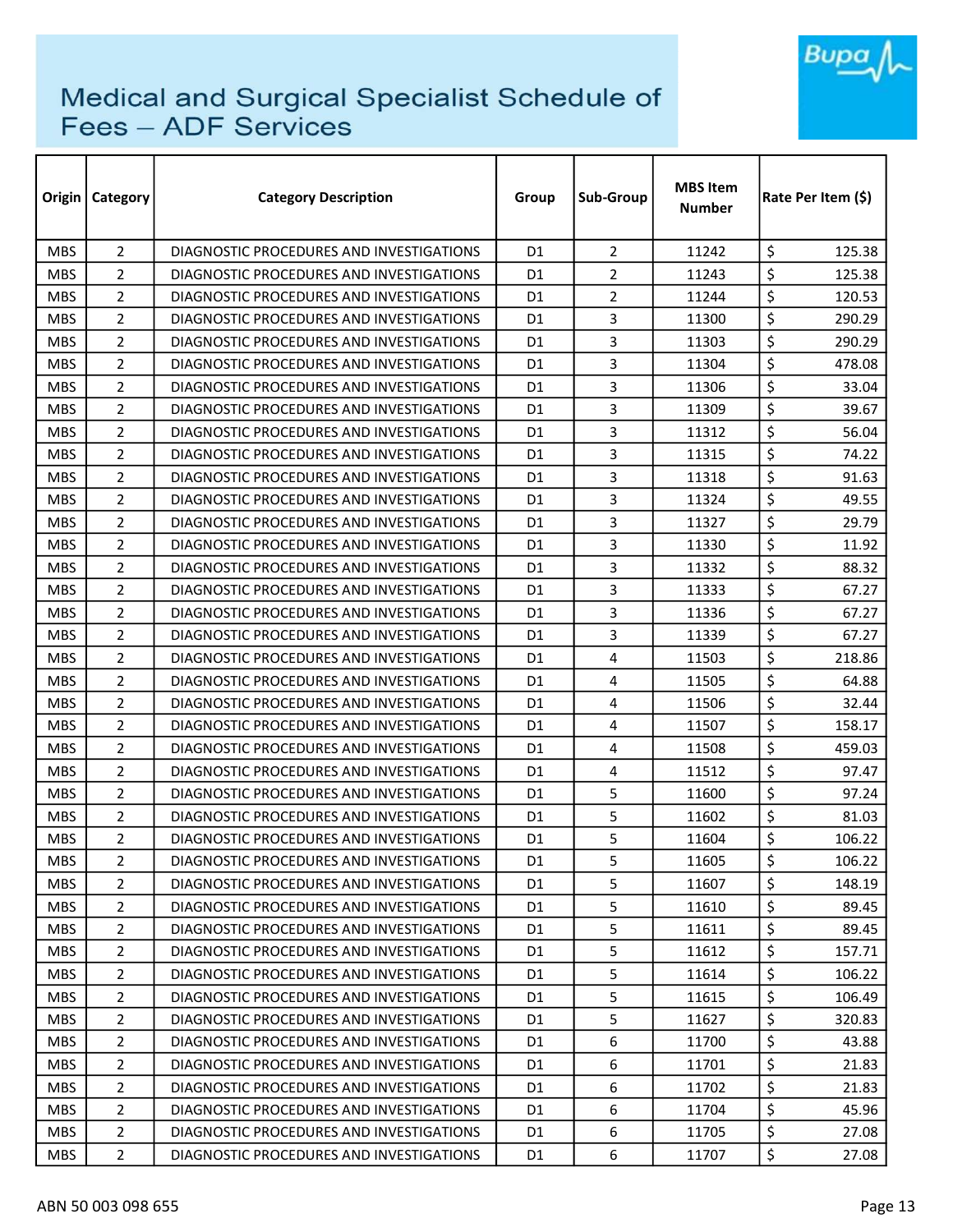

| Origin     | <b>Category</b> | <b>Category Description</b>              | Group          | Sub-Group      | <b>MBS</b> Item<br><b>Number</b> |                  | Rate Per Item (\$) |
|------------|-----------------|------------------------------------------|----------------|----------------|----------------------------------|------------------|--------------------|
| <b>MBS</b> | $\overline{2}$  | DIAGNOSTIC PROCEDURES AND INVESTIGATIONS | D <sub>1</sub> | 6              | 11708                            | \$               | 179.57             |
| <b>MBS</b> | $\overline{2}$  | DIAGNOSTIC PROCEDURES AND INVESTIGATIONS | D1             | 6              | 11709                            | \$               | 235.11             |
| <b>MBS</b> | $\overline{2}$  | DIAGNOSTIC PROCEDURES AND INVESTIGATIONS | D1             | 6              | 11710                            | \$               | 72.87              |
| <b>MBS</b> | $\overline{2}$  | DIAGNOSTIC PROCEDURES AND INVESTIGATIONS | D1             | 6              | 11711                            | \$               | 39.73              |
| <b>MBS</b> | 2               | DIAGNOSTIC PROCEDURES AND INVESTIGATIONS | D1             | 6              | 11712                            | \$               | 213.62             |
| <b>MBS</b> | $\overline{2}$  | DIAGNOSTIC PROCEDURES AND INVESTIGATIONS | D1             | 6              | 11713                            | \$               | 99.40              |
| <b>MBS</b> | $\overline{2}$  | DIAGNOSTIC PROCEDURES AND INVESTIGATIONS | D1             | 6              | 11714                            | \$               | 35.63              |
| <b>MBS</b> | $\overline{2}$  | DIAGNOSTIC PROCEDURES AND INVESTIGATIONS | D <sub>1</sub> | 6              | 11715                            | \$               | 169.53             |
| <b>MBS</b> | $\overline{2}$  | DIAGNOSTIC PROCEDURES AND INVESTIGATIONS | D1             | 6              | 11716                            | \$               | 246.18             |
| <b>MBS</b> | 2               | DIAGNOSTIC PROCEDURES AND INVESTIGATIONS | D1             | 6              | 11717                            | \$               | 144.65             |
| <b>MBS</b> | 2               | DIAGNOSTIC PROCEDURES AND INVESTIGATIONS | D1             | 6              | 11718                            | \$               | 48.79              |
| <b>MBS</b> | 2               | DIAGNOSTIC PROCEDURES AND INVESTIGATIONS | D1             | 6              | 11719                            | \$               | 95.27              |
| <b>MBS</b> | $\overline{2}$  | DIAGNOSTIC PROCEDURES AND INVESTIGATIONS | D1             | 6              | 11720                            | \$               | 95.27              |
| <b>MBS</b> | $\overline{2}$  | DIAGNOSTIC PROCEDURES AND INVESTIGATIONS | D1             | 6              | 11721                            | \$               | 99.40              |
| <b>MBS</b> | $\overline{2}$  | DIAGNOSTIC PROCEDURES AND INVESTIGATIONS | D1             | 6              | 11722                            | \$               | 48.79              |
| <b>MBS</b> | $\overline{2}$  | DIAGNOSTIC PROCEDURES AND INVESTIGATIONS | D1             | 6              | 11723                            | \$               | 76.31              |
| <b>MBS</b> | $\overline{2}$  | DIAGNOSTIC PROCEDURES AND INVESTIGATIONS | D1             | 6              | 11724                            | \$               | 240.70             |
| <b>MBS</b> | $\overline{2}$  | DIAGNOSTIC PROCEDURES AND INVESTIGATIONS | D1             | 6              | 11725                            | \$               | 270.05             |
| <b>MBS</b> | $\overline{2}$  | DIAGNOSTIC PROCEDURES AND INVESTIGATIONS | D1             | 6              | 11726                            | \$               | 135.03             |
| <b>MBS</b> | 2               | DIAGNOSTIC PROCEDURES AND INVESTIGATIONS | D <sub>1</sub> | 6              | 11727                            | \$               | 135.03             |
| <b>MBS</b> | $\overline{2}$  | DIAGNOSTIC PROCEDURES AND INVESTIGATIONS | D1             | 6              | 11728                            | \$               | 49.52              |
| <b>MBS</b> | 2               | DIAGNOSTIC PROCEDURES AND INVESTIGATIONS | D1             | 6              | 11729                            | \$               | 223.67             |
| <b>MBS</b> | 2               | DIAGNOSTIC PROCEDURES AND INVESTIGATIONS | D1             | 6              | 11730                            | \$               | 223.67             |
| <b>MBS</b> | 2               | DIAGNOSTIC PROCEDURES AND INVESTIGATIONS | D1             | 6              | 11731                            | \$               | 51.08              |
| <b>MBS</b> | $\overline{2}$  | DIAGNOSTIC PROCEDURES AND INVESTIGATIONS | D1             | $\overline{7}$ | 11800                            | \$               | 231.39             |
| <b>MBS</b> | $\overline{2}$  | DIAGNOSTIC PROCEDURES AND INVESTIGATIONS | D1             | $\overline{7}$ | 11801                            | \$               | 348.85             |
| <b>MBS</b> | $\overline{2}$  | DIAGNOSTIC PROCEDURES AND INVESTIGATIONS | D1             | $\overline{7}$ | 11810                            | \$               | 231.39             |
| <b>MBS</b> | $\overline{2}$  | DIAGNOSTIC PROCEDURES AND INVESTIGATIONS | D <sub>1</sub> | $\overline{7}$ | 11820                            | $\overline{\xi}$ | 1,630.61           |
| <b>MBS</b> | 2               | DIAGNOSTIC PROCEDURES AND INVESTIGATIONS | D <sub>1</sub> | $\overline{7}$ | 11823                            | \$               | 1,630.61           |
| <b>MBS</b> | 2               | DIAGNOSTIC PROCEDURES AND INVESTIGATIONS | D1             | $\overline{7}$ | 11830                            | \$               | 247.77             |
| <b>MBS</b> | 2               | DIAGNOSTIC PROCEDURES AND INVESTIGATIONS | D1             | $\overline{7}$ | 11833                            | \$               | 331.27             |
| <b>MBS</b> | 2               | DIAGNOSTIC PROCEDURES AND INVESTIGATIONS | D <sub>1</sub> | 8              | 11900                            | \$               | 43.10              |
| <b>MBS</b> | 2               | DIAGNOSTIC PROCEDURES AND INVESTIGATIONS | D1             | 8              | 11903                            | \$               | 173.79             |
| <b>MBS</b> | $\overline{2}$  | DIAGNOSTIC PROCEDURES AND INVESTIGATIONS | D <sub>1</sub> | 8              | 11906                            | \$               | 173.79             |
| <b>MBS</b> | 2               | DIAGNOSTIC PROCEDURES AND INVESTIGATIONS | D <sub>1</sub> | 8              | 11909                            | \$               | 258.34             |
| <b>MBS</b> | 2               | DIAGNOSTIC PROCEDURES AND INVESTIGATIONS | D1             | 8              | 11912                            | \$               | 258.34             |
| <b>MBS</b> | $\overline{2}$  | DIAGNOSTIC PROCEDURES AND INVESTIGATIONS | D1             | 8              | 11915                            | \$               | 258.34             |
| <b>MBS</b> | 2               | DIAGNOSTIC PROCEDURES AND INVESTIGATIONS | D1             | 8              | 11917                            | \$               | 670.06             |
| <b>MBS</b> | $\overline{2}$  | DIAGNOSTIC PROCEDURES AND INVESTIGATIONS | D <sub>1</sub> | 8              | 11919                            | \$               | 670.06             |
| <b>MBS</b> | $\overline{2}$  | DIAGNOSTIC PROCEDURES AND INVESTIGATIONS | D1             | 8              | 11921                            | \$               | 117.39             |
| <b>MBS</b> | $\overline{2}$  | DIAGNOSTIC PROCEDURES AND INVESTIGATIONS | D1             | 9              | 12000                            | \$               | 57.64              |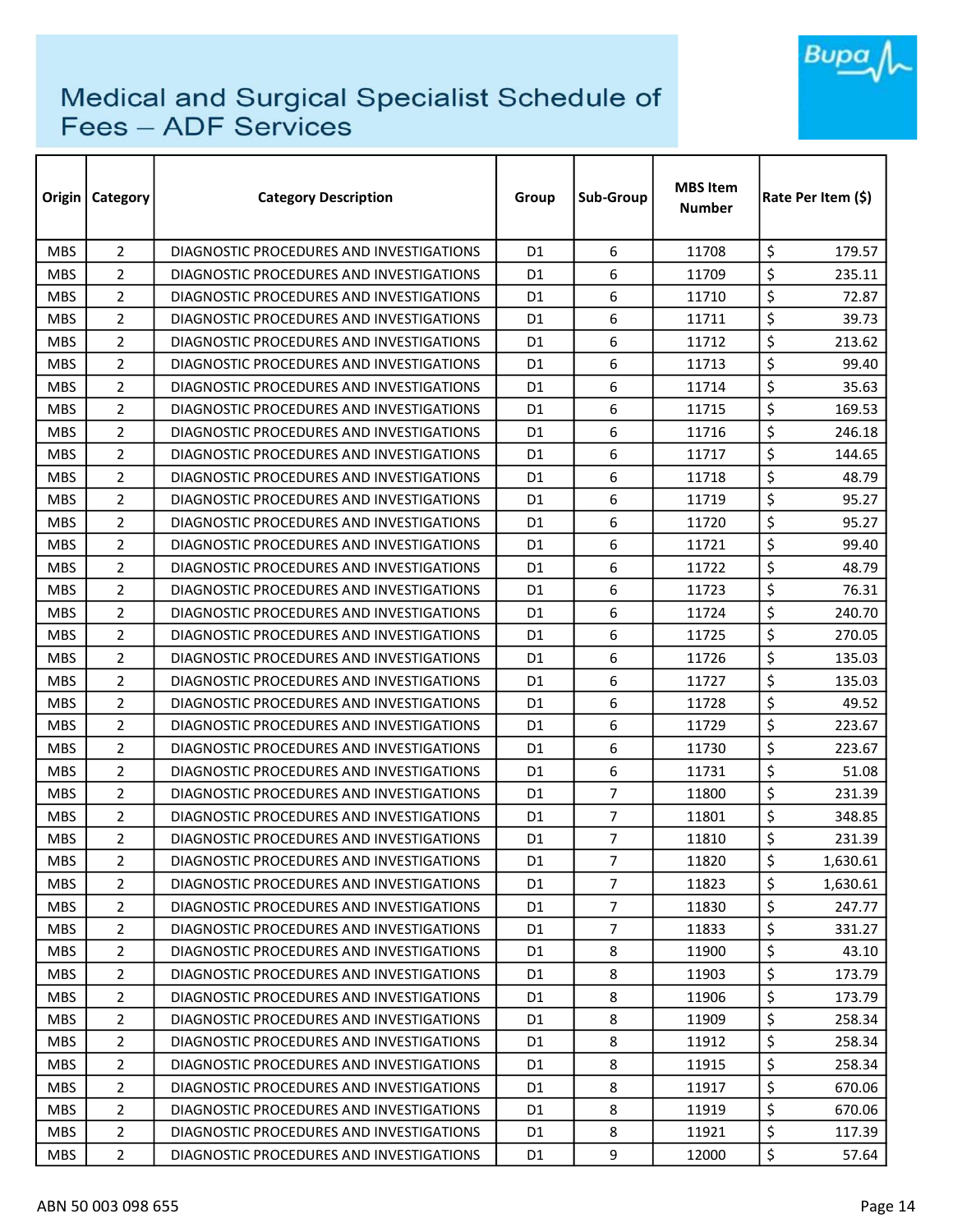

| Origin     | <b>Category</b> | <b>Category Description</b>              | Group          | Sub-Group | <b>MBS</b> Item<br><b>Number</b> |                  | Rate Per Item (\$) |
|------------|-----------------|------------------------------------------|----------------|-----------|----------------------------------|------------------|--------------------|
| <b>MBS</b> | $\overline{2}$  | DIAGNOSTIC PROCEDURES AND INVESTIGATIONS | D <sub>1</sub> | 9         | 12001                            | \$               | 57.64              |
| <b>MBS</b> | $\overline{2}$  | DIAGNOSTIC PROCEDURES AND INVESTIGATIONS | D1             | 9         | 12002                            | \$               | 57.64              |
| <b>MBS</b> | 2               | DIAGNOSTIC PROCEDURES AND INVESTIGATIONS | D1             | 9         | 12003                            | \$               | 57.64              |
| <b>MBS</b> | $\overline{2}$  | DIAGNOSTIC PROCEDURES AND INVESTIGATIONS | D1             | 9         | 12004                            | \$               | 87.09              |
| <b>MBS</b> | 2               | DIAGNOSTIC PROCEDURES AND INVESTIGATIONS | D1             | 9         | 12005                            | \$               | 117.20             |
| <b>MBS</b> | $\overline{2}$  | DIAGNOSTIC PROCEDURES AND INVESTIGATIONS | D1             | 9         | 12012                            | \$               | 30.78              |
| <b>MBS</b> | $\overline{2}$  | DIAGNOSTIC PROCEDURES AND INVESTIGATIONS | D1             | 9         | 12017                            | \$               | 104.04             |
| <b>MBS</b> | $\overline{2}$  | DIAGNOSTIC PROCEDURES AND INVESTIGATIONS | D <sub>1</sub> | 9         | 12021                            | \$               | 170.93             |
| <b>MBS</b> | $\overline{2}$  | DIAGNOSTIC PROCEDURES AND INVESTIGATIONS | D1             | 9         | 12022                            | \$               | 200.75             |
| <b>MBS</b> | 2               | DIAGNOSTIC PROCEDURES AND INVESTIGATIONS | D1             | 9         | 12024                            | \$               | 228.64             |
| <b>MBS</b> | 2               | DIAGNOSTIC PROCEDURES AND INVESTIGATIONS | D1             | 10        | 12200                            | \$               | 51.14              |
| <b>MBS</b> | 2               | DIAGNOSTIC PROCEDURES AND INVESTIGATIONS | D1             | 10        | 12201                            | \$               | 3,289.36           |
| <b>MBS</b> | $\overline{2}$  | DIAGNOSTIC PROCEDURES AND INVESTIGATIONS | D1             | 10        | 12203                            | \$               | 808.29             |
| <b>MBS</b> | 2               | DIAGNOSTIC PROCEDURES AND INVESTIGATIONS | D1             | 10        | 12204                            | \$               | 808.29             |
| <b>MBS</b> | $\overline{2}$  | DIAGNOSTIC PROCEDURES AND INVESTIGATIONS | D1             | 10        | 12205                            | \$               | 808.29             |
| <b>MBS</b> | $\overline{2}$  | DIAGNOSTIC PROCEDURES AND INVESTIGATIONS | D1             | 10        | 12207                            | \$               | 808.29             |
| <b>MBS</b> | 2               | DIAGNOSTIC PROCEDURES AND INVESTIGATIONS | D1             | 10        | 12208                            | \$               | 808.29             |
| <b>MBS</b> | $\overline{2}$  | DIAGNOSTIC PROCEDURES AND INVESTIGATIONS | D1             | 10        | 12210                            | \$               | 964.79             |
| <b>MBS</b> | $\overline{2}$  | DIAGNOSTIC PROCEDURES AND INVESTIGATIONS | D1             | 10        | 12213                            | \$               | 869.19             |
| <b>MBS</b> | 2               | DIAGNOSTIC PROCEDURES AND INVESTIGATIONS | D1             | 10        | 12215                            | \$               | 964.79             |
| <b>MBS</b> | $\overline{2}$  | DIAGNOSTIC PROCEDURES AND INVESTIGATIONS | D1             | 10        | 12217                            | \$               | 869.19             |
| <b>MBS</b> | 2               | DIAGNOSTIC PROCEDURES AND INVESTIGATIONS | D1             | 10        | 12250                            | \$               | 460.92             |
| <b>MBS</b> | 2               | DIAGNOSTIC PROCEDURES AND INVESTIGATIONS | D1             | 10        | 12254                            | \$               | 1,256.00           |
| <b>MBS</b> | 2               | DIAGNOSTIC PROCEDURES AND INVESTIGATIONS | D1             | 10        | 12258                            | \$               | 1,256.00           |
| <b>MBS</b> | $\overline{2}$  | DIAGNOSTIC PROCEDURES AND INVESTIGATIONS | D1             | 10        | 12261                            | \$               | 1,316.90           |
| <b>MBS</b> | $\overline{2}$  | DIAGNOSTIC PROCEDURES AND INVESTIGATIONS | D1             | 10        | 12265                            | \$               | 1,316.90           |
| <b>MBS</b> | $\overline{2}$  | DIAGNOSTIC PROCEDURES AND INVESTIGATIONS | D1             | 10        | 12268                            | \$               | 1,412.50           |
| <b>MBS</b> | $\overline{2}$  | DIAGNOSTIC PROCEDURES AND INVESTIGATIONS | D <sub>1</sub> | 10        | 12272                            | $\overline{\xi}$ | 1,412.50           |
| <b>MBS</b> | $\overline{2}$  | DIAGNOSTIC PROCEDURES AND INVESTIGATIONS | D1             | 10        | 12306                            | \$               | 140.76             |
| <b>MBS</b> | 2               | DIAGNOSTIC PROCEDURES AND INVESTIGATIONS | D1             | 10        | 12312                            | \$               | 140.76             |
| <b>MBS</b> | 2               | DIAGNOSTIC PROCEDURES AND INVESTIGATIONS | D1             | 10        | 12315                            | \$               | 140.76             |
| <b>MBS</b> | 2               | DIAGNOSTIC PROCEDURES AND INVESTIGATIONS | D <sub>1</sub> | 10        | 12320                            | \$               | 140.76             |
| <b>MBS</b> | 2               | DIAGNOSTIC PROCEDURES AND INVESTIGATIONS | D1             | 10        | 12321                            | \$               | 140.76             |
| <b>MBS</b> | $\overline{2}$  | DIAGNOSTIC PROCEDURES AND INVESTIGATIONS | D <sub>1</sub> | 10        | 12322                            | \$               | 140.76             |
| <b>MBS</b> | 2               | DIAGNOSTIC PROCEDURES AND INVESTIGATIONS | D <sub>1</sub> | 10        | 12325                            | \$               | 68.74              |
| <b>MBS</b> | 2               | DIAGNOSTIC PROCEDURES AND INVESTIGATIONS | D1             | 10        | 12326                            | \$               | 68.74              |
| <b>MBS</b> | $\overline{2}$  | DIAGNOSTIC PROCEDURES AND INVESTIGATIONS | D <sub>2</sub> |           | 12500                            | \$               | 287.37             |
| <b>MBS</b> | 2               | DIAGNOSTIC PROCEDURES AND INVESTIGATIONS | D <sub>2</sub> |           | 12503                            | \$               | 555.06             |
| <b>MBS</b> | $\overline{2}$  | DIAGNOSTIC PROCEDURES AND INVESTIGATIONS | D <sub>2</sub> |           | 12506                            | \$               | 396.35             |
| <b>MBS</b> | $\overline{2}$  | DIAGNOSTIC PROCEDURES AND INVESTIGATIONS | D <sub>2</sub> |           | 12509                            | \$               | 283.12             |
| <b>MBS</b> | $\overline{2}$  | DIAGNOSTIC PROCEDURES AND INVESTIGATIONS | D <sub>2</sub> |           | 12512                            | \$               | 137.28             |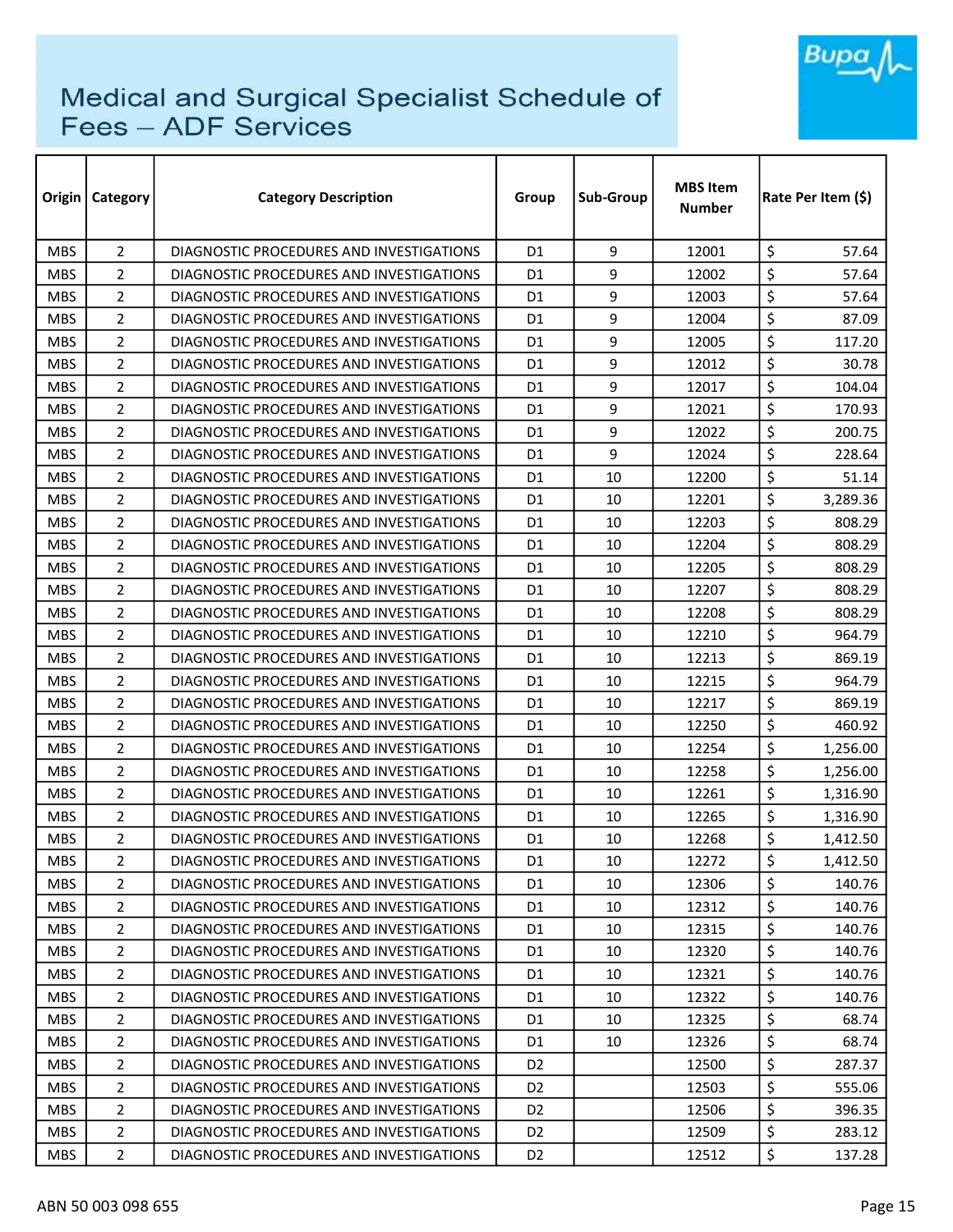

| Origin     | <b>Category</b> | <b>Category Description</b>              | Group          | Sub-Group               | <b>MBS Item</b><br><b>Number</b> | Rate Per Item (\$) |
|------------|-----------------|------------------------------------------|----------------|-------------------------|----------------------------------|--------------------|
| <b>MBS</b> | $\overline{2}$  | DIAGNOSTIC PROCEDURES AND INVESTIGATIONS | D <sub>2</sub> |                         | 12515                            | \$<br>300.37       |
| <b>MBS</b> | $\overline{2}$  | DIAGNOSTIC PROCEDURES AND INVESTIGATIONS | D <sub>2</sub> |                         | 12518                            | \$<br>137.28       |
| <b>MBS</b> | 2               | DIAGNOSTIC PROCEDURES AND INVESTIGATIONS | D <sub>2</sub> |                         | 12521                            | \$<br>165.51       |
| <b>MBS</b> | $\overline{2}$  | DIAGNOSTIC PROCEDURES AND INVESTIGATIONS | D <sub>2</sub> |                         | 12524                            | \$<br>210.03       |
| <b>MBS</b> | 2               | DIAGNOSTIC PROCEDURES AND INVESTIGATIONS | D <sub>2</sub> |                         | 12527                            | \$<br>112.68       |
| <b>MBS</b> | $\overline{2}$  | DIAGNOSTIC PROCEDURES AND INVESTIGATIONS | D <sub>2</sub> |                         | 12530                            | \$<br>165.51       |
| <b>MBS</b> | $\overline{2}$  | DIAGNOSTIC PROCEDURES AND INVESTIGATIONS | D <sub>2</sub> |                         | 12533                            | \$<br>112.28       |
| <b>MBS</b> | 3               | THERAPEUTIC PROCEDURES                   | T1             | $\mathbf{1}$            | 13015                            | \$<br>337.90       |
| <b>MBS</b> | 3               | THERAPEUTIC PROCEDURES                   | T1             | $\mathbf{1}$            | 13020                            | \$<br>343.34       |
| <b>MBS</b> | 3               | <b>THERAPEUTIC PROCEDURES</b>            | T1             | $\mathbf{1}$            | 13025                            | \$<br>153.47       |
| <b>MBS</b> | 3               | <b>THERAPEUTIC PROCEDURES</b>            | T1             | $\mathbf{1}$            | 13030                            | \$<br>216.80       |
| <b>MBS</b> | 3               | THERAPEUTIC PROCEDURES                   | T1             | $\overline{2}$          | 13100                            | \$<br>201.48       |
| <b>MBS</b> | 3               | <b>THERAPEUTIC PROCEDURES</b>            | T1             | $\overline{2}$          | 13103                            | \$<br>104.98       |
| <b>MBS</b> | 3               | <b>THERAPEUTIC PROCEDURES</b>            | T1             | $\overline{2}$          | 13104                            | \$<br>218.13       |
| <b>MBS</b> | 3               | <b>THERAPEUTIC PROCEDURES</b>            | T1             | $\overline{2}$          | 13105                            | \$<br>872.84       |
| <b>MBS</b> | 3               | <b>THERAPEUTIC PROCEDURES</b>            | T1             | $\overline{2}$          | 13106                            | \$<br>178.91       |
| <b>MBS</b> | 3               | THERAPEUTIC PROCEDURES                   | T1             | $\overline{2}$          | 13109                            | \$<br>335.79       |
| <b>MBS</b> | 3               | <b>THERAPEUTIC PROCEDURES</b>            | T1             | $\overline{2}$          | 13110                            | \$<br>336.90       |
| <b>MBS</b> | 3               | THERAPEUTIC PROCEDURES                   | T1             | 3                       | 13200                            | \$<br>5,483.29     |
| <b>MBS</b> | 3               | THERAPEUTIC PROCEDURES                   | T1             | 3                       | 13201                            | \$<br>5,128.99     |
| <b>MBS</b> | 3               | <b>THERAPEUTIC PROCEDURES</b>            | T1             | 3                       | 13202                            | \$<br>820.62       |
| <b>MBS</b> | 3               | <b>THERAPEUTIC PROCEDURES</b>            | T1             | 3                       | 13203                            | \$<br>857.99       |
| <b>MBS</b> | 3               | THERAPEUTIC PROCEDURES                   | T1             | 3                       | 13206                            | \$<br>820.62       |
| <b>MBS</b> | 3               | THERAPEUTIC PROCEDURES                   | T1             | 3                       | 13207                            | \$<br>199.71       |
| <b>MBS</b> | 3               | <b>THERAPEUTIC PROCEDURES</b>            | T1             | $\overline{3}$          | 13209                            | \$<br>149.31       |
| <b>MBS</b> | 3               | <b>THERAPEUTIC PROCEDURES</b>            | T1             | 3                       | 13210                            | Derived Fee        |
| <b>MBS</b> | 3               | THERAPEUTIC PROCEDURES                   | T1             | 3                       | 13212                            | \$<br>624.79       |
| <b>MBS</b> | 3               | THERAPEUTIC PROCEDURES                   | T1             | 3                       | 13215                            | \$<br>195.83       |
| <b>MBS</b> | 3               | THERAPEUTIC PROCEDURES                   | T1             | 3                       | 13218                            | \$<br>1,398.78     |
| <b>MBS</b> | 3               | THERAPEUTIC PROCEDURES                   | T1             | 3                       | 13221                            | \$<br>89.54        |
| <b>MBS</b> | 3               | THERAPEUTIC PROCEDURES                   | T1             | 3                       | 13251                            | \$<br>736.71       |
| <b>MBS</b> | 3               | THERAPEUTIC PROCEDURES                   | T1             | $\overline{3}$          | 13260                            | \$<br>731.52       |
| <b>MBS</b> | 3               | THERAPEUTIC PROCEDURES                   | T1             | $\overline{3}$          | 13290                            | \$<br>360.03       |
| MBS.       | 3               | THERAPEUTIC PROCEDURES                   | T1             | 3                       | 13292                            | \$<br>720.41       |
| MBS.       | 3               | THERAPEUTIC PROCEDURES                   | T1             | 4                       | 13300                            | \$<br>130.06       |
| <b>MBS</b> | 3               | THERAPEUTIC PROCEDURES                   | T1             | 4                       | 13303                            | \$<br>192.75       |
| <b>MBS</b> | 3               | THERAPEUTIC PROCEDURES                   | T1             | 4                       | 13306                            | \$<br>763.01       |
| MBS.       | 3               | THERAPEUTIC PROCEDURES                   | T1             | 4                       | 13309                            | \$<br>650.52       |
| <b>MBS</b> | 3               | <b>THERAPEUTIC PROCEDURES</b>            | T <sub>1</sub> | $\overline{4}$          | 13312                            | \$<br>64.97        |
| <b>MBS</b> | 3               | THERAPEUTIC PROCEDURES                   | T1             | $\overline{\mathbf{4}}$ | 13318                            | \$<br>519.44       |
| <b>MBS</b> | 3               | THERAPEUTIC PROCEDURES                   | T1             | 4                       | 13319                            | \$<br>519.44       |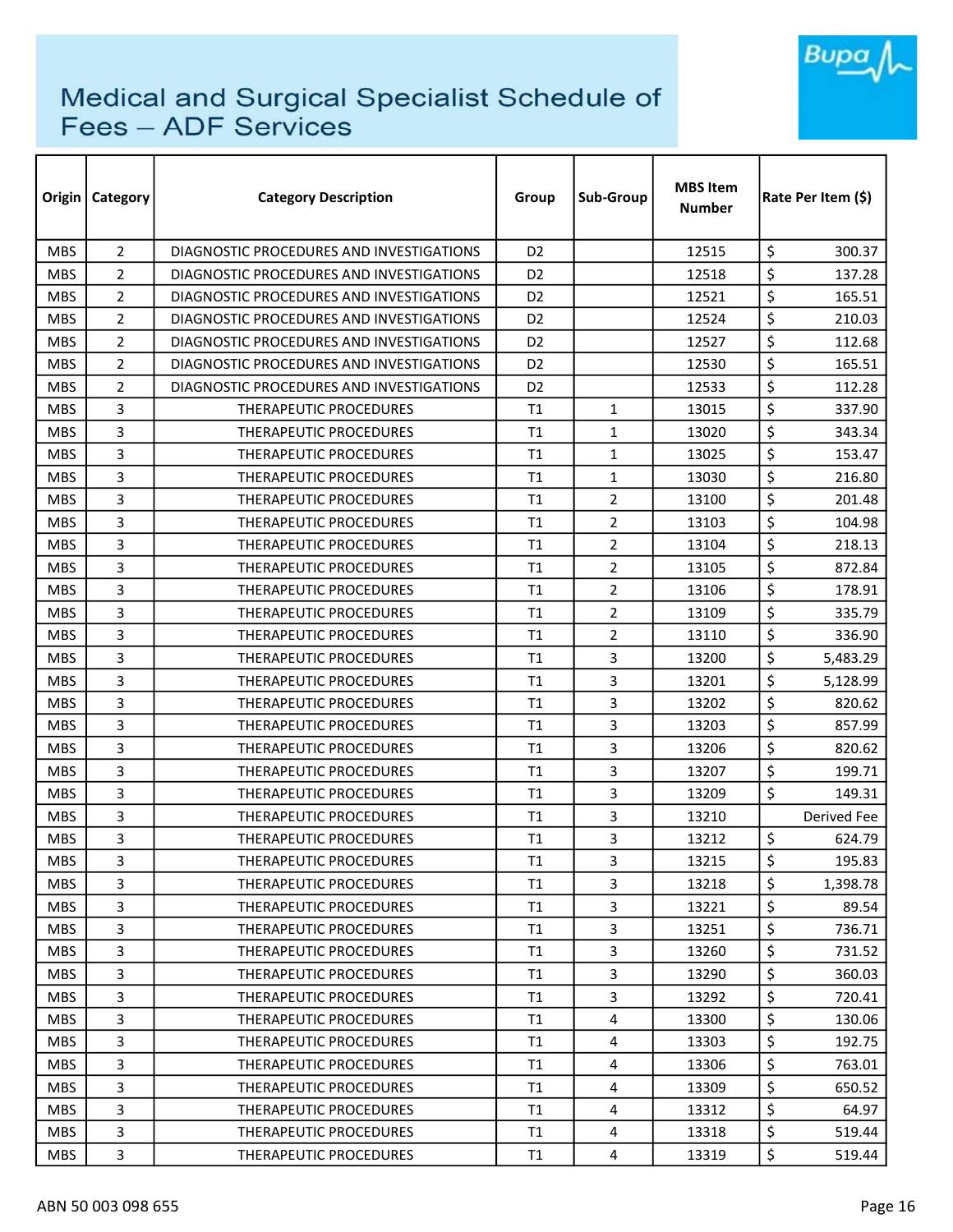

| Origin     | Category | <b>Category Description</b>   | Group | Sub-Group | <b>MBS Item</b><br>Number | Rate Per Item (\$) |
|------------|----------|-------------------------------|-------|-----------|---------------------------|--------------------|
| <b>MBS</b> | 3        | THERAPEUTIC PROCEDURES        | T1    | 5         | 13400                     | \$<br>128.40       |
| <b>MBS</b> | 3        | <b>THERAPEUTIC PROCEDURES</b> | T1    | 6         | 13506                     | \$<br>282.55       |
| <b>MBS</b> | 3        | THERAPEUTIC PROCEDURES        | T1    | 8         | 13700                     | \$<br>457.73       |
| <b>MBS</b> | 3        | THERAPEUTIC PROCEDURES        | T1    | 8         | 13703                     | \$<br>164.14       |
| <b>MBS</b> | 3        | <b>THERAPEUTIC PROCEDURES</b> | T1    | 8         | 13706                     | \$<br>114.48       |
| <b>MBS</b> | 3        | <b>THERAPEUTIC PROCEDURES</b> | T1    | 8         | 13709                     | \$<br>65.56        |
| <b>MBS</b> | 3        | <b>THERAPEUTIC PROCEDURES</b> | T1    | 8         | 13750                     | \$<br>187.69       |
| <b>MBS</b> | 3        | <b>THERAPEUTIC PROCEDURES</b> | T1    | 8         | 13755                     | \$<br>187.69       |
| <b>MBS</b> | 3        | THERAPEUTIC PROCEDURES        | T1    | 8         | 13757                     | \$<br>100.20       |
| <b>MBS</b> | 3        | THERAPEUTIC PROCEDURES        | T1    | 8         | 13760                     | \$<br>1,047.46     |
| <b>MBS</b> | 3        | THERAPEUTIC PROCEDURES        | T1    | 9         | 13815                     | \$<br>161.35       |
| <b>MBS</b> | 3        | THERAPEUTIC PROCEDURES        | T1    | 9         | 13818                     | \$<br>158.91       |
| <b>MBS</b> | 3        | <b>THERAPEUTIC PROCEDURES</b> | T1    | 9         | 13830                     | \$<br>105.32       |
| <b>MBS</b> | 3        | <b>THERAPEUTIC PROCEDURES</b> | T1    | 9         | 13832                     | \$<br>1,252.09     |
| <b>MBS</b> | 3        | THERAPEUTIC PROCEDURES        | T1    | 9         | 13834                     | \$<br>700.99       |
| <b>MBS</b> | 3        | THERAPEUTIC PROCEDURES        | T1    | 9         | 13835                     | \$<br>163.11       |
| <b>MBS</b> | 3        | THERAPEUTIC PROCEDURES        | T1    | 9         | 13837                     | \$<br>700.99       |
| <b>MBS</b> | 3        | <b>THERAPEUTIC PROCEDURES</b> | T1    | 9         | 13838                     | \$<br>163.11       |
| <b>MBS</b> | 3        | <b>THERAPEUTIC PROCEDURES</b> | T1    | 9         | 13839                     | \$<br>32.22        |
| <b>MBS</b> | 3        | <b>THERAPEUTIC PROCEDURES</b> | T1    | 9         | 13840                     | \$<br>838.88       |
| <b>MBS</b> | 3        | <b>THERAPEUTIC PROCEDURES</b> | T1    | 9         | 13842                     | \$<br>132.84       |
| <b>MBS</b> | 3        | THERAPEUTIC PROCEDURES        | T1    | 9         | 13847                     | \$<br>214.95       |
| <b>MBS</b> | 3        | THERAPEUTIC PROCEDURES        | T1    | 9         | 13848                     | \$<br>221.67       |
| <b>MBS</b> | 3        | <b>THERAPEUTIC PROCEDURES</b> | T1    | 9         | 13851                     | \$<br>689.96       |
| <b>MBS</b> | 3        | <b>THERAPEUTIC PROCEDURES</b> | T1    | 9         | 13854                     | \$<br>160.52       |
| <b>MBS</b> | 3        | <b>THERAPEUTIC PROCEDURES</b> | T1    | 9         | 13857                     | \$<br>204.61       |
| <b>MBS</b> | 3        | <b>THERAPEUTIC PROCEDURES</b> | T1    | 10        | 13870                     | \$<br>494.97       |
| <b>MBS</b> | 3        | THERAPEUTIC PROCEDURES        | T1    | $10\,$    | 13873                     | \$<br>367.17       |
| <b>MBS</b> | 3        | THERAPEUTIC PROCEDURES        | T1    | 10        | 13876                     | \$<br>105.11       |
| <b>MBS</b> | 3        | <b>THERAPEUTIC PROCEDURES</b> | T1    | 10        | 13881                     | \$<br>200.13       |
| <b>MBS</b> | 3        | THERAPEUTIC PROCEDURES        | T1    | 10        | 13882                     | \$<br>157.54       |
| <b>MBS</b> | 3        | THERAPEUTIC PROCEDURES        | T1    | 10        | 13885                     | \$<br>210.03       |
| <b>MBS</b> | 3        | <b>THERAPEUTIC PROCEDURES</b> | T1    | 10        | 13888                     | \$<br>105.12       |
| MBS.       | 3        | THERAPEUTIC PROCEDURES        | T1    | 10        | 13899                     | \$<br>372.09       |
| <b>MBS</b> | 3        | THERAPEUTIC PROCEDURES        | T1    | 11        | 13915                     | \$<br>93.16        |
| <b>MBS</b> | 3        | THERAPEUTIC PROCEDURES        | T1    | 11        | 13918                     | \$<br>140.27       |
| <b>MBS</b> | 3        | THERAPEUTIC PROCEDURES        | T1    | 11        | 13921                     | \$<br>158.67       |
| MBS.       | 3        | THERAPEUTIC PROCEDURES        | T1    | 11        | 13924                     | \$<br>93.44        |
| <b>MBS</b> | 3        | THERAPEUTIC PROCEDURES        | T1    | 11        | 13927                     | \$<br>120.87       |
| <b>MBS</b> | 3        | THERAPEUTIC PROCEDURES        | T1    | 11        | 13930                     | \$<br>168.70       |
| <b>MBS</b> | 3        | THERAPEUTIC PROCEDURES        | T1    | 11        | 13933                     | \$<br>187.17       |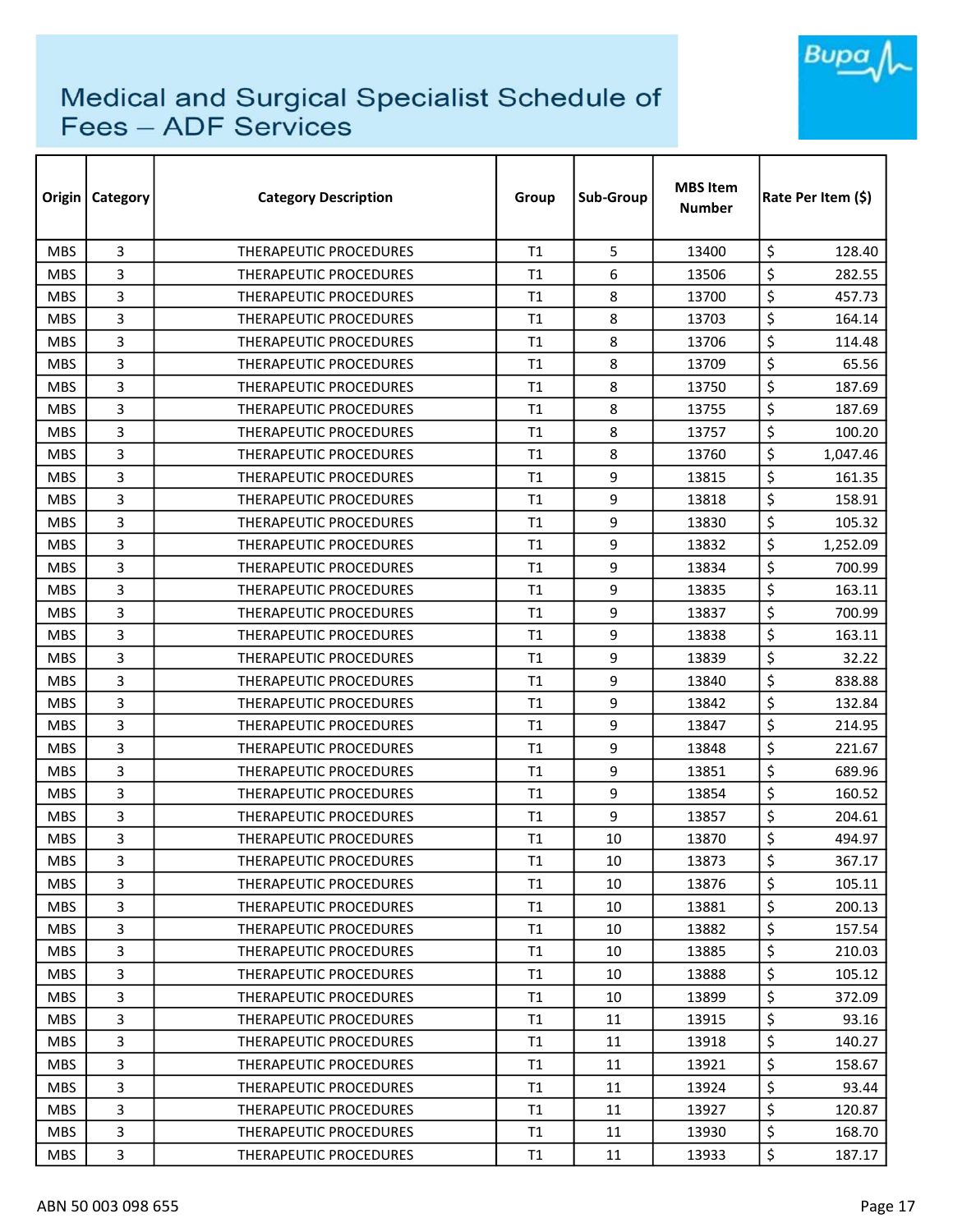

| Origin     | Category | <b>Category Description</b>   | Group          | Sub-Group | <b>MBS Item</b><br><b>Number</b> | Rate Per Item (S) |  |
|------------|----------|-------------------------------|----------------|-----------|----------------------------------|-------------------|--|
| <b>MBS</b> | 3        | <b>THERAPEUTIC PROCEDURES</b> | T1             | 11        | 13936                            | \$<br>121.94      |  |
| <b>MBS</b> | 3        | <b>THERAPEUTIC PROCEDURES</b> | T1             | 11        | 13939                            | \$<br>140.27      |  |
| <b>MBS</b> | 3        | THERAPEUTIC PROCEDURES        | T1             | 11        | 13942                            | \$<br>93.44       |  |
| <b>MBS</b> | 3        | THERAPEUTIC PROCEDURES        | T1             | 11        | 13945                            | \$<br>75.18       |  |
| <b>MBS</b> | 3        | <b>THERAPEUTIC PROCEDURES</b> | T <sub>1</sub> | 11        | 13948                            | \$<br>93.44       |  |
| <b>MBS</b> | 3        | <b>THERAPEUTIC PROCEDURES</b> | T1             | 11        | 13950                            | \$<br>161.92      |  |
| <b>MBS</b> | 3        | <b>THERAPEUTIC PROCEDURES</b> | T1             | 12        | 14050                            | \$<br>77.50       |  |
| <b>MBS</b> | 3        | THERAPEUTIC PROCEDURES        | T1             | 12        | 14100                            | \$<br>224.01      |  |
| <b>MBS</b> | 3        | <b>THERAPEUTIC PROCEDURES</b> | T1             | 12        | 14106                            | \$<br>235.25      |  |
| <b>MBS</b> | 3        | THERAPEUTIC PROCEDURES        | T1             | 12        | 14115                            | \$<br>376.78      |  |
| <b>MBS</b> | 3        | THERAPEUTIC PROCEDURES        | T1             | 12        | 14118                            | \$<br>478.50      |  |
| <b>MBS</b> | 3        | THERAPEUTIC PROCEDURES        | T <sub>1</sub> | 12        | 14124                            | \$<br>224.01      |  |
| <b>MBS</b> | 3        | <b>THERAPEUTIC PROCEDURES</b> | T1             | 13        | 14200                            | \$<br>90.55       |  |
| <b>MBS</b> | 3        | <b>THERAPEUTIC PROCEDURES</b> | T1             | 13        | 14201                            | \$<br>364.01      |  |
| <b>MBS</b> | 3        | <b>THERAPEUTIC PROCEDURES</b> | T1             | 13        | 14202                            | \$<br>184.27      |  |
| <b>MBS</b> | 3        | <b>THERAPEUTIC PROCEDURES</b> | T1             | 13        | 14203                            | \$<br>78.61       |  |
| <b>MBS</b> | 3        | THERAPEUTIC PROCEDURES        | T1             | 13        | 14206                            | \$<br>54.71       |  |
| <b>MBS</b> | 3        | THERAPEUTIC PROCEDURES        | T1             | 13        | 14209                            | \$<br>136.32      |  |
| <b>MBS</b> | 3        | THERAPEUTIC PROCEDURES        | T1             | 13        | 14212                            | \$<br>284.78      |  |
| <b>MBS</b> | 3        | THERAPEUTIC PROCEDURES        | T1             | 13        | 14216                            | \$<br>282.24      |  |
| <b>MBS</b> | 3        | <b>THERAPEUTIC PROCEDURES</b> | T1             | 13        | 14217                            | \$<br>242.27      |  |
| <b>MBS</b> | 3        | THERAPEUTIC PROCEDURES        | T1             | 13        | 14218                            | \$<br>150.53      |  |
| <b>MBS</b> | 3        | <b>THERAPEUTIC PROCEDURES</b> | T1             | 13        | 14219                            | \$<br>282.24      |  |
| <b>MBS</b> | 3        | <b>THERAPEUTIC PROCEDURES</b> | T1             | 13        | 14220                            | \$<br>242.27      |  |
| <b>MBS</b> | 3        | <b>THERAPEUTIC PROCEDURES</b> | T1             | 13        | 14221                            | \$<br>80.68       |  |
| <b>MBS</b> | 3        | THERAPEUTIC PROCEDURES        | T1             | 13        | 14224                            | \$<br>108.12      |  |
| <b>MBS</b> | 3        | <b>THERAPEUTIC PROCEDURES</b> | T1             | 13        | 14227                            | \$<br>150.53      |  |
| <b>MBS</b> | 3        | THERAPEUTIC PROCEDURES        | T1             | 13        | 14230                            | \$<br>451.30      |  |
| <b>MBS</b> | 3        | THERAPEUTIC PROCEDURES        | T1             | 13        | 14233                            | \$<br>547.97      |  |
| <b>MBS</b> | 3        | THERAPEUTIC PROCEDURES        | T1             | 13        | 14234                            | \$<br>573.56      |  |
| <b>MBS</b> | 3        | THERAPEUTIC PROCEDURES        | T1             | 13        | 14236                            | \$<br>999.27      |  |
| <b>MBS</b> | 3        | THERAPEUTIC PROCEDURES        | T1             | 13        | 14237                            | \$<br>1,045.92    |  |
| <b>MBS</b> | 3        | THERAPEUTIC PROCEDURES        | T1             | 13        | 14239                            | \$<br>241.36      |  |
| <b>MBS</b> | 3        | THERAPEUTIC PROCEDURES        | T1             | 13        | 14242                            | \$<br>717.18      |  |
| <b>MBS</b> | 3        | THERAPEUTIC PROCEDURES        | T1             | 13        | 14245                            | \$<br>150.53      |  |
| <b>MBS</b> | 3        | THERAPEUTIC PROCEDURES        | T1             | 14        | 14255                            | \$<br>224.77      |  |
| <b>MBS</b> | 3        | THERAPEUTIC PROCEDURES        | T1             | 14        | 14256                            | \$<br>432.25      |  |
| <b>MBS</b> | 3        | THERAPEUTIC PROCEDURES        | T1             | 14        | 14257                            | \$<br>860.85      |  |
| <b>MBS</b> | 3        | THERAPEUTIC PROCEDURES        | T1             | 14        | 14258                            | \$<br>168.63      |  |
| <b>MBS</b> | 3        | THERAPEUTIC PROCEDURES        | T1             | 14        | 14259                            | \$<br>324.22      |  |
| <b>MBS</b> | 3        | THERAPEUTIC PROCEDURES        | T1             | 14        | 14260                            | \$<br>645.62      |  |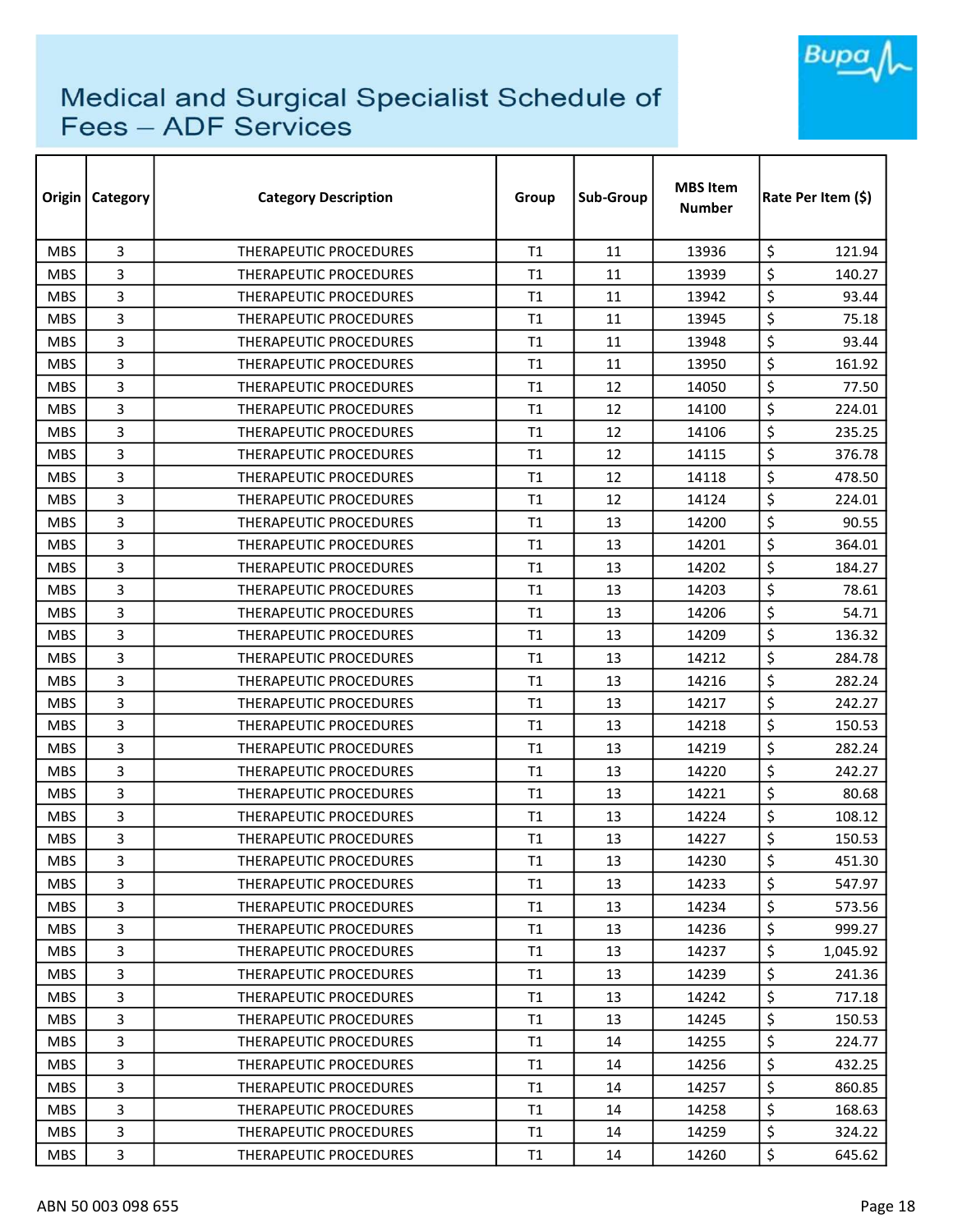

|            | Origin   Category | <b>Category Description</b>   | Group          | Sub-Group      | <b>MBS Item</b><br><b>Number</b> | Rate Per Item (\$) |
|------------|-------------------|-------------------------------|----------------|----------------|----------------------------------|--------------------|
| <b>MBS</b> | 3                 | <b>THERAPEUTIC PROCEDURES</b> | T1             | 14             | 14263                            | \$<br>79.10        |
| <b>MBS</b> | 3                 | THERAPEUTIC PROCEDURES        | T1             | 14             | 14264                            | \$<br>178.10       |
| <b>MBS</b> | 3                 | THERAPEUTIC PROCEDURES        | T1             | 14             | 14265                            | \$<br>59.35        |
| <b>MBS</b> | 3                 | <b>THERAPEUTIC PROCEDURES</b> | T1             | 14             | 14266                            | \$<br>133.59       |
| <b>MBS</b> | 3                 | <b>THERAPEUTIC PROCEDURES</b> | T1             | 14             | 14270                            | \$<br>199.72       |
| <b>MBS</b> | 3                 | <b>THERAPEUTIC PROCEDURES</b> | T1             | 14             | 14272                            | \$<br>149.84       |
| <b>MBS</b> | 3                 | <b>THERAPEUTIC PROCEDURES</b> | T1             | 14             | 14277                            | \$<br>224.77       |
| <b>MBS</b> | 3                 | <b>THERAPEUTIC PROCEDURES</b> | T1             | 14             | 14278                            | \$<br>168.63       |
| <b>MBS</b> | 3                 | THERAPEUTIC PROCEDURES        | T1             | 14             | 14280                            | \$<br>224.77       |
| <b>MBS</b> | 3                 | THERAPEUTIC PROCEDURES        | T1             | 14             | 14283                            | \$<br>168.63       |
| <b>MBS</b> | 3                 | THERAPEUTIC PROCEDURES        | T1             | 14             | 14285                            | \$<br>224.77       |
| <b>MBS</b> | 3                 | <b>THERAPEUTIC PROCEDURES</b> | T1             | 14             | 14288                            | \$<br>168.63       |
| <b>MBS</b> | 3                 | THERAPEUTIC PROCEDURES        | T <sub>2</sub> | $\mathbf{1}$   | 15000                            | \$<br>78.97        |
| <b>MBS</b> | 3                 | THERAPEUTIC PROCEDURES        | T <sub>2</sub> | $\mathbf{1}$   | 15003                            | Derived Fee        |
| <b>MBS</b> | 3                 | <b>THERAPEUTIC PROCEDURES</b> | T <sub>2</sub> | $\mathbf{1}$   | 15006                            | \$<br>175.10       |
| <b>MBS</b> | 3                 | <b>THERAPEUTIC PROCEDURES</b> | T <sub>2</sub> | $\mathbf{1}$   | 15009                            | Derived Fee        |
| <b>MBS</b> | 3                 | THERAPEUTIC PROCEDURES        | T <sub>2</sub> | $\mathbf{1}$   | 15012                            | \$<br>99.20        |
| <b>MBS</b> | 3                 | THERAPEUTIC PROCEDURES        | T <sub>2</sub> | $\overline{2}$ | 15100                            | \$<br>69.55        |
| <b>MBS</b> | 3                 | THERAPEUTIC PROCEDURES        | T <sub>2</sub> | $\overline{2}$ | 15103                            | Derived Fee        |
| <b>MBS</b> | 3                 | <b>THERAPEUTIC PROCEDURES</b> | T <sub>2</sub> | $\overline{2}$ | 15106                            | \$<br>82.08        |
| <b>MBS</b> | 3                 | <b>THERAPEUTIC PROCEDURES</b> | T <sub>2</sub> | $\overline{2}$ | 15109                            | Derived Fee        |
| <b>MBS</b> | 3                 | <b>THERAPEUTIC PROCEDURES</b> | T <sub>2</sub> | $\overline{2}$ | 15112                            | \$<br>175.32       |
| <b>MBS</b> | 3                 | THERAPEUTIC PROCEDURES        | T <sub>2</sub> | $\overline{2}$ | 15115                            | Derived Fee        |
| <b>MBS</b> | 3                 | <b>THERAPEUTIC PROCEDURES</b> | T <sub>2</sub> | 3              | 15211                            | \$<br>85.44        |
| <b>MBS</b> | 3                 | THERAPEUTIC PROCEDURES        | T <sub>2</sub> | 3              | 15214                            | Derived Fee        |
| <b>MBS</b> | 3                 | <b>THERAPEUTIC PROCEDURES</b> | T <sub>2</sub> | 3              | 15215                            | \$<br>93.18        |
| <b>MBS</b> | 3                 | <b>THERAPEUTIC PROCEDURES</b> | T <sub>2</sub> | 3              | 15218                            | \$<br>93.18        |
| <b>MBS</b> | 3                 | THERAPEUTIC PROCEDURES        | T2             | $\mathbf{3}$   | 15221                            | \$<br>93.18        |
| <b>MBS</b> | 3                 | THERAPEUTIC PROCEDURES        | T <sub>2</sub> | 3              | 15224                            | \$<br>93.18        |
| <b>MBS</b> | 3                 | THERAPEUTIC PROCEDURES        | T2             | $\overline{3}$ | 15227                            | \$<br>93.18        |
| <b>MBS</b> | 3                 | THERAPEUTIC PROCEDURES        | T <sub>2</sub> | $\overline{3}$ | 15230                            | Derived Fee        |
| <b>MBS</b> | 3                 | <b>THERAPEUTIC PROCEDURES</b> | T2             | 3              | 15233                            | Derived Fee        |
| MBS.       | 3                 | <b>THERAPEUTIC PROCEDURES</b> | T <sub>2</sub> | 3              | 15236                            | Derived Fee        |
| <b>MBS</b> | 3                 | THERAPEUTIC PROCEDURES        | T <sub>2</sub> | 3              | 15239                            | Derived Fee        |
| <b>MBS</b> | 3                 | <b>THERAPEUTIC PROCEDURES</b> | T <sub>2</sub> | 3              | 15242                            | Derived Fee        |
| <b>MBS</b> | 3                 | THERAPEUTIC PROCEDURES        | T <sub>2</sub> | 3              | 15245                            | \$<br>93.18        |
| <b>MBS</b> | 3                 | THERAPEUTIC PROCEDURES        | T <sub>2</sub> | $\overline{3}$ | 15248                            | \$<br>93.18        |
| <b>MBS</b> | 3                 | THERAPEUTIC PROCEDURES        | T <sub>2</sub> | $\overline{3}$ | 15251                            | \$<br>93.18        |
| <b>MBS</b> | 3                 | THERAPEUTIC PROCEDURES        | T <sub>2</sub> | 3              | 15254                            | \$<br>93.18        |
| <b>MBS</b> | 3                 | THERAPEUTIC PROCEDURES        | T <sub>2</sub> | $\overline{3}$ | 15257                            | \$<br>93.18        |
| <b>MBS</b> | 3                 | THERAPEUTIC PROCEDURES        | T <sub>2</sub> | 3              | 15260                            | Derived Fee        |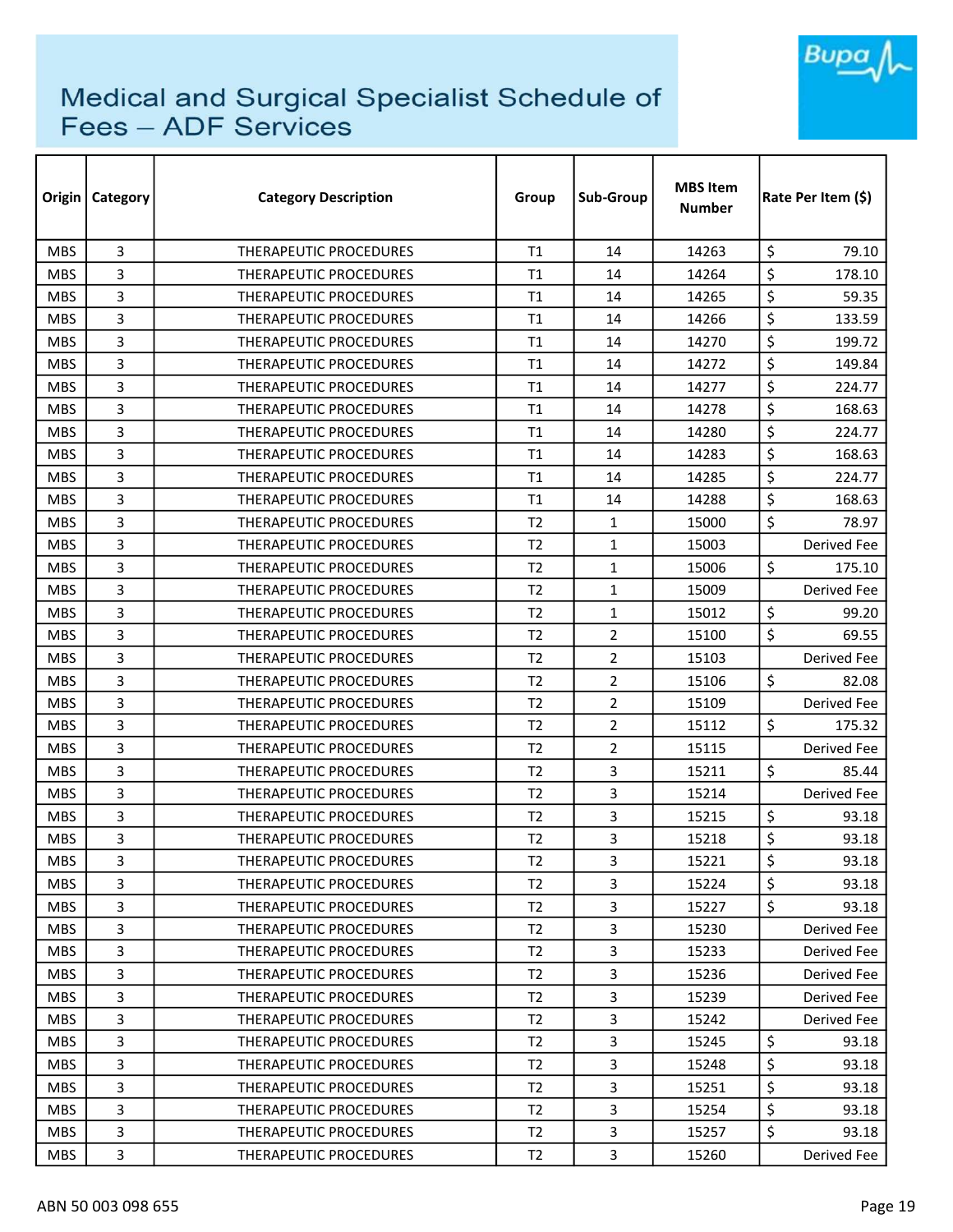

| Origin     | <b>Category</b> | <b>Category Description</b>   | Group          | Sub-Group               | <b>MBS Item</b><br><b>Number</b> | Rate Per Item (\$) |
|------------|-----------------|-------------------------------|----------------|-------------------------|----------------------------------|--------------------|
| <b>MBS</b> | 3               | <b>THERAPEUTIC PROCEDURES</b> | T <sub>2</sub> | 3                       | 15263                            | <b>Derived Fee</b> |
| <b>MBS</b> | 3               | THERAPEUTIC PROCEDURES        | T <sub>2</sub> | 3                       | 15266                            | Derived Fee        |
| <b>MBS</b> | 3               | <b>THERAPEUTIC PROCEDURES</b> | T <sub>2</sub> | 3                       | 15269                            | Derived Fee        |
| <b>MBS</b> | 3               | THERAPEUTIC PROCEDURES        | T <sub>2</sub> | $\overline{3}$          | 15272                            | Derived Fee        |
| <b>MBS</b> | 3               | <b>THERAPEUTIC PROCEDURES</b> | T <sub>2</sub> | 3                       | 15275                            | \$<br>285.70       |
| <b>MBS</b> | 3               | THERAPEUTIC PROCEDURES        | T <sub>2</sub> | 4                       | 15303                            | \$<br>616.37       |
| <b>MBS</b> | 3               | <b>THERAPEUTIC PROCEDURES</b> | T <sub>2</sub> | 4                       | 15304                            | \$<br>616.37       |
| <b>MBS</b> | 3               | THERAPEUTIC PROCEDURES        | T <sub>2</sub> | 4                       | 15307                            | \$<br>1,168.51     |
| <b>MBS</b> | 3               | THERAPEUTIC PROCEDURES        | T <sub>2</sub> | 4                       | 15308                            | \$<br>1,168.51     |
| <b>MBS</b> | 3               | <b>THERAPEUTIC PROCEDURES</b> | T <sub>2</sub> | 4                       | 15311                            | \$<br>575.27       |
| <b>MBS</b> | 3               | THERAPEUTIC PROCEDURES        | T <sub>2</sub> | 4                       | 15312                            | \$<br>571.13       |
| <b>MBS</b> | 3               | THERAPEUTIC PROCEDURES        | T <sub>2</sub> | 4                       | 15315                            | \$<br>1,129.57     |
| <b>MBS</b> | 3               | <b>THERAPEUTIC PROCEDURES</b> | T <sub>2</sub> | 4                       | 15316                            | \$<br>1,129.57     |
| <b>MBS</b> | 3               | <b>THERAPEUTIC PROCEDURES</b> | T <sub>2</sub> | 4                       | 15319                            | \$<br>701.05       |
| <b>MBS</b> | 3               | <b>THERAPEUTIC PROCEDURES</b> | T <sub>2</sub> | 4                       | 15320                            | \$<br>701.05       |
| <b>MBS</b> | 3               | <b>THERAPEUTIC PROCEDURES</b> | T <sub>2</sub> | 4                       | 15323                            | \$<br>1,246.54     |
| <b>MBS</b> | 3               | <b>THERAPEUTIC PROCEDURES</b> | T <sub>2</sub> | 4                       | 15324                            | \$<br>1,246.54     |
| <b>MBS</b> | 3               | THERAPEUTIC PROCEDURES        | T <sub>2</sub> | 4                       | 15327                            | \$<br>1,356.09     |
| <b>MBS</b> | 3               | THERAPEUTIC PROCEDURES        | T <sub>2</sub> | 4                       | 15328                            | \$<br>1,356.09     |
| <b>MBS</b> | 3               | <b>THERAPEUTIC PROCEDURES</b> | T <sub>2</sub> | 4                       | 15331                            | \$<br>1,287.64     |
| <b>MBS</b> | 3               | <b>THERAPEUTIC PROCEDURES</b> | T <sub>2</sub> | 4                       | 15332                            | \$<br>1,287.64     |
| <b>MBS</b> | 3               | <b>THERAPEUTIC PROCEDURES</b> | T <sub>2</sub> | 4                       | 15335                            | \$<br>1,168.51     |
| <b>MBS</b> | 3               | <b>THERAPEUTIC PROCEDURES</b> | T <sub>2</sub> | 4                       | 15336                            | \$<br>1,168.51     |
| <b>MBS</b> | 3               | <b>THERAPEUTIC PROCEDURES</b> | T <sub>2</sub> | 4                       | 15338                            | \$<br>1,615.33     |
| <b>MBS</b> | 3               | THERAPEUTIC PROCEDURES        | T <sub>2</sub> | 4                       | 15339                            | \$<br>131.56       |
| <b>MBS</b> | 3               | <b>THERAPEUTIC PROCEDURES</b> | T <sub>2</sub> | 4                       | 15342                            | \$<br>328.56       |
| <b>MBS</b> | 3               | <b>THERAPEUTIC PROCEDURES</b> | T <sub>2</sub> | 4                       | 15345                            | \$<br>876.73       |
| <b>MBS</b> | 3               | THERAPEUTIC PROCEDURES        | T2             | 4                       | 15348                            | \$<br>100.83       |
| <b>MBS</b> | 3               | THERAPEUTIC PROCEDURES        | T <sub>2</sub> | 4                       | 15351                            | \$<br>201.32       |
| <b>MBS</b> | 3               | THERAPEUTIC PROCEDURES        | T <sub>2</sub> | $\overline{4}$          | 15354                            | \$<br>244.30       |
| <b>MBS</b> | 3               | THERAPEUTIC PROCEDURES        | T <sub>2</sub> | $\overline{\mathbf{4}}$ | 15357                            | \$<br>69.15        |
| <b>MBS</b> | 3               | THERAPEUTIC PROCEDURES        | T <sub>2</sub> | 5                       | 15500                            | \$<br>349.52       |
| <b>MBS</b> | 3               | THERAPEUTIC PROCEDURES        | T <sub>2</sub> | 5                       | 15503                            | \$<br>448.76       |
| <b>MBS</b> | 3               | THERAPEUTIC PROCEDURES        | T <sub>2</sub> | 5                       | 15506                            | \$<br>670.22       |
| <b>MBS</b> | 3               | <b>THERAPEUTIC PROCEDURES</b> | T2             | 5                       | 15509                            | \$<br>302.92       |
| <b>MBS</b> | 3               | THERAPEUTIC PROCEDURES        | T <sub>2</sub> | 5                       | 15512                            | \$<br>390.49       |
| <b>MBS</b> | 3               | THERAPEUTIC PROCEDURES        | T <sub>2</sub> | 5                       | 15513                            | \$<br>441.56       |
| <b>MBS</b> | 3               | THERAPEUTIC PROCEDURES        | T <sub>2</sub> | 5                       | 15515                            | \$<br>565.35       |
| <b>MBS</b> | 3               | THERAPEUTIC PROCEDURES        | T <sub>2</sub> | 5                       | 15518                            | \$<br>110.91       |
| <b>MBS</b> | 3               | THERAPEUTIC PROCEDURES        | T <sub>2</sub> | 5                       | 15521                            | \$<br>489.60       |
| <b>MBS</b> | 3               | THERAPEUTIC PROCEDURES        | T <sub>2</sub> | 5                       | 15524                            | \$<br>918.05       |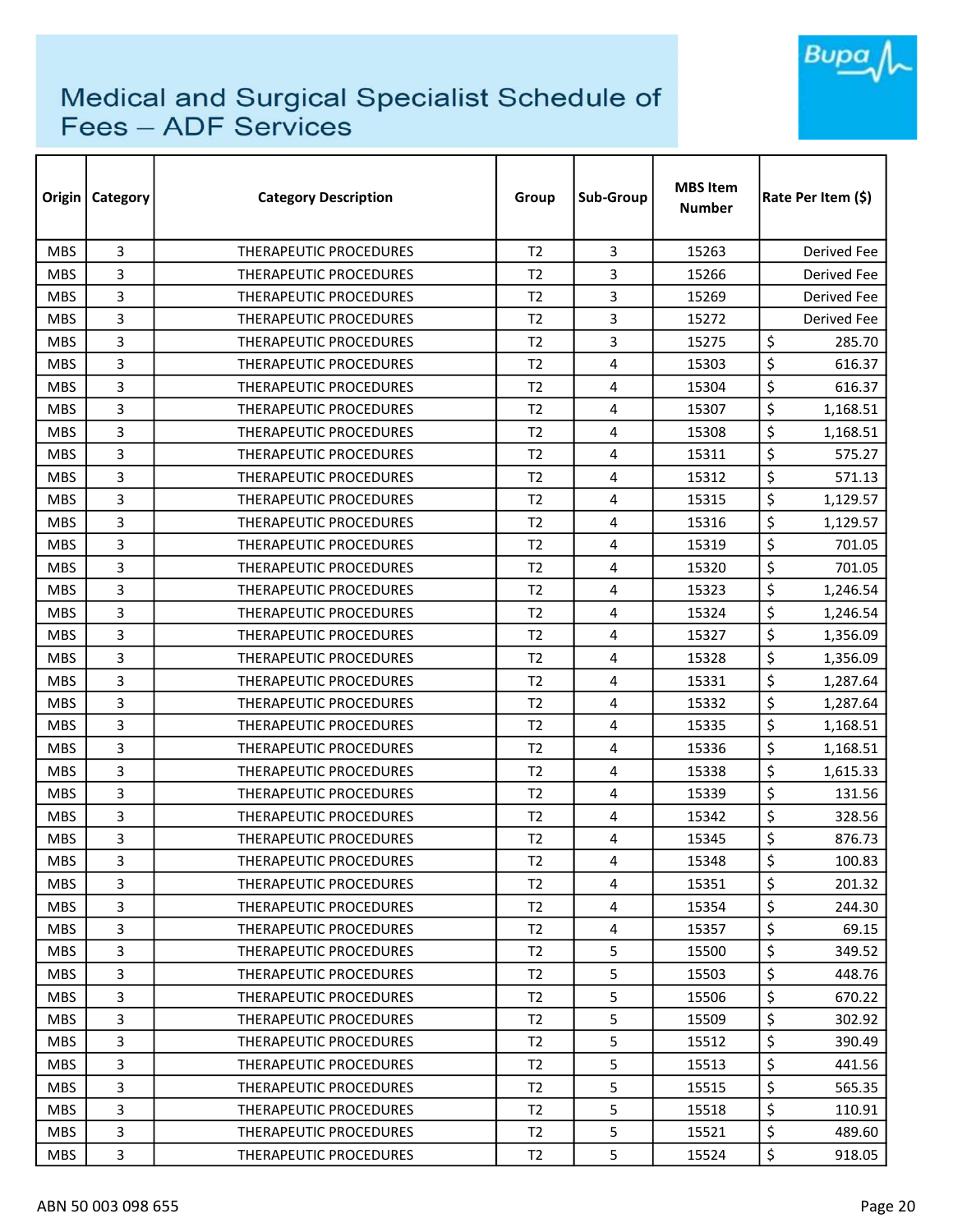

| Origin     | Category     | <b>Category Description</b>   | Group          | Sub-Group      | <b>MBS Item</b><br><b>Number</b> | Rate Per Item (\$) |  |
|------------|--------------|-------------------------------|----------------|----------------|----------------------------------|--------------------|--|
| <b>MBS</b> | 3            | <b>THERAPEUTIC PROCEDURES</b> | T <sub>2</sub> | 5              | 15527                            | \$<br>113.72       |  |
| <b>MBS</b> | 3            | THERAPEUTIC PROCEDURES        | T <sub>2</sub> | 5              | 15530                            | \$<br>507.24       |  |
| <b>MBS</b> | 3            | THERAPEUTIC PROCEDURES        | T <sub>2</sub> | 5              | 15533                            | \$<br>961.76       |  |
| <b>MBS</b> | 3            | THERAPEUTIC PROCEDURES        | T <sub>2</sub> | 5              | 15536                            | \$<br>384.44       |  |
| <b>MBS</b> | 3            | THERAPEUTIC PROCEDURES        | T <sub>2</sub> | 5              | 15539                            | \$<br>903.56       |  |
| <b>MBS</b> | 3            | <b>THERAPEUTIC PROCEDURES</b> | T <sub>2</sub> | 5              | 15550                            | \$<br>948.65       |  |
| <b>MBS</b> | 3            | THERAPEUTIC PROCEDURES        | T2             | 5              | 15553                            | \$<br>1,023.49     |  |
| <b>MBS</b> | 3            | THERAPEUTIC PROCEDURES        | T <sub>2</sub> | 5              | 15555                            | \$<br>1,023.49     |  |
| <b>MBS</b> | 3            | THERAPEUTIC PROCEDURES        | T <sub>2</sub> | 5              | 15556                            | \$<br>957.00       |  |
| <b>MBS</b> | 3            | THERAPEUTIC PROCEDURES        | T <sub>2</sub> | 5              | 15559                            | \$<br>1,248.19     |  |
| <b>MBS</b> | 3            | THERAPEUTIC PROCEDURES        | T <sub>2</sub> | 5              | 15562                            | \$<br>1,614.34     |  |
| <b>MBS</b> | 3            | THERAPEUTIC PROCEDURES        | T <sub>2</sub> | 5              | 15565                            | \$<br>4,773.29     |  |
| <b>MBS</b> | 3            | <b>THERAPEUTIC PROCEDURES</b> | T <sub>2</sub> | 6              | 15600                            | \$<br>3,110.10     |  |
| <b>MBS</b> | 3            | THERAPEUTIC PROCEDURES        | T <sub>2</sub> | $\overline{7}$ | 15700                            | \$<br>64.98        |  |
| <b>MBS</b> | 3            | <b>THERAPEUTIC PROCEDURES</b> | T <sub>2</sub> | 7              | 15705                            | \$<br>108.32       |  |
| <b>MBS</b> | 3            | THERAPEUTIC PROCEDURES        | T <sub>2</sub> | $\overline{7}$ | 15710                            | \$<br>108.32       |  |
| <b>MBS</b> | 3            | THERAPEUTIC PROCEDURES        | T <sub>2</sub> | 7              | 15715                            | \$<br>108.32       |  |
| <b>MBS</b> | 3            | THERAPEUTIC PROCEDURES        | T <sub>2</sub> | 8              | 15800                            | \$<br>169.96       |  |
| <b>MBS</b> | 3            | THERAPEUTIC PROCEDURES        | T <sub>2</sub> | 8              | 15850                            | \$<br>352.09       |  |
| <b>MBS</b> | 3            | <b>THERAPEUTIC PROCEDURES</b> | T <sub>2</sub> | 10             | 15900                            | \$<br>456.75       |  |
| <b>MBS</b> | 3            | THERAPEUTIC PROCEDURES        | T <sub>3</sub> |                | 16003                            | \$<br>862.82       |  |
| <b>MBS</b> | 3            | THERAPEUTIC PROCEDURES        | T <sub>3</sub> |                | 16006                            | \$<br>663.00       |  |
| <b>MBS</b> | 3            | <b>THERAPEUTIC PROCEDURES</b> | T <sub>3</sub> |                | 16009                            | \$<br>452.50       |  |
| <b>MBS</b> | 3            | THERAPEUTIC PROCEDURES        | T <sub>3</sub> |                | 16012                            | \$<br>391.49       |  |
| <b>MBS</b> | 3            | <b>THERAPEUTIC PROCEDURES</b> | T <sub>3</sub> |                | 16015                            | \$<br>5,419.28     |  |
| <b>MBS</b> | 3            | THERAPEUTIC PROCEDURES        | T <sub>3</sub> |                | 16018                            | \$<br>3,239.67     |  |
| <b>MBS</b> | 3            | THERAPEUTIC PROCEDURES        | T <sub>4</sub> |                | 16399                            | Derived Fee        |  |
| <b>MBS</b> | 3            | THERAPEUTIC PROCEDURES        | T <sub>4</sub> |                | 16400                            | \$<br>58.58        |  |
| <b>MBS</b> | 3            | THERAPEUTIC PROCEDURES        | T4             |                | 16401                            | \$<br>170.28       |  |
| <b>MBS</b> | 3            | THERAPEUTIC PROCEDURES        | <b>T4</b>      |                | 16404                            | \$<br>85.58        |  |
| <b>MBS</b> | 3            | THERAPEUTIC PROCEDURES        | T <sub>4</sub> |                | 16406                            | \$<br>287.95       |  |
| <b>MBS</b> | 3            | THERAPEUTIC PROCEDURES        | T <sub>4</sub> |                | 16407                            | \$<br>154.13       |  |
| <b>MBS</b> | 3            | THERAPEUTIC PROCEDURES        | T <sub>4</sub> |                | 16408                            | \$<br>114.79       |  |
| <b>MBS</b> | 3            | THERAPEUTIC PROCEDURES        | T4             |                | 16500                            | \$<br>101.36       |  |
| <b>MBS</b> | 3            | THERAPEUTIC PROCEDURES        | T <sub>4</sub> |                | 16501                            | \$<br>302.14       |  |
| <b>MBS</b> | 3            | THERAPEUTIC PROCEDURES        | T4             |                | 16502                            | \$<br>101.36       |  |
| <b>MBS</b> | 3            | THERAPEUTIC PROCEDURES        | T <sub>4</sub> |                | 16505                            | \$<br>101.36       |  |
| <b>MBS</b> | 3            | THERAPEUTIC PROCEDURES        | T <sub>4</sub> |                | 16508                            | \$<br>101.36       |  |
| <b>MBS</b> | 3            | THERAPEUTIC PROCEDURES        | T4             |                | 16509                            | \$<br>101.36       |  |
| <b>MBS</b> | 3            | THERAPEUTIC PROCEDURES        | T4             |                | 16511                            | \$<br>472.82       |  |
| <b>MBS</b> | $\mathbf{3}$ | THERAPEUTIC PROCEDURES        | T4             |                | 16512                            | \$<br>136.51       |  |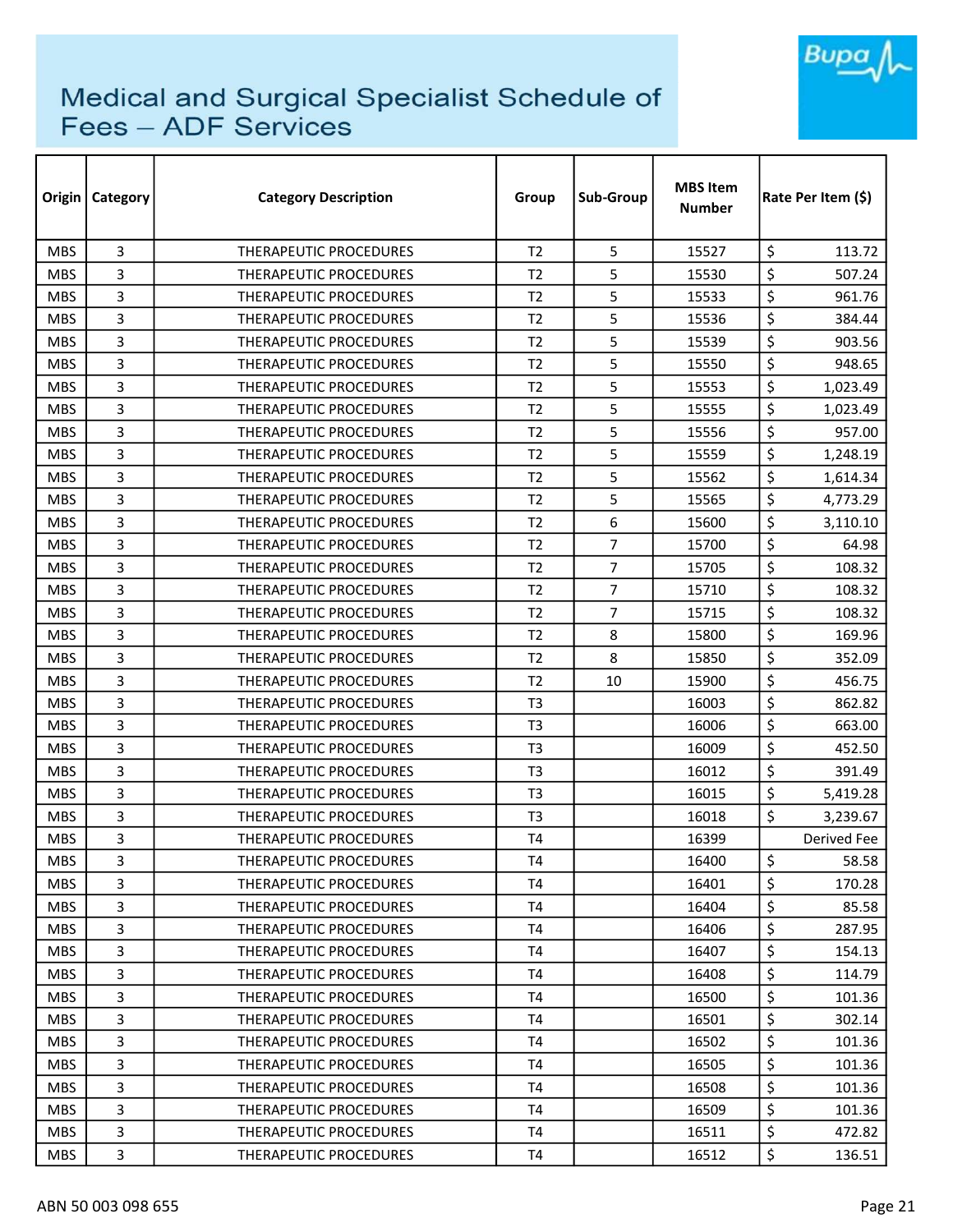

| Origin     | <b>Category</b> | <b>Category Description</b>   | Group          | Sub-Group    | <b>MBS Item</b><br><b>Number</b> | Rate Per Item (\$) |
|------------|-----------------|-------------------------------|----------------|--------------|----------------------------------|--------------------|
| <b>MBS</b> | 3               | <b>THERAPEUTIC PROCEDURES</b> | T <sub>4</sub> |              | 16514                            | \$<br>78.78        |
| <b>MBS</b> | 3               | THERAPEUTIC PROCEDURES        | T <sub>4</sub> |              | 16515                            | \$<br>1,356.10     |
| <b>MBS</b> | 3               | <b>THERAPEUTIC PROCEDURES</b> | T <sub>4</sub> |              | 16518                            | \$<br>968.74       |
| <b>MBS</b> | 3               | THERAPEUTIC PROCEDURES        | T <sub>4</sub> |              | 16519                            | \$<br>1,491.76     |
| <b>MBS</b> | 3               | <b>THERAPEUTIC PROCEDURES</b> | T4             |              | 16520                            | \$<br>1,356.10     |
| <b>MBS</b> | 3               | THERAPEUTIC PROCEDURES        | <b>T4</b>      |              | 16522                            | \$<br>3,243.09     |
| <b>MBS</b> | 3               | <b>THERAPEUTIC PROCEDURES</b> | T <sub>4</sub> |              | 16527                            | \$<br>1,356.10     |
| <b>MBS</b> | 3               | THERAPEUTIC PROCEDURES        | T <sub>4</sub> |              | 16528                            | \$<br>1,356.10     |
| <b>MBS</b> | 3               | <b>THERAPEUTIC PROCEDURES</b> | T <sub>4</sub> |              | 16530                            | \$<br>826.22       |
| <b>MBS</b> | 3               | <b>THERAPEUTIC PROCEDURES</b> | T <sub>4</sub> |              | 16531                            | \$<br>1,652.43     |
| <b>MBS</b> | 3               | <b>THERAPEUTIC PROCEDURES</b> | <b>T4</b>      |              | 16533                            | \$<br>226.89       |
| <b>MBS</b> | 3               | THERAPEUTIC PROCEDURES        | <b>T4</b>      |              | 16534                            | \$<br>226.89       |
| <b>MBS</b> | 3               | <b>THERAPEUTIC PROCEDURES</b> | T <sub>4</sub> |              | 16564                            | \$<br>468.63       |
| <b>MBS</b> | 3               | <b>THERAPEUTIC PROCEDURES</b> | T <sub>4</sub> |              | 16567                            | \$<br>685.31       |
| <b>MBS</b> | 3               | <b>THERAPEUTIC PROCEDURES</b> | T <sub>4</sub> |              | 16570                            | \$<br>894.36       |
| <b>MBS</b> | 3               | <b>THERAPEUTIC PROCEDURES</b> | T <sub>4</sub> |              | 16571                            | \$<br>685.31       |
| <b>MBS</b> | 3               | <b>THERAPEUTIC PROCEDURES</b> | T4             |              | 16573                            | \$<br>558.48       |
| <b>MBS</b> | 3               | THERAPEUTIC PROCEDURES        | <b>T4</b>      |              | 16590                            | \$<br>3,045.00     |
| <b>MBS</b> | 3               | THERAPEUTIC PROCEDURES        | T <sub>4</sub> |              | 16591                            | \$<br>306.65       |
| <b>MBS</b> | 3               | <b>THERAPEUTIC PROCEDURES</b> | T <sub>4</sub> |              | 16600                            | \$<br>136.51       |
| <b>MBS</b> | 3               | <b>THERAPEUTIC PROCEDURES</b> | T <sub>4</sub> |              | 16603                            | \$<br>261.93       |
| <b>MBS</b> | 3               | <b>THERAPEUTIC PROCEDURES</b> | T <sub>4</sub> |              | 16606                            | \$<br>522.90       |
| <b>MBS</b> | 3               | <b>THERAPEUTIC PROCEDURES</b> | T <sub>4</sub> |              | 16609                            | \$<br>1,066.23     |
| <b>MBS</b> | 3               | THERAPEUTIC PROCEDURES        | T <sub>4</sub> |              | 16612                            | \$<br>838.90       |
| <b>MBS</b> | 3               | <b>THERAPEUTIC PROCEDURES</b> | T <sub>4</sub> |              | 16615                            | \$<br>446.80       |
| <b>MBS</b> | 3               | <b>THERAPEUTIC PROCEDURES</b> | T <sub>4</sub> |              | 16618                            | \$<br>446.80       |
| <b>MBS</b> | 3               | <b>THERAPEUTIC PROCEDURES</b> | T4             |              | 16621                            | \$<br>446.80       |
| <b>MBS</b> | 3               | THERAPEUTIC PROCEDURES        | T <sub>4</sub> |              | 16624                            | \$<br>642.96       |
| <b>MBS</b> | 3               | THERAPEUTIC PROCEDURES        | T4             |              | 16627                            | \$<br>1,309.03     |
| <b>MBS</b> | 3               | THERAPEUTIC PROCEDURES        | T <sub>6</sub> | $\mathbf{1}$ | 17609                            | Derived Fee        |
| <b>MBS</b> | 3               | THERAPEUTIC PROCEDURES        | T <sub>6</sub> | $\mathbf{1}$ | 17610                            | \$<br>91.92        |
| <b>MBS</b> | 3               | THERAPEUTIC PROCEDURES        | T <sub>6</sub> | $\mathbf{1}$ | 17615                            | \$<br>182.89       |
| <b>MBS</b> | 3               | THERAPEUTIC PROCEDURES        | T <sub>6</sub> | $\mathbf{1}$ | 17620                            | \$<br>253.32       |
| <b>MBS</b> | 3               | <b>THERAPEUTIC PROCEDURES</b> | T6             | $\mathbf{1}$ | 17625                            | \$<br>322.51       |
| <b>MBS</b> | 3               | <b>THERAPEUTIC PROCEDURES</b> | T <sub>6</sub> | $\mathbf{1}$ | 17640                            | \$<br>91.92        |
| <b>MBS</b> | 3               | THERAPEUTIC PROCEDURES        | T <sub>6</sub> | $\mathbf{1}$ | 17645                            | \$<br>182.89       |
| <b>MBS</b> | 3               | THERAPEUTIC PROCEDURES        | T <sub>6</sub> | $\mathbf{1}$ | 17650                            | \$<br>253.32       |
| <b>MBS</b> | 3               | THERAPEUTIC PROCEDURES        | T <sub>6</sub> | $\mathbf{1}$ | 17655                            | \$<br>322.51       |
| <b>MBS</b> | 3               | THERAPEUTIC PROCEDURES        | T6             | $\mathbf{1}$ | 17680                            | \$<br>182.89       |
| <b>MBS</b> | 3               | THERAPEUTIC PROCEDURES        | T <sub>6</sub> | $\mathbf{1}$ | 17690                            | \$<br>84.55        |
| <b>MBS</b> | 3               | THERAPEUTIC PROCEDURES        | T7             |              | 18213                            | \$<br>181.82       |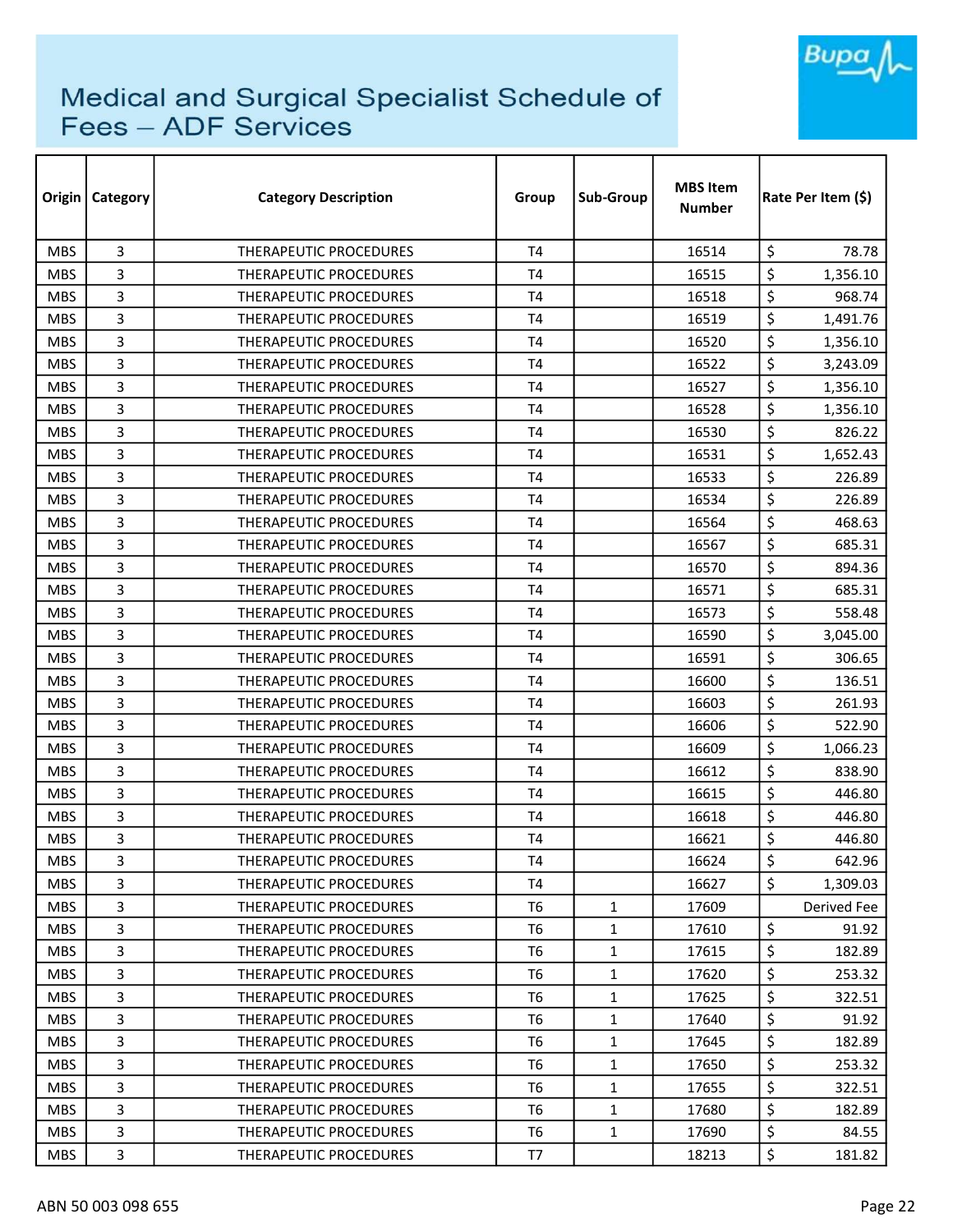

|            | Origin   Category | <b>Category Description</b>   | Group          | Sub-Group | <b>MBS Item</b><br><b>Number</b> | Rate Per Item (\$) |
|------------|-------------------|-------------------------------|----------------|-----------|----------------------------------|--------------------|
| <b>MBS</b> | 3                 | <b>THERAPEUTIC PROCEDURES</b> | T7             |           | 18216                            | \$<br>389.48       |
| <b>MBS</b> | 3                 | THERAPEUTIC PROCEDURES        | T7             |           | 18219                            | Derived Fee        |
| <b>MBS</b> | 3                 | THERAPEUTIC PROCEDURES        | T <sub>7</sub> |           | 18222                            | \$<br>77.22        |
| <b>MBS</b> | 3                 | <b>THERAPEUTIC PROCEDURES</b> | T <sub>7</sub> |           | 18225                            | \$<br>102.66       |
| <b>MBS</b> | 3                 | <b>THERAPEUTIC PROCEDURES</b> | T7             |           | 18226                            | \$<br>584.12       |
| <b>MBS</b> | 3                 | THERAPEUTIC PROCEDURES        | T7             |           | 18227                            | Derived Fee        |
| <b>MBS</b> | 3                 | <b>THERAPEUTIC PROCEDURES</b> | T7             |           | 18228                            | \$<br>128.18       |
| <b>MBS</b> | 3                 | <b>THERAPEUTIC PROCEDURES</b> | T7             |           | 18230                            | \$<br>489.06       |
| <b>MBS</b> | 3                 | <b>THERAPEUTIC PROCEDURES</b> | T <sub>7</sub> |           | 18232                            | \$<br>389.48       |
| <b>MBS</b> | 3                 | THERAPEUTIC PROCEDURES        | T <sub>7</sub> |           | 18233                            | \$<br>389.49       |
| <b>MBS</b> | 3                 | THERAPEUTIC PROCEDURES        | T7             |           | 18234                            | \$<br>256.06       |
| <b>MBS</b> | 3                 | <b>THERAPEUTIC PROCEDURES</b> | T <sub>7</sub> |           | 18236                            | \$<br>128.19       |
| <b>MBS</b> | 3                 | THERAPEUTIC PROCEDURES        | T <sub>7</sub> |           | 18238                            | \$<br>77.22        |
| <b>MBS</b> | 3                 | THERAPEUTIC PROCEDURES        | T <sub>7</sub> |           | 18240                            | \$<br>191.98       |
| <b>MBS</b> | 3                 | <b>THERAPEUTIC PROCEDURES</b> | T7             |           | 18242                            | \$<br>77.22        |
| <b>MBS</b> | 3                 | <b>THERAPEUTIC PROCEDURES</b> | T7             |           | 18244                            | \$<br>206.74       |
| <b>MBS</b> | 3                 | THERAPEUTIC PROCEDURES        | T <sub>7</sub> |           | 18248                            | \$<br>181.82       |
| <b>MBS</b> | 3                 | THERAPEUTIC PROCEDURES        | T <sub>7</sub> |           | 18250                            | \$<br>128.18       |
| <b>MBS</b> | 3                 | THERAPEUTIC PROCEDURES        | T <sub>7</sub> |           | 18252                            | \$<br>206.74       |
| <b>MBS</b> | 3                 | <b>THERAPEUTIC PROCEDURES</b> | T <sub>7</sub> |           | 18254                            | \$<br>206.74       |
| <b>MBS</b> | 3                 | <b>THERAPEUTIC PROCEDURES</b> | T <sub>7</sub> |           | 18256                            | \$<br>128.18       |
| <b>MBS</b> | 3                 | <b>THERAPEUTIC PROCEDURES</b> | T <sub>7</sub> |           | 18258                            | \$<br>128.18       |
| <b>MBS</b> | 3                 | THERAPEUTIC PROCEDURES        | T <sub>7</sub> |           | 18260                            | \$<br>181.82       |
| <b>MBS</b> | 3                 | <b>THERAPEUTIC PROCEDURES</b> | T7             |           | 18262                            | \$<br>128.18       |
| <b>MBS</b> | 3                 | THERAPEUTIC PROCEDURES        | T7             |           | 18264                            | \$<br>206.75       |
| <b>MBS</b> | 3                 | <b>THERAPEUTIC PROCEDURES</b> | T7             |           | 18266                            | \$<br>128.18       |
| <b>MBS</b> | 3                 | <b>THERAPEUTIC PROCEDURES</b> | T7             |           | 18268                            | \$<br>181.82       |
| <b>MBS</b> | 3                 | THERAPEUTIC PROCEDURES        | T7             |           | 18270                            | \$<br>181.82       |
| <b>MBS</b> | 3                 | <b>THERAPEUTIC PROCEDURES</b> | T7             |           | 18272                            | \$<br>128.18       |
| <b>MBS</b> | 3                 | THERAPEUTIC PROCEDURES        | T7             |           | 18274                            | \$<br>181.82       |
| <b>MBS</b> | 3                 | THERAPEUTIC PROCEDURES        | T7             |           | 18276                            | \$<br>256.06       |
| <b>MBS</b> | 3                 | THERAPEUTIC PROCEDURES        | T <sub>7</sub> |           | 18278                            | \$<br>181.82       |
| MBS.       | 3                 | THERAPEUTIC PROCEDURES        | T7             |           | 18280                            | \$<br>256.06       |
| <b>MBS</b> | 3                 | <b>THERAPEUTIC PROCEDURES</b> | T7             |           | 18282                            | \$<br>206.74       |
| MBS.       | 3                 | THERAPEUTIC PROCEDURES        | T <sub>7</sub> |           | 18284                            | \$<br>302.83       |
| <b>MBS</b> | 3                 | THERAPEUTIC PROCEDURES        | T7             |           | 18286                            | \$<br>302.83       |
| <b>MBS</b> | 3                 | THERAPEUTIC PROCEDURES        | T7             |           | 18288                            | \$<br>302.83       |
| <b>MBS</b> | 3                 | THERAPEUTIC PROCEDURES        | T7             |           | 18290                            | \$<br>512.23       |
| <b>MBS</b> | 3                 | THERAPEUTIC PROCEDURES        | T7             |           | 18292                            | \$<br>256.06       |
| <b>MBS</b> | 3                 | THERAPEUTIC PROCEDURES        | T7             |           | 18294                            | \$<br>360.97       |
| <b>MBS</b> | 3                 | THERAPEUTIC PROCEDURES        | T7             |           | 18296                            | \$<br>308.77       |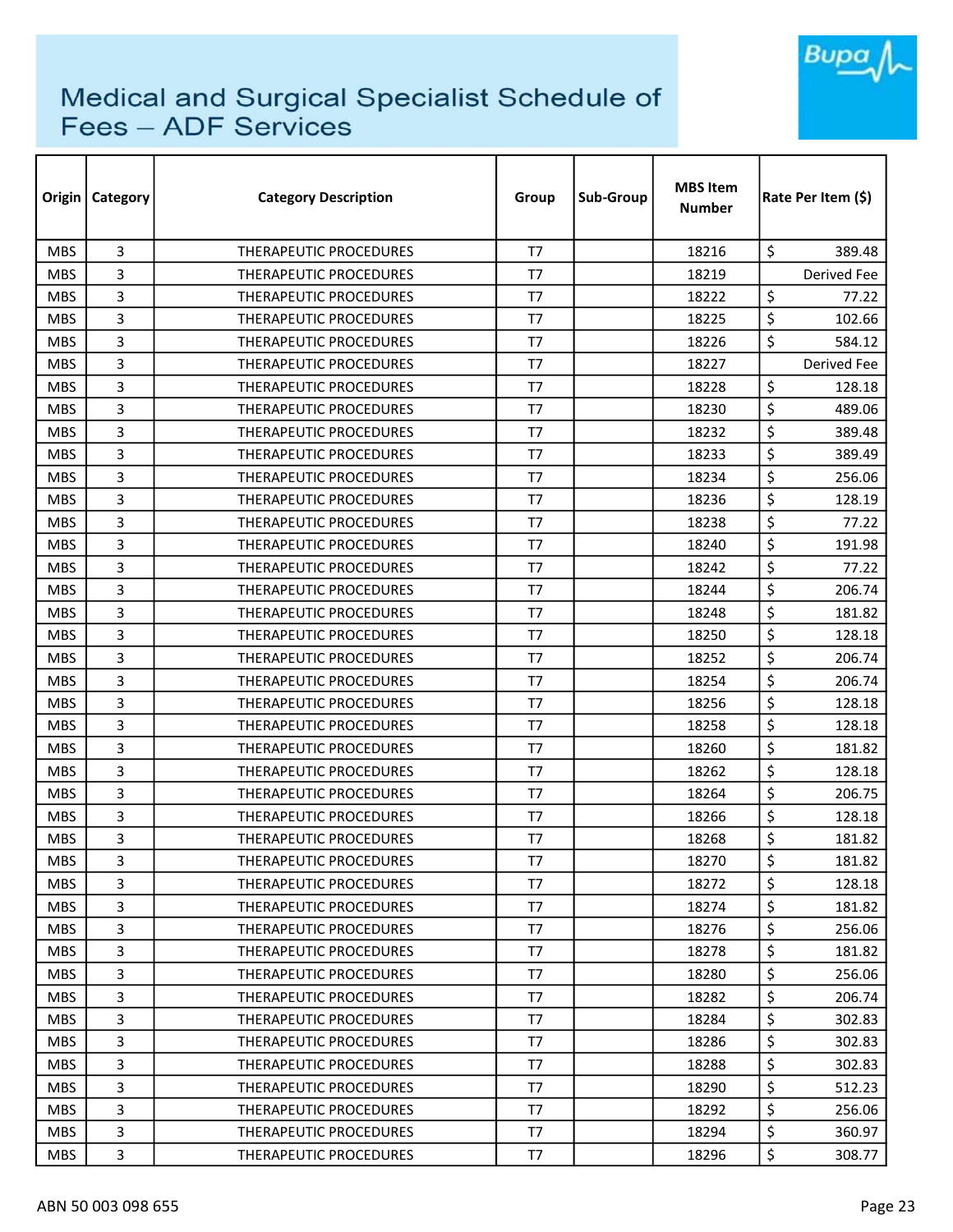

| Origin     | <b>Category</b> | <b>Category Description</b>   | Group           | Sub-Group    | <b>MBS Item</b><br><b>Number</b> | Rate Per Item (\$) |
|------------|-----------------|-------------------------------|-----------------|--------------|----------------------------------|--------------------|
| <b>MBS</b> | 3               | <b>THERAPEUTIC PROCEDURES</b> | T7              |              | 18297                            | \$<br>123.68       |
| <b>MBS</b> | 3               | THERAPEUTIC PROCEDURES        | T7              |              | 18298                            | \$<br>360.97       |
| <b>MBS</b> | 3               | THERAPEUTIC PROCEDURES        | T11             |              | 18350                            | \$<br>249.22       |
| <b>MBS</b> | 3               | THERAPEUTIC PROCEDURES        | T11             |              | 18351                            | \$<br>249.22       |
| <b>MBS</b> | 3               | <b>THERAPEUTIC PROCEDURES</b> | T11             |              | 18353                            | \$<br>498.55       |
| <b>MBS</b> | 3               | <b>THERAPEUTIC PROCEDURES</b> | T11             |              | 18354                            | \$<br>249.22       |
| <b>MBS</b> | 3               | <b>THERAPEUTIC PROCEDURES</b> | T11             |              | 18360                            | \$<br>249.22       |
| <b>MBS</b> | 3               | <b>THERAPEUTIC PROCEDURES</b> | T11             |              | 18361                            | \$<br>249.22       |
| <b>MBS</b> | 3               | THERAPEUTIC PROCEDURES        | T11             |              | 18362                            | \$<br>492.46       |
| <b>MBS</b> | 3               | THERAPEUTIC PROCEDURES        | T11             |              | 18365                            | \$<br>249.22       |
| <b>MBS</b> | 3               | THERAPEUTIC PROCEDURES        | T11             |              | 18366                            | \$<br>312.20       |
| <b>MBS</b> | 3               | THERAPEUTIC PROCEDURES        | T11             |              | 18368                            | \$<br>533.08       |
| <b>MBS</b> | 3               | <b>THERAPEUTIC PROCEDURES</b> | T11             |              | 18369                            | \$<br>89.93        |
| <b>MBS</b> | 3               | THERAPEUTIC PROCEDURES        | T11             |              | 18370                            | \$<br>89.93        |
| <b>MBS</b> | 3               | <b>THERAPEUTIC PROCEDURES</b> | T11             |              | 18372                            | \$<br>249.22       |
| <b>MBS</b> | 3               | <b>THERAPEUTIC PROCEDURES</b> | T11             |              | 18374                            | \$<br>249.22       |
| <b>MBS</b> | 3               | THERAPEUTIC PROCEDURES        | T11             |              | 18375                            | \$<br>458.82       |
| <b>MBS</b> | 3               | THERAPEUTIC PROCEDURES        | T11             |              | 18377                            | \$<br>249.22       |
| <b>MBS</b> | 3               | THERAPEUTIC PROCEDURES        | T11             |              | 18379                            | \$<br>458.82       |
| <b>MBS</b> | 3               | <b>THERAPEUTIC PROCEDURES</b> | T <sub>10</sub> | $\mathbf{1}$ | 20100                            | \$<br>279.12       |
| <b>MBS</b> | 3               | <b>THERAPEUTIC PROCEDURES</b> | T10             | $\mathbf{1}$ | 20102                            | \$<br>334.95       |
| <b>MBS</b> | 3               | THERAPEUTIC PROCEDURES        | T10             | $\mathbf{1}$ | 20104                            | \$<br>223.30       |
| <b>MBS</b> | 3               | THERAPEUTIC PROCEDURES        | T10             | $\mathbf{1}$ | 20120                            | \$<br>279.12       |
| <b>MBS</b> | 3               | THERAPEUTIC PROCEDURES        | T10             | 1            | 20124                            | \$<br>223.30       |
| <b>MBS</b> | 3               | THERAPEUTIC PROCEDURES        | T <sub>10</sub> | $\mathbf{1}$ | 20140                            | \$<br>279.12       |
| <b>MBS</b> | 3               | <b>THERAPEUTIC PROCEDURES</b> | T10             | $\mathbf{1}$ | 20142                            | \$<br>334.95       |
| <b>MBS</b> | 3               | <b>THERAPEUTIC PROCEDURES</b> | T10             | 1            | 20143                            | \$<br>334.95       |
| <b>MBS</b> | 3               | THERAPEUTIC PROCEDURES        | T <sub>10</sub> | $\mathbf{1}$ | 20144                            | \$<br>446.60       |
| MBS.       | 3               | <b>THERAPEUTIC PROCEDURES</b> | T10             | $\mathbf{1}$ | 20145                            | \$<br>446.60       |
| <b>MBS</b> | 3               | THERAPEUTIC PROCEDURES        | T <sub>10</sub> | $\mathbf{1}$ | 20146                            | \$<br>279.12       |
| <b>MBS</b> | 3               | THERAPEUTIC PROCEDURES        | T10             | $\mathbf{1}$ | 20147                            | \$<br>334.95       |
| <b>MBS</b> | 3               | THERAPEUTIC PROCEDURES        | T <sub>10</sub> | $\mathbf{1}$ | 20148                            | \$<br>223.30       |
| MBS.       | 3               | THERAPEUTIC PROCEDURES        | T10             | $\mathbf{1}$ | 20160                            | \$<br>334.95       |
| <b>MBS</b> | 3               | <b>THERAPEUTIC PROCEDURES</b> | T <sub>10</sub> | $\mathbf{1}$ | 20162                            | \$<br>390.77       |
| <b>MBS</b> | 3               | THERAPEUTIC PROCEDURES        | T10             | $\mathbf{1}$ | 20164                            | \$<br>223.30       |
| <b>MBS</b> | 3               | THERAPEUTIC PROCEDURES        | T10             | $\mathbf{1}$ | 20170                            | \$<br>334.95       |
| <b>MBS</b> | 3               | THERAPEUTIC PROCEDURES        | T <sub>10</sub> | $\mathbf{1}$ | 20172                            | \$<br>390.77       |
| <b>MBS</b> | 3               | THERAPEUTIC PROCEDURES        | T10             | $\mathbf{1}$ | 20174                            | \$<br>502.42       |
| <b>MBS</b> | 3               | THERAPEUTIC PROCEDURES        | T10             | $\mathbf{1}$ | 20176                            | \$<br>558.25       |
| <b>MBS</b> | 3               | THERAPEUTIC PROCEDURES        | T10             | $\mathbf{1}$ | 20190                            | \$<br>279.12       |
| <b>MBS</b> | 3               | THERAPEUTIC PROCEDURES        | T <sub>10</sub> | $\mathbf{1}$ | 20192                            | \$<br>558.25       |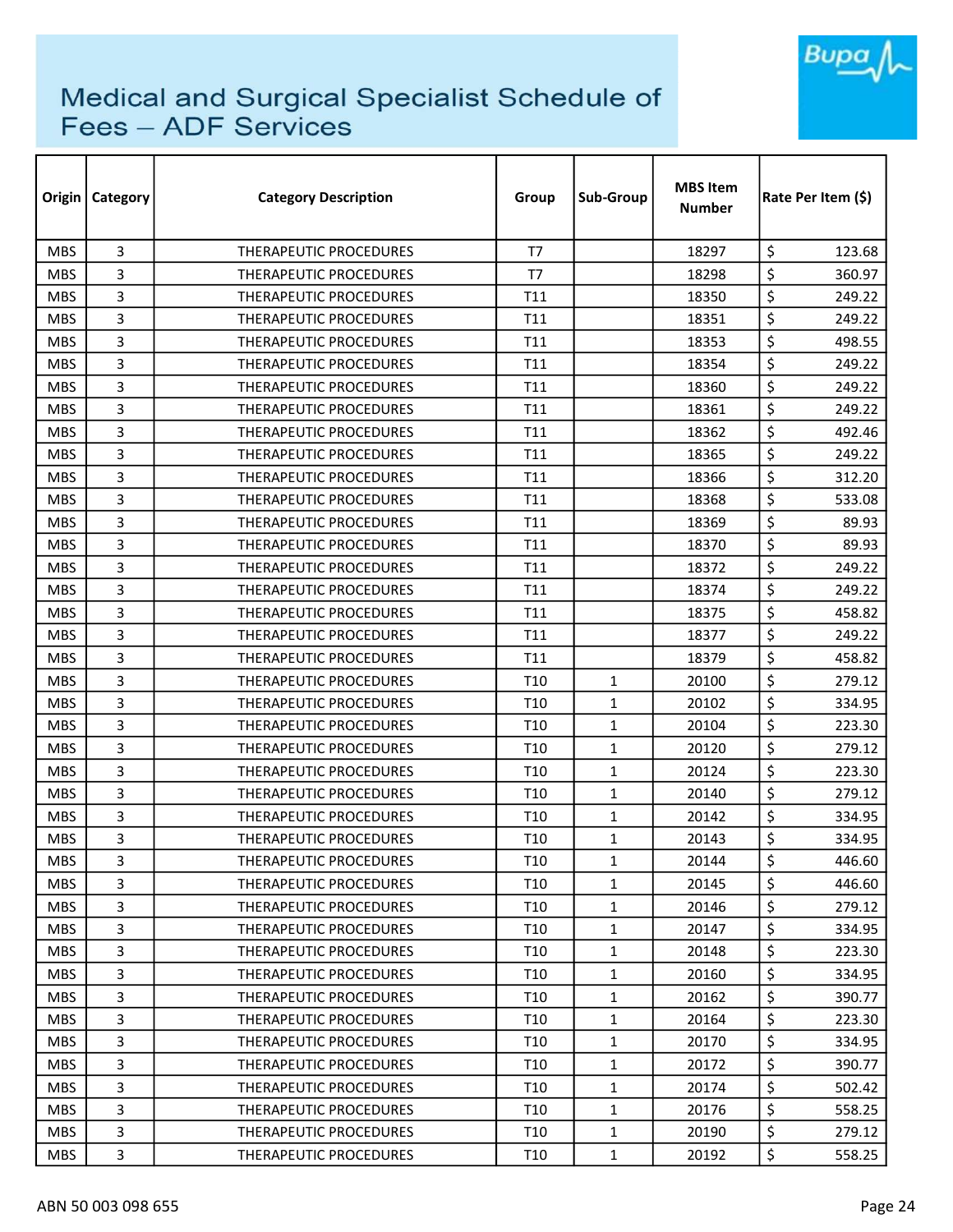

| Origin     | <b>Category</b> | <b>Category Description</b>   | Group           | Sub-Group      | <b>MBS Item</b><br><b>Number</b> | Rate Per Item (\$) |
|------------|-----------------|-------------------------------|-----------------|----------------|----------------------------------|--------------------|
| <b>MBS</b> | 3               | <b>THERAPEUTIC PROCEDURES</b> | T <sub>10</sub> | $\mathbf{1}$   | 20210                            | \$<br>837.37       |
| <b>MBS</b> | 3               | <b>THERAPEUTIC PROCEDURES</b> | T <sub>10</sub> | $\mathbf{1}$   | 20212                            | \$<br>279.12       |
| <b>MBS</b> | 3               | THERAPEUTIC PROCEDURES        | T <sub>10</sub> | $\mathbf{1}$   | 20214                            | \$<br>502.42       |
| <b>MBS</b> | 3               | <b>THERAPEUTIC PROCEDURES</b> | T <sub>10</sub> | $\mathbf{1}$   | 20216                            | \$<br>1,116.50     |
| <b>MBS</b> | 3               | <b>THERAPEUTIC PROCEDURES</b> | T <sub>10</sub> | $\mathbf{1}$   | 20220                            | \$<br>558.25       |
| <b>MBS</b> | 3               | THERAPEUTIC PROCEDURES        | T <sub>10</sub> | $\mathbf{1}$   | 20222                            | \$<br>334.95       |
| <b>MBS</b> | 3               | <b>THERAPEUTIC PROCEDURES</b> | T10             | $\mathbf{1}$   | 20225                            | \$<br>669.90       |
| <b>MBS</b> | 3               | <b>THERAPEUTIC PROCEDURES</b> | T <sub>10</sub> | $\mathbf{1}$   | 20230                            | \$<br>669.90       |
| <b>MBS</b> | 3               | <b>THERAPEUTIC PROCEDURES</b> | T10             | $\overline{2}$ | 20300                            | \$<br>279.12       |
| <b>MBS</b> | 3               | THERAPEUTIC PROCEDURES        | T <sub>10</sub> | $\overline{2}$ | 20305                            | \$<br>837.37       |
| <b>MBS</b> | 3               | THERAPEUTIC PROCEDURES        | T <sub>10</sub> | $\overline{2}$ | 20320                            | \$<br>334.95       |
| <b>MBS</b> | 3               | THERAPEUTIC PROCEDURES        | T <sub>10</sub> | $\overline{2}$ | 20321                            | \$<br>558.25       |
| <b>MBS</b> | 3               | <b>THERAPEUTIC PROCEDURES</b> | T <sub>10</sub> | $\overline{2}$ | 20330                            | \$<br>446.60       |
| <b>MBS</b> | 3               | <b>THERAPEUTIC PROCEDURES</b> | T <sub>10</sub> | $\overline{2}$ | 20350                            | \$<br>558.25       |
| <b>MBS</b> | 3               | <b>THERAPEUTIC PROCEDURES</b> | T <sub>10</sub> | 2              | 20352                            | \$<br>279.12       |
| <b>MBS</b> | 3               | <b>THERAPEUTIC PROCEDURES</b> | T <sub>10</sub> | $\overline{2}$ | 20355                            | \$<br>669.90       |
| <b>MBS</b> | 3               | <b>THERAPEUTIC PROCEDURES</b> | T10             | 3              | 20400                            | \$<br>167.47       |
| <b>MBS</b> | 3               | THERAPEUTIC PROCEDURES        | T <sub>10</sub> | 3              | 20401                            | \$<br>223.30       |
| <b>MBS</b> | 3               | THERAPEUTIC PROCEDURES        | T10             | 3              | 20402                            | \$<br>279.12       |
| <b>MBS</b> | 3               | THERAPEUTIC PROCEDURES        | T <sub>10</sub> | 3              | 20403                            | \$<br>279.12       |
| <b>MBS</b> | 3               | <b>THERAPEUTIC PROCEDURES</b> | T <sub>10</sub> | 3              | 20404                            | \$<br>334.95       |
| <b>MBS</b> | 3               | THERAPEUTIC PROCEDURES        | T <sub>10</sub> | $\overline{3}$ | 20405                            | \$<br>446.60       |
| <b>MBS</b> | 3               | <b>THERAPEUTIC PROCEDURES</b> | T <sub>10</sub> | $\overline{3}$ | 20406                            | \$<br>725.72       |
| <b>MBS</b> | 3               | <b>THERAPEUTIC PROCEDURES</b> | T <sub>10</sub> | 3              | 20410                            | \$<br>279.12       |
| <b>MBS</b> | 3               | <b>THERAPEUTIC PROCEDURES</b> | T <sub>10</sub> | 3              | 20420                            | \$<br>279.12       |
| <b>MBS</b> | 3               | <b>THERAPEUTIC PROCEDURES</b> | T10             | 3              | 20440                            | \$<br>223.30       |
| <b>MBS</b> | 3               | <b>THERAPEUTIC PROCEDURES</b> | T <sub>10</sub> | 3              | 20450                            | \$<br>279.12       |
| <b>MBS</b> | 3               | THERAPEUTIC PROCEDURES        | T10             | 3              | 20452                            | \$<br>334.95       |
| <b>MBS</b> | 3               | THERAPEUTIC PROCEDURES        | T <sub>10</sub> | 3              | 20470                            | \$<br>334.95       |
| <b>MBS</b> | 3               | THERAPEUTIC PROCEDURES        | T <sub>10</sub> | 3              | 20472                            | \$<br>558.25       |
| <b>MBS</b> | 3               | THERAPEUTIC PROCEDURES        | T <sub>10</sub> | 3              | 20474                            | \$<br>725.72       |
| <b>MBS</b> | 3               | <b>THERAPEUTIC PROCEDURES</b> | T <sub>10</sub> | 3              | 20475                            | \$<br>558.25       |
| <b>MBS</b> | 3               | THERAPEUTIC PROCEDURES        | T <sub>10</sub> | 4              | 20500                            | \$<br>837.37       |
| <b>MBS</b> | 3               | <b>THERAPEUTIC PROCEDURES</b> | T <sub>10</sub> | 4              | 20520                            | \$<br>334.95       |
| <b>MBS</b> | 3               | <b>THERAPEUTIC PROCEDURES</b> | T <sub>10</sub> | $\overline{4}$ | 20522                            | \$<br>223.30       |
| <b>MBS</b> | 3               | THERAPEUTIC PROCEDURES        | T <sub>10</sub> | 4              | 20524                            | \$<br>223.30       |
| <b>MBS</b> | 3               | THERAPEUTIC PROCEDURES        | T <sub>10</sub> | 4              | 20526                            | \$<br>558.25       |
| <b>MBS</b> | 3               | THERAPEUTIC PROCEDURES        | T <sub>10</sub> | 4              | 20528                            | \$<br>446.60       |
| <b>MBS</b> | 3               | THERAPEUTIC PROCEDURES        | T <sub>10</sub> | 4              | 20540                            | \$<br>725.72       |
| <b>MBS</b> | 3               | THERAPEUTIC PROCEDURES        | T <sub>10</sub> | 4              | 20542                            | \$<br>837.37       |
| <b>MBS</b> | 3               | THERAPEUTIC PROCEDURES        | T <sub>10</sub> | 4              | 20546                            | \$<br>837.37       |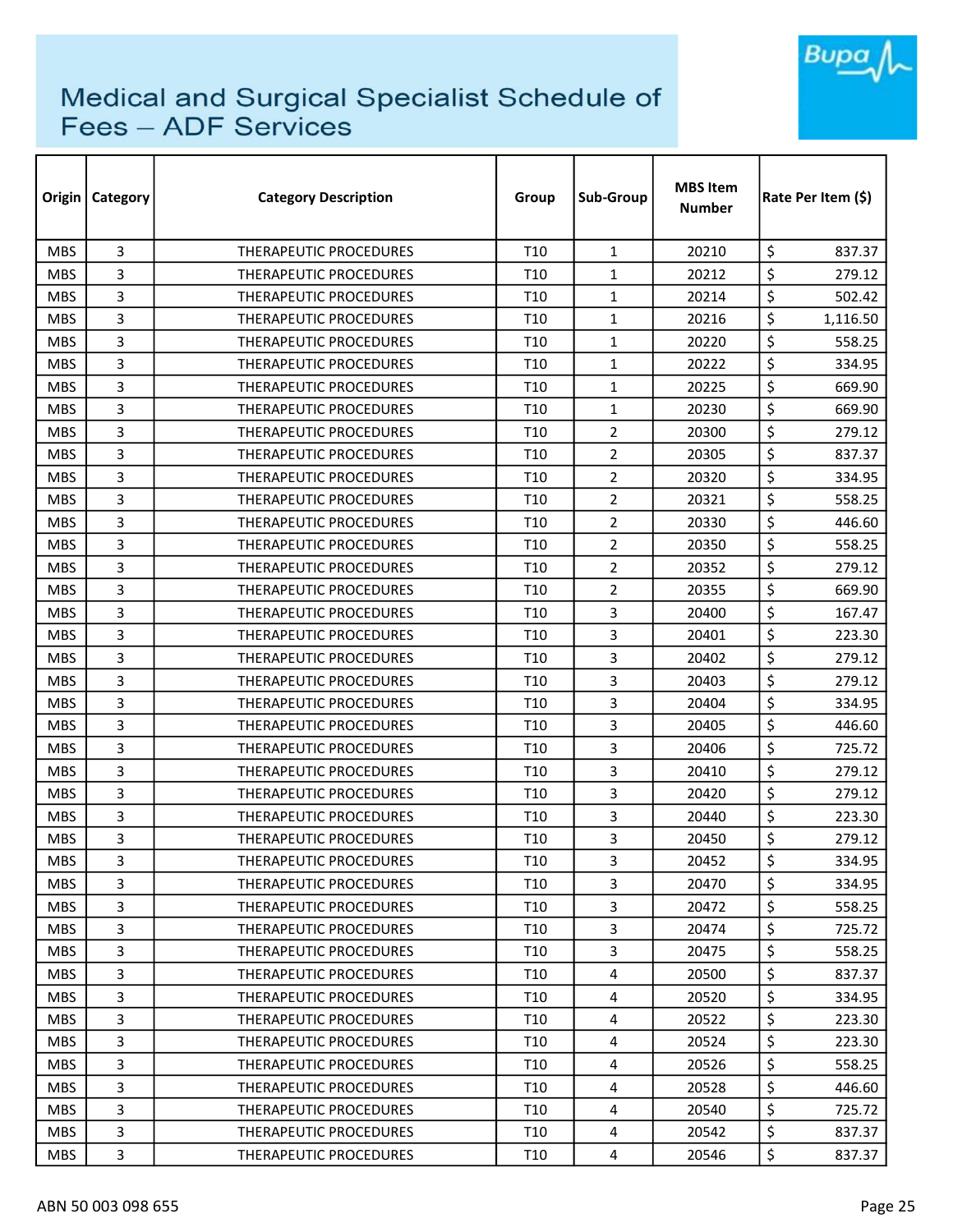

| Origin     | <b>Category</b> | <b>Category Description</b>   | Group           | Sub-Group      | <b>MBS Item</b><br><b>Number</b> | Rate Per Item (\$) |
|------------|-----------------|-------------------------------|-----------------|----------------|----------------------------------|--------------------|
| <b>MBS</b> | 3               | <b>THERAPEUTIC PROCEDURES</b> | T <sub>10</sub> | 4              | 20548                            | \$<br>837.37       |
| <b>MBS</b> | 3               | THERAPEUTIC PROCEDURES        | T10             | 4              | 20560                            | \$<br>1,116.50     |
| <b>MBS</b> | 3               | THERAPEUTIC PROCEDURES        | T <sub>10</sub> | 5              | 20600                            | \$<br>558.25       |
| <b>MBS</b> | 3               | THERAPEUTIC PROCEDURES        | T10             | 5              | 20604                            | \$<br>725.72       |
| <b>MBS</b> | 3               | <b>THERAPEUTIC PROCEDURES</b> | T10             | 5              | 20620                            | \$<br>558.25       |
| <b>MBS</b> | 3               | THERAPEUTIC PROCEDURES        | T <sub>10</sub> | 5              | 20622                            | \$<br>725.72       |
| <b>MBS</b> | 3               | <b>THERAPEUTIC PROCEDURES</b> | T10             | 5              | 20630                            | \$<br>446.60       |
| <b>MBS</b> | 3               | <b>THERAPEUTIC PROCEDURES</b> | T <sub>10</sub> | 5              | 20632                            | \$<br>390.77       |
| <b>MBS</b> | 3               | THERAPEUTIC PROCEDURES        | T10             | 5              | 20634                            | \$<br>558.25       |
| <b>MBS</b> | 3               | THERAPEUTIC PROCEDURES        | T <sub>10</sub> | 5              | 20670                            | \$<br>725.72       |
| <b>MBS</b> | 3               | THERAPEUTIC PROCEDURES        | T <sub>10</sub> | 5              | 20680                            | \$<br>167.47       |
| <b>MBS</b> | 3               | <b>THERAPEUTIC PROCEDURES</b> | T10             | 5              | 20690                            | \$<br>279.12       |
| <b>MBS</b> | 3               | <b>THERAPEUTIC PROCEDURES</b> | T <sub>10</sub> | 6              | 20700                            | \$<br>167.47       |
| <b>MBS</b> | 3               | THERAPEUTIC PROCEDURES        | T10             | 6              | 20702                            | \$<br>223.30       |
| <b>MBS</b> | 3               | <b>THERAPEUTIC PROCEDURES</b> | T <sub>10</sub> | 6              | 20703                            | \$<br>223.30       |
| <b>MBS</b> | 3               | <b>THERAPEUTIC PROCEDURES</b> | T10             | 6              | 20704                            | \$<br>558.25       |
| <b>MBS</b> | 3               | THERAPEUTIC PROCEDURES        | T <sub>10</sub> | 6              | 20705                            | \$<br>330.00       |
| <b>MBS</b> | 3               | THERAPEUTIC PROCEDURES        | T <sub>10</sub> | 6              | 20706                            | \$<br>390.77       |
| <b>MBS</b> | 3               | THERAPEUTIC PROCEDURES        | T10             | 6              | 20730                            | \$<br>279.12       |
| <b>MBS</b> | 3               | <b>THERAPEUTIC PROCEDURES</b> | T <sub>10</sub> | 6              | 20740                            | \$<br>279.12       |
| <b>MBS</b> | 3               | THERAPEUTIC PROCEDURES        | T10             | 6              | 20745                            | \$<br>334.95       |
| <b>MBS</b> | 3               | THERAPEUTIC PROCEDURES        | T10             | 6              | 20750                            | \$<br>223.30       |
| <b>MBS</b> | 3               | THERAPEUTIC PROCEDURES        | T10             | 6              | 20752                            | \$<br>334.95       |
| <b>MBS</b> | 3               | <b>THERAPEUTIC PROCEDURES</b> | T10             | 6              | 20754                            | \$<br>390.77       |
| <b>MBS</b> | 3               | THERAPEUTIC PROCEDURES        | T <sub>10</sub> | 6              | 20756                            | \$<br>502.42       |
| <b>MBS</b> | 3               | <b>THERAPEUTIC PROCEDURES</b> | T10             | 6              | 20770                            | \$<br>837.37       |
| <b>MBS</b> | 3               | <b>THERAPEUTIC PROCEDURES</b> | T10             | 6              | 20790                            | \$<br>446.60       |
| <b>MBS</b> | 3               | THERAPEUTIC PROCEDURES        | T <sub>10</sub> | 6              | 20791                            | \$<br>558.25       |
| <b>MBS</b> | 3               | <b>THERAPEUTIC PROCEDURES</b> | T10             | 6              | 20792                            | \$<br>725.72       |
| <b>MBS</b> | 3               | THERAPEUTIC PROCEDURES        | T <sub>10</sub> | 6              | 20793                            | \$<br>837.37       |
| <b>MBS</b> | 3               | THERAPEUTIC PROCEDURES        | T10             | 6              | 20794                            | \$<br>669.90       |
| <b>MBS</b> | 3               | THERAPEUTIC PROCEDURES        | T <sub>10</sub> | 6              | 20798                            | \$<br>558.25       |
| MBS.       | 3               | <b>THERAPEUTIC PROCEDURES</b> | T10             | 6              | 20799                            | \$<br>334.95       |
| <b>MBS</b> | 3               | <b>THERAPEUTIC PROCEDURES</b> | T <sub>10</sub> | $\overline{7}$ | 20800                            | \$<br>167.47       |
| <b>MBS</b> | 3               | THERAPEUTIC PROCEDURES        | T10             | $\overline{7}$ | 20802                            | \$<br>279.12       |
| <b>MBS</b> | 3               | THERAPEUTIC PROCEDURES        | T10             | $\overline{7}$ | 20803                            | \$<br>223.30       |
| <b>MBS</b> | 3               | THERAPEUTIC PROCEDURES        | T <sub>10</sub> | $\overline{7}$ | 20804                            | \$<br>558.25       |
| <b>MBS</b> | 3               | THERAPEUTIC PROCEDURES        | T10             | $\overline{7}$ | 20805                            | \$<br>330.00       |
| <b>MBS</b> | 3               | THERAPEUTIC PROCEDURES        | T10             | $\overline{7}$ | 20806                            | \$<br>390.77       |
| <b>MBS</b> | 3               | THERAPEUTIC PROCEDURES        | T10             | $\overline{7}$ | 20810                            | \$<br>223.30       |
| <b>MBS</b> | 3               | THERAPEUTIC PROCEDURES        | T <sub>10</sub> | $\overline{7}$ | 20815                            | \$<br>334.95       |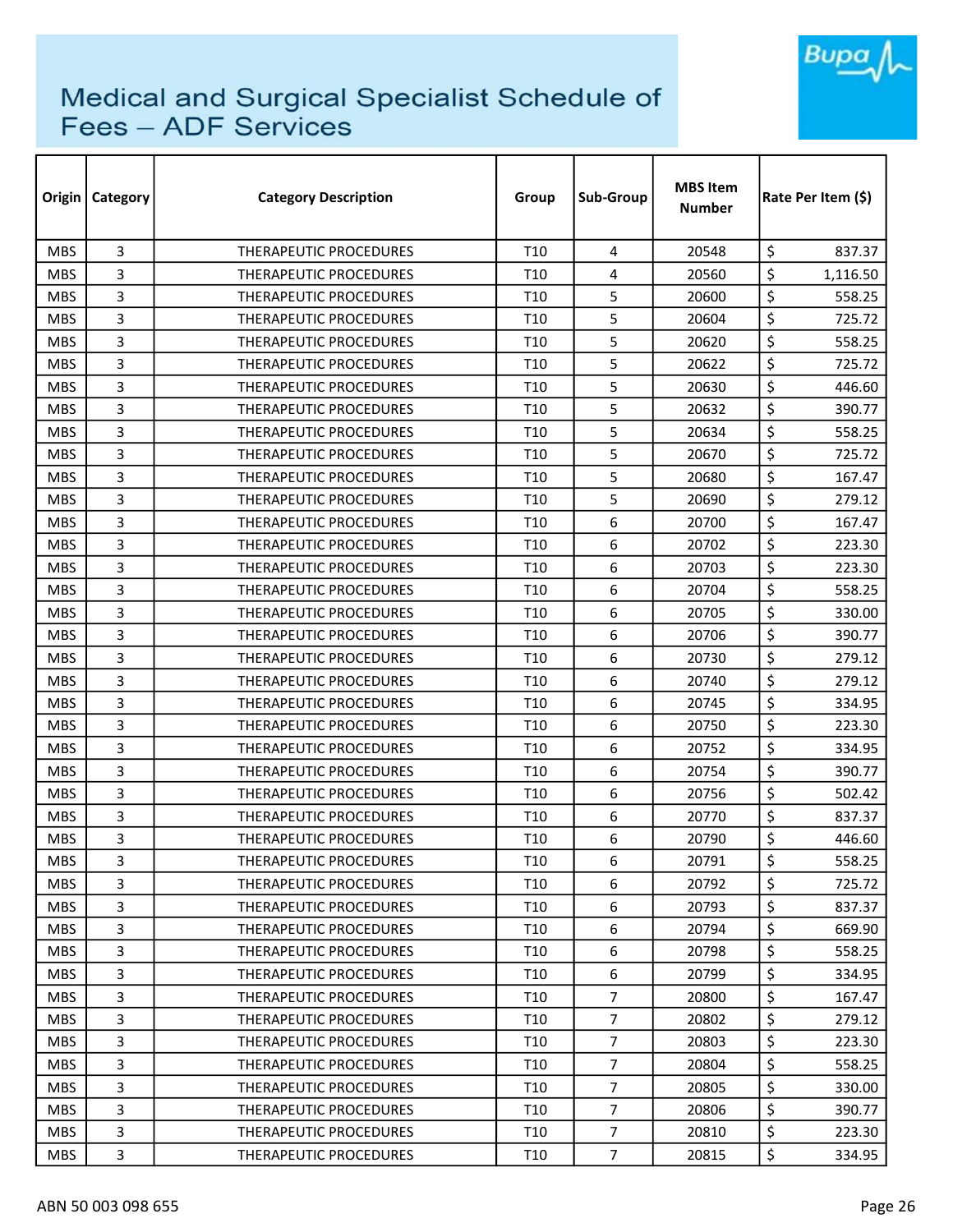

| Origin     | Category | <b>Category Description</b>   | Group           | Sub-Group      | <b>MBS Item</b><br>Number | Rate Per Item (\$) |
|------------|----------|-------------------------------|-----------------|----------------|---------------------------|--------------------|
| <b>MBS</b> | 3        | <b>THERAPEUTIC PROCEDURES</b> | T <sub>10</sub> | $\overline{7}$ | 20820                     | \$<br>279.12       |
| <b>MBS</b> | 3        | <b>THERAPEUTIC PROCEDURES</b> | T <sub>10</sub> | $\overline{7}$ | 20830                     | \$<br>223.30       |
| <b>MBS</b> | 3        | THERAPEUTIC PROCEDURES        | T <sub>10</sub> | $\overline{7}$ | 20832                     | \$<br>334.95       |
| <b>MBS</b> | 3        | <b>THERAPEUTIC PROCEDURES</b> | T <sub>10</sub> | $\overline{7}$ | 20840                     | \$<br>334.95       |
| <b>MBS</b> | 3        | <b>THERAPEUTIC PROCEDURES</b> | T10             | $\overline{7}$ | 20841                     | \$<br>446.60       |
| <b>MBS</b> | 3        | THERAPEUTIC PROCEDURES        | T <sub>10</sub> | $\overline{7}$ | 20842                     | \$<br>223.30       |
| <b>MBS</b> | 3        | <b>THERAPEUTIC PROCEDURES</b> | T <sub>10</sub> | $\overline{7}$ | 20844                     | \$<br>558.25       |
| <b>MBS</b> | 3        | <b>THERAPEUTIC PROCEDURES</b> | T <sub>10</sub> | $\overline{7}$ | 20845                     | \$<br>558.25       |
| <b>MBS</b> | 3        | <b>THERAPEUTIC PROCEDURES</b> | T <sub>10</sub> | 7              | 20846                     | \$<br>558.25       |
| <b>MBS</b> | 3        | THERAPEUTIC PROCEDURES        | T10             | $\overline{7}$ | 20847                     | \$<br>558.25       |
| <b>MBS</b> | 3        | THERAPEUTIC PROCEDURES        | T <sub>10</sub> | $\overline{7}$ | 20848                     | \$<br>558.25       |
| <b>MBS</b> | 3        | THERAPEUTIC PROCEDURES        | T <sub>10</sub> | $\overline{7}$ | 20850                     | \$<br>669.90       |
| <b>MBS</b> | 3        | THERAPEUTIC PROCEDURES        | T <sub>10</sub> | $\overline{7}$ | 20855                     | \$<br>837.37       |
| <b>MBS</b> | 3        | <b>THERAPEUTIC PROCEDURES</b> | T10             | $\overline{7}$ | 20860                     | \$<br>334.95       |
| <b>MBS</b> | 3        | <b>THERAPEUTIC PROCEDURES</b> | T <sub>10</sub> | $\overline{7}$ | 20862                     | \$<br>390.77       |
| <b>MBS</b> | 3        | <b>THERAPEUTIC PROCEDURES</b> | T <sub>10</sub> | 7              | 20863                     | \$<br>558.25       |
| <b>MBS</b> | 3        | <b>THERAPEUTIC PROCEDURES</b> | T <sub>10</sub> | $\overline{7}$ | 20864                     | \$<br>558.25       |
| <b>MBS</b> | 3        | THERAPEUTIC PROCEDURES        | T <sub>10</sub> | $\overline{7}$ | 20866                     | \$<br>558.25       |
| <b>MBS</b> | 3        | <b>THERAPEUTIC PROCEDURES</b> | T <sub>10</sub> | $\overline{7}$ | 20867                     | \$<br>558.25       |
| <b>MBS</b> | 3        | <b>THERAPEUTIC PROCEDURES</b> | T <sub>10</sub> | $\overline{7}$ | 20868                     | \$<br>558.25       |
| <b>MBS</b> | 3        | THERAPEUTIC PROCEDURES        | T <sub>10</sub> | $\overline{7}$ | 20880                     | \$<br>837.37       |
| <b>MBS</b> | 3        | THERAPEUTIC PROCEDURES        | T10             | $\overline{7}$ | 20882                     | \$<br>558.25       |
| <b>MBS</b> | 3        | THERAPEUTIC PROCEDURES        | T <sub>10</sub> | $\overline{7}$ | 20884                     | \$<br>279.12       |
| <b>MBS</b> | 3        | <b>THERAPEUTIC PROCEDURES</b> | T10             | $\overline{7}$ | 20886                     | \$<br>334.95       |
| <b>MBS</b> | 3        | THERAPEUTIC PROCEDURES        | T <sub>10</sub> | 8              | 20900                     | \$<br>167.47       |
| <b>MBS</b> | 3        | THERAPEUTIC PROCEDURES        | T10             | 8              | 20902                     | \$<br>223.30       |
| <b>MBS</b> | 3        | <b>THERAPEUTIC PROCEDURES</b> | T <sub>10</sub> | 8              | 20904                     | \$<br>390.77       |
| <b>MBS</b> | 3        | THERAPEUTIC PROCEDURES        | T <sub>10</sub> | 8              | 20905                     | \$<br>558.25       |
| <b>MBS</b> | 3        | THERAPEUTIC PROCEDURES        | T <sub>10</sub> | 8              | 20906                     | \$<br>223.30       |
| <b>MBS</b> | 3        | THERAPEUTIC PROCEDURES        | T <sub>10</sub> | 8              | 20910                     | \$<br>223.30       |
| <b>MBS</b> | 3        | THERAPEUTIC PROCEDURES        | T <sub>10</sub> | 8              | 20911                     | \$<br>279.12       |
| <b>MBS</b> | 3        | <b>THERAPEUTIC PROCEDURES</b> | T <sub>10</sub> | 8              | 20912                     | \$<br>279.12       |
| MBS.       | 3        | THERAPEUTIC PROCEDURES        | T <sub>10</sub> | 8              | 20914                     | \$<br>390.77       |
| <b>MBS</b> | 3        | THERAPEUTIC PROCEDURES        | T <sub>10</sub> | 8              | 20916                     | \$<br>390.77       |
| <b>MBS</b> | 3        | THERAPEUTIC PROCEDURES        | T10             | 8              | 20920                     | \$<br>223.30       |
| <b>MBS</b> | 3        | THERAPEUTIC PROCEDURES        | T <sub>10</sub> | 8              | 20924                     | \$<br>223.30       |
| <b>MBS</b> | 3        | THERAPEUTIC PROCEDURES        | T <sub>10</sub> | 8              | 20926                     | \$<br>223.30       |
| <b>MBS</b> | 3        | THERAPEUTIC PROCEDURES        | T <sub>10</sub> | 8              | 20928                     | \$<br>334.95       |
| MBS.       | 3        | THERAPEUTIC PROCEDURES        | T <sub>10</sub> | 8              | 20930                     | \$<br>223.30       |
| <b>MBS</b> | 3        | THERAPEUTIC PROCEDURES        | T <sub>10</sub> | 8              | 20932                     | \$<br>223.30       |
| <b>MBS</b> | 3        | THERAPEUTIC PROCEDURES        | T <sub>10</sub> | 8              | 20934                     | \$<br>334.95       |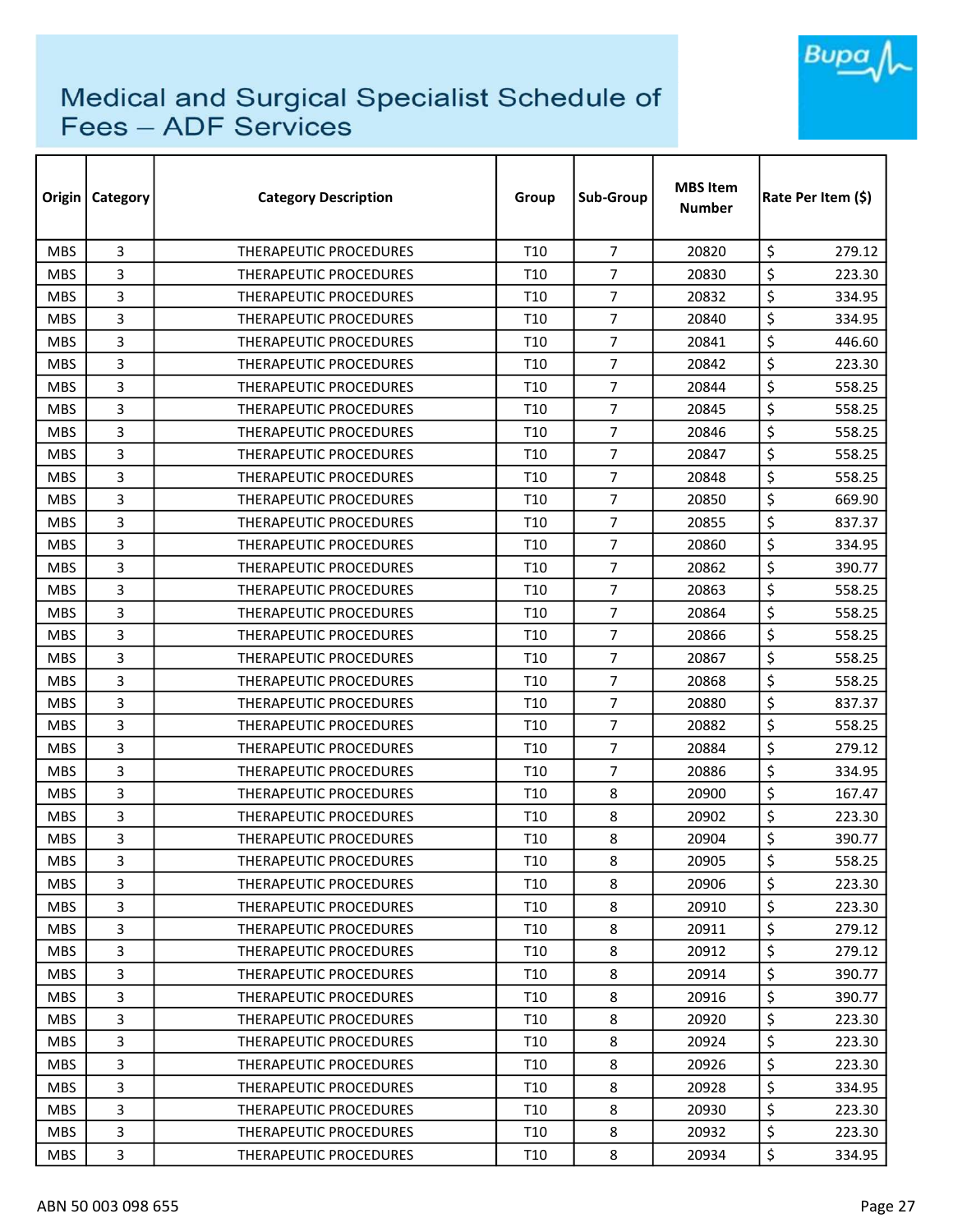

| Origin     | Category | <b>Category Description</b>   | Group           | Sub-Group | <b>MBS Item</b><br>Number | Rate Per Item (\$) |
|------------|----------|-------------------------------|-----------------|-----------|---------------------------|--------------------|
| <b>MBS</b> | 3        | <b>THERAPEUTIC PROCEDURES</b> | T <sub>10</sub> | 8         | 20936                     | \$<br>446.60       |
| <b>MBS</b> | 3        | <b>THERAPEUTIC PROCEDURES</b> | T10             | 8         | 20938                     | \$<br>223.30       |
| <b>MBS</b> | 3        | THERAPEUTIC PROCEDURES        | T <sub>10</sub> | 8         | 20940                     | \$<br>223.30       |
| <b>MBS</b> | 3        | <b>THERAPEUTIC PROCEDURES</b> | T10             | 8         | 20942                     | \$<br>279.12       |
| <b>MBS</b> | 3        | <b>THERAPEUTIC PROCEDURES</b> | T10             | 8         | 20943                     | \$<br>223.30       |
| <b>MBS</b> | 3        | THERAPEUTIC PROCEDURES        | T <sub>10</sub> | 8         | 20944                     | \$<br>334.95       |
| <b>MBS</b> | 3        | THERAPEUTIC PROCEDURES        | T <sub>10</sub> | 8         | 20946                     | \$<br>446.60       |
| <b>MBS</b> | 3        | <b>THERAPEUTIC PROCEDURES</b> | T <sub>10</sub> | 8         | 20948                     | \$<br>223.30       |
| <b>MBS</b> | 3        | <b>THERAPEUTIC PROCEDURES</b> | T <sub>10</sub> | 8         | 20950                     | \$<br>279.12       |
| <b>MBS</b> | 3        | THERAPEUTIC PROCEDURES        | T10             | 8         | 20952                     | \$<br>223.30       |
| <b>MBS</b> | 3        | THERAPEUTIC PROCEDURES        | T <sub>10</sub> | 8         | 20953                     | \$<br>275.00       |
| <b>MBS</b> | 3        | THERAPEUTIC PROCEDURES        | T <sub>10</sub> | 8         | 20954                     | \$<br>558.25       |
| <b>MBS</b> | 3        | THERAPEUTIC PROCEDURES        | T <sub>10</sub> | 8         | 20956                     | \$<br>223.30       |
| <b>MBS</b> | 3        | <b>THERAPEUTIC PROCEDURES</b> | T10             | 8         | 20958                     | \$<br>279.12       |
| <b>MBS</b> | 3        | <b>THERAPEUTIC PROCEDURES</b> | T <sub>10</sub> | 8         | 20960                     | \$<br>390.77       |
| <b>MBS</b> | 3        | <b>THERAPEUTIC PROCEDURES</b> | T <sub>10</sub> | 9         | 21100                     | \$<br>167.47       |
| <b>MBS</b> | 3        | <b>THERAPEUTIC PROCEDURES</b> | T <sub>10</sub> | 9         | 21110                     | \$<br>279.12       |
| <b>MBS</b> | 3        | THERAPEUTIC PROCEDURES        | T <sub>10</sub> | 9         | 21112                     | \$<br>223.30       |
| <b>MBS</b> | 3        | <b>THERAPEUTIC PROCEDURES</b> | T <sub>10</sub> | 9         | 21114                     | \$<br>279.12       |
| <b>MBS</b> | 3        | <b>THERAPEUTIC PROCEDURES</b> | T <sub>10</sub> | 9         | 21116                     | \$<br>334.95       |
| <b>MBS</b> | 3        | THERAPEUTIC PROCEDURES        | T <sub>10</sub> | 9         | 21120                     | \$<br>334.95       |
| <b>MBS</b> | 3        | THERAPEUTIC PROCEDURES        | T <sub>10</sub> | 9         | 21130                     | \$<br>167.47       |
| <b>MBS</b> | 3        | THERAPEUTIC PROCEDURES        | T <sub>10</sub> | 9         | 21140                     | \$<br>837.37       |
| <b>MBS</b> | 3        | <b>THERAPEUTIC PROCEDURES</b> | T10             | 9         | 21150                     | \$<br>558.25       |
| <b>MBS</b> | 3        | THERAPEUTIC PROCEDURES        | T <sub>10</sub> | 9         | 21155                     | \$<br>558.25       |
| <b>MBS</b> | 3        | THERAPEUTIC PROCEDURES        | T10             | 9         | 21160                     | \$<br>223.30       |
| <b>MBS</b> | 3        | <b>THERAPEUTIC PROCEDURES</b> | T <sub>10</sub> | 9         | 21170                     | \$<br>446.60       |
| <b>MBS</b> | 3        | THERAPEUTIC PROCEDURES        | T <sub>10</sub> | $10\,$    | 21195                     | \$<br>167.47       |
| <b>MBS</b> | 3        | THERAPEUTIC PROCEDURES        | T <sub>10</sub> | 10        | 21199                     | \$<br>223.30       |
| <b>MBS</b> | 3        | THERAPEUTIC PROCEDURES        | T <sub>10</sub> | 10        | 21200                     | \$<br>223.30       |
| <b>MBS</b> | 3        | THERAPEUTIC PROCEDURES        | T <sub>10</sub> | 10        | 21202                     | \$<br>223.30       |
| <b>MBS</b> | 3        | THERAPEUTIC PROCEDURES        | T <sub>10</sub> | 10        | 21210                     | \$<br>334.95       |
| MBS.       | 3        | THERAPEUTIC PROCEDURES        | T <sub>10</sub> | 10        | 21212                     | \$<br>558.25       |
| <b>MBS</b> | 3        | THERAPEUTIC PROCEDURES        | T <sub>10</sub> | 10        | 21214                     | \$<br>558.25       |
| <b>MBS</b> | 3        | THERAPEUTIC PROCEDURES        | T <sub>10</sub> | 10        | 21216                     | \$<br>781.55       |
| <b>MBS</b> | 3        | THERAPEUTIC PROCEDURES        | T <sub>10</sub> | 10        | 21220                     | \$<br>223.30       |
| <b>MBS</b> | 3        | THERAPEUTIC PROCEDURES        | T <sub>10</sub> | 10        | 21230                     | \$<br>334.95       |
| <b>MBS</b> | 3        | THERAPEUTIC PROCEDURES        | T <sub>10</sub> | 10        | 21232                     | \$<br>279.12       |
| MBS.       | 3        | THERAPEUTIC PROCEDURES        | T <sub>10</sub> | 10        | 21234                     | \$<br>446.60       |
| <b>MBS</b> | 3        | THERAPEUTIC PROCEDURES        | T <sub>10</sub> | 10        | 21260                     | \$<br>223.30       |
| <b>MBS</b> | 3        | THERAPEUTIC PROCEDURES        | T <sub>10</sub> | 10        | 21270                     | \$<br>446.60       |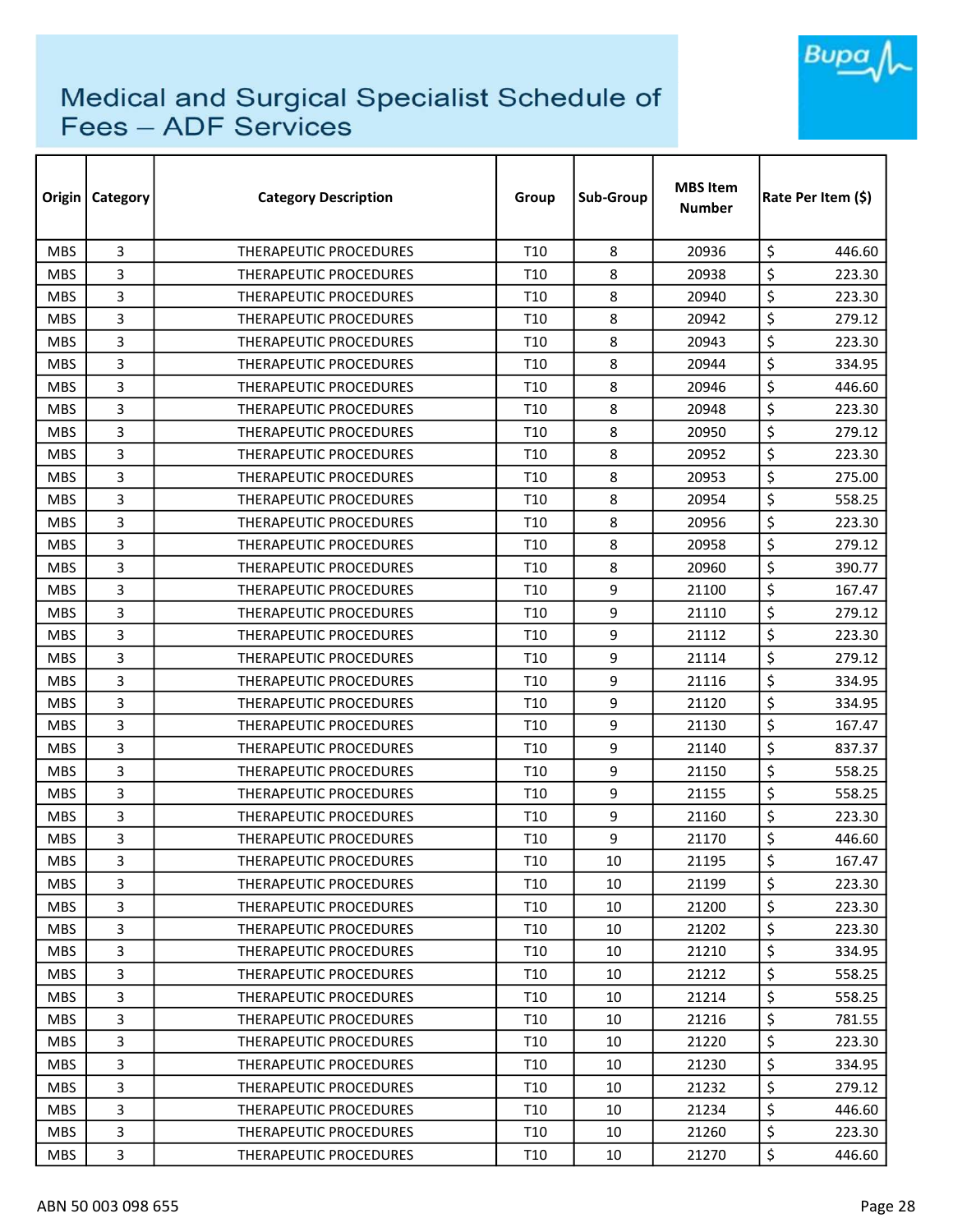

| Origin     | Category | <b>Category Description</b>   | Group           | Sub-Group | <b>MBS Item</b><br>Number | Rate Per Item (\$) |
|------------|----------|-------------------------------|-----------------|-----------|---------------------------|--------------------|
| <b>MBS</b> | 3        | <b>THERAPEUTIC PROCEDURES</b> | T <sub>10</sub> | 10        | 21272                     | \$<br>223.30       |
| <b>MBS</b> | 3        | THERAPEUTIC PROCEDURES        | T10             | 10        | 21274                     | \$<br>334.95       |
| <b>MBS</b> | 3        | THERAPEUTIC PROCEDURES        | T10             | 10        | 21275                     | \$<br>558.25       |
| <b>MBS</b> | 3        | THERAPEUTIC PROCEDURES        | T10             | 10        | 21280                     | \$<br>837.37       |
| <b>MBS</b> | 3        | THERAPEUTIC PROCEDURES        | T <sub>10</sub> | 11        | 21300                     | \$<br>167.47       |
| <b>MBS</b> | 3        | THERAPEUTIC PROCEDURES        | T <sub>10</sub> | 11        | 21321                     | \$<br>223.30       |
| <b>MBS</b> | 3        | THERAPEUTIC PROCEDURES        | T <sub>10</sub> | 11        | 21340                     | \$<br>223.30       |
| <b>MBS</b> | 3        | <b>THERAPEUTIC PROCEDURES</b> | T <sub>10</sub> | 11        | 21360                     | \$<br>279.12       |
| <b>MBS</b> | 3        | <b>THERAPEUTIC PROCEDURES</b> | T <sub>10</sub> | 11        | 21380                     | \$<br>167.47       |
| <b>MBS</b> | 3        | THERAPEUTIC PROCEDURES        | T10             | 11        | 21382                     | \$<br>223.30       |
| <b>MBS</b> | 3        | THERAPEUTIC PROCEDURES        | T <sub>10</sub> | 11        | 21390                     | \$<br>167.47       |
| <b>MBS</b> | 3        | THERAPEUTIC PROCEDURES        | T <sub>10</sub> | 11        | 21392                     | \$<br>223.30       |
| <b>MBS</b> | 3        | THERAPEUTIC PROCEDURES        | T <sub>10</sub> | 11        | 21400                     | \$<br>223.30       |
| <b>MBS</b> | 3        | THERAPEUTIC PROCEDURES        | T10             | 11        | 21402                     | \$<br>390.77       |
| <b>MBS</b> | 3        | <b>THERAPEUTIC PROCEDURES</b> | T <sub>10</sub> | 11        | 21403                     | \$<br>558.25       |
| <b>MBS</b> | 3        | <b>THERAPEUTIC PROCEDURES</b> | T <sub>10</sub> | 11        | 21404                     | \$<br>279.12       |
| <b>MBS</b> | 3        | THERAPEUTIC PROCEDURES        | T <sub>10</sub> | 11        | 21420                     | \$<br>167.47       |
| <b>MBS</b> | 3        | THERAPEUTIC PROCEDURES        | T <sub>10</sub> | 11        | 21430                     | \$<br>223.30       |
| <b>MBS</b> | 3        | <b>THERAPEUTIC PROCEDURES</b> | T <sub>10</sub> | 11        | 21432                     | \$<br>279.12       |
| <b>MBS</b> | 3        | <b>THERAPEUTIC PROCEDURES</b> | T <sub>10</sub> | 11        | 21440                     | \$<br>446.60       |
| <b>MBS</b> | 3        | THERAPEUTIC PROCEDURES        | T <sub>10</sub> | 11        | 21445                     | \$<br>558.25       |
| <b>MBS</b> | 3        | THERAPEUTIC PROCEDURES        | T <sub>10</sub> | 12        | 21460                     | \$<br>167.47       |
| <b>MBS</b> | 3        | THERAPEUTIC PROCEDURES        | T <sub>10</sub> | 12        | 21461                     | \$<br>223.30       |
| <b>MBS</b> | 3        | <b>THERAPEUTIC PROCEDURES</b> | T10             | 12        | 21462                     | \$<br>167.47       |
| <b>MBS</b> | 3        | THERAPEUTIC PROCEDURES        | T <sub>10</sub> | 12        | 21464                     | \$<br>223.30       |
| <b>MBS</b> | 3        | THERAPEUTIC PROCEDURES        | T10             | 12        | 21472                     | \$<br>279.12       |
| <b>MBS</b> | 3        | <b>THERAPEUTIC PROCEDURES</b> | T <sub>10</sub> | 12        | 21474                     | \$<br>279.12       |
| <b>MBS</b> | 3        | THERAPEUTIC PROCEDURES        | T <sub>10</sub> | 12        | 21480                     | \$<br>223.30       |
| <b>MBS</b> | 3        | THERAPEUTIC PROCEDURES        | T <sub>10</sub> | 12        | 21482                     | \$<br>279.12       |
| <b>MBS</b> | 3        | THERAPEUTIC PROCEDURES        | T <sub>10</sub> | 12        | 21484                     | \$<br>279.12       |
| <b>MBS</b> | 3        | THERAPEUTIC PROCEDURES        | T <sub>10</sub> | 12        | 21486                     | \$<br>390.77       |
| <b>MBS</b> | 3        | THERAPEUTIC PROCEDURES        | T <sub>10</sub> | 12        | 21490                     | \$<br>167.47       |
| MBS.       | 3        | THERAPEUTIC PROCEDURES        | T <sub>10</sub> | 12        | 21500                     | \$<br>446.60       |
| <b>MBS</b> | 3        | THERAPEUTIC PROCEDURES        | T <sub>10</sub> | 12        | 21502                     | \$<br>334.95       |
| <b>MBS</b> | 3        | THERAPEUTIC PROCEDURES        | T <sub>10</sub> | 12        | 21520                     | \$<br>223.30       |
| <b>MBS</b> | 3        | THERAPEUTIC PROCEDURES        | T <sub>10</sub> | 12        | 21522                     | \$<br>279.12       |
| <b>MBS</b> | 3        | THERAPEUTIC PROCEDURES        | T <sub>10</sub> | 12        | 21530                     | \$<br>837.37       |
| <b>MBS</b> | 3        | THERAPEUTIC PROCEDURES        | T <sub>10</sub> | 12        | 21532                     | \$<br>446.60       |
| MBS.       | 3        | THERAPEUTIC PROCEDURES        | T <sub>10</sub> | 12        | 21535                     | \$<br>558.25       |
| <b>MBS</b> | 3        | THERAPEUTIC PROCEDURES        | T <sub>10</sub> | 13        | 21600                     | \$<br>167.47       |
| <b>MBS</b> | 3        | THERAPEUTIC PROCEDURES        | T <sub>10</sub> | 13        | 21610                     | \$<br>279.12       |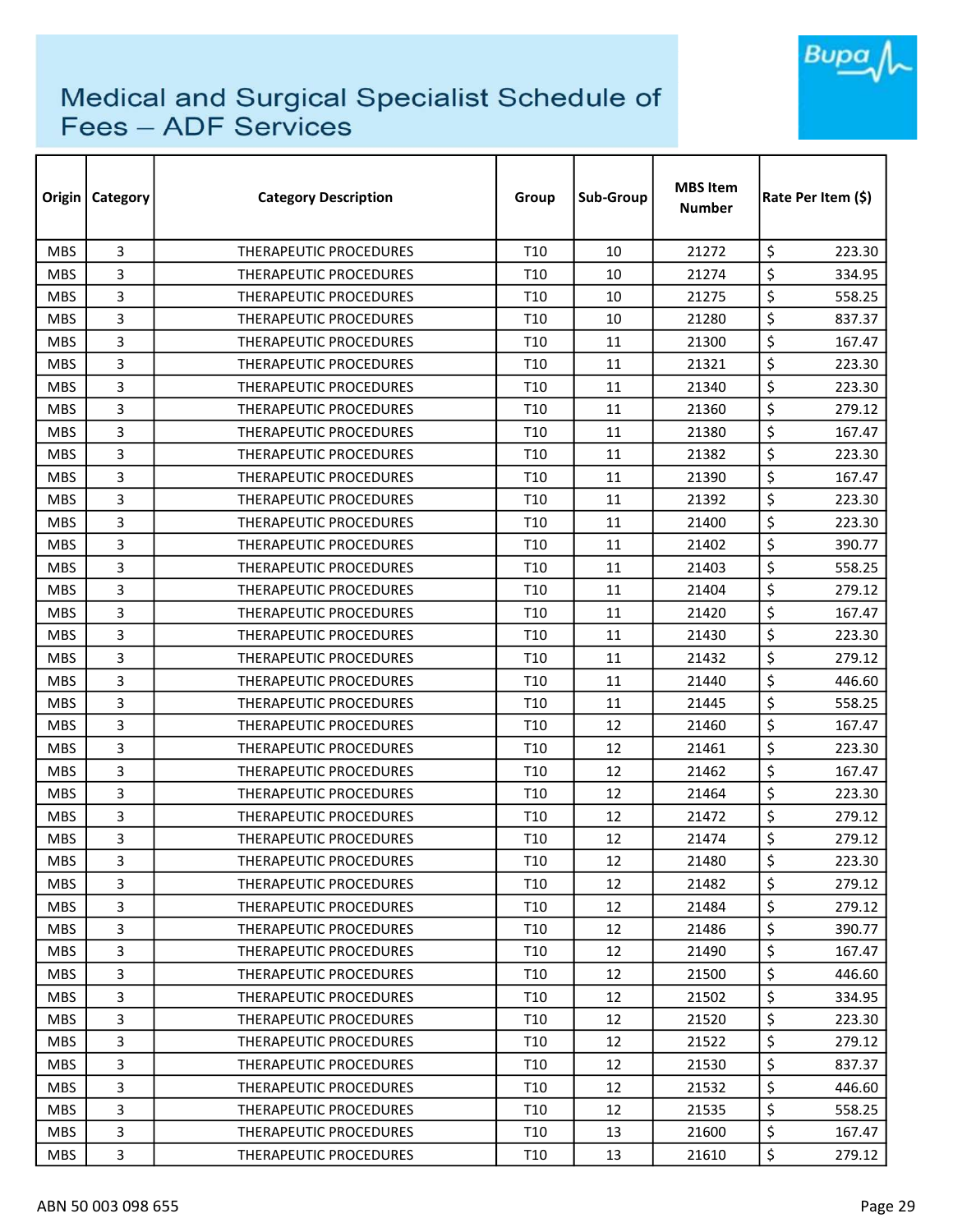

|            | Origin   Category | <b>Category Description</b>   | Group           | Sub-Group | <b>MBS Item</b><br><b>Number</b> | Rate Per Item (\$) |
|------------|-------------------|-------------------------------|-----------------|-----------|----------------------------------|--------------------|
| <b>MBS</b> | 3                 | <b>THERAPEUTIC PROCEDURES</b> | T <sub>10</sub> | 13        | 21620                            | \$<br>223.30       |
| <b>MBS</b> | 3                 | THERAPEUTIC PROCEDURES        | T10             | 13        | 21622                            | \$<br>279.12       |
| <b>MBS</b> | 3                 | THERAPEUTIC PROCEDURES        | T <sub>10</sub> | 13        | 21630                            | \$<br>279.12       |
| <b>MBS</b> | 3                 | THERAPEUTIC PROCEDURES        | T10             | 13        | 21632                            | \$<br>334.95       |
| <b>MBS</b> | 3                 | <b>THERAPEUTIC PROCEDURES</b> | T10             | 13        | 21634                            | \$<br>502.42       |
| <b>MBS</b> | 3                 | THERAPEUTIC PROCEDURES        | T <sub>10</sub> | 13        | 21636                            | \$<br>837.37       |
| <b>MBS</b> | 3                 | <b>THERAPEUTIC PROCEDURES</b> | T10             | 13        | 21638                            | \$<br>558.25       |
| <b>MBS</b> | 3                 | <b>THERAPEUTIC PROCEDURES</b> | T <sub>10</sub> | 13        | 21650                            | \$<br>446.60       |
| <b>MBS</b> | 3                 | <b>THERAPEUTIC PROCEDURES</b> | T10             | 13        | 21652                            | \$<br>558.25       |
| <b>MBS</b> | 3                 | THERAPEUTIC PROCEDURES        | T10             | 13        | 21654                            | \$<br>446.60       |
| <b>MBS</b> | 3                 | THERAPEUTIC PROCEDURES        | T <sub>10</sub> | 13        | 21656                            | \$<br>558.25       |
| <b>MBS</b> | 3                 | <b>THERAPEUTIC PROCEDURES</b> | T10             | 13        | 21670                            | \$<br>223.30       |
| <b>MBS</b> | 3                 | THERAPEUTIC PROCEDURES        | T <sub>10</sub> | 13        | 21680                            | \$<br>167.47       |
| <b>MBS</b> | 3                 | <b>THERAPEUTIC PROCEDURES</b> | T10             | 13        | 21682                            | \$<br>223.30       |
| <b>MBS</b> | 3                 | <b>THERAPEUTIC PROCEDURES</b> | T <sub>10</sub> | 13        | 21685                            | \$<br>558.25       |
| <b>MBS</b> | 3                 | <b>THERAPEUTIC PROCEDURES</b> | T10             | 14        | 21700                            | \$<br>167.47       |
| <b>MBS</b> | 3                 | THERAPEUTIC PROCEDURES        | T <sub>10</sub> | 14        | 21710                            | \$<br>223.30       |
| <b>MBS</b> | 3                 | THERAPEUTIC PROCEDURES        | T <sub>10</sub> | 14        | 21712                            | \$<br>279.12       |
| <b>MBS</b> | 3                 | <b>THERAPEUTIC PROCEDURES</b> | T10             | 14        | 21714                            | \$<br>279.12       |
| <b>MBS</b> | 3                 | <b>THERAPEUTIC PROCEDURES</b> | T <sub>10</sub> | 14        | 21716                            | \$<br>279.12       |
| <b>MBS</b> | 3                 | <b>THERAPEUTIC PROCEDURES</b> | T <sub>10</sub> | 14        | 21730                            | \$<br>167.47       |
| <b>MBS</b> | 3                 | <b>THERAPEUTIC PROCEDURES</b> | T10             | 14        | 21732                            | \$<br>223.30       |
| <b>MBS</b> | 3                 | THERAPEUTIC PROCEDURES        | T10             | 14        | 21740                            | \$<br>279.12       |
| <b>MBS</b> | 3                 | <b>THERAPEUTIC PROCEDURES</b> | T10             | 14        | 21756                            | \$<br>334.95       |
| <b>MBS</b> | 3                 | THERAPEUTIC PROCEDURES        | T <sub>10</sub> | 14        | 21760                            | \$<br>390.77       |
| <b>MBS</b> | 3                 | <b>THERAPEUTIC PROCEDURES</b> | T10             | 14        | 21770                            | \$<br>446.60       |
| <b>MBS</b> | 3                 | <b>THERAPEUTIC PROCEDURES</b> | T10             | 14        | 21772                            | \$<br>334.95       |
| <b>MBS</b> | 3                 | THERAPEUTIC PROCEDURES        | T <sub>10</sub> | 14        | 21780                            | \$<br>223.30       |
| <b>MBS</b> | 3                 | <b>THERAPEUTIC PROCEDURES</b> | T10             | 14        | 21785                            | \$<br>558.25       |
| <b>MBS</b> | 3                 | THERAPEUTIC PROCEDURES        | T <sub>10</sub> | 14        | 21790                            | \$<br>837.37       |
| <b>MBS</b> | 3                 | THERAPEUTIC PROCEDURES        | T10             | 15        | 21800                            | \$<br>167.47       |
| <b>MBS</b> | 3                 | THERAPEUTIC PROCEDURES        | T <sub>10</sub> | 15        | 21810                            | \$<br>223.30       |
| MBS.       | 3                 | <b>THERAPEUTIC PROCEDURES</b> | T10             | 15        | 21820                            | \$<br>167.47       |
| <b>MBS</b> | 3                 | THERAPEUTIC PROCEDURES        | T <sub>10</sub> | 15        | 21830                            | \$<br>223.30       |
| <b>MBS</b> | 3                 | THERAPEUTIC PROCEDURES        | T10             | 15        | 21832                            | \$<br>390.77       |
| <b>MBS</b> | 3                 | THERAPEUTIC PROCEDURES        | T10             | 15        | 21834                            | \$<br>223.30       |
| <b>MBS</b> | 3                 | THERAPEUTIC PROCEDURES        | T <sub>10</sub> | 15        | 21840                            | \$<br>446.60       |
| <b>MBS</b> | 3                 | THERAPEUTIC PROCEDURES        | T10             | 15        | 21842                            | \$<br>334.95       |
| <b>MBS</b> | 3                 | THERAPEUTIC PROCEDURES        | T10             | 15        | 21850                            | \$<br>223.30       |
| <b>MBS</b> | 3                 | THERAPEUTIC PROCEDURES        | T10             | 15        | 21860                            | \$<br>167.47       |
| <b>MBS</b> | 3                 | THERAPEUTIC PROCEDURES        | T <sub>10</sub> | 15        | 21865                            | \$<br>558.25       |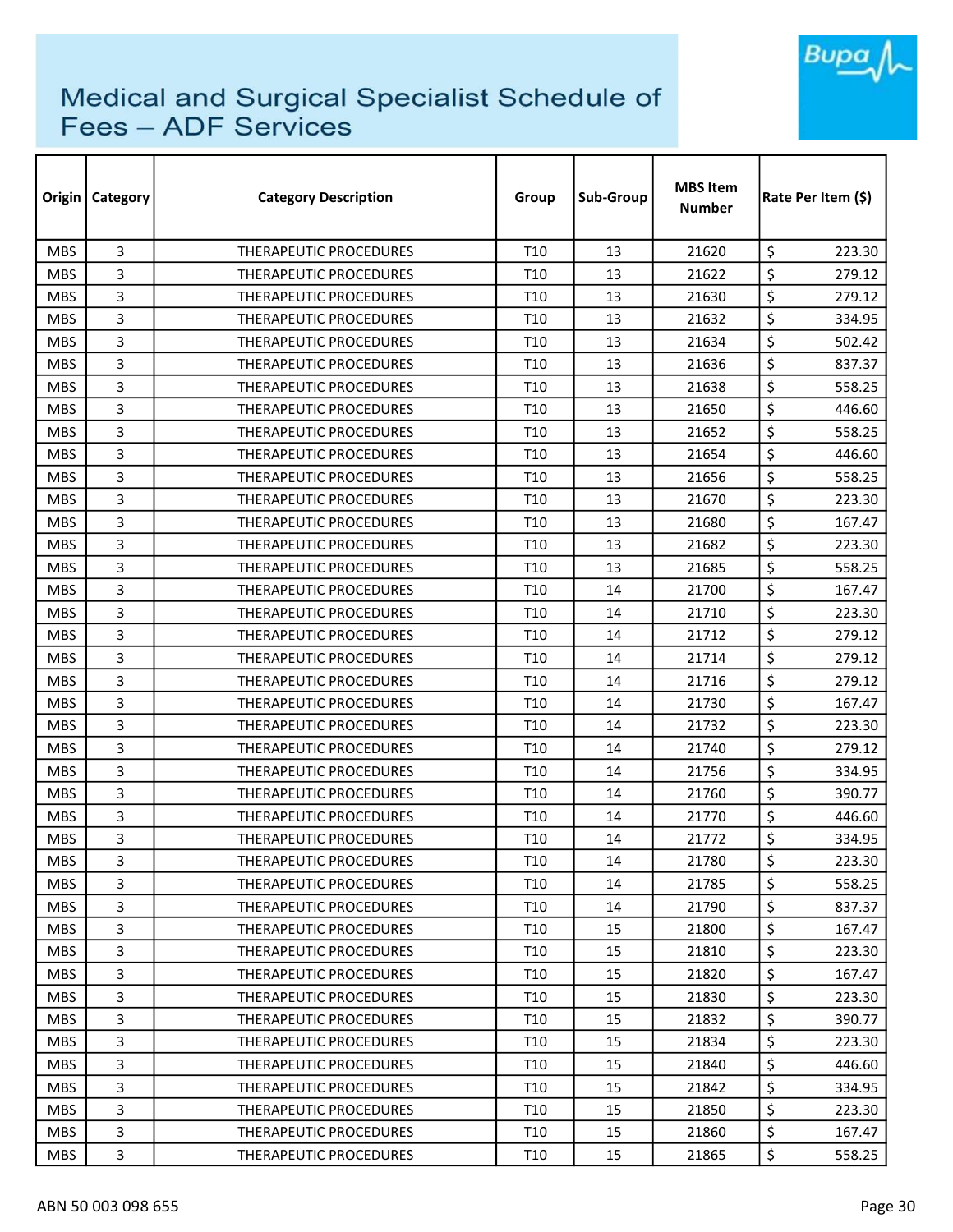

| Origin     | Category | <b>Category Description</b>   | Group           | Sub-Group | <b>MBS Item</b><br>Number | Rate Per Item (\$) |
|------------|----------|-------------------------------|-----------------|-----------|---------------------------|--------------------|
| <b>MBS</b> | 3        | <b>THERAPEUTIC PROCEDURES</b> | T <sub>10</sub> | 15        | 21870                     | \$<br>837.37       |
| <b>MBS</b> | 3        | <b>THERAPEUTIC PROCEDURES</b> | T10             | 15        | 21872                     | \$<br>446.60       |
| <b>MBS</b> | 3        | THERAPEUTIC PROCEDURES        | T10             | 16        | 21878                     | \$<br>167.47       |
| <b>MBS</b> | 3        | THERAPEUTIC PROCEDURES        | T <sub>10</sub> | 16        | 21879                     | \$<br>279.12       |
| <b>MBS</b> | 3        | <b>THERAPEUTIC PROCEDURES</b> | T <sub>10</sub> | 16        | 21880                     | \$<br>390.77       |
| <b>MBS</b> | 3        | THERAPEUTIC PROCEDURES        | T <sub>10</sub> | 16        | 21881                     | \$<br>502.42       |
| <b>MBS</b> | 3        | THERAPEUTIC PROCEDURES        | T <sub>10</sub> | 16        | 21882                     | \$<br>614.07       |
| <b>MBS</b> | 3        | <b>THERAPEUTIC PROCEDURES</b> | T <sub>10</sub> | 16        | 21883                     | \$<br>725.72       |
| <b>MBS</b> | 3        | <b>THERAPEUTIC PROCEDURES</b> | T <sub>10</sub> | 16        | 21884                     | \$<br>837.37       |
| <b>MBS</b> | 3        | THERAPEUTIC PROCEDURES        | T10             | 16        | 21885                     | \$<br>949.02       |
| <b>MBS</b> | 3        | THERAPEUTIC PROCEDURES        | T <sub>10</sub> | 16        | 21886                     | \$<br>1,060.68     |
| <b>MBS</b> | 3        | THERAPEUTIC PROCEDURES        | T <sub>10</sub> | 16        | 21887                     | \$<br>1,172.32     |
| <b>MBS</b> | 3        | THERAPEUTIC PROCEDURES        | T <sub>10</sub> | 17        | 21900                     | \$<br>167.47       |
| <b>MBS</b> | 3        | THERAPEUTIC PROCEDURES        | T10             | 17        | 21906                     | \$<br>279.12       |
| <b>MBS</b> | 3        | <b>THERAPEUTIC PROCEDURES</b> | T <sub>10</sub> | 17        | 21908                     | \$<br>334.95       |
| <b>MBS</b> | 3        | <b>THERAPEUTIC PROCEDURES</b> | T <sub>10</sub> | 17        | 21910                     | \$<br>502.42       |
| <b>MBS</b> | 3        | THERAPEUTIC PROCEDURES        | T <sub>10</sub> | 17        | 21912                     | \$<br>279.12       |
| <b>MBS</b> | 3        | THERAPEUTIC PROCEDURES        | T <sub>10</sub> | 17        | 21914                     | \$<br>334.95       |
| <b>MBS</b> | 3        | <b>THERAPEUTIC PROCEDURES</b> | T <sub>10</sub> | 17        | 21915                     | \$<br>279.12       |
| <b>MBS</b> | 3        | <b>THERAPEUTIC PROCEDURES</b> | T <sub>10</sub> | 17        | 21916                     | \$<br>279.12       |
| <b>MBS</b> | 3        | THERAPEUTIC PROCEDURES        | T <sub>10</sub> | 17        | 21918                     | \$<br>279.12       |
| <b>MBS</b> | 3        | THERAPEUTIC PROCEDURES        | T <sub>10</sub> | 17        | 21922                     | \$<br>390.77       |
| <b>MBS</b> | 3        | THERAPEUTIC PROCEDURES        | T <sub>10</sub> | 17        | 21925                     | \$<br>223.30       |
| <b>MBS</b> | 3        | <b>THERAPEUTIC PROCEDURES</b> | T10             | 17        | 21926                     | \$<br>279.12       |
| <b>MBS</b> | 3        | THERAPEUTIC PROCEDURES        | T <sub>10</sub> | 17        | 21927                     | \$<br>275.00       |
| <b>MBS</b> | 3        | THERAPEUTIC PROCEDURES        | T10             | 17        | 21930                     | \$<br>334.95       |
| <b>MBS</b> | 3        | <b>THERAPEUTIC PROCEDURES</b> | T <sub>10</sub> | 17        | 21935                     | \$<br>279.12       |
| <b>MBS</b> | 3        | THERAPEUTIC PROCEDURES        | T <sub>10</sub> | $17\,$    | 21936                     | \$<br>334.95       |
| <b>MBS</b> | 3        | THERAPEUTIC PROCEDURES        | T <sub>10</sub> | 17        | 21939                     | \$<br>167.47       |
| <b>MBS</b> | 3        | THERAPEUTIC PROCEDURES        | T <sub>10</sub> | 17        | 21941                     | \$<br>390.77       |
| <b>MBS</b> | 3        | THERAPEUTIC PROCEDURES        | T <sub>10</sub> | 17        | 21942                     | \$<br>558.25       |
| <b>MBS</b> | 3        | THERAPEUTIC PROCEDURES        | T <sub>10</sub> | 17        | 21943                     | \$<br>279.12       |
| MBS.       | 3        | THERAPEUTIC PROCEDURES        | T <sub>10</sub> | 17        | 21945                     | \$<br>279.12       |
| <b>MBS</b> | 3        | THERAPEUTIC PROCEDURES        | T <sub>10</sub> | 17        | 21949                     | \$<br>279.12       |
| <b>MBS</b> | 3        | THERAPEUTIC PROCEDURES        | T10             | 17        | 21952                     | \$<br>558.25       |
| <b>MBS</b> | 3        | THERAPEUTIC PROCEDURES        | T <sub>10</sub> | 17        | 21955                     | \$<br>279.12       |
| <b>MBS</b> | 3        | THERAPEUTIC PROCEDURES        | T <sub>10</sub> | 17        | 21959                     | \$<br>279.12       |
| <b>MBS</b> | 3        | THERAPEUTIC PROCEDURES        | T <sub>10</sub> | 17        | 21962                     | \$<br>279.12       |
| MBS.       | 3        | THERAPEUTIC PROCEDURES        | T <sub>10</sub> | 17        | 21965                     | \$<br>279.12       |
| <b>MBS</b> | 3        | THERAPEUTIC PROCEDURES        | T <sub>10</sub> | 17        | 21969                     | \$<br>446.60       |
| <b>MBS</b> | 3        | THERAPEUTIC PROCEDURES        | T <sub>10</sub> | 17        | 21970                     | \$<br>837.37       |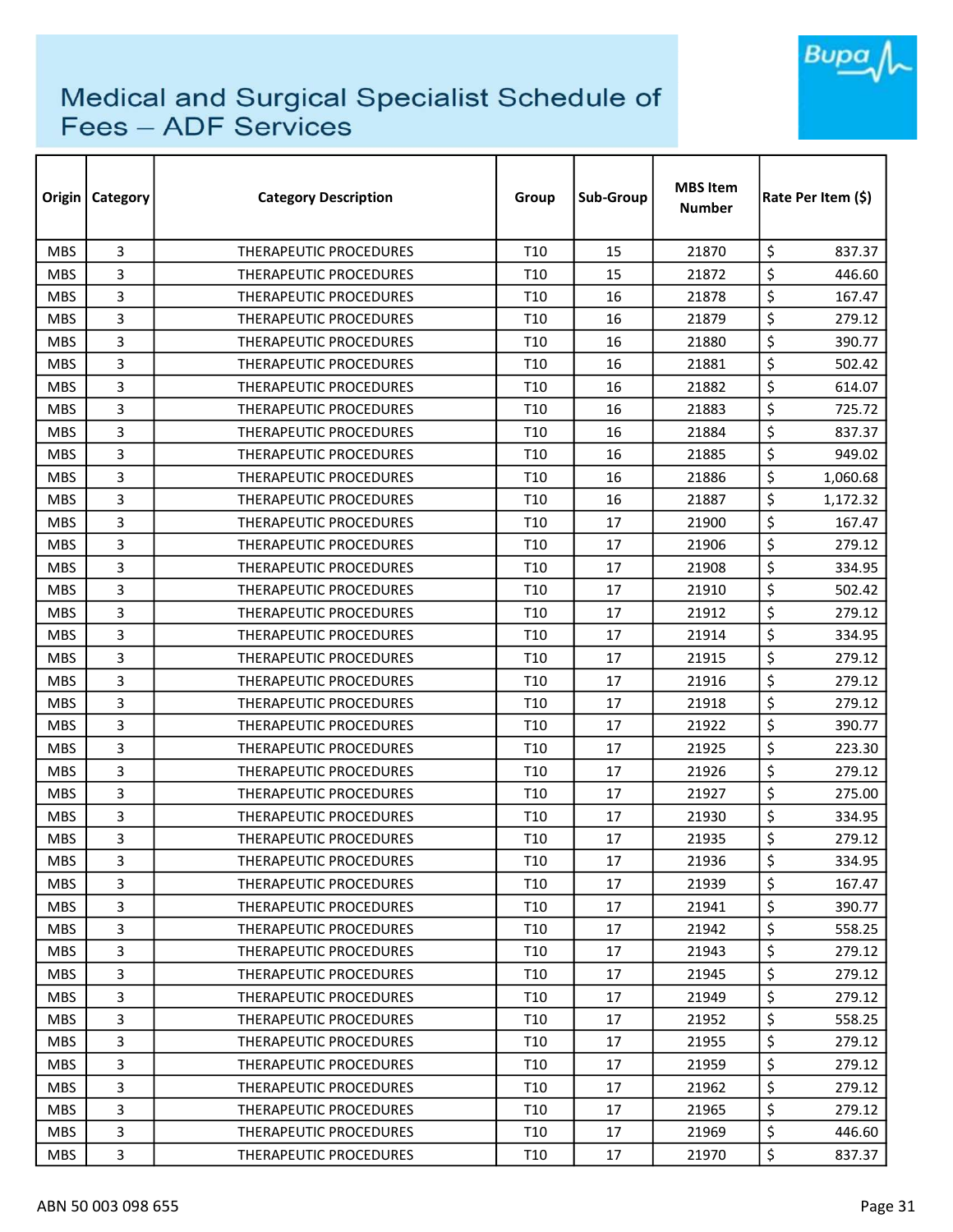

| Origin     | Category | <b>Category Description</b>   | Group           | Sub-Group | <b>MBS Item</b><br>Number | Rate Per Item (\$) |
|------------|----------|-------------------------------|-----------------|-----------|---------------------------|--------------------|
| <b>MBS</b> | 3        | <b>THERAPEUTIC PROCEDURES</b> | T <sub>10</sub> | 17        | 21973                     | \$<br>279.12       |
| <b>MBS</b> | 3        | <b>THERAPEUTIC PROCEDURES</b> | T10             | 17        | 21976                     | \$<br>279.12       |
| <b>MBS</b> | 3        | THERAPEUTIC PROCEDURES        | T <sub>10</sub> | 17        | 21980                     | \$<br>279.12       |
| <b>MBS</b> | 3        | THERAPEUTIC PROCEDURES        | T <sub>10</sub> | 18        | 21990                     | \$<br>167.47       |
| <b>MBS</b> | 3        | <b>THERAPEUTIC PROCEDURES</b> | T <sub>10</sub> | 18        | 21992                     | \$<br>223.30       |
| <b>MBS</b> | 3        | THERAPEUTIC PROCEDURES        | T <sub>10</sub> | 18        | 21997                     | \$<br>223.30       |
| <b>MBS</b> | 3        | THERAPEUTIC PROCEDURES        | T <sub>10</sub> | 19        | 22001                     | \$<br>165.00       |
| <b>MBS</b> | 3        | <b>THERAPEUTIC PROCEDURES</b> | T <sub>10</sub> | 19        | 22002                     | \$<br>223.30       |
| <b>MBS</b> | 3        | <b>THERAPEUTIC PROCEDURES</b> | T <sub>10</sub> | 19        | 22007                     | \$<br>223.30       |
| <b>MBS</b> | 3        | THERAPEUTIC PROCEDURES        | T10             | 19        | 22008                     | \$<br>223.30       |
| <b>MBS</b> | 3        | THERAPEUTIC PROCEDURES        | T <sub>10</sub> | 19        | 22012                     | \$<br>167.47       |
| <b>MBS</b> | 3        | THERAPEUTIC PROCEDURES        | T <sub>10</sub> | 19        | 22014                     | \$<br>167.47       |
| <b>MBS</b> | 3        | THERAPEUTIC PROCEDURES        | T <sub>10</sub> | 19        | 22015                     | \$<br>334.95       |
| <b>MBS</b> | 3        | <b>THERAPEUTIC PROCEDURES</b> | T10             | 19        | 22018                     | \$<br>385.00       |
| <b>MBS</b> | 3        | <b>THERAPEUTIC PROCEDURES</b> | T <sub>10</sub> | 19        | 22020                     | \$<br>223.30       |
| <b>MBS</b> | 3        | <b>THERAPEUTIC PROCEDURES</b> | T <sub>10</sub> | 19        | 22025                     | \$<br>223.30       |
| <b>MBS</b> | 3        | <b>THERAPEUTIC PROCEDURES</b> | T <sub>10</sub> | 19        | 22031                     | \$<br>279.12       |
| <b>MBS</b> | 3        | THERAPEUTIC PROCEDURES        | T <sub>10</sub> | 19        | 22036                     | \$<br>167.47       |
| <b>MBS</b> | 3        | <b>THERAPEUTIC PROCEDURES</b> | T <sub>10</sub> | 19        | 22040                     | \$<br>110.00       |
| <b>MBS</b> | 3        | <b>THERAPEUTIC PROCEDURES</b> | T <sub>10</sub> | 19        | 22041                     | \$<br>111.65       |
| <b>MBS</b> | 3        | THERAPEUTIC PROCEDURES        | T <sub>10</sub> | 19        | 22042                     | \$<br>55.82        |
| <b>MBS</b> | 3        | THERAPEUTIC PROCEDURES        | T <sub>10</sub> | 19        | 22045                     | \$<br>165.00       |
| <b>MBS</b> | 3        | THERAPEUTIC PROCEDURES        | T <sub>10</sub> | 19        | 22050                     | \$<br>110.00       |
| <b>MBS</b> | 3        | <b>THERAPEUTIC PROCEDURES</b> | T10             | 19        | 22051                     | \$<br>502.42       |
| <b>MBS</b> | 3        | THERAPEUTIC PROCEDURES        | T <sub>10</sub> | 19        | 22055                     | \$<br>669.90       |
| <b>MBS</b> | 3        | THERAPEUTIC PROCEDURES        | T10             | 19        | 22060                     | \$<br>1,674.75     |
| <b>MBS</b> | 3        | <b>THERAPEUTIC PROCEDURES</b> | T <sub>10</sub> | 19        | 22065                     | \$<br>279.12       |
| <b>MBS</b> | 3        | THERAPEUTIC PROCEDURES        | T <sub>10</sub> | 19        | 22070                     | \$<br>550.00       |
| <b>MBS</b> | 3        | THERAPEUTIC PROCEDURES        | T <sub>10</sub> | 19        | 22075                     | \$<br>837.37       |
| <b>MBS</b> | 3        | THERAPEUTIC PROCEDURES        | T <sub>10</sub> | 20        | 22900                     | \$<br>334.95       |
| <b>MBS</b> | 3        | THERAPEUTIC PROCEDURES        | T <sub>10</sub> | 20        | 22905                     | \$<br>334.95       |
| <b>MBS</b> | 3        | THERAPEUTIC PROCEDURES        | T <sub>10</sub> | 21        | 23010                     | \$<br>55.82        |
| MBS.       | 3        | THERAPEUTIC PROCEDURES        | T <sub>10</sub> | 21        | 23021                     | \$<br>110.00       |
| <b>MBS</b> | 3        | THERAPEUTIC PROCEDURES        | T <sub>10</sub> | 21        | 23022                     | \$<br>110.00       |
| <b>MBS</b> | 3        | THERAPEUTIC PROCEDURES        | T <sub>10</sub> | 21        | 23023                     | \$<br>110.00       |
| <b>MBS</b> | 3        | THERAPEUTIC PROCEDURES        | T <sub>10</sub> | 21        | 23025                     | \$<br>111.65       |
| <b>MBS</b> | 3        | THERAPEUTIC PROCEDURES        | T <sub>10</sub> | 21        | 23031                     | \$<br>165.00       |
| <b>MBS</b> | 3        | THERAPEUTIC PROCEDURES        | T <sub>10</sub> | 21        | 23032                     | \$<br>165.00       |
| MBS.       | 3        | THERAPEUTIC PROCEDURES        | T <sub>10</sub> | 21        | 23033                     | \$<br>165.00       |
| <b>MBS</b> | 3        | THERAPEUTIC PROCEDURES        | T <sub>10</sub> | 21        | 23035                     | \$<br>167.47       |
| <b>MBS</b> | 3        | THERAPEUTIC PROCEDURES        | T <sub>10</sub> | 21        | 23041                     | \$<br>220.00       |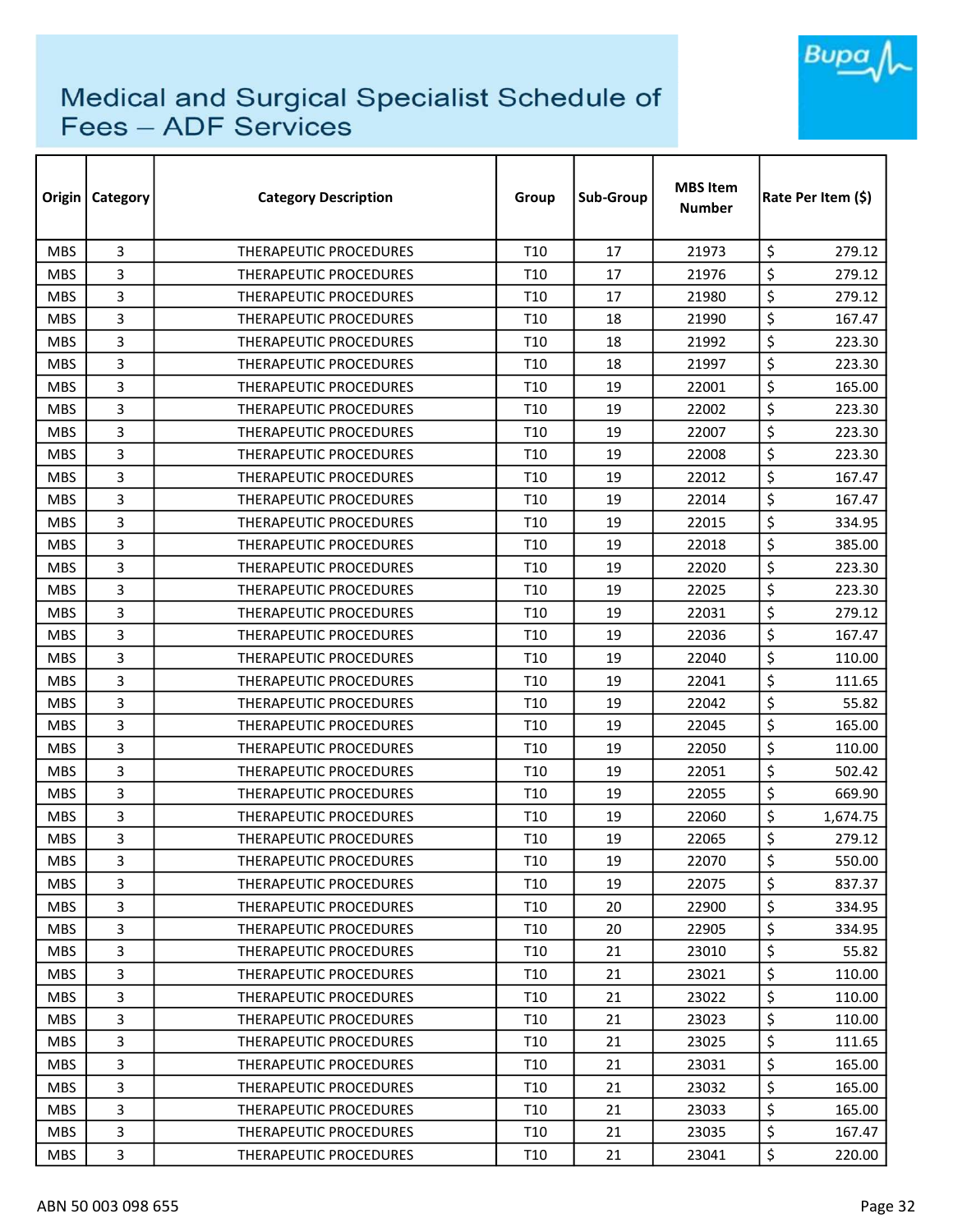

| Origin     | Category | <b>Category Description</b>   | Group           | Sub-Group | <b>MBS Item</b><br>Number | Rate Per Item (\$) |
|------------|----------|-------------------------------|-----------------|-----------|---------------------------|--------------------|
| <b>MBS</b> | 3        | <b>THERAPEUTIC PROCEDURES</b> | T <sub>10</sub> | 21        | 23042                     | \$<br>220.00       |
| <b>MBS</b> | 3        | <b>THERAPEUTIC PROCEDURES</b> | T10             | 21        | 23043                     | \$<br>220.00       |
| <b>MBS</b> | 3        | THERAPEUTIC PROCEDURES        | T10             | 21        | 23045                     | \$<br>223.30       |
| <b>MBS</b> | 3        | THERAPEUTIC PROCEDURES        | T <sub>10</sub> | 21        | 23051                     | \$<br>275.00       |
| <b>MBS</b> | 3        | <b>THERAPEUTIC PROCEDURES</b> | T <sub>10</sub> | 21        | 23052                     | \$<br>275.00       |
| <b>MBS</b> | 3        | THERAPEUTIC PROCEDURES        | T <sub>10</sub> | 21        | 23053                     | \$<br>275.00       |
| <b>MBS</b> | 3        | THERAPEUTIC PROCEDURES        | T <sub>10</sub> | 21        | 23055                     | \$<br>279.12       |
| <b>MBS</b> | 3        | <b>THERAPEUTIC PROCEDURES</b> | T <sub>10</sub> | 21        | 23061                     | \$<br>330.00       |
| <b>MBS</b> | 3        | <b>THERAPEUTIC PROCEDURES</b> | T <sub>10</sub> | 21        | 23062                     | \$<br>330.00       |
| <b>MBS</b> | 3        | THERAPEUTIC PROCEDURES        | T10             | 21        | 23063                     | \$<br>330.00       |
| <b>MBS</b> | 3        | THERAPEUTIC PROCEDURES        | T <sub>10</sub> | 21        | 23065                     | \$<br>334.95       |
| <b>MBS</b> | 3        | THERAPEUTIC PROCEDURES        | T <sub>10</sub> | 21        | 23071                     | \$<br>385.00       |
| <b>MBS</b> | 3        | THERAPEUTIC PROCEDURES        | T <sub>10</sub> | 21        | 23072                     | \$<br>385.00       |
| <b>MBS</b> | 3        | <b>THERAPEUTIC PROCEDURES</b> | T10             | 21        | 23073                     | \$<br>385.00       |
| <b>MBS</b> | 3        | <b>THERAPEUTIC PROCEDURES</b> | T <sub>10</sub> | 21        | 23075                     | \$<br>390.77       |
| <b>MBS</b> | 3        | <b>THERAPEUTIC PROCEDURES</b> | T <sub>10</sub> | 21        | 23081                     | \$<br>440.00       |
| <b>MBS</b> | 3        | <b>THERAPEUTIC PROCEDURES</b> | T <sub>10</sub> | 21        | 23082                     | \$<br>440.00       |
| <b>MBS</b> | 3        | THERAPEUTIC PROCEDURES        | T <sub>10</sub> | 21        | 23083                     | \$<br>440.00       |
| <b>MBS</b> | 3        | <b>THERAPEUTIC PROCEDURES</b> | T <sub>10</sub> | 21        | 23085                     | \$<br>446.60       |
| <b>MBS</b> | 3        | <b>THERAPEUTIC PROCEDURES</b> | T <sub>10</sub> | 21        | 23091                     | \$<br>502.42       |
| <b>MBS</b> | 3        | THERAPEUTIC PROCEDURES        | T <sub>10</sub> | 21        | 23101                     | \$<br>558.25       |
| <b>MBS</b> | 3        | THERAPEUTIC PROCEDURES        | T <sub>10</sub> | 21        | 23111                     | \$<br>614.07       |
| <b>MBS</b> | 3        | THERAPEUTIC PROCEDURES        | T <sub>10</sub> | 21        | 23112                     | \$<br>669.90       |
| <b>MBS</b> | 3        | <b>THERAPEUTIC PROCEDURES</b> | T <sub>10</sub> | 21        | 23113                     | \$<br>725.72       |
| <b>MBS</b> | 3        | THERAPEUTIC PROCEDURES        | T <sub>10</sub> | 21        | 23114                     | \$<br>781.55       |
| <b>MBS</b> | 3        | THERAPEUTIC PROCEDURES        | T10             | 21        | 23115                     | \$<br>837.37       |
| <b>MBS</b> | 3        | <b>THERAPEUTIC PROCEDURES</b> | T <sub>10</sub> | 21        | 23116                     | \$<br>893.20       |
| <b>MBS</b> | 3        | THERAPEUTIC PROCEDURES        | T <sub>10</sub> | 21        | 23117                     | \$<br>949.02       |
| <b>MBS</b> | 3        | <b>THERAPEUTIC PROCEDURES</b> | T <sub>10</sub> | 21        | 23118                     | \$<br>1,004.85     |
| <b>MBS</b> | 3        | THERAPEUTIC PROCEDURES        | T <sub>10</sub> | 21        | 23119                     | \$<br>1,060.68     |
| <b>MBS</b> | 3        | THERAPEUTIC PROCEDURES        | T <sub>10</sub> | 21        | 23121                     | \$<br>1,116.50     |
| <b>MBS</b> | 3        | THERAPEUTIC PROCEDURES        | T <sub>10</sub> | 21        | 23170                     | \$<br>1,172.32     |
| <b>MBS</b> | 3        | <b>THERAPEUTIC PROCEDURES</b> | T <sub>10</sub> | 21        | 23180                     | \$<br>1,228.15     |
| <b>MBS</b> | 3        | THERAPEUTIC PROCEDURES        | T <sub>10</sub> | 21        | 23190                     | \$<br>1,283.97     |
| <b>MBS</b> | 3        | THERAPEUTIC PROCEDURES        | T <sub>10</sub> | 21        | 23200                     | \$<br>1,339.80     |
| <b>MBS</b> | 3        | THERAPEUTIC PROCEDURES        | T <sub>10</sub> | 21        | 23210                     | \$<br>1,395.62     |
| <b>MBS</b> | 3        | THERAPEUTIC PROCEDURES        | T <sub>10</sub> | 21        | 23220                     | \$<br>1,451.45     |
| <b>MBS</b> | 3        | THERAPEUTIC PROCEDURES        | T <sub>10</sub> | 21        | 23230                     | \$<br>1,507.27     |
| <b>MBS</b> | 3        | THERAPEUTIC PROCEDURES        | T <sub>10</sub> | 21        | 23240                     | \$<br>1,563.10     |
| <b>MBS</b> | 3        | THERAPEUTIC PROCEDURES        | T10             | 21        | 23250                     | \$<br>1,618.92     |
| <b>MBS</b> | 3        | THERAPEUTIC PROCEDURES        | T <sub>10</sub> | 21        | 23260                     | \$<br>1,674.75     |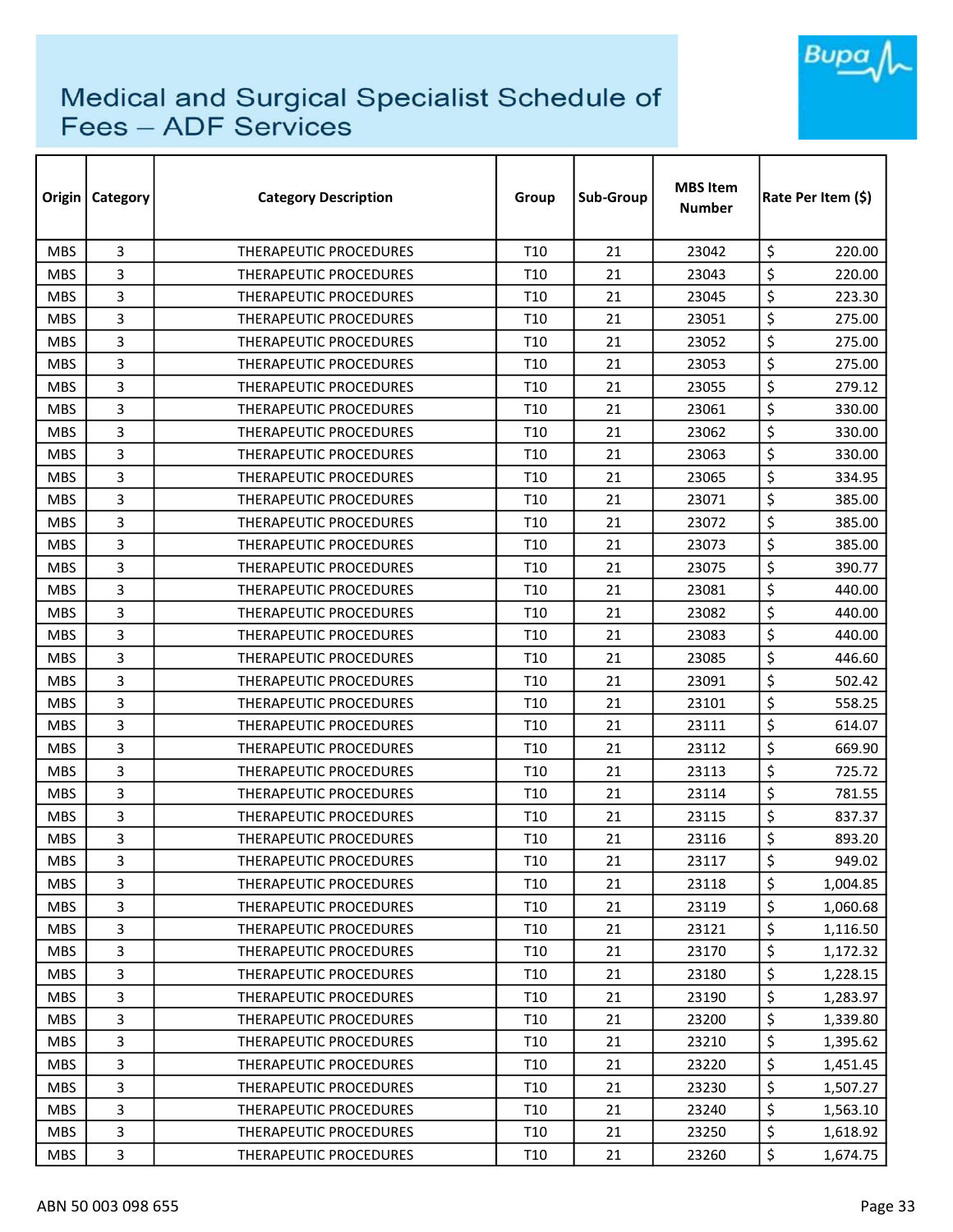

| Origin     | <b>Category</b> | <b>Category Description</b>   | Group           | Sub-Group | <b>MBS Item</b><br><b>Number</b> | Rate Per Item (\$) |
|------------|-----------------|-------------------------------|-----------------|-----------|----------------------------------|--------------------|
| <b>MBS</b> | 3               | <b>THERAPEUTIC PROCEDURES</b> | T <sub>10</sub> | 21        | 23270                            | \$<br>1,730.57     |
| <b>MBS</b> | 3               | <b>THERAPEUTIC PROCEDURES</b> | T10             | 21        | 23280                            | \$<br>1,786.40     |
| <b>MBS</b> | 3               | <b>THERAPEUTIC PROCEDURES</b> | T <sub>10</sub> | 21        | 23290                            | \$<br>1,842.22     |
| <b>MBS</b> | 3               | <b>THERAPEUTIC PROCEDURES</b> | T10             | 21        | 23300                            | \$<br>1,898.05     |
| <b>MBS</b> | 3               | <b>THERAPEUTIC PROCEDURES</b> | T10             | 21        | 23310                            | \$<br>1,953.87     |
| <b>MBS</b> | 3               | THERAPEUTIC PROCEDURES        | T <sub>10</sub> | 21        | 23320                            | \$<br>2,009.70     |
| <b>MBS</b> | 3               | <b>THERAPEUTIC PROCEDURES</b> | T <sub>10</sub> | 21        | 23330                            | \$<br>2,065.52     |
| <b>MBS</b> | 3               | THERAPEUTIC PROCEDURES        | T <sub>10</sub> | 21        | 23340                            | \$<br>2,121.35     |
| <b>MBS</b> | 3               | THERAPEUTIC PROCEDURES        | T <sub>10</sub> | 21        | 23350                            | \$<br>2,177.17     |
| <b>MBS</b> | 3               | THERAPEUTIC PROCEDURES        | T10             | 21        | 23360                            | \$<br>2,233.00     |
| <b>MBS</b> | 3               | <b>THERAPEUTIC PROCEDURES</b> | T <sub>10</sub> | 21        | 23370                            | \$<br>2,288.82     |
| <b>MBS</b> | 3               | THERAPEUTIC PROCEDURES        | T <sub>10</sub> | 21        | 23380                            | \$<br>2,344.65     |
| <b>MBS</b> | 3               | THERAPEUTIC PROCEDURES        | T <sub>10</sub> | 21        | 23390                            | \$<br>2,400.47     |
| <b>MBS</b> | 3               | THERAPEUTIC PROCEDURES        | T10             | 21        | 23400                            | \$<br>2,456.30     |
| <b>MBS</b> | 3               | <b>THERAPEUTIC PROCEDURES</b> | T <sub>10</sub> | 21        | 23410                            | \$<br>2,512.12     |
| <b>MBS</b> | 3               | THERAPEUTIC PROCEDURES        | T <sub>10</sub> | 21        | 23420                            | \$<br>2,567.95     |
| <b>MBS</b> | 3               | THERAPEUTIC PROCEDURES        | T <sub>10</sub> | 21        | 23430                            | \$<br>2,623.77     |
| <b>MBS</b> | 3               | THERAPEUTIC PROCEDURES        | T <sub>10</sub> | 21        | 23440                            | \$<br>2,679.60     |
| <b>MBS</b> | 3               | THERAPEUTIC PROCEDURES        | T <sub>10</sub> | 21        | 23450                            | \$<br>2,735.42     |
| <b>MBS</b> | 3               | <b>THERAPEUTIC PROCEDURES</b> | T <sub>10</sub> | 21        | 23460                            | \$<br>2,791.25     |
| <b>MBS</b> | 3               | THERAPEUTIC PROCEDURES        | T <sub>10</sub> | 21        | 23470                            | \$<br>2,847.07     |
| <b>MBS</b> | 3               | THERAPEUTIC PROCEDURES        | T <sub>10</sub> | 21        | 23480                            | \$<br>2,902.90     |
| <b>MBS</b> | 3               | THERAPEUTIC PROCEDURES        | T <sub>10</sub> | 21        | 23490                            | \$<br>2,958.72     |
| <b>MBS</b> | 3               | <b>THERAPEUTIC PROCEDURES</b> | T10             | 21        | 23500                            | \$<br>3,014.55     |
| <b>MBS</b> | 3               | THERAPEUTIC PROCEDURES        | T <sub>10</sub> | 21        | 23510                            | \$<br>3,070.37     |
| <b>MBS</b> | 3               | <b>THERAPEUTIC PROCEDURES</b> | T10             | 21        | 23520                            | \$<br>3,126.20     |
| <b>MBS</b> | 3               | <b>THERAPEUTIC PROCEDURES</b> | T <sub>10</sub> | 21        | 23530                            | \$<br>3,182.02     |
| <b>MBS</b> | 3               | THERAPEUTIC PROCEDURES        | T <sub>10</sub> | 21        | 23540                            | \$<br>3,237.85     |
| <b>MBS</b> | 3               | <b>THERAPEUTIC PROCEDURES</b> | T <sub>10</sub> | 21        | 23550                            | \$<br>3,293.67     |
| <b>MBS</b> | 3               | THERAPEUTIC PROCEDURES        | T <sub>10</sub> | 21        | 23560                            | \$<br>3,349.50     |
| <b>MBS</b> | 3               | THERAPEUTIC PROCEDURES        | T10             | 21        | 23570                            | \$<br>3,405.32     |
| <b>MBS</b> | 3               | THERAPEUTIC PROCEDURES        | T <sub>10</sub> | 21        | 23580                            | \$<br>3,461.15     |
| MBS.       | 3               | THERAPEUTIC PROCEDURES        | T10             | 21        | 23590                            | \$<br>3,516.97     |
| <b>MBS</b> | 3               | <b>THERAPEUTIC PROCEDURES</b> | T <sub>10</sub> | 21        | 23600                            | \$<br>3,572.80     |
| <b>MBS</b> | 3               | THERAPEUTIC PROCEDURES        | T10             | 21        | 23610                            | \$<br>3,628.62     |
| <b>MBS</b> | 3               | THERAPEUTIC PROCEDURES        | T10             | 21        | 23620                            | \$<br>3,684.45     |
| <b>MBS</b> | 3               | THERAPEUTIC PROCEDURES        | T <sub>10</sub> | 21        | 23630                            | \$<br>3,740.27     |
| <b>MBS</b> | 3               | THERAPEUTIC PROCEDURES        | T <sub>10</sub> | 21        | 23640                            | \$<br>3,796.10     |
| <b>MBS</b> | 3               | THERAPEUTIC PROCEDURES        | T <sub>10</sub> | 21        | 23650                            | \$<br>3,851.92     |
| <b>MBS</b> | 3               | THERAPEUTIC PROCEDURES        | T10             | 21        | 23660                            | \$<br>3,907.75     |
| <b>MBS</b> | 3               | THERAPEUTIC PROCEDURES        | T <sub>10</sub> | 21        | 23670                            | \$<br>3,963.57     |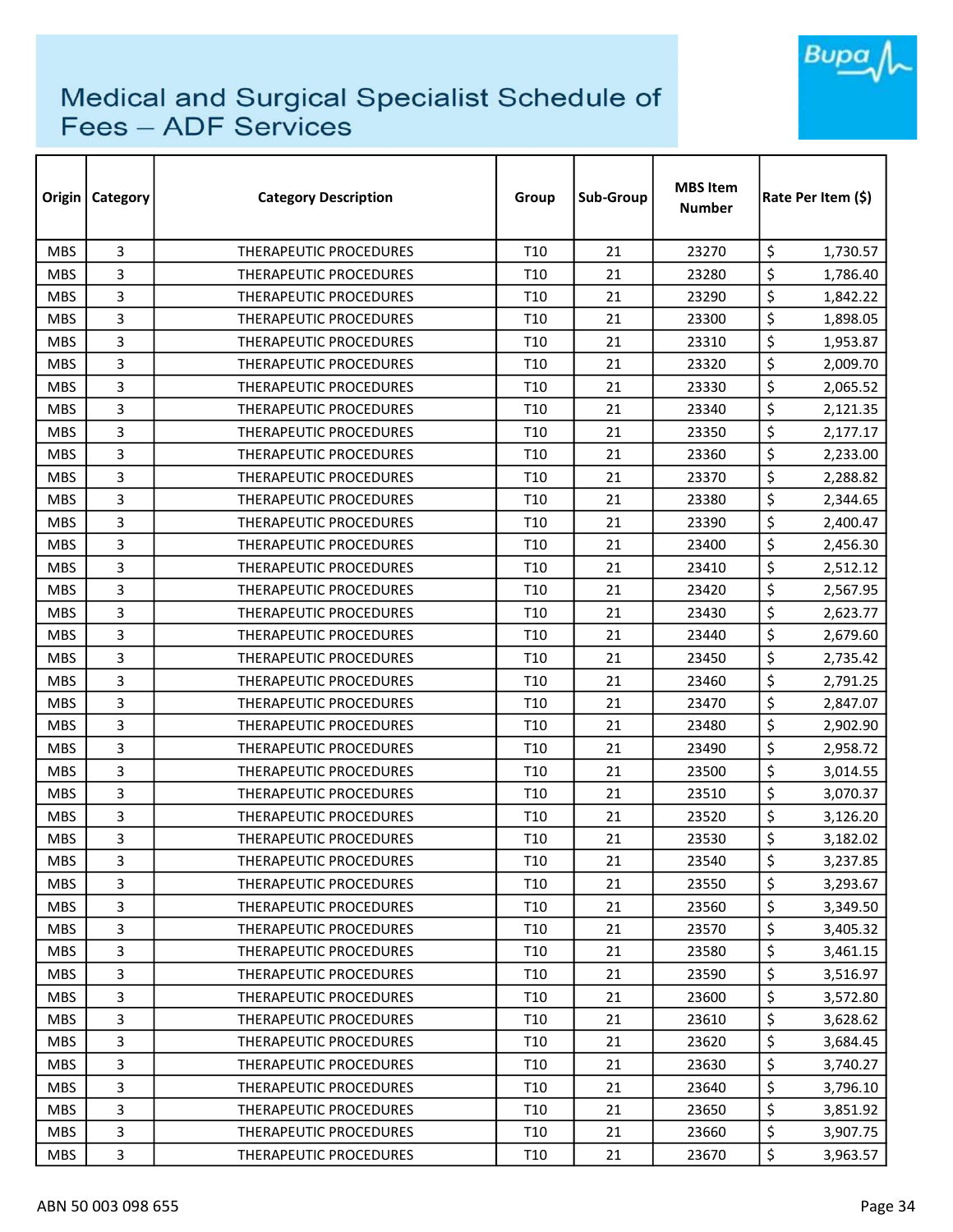

| Origin     | Category | <b>Category Description</b>   | Group           | Sub-Group | <b>MBS Item</b><br>Number | Rate Per Item (\$) |
|------------|----------|-------------------------------|-----------------|-----------|---------------------------|--------------------|
| <b>MBS</b> | 3        | THERAPEUTIC PROCEDURES        | T <sub>10</sub> | 21        | 23680                     | \$<br>4,019.40     |
| <b>MBS</b> | 3        | <b>THERAPEUTIC PROCEDURES</b> | T10             | 21        | 23690                     | \$<br>4,075.22     |
| <b>MBS</b> | 3        | THERAPEUTIC PROCEDURES        | T <sub>10</sub> | 21        | 23700                     | \$<br>4,131.05     |
| <b>MBS</b> | 3        | <b>THERAPEUTIC PROCEDURES</b> | T <sub>10</sub> | 21        | 23710                     | \$<br>4,186.88     |
| <b>MBS</b> | 3        | <b>THERAPEUTIC PROCEDURES</b> | T <sub>10</sub> | 21        | 23720                     | \$<br>4,242.70     |
| <b>MBS</b> | 3        | THERAPEUTIC PROCEDURES        | T <sub>10</sub> | 21        | 23730                     | \$<br>4,298.52     |
| <b>MBS</b> | 3        | <b>THERAPEUTIC PROCEDURES</b> | T <sub>10</sub> | 21        | 23740                     | \$<br>4,354.35     |
| <b>MBS</b> | 3        | THERAPEUTIC PROCEDURES        | T <sub>10</sub> | 21        | 23750                     | \$<br>4,410.17     |
| <b>MBS</b> | 3        | <b>THERAPEUTIC PROCEDURES</b> | T <sub>10</sub> | 21        | 23760                     | \$<br>4,466.00     |
| <b>MBS</b> | 3        | <b>THERAPEUTIC PROCEDURES</b> | T <sub>10</sub> | 21        | 23770                     | \$<br>4,521.82     |
| <b>MBS</b> | 3        | THERAPEUTIC PROCEDURES        | T <sub>10</sub> | 21        | 23780                     | \$<br>4,577.65     |
| <b>MBS</b> | 3        | THERAPEUTIC PROCEDURES        | T <sub>10</sub> | 21        | 23790                     | \$<br>4,633.47     |
| <b>MBS</b> | 3        | THERAPEUTIC PROCEDURES        | T <sub>10</sub> | 21        | 23800                     | \$<br>4,689.30     |
| <b>MBS</b> | 3        | <b>THERAPEUTIC PROCEDURES</b> | T <sub>10</sub> | 21        | 23810                     | \$<br>4,745.12     |
| <b>MBS</b> | 3        | <b>THERAPEUTIC PROCEDURES</b> | T <sub>10</sub> | 21        | 23820                     | \$<br>4,800.95     |
| <b>MBS</b> | 3        | <b>THERAPEUTIC PROCEDURES</b> | T <sub>10</sub> | 21        | 23830                     | \$<br>4,856.77     |
| <b>MBS</b> | 3        | <b>THERAPEUTIC PROCEDURES</b> | T <sub>10</sub> | 21        | 23840                     | \$<br>4,912.60     |
| <b>MBS</b> | 3        | THERAPEUTIC PROCEDURES        | T <sub>10</sub> | 21        | 23850                     | \$<br>4,968.42     |
| <b>MBS</b> | 3        | <b>THERAPEUTIC PROCEDURES</b> | T <sub>10</sub> | 21        | 23860                     | \$<br>5,024.25     |
| <b>MBS</b> | 3        | <b>THERAPEUTIC PROCEDURES</b> | T <sub>10</sub> | 21        | 23870                     | \$<br>5,080.07     |
| <b>MBS</b> | 3        | THERAPEUTIC PROCEDURES        | T <sub>10</sub> | 21        | 23880                     | \$<br>5,135.90     |
| <b>MBS</b> | 3        | <b>THERAPEUTIC PROCEDURES</b> | T <sub>10</sub> | 21        | 23890                     | \$<br>5,191.72     |
| <b>MBS</b> | 3        | <b>THERAPEUTIC PROCEDURES</b> | T <sub>10</sub> | 21        | 23900                     | \$<br>5,247.55     |
| <b>MBS</b> | 3        | <b>THERAPEUTIC PROCEDURES</b> | T <sub>10</sub> | 21        | 23910                     | \$<br>5,303.37     |
| <b>MBS</b> | 3        | THERAPEUTIC PROCEDURES        | T <sub>10</sub> | 21        | 23920                     | \$<br>5,359.20     |
| <b>MBS</b> | 3        | THERAPEUTIC PROCEDURES        | T <sub>10</sub> | 21        | 23930                     | \$<br>5,415.02     |
| <b>MBS</b> | 3        | <b>THERAPEUTIC PROCEDURES</b> | T <sub>10</sub> | 21        | 23940                     | \$<br>5,470.85     |
| <b>MBS</b> | 3        | THERAPEUTIC PROCEDURES        | T <sub>10</sub> | 21        | 23950                     | \$<br>5,526.67     |
| <b>MBS</b> | 3        | <b>THERAPEUTIC PROCEDURES</b> | T <sub>10</sub> | 21        | 23960                     | \$<br>5,582.50     |
| <b>MBS</b> | 3        | THERAPEUTIC PROCEDURES        | T <sub>10</sub> | 21        | 23970                     | \$<br>5,638.32     |
| <b>MBS</b> | 3        | THERAPEUTIC PROCEDURES        | T <sub>10</sub> | 21        | 23980                     | \$<br>5,694.15     |
| <b>MBS</b> | 3        | THERAPEUTIC PROCEDURES        | T <sub>10</sub> | 21        | 23990                     | \$<br>5,749.97     |
| <b>MBS</b> | 3        | <b>THERAPEUTIC PROCEDURES</b> | T <sub>10</sub> | 21        | 24100                     | \$<br>5,805.80     |
| <b>MBS</b> | 3        | THERAPEUTIC PROCEDURES        | T <sub>10</sub> | 21        | 24101                     | \$<br>5,861.62     |
| <b>MBS</b> | 3        | THERAPEUTIC PROCEDURES        | T <sub>10</sub> | 21        | 24102                     | \$<br>5,917.45     |
| <b>MBS</b> | 3        | THERAPEUTIC PROCEDURES        | T <sub>10</sub> | 21        | 24103                     | \$<br>5,973.27     |
| <b>MBS</b> | 3        | THERAPEUTIC PROCEDURES        | T <sub>10</sub> | 21        | 24104                     | \$<br>6,029.10     |
| <b>MBS</b> | 3        | THERAPEUTIC PROCEDURES        | T <sub>10</sub> | 21        | 24105                     | \$<br>6,084.92     |
| <b>MBS</b> | 3        | THERAPEUTIC PROCEDURES        | T <sub>10</sub> | 21        | 24106                     | \$<br>6,140.75     |
| <b>MBS</b> | 3        | THERAPEUTIC PROCEDURES        | T10             | 21        | 24107                     | \$<br>6,196.57     |
| <b>MBS</b> | 3        | THERAPEUTIC PROCEDURES        | T <sub>10</sub> | 21        | 24108                     | \$<br>6,252.40     |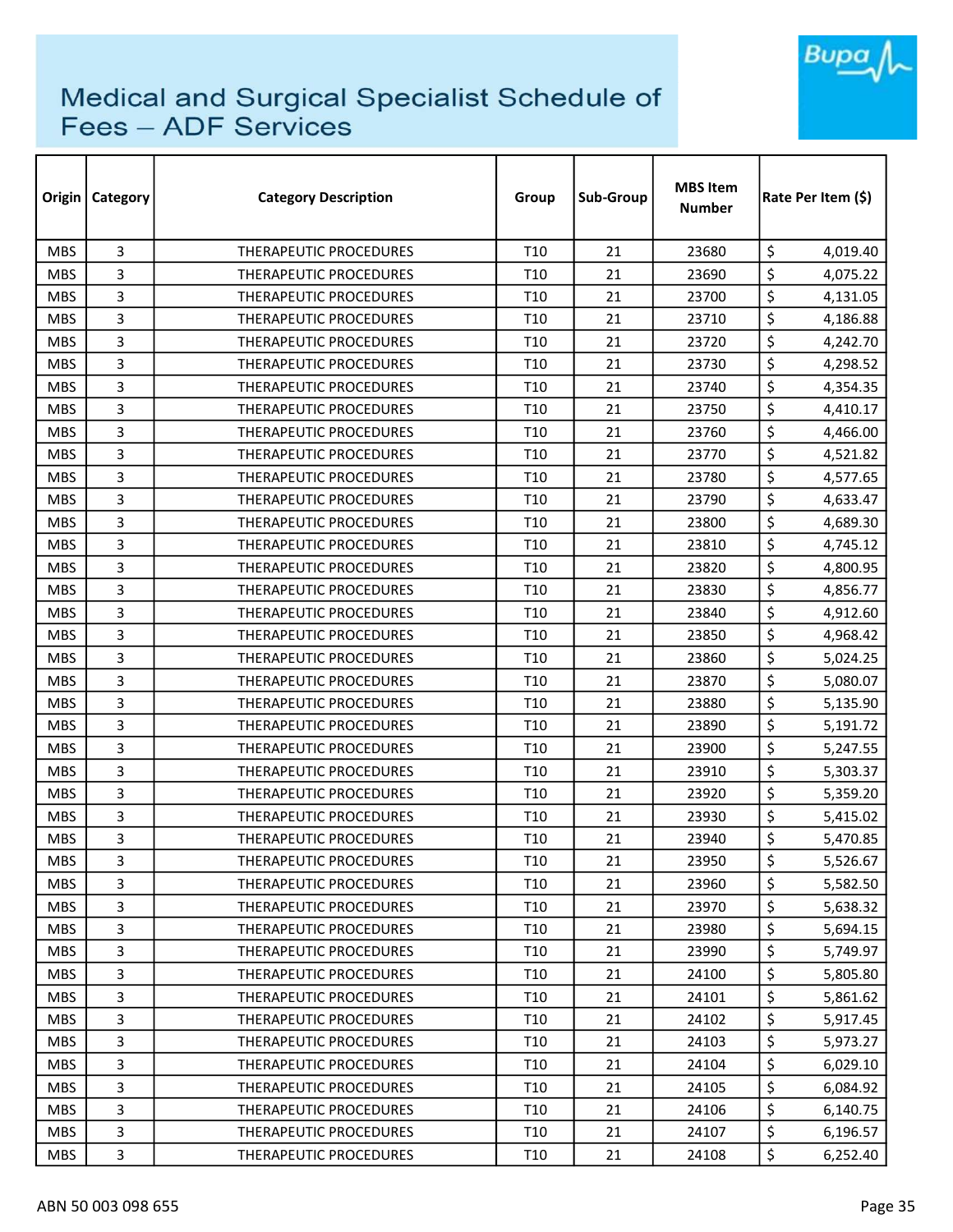

| Origin     | Category | <b>Category Description</b>   | Group           | Sub-Group    | <b>MBS Item</b><br>Number | Rate Per Item (\$) |
|------------|----------|-------------------------------|-----------------|--------------|---------------------------|--------------------|
| <b>MBS</b> | 3        | THERAPEUTIC PROCEDURES        | T <sub>10</sub> | 21           | 24109                     | \$<br>6,308.22     |
| <b>MBS</b> | 3        | THERAPEUTIC PROCEDURES        | T <sub>10</sub> | 21           | 24110                     | \$<br>6,364.05     |
| <b>MBS</b> | 3        | THERAPEUTIC PROCEDURES        | T <sub>10</sub> | 21           | 24111                     | \$<br>6,419.87     |
| <b>MBS</b> | 3        | <b>THERAPEUTIC PROCEDURES</b> | T <sub>10</sub> | 21           | 24112                     | \$<br>6,475.70     |
| <b>MBS</b> | 3        | THERAPEUTIC PROCEDURES        | T <sub>10</sub> | 21           | 24113                     | \$<br>6,531.52     |
| <b>MBS</b> | 3        | THERAPEUTIC PROCEDURES        | T <sub>10</sub> | 21           | 24114                     | \$<br>6,587.35     |
| <b>MBS</b> | 3        | THERAPEUTIC PROCEDURES        | T <sub>10</sub> | 21           | 24115                     | \$<br>6,643.17     |
| <b>MBS</b> | 3        | THERAPEUTIC PROCEDURES        | T <sub>10</sub> | 21           | 24116                     | \$<br>6,699.00     |
| <b>MBS</b> | 3        | <b>THERAPEUTIC PROCEDURES</b> | T <sub>10</sub> | 21           | 24117                     | \$<br>6,754.82     |
| <b>MBS</b> | 3        | <b>THERAPEUTIC PROCEDURES</b> | T <sub>10</sub> | 21           | 24118                     | \$<br>6,810.65     |
| <b>MBS</b> | 3        | THERAPEUTIC PROCEDURES        | T <sub>10</sub> | 21           | 24119                     | \$<br>6,866.47     |
| <b>MBS</b> | 3        | THERAPEUTIC PROCEDURES        | T <sub>10</sub> | 21           | 24120                     | \$<br>6,922.30     |
| <b>MBS</b> | 3        | THERAPEUTIC PROCEDURES        | T <sub>10</sub> | 21           | 24121                     | \$<br>6,978.12     |
| <b>MBS</b> | 3        | THERAPEUTIC PROCEDURES        | T <sub>10</sub> | 21           | 24122                     | \$<br>7,033.95     |
| <b>MBS</b> | 3        | <b>THERAPEUTIC PROCEDURES</b> | T <sub>10</sub> | 21           | 24123                     | \$<br>7,089.77     |
| <b>MBS</b> | 3        | <b>THERAPEUTIC PROCEDURES</b> | T <sub>10</sub> | 21           | 24124                     | \$<br>7,145.60     |
| <b>MBS</b> | 3        | THERAPEUTIC PROCEDURES        | T <sub>10</sub> | 21           | 24125                     | \$<br>7,201.42     |
| <b>MBS</b> | 3        | THERAPEUTIC PROCEDURES        | T <sub>10</sub> | 21           | 24126                     | \$<br>7,257.25     |
| <b>MBS</b> | 3        | <b>THERAPEUTIC PROCEDURES</b> | T <sub>10</sub> | 21           | 24127                     | \$<br>7,313.07     |
| <b>MBS</b> | 3        | <b>THERAPEUTIC PROCEDURES</b> | T <sub>10</sub> | 21           | 24128                     | \$<br>7,368.90     |
| <b>MBS</b> | 3        | THERAPEUTIC PROCEDURES        | T <sub>10</sub> | 21           | 24129                     | \$<br>7,424.72     |
| <b>MBS</b> | 3        | THERAPEUTIC PROCEDURES        | T <sub>10</sub> | 21           | 24130                     | \$<br>7,480.55     |
| <b>MBS</b> | 3        | <b>THERAPEUTIC PROCEDURES</b> | T <sub>10</sub> | 21           | 24131                     | \$<br>7,536.37     |
| <b>MBS</b> | 3        | <b>THERAPEUTIC PROCEDURES</b> | T <sub>10</sub> | 21           | 24132                     | \$<br>7,592.20     |
| <b>MBS</b> | 3        | THERAPEUTIC PROCEDURES        | T <sub>10</sub> | 21           | 24133                     | \$<br>7,648.02     |
| <b>MBS</b> | 3        | THERAPEUTIC PROCEDURES        | T <sub>10</sub> | 21           | 24134                     | \$<br>7,703.85     |
| <b>MBS</b> | 3        | <b>THERAPEUTIC PROCEDURES</b> | T <sub>10</sub> | 21           | 24135                     | \$<br>7,759.67     |
| <b>MBS</b> | 3        | THERAPEUTIC PROCEDURES        | T <sub>10</sub> | 21           | 24136                     | \$<br>7,815.50     |
| <b>MBS</b> | 3        | THERAPEUTIC PROCEDURES        | T <sub>10</sub> | 22           | 25000                     | \$<br>55.82        |
| <b>MBS</b> | 3        | THERAPEUTIC PROCEDURES        | T <sub>10</sub> | 22           | 25005                     | \$<br>111.65       |
| <b>MBS</b> | 3        | THERAPEUTIC PROCEDURES        | T <sub>10</sub> | 22           | 25010                     | \$<br>167.47       |
| <b>MBS</b> | 3        | THERAPEUTIC PROCEDURES        | T <sub>10</sub> | 23           | 25013                     | \$<br>44.80        |
| MBS.       | 3        | THERAPEUTIC PROCEDURES        | T <sub>10</sub> | 23           | 25014                     | \$<br>44.80        |
| <b>MBS</b> | 3        | THERAPEUTIC PROCEDURES        | T <sub>10</sub> | 23           | 25015                     | \$<br>55.00        |
| <b>MBS</b> | 3        | THERAPEUTIC PROCEDURES        | T <sub>10</sub> | 23           | 25020                     | \$<br>111.65       |
| <b>MBS</b> | 3        | THERAPEUTIC PROCEDURES        | T <sub>10</sub> | 24           | 25025                     | Derived Fee        |
| <b>MBS</b> | 3        | THERAPEUTIC PROCEDURES        | T <sub>10</sub> | 24           | 25030                     | Derived Fee        |
| <b>MBS</b> | 3        | THERAPEUTIC PROCEDURES        | T <sub>10</sub> | 25           | 25050                     | Derived Fee        |
| MBS.       | 3        | THERAPEUTIC PROCEDURES        | T <sub>10</sub> | 26           | 25200                     | \$<br>279.12       |
| <b>MBS</b> | 3        | THERAPEUTIC PROCEDURES        | T <sub>10</sub> | 26           | 25205                     | \$<br>279.12       |
| <b>MBS</b> | 3        | THERAPEUTIC PROCEDURES        | T8              | $\mathbf{1}$ | 30001                     | Derived Fee        |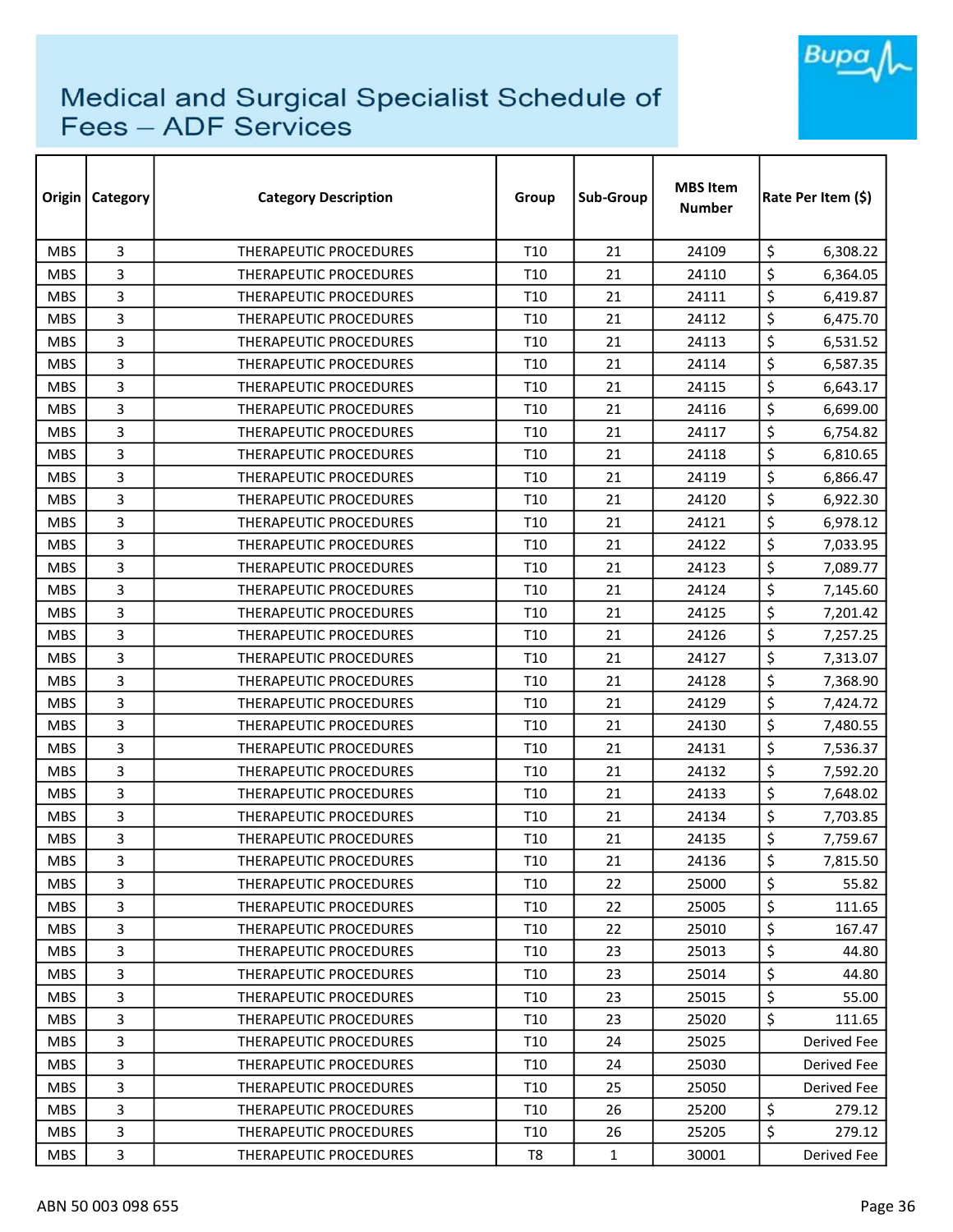

| Origin     | Category | <b>Category Description</b>   | Group          | Sub-Group    | <b>MBS Item</b><br><b>Number</b> | Rate Per Item (S) |
|------------|----------|-------------------------------|----------------|--------------|----------------------------------|-------------------|
| <b>MBS</b> | 3        | <b>THERAPEUTIC PROCEDURES</b> | T <sub>8</sub> | 1            | 30003                            | \$<br>69.68       |
| <b>MBS</b> | 3        | <b>THERAPEUTIC PROCEDURES</b> | T <sub>8</sub> | 1            | 30006                            | \$<br>89.26       |
| <b>MBS</b> | 3        | THERAPEUTIC PROCEDURES        | T <sub>8</sub> | 1            | 30010                            | \$<br>141.85      |
| <b>MBS</b> | 3        | THERAPEUTIC PROCEDURES        | T <sub>8</sub> | $\mathbf{1}$ | 30014                            | \$<br>298.28      |
| <b>MBS</b> | 3        | <b>THERAPEUTIC PROCEDURES</b> | T <sub>8</sub> | $\mathbf{1}$ | 30017                            | \$<br>625.84      |
| <b>MBS</b> | 3        | <b>THERAPEUTIC PROCEDURES</b> | T8             | $\mathbf{1}$ | 30020                            | \$<br>1,218.85    |
| <b>MBS</b> | 3        | <b>THERAPEUTIC PROCEDURES</b> | T <sub>8</sub> | $\mathbf{1}$ | 30023                            | \$<br>625.83      |
| <b>MBS</b> | 3        | <b>THERAPEUTIC PROCEDURES</b> | T8             | $\mathbf{1}$ | 30024                            | \$<br>625.84      |
| <b>MBS</b> | 3        | THERAPEUTIC PROCEDURES        | T <sub>8</sub> | $\mathbf{1}$ | 30026                            | \$<br>100.19      |
| <b>MBS</b> | 3        | <b>THERAPEUTIC PROCEDURES</b> | T8             | 1            | 30029                            | \$<br>172.75      |
| <b>MBS</b> | 3        | THERAPEUTIC PROCEDURES        | T <sub>8</sub> | 1            | 30032                            | \$<br>158.35      |
| <b>MBS</b> | 3        | <b>THERAPEUTIC PROCEDURES</b> | T <sub>8</sub> | $\mathbf{1}$ | 30035                            | \$<br>225.63      |
| <b>MBS</b> | 3        | <b>THERAPEUTIC PROCEDURES</b> | T <sub>8</sub> | 1            | 30038                            | \$<br>172.75      |
| <b>MBS</b> | 3        | <b>THERAPEUTIC PROCEDURES</b> | T <sub>8</sub> | 1            | 30042                            | \$<br>356.24      |
| <b>MBS</b> | 3        | THERAPEUTIC PROCEDURES        | T <sub>8</sub> | $\mathbf{1}$ | 30045                            | \$<br>225.63      |
| <b>MBS</b> | 3        | THERAPEUTIC PROCEDURES        | T <sub>8</sub> | $\mathbf{1}$ | 30049                            | \$<br>356.24      |
| <b>MBS</b> | 3        | <b>THERAPEUTIC PROCEDURES</b> | T8             | 1            | 30052                            | \$<br>487.53      |
| <b>MBS</b> | 3        | <b>THERAPEUTIC PROCEDURES</b> | T <sub>8</sub> | $\mathbf{1}$ | 30055                            | \$<br>141.85      |
| <b>MBS</b> | 3        | <b>THERAPEUTIC PROCEDURES</b> | T <sub>8</sub> | $\mathbf{1}$ | 30058                            | \$<br>277.07      |
| <b>MBS</b> | 3        | <b>THERAPEUTIC PROCEDURES</b> | T8             | 1            | 30061                            | \$<br>45.11       |
| <b>MBS</b> | 3        | <b>THERAPEUTIC PROCEDURES</b> | T <sub>8</sub> | 1            | 30062                            | \$<br>116.60      |
| <b>MBS</b> | 3        | THERAPEUTIC PROCEDURES        | T <sub>8</sub> | 1            | 30064                            | \$<br>210.95      |
| <b>MBS</b> | 3        | THERAPEUTIC PROCEDURES        | T <sub>8</sub> | 1            | 30068                            | \$<br>531.30      |
| <b>MBS</b> | 3        | THERAPEUTIC PROCEDURES        | T <sub>8</sub> | $\mathbf{1}$ | 30071                            | \$<br>100.19      |
| <b>MBS</b> | 3        | <b>THERAPEUTIC PROCEDURES</b> | T8             | 1            | 30072                            | \$<br>100.19      |
| <b>MBS</b> | 3        | THERAPEUTIC PROCEDURES        | T8             | $\mathbf{1}$ | 30075                            | \$<br>287.44      |
| <b>MBS</b> | 3        | <b>THERAPEUTIC PROCEDURES</b> | T8             | 1            | 30078                            | \$<br>92.99       |
| <b>MBS</b> | 3        | THERAPEUTIC PROCEDURES        | T8             | $\mathbf 1$  | 30081                            | \$<br>210.95      |
| <b>MBS</b> | 3        | THERAPEUTIC PROCEDURES        | T8             | $\mathbf{1}$ | 30084                            | \$<br>112.87      |
| <b>MBS</b> | 3        | <b>THERAPEUTIC PROCEDURES</b> | T8             | $\mathbf{1}$ | 30087                            | \$<br>56.53       |
| MBS.       | 3        | THERAPEUTIC PROCEDURES        | T8             | $\mathbf{1}$ | 30090                            | \$<br>246.75      |
| <b>MBS</b> | 3        | THERAPEUTIC PROCEDURES        | T8             | $\mathbf{1}$ | 30093                            | \$<br>329.28      |
| <b>MBS</b> | 3        | THERAPEUTIC PROCEDURES        | T8             | $\mathbf{1}$ | 30094                            | \$<br>363.54      |
| MBS.       | 3        | THERAPEUTIC PROCEDURES        | T8             | $\mathbf{1}$ | 30096                            | \$<br>347.77      |
| <b>MBS</b> | 3        | THERAPEUTIC PROCEDURES        | T8             | $\mathbf{1}$ | 30097                            | \$<br>186.48      |
| <b>MBS</b> | 3        | <b>THERAPEUTIC PROCEDURES</b> | T8             | $\mathbf{1}$ | 30099                            | \$<br>172.75      |
| <b>MBS</b> | 3        | THERAPEUTIC PROCEDURES        | T8             | $\mathbf{1}$ | 30103                            | \$<br>352.99      |
| <b>MBS</b> | 3        | THERAPEUTIC PROCEDURES        | T8             | $\mathbf{1}$ | 30104                            | \$<br>243.58      |
| <b>MBS</b> | 3        | THERAPEUTIC PROCEDURES        | T8             | $\mathbf{1}$ | 30105                            | \$<br>316.61      |
| <b>MBS</b> | 3        | THERAPEUTIC PROCEDURES        | T8             | $\mathbf{1}$ | 30107                            | \$<br>422.18      |
| MBS        | 3        | THERAPEUTIC PROCEDURES        | T8             | $\mathbf{1}$ | 30111                            | \$<br>702.54      |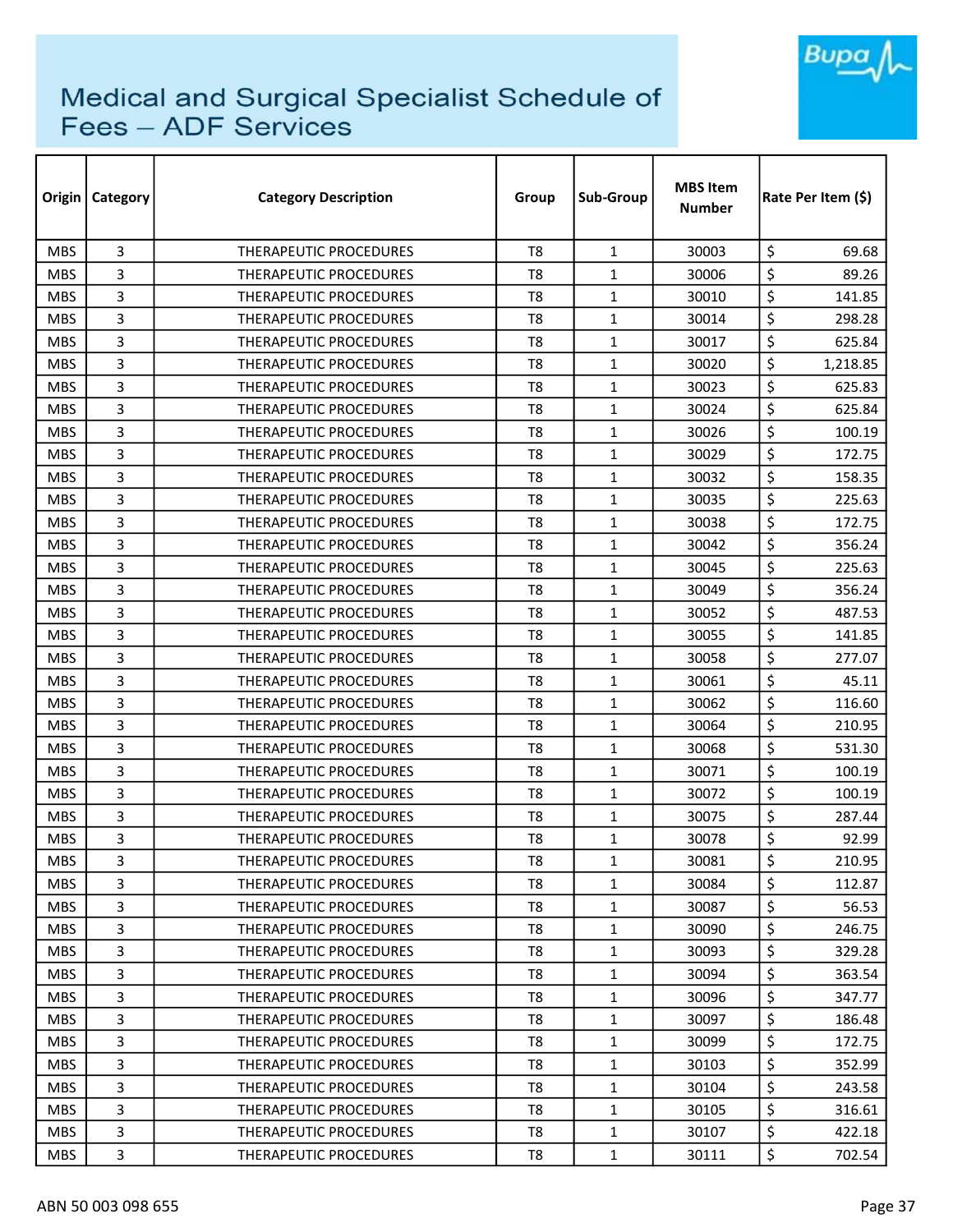

| Origin     | Category | <b>Category Description</b>   | Group          | Sub-Group    | <b>MBS Item</b><br>Number | Rate Per Item (\$) |  |
|------------|----------|-------------------------------|----------------|--------------|---------------------------|--------------------|--|
| <b>MBS</b> | 3        | <b>THERAPEUTIC PROCEDURES</b> | T <sub>8</sub> | $\mathbf{1}$ | 30114                     | \$<br>702.54       |  |
| <b>MBS</b> | 3        | <b>THERAPEUTIC PROCEDURES</b> | T <sub>8</sub> | $\mathbf{1}$ | 30165                     | \$<br>873.06       |  |
| <b>MBS</b> | 3        | THERAPEUTIC PROCEDURES        | T <sub>8</sub> | $\mathbf{1}$ | 30168                     | \$<br>873.06       |  |
| <b>MBS</b> | 3        | <b>THERAPEUTIC PROCEDURES</b> | T <sub>8</sub> | $\mathbf{1}$ | 30171                     | \$<br>1,327.77     |  |
| <b>MBS</b> | 3        | <b>THERAPEUTIC PROCEDURES</b> | T8             | $\mathbf{1}$ | 30172                     | \$<br>1,327.77     |  |
| <b>MBS</b> | 3        | THERAPEUTIC PROCEDURES        | T <sub>8</sub> | $\mathbf{1}$ | 30176                     | \$<br>1,892.00     |  |
| <b>MBS</b> | 3        | <b>THERAPEUTIC PROCEDURES</b> | T <sub>8</sub> | $\mathbf{1}$ | 30177                     | \$<br>1,892.00     |  |
| <b>MBS</b> | 3        | <b>THERAPEUTIC PROCEDURES</b> | T8             | $\mathbf{1}$ | 30179                     | \$<br>2,328.57     |  |
| <b>MBS</b> | 3        | <b>THERAPEUTIC PROCEDURES</b> | T <sub>8</sub> | $\mathbf{1}$ | 30180                     | \$<br>262.00       |  |
| <b>MBS</b> | 3        | <b>THERAPEUTIC PROCEDURES</b> | T <sub>8</sub> | $\mathbf{1}$ | 30183                     | \$<br>473.14       |  |
| <b>MBS</b> | 3        | THERAPEUTIC PROCEDURES        | T <sub>8</sub> | $\mathbf{1}$ | 30187                     | \$<br>493.20       |  |
| <b>MBS</b> | 3        | THERAPEUTIC PROCEDURES        | T <sub>8</sub> | $\mathbf{1}$ | 30189                     | \$<br>282.74       |  |
| <b>MBS</b> | 3        | <b>THERAPEUTIC PROCEDURES</b> | T <sub>8</sub> | $\mathbf{1}$ | 30190                     | \$<br>763.46       |  |
| <b>MBS</b> | 3        | THERAPEUTIC PROCEDURES        | T <sub>8</sub> | $\mathbf{1}$ | 30191                     | \$<br>121.88       |  |
| <b>MBS</b> | 3        | <b>THERAPEUTIC PROCEDURES</b> | T8             | $\mathbf{1}$ | 30192                     | \$<br>75.91        |  |
| <b>MBS</b> | 3        | <b>THERAPEUTIC PROCEDURES</b> | T <sub>8</sub> | $\mathbf{1}$ | 30196                     | \$<br>242.42       |  |
| <b>MBS</b> | 3        | <b>THERAPEUTIC PROCEDURES</b> | T8             | $\mathbf{1}$ | 30202                     | \$<br>92.80        |  |
| <b>MBS</b> | 3        | THERAPEUTIC PROCEDURES        | T <sub>8</sub> | $\mathbf{1}$ | 30207                     | \$<br>85.61        |  |
| <b>MBS</b> | 3        | THERAPEUTIC PROCEDURES        | T8             | $\mathbf{1}$ | 30210                     | \$<br>312.77       |  |
| <b>MBS</b> | 3        | THERAPEUTIC PROCEDURES        | T8             | $\mathbf{1}$ | 30216                     | \$<br>52.50        |  |
| <b>MBS</b> | 3        | <b>THERAPEUTIC PROCEDURES</b> | T <sub>8</sub> | $\mathbf{1}$ | 30219                     | \$<br>52.50        |  |
| <b>MBS</b> | 3        | THERAPEUTIC PROCEDURES        | T <sub>8</sub> | $\mathbf{1}$ | 30223                     | \$<br>312.77       |  |
| <b>MBS</b> | 3        | <b>THERAPEUTIC PROCEDURES</b> | T <sub>8</sub> | $\mathbf{1}$ | 30224                     | \$<br>456.06       |  |
| <b>MBS</b> | 3        | <b>THERAPEUTIC PROCEDURES</b> | T <sub>8</sub> | $\mathbf{1}$ | 30225                     | \$<br>513.74       |  |
| <b>MBS</b> | 3        | THERAPEUTIC PROCEDURES        | T8             | $\mathbf{1}$ | 30226                     | \$<br>287.44       |  |
| <b>MBS</b> | 3        | <b>THERAPEUTIC PROCEDURES</b> | T <sub>8</sub> | $\mathbf{1}$ | 30229                     | \$<br>523.91       |  |
| <b>MBS</b> | 3        | <b>THERAPEUTIC PROCEDURES</b> | T8             | 1            | 30232                     | \$<br>429.19       |  |
| <b>MBS</b> | 3        | THERAPEUTIC PROCEDURES        | T <sub>8</sub> | $\mathbf 1$  | 30235                     | \$<br>567.58       |  |
| <b>MBS</b> | 3        | THERAPEUTIC PROCEDURES        | T8             | $\mathbf{1}$ | 30238                     | \$<br>287.44       |  |
| <b>MBS</b> | 3        | THERAPEUTIC PROCEDURES        | T8             | $\mathbf{1}$ | 30241                     | \$<br>684.00       |  |
| <b>MBS</b> | 3        | THERAPEUTIC PROCEDURES        | T8             | $\mathbf{1}$ | 30244                     | \$<br>684.00       |  |
| <b>MBS</b> | 3        | <b>THERAPEUTIC PROCEDURES</b> | T8             | $\mathbf{1}$ | 30246                     | \$<br>1,324.04     |  |
| <b>MBS</b> | 3        | THERAPEUTIC PROCEDURES        | T8             | $\mathbf{1}$ | 30247                     | \$<br>1,419.14     |  |
| <b>MBS</b> | 3        | THERAPEUTIC PROCEDURES        | T8             | $\mathbf{1}$ | 30250                     | \$<br>2,401.42     |  |
| <b>MBS</b> | 3        | <b>THERAPEUTIC PROCEDURES</b> | T <sub>8</sub> | $\mathbf{1}$ | 30251                     | \$<br>3,688.69     |  |
| <b>MBS</b> | 3        | THERAPEUTIC PROCEDURES        | T8             | $\mathbf{1}$ | 30253                     | \$<br>1,600.92     |  |
| <b>MBS</b> | 3        | THERAPEUTIC PROCEDURES        | T8             | $\mathbf{1}$ | 30255                     | \$<br>2,131.83     |  |
| <b>MBS</b> | 3        | THERAPEUTIC PROCEDURES        | T8             | $\mathbf{1}$ | 30256                     | \$<br>854.92       |  |
| <b>MBS</b> | 3        | THERAPEUTIC PROCEDURES        | T8             | $\mathbf{1}$ | 30259                     | \$<br>381.01       |  |
| <b>MBS</b> | 3        | THERAPEUTIC PROCEDURES        | T8             | $\mathbf{1}$ | 30262                     | \$<br>112.87       |  |
| <b>MBS</b> | 3        | THERAPEUTIC PROCEDURES        | T8             | $\mathbf{1}$ | 30266                     | \$<br>287.44       |  |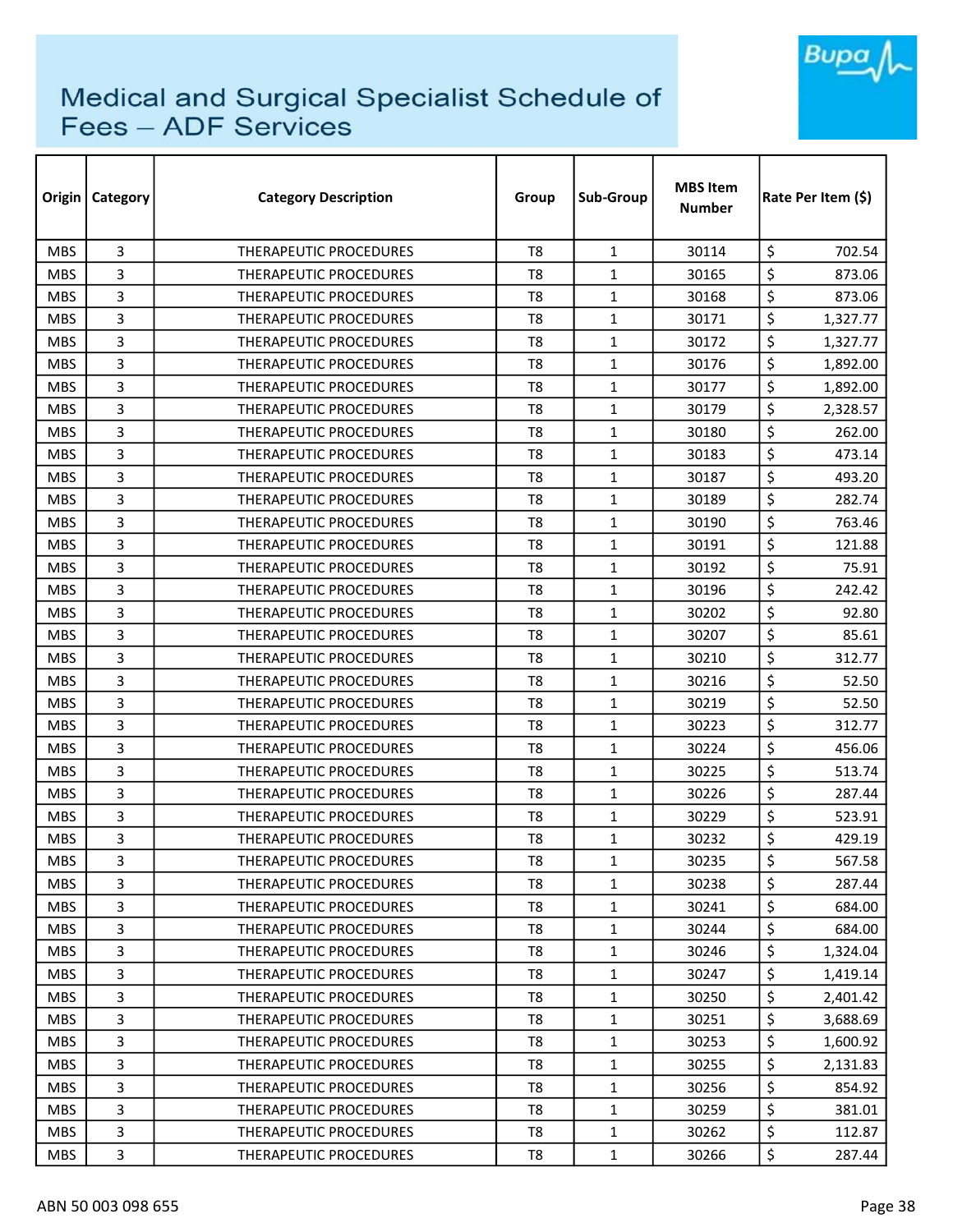

| Origin     | <b>Category</b> | <b>Category Description</b>   | Group          | Sub-Group    | <b>MBS Item</b><br><b>Number</b> | Rate Per Item (S) |
|------------|-----------------|-------------------------------|----------------|--------------|----------------------------------|-------------------|
| <b>MBS</b> | 3               | THERAPEUTIC PROCEDURES        | T <sub>8</sub> | $\mathbf{1}$ | 30269                            | \$<br>287.44      |
| <b>MBS</b> | 3               | <b>THERAPEUTIC PROCEDURES</b> | T <sub>8</sub> | $\mathbf{1}$ | 30272                            | \$<br>567.58      |
| <b>MBS</b> | 3               | THERAPEUTIC PROCEDURES        | T8             | $\mathbf{1}$ | 30275                            | \$<br>3,383.50    |
| <b>MBS</b> | 3               | THERAPEUTIC PROCEDURES        | T <sub>8</sub> | $\mathbf{1}$ | 30278                            | \$<br>89.26       |
| <b>MBS</b> | 3               | THERAPEUTIC PROCEDURES        | T <sub>8</sub> | $\mathbf{1}$ | 30281                            | \$<br>229.37      |
| <b>MBS</b> | 3               | <b>THERAPEUTIC PROCEDURES</b> | T8             | 1            | 30283                            | \$<br>392.91      |
| <b>MBS</b> | 3               | <b>THERAPEUTIC PROCEDURES</b> | T8             | $\mathbf{1}$ | 30286                            | \$<br>763.66      |
| <b>MBS</b> | 3               | THERAPEUTIC PROCEDURES        | T8             | $\mathbf{1}$ | 30287                            | \$<br>992.74      |
| <b>MBS</b> | 3               | THERAPEUTIC PROCEDURES        | T <sub>8</sub> | $\mathbf{1}$ | 30289                            | \$<br>964.04      |
| <b>MBS</b> | 3               | THERAPEUTIC PROCEDURES        | T <sub>8</sub> | $\mathbf{1}$ | 30293                            | \$<br>854.92      |
| <b>MBS</b> | 3               | THERAPEUTIC PROCEDURES        | T <sub>8</sub> | $\mathbf{1}$ | 30294                            | \$<br>3,383.50    |
| <b>MBS</b> | 3               | THERAPEUTIC PROCEDURES        | T <sub>8</sub> | $\mathbf{1}$ | 30296                            | \$<br>1,964.94    |
| <b>MBS</b> | 3               | <b>THERAPEUTIC PROCEDURES</b> | T <sub>8</sub> | 1            | 30297                            | \$<br>1,964.94    |
| <b>MBS</b> | 3               | THERAPEUTIC PROCEDURES        | T <sub>8</sub> | $\mathbf{1}$ | 30299                            | \$<br>1,223.55    |
| <b>MBS</b> | 3               | THERAPEUTIC PROCEDURES        | T <sub>8</sub> | $\mathbf{1}$ | 30300                            | \$<br>1,468.19    |
| <b>MBS</b> | 3               | THERAPEUTIC PROCEDURES        | T <sub>8</sub> | $\mathbf{1}$ | 30302                            | \$<br>978.83      |
| <b>MBS</b> | 3               | <b>THERAPEUTIC PROCEDURES</b> | T <sub>8</sub> | $\mathbf{1}$ | 30303                            | \$<br>1,174.42    |
| <b>MBS</b> | 3               | <b>THERAPEUTIC PROCEDURES</b> | T <sub>8</sub> | 1            | 30306                            | \$<br>1,532.96    |
| <b>MBS</b> | 3               | THERAPEUTIC PROCEDURES        | T <sub>8</sub> | $\mathbf{1}$ | 30310                            | \$<br>1,532.96    |
| <b>MBS</b> | 3               | THERAPEUTIC PROCEDURES        | T8             | $\mathbf{1}$ | 30311                            | \$<br>1,224.76    |
| <b>MBS</b> | 3               | THERAPEUTIC PROCEDURES        | T <sub>8</sub> | 1            | 30314                            | \$<br>877.95      |
| <b>MBS</b> | 3               | THERAPEUTIC PROCEDURES        | T8             | $\mathbf{1}$ | 30315                            | \$<br>2,187.97    |
| <b>MBS</b> | 3               | THERAPEUTIC PROCEDURES        | T <sub>8</sub> | $\mathbf{1}$ | 30317                            | \$<br>2,619.86    |
| <b>MBS</b> | 3               | THERAPEUTIC PROCEDURES        | T <sub>8</sub> | $\mathbf{1}$ | 30318                            | \$<br>2,187.97    |
| <b>MBS</b> | 3               | THERAPEUTIC PROCEDURES        | T8             | $\mathbf{1}$ | 30320                            | \$<br>2,619.86    |
| <b>MBS</b> | 3               | <b>THERAPEUTIC PROCEDURES</b> | T8             | $\mathbf{1}$ | 30323                            | \$<br>2,619.86    |
| <b>MBS</b> | 3               | THERAPEUTIC PROCEDURES        | T8             | 1            | 30324                            | \$<br>2,619.86    |
| <b>MBS</b> | 3               | THERAPEUTIC PROCEDURES        | T <sub>8</sub> | $\mathbf 1$  | 30326                            | \$<br>1,141.31    |
| <b>MBS</b> | 3               | THERAPEUTIC PROCEDURES        | T8             | $\mathbf{1}$ | 30329                            | \$<br>474.00      |
| <b>MBS</b> | 3               | THERAPEUTIC PROCEDURES        | T8             | $\mathbf{1}$ | 30330                            | \$<br>1,379.60    |
| <b>MBS</b> | 3               | THERAPEUTIC PROCEDURES        | T8             | $\mathbf{1}$ | 30332                            | \$<br>665.57      |
| <b>MBS</b> | 3               | THERAPEUTIC PROCEDURES        | T8             | $\mathbf{1}$ | 30335                            | \$<br>1,663.87    |
| <b>MBS</b> | 3               | THERAPEUTIC PROCEDURES        | T8             | $\mathbf{1}$ | 30336                            | \$<br>1,996.71    |
| <b>MBS</b> | 3               | THERAPEUTIC PROCEDURES        | T8             | $\mathbf{1}$ | 30373                            | \$<br>913.86      |
| <b>MBS</b> | 3               | THERAPEUTIC PROCEDURES        | T8             | $\mathbf{1}$ | 30375                            | \$<br>985.73      |
| <b>MBS</b> | 3               | <b>THERAPEUTIC PROCEDURES</b> | T8             | $\mathbf{1}$ | 30376                            | \$<br>985.73      |
| <b>MBS</b> | 3               | THERAPEUTIC PROCEDURES        | T8             | $\mathbf{1}$ | 30378                            | \$<br>990.36      |
| <b>MBS</b> | 3               | THERAPEUTIC PROCEDURES        | T8             | $\mathbf{1}$ | 30379                            | \$<br>1,755.21    |
| <b>MBS</b> | 3               | THERAPEUTIC PROCEDURES        | T8             | $\mathbf{1}$ | 30382                            | \$<br>2,508.52    |
| <b>MBS</b> | 3               | THERAPEUTIC PROCEDURES        | T8             | $\mathbf{1}$ | 30384                            | \$<br>2,685.60    |
| <b>MBS</b> | 3               | THERAPEUTIC PROCEDURES        | T8             | $\mathbf{1}$ | 30385                            | \$<br>1,081.23    |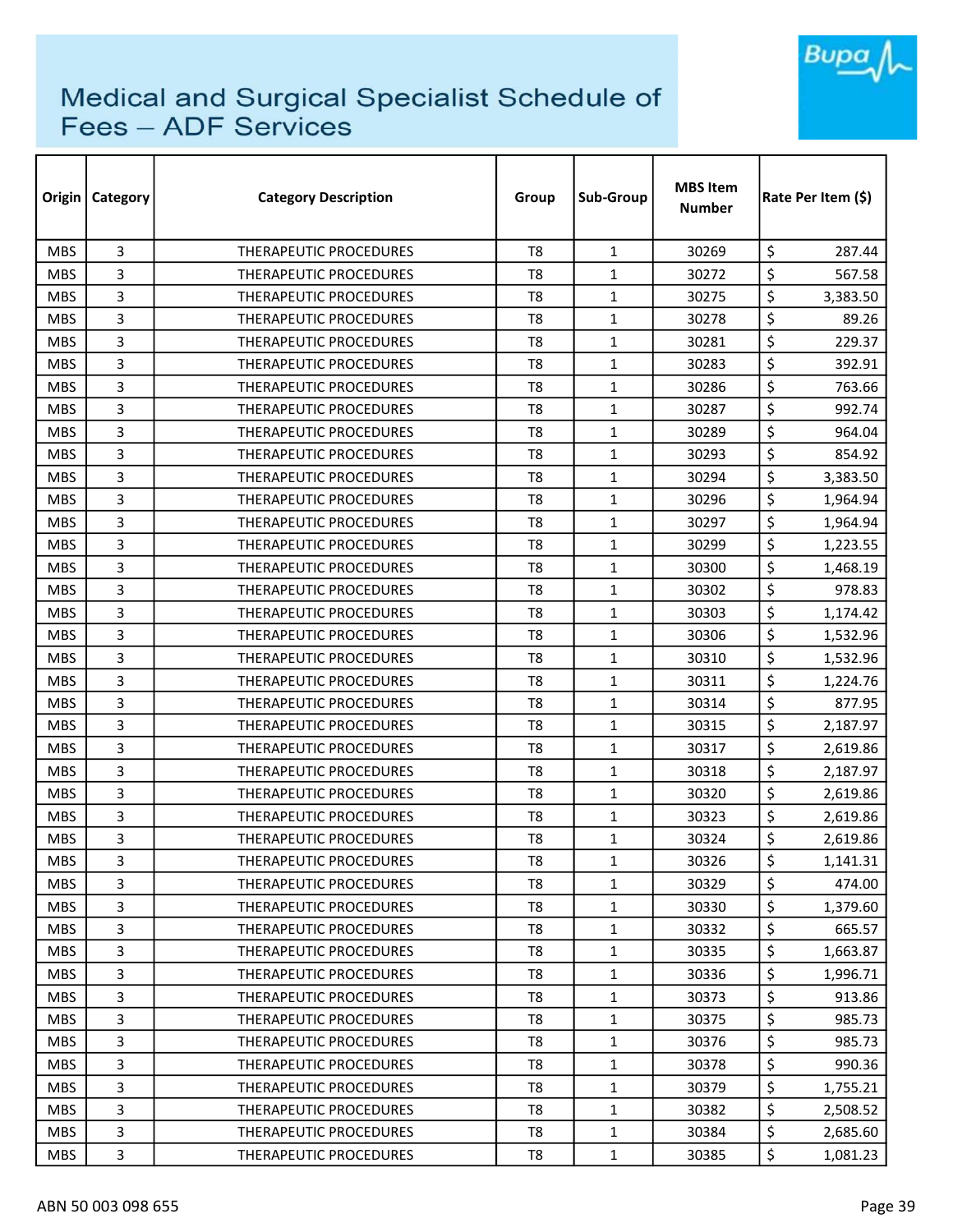

| Origin     | Category | <b>Category Description</b>   | Group          | Sub-Group    | <b>MBS Item</b><br>Number | Rate Per Item (\$) |  |
|------------|----------|-------------------------------|----------------|--------------|---------------------------|--------------------|--|
| <b>MBS</b> | 3        | <b>THERAPEUTIC PROCEDURES</b> | T <sub>8</sub> | $\mathbf{1}$ | 30387                     | \$<br>1,218.85     |  |
| <b>MBS</b> | 3        | <b>THERAPEUTIC PROCEDURES</b> | T <sub>8</sub> | $\mathbf{1}$ | 30388                     | \$<br>2,095.61     |  |
| <b>MBS</b> | 3        | THERAPEUTIC PROCEDURES        | T <sub>8</sub> | $\mathbf{1}$ | 30390                     | \$<br>422.18       |  |
| <b>MBS</b> | 3        | THERAPEUTIC PROCEDURES        | T <sub>8</sub> | $\mathbf{1}$ | 30391                     | \$<br>537.73       |  |
| <b>MBS</b> | 3        | <b>THERAPEUTIC PROCEDURES</b> | T8             | $\mathbf{1}$ | 30392                     | \$<br>1,294.66     |  |
| <b>MBS</b> | 3        | THERAPEUTIC PROCEDURES        | T <sub>8</sub> | $\mathbf{1}$ | 30393                     | \$<br>990.36       |  |
| <b>MBS</b> | 3        | THERAPEUTIC PROCEDURES        | T <sub>8</sub> | $\mathbf{1}$ | 30394                     | \$<br>932.02       |  |
| <b>MBS</b> | 3        | <b>THERAPEUTIC PROCEDURES</b> | T8             | $\mathbf{1}$ | 30396                     | \$<br>1,951.22     |  |
| <b>MBS</b> | 3        | <b>THERAPEUTIC PROCEDURES</b> | T <sub>8</sub> | $\mathbf{1}$ | 30397                     | \$<br>445.98       |  |
| <b>MBS</b> | 3        | <b>THERAPEUTIC PROCEDURES</b> | T <sub>8</sub> | $\mathbf{1}$ | 30399                     | \$<br>613.46       |  |
| <b>MBS</b> | 3        | THERAPEUTIC PROCEDURES        | T <sub>8</sub> | $\mathbf{1}$ | 30400                     | \$<br>1,214.05     |  |
| <b>MBS</b> | 3        | THERAPEUTIC PROCEDURES        | T <sub>8</sub> | $\mathbf{1}$ | 30402                     | \$<br>878.60       |  |
| <b>MBS</b> | 3        | <b>THERAPEUTIC PROCEDURES</b> | T8             | $\mathbf{1}$ | 30403                     | \$<br>985.73       |  |
| <b>MBS</b> | 3        | THERAPEUTIC PROCEDURES        | T <sub>8</sub> | $\mathbf{1}$ | 30405                     | \$<br>1,730.25     |  |
| <b>MBS</b> | 3        | <b>THERAPEUTIC PROCEDURES</b> | T8             | $\mathbf{1}$ | 30406                     | \$<br>100.19       |  |
| <b>MBS</b> | 3        | <b>THERAPEUTIC PROCEDURES</b> | T <sub>8</sub> | $\mathbf{1}$ | 30408                     | \$<br>752.61       |  |
| <b>MBS</b> | 3        | <b>THERAPEUTIC PROCEDURES</b> | T8             | $\mathbf{1}$ | 30409                     | \$<br>334.85       |  |
| <b>MBS</b> | 3        | THERAPEUTIC PROCEDURES        | T <sub>8</sub> | $\mathbf{1}$ | 30411                     | \$<br>170.45       |  |
| <b>MBS</b> | 3        | <b>THERAPEUTIC PROCEDURES</b> | T8             | $\mathbf{1}$ | 30412                     | \$<br>100.48       |  |
| <b>MBS</b> | 3        | <b>THERAPEUTIC PROCEDURES</b> | T8             | $\mathbf{1}$ | 30414                     | \$<br>1,324.04     |  |
| <b>MBS</b> | 3        | <b>THERAPEUTIC PROCEDURES</b> | T8             | $\mathbf{1}$ | 30415                     | \$<br>2,647.87     |  |
| <b>MBS</b> | 3        | THERAPEUTIC PROCEDURES        | T <sub>8</sub> | $\mathbf{1}$ | 30416                     | \$<br>1,437.56     |  |
| <b>MBS</b> | 3        | THERAPEUTIC PROCEDURES        | T <sub>8</sub> | $\mathbf{1}$ | 30417                     | \$<br>2,156.31     |  |
| <b>MBS</b> | 3        | <b>THERAPEUTIC PROCEDURES</b> | T <sub>8</sub> | $\mathbf{1}$ | 30418                     | \$<br>3,066.41     |  |
| <b>MBS</b> | 3        | THERAPEUTIC PROCEDURES        | T8             | $\mathbf{1}$ | 30419                     | \$<br>1,568.38     |  |
| <b>MBS</b> | 3        | <b>THERAPEUTIC PROCEDURES</b> | T <sub>8</sub> | $\mathbf{1}$ | 30421                     | \$<br>3,832.27     |  |
| <b>MBS</b> | 3        | <b>THERAPEUTIC PROCEDURES</b> | T8             | 1            | 30422                     | \$<br>1,296.30     |  |
| <b>MBS</b> | 3        | THERAPEUTIC PROCEDURES        | T <sub>8</sub> | 1            | 30425                     | \$<br>2,508.52     |  |
| <b>MBS</b> | 3        | THERAPEUTIC PROCEDURES        | T8             | $\mathbf{1}$ | 30427                     | \$<br>2,996.16     |  |
| <b>MBS</b> | 3        | THERAPEUTIC PROCEDURES        | T8             | $\mathbf{1}$ | 30428                     | \$<br>3,205.47     |  |
| <b>MBS</b> | 3        | THERAPEUTIC PROCEDURES        | T8             | $\mathbf{1}$ | 30430                     | \$<br>4,459.45     |  |
| <b>MBS</b> | 3        | <b>THERAPEUTIC PROCEDURES</b> | T8             | $\mathbf{1}$ | 30431                     | \$<br>1,000.52     |  |
| <b>MBS</b> | 3        | <b>THERAPEUTIC PROCEDURES</b> | T8             | $\mathbf{1}$ | 30433                     | \$<br>1,393.62     |  |
| <b>MBS</b> | 3        | THERAPEUTIC PROCEDURES        | T8             | $\mathbf{1}$ | 30434                     | \$<br>1,112.24     |  |
| <b>MBS</b> | 3        | THERAPEUTIC PROCEDURES        | T <sub>8</sub> | $\mathbf{1}$ | 30436                     | \$<br>1,235.73     |  |
| <b>MBS</b> | 3        | <b>THERAPEUTIC PROCEDURES</b> | $\mathsf{T}8$  | $\mathbf{1}$ | 30437                     | \$<br>1,538.02     |  |
| <b>MBS</b> | 3        | THERAPEUTIC PROCEDURES        | T8             | $\mathbf{1}$ | 30438                     | \$<br>2,176.35     |  |
| <b>MBS</b> | 3        | THERAPEUTIC PROCEDURES        | T8             | $\mathbf{1}$ | 30439                     | \$<br>356.25       |  |
| <b>MBS</b> | 3        | THERAPEUTIC PROCEDURES        | T8             | $\mathbf{1}$ | 30440                     | \$<br>1,010.39     |  |
| <b>MBS</b> | 3        | THERAPEUTIC PROCEDURES        | T8             | $\mathbf{1}$ | 30441                     | \$<br>261.52       |  |
| <b>MBS</b> | 3        | THERAPEUTIC PROCEDURES        | T8             | $\mathbf{1}$ | 30442                     | \$<br>356.24       |  |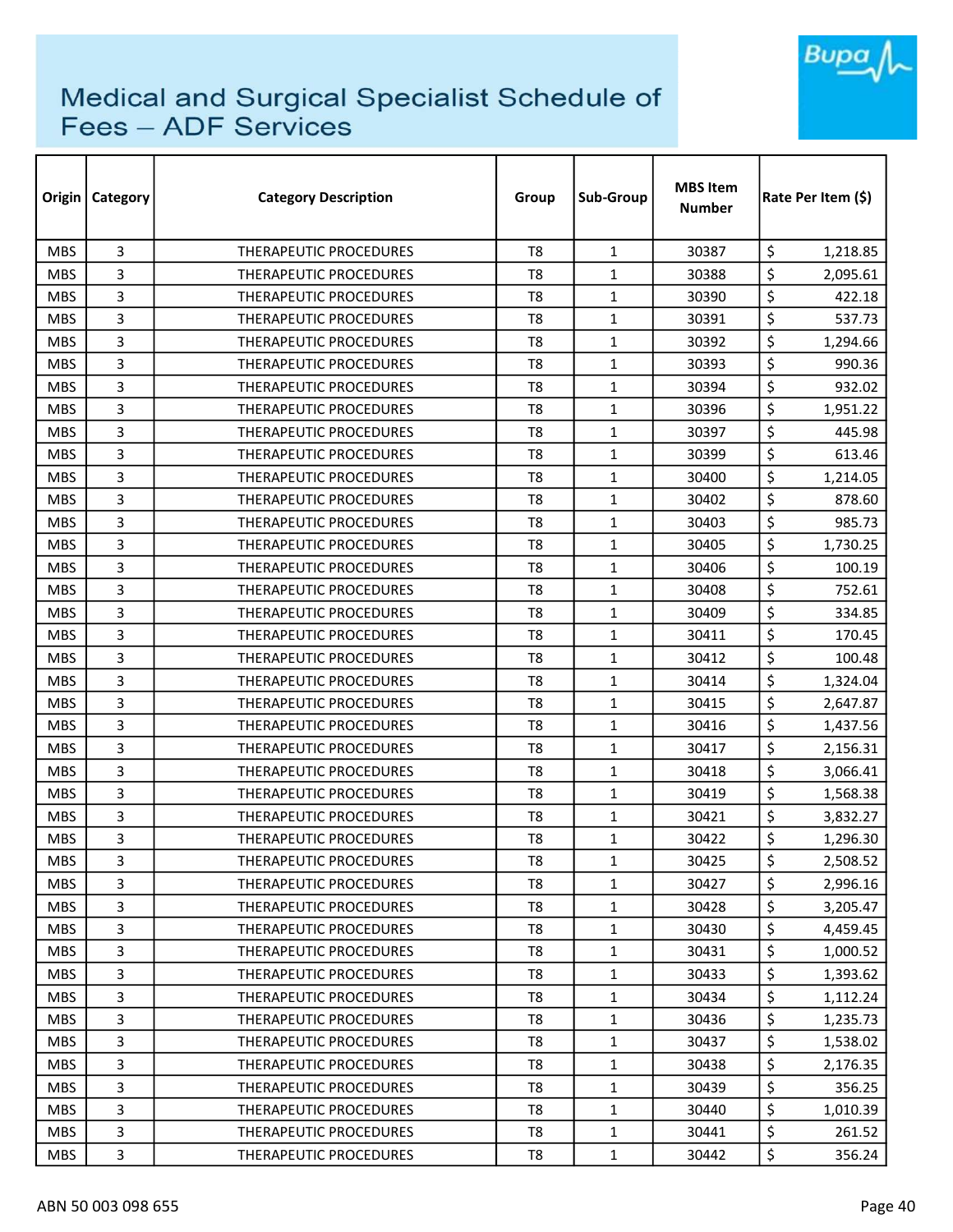

| Origin     | <b>Category</b> | <b>Category Description</b>   | Group          | Sub-Group    | <b>MBS Item</b><br><b>Number</b> | Rate Per Item (\$) |
|------------|-----------------|-------------------------------|----------------|--------------|----------------------------------|--------------------|
| <b>MBS</b> | 3               | <b>THERAPEUTIC PROCEDURES</b> | T <sub>8</sub> | $\mathbf{1}$ | 30443                            | \$<br>1,264.04     |
| <b>MBS</b> | 3               | <b>THERAPEUTIC PROCEDURES</b> | T <sub>8</sub> | $\mathbf{1}$ | 30445                            | \$<br>1,637.32     |
| <b>MBS</b> | 3               | THERAPEUTIC PROCEDURES        | T <sub>8</sub> | $\mathbf{1}$ | 30446                            | \$<br>1,398.17     |
| <b>MBS</b> | 3               | THERAPEUTIC PROCEDURES        | T <sub>8</sub> | $\mathbf{1}$ | 30448                            | \$<br>1,867.43     |
| <b>MBS</b> | 3               | THERAPEUTIC PROCEDURES        | T <sub>8</sub> | $\mathbf{1}$ | 30449                            | \$<br>2,076.55     |
| <b>MBS</b> | 3               | <b>THERAPEUTIC PROCEDURES</b> | T <sub>8</sub> | 1            | 30450                            | \$<br>1,006.56     |
| <b>MBS</b> | 3               | THERAPEUTIC PROCEDURES        | T8             | 1            | 30451                            | \$<br>513.74       |
| <b>MBS</b> | 3               | THERAPEUTIC PROCEDURES        | T8             | $\mathbf{1}$ | 30452                            | \$<br>724.59       |
| <b>MBS</b> | 3               | THERAPEUTIC PROCEDURES        | T <sub>8</sub> | $\mathbf{1}$ | 30454                            | \$<br>2,593.79     |
| <b>MBS</b> | 3               | THERAPEUTIC PROCEDURES        | T <sub>8</sub> | $\mathbf{1}$ | 30455                            | \$<br>2,593.79     |
| <b>MBS</b> | 3               | THERAPEUTIC PROCEDURES        | T <sub>8</sub> | $\mathbf{1}$ | 30457                            | \$<br>2,647.87     |
| <b>MBS</b> | 3               | <b>THERAPEUTIC PROCEDURES</b> | T <sub>8</sub> | $\mathbf{1}$ | 30458                            | \$<br>1,946.41     |
| <b>MBS</b> | 3               | <b>THERAPEUTIC PROCEDURES</b> | T <sub>8</sub> | 1            | 30460                            | \$<br>1,655.53     |
| <b>MBS</b> | 3               | <b>THERAPEUTIC PROCEDURES</b> | T <sub>8</sub> | $\mathbf{1}$ | 30461                            | \$<br>2,837.71     |
| <b>MBS</b> | 3               | <b>THERAPEUTIC PROCEDURES</b> | T8             | $\mathbf{1}$ | 30463                            | \$<br>3,484.18     |
| <b>MBS</b> | 3               | <b>THERAPEUTIC PROCEDURES</b> | T <sub>8</sub> | $\mathbf{1}$ | 30464                            | \$<br>4,181.04     |
| <b>MBS</b> | 3               | <b>THERAPEUTIC PROCEDURES</b> | T8             | 1            | 30466                            | \$<br>2,375.29     |
| <b>MBS</b> | 3               | THERAPEUTIC PROCEDURES        | T <sub>8</sub> | $\mathbf{1}$ | 30467                            | \$<br>2,938.17     |
| <b>MBS</b> | 3               | THERAPEUTIC PROCEDURES        | T <sub>8</sub> | $\mathbf{1}$ | 30469                            | \$<br>3,303.18     |
| <b>MBS</b> | 3               | THERAPEUTIC PROCEDURES        | T8             | $\mathbf{1}$ | 30472                            | \$<br>2,622.63     |
| <b>MBS</b> | 3               | <b>THERAPEUTIC PROCEDURES</b> | T8             | $\mathbf{1}$ | 30473                            | \$<br>339.93       |
| <b>MBS</b> | 3               | THERAPEUTIC PROCEDURES        | T <sub>8</sub> | $\mathbf{1}$ | 30475                            | \$<br>669.79       |
| <b>MBS</b> | 3               | <b>THERAPEUTIC PROCEDURES</b> | T <sub>8</sub> | $\mathbf{1}$ | 30478                            | \$<br>471.32       |
| <b>MBS</b> | 3               | <b>THERAPEUTIC PROCEDURES</b> | T <sub>8</sub> | $\mathbf{1}$ | 30479                            | \$<br>913.85       |
| <b>MBS</b> | 3               | THERAPEUTIC PROCEDURES        | T8             | 1            | 30481                            | \$<br>685.25       |
| <b>MBS</b> | 3               | <b>THERAPEUTIC PROCEDURES</b> | T <sub>8</sub> | $\mathbf{1}$ | 30482                            | \$<br>487.25       |
| <b>MBS</b> | 3               | <b>THERAPEUTIC PROCEDURES</b> | T8             | $\mathbf{1}$ | 30483                            | \$<br>339.84       |
| <b>MBS</b> | 3               | THERAPEUTIC PROCEDURES        | T <sub>8</sub> | $\mathbf 1$  | 30484                            | \$<br>700.41       |
| <b>MBS</b> | 3               | THERAPEUTIC PROCEDURES        | T8             | $\mathbf{1}$ | 30485                            | \$<br>1,081.23     |
| <b>MBS</b> | 3               | THERAPEUTIC PROCEDURES        | T8             | $\mathbf{1}$ | 30488                            | \$<br>172.75       |
| <b>MBS</b> | 3               | <b>THERAPEUTIC PROCEDURES</b> | T8             | $\mathbf{1}$ | 30490                            | \$<br>1,010.39     |
| <b>MBS</b> | 3               | <b>THERAPEUTIC PROCEDURES</b> | T8             | $\mathbf{1}$ | 30491                            | \$<br>1,065.96     |
| <b>MBS</b> | 3               | THERAPEUTIC PROCEDURES        | T8             | $\mathbf{1}$ | 30492                            | \$<br>1,511.18     |
| <b>MBS</b> | 3               | THERAPEUTIC PROCEDURES        | T8             | $\mathbf{1}$ | 30494                            | \$<br>807.13       |
| <b>MBS</b> | 3               | THERAPEUTIC PROCEDURES        | T <sub>8</sub> | $\mathbf{1}$ | 30495                            | \$<br>1,511.18     |
| <b>MBS</b> | 3               | THERAPEUTIC PROCEDURES        | T8             | 1            | 30496                            | \$<br>1,112.24     |
| <b>MBS</b> | 3               | THERAPEUTIC PROCEDURES        | T8             | $\mathbf{1}$ | 30497                            | \$<br>1,326.21     |
| <b>MBS</b> | 3               | THERAPEUTIC PROCEDURES        | T8             | $\mathbf{1}$ | 30499                            | \$<br>1,577.26     |
| <b>MBS</b> | 3               | THERAPEUTIC PROCEDURES        | T8             | $\mathbf{1}$ | 30500                            | \$<br>1,688.92     |
| <b>MBS</b> | 3               | THERAPEUTIC PROCEDURES        | T8             | $\mathbf{1}$ | 30502                            | \$<br>1,864.04     |
| <b>MBS</b> | 3               | THERAPEUTIC PROCEDURES        | T8             | 1            | 30503                            | \$<br>2,087.37     |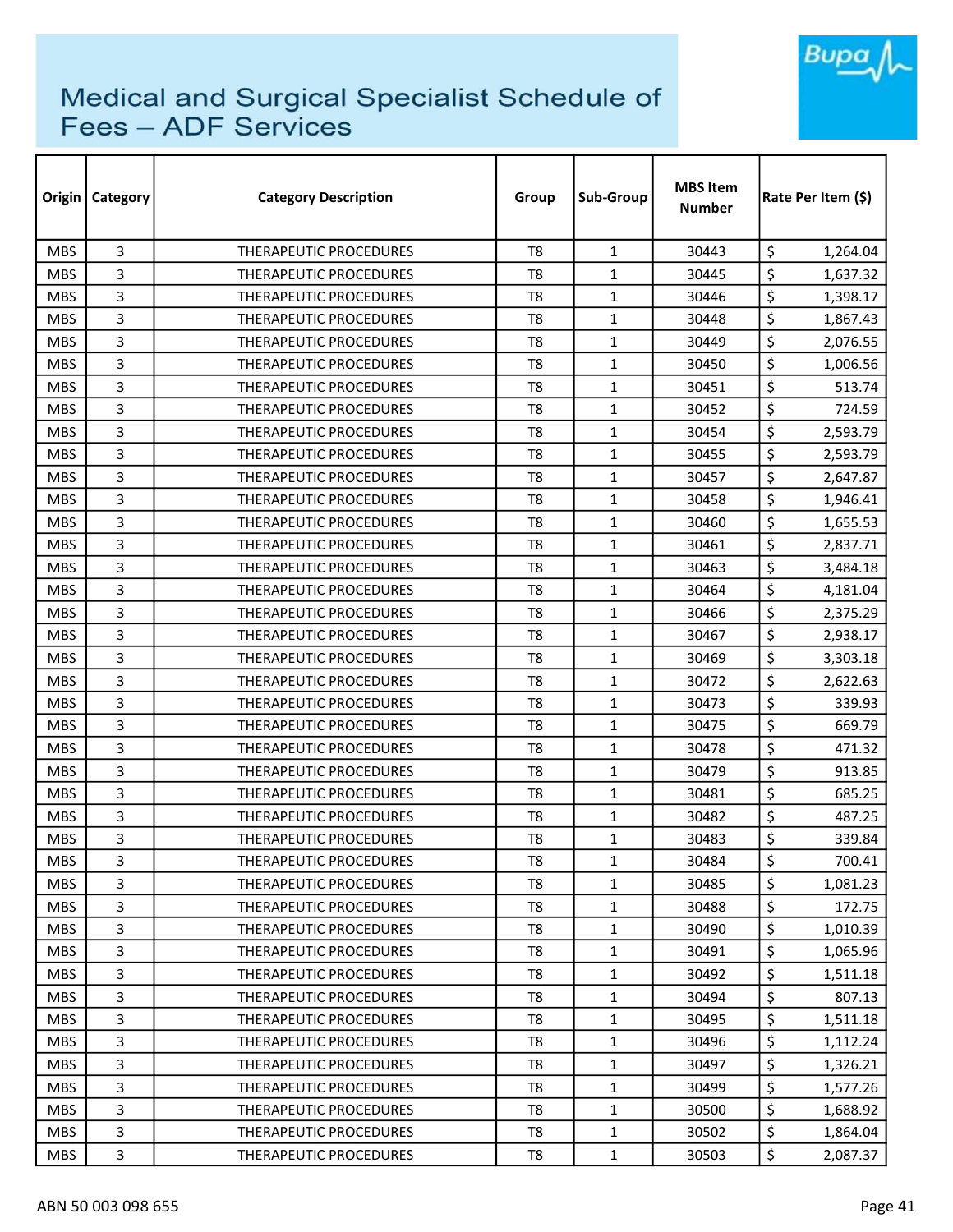

| Origin     | <b>Category</b> | <b>Category Description</b>   | Group          | Sub-Group    | <b>MBS Item</b><br><b>Number</b> | Rate Per Item (\$) |
|------------|-----------------|-------------------------------|----------------|--------------|----------------------------------|--------------------|
| <b>MBS</b> | 3               | <b>THERAPEUTIC PROCEDURES</b> | T <sub>8</sub> | $\mathbf{1}$ | 30505                            | \$<br>1,043.59     |
| <b>MBS</b> | 3               | THERAPEUTIC PROCEDURES        | T <sub>8</sub> | $\mathbf{1}$ | 30506                            | \$<br>1,826.31     |
| <b>MBS</b> | 3               | THERAPEUTIC PROCEDURES        | T8             | $\mathbf{1}$ | 30508                            | \$<br>1,922.38     |
| <b>MBS</b> | 3               | THERAPEUTIC PROCEDURES        | T <sub>8</sub> | $\mathbf{1}$ | 30509                            | \$<br>1,922.38     |
| <b>MBS</b> | 3               | <b>THERAPEUTIC PROCEDURES</b> | T <sub>8</sub> | $\mathbf{1}$ | 30515                            | \$<br>1,351.96     |
| <b>MBS</b> | 3               | <b>THERAPEUTIC PROCEDURES</b> | T <sub>8</sub> | 1            | 30517                            | \$<br>1,770.11     |
| <b>MBS</b> | 3               | <b>THERAPEUTIC PROCEDURES</b> | T <sub>8</sub> | $\mathbf{1}$ | 30518                            | \$<br>1,895.45     |
| <b>MBS</b> | 3               | <b>THERAPEUTIC PROCEDURES</b> | T8             | $\mathbf{1}$ | 30520                            | \$<br>1,671.64     |
| <b>MBS</b> | 3               | THERAPEUTIC PROCEDURES        | T <sub>8</sub> | $\mathbf{1}$ | 30521                            | \$<br>2,773.41     |
| <b>MBS</b> | 3               | <b>THERAPEUTIC PROCEDURES</b> | T <sub>8</sub> | $\mathbf{1}$ | 30523                            | \$<br>2,855.72     |
| <b>MBS</b> | 3               | THERAPEUTIC PROCEDURES        | T <sub>8</sub> | $\mathbf{1}$ | 30524                            | \$<br>3,144.20     |
| <b>MBS</b> | 3               | <b>THERAPEUTIC PROCEDURES</b> | T <sub>8</sub> | $\mathbf{1}$ | 30526                            | \$<br>4,139.00     |
| <b>MBS</b> | 3               | <b>THERAPEUTIC PROCEDURES</b> | T <sub>8</sub> | 1            | 30527                            | \$<br>1,647.70     |
| <b>MBS</b> | 3               | THERAPEUTIC PROCEDURES        | T <sub>8</sub> | $\mathbf{1}$ | 30529                            | \$<br>2,508.52     |
| <b>MBS</b> | 3               | THERAPEUTIC PROCEDURES        | T8             | $\mathbf{1}$ | 30530                            | \$<br>1,505.22     |
| <b>MBS</b> | 3               | THERAPEUTIC PROCEDURES        | T <sub>8</sub> | $\mathbf{1}$ | 30532                            | \$<br>1,728.36     |
| <b>MBS</b> | 3               | <b>THERAPEUTIC PROCEDURES</b> | T8             | 1            | 30533                            | \$<br>2,055.73     |
| <b>MBS</b> | 3               | THERAPEUTIC PROCEDURES        | T <sub>8</sub> | $\mathbf{1}$ | 30535                            | \$<br>3,208.50     |
| <b>MBS</b> | 3               | THERAPEUTIC PROCEDURES        | T <sub>8</sub> | $\mathbf{1}$ | 30536                            | \$<br>3,254.36     |
| <b>MBS</b> | 3               | THERAPEUTIC PROCEDURES        | T8             | $\mathbf{1}$ | 30538                            | \$<br>2,251.90     |
| <b>MBS</b> | 3               | THERAPEUTIC PROCEDURES        | T8             | $\mathbf{1}$ | 30539                            | \$<br>1,647.70     |
| <b>MBS</b> | 3               | THERAPEUTIC PROCEDURES        | T <sub>8</sub> | $\mathbf{1}$ | 30541                            | \$<br>2,869.71     |
| <b>MBS</b> | 3               | THERAPEUTIC PROCEDURES        | T <sub>8</sub> | $\mathbf{1}$ | 30542                            | \$<br>1,949.89     |
| <b>MBS</b> | 3               | THERAPEUTIC PROCEDURES        | T <sub>8</sub> | $\mathbf{1}$ | 30544                            | \$<br>1,428.14     |
| <b>MBS</b> | 3               | THERAPEUTIC PROCEDURES        | T <sub>8</sub> | 1            | 30545                            | \$<br>3,474.10     |
| <b>MBS</b> | 3               | THERAPEUTIC PROCEDURES        | T <sub>8</sub> | $\mathbf{1}$ | 30547                            | \$<br>2,389.10     |
| <b>MBS</b> | 3               | THERAPEUTIC PROCEDURES        | T8             | $\mathbf{1}$ | 30548                            | \$<br>1,784.80     |
| <b>MBS</b> | 3               | THERAPEUTIC PROCEDURES        | T <sub>8</sub> | $\mathbf 1$  | 30550                            | \$<br>3,899.79     |
| <b>MBS</b> | 3               | THERAPEUTIC PROCEDURES        | T8             | $\mathbf{1}$ | 30551                            | \$<br>2,691.29     |
| <b>MBS</b> | 3               | THERAPEUTIC PROCEDURES        | T8             | $\mathbf{1}$ | 30553                            | \$<br>1,990.65     |
| <b>MBS</b> | 3               | THERAPEUTIC PROCEDURES        | T <sub>8</sub> | $\mathbf{1}$ | 30554                            | \$<br>4,338.99     |
| <b>MBS</b> | 3               | <b>THERAPEUTIC PROCEDURES</b> | T8             | $\mathbf{1}$ | 30556                            | \$<br>2,993.20     |
| <b>MBS</b> | 3               | THERAPEUTIC PROCEDURES        | T <sub>8</sub> | $\mathbf{1}$ | 30557                            | \$<br>2,210.67     |
| <b>MBS</b> | 3               | <b>THERAPEUTIC PROCEDURES</b> | T8             | $\mathbf{1}$ | 30559                            | \$<br>1,630.67     |
| <b>MBS</b> | 3               | THERAPEUTIC PROCEDURES        | T <sub>8</sub> | $\mathbf{1}$ | 30560                            | \$<br>1,811.57     |
| <b>MBS</b> | 3               | THERAPEUTIC PROCEDURES        | T8             | 1            | 30562                            | \$<br>1,142.07     |
| <b>MBS</b> | 3               | THERAPEUTIC PROCEDURES        | T8             | $\mathbf{1}$ | 30563                            | \$<br>1,142.07     |
| <b>MBS</b> | 3               | THERAPEUTIC PROCEDURES        | T <sub>8</sub> | $\mathbf{1}$ | 30564                            | \$<br>1,460.48     |
| <b>MBS</b> | 3               | THERAPEUTIC PROCEDURES        | T8             | $\mathbf{1}$ | 30565                            | \$<br>1,672.42     |
| <b>MBS</b> | 3               | THERAPEUTIC PROCEDURES        | T8             | $\mathbf{1}$ | 30566                            | \$<br>1,830.28     |
| <b>MBS</b> | 3               | THERAPEUTIC PROCEDURES        | T8             | 1            | 30568                            | \$<br>1,373.02     |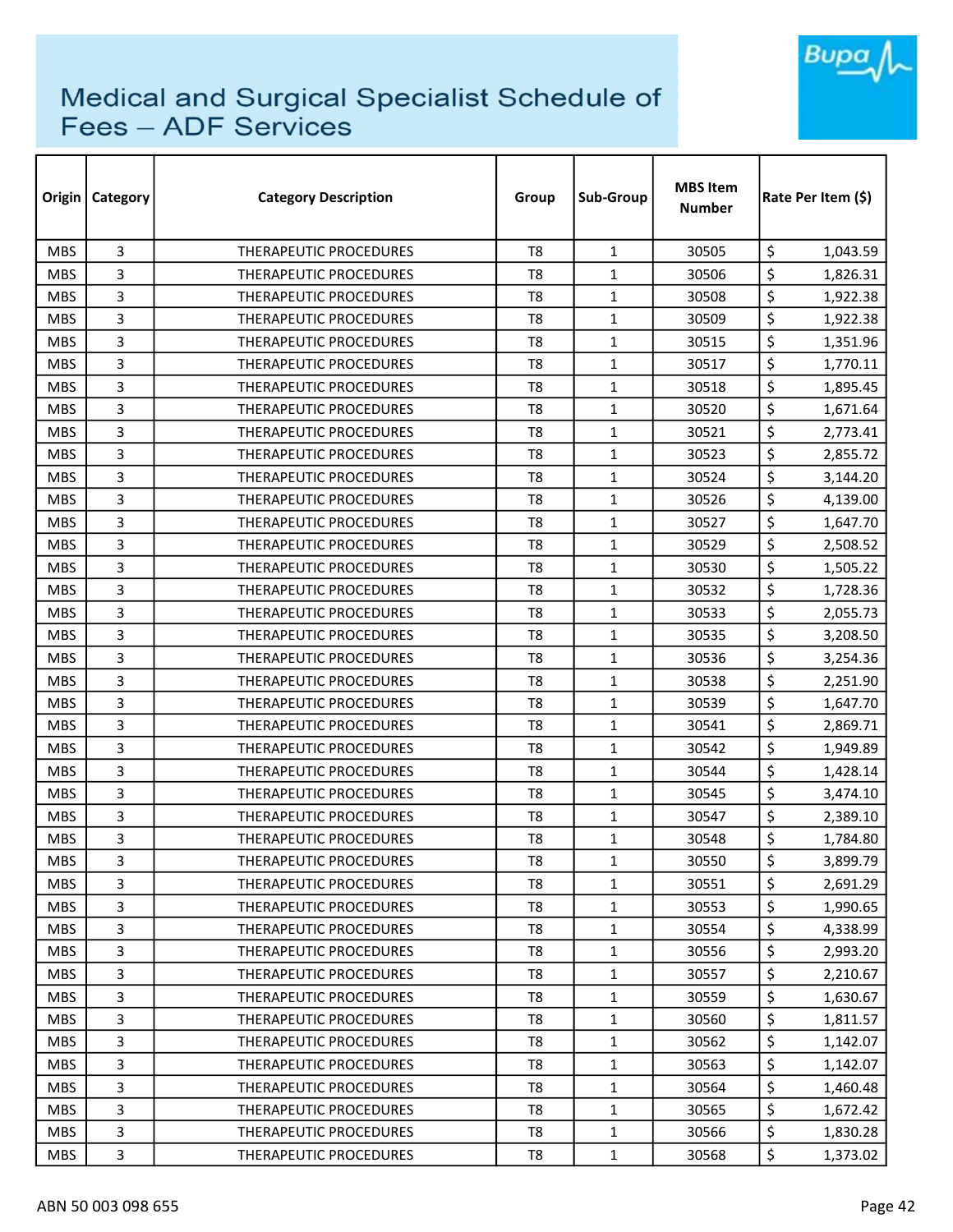

| Origin     | Category | <b>Category Description</b>   | Group          | Sub-Group    | <b>MBS Item</b><br>Number | Rate Per Item (\$) |  |
|------------|----------|-------------------------------|----------------|--------------|---------------------------|--------------------|--|
| <b>MBS</b> | 3        | THERAPEUTIC PROCEDURES        | T <sub>8</sub> | $\mathbf{1}$ | 30569                     | \$<br>700.08       |  |
| <b>MBS</b> | 3        | <b>THERAPEUTIC PROCEDURES</b> | T <sub>8</sub> | $\mathbf{1}$ | 30571                     | \$<br>842.29       |  |
| <b>MBS</b> | 3        | THERAPEUTIC PROCEDURES        | T8             | $\mathbf{1}$ | 30572                     | \$<br>842.29       |  |
| <b>MBS</b> | 3        | THERAPEUTIC PROCEDURES        | T <sub>8</sub> | $\mathbf{1}$ | 30574                     | \$<br>121.21       |  |
| <b>MBS</b> | 3        | <b>THERAPEUTIC PROCEDURES</b> | T8             | $\mathbf{1}$ | 30575                     | \$<br>969.56       |  |
| <b>MBS</b> | 3        | THERAPEUTIC PROCEDURES        | T <sub>8</sub> | $\mathbf{1}$ | 30577                     | \$<br>2,090.57     |  |
| <b>MBS</b> | 3        | THERAPEUTIC PROCEDURES        | T <sub>8</sub> | $\mathbf{1}$ | 30578                     | \$<br>2,169.45     |  |
| <b>MBS</b> | 3        | <b>THERAPEUTIC PROCEDURES</b> | T8             | $\mathbf{1}$ | 30580                     | \$<br>1,976.94     |  |
| <b>MBS</b> | 3        | <b>THERAPEUTIC PROCEDURES</b> | T <sub>8</sub> | $\mathbf{1}$ | 30581                     | \$<br>1,441.66     |  |
| <b>MBS</b> | 3        | <b>THERAPEUTIC PROCEDURES</b> | T <sub>8</sub> | $\mathbf{1}$ | 30583                     | \$<br>3,058.41     |  |
| <b>MBS</b> | 3        | THERAPEUTIC PROCEDURES        | T <sub>8</sub> | $\mathbf{1}$ | 30584                     | \$<br>5,902.85     |  |
| <b>MBS</b> | 3        | <b>THERAPEUTIC PROCEDURES</b> | T <sub>8</sub> | $\mathbf{1}$ | 30586                     | \$<br>1,326.21     |  |
| <b>MBS</b> | 3        | <b>THERAPEUTIC PROCEDURES</b> | T8             | $\mathbf{1}$ | 30587                     | \$<br>1,373.02     |  |
| <b>MBS</b> | 3        | THERAPEUTIC PROCEDURES        | T <sub>8</sub> | $\mathbf{1}$ | 30589                     | \$<br>2,401.42     |  |
| <b>MBS</b> | 3        | <b>THERAPEUTIC PROCEDURES</b> | T8             | $\mathbf{1}$ | 30590                     | \$<br>2,647.87     |  |
| <b>MBS</b> | 3        | <b>THERAPEUTIC PROCEDURES</b> | T <sub>8</sub> | $\mathbf{1}$ | 30593                     | \$<br>3,623.44     |  |
| <b>MBS</b> | 3        | <b>THERAPEUTIC PROCEDURES</b> | T8             | $\mathbf{1}$ | 30594                     | \$<br>4,181.04     |  |
| <b>MBS</b> | 3        | THERAPEUTIC PROCEDURES        | T <sub>8</sub> | $\mathbf{1}$ | 30596                     | \$<br>1,722.32     |  |
| <b>MBS</b> | 3        | <b>THERAPEUTIC PROCEDURES</b> | T <sub>8</sub> | $\mathbf{1}$ | 30597                     | \$<br>1,361.96     |  |
| <b>MBS</b> | 3        | <b>THERAPEUTIC PROCEDURES</b> | T8             | $\mathbf{1}$ | 30599                     | \$<br>2,508.52     |  |
| <b>MBS</b> | 3        | <b>THERAPEUTIC PROCEDURES</b> | T8             | $\mathbf{1}$ | 30600                     | \$<br>1,491.60     |  |
| <b>MBS</b> | 3        | THERAPEUTIC PROCEDURES        | T <sub>8</sub> | $\mathbf{1}$ | 30601                     | \$<br>1,837.48     |  |
| <b>MBS</b> | 3        | THERAPEUTIC PROCEDURES        | T <sub>8</sub> | $\mathbf{1}$ | 30602                     | \$<br>2,938.17     |  |
| <b>MBS</b> | 3        | <b>THERAPEUTIC PROCEDURES</b> | T <sub>8</sub> | $\mathbf{1}$ | 30603                     | \$<br>3,103.07     |  |
| <b>MBS</b> | 3        | THERAPEUTIC PROCEDURES        | T8             | $\mathbf{1}$ | 30605                     | \$<br>3,528.66     |  |
| <b>MBS</b> | 3        | <b>THERAPEUTIC PROCEDURES</b> | T <sub>8</sub> | $\mathbf{1}$ | 30606                     | \$<br>2,132.12     |  |
| <b>MBS</b> | 3        | <b>THERAPEUTIC PROCEDURES</b> | T8             | $\mathbf{1}$ | 30608                     | \$<br>2,415.05     |  |
| <b>MBS</b> | 3        | THERAPEUTIC PROCEDURES        | T <sub>8</sub> | 1            | 30609                     | \$<br>878.41       |  |
| <b>MBS</b> | 3        | THERAPEUTIC PROCEDURES        | T8             | $\mathbf{1}$ | 30611                     | \$<br>1,081.32     |  |
| <b>MBS</b> | 3        | THERAPEUTIC PROCEDURES        | T8             | $\mathbf{1}$ | 30614                     | \$<br>878.41       |  |
| <b>MBS</b> | 3        | THERAPEUTIC PROCEDURES        | T <sub>8</sub> | $\mathbf{1}$ | 30615                     | \$<br>1,000.52     |  |
| <b>MBS</b> | 3        | THERAPEUTIC PROCEDURES        | T8             | $\mathbf{1}$ | 30618                     | \$<br>1,002.43     |  |
| <b>MBS</b> | 3        | <b>THERAPEUTIC PROCEDURES</b> | T8             | $\mathbf{1}$ | 30619                     | \$<br>1,797.08     |  |
| <b>MBS</b> | 3        | <b>THERAPEUTIC PROCEDURES</b> | T8             | $\mathbf{1}$ | 30621                     | \$<br>782.17       |  |
| <b>MBS</b> | 3        | THERAPEUTIC PROCEDURES        | T <sub>8</sub> | $\mathbf{1}$ | 30622                     | \$<br>1,300.71     |  |
| <b>MBS</b> | 3        | THERAPEUTIC PROCEDURES        | T8             | $\mathbf{1}$ | 30623                     | \$<br>1,300.71     |  |
| <b>MBS</b> | 3        | THERAPEUTIC PROCEDURES        | T8             | $\mathbf{1}$ | 30626                     | \$<br>1,306.76     |  |
| <b>MBS</b> | 3        | THERAPEUTIC PROCEDURES        | T8             | $\mathbf{1}$ | 30627                     | \$<br>548.86       |  |
| <b>MBS</b> | 3        | THERAPEUTIC PROCEDURES        | T8             | $\mathbf{1}$ | 30628                     | \$<br>68.33        |  |
| <b>MBS</b> | 3        | THERAPEUTIC PROCEDURES        | T8             | $\mathbf{1}$ | 30629                     | \$<br>1,031.80     |  |
| <b>MBS</b> | 3        | THERAPEUTIC PROCEDURES        | T8             | $\mathbf{1}$ | 30630                     | \$<br>937.71       |  |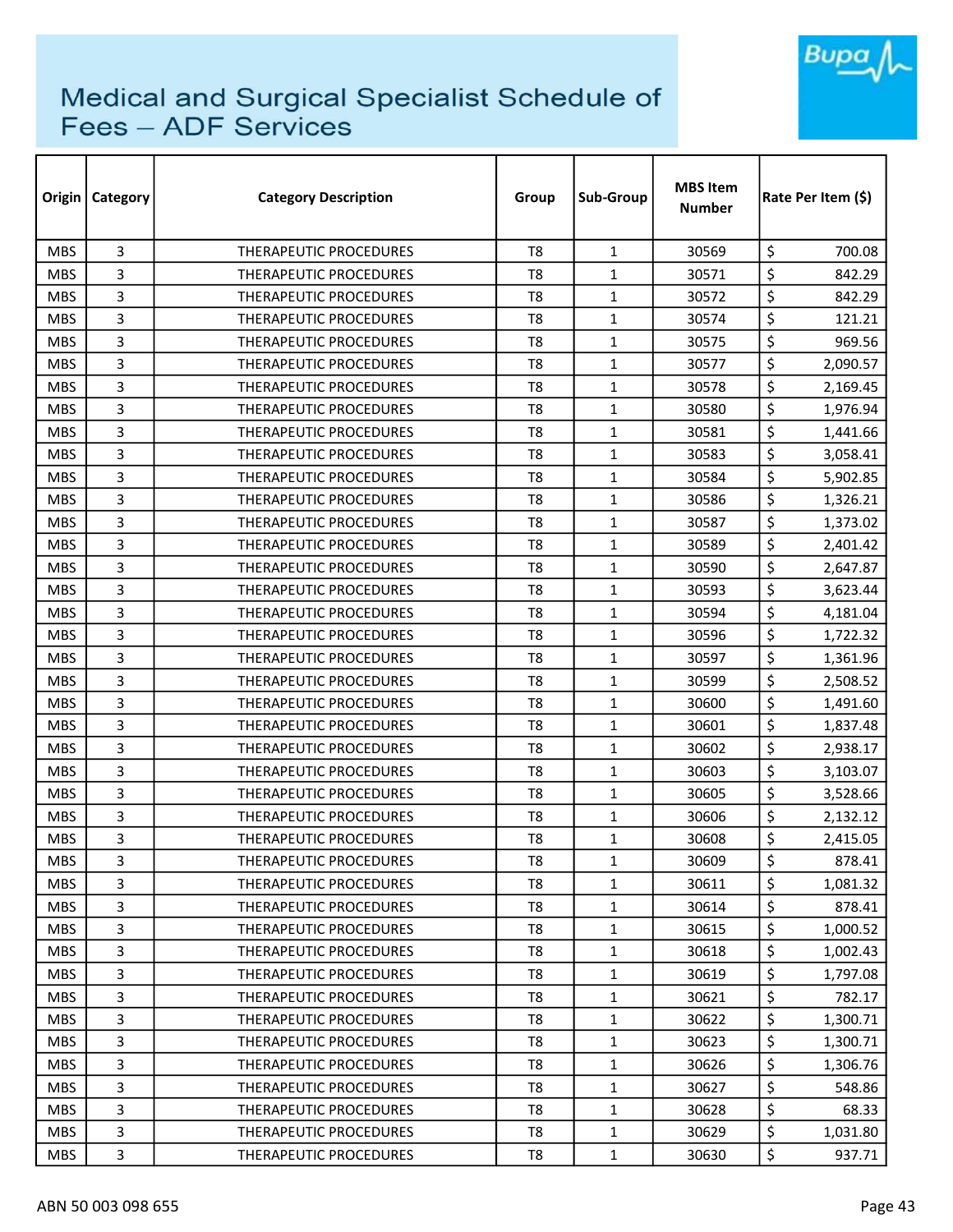

| Origin     | <b>Category</b> | <b>Category Description</b>   | Group          | Sub-Group    | <b>MBS Item</b><br><b>Number</b> | Rate Per Item (\$) |
|------------|-----------------|-------------------------------|----------------|--------------|----------------------------------|--------------------|
| <b>MBS</b> | 3               | <b>THERAPEUTIC PROCEDURES</b> | T <sub>8</sub> | $\mathbf{1}$ | 30631                            | \$<br>454.23       |
| <b>MBS</b> | 3               | <b>THERAPEUTIC PROCEDURES</b> | T <sub>8</sub> | $\mathbf{1}$ | 30635                            | \$<br>560.10       |
| <b>MBS</b> | 3               | THERAPEUTIC PROCEDURES        | T <sub>8</sub> | $\mathbf{1}$ | 30636                            | \$<br>447.52       |
| <b>MBS</b> | 3               | THERAPEUTIC PROCEDURES        | T <sub>8</sub> | $\mathbf{1}$ | 30637                            | \$<br>1,484.69     |
| <b>MBS</b> | 3               | THERAPEUTIC PROCEDURES        | T <sub>8</sub> | $\mathbf{1}$ | 30639                            | \$<br>1,484.69     |
| <b>MBS</b> | 3               | THERAPEUTIC PROCEDURES        | T <sub>8</sub> | 1            | 30640                            | \$<br>1,756.19     |
| <b>MBS</b> | 3               | THERAPEUTIC PROCEDURES        | T8             | 1            | 30641                            | \$<br>782.18       |
| <b>MBS</b> | 3               | THERAPEUTIC PROCEDURES        | T8             | $\mathbf{1}$ | 30642                            | \$<br>1,500.72     |
| <b>MBS</b> | 3               | <b>THERAPEUTIC PROCEDURES</b> | T <sub>8</sub> | $\mathbf{1}$ | 30643                            | \$<br>1,300.71     |
| <b>MBS</b> | 3               | THERAPEUTIC PROCEDURES        | T <sub>8</sub> | $\mathbf{1}$ | 30644                            | \$<br>1,000.52     |
| <b>MBS</b> | 3               | THERAPEUTIC PROCEDURES        | T <sub>8</sub> | $\mathbf{1}$ | 30645                            | \$<br>1,111.36     |
| <b>MBS</b> | 3               | THERAPEUTIC PROCEDURES        | T <sub>8</sub> | $\mathbf{1}$ | 30646                            | \$<br>1,111.36     |
| <b>MBS</b> | 3               | <b>THERAPEUTIC PROCEDURES</b> | T <sub>8</sub> | 1            | 30648                            | \$<br>914.01       |
| <b>MBS</b> | 3               | <b>THERAPEUTIC PROCEDURES</b> | T <sub>8</sub> | $\mathbf{1}$ | 30649                            | \$<br>360.18       |
| <b>MBS</b> | 3               | THERAPEUTIC PROCEDURES        | T8             | $\mathbf{1}$ | 30651                            | \$<br>1,025.68     |
| <b>MBS</b> | 3               | <b>THERAPEUTIC PROCEDURES</b> | T <sub>8</sub> | $\mathbf{1}$ | 30652                            | \$<br>1,025.68     |
| <b>MBS</b> | 3               | <b>THERAPEUTIC PROCEDURES</b> | T8             | 1            | 30654                            | \$<br>89.26        |
| <b>MBS</b> | 3               | THERAPEUTIC PROCEDURES        | T <sub>8</sub> | $\mathbf{1}$ | 30655                            | \$<br>1,800.33     |
| <b>MBS</b> | 3               | THERAPEUTIC PROCEDURES        | T <sub>8</sub> | $\mathbf{1}$ | 30657                            | \$<br>2,563.53     |
| <b>MBS</b> | 3               | THERAPEUTIC PROCEDURES        | T8             | 1            | 30658                            | \$<br>272.56       |
| <b>MBS</b> | 3               | <b>THERAPEUTIC PROCEDURES</b> | T <sub>8</sub> | $\mathbf{1}$ | 30663                            | \$<br>277.07       |
| <b>MBS</b> | 3               | THERAPEUTIC PROCEDURES        | T <sub>8</sub> | $\mathbf{1}$ | 30666                            | \$<br>91.08        |
| <b>MBS</b> | 3               | <b>THERAPEUTIC PROCEDURES</b> | T <sub>8</sub> | $\mathbf{1}$ | 30672                            | \$<br>854.92       |
| <b>MBS</b> | 3               | <b>THERAPEUTIC PROCEDURES</b> | T <sub>8</sub> | $\mathbf{1}$ | 30676                            | \$<br>727.57       |
| <b>MBS</b> | 3               | THERAPEUTIC PROCEDURES        | T <sub>8</sub> | 1            | 30679                            | \$<br>184.84       |
| <b>MBS</b> | 3               | <b>THERAPEUTIC PROCEDURES</b> | T <sub>8</sub> | $\mathbf{1}$ | 30680                            | \$<br>2,245.75     |
| <b>MBS</b> | 3               | <b>THERAPEUTIC PROCEDURES</b> | T8             | $\mathbf{1}$ | 30682                            | \$<br>2,245.75     |
| <b>MBS</b> | 3               | THERAPEUTIC PROCEDURES        | T <sub>8</sub> | $\mathbf 1$  | 30684                            | \$<br>2,763.71     |
| <b>MBS</b> | 3               | THERAPEUTIC PROCEDURES        | T8             | $\mathbf{1}$ | 30686                            | \$<br>2,763.71     |
| <b>MBS</b> | 3               | THERAPEUTIC PROCEDURES        | T8             | $\mathbf{1}$ | 30687                            | \$<br>913.85       |
| <b>MBS</b> | 3               | THERAPEUTIC PROCEDURES        | T <sub>8</sub> | $\mathbf{1}$ | 30688                            | \$<br>700.41       |
| <b>MBS</b> | 3               | THERAPEUTIC PROCEDURES        | T8             | $\mathbf{1}$ | 30690                            | \$<br>1,081.23     |
| <b>MBS</b> | 3               | <b>THERAPEUTIC PROCEDURES</b> | T <sub>8</sub> | $\mathbf{1}$ | 30692                            | \$<br>700.41       |
| <b>MBS</b> | 3               | THERAPEUTIC PROCEDURES        | T8             | $\mathbf{1}$ | 30694                            | \$<br>1,081.23     |
| <b>MBS</b> | 3               | THERAPEUTIC PROCEDURES        | T <sub>8</sub> | $\mathbf{1}$ | 30696                            | \$<br>1,065.25     |
| <b>MBS</b> | 3               | THERAPEUTIC PROCEDURES        | T8             | 1            | 30710                            | \$<br>1,065.25     |
| <b>MBS</b> | 3               | THERAPEUTIC PROCEDURES        | T8             | $\mathbf{1}$ | 30720                            | \$<br>876.48       |
| <b>MBS</b> | 3               | THERAPEUTIC PROCEDURES        | T8             | $\mathbf{1}$ | 30721                            | \$<br>950.89       |
| <b>MBS</b> | 3               | THERAPEUTIC PROCEDURES        | T8             | $\mathbf{1}$ | 30722                            | \$<br>1,025.68     |
| <b>MBS</b> | 3               | THERAPEUTIC PROCEDURES        | T8             | $\mathbf{1}$ | 30723                            | \$<br>1,025.68     |
| <b>MBS</b> | 3               | THERAPEUTIC PROCEDURES        | T8             | 1            | 30724                            | \$<br>1,030.50     |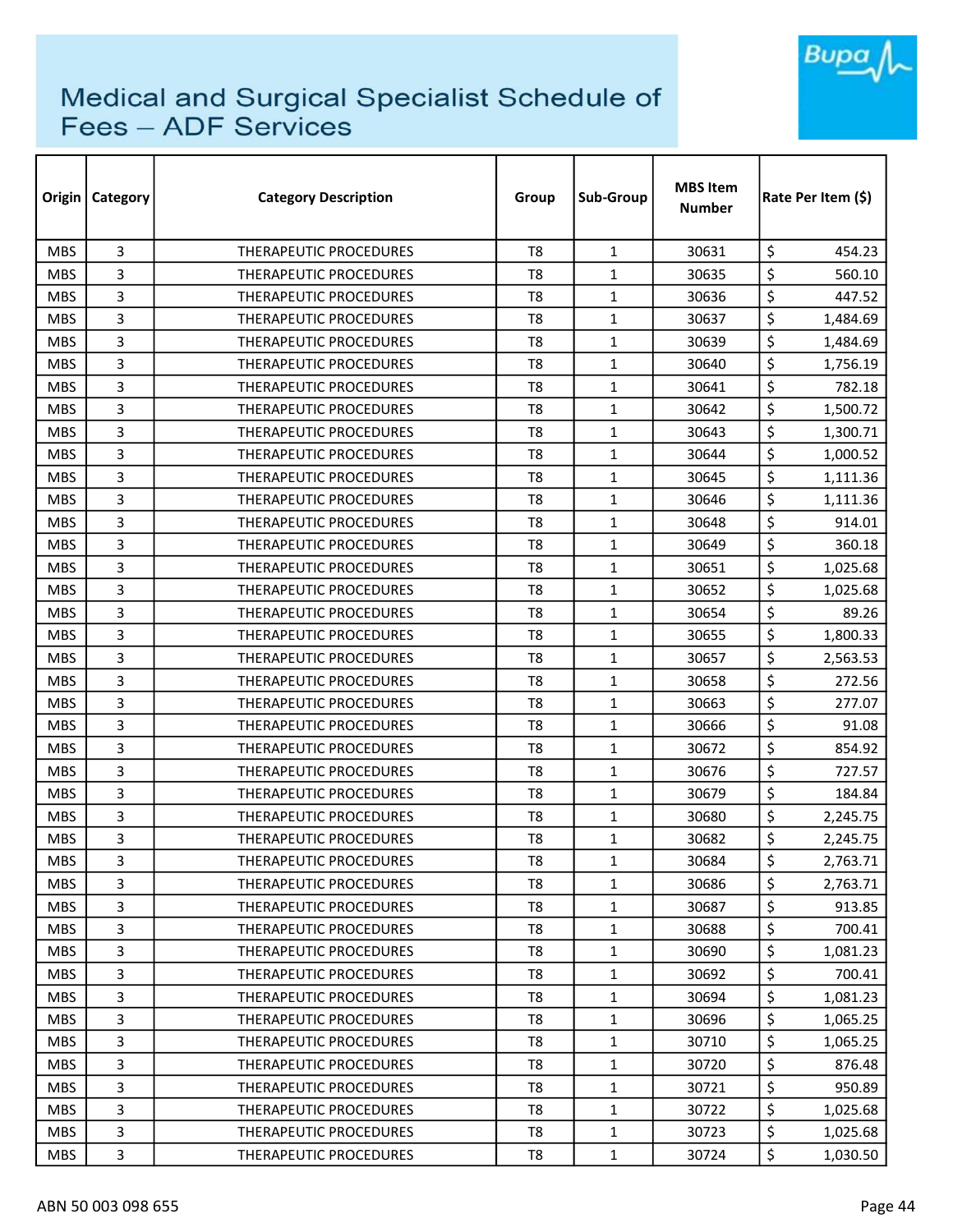

| Origin     | Category | <b>Category Description</b>   | Group          | Sub-Group    | <b>MBS Item</b><br>Number | Rate Per Item (\$) |
|------------|----------|-------------------------------|----------------|--------------|---------------------------|--------------------|
| <b>MBS</b> | 3        | THERAPEUTIC PROCEDURES        | T <sub>8</sub> | $\mathbf{1}$ | 30725                     | \$<br>1,826.23     |
| <b>MBS</b> | 3        | <b>THERAPEUTIC PROCEDURES</b> | T <sub>8</sub> | $\mathbf{1}$ | 30730                     | \$<br>1,904.43     |
| <b>MBS</b> | 3        | THERAPEUTIC PROCEDURES        | T8             | $\mathbf{1}$ | 30731                     | \$<br>1,428.56     |
| <b>MBS</b> | 3        | THERAPEUTIC PROCEDURES        | T <sub>8</sub> | $\mathbf{1}$ | 30732                     | \$<br>7,821.37     |
| <b>MBS</b> | 3        | <b>THERAPEUTIC PROCEDURES</b> | T <sub>8</sub> | $\mathbf{1}$ | 30750                     | \$<br>4,057.71     |
| <b>MBS</b> | 3        | THERAPEUTIC PROCEDURES        | T <sub>8</sub> | $\mathbf{1}$ | 30751                     | \$<br>4,057.71     |
| <b>MBS</b> | 3        | THERAPEUTIC PROCEDURES        | T <sub>8</sub> | $\mathbf{1}$ | 30752                     | \$<br>3,043.28     |
| <b>MBS</b> | 3        | <b>THERAPEUTIC PROCEDURES</b> | T8             | $\mathbf{1}$ | 30753                     | \$<br>3,386.12     |
| <b>MBS</b> | 3        | <b>THERAPEUTIC PROCEDURES</b> | T <sub>8</sub> | $\mathbf{1}$ | 30754                     | \$<br>3,386.12     |
| <b>MBS</b> | 3        | THERAPEUTIC PROCEDURES        | T <sub>8</sub> | $\mathbf{1}$ | 30755                     | \$<br>2,539.61     |
| <b>MBS</b> | 3        | THERAPEUTIC PROCEDURES        | T <sub>8</sub> | $\mathbf{1}$ | 30756                     | \$<br>1,714.48     |
| <b>MBS</b> | 3        | THERAPEUTIC PROCEDURES        | T <sub>8</sub> | $\mathbf{1}$ | 30760                     | \$<br>1,157.20     |
| <b>MBS</b> | 3        | <b>THERAPEUTIC PROCEDURES</b> | T8             | $\mathbf{1}$ | 30761                     | \$<br>1,492.85     |
| <b>MBS</b> | 3        | THERAPEUTIC PROCEDURES        | T <sub>8</sub> | $\mathbf{1}$ | 30762                     | \$<br>3,271.52     |
| <b>MBS</b> | 3        | <b>THERAPEUTIC PROCEDURES</b> | T8             | $\mathbf{1}$ | 30763                     | \$<br>1,328.81     |
| <b>MBS</b> | 3        | <b>THERAPEUTIC PROCEDURES</b> | T <sub>8</sub> | $\mathbf{1}$ | 30770                     | \$<br>1,645.64     |
| <b>MBS</b> | 3        | <b>THERAPEUTIC PROCEDURES</b> | T8             | $\mathbf{1}$ | 30771                     | \$<br>3,319.08     |
| <b>MBS</b> | 3        | THERAPEUTIC PROCEDURES        | T <sub>8</sub> | $\mathbf{1}$ | 30780                     | \$<br>2,764.36     |
| <b>MBS</b> | 3        | <b>THERAPEUTIC PROCEDURES</b> | T <sub>8</sub> | $\mathbf{1}$ | 30790                     | \$<br>1,379.86     |
| <b>MBS</b> | 3        | <b>THERAPEUTIC PROCEDURES</b> | T8             | $\mathbf{1}$ | 30791                     | \$<br>857.28       |
| <b>MBS</b> | 3        | <b>THERAPEUTIC PROCEDURES</b> | T8             | $\mathbf{1}$ | 30792                     | \$<br>2,349.85     |
| <b>MBS</b> | 3        | THERAPEUTIC PROCEDURES        | T <sub>8</sub> | $\mathbf{1}$ | 30800                     | \$<br>1,417.12     |
| <b>MBS</b> | 3        | THERAPEUTIC PROCEDURES        | T <sub>8</sub> | $\mathbf{1}$ | 30810                     | \$<br>2,257.29     |
| <b>MBS</b> | 3        | <b>THERAPEUTIC PROCEDURES</b> | T <sub>8</sub> | $\mathbf{1}$ | 30820                     | \$<br>361.84       |
| <b>MBS</b> | 3        | THERAPEUTIC PROCEDURES        | T8             | $\mathbf{1}$ | 31000                     | \$<br>1,115.01     |
| <b>MBS</b> | 3        | <b>THERAPEUTIC PROCEDURES</b> | T <sub>8</sub> | $\mathbf{1}$ | 31001                     | \$<br>1,393.61     |
| <b>MBS</b> | 3        | <b>THERAPEUTIC PROCEDURES</b> | T8             | $\mathbf{1}$ | 31002                     | \$<br>1,672.42     |
| <b>MBS</b> | 3        | THERAPEUTIC PROCEDURES        | T <sub>8</sub> | 1            | 31003                     | \$<br>1,115.01     |
| <b>MBS</b> | 3        | THERAPEUTIC PROCEDURES        | T8             | $\mathbf{1}$ | 31004                     | \$<br>1,393.62     |
| <b>MBS</b> | 3        | THERAPEUTIC PROCEDURES        | T8             | $\mathbf{1}$ | 31005                     | \$<br>1,672.42     |
| <b>MBS</b> | 3        | THERAPEUTIC PROCEDURES        | T8             | $\mathbf{1}$ | 31206                     | \$<br>183.21       |
| <b>MBS</b> | 3        | THERAPEUTIC PROCEDURES        | T8             | $\mathbf{1}$ | 31211                     | \$<br>236.28       |
| <b>MBS</b> | 3        | THERAPEUTIC PROCEDURES        | T8             | $\mathbf{1}$ | 31216                     | \$<br>275.53       |
| <b>MBS</b> | 3        | THERAPEUTIC PROCEDURES        | T8             | $\mathbf{1}$ | 31220                     | \$<br>411.82       |
| <b>MBS</b> | 3        | <b>THERAPEUTIC PROCEDURES</b> | T <sub>8</sub> | $\mathbf{1}$ | 31221                     | \$<br>411.82       |
| <b>MBS</b> | 3        | THERAPEUTIC PROCEDURES        | T8             | $\mathbf{1}$ | 31225                     | \$<br>731.89       |
| <b>MBS</b> | 3        | THERAPEUTIC PROCEDURES        | T8             | $\mathbf{1}$ | 31245                     | \$<br>708.28       |
| <b>MBS</b> | 3        | THERAPEUTIC PROCEDURES        | T8             | $\mathbf{1}$ | 31250                     | \$<br>708.28       |
| <b>MBS</b> | 3        | THERAPEUTIC PROCEDURES        | T8             | $\mathbf{1}$ | 31340                     | Derived Fee        |
| <b>MBS</b> | 3        | THERAPEUTIC PROCEDURES        | T8             | $\mathbf{1}$ | 31345                     | \$<br>404.90       |
| <b>MBS</b> | 3        | THERAPEUTIC PROCEDURES        | T8             | $\mathbf{1}$ | 31346                     | \$<br>404.90       |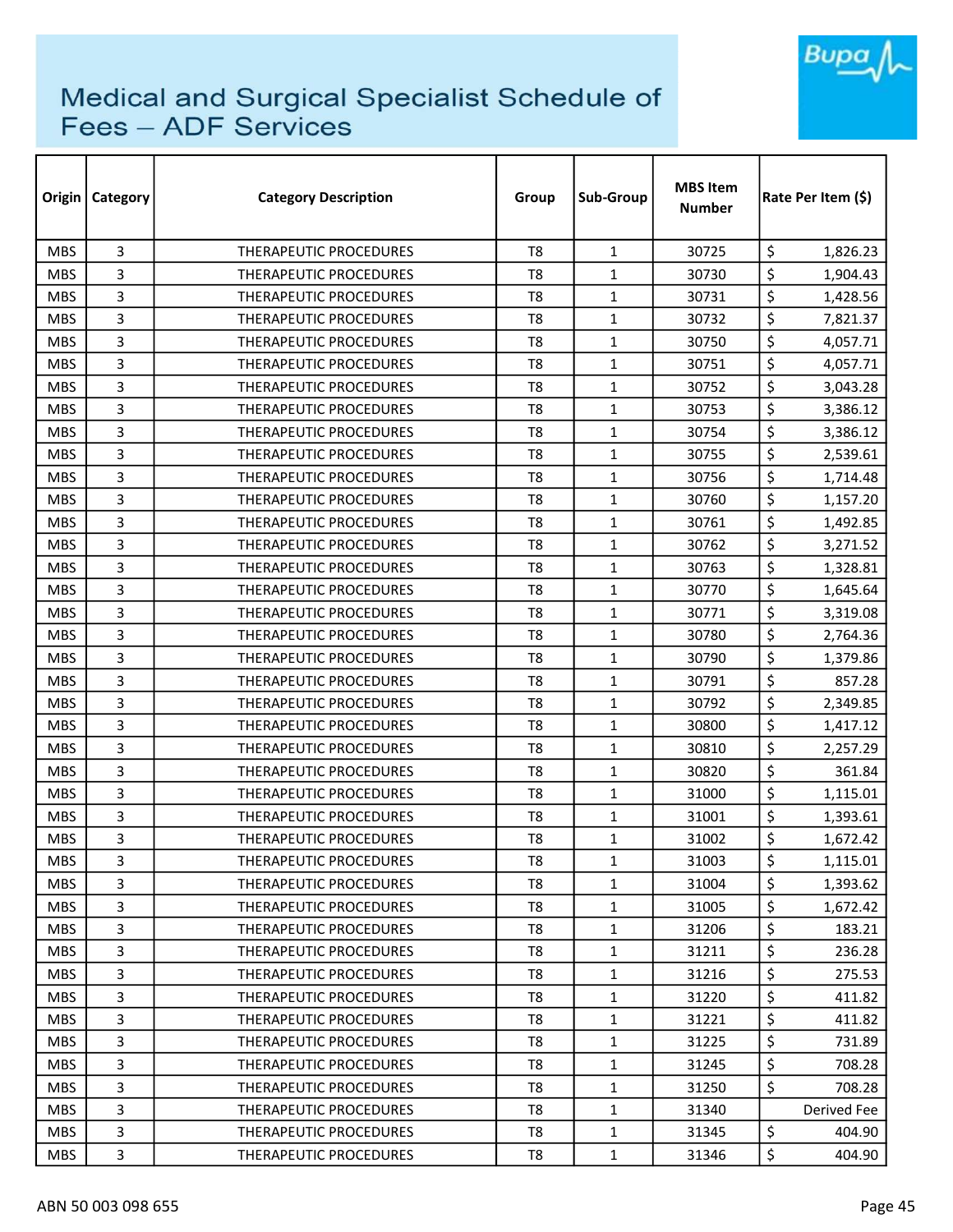

| Origin     | <b>Category</b> | <b>Category Description</b>   | Group          | Sub-Group    | <b>MBS Item</b><br><b>Number</b> | Rate Per Item (\$) |
|------------|-----------------|-------------------------------|----------------|--------------|----------------------------------|--------------------|
| <b>MBS</b> | 3               | <b>THERAPEUTIC PROCEDURES</b> | T <sub>8</sub> | $\mathbf{1}$ | 31350                            | \$<br>831.79       |
| <b>MBS</b> | 3               | THERAPEUTIC PROCEDURES        | T <sub>8</sub> | $\mathbf{1}$ | 31355                            | \$<br>1,371.35     |
| <b>MBS</b> | 3               | THERAPEUTIC PROCEDURES        | T8             | $\mathbf{1}$ | 31356                            | \$<br>424.87       |
| <b>MBS</b> | 3               | THERAPEUTIC PROCEDURES        | T <sub>8</sub> | $\mathbf{1}$ | 31357                            | \$<br>210.56       |
| <b>MBS</b> | 3               | <b>THERAPEUTIC PROCEDURES</b> | T8             | $\mathbf{1}$ | 31358                            | \$<br>519.88       |
| <b>MBS</b> | 3               | THERAPEUTIC PROCEDURES        | T <sub>8</sub> | $\mathbf{1}$ | 31359                            | \$<br>633.71       |
| <b>MBS</b> | 3               | <b>THERAPEUTIC PROCEDURES</b> | T <sub>8</sub> | 1            | 31360                            | \$<br>322.57       |
| <b>MBS</b> | 3               | <b>THERAPEUTIC PROCEDURES</b> | T <sub>8</sub> | $\mathbf{1}$ | 31361                            | \$<br>358.36       |
| <b>MBS</b> | 3               | THERAPEUTIC PROCEDURES        | T <sub>8</sub> | $\mathbf{1}$ | 31362                            | \$<br>257.02       |
| <b>MBS</b> | 3               | THERAPEUTIC PROCEDURES        | T <sub>8</sub> | 1            | 31363                            | \$<br>468.92       |
| <b>MBS</b> | 3               | THERAPEUTIC PROCEDURES        | T <sub>8</sub> | $\mathbf{1}$ | 31364                            | \$<br>322.57       |
| <b>MBS</b> | 3               | THERAPEUTIC PROCEDURES        | T <sub>8</sub> | $\mathbf{1}$ | 31365                            | \$<br>303.85       |
| <b>MBS</b> | 3               | <b>THERAPEUTIC PROCEDURES</b> | T <sub>8</sub> | $\mathbf{1}$ | 31366                            | \$<br>183.21       |
| <b>MBS</b> | 3               | THERAPEUTIC PROCEDURES        | T <sub>8</sub> | $\mathbf{1}$ | 31367                            | \$<br>409.99       |
| <b>MBS</b> | 3               | THERAPEUTIC PROCEDURES        | T8             | $\mathbf{1}$ | 31368                            | \$<br>240.99       |
| <b>MBS</b> | 3               | THERAPEUTIC PROCEDURES        | T <sub>8</sub> | $\mathbf{1}$ | 31369                            | \$<br>472.00       |
| <b>MBS</b> | 3               | THERAPEUTIC PROCEDURES        | T <sub>8</sub> | $\mathbf{1}$ | 31370                            | \$<br>275.53       |
| <b>MBS</b> | 3               | THERAPEUTIC PROCEDURES        | T <sub>8</sub> | $\mathbf{1}$ | 31371                            | \$<br>685.25       |
| <b>MBS</b> | 3               | THERAPEUTIC PROCEDURES        | T <sub>8</sub> | $\mathbf{1}$ | 31372                            | \$<br>592.54       |
| <b>MBS</b> | 3               | <b>THERAPEUTIC PROCEDURES</b> | T <sub>8</sub> | $\mathbf{1}$ | 31373                            | \$<br>684.86       |
| <b>MBS</b> | 3               | THERAPEUTIC PROCEDURES        | T <sub>8</sub> | $\mathbf{1}$ | 31374                            | \$<br>541.10       |
| <b>MBS</b> | 3               | THERAPEUTIC PROCEDURES        | T8             | $\mathbf{1}$ | 31375                            | \$<br>582.36       |
| <b>MBS</b> | 3               | THERAPEUTIC PROCEDURES        | T <sub>8</sub> | $\mathbf{1}$ | 31376                            | \$<br>674.87       |
| <b>MBS</b> | 3               | THERAPEUTIC PROCEDURES        | T8             | 1            | 31400                            | \$<br>501.08       |
| <b>MBS</b> | 3               | THERAPEUTIC PROCEDURES        | T <sub>8</sub> | $\mathbf{1}$ | 31403                            | \$<br>578.43       |
| <b>MBS</b> | 3               | <b>THERAPEUTIC PROCEDURES</b> | T8             | $\mathbf{1}$ | 31406                            | \$<br>963.85       |
| <b>MBS</b> | 3               | THERAPEUTIC PROCEDURES        | T8             | $\mathbf{1}$ | 31409                            | \$<br>2,994.63     |
| <b>MBS</b> | 3               | THERAPEUTIC PROCEDURES        | T <sub>8</sub> | $\mathbf{1}$ | 31412                            | \$<br>3,688.69     |
| <b>MBS</b> | 3               | <b>THERAPEUTIC PROCEDURES</b> | T8             | $\mathbf{1}$ | 31420                            | \$<br>347.77       |
| <b>MBS</b> | 3               | THERAPEUTIC PROCEDURES        | T8             | $\mathbf{1}$ | 31423                            | \$<br>771.14       |
| <b>MBS</b> | 3               | THERAPEUTIC PROCEDURES        | T <sub>8</sub> | $\mathbf{1}$ | 31426                            | \$<br>1,542.18     |
| <b>MBS</b> | 3               | <b>THERAPEUTIC PROCEDURES</b> | T8             | $\mathbf{1}$ | 31429                            | \$<br>2,403.34     |
| MBS.       | 3               | THERAPEUTIC PROCEDURES        | T <sub>8</sub> | $\mathbf{1}$ | 31432                            | \$<br>2,570.43     |
| <b>MBS</b> | 3               | THERAPEUTIC PROCEDURES        | T8             | $\mathbf{1}$ | 31435                            | \$<br>1,889.31     |
| <b>MBS</b> | 3               | <b>THERAPEUTIC PROCEDURES</b> | T <sub>8</sub> | $\mathbf{1}$ | 31438                            | \$<br>2,994.63     |
| <b>MBS</b> | 3               | THERAPEUTIC PROCEDURES        | T8             | 1            | 31450                            | \$<br>769.01       |
| <b>MBS</b> | 3               | THERAPEUTIC PROCEDURES        | T8             | $\mathbf{1}$ | 31452                            | \$<br>1,345.50     |
| <b>MBS</b> | 3               | THERAPEUTIC PROCEDURES        | T8             | $\mathbf{1}$ | 31454                            | \$<br>1,081.23     |
| <b>MBS</b> | 3               | THERAPEUTIC PROCEDURES        | T8             | $\mathbf{1}$ | 31456                            | \$<br>471.32       |
| <b>MBS</b> | 3               | THERAPEUTIC PROCEDURES        | T8             | $\mathbf{1}$ | 31458                            | \$<br>565.57       |
| <b>MBS</b> | 3               | THERAPEUTIC PROCEDURES        | T8             | $\mathbf{1}$ | 31460                            | \$<br>685.25       |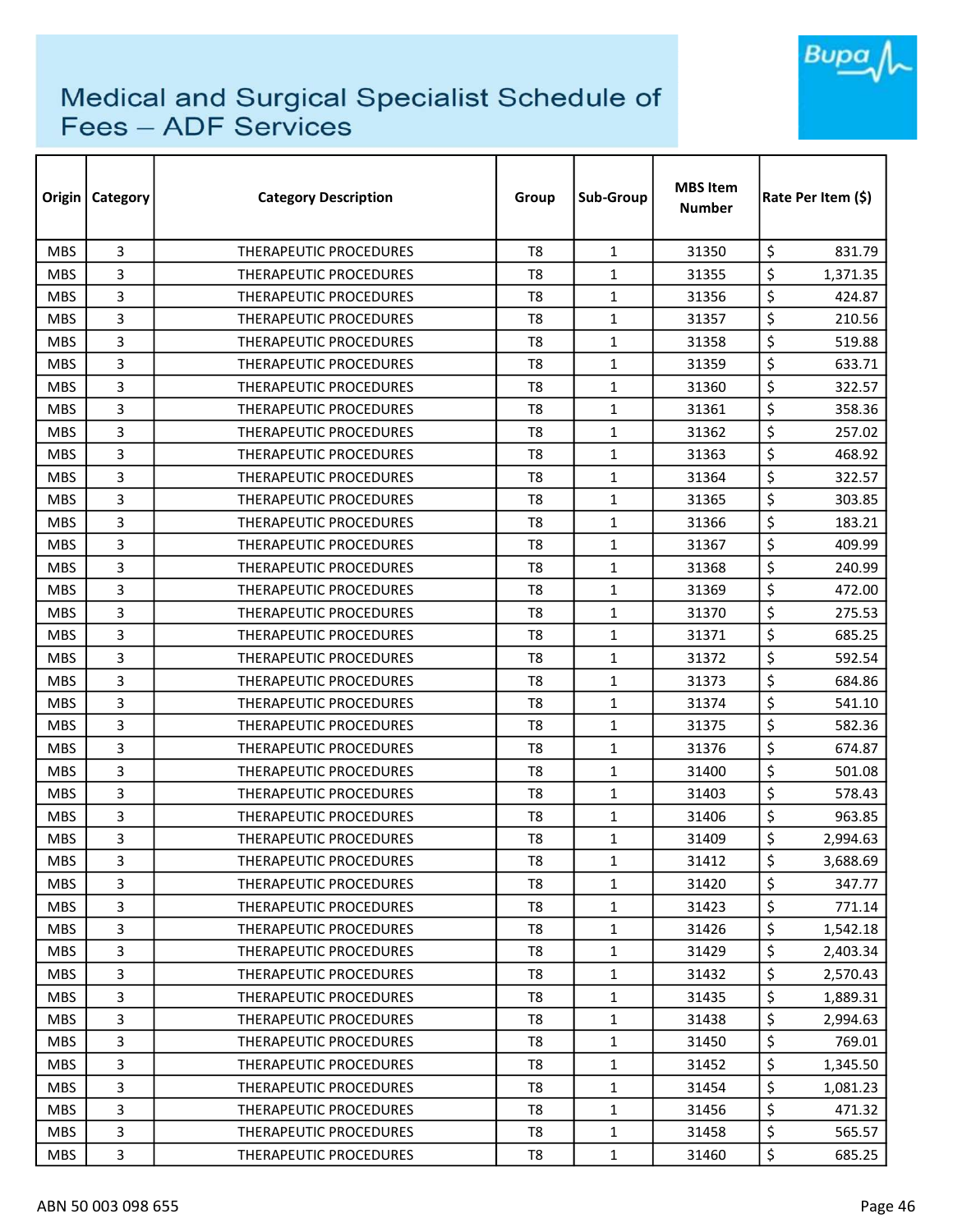

| Origin     | <b>Category</b> | <b>Category Description</b>   | Group          | Sub-Group      | <b>MBS Item</b><br><b>Number</b> | Rate Per Item (S) |
|------------|-----------------|-------------------------------|----------------|----------------|----------------------------------|-------------------|
| <b>MBS</b> | 3               | <b>THERAPEUTIC PROCEDURES</b> | T <sub>8</sub> | $\mathbf{1}$   | 31462                            | \$<br>1,000.52    |
| <b>MBS</b> | 3               | THERAPEUTIC PROCEDURES        | T <sub>8</sub> | $\mathbf{1}$   | 31464                            | \$<br>1,647.70    |
| <b>MBS</b> | 3               | THERAPEUTIC PROCEDURES        | T <sub>8</sub> | $\mathbf{1}$   | 31466                            | \$<br>2,508.62    |
| <b>MBS</b> | 3               | THERAPEUTIC PROCEDURES        | T <sub>8</sub> | $\mathbf{1}$   | 31468                            | \$<br>2,756.03    |
| <b>MBS</b> | 3               | THERAPEUTIC PROCEDURES        | T <sub>8</sub> | $\mathbf{1}$   | 31470                            | \$<br>1,361.96    |
| <b>MBS</b> | 3               | <b>THERAPEUTIC PROCEDURES</b> | T <sub>8</sub> | 1              | 31472                            | \$<br>2,647.02    |
| <b>MBS</b> | 3               | <b>THERAPEUTIC PROCEDURES</b> | T8             | $\mathbf{1}$   | 31500                            | \$<br>499.16      |
| <b>MBS</b> | 3               | THERAPEUTIC PROCEDURES        | T8             | $\mathbf{1}$   | 31503                            | \$<br>665.57      |
| <b>MBS</b> | 3               | THERAPEUTIC PROCEDURES        | T <sub>8</sub> | $\mathbf{1}$   | 31506                            | \$<br>748.78      |
| <b>MBS</b> | 3               | <b>THERAPEUTIC PROCEDURES</b> | T <sub>8</sub> | $\mathbf{1}$   | 31509                            | \$<br>665.57      |
| <b>MBS</b> | 3               | <b>THERAPEUTIC PROCEDURES</b> | T <sub>8</sub> | $\mathbf{1}$   | 31512                            | \$<br>1,247.93    |
| <b>MBS</b> | 3               | <b>THERAPEUTIC PROCEDURES</b> | T <sub>8</sub> | $\mathbf{1}$   | 31515                            | \$<br>837.16      |
| <b>MBS</b> | 3               | <b>THERAPEUTIC PROCEDURES</b> | T <sub>8</sub> | 1              | 31516                            | \$<br>1,664.16    |
| <b>MBS</b> | 3               | <b>THERAPEUTIC PROCEDURES</b> | T <sub>8</sub> | $\mathbf{1}$   | 31519                            | \$<br>1,412.81    |
| <b>MBS</b> | 3               | THERAPEUTIC PROCEDURES        | T <sub>8</sub> | $\mathbf{1}$   | 31524                            | \$<br>1,996.71    |
| <b>MBS</b> | 3               | THERAPEUTIC PROCEDURES        | T <sub>8</sub> | $\mathbf{1}$   | 31525                            | \$<br>998.11      |
| <b>MBS</b> | 3               | THERAPEUTIC PROCEDURES        | T <sub>8</sub> | $\mathbf{1}$   | 31530                            | \$<br>1,143.32    |
| <b>MBS</b> | 3               | <b>THERAPEUTIC PROCEDURES</b> | T <sub>8</sub> | 1              | 31533                            | \$<br>264.69      |
| <b>MBS</b> | 3               | <b>THERAPEUTIC PROCEDURES</b> | T <sub>8</sub> | $\mathbf{1}$   | 31536                            | \$<br>363.54      |
| <b>MBS</b> | 3               | <b>THERAPEUTIC PROCEDURES</b> | T8             | $\mathbf{1}$   | 31539                            | \$<br>754.16      |
| <b>MBS</b> | 3               | <b>THERAPEUTIC PROCEDURES</b> | T <sub>8</sub> | 1              | 31542                            | \$<br>372.45      |
| <b>MBS</b> | 3               | <b>THERAPEUTIC PROCEDURES</b> | T <sub>8</sub> | $\mathbf{1}$   | 31545                            | \$<br>1,126.42    |
| <b>MBS</b> | 3               | THERAPEUTIC PROCEDURES        | T <sub>8</sub> | $\mathbf{1}$   | 31548                            | \$<br>390.03      |
| <b>MBS</b> | 3               | <b>THERAPEUTIC PROCEDURES</b> | T <sub>8</sub> | $\mathbf{1}$   | 31551                            | \$<br>416.04      |
| <b>MBS</b> | 3               | THERAPEUTIC PROCEDURES        | T8             | $\mathbf{1}$   | 31554                            | \$<br>832.08      |
| <b>MBS</b> | 3               | <b>THERAPEUTIC PROCEDURES</b> | T8             | $\mathbf{1}$   | 31557                            | \$<br>665.57      |
| <b>MBS</b> | 3               | <b>THERAPEUTIC PROCEDURES</b> | T8             | 1              | 31560                            | \$<br>665.57      |
| <b>MBS</b> | 3               | THERAPEUTIC PROCEDURES        | T <sub>8</sub> | $\mathbf 1$    | 31563                            | \$<br>498.58      |
| <b>MBS</b> | 3               | THERAPEUTIC PROCEDURES        | T8             | $\mathbf{1}$   | 31566                            | \$<br>249.44      |
| <b>MBS</b> | 3               | THERAPEUTIC PROCEDURES        | T <sub>8</sub> | $\mathbf{1}$   | 31569                            | \$<br>1,630.67    |
| <b>MBS</b> | 3               | THERAPEUTIC PROCEDURES        | T <sub>8</sub> | $\mathbf{1}$   | 31572                            | \$<br>2,006.59    |
| <b>MBS</b> | 3               | THERAPEUTIC PROCEDURES        | T8             | $\mathbf{1}$   | 31575                            | \$<br>1,630.67    |
| <b>MBS</b> | 3               | THERAPEUTIC PROCEDURES        | T8             | $\mathbf{1}$   | 31578                            | \$<br>1,630.67    |
| <b>MBS</b> | 3               | <b>THERAPEUTIC PROCEDURES</b> | T8             | $\mathbf{1}$   | 31581                            | \$<br>2,006.59    |
| <b>MBS</b> | 3               | THERAPEUTIC PROCEDURES        | T8             | $\mathbf{1}$   | 31584                            | \$<br>2,954.22    |
| <b>MBS</b> | 3               | THERAPEUTIC PROCEDURES        | T <sub>8</sub> | $\mathbf{1}$   | 31585                            | \$<br>1,637.32    |
| <b>MBS</b> | 3               | THERAPEUTIC PROCEDURES        | T8             | $\mathbf{1}$   | 31587                            | \$<br>188.01      |
| <b>MBS</b> | 3               | THERAPEUTIC PROCEDURES        | T8             | $\mathbf{1}$   | 31590                            | \$<br>483.12      |
| <b>MBS</b> | 3               | THERAPEUTIC PROCEDURES        | T8             | 2              | 32000                            | \$<br>1,741.07    |
| <b>MBS</b> | 3               | THERAPEUTIC PROCEDURES        | T8             | $\overline{2}$ | 32003                            | \$<br>1,821.17    |
| <b>MBS</b> | 3               | THERAPEUTIC PROCEDURES        | T8             | $\overline{2}$ | 32004                            | \$<br>1,941.96    |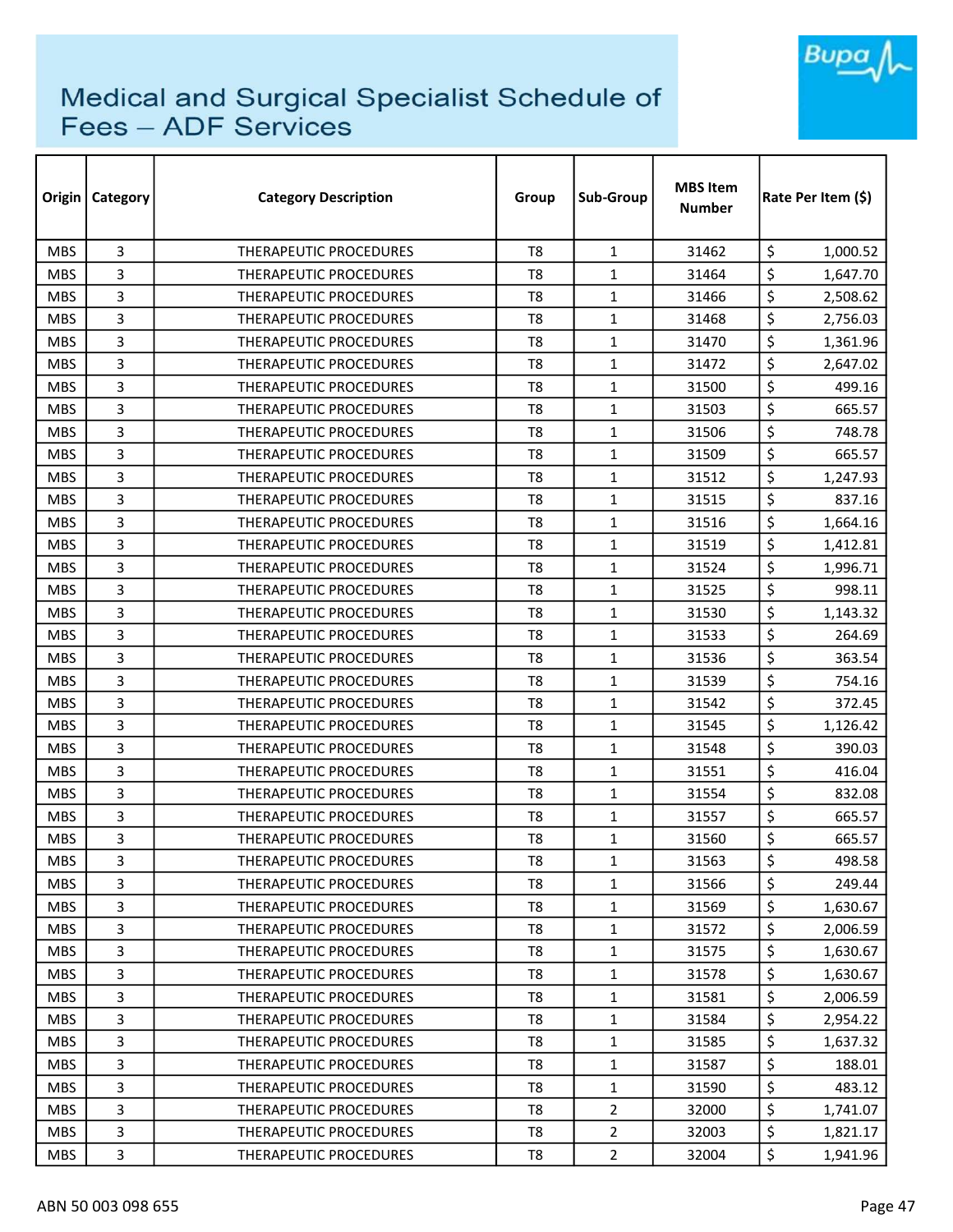

| Origin     | <b>Category</b> | <b>Category Description</b>   | Group          | Sub-Group      | <b>MBS Item</b><br><b>Number</b> | Rate Per Item (\$) |
|------------|-----------------|-------------------------------|----------------|----------------|----------------------------------|--------------------|
| <b>MBS</b> | 3               | <b>THERAPEUTIC PROCEDURES</b> | T <sub>8</sub> | $\overline{2}$ | 32005                            | \$<br>2,193.83     |
| <b>MBS</b> | 3               | <b>THERAPEUTIC PROCEDURES</b> | T <sub>8</sub> | $\overline{2}$ | 32006                            | \$<br>1,941.96     |
| <b>MBS</b> | 3               | THERAPEUTIC PROCEDURES        | T <sub>8</sub> | $\overline{2}$ | 32009                            | \$<br>2,303.64     |
| <b>MBS</b> | 3               | THERAPEUTIC PROCEDURES        | T <sub>8</sub> | $\overline{2}$ | 32012                            | \$<br>2,544.72     |
| <b>MBS</b> | 3               | <b>THERAPEUTIC PROCEDURES</b> | T <sub>8</sub> | $\overline{2}$ | 32015                            | \$<br>3,127.30     |
| <b>MBS</b> | 3               | <b>THERAPEUTIC PROCEDURES</b> | T <sub>8</sub> | $\overline{2}$ | 32018                            | \$<br>2,651.83     |
| <b>MBS</b> | 3               | <b>THERAPEUTIC PROCEDURES</b> | T <sub>8</sub> | $\overline{2}$ | 32021                            | \$<br>950.93       |
| <b>MBS</b> | 3               | THERAPEUTIC PROCEDURES        | T8             | 2              | 32023                            | \$<br>937.51       |
| <b>MBS</b> | 3               | <b>THERAPEUTIC PROCEDURES</b> | T <sub>8</sub> | $\overline{2}$ | 32024                            | \$<br>2,303.64     |
| <b>MBS</b> | 3               | THERAPEUTIC PROCEDURES        | T <sub>8</sub> | $\overline{2}$ | 32025                            | \$<br>3,081.38     |
| <b>MBS</b> | 3               | THERAPEUTIC PROCEDURES        | T <sub>8</sub> | $\overline{2}$ | 32026                            | \$<br>3,318.31     |
| <b>MBS</b> | 3               | THERAPEUTIC PROCEDURES        | T <sub>8</sub> | $\overline{2}$ | 32028                            | \$<br>3,555.58     |
| <b>MBS</b> | 3               | <b>THERAPEUTIC PROCEDURES</b> | T <sub>8</sub> | $\overline{2}$ | 32029                            | \$<br>711.05       |
| <b>MBS</b> | 3               | <b>THERAPEUTIC PROCEDURES</b> | T <sub>8</sub> | $\overline{2}$ | 32030                            | \$<br>1,741.07     |
| <b>MBS</b> | 3               | THERAPEUTIC PROCEDURES        | T8             | $\overline{2}$ | 32033                            | \$<br>2,544.72     |
| <b>MBS</b> | 3               | THERAPEUTIC PROCEDURES        | T <sub>8</sub> | $\overline{2}$ | 32036                            | \$<br>3,227.41     |
| <b>MBS</b> | 3               | THERAPEUTIC PROCEDURES        | T8             | 2              | 32039                            | \$<br>2,591.40     |
| <b>MBS</b> | 3               | THERAPEUTIC PROCEDURES        | T <sub>8</sub> | $\overline{2}$ | 32042                            | \$<br>2,183.03     |
| <b>MBS</b> | 3               | THERAPEUTIC PROCEDURES        | T <sub>8</sub> | $\overline{2}$ | 32045                            | \$<br>816.98       |
| <b>MBS</b> | 3               | THERAPEUTIC PROCEDURES        | T8             | $\overline{2}$ | 32046                            | \$<br>1,262.57     |
| <b>MBS</b> | 3               | THERAPEUTIC PROCEDURES        | T8             | 2              | 32047                            | \$<br>1,470.89     |
| <b>MBS</b> | 3               | THERAPEUTIC PROCEDURES        | T <sub>8</sub> | $\overline{2}$ | 32051                            | \$<br>3,910.76     |
| <b>MBS</b> | 3               | <b>THERAPEUTIC PROCEDURES</b> | T <sub>8</sub> | $\overline{2}$ | 32054                            | \$<br>3,589.34     |
| <b>MBS</b> | 3               | THERAPEUTIC PROCEDURES        | T <sub>8</sub> | $\overline{2}$ | 32057                            | \$<br>950.93       |
| <b>MBS</b> | 3               | <b>THERAPEUTIC PROCEDURES</b> | T <sub>8</sub> | $\overline{2}$ | 32060                            | \$<br>3,910.76     |
| <b>MBS</b> | 3               | <b>THERAPEUTIC PROCEDURES</b> | T <sub>8</sub> | $\overline{2}$ | 32063                            | \$<br>3,589.34     |
| <b>MBS</b> | 3               | <b>THERAPEUTIC PROCEDURES</b> | T8             | $\overline{2}$ | 32066                            | \$<br>950.93       |
| <b>MBS</b> | 3               | THERAPEUTIC PROCEDURES        | T <sub>8</sub> | $\overline{2}$ | 32069                            | \$<br>2,892.89     |
| <b>MBS</b> | 3               | THERAPEUTIC PROCEDURES        | T8             | $\overline{2}$ | 32072                            | \$<br>80.77        |
| <b>MBS</b> | 3               | THERAPEUTIC PROCEDURES        | T8             | $\overline{2}$ | 32075                            | \$<br>126.69       |
| <b>MBS</b> | 3               | THERAPEUTIC PROCEDURES        | T <sub>8</sub> | $\overline{2}$ | 32084                            | \$<br>187.98       |
| <b>MBS</b> | 3               | <b>THERAPEUTIC PROCEDURES</b> | T8             | $\overline{2}$ | 32087                            | \$<br>345.57       |
| <b>MBS</b> | 3               | THERAPEUTIC PROCEDURES        | T <sub>8</sub> | $\overline{2}$ | 32088                            | \$<br>556.09       |
| <b>MBS</b> | 3               | <b>THERAPEUTIC PROCEDURES</b> | T8             | $\overline{2}$ | 32089                            | \$<br>780.37       |
| <b>MBS</b> | 3               | <b>THERAPEUTIC PROCEDURES</b> | T <sub>8</sub> | $\overline{2}$ | 32090                            | \$<br>556.09       |
| <b>MBS</b> | 3               | <b>THERAPEUTIC PROCEDURES</b> | T8             | $\overline{2}$ | 32093                            | \$<br>780.38       |
| <b>MBS</b> | 3               | THERAPEUTIC PROCEDURES        | T8             | $\overline{2}$ | 32094                            | \$<br>931.61       |
| <b>MBS</b> | 3               | THERAPEUTIC PROCEDURES        | T8             | $\overline{2}$ | 32095                            | \$<br>215.75       |
| <b>MBS</b> | 3               | THERAPEUTIC PROCEDURES        | T8             | $\overline{2}$ | 32096                            | \$<br>433.77       |
| <b>MBS</b> | 3               | THERAPEUTIC PROCEDURES        | T8             | $\overline{2}$ | 32099                            | \$<br>562.49       |
| <b>MBS</b> | 3               | THERAPEUTIC PROCEDURES        | T8             | $\overline{2}$ | 32102                            | \$<br>1,071.46     |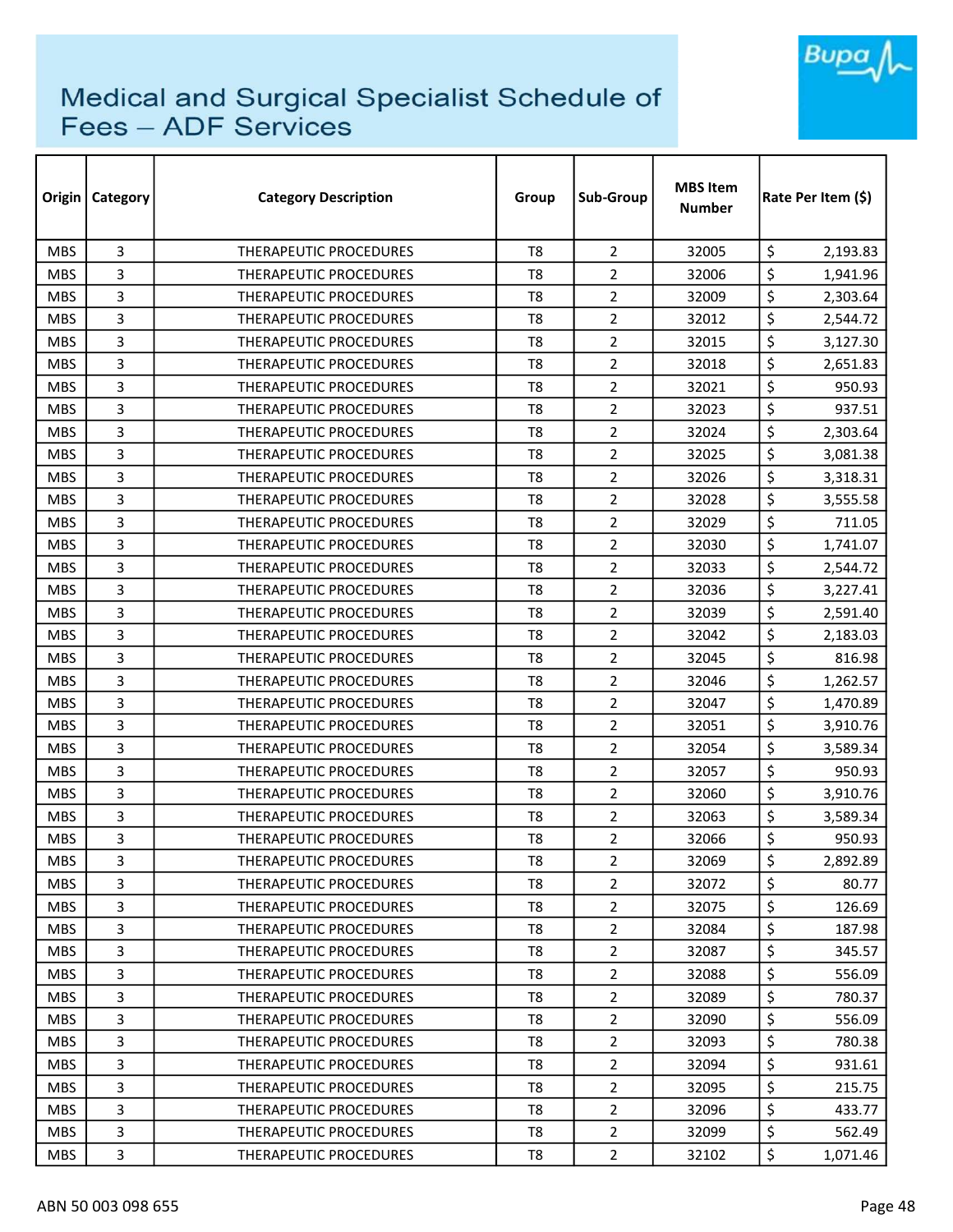

|            | <b>Origin   Category</b> | <b>Category Description</b>   | Group          | Sub-Group      | <b>MBS Item</b><br><b>Number</b> | Rate Per Item (\$) |  |
|------------|--------------------------|-------------------------------|----------------|----------------|----------------------------------|--------------------|--|
| <b>MBS</b> | 3                        | <b>THERAPEUTIC PROCEDURES</b> | T <sub>8</sub> | $\overline{2}$ | 32103                            | \$<br>1,303.76     |  |
| <b>MBS</b> | 3                        | THERAPEUTIC PROCEDURES        | T <sub>8</sub> | $\overline{2}$ | 32104                            | \$<br>1,687.56     |  |
| <b>MBS</b> | 3                        | THERAPEUTIC PROCEDURES        | T <sub>8</sub> | $\overline{2}$ | 32105                            | \$<br>816.98       |  |
| <b>MBS</b> | 3                        | THERAPEUTIC PROCEDURES        | T <sub>8</sub> | $\overline{2}$ | 32106                            | \$<br>2,303.64     |  |
| <b>MBS</b> | 3                        | <b>THERAPEUTIC PROCEDURES</b> | T <sub>8</sub> | $\overline{2}$ | 32108                            | \$<br>1,687.56     |  |
| <b>MBS</b> | 3                        | THERAPEUTIC PROCEDURES        | T <sub>8</sub> | $\overline{2}$ | 32111                            | \$<br>1,071.46     |  |
| <b>MBS</b> | 3                        | <b>THERAPEUTIC PROCEDURES</b> | T8             | $\overline{2}$ | 32112                            | \$<br>1,303.76     |  |
| <b>MBS</b> | 3                        | <b>THERAPEUTIC PROCEDURES</b> | T8             | $\overline{2}$ | 32114                            | \$<br>294.50       |  |
| <b>MBS</b> | 3                        | THERAPEUTIC PROCEDURES        | T <sub>8</sub> | $\overline{2}$ | 32115                            | \$<br>214.14       |  |
| <b>MBS</b> | 3                        | <b>THERAPEUTIC PROCEDURES</b> | T <sub>8</sub> | $\overline{2}$ | 32117                            | \$<br>1,687.56     |  |
| <b>MBS</b> | 3                        | THERAPEUTIC PROCEDURES        | T <sub>8</sub> | $\overline{2}$ | 32120                            | \$<br>433.77       |  |
| <b>MBS</b> | 3                        | THERAPEUTIC PROCEDURES        | T <sub>8</sub> | $\overline{2}$ | 32123                            | \$<br>562.49       |  |
| <b>MBS</b> | 3                        | <b>THERAPEUTIC PROCEDURES</b> | T <sub>8</sub> | $\overline{2}$ | 32126                            | \$<br>816.98       |  |
| <b>MBS</b> | 3                        | <b>THERAPEUTIC PROCEDURES</b> | T <sub>8</sub> | $\overline{2}$ | 32129                            | \$<br>1,071.46     |  |
| <b>MBS</b> | 3                        | <b>THERAPEUTIC PROCEDURES</b> | T8             | $\overline{2}$ | 32131                            | \$<br>900.79       |  |
| <b>MBS</b> | 3                        | <b>THERAPEUTIC PROCEDURES</b> | T <sub>8</sub> | $\overline{2}$ | 32132                            | \$<br>76.14        |  |
| <b>MBS</b> | 3                        | <b>THERAPEUTIC PROCEDURES</b> | T8             | 2              | 32135                            | \$<br>113.95       |  |
| <b>MBS</b> | 3                        | THERAPEUTIC PROCEDURES        | T <sub>8</sub> | $\overline{2}$ | 32138                            | \$<br>620.81       |  |
| <b>MBS</b> | 3                        | THERAPEUTIC PROCEDURES        | T <sub>8</sub> | $\overline{2}$ | 32139                            | \$<br>620.82       |  |
| <b>MBS</b> | 3                        | THERAPEUTIC PROCEDURES        | T8             | $\overline{2}$ | 32142                            | \$<br>113.95       |  |
| <b>MBS</b> | 3                        | <b>THERAPEUTIC PROCEDURES</b> | T <sub>8</sub> | 2              | 32145                            | \$<br>227.99       |  |
| <b>MBS</b> | 3                        | THERAPEUTIC PROCEDURES        | T <sub>8</sub> | $\overline{2}$ | 32147                            | \$<br>76.14        |  |
| <b>MBS</b> | 3                        | <b>THERAPEUTIC PROCEDURES</b> | T <sub>8</sub> | $\overline{2}$ | 32150                            | \$<br>433.77       |  |
| <b>MBS</b> | 3                        | <b>THERAPEUTIC PROCEDURES</b> | T <sub>8</sub> | $\overline{2}$ | 32153                            | \$<br>118.34       |  |
| <b>MBS</b> | 3                        | THERAPEUTIC PROCEDURES        | T <sub>8</sub> | $\overline{2}$ | 32156                            | \$<br>222.42       |  |
| <b>MBS</b> | 3                        | <b>THERAPEUTIC PROCEDURES</b> | T <sub>8</sub> | $\overline{2}$ | 32159                            | \$<br>562.49       |  |
| <b>MBS</b> | 3                        | <b>THERAPEUTIC PROCEDURES</b> | T8             | $\overline{2}$ | 32162                            | \$<br>816.98       |  |
| <b>MBS</b> | 3                        | THERAPEUTIC PROCEDURES        | T <sub>8</sub> | $\overline{2}$ | 32165                            | \$<br>1,071.46     |  |
| <b>MBS</b> | 3                        | THERAPEUTIC PROCEDURES        | T8             | $\overline{2}$ | 32166                            | \$<br>348.09       |  |
| <b>MBS</b> | 3                        | THERAPEUTIC PROCEDURES        | T8             | $\overline{2}$ | 32168                            | \$<br>222.42       |  |
| <b>MBS</b> | 3                        | THERAPEUTIC PROCEDURES        | T8             | $\overline{2}$ | 32171                            | \$<br>149.91       |  |
| <b>MBS</b> | 3                        | <b>THERAPEUTIC PROCEDURES</b> | T8             | $\overline{2}$ | 32174                            | \$<br>149.91       |  |
| <b>MBS</b> | 3                        | THERAPEUTIC PROCEDURES        | T <sub>8</sub> | $\overline{2}$ | 32175                            | \$<br>274.58       |  |
| <b>MBS</b> | 3                        | <b>THERAPEUTIC PROCEDURES</b> | T8             | $\overline{2}$ | 32177                            | \$<br>294.16       |  |
| <b>MBS</b> | 3                        | <b>THERAPEUTIC PROCEDURES</b> | T <sub>8</sub> | $\overline{2}$ | 32180                            | \$<br>433.77       |  |
| <b>MBS</b> | 3                        | <b>THERAPEUTIC PROCEDURES</b> | T8             | $\overline{2}$ | 32183                            | \$<br>948.15       |  |
| <b>MBS</b> | 3                        | THERAPEUTIC PROCEDURES        | T8             | $\overline{2}$ | 32186                            | \$<br>948.15       |  |
| <b>MBS</b> | 3                        | THERAPEUTIC PROCEDURES        | T8             | $\overline{2}$ | 32200                            | \$<br>499.19       |  |
| <b>MBS</b> | 3                        | THERAPEUTIC PROCEDURES        | T8             | $\overline{2}$ | 32203                            | \$<br>1,071.97     |  |
| <b>MBS</b> | 3                        | THERAPEUTIC PROCEDURES        | T8             | $\overline{2}$ | 32206                            | \$<br>968.49       |  |
| <b>MBS</b> | 3                        | THERAPEUTIC PROCEDURES        | T8             | $\overline{2}$ | 32209                            | \$<br>1,556.39     |  |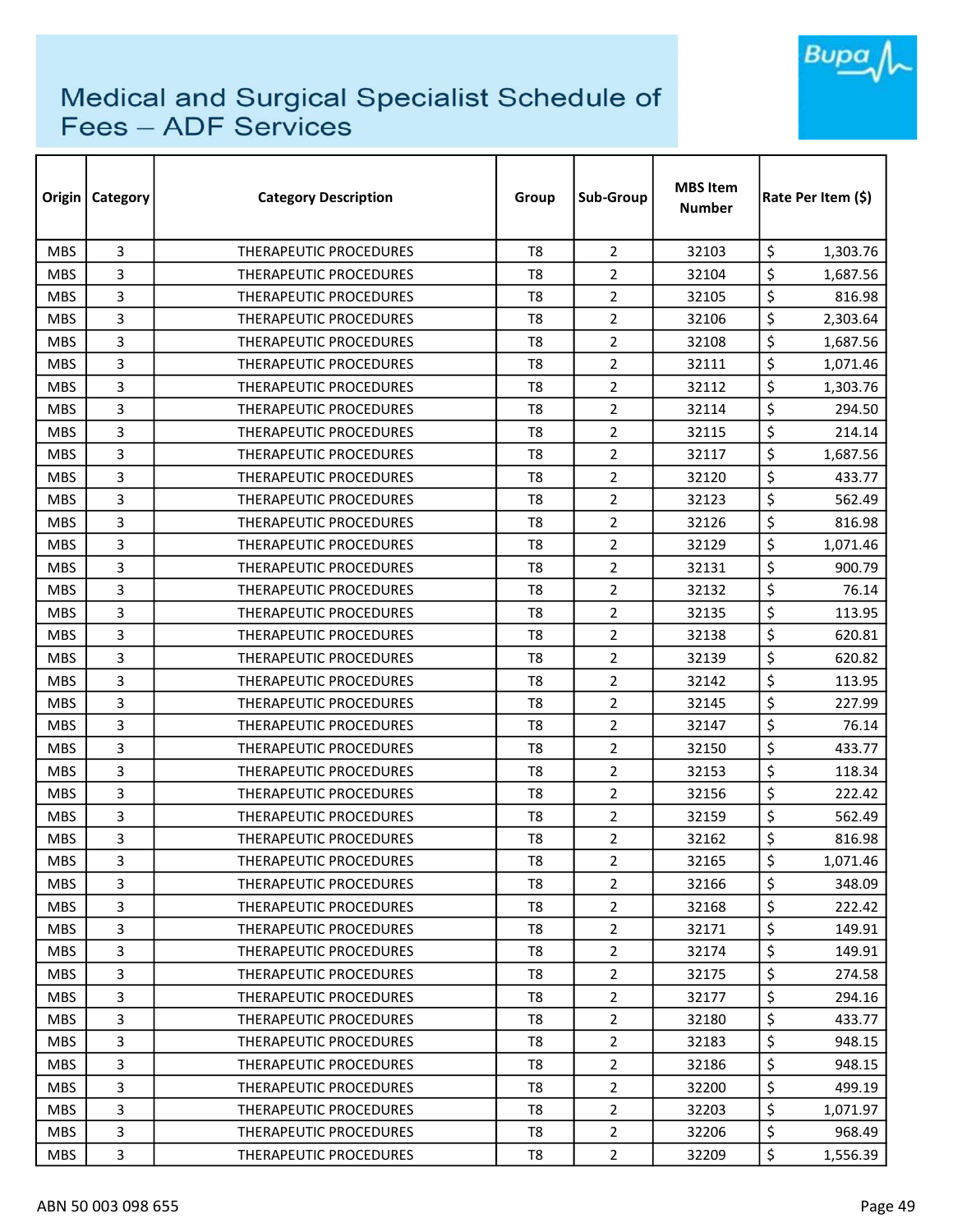

| Origin     | <b>Category</b> | <b>Category Description</b>   | Group          | Sub-Group      | <b>MBS Item</b><br><b>Number</b> | Rate Per Item (\$) |
|------------|-----------------|-------------------------------|----------------|----------------|----------------------------------|--------------------|
| <b>MBS</b> | 3               | <b>THERAPEUTIC PROCEDURES</b> | T <sub>8</sub> | $\overline{2}$ | 32210                            | \$<br>431.23       |
| <b>MBS</b> | 3               | THERAPEUTIC PROCEDURES        | T <sub>8</sub> | $\overline{2}$ | 32212                            | \$<br>230.01       |
| <b>MBS</b> | 3               | THERAPEUTIC PROCEDURES        | T <sub>8</sub> | $\overline{2}$ | 32213                            | \$<br>1,115.78     |
| <b>MBS</b> | 3               | <b>THERAPEUTIC PROCEDURES</b> | T <sub>8</sub> | $\overline{2}$ | 32214                            | \$<br>563.84       |
| <b>MBS</b> | 3               | <b>THERAPEUTIC PROCEDURES</b> | T <sub>8</sub> | $\overline{2}$ | 32215                            | \$<br>211.70       |
| <b>MBS</b> | 3               | THERAPEUTIC PROCEDURES        | T <sub>8</sub> | $\overline{2}$ | 32216                            | \$<br>1,002.00     |
| <b>MBS</b> | 3               | <b>THERAPEUTIC PROCEDURES</b> | T8             | $\overline{2}$ | 32217                            | \$<br>263.86       |
| <b>MBS</b> | 3               | <b>THERAPEUTIC PROCEDURES</b> | T8             | 2              | 32218                            | \$<br>263.86       |
| <b>MBS</b> | 3               | THERAPEUTIC PROCEDURES        | T <sub>8</sub> | $\overline{2}$ | 32220                            | \$<br>1,525.92     |
| <b>MBS</b> | 3               | <b>THERAPEUTIC PROCEDURES</b> | T <sub>8</sub> | $\overline{2}$ | 32221                            | \$<br>1,525.92     |
| <b>MBS</b> | 3               | THERAPEUTIC PROCEDURES        | T <sub>8</sub> | $\overline{2}$ | 32222                            | \$<br>573.46       |
| <b>MBS</b> | 3               | THERAPEUTIC PROCEDURES        | T <sub>8</sub> | $\overline{2}$ | 32223                            | \$<br>573.46       |
| <b>MBS</b> | 3               | <b>THERAPEUTIC PROCEDURES</b> | T <sub>8</sub> | $\overline{2}$ | 32224                            | \$<br>573.46       |
| <b>MBS</b> | 3               | <b>THERAPEUTIC PROCEDURES</b> | T <sub>8</sub> | $\overline{2}$ | 32225                            | \$<br>573.46       |
| <b>MBS</b> | 3               | <b>THERAPEUTIC PROCEDURES</b> | T8             | $\overline{2}$ | 32226                            | \$<br>573.46       |
| <b>MBS</b> | 3               | <b>THERAPEUTIC PROCEDURES</b> | T <sub>8</sub> | $\overline{2}$ | 32227                            | \$<br>804.74       |
| <b>MBS</b> | 3               | <b>THERAPEUTIC PROCEDURES</b> | T8             | 2              | 32228                            | \$<br>573.46       |
| <b>MBS</b> | 3               | THERAPEUTIC PROCEDURES        | T <sub>8</sub> | $\overline{2}$ | 32229                            | \$<br>462.56       |
| <b>MBS</b> | 3               | THERAPEUTIC PROCEDURES        | T <sub>8</sub> | $\overline{2}$ | 32230                            | \$<br>1,156.34     |
| <b>MBS</b> | 3               | THERAPEUTIC PROCEDURES        | T <sub>8</sub> | 3              | 32500                            | \$<br>175.73       |
| <b>MBS</b> | 3               | <b>THERAPEUTIC PROCEDURES</b> | T <sub>8</sub> | 3              | 32504                            | \$<br>428.36       |
| <b>MBS</b> | 3               | THERAPEUTIC PROCEDURES        | T <sub>8</sub> | 3              | 32507                            | \$<br>854.00       |
| <b>MBS</b> | 3               | <b>THERAPEUTIC PROCEDURES</b> | T <sub>8</sub> | 3              | 32508                            | \$<br>854.00       |
| <b>MBS</b> | 3               | <b>THERAPEUTIC PROCEDURES</b> | T <sub>8</sub> | 3              | 32511                            | \$<br>1,269.64     |
| <b>MBS</b> | 3               | THERAPEUTIC PROCEDURES        | T <sub>8</sub> | 3              | 32514                            | \$<br>1,483.30     |
| <b>MBS</b> | 3               | <b>THERAPEUTIC PROCEDURES</b> | T <sub>8</sub> | 3              | 32517                            | \$<br>1,909.98     |
| <b>MBS</b> | 3               | <b>THERAPEUTIC PROCEDURES</b> | T8             | 3              | 32520                            | \$<br>854.00       |
| <b>MBS</b> | 3               | THERAPEUTIC PROCEDURES        | T <sub>8</sub> | $\mathbf{3}$   | 32522                            | \$<br>1,269.64     |
| <b>MBS</b> | 3               | THERAPEUTIC PROCEDURES        | T8             | 3              | 32523                            | \$<br>854.00       |
| <b>MBS</b> | 3               | THERAPEUTIC PROCEDURES        | T8             | 3              | 32526                            | \$<br>1,269.64     |
| <b>MBS</b> | 3               | THERAPEUTIC PROCEDURES        | T <sub>8</sub> | 3              | 32528                            | \$<br>854.00       |
| <b>MBS</b> | 3               | THERAPEUTIC PROCEDURES        | T8             | 3              | 32529                            | \$<br>1,269.64     |
| <b>MBS</b> | 3               | <b>THERAPEUTIC PROCEDURES</b> | T <sub>8</sub> | 3              | 32700                            | \$<br>2,298.73     |
| <b>MBS</b> | 3               | THERAPEUTIC PROCEDURES        | T8             | 3              | 32703                            | \$<br>1,901.65     |
| <b>MBS</b> | 3               | THERAPEUTIC PROCEDURES        | T <sub>8</sub> | $\overline{3}$ | 32708                            | \$<br>2,274.80     |
| <b>MBS</b> | 3               | THERAPEUTIC PROCEDURES        | T8             | 3              | 32710                            | \$<br>2,527.59     |
| <b>MBS</b> | 3               | THERAPEUTIC PROCEDURES        | T8             | 3              | 32711                            | \$<br>2,780.39     |
| <b>MBS</b> | 3               | THERAPEUTIC PROCEDURES        | T8             | 3              | 32712                            | \$<br>2,009.85     |
| <b>MBS</b> | 3               | THERAPEUTIC PROCEDURES        | T8             | 3              | 32715                            | \$<br>2,009.85     |
| <b>MBS</b> | 3               | THERAPEUTIC PROCEDURES        | T8             | 3              | 32718                            | \$<br>1,901.65     |
| <b>MBS</b> | 3               | THERAPEUTIC PROCEDURES        | T8             | $\overline{3}$ | 32721                            | \$<br>3,020.61     |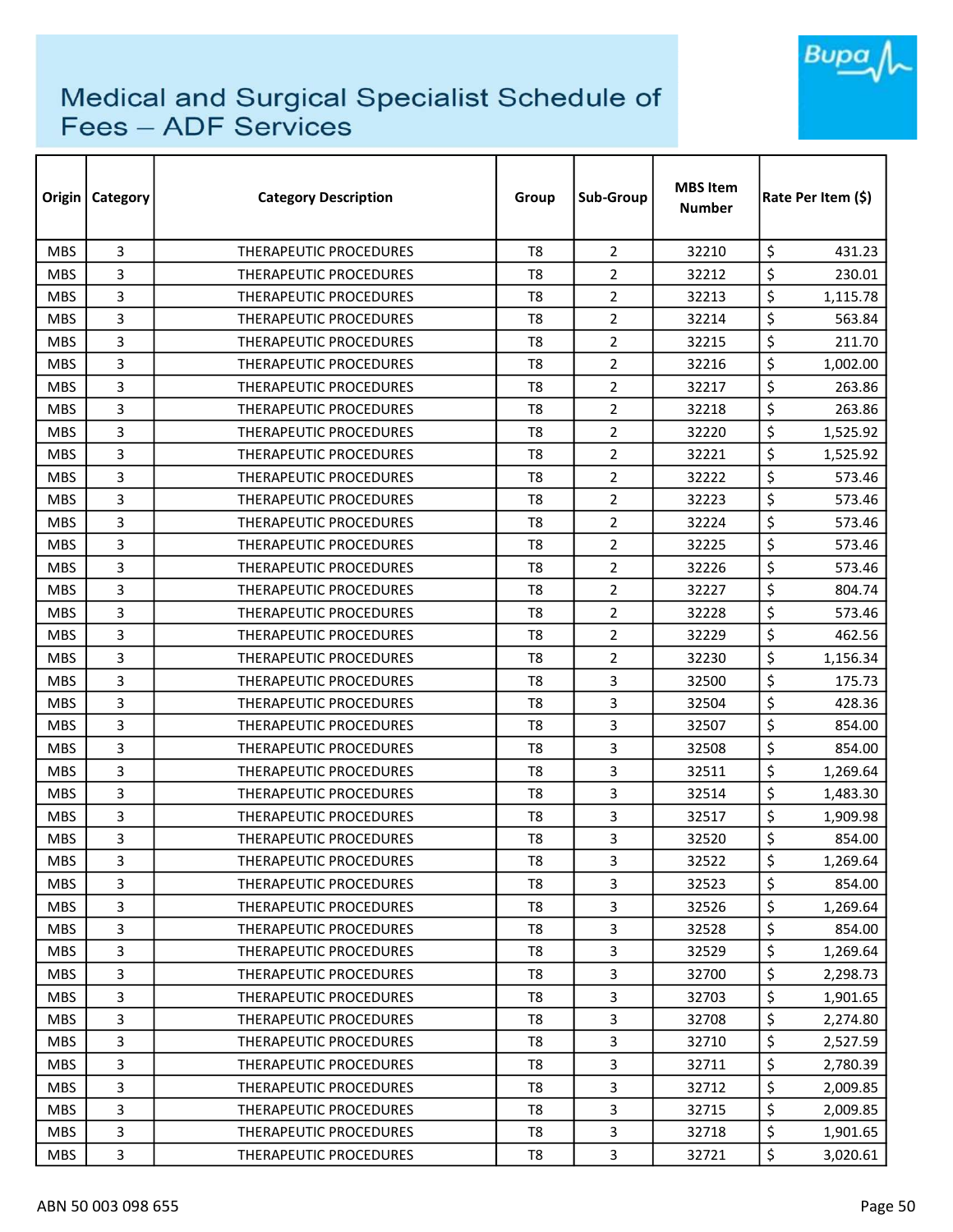

| Origin     | Category | <b>Category Description</b>   | Group          | Sub-Group      | <b>MBS Item</b><br><b>Number</b> | Rate Per Item (\$) |          |
|------------|----------|-------------------------------|----------------|----------------|----------------------------------|--------------------|----------|
| <b>MBS</b> | 3        | <b>THERAPEUTIC PROCEDURES</b> | T <sub>8</sub> | 3              | 32724                            | \$                 | 3,429.93 |
| <b>MBS</b> | 3        | <b>THERAPEUTIC PROCEDURES</b> | T <sub>8</sub> | 3              | 32730                            | \$                 | 2,599.62 |
| <b>MBS</b> | 3        | THERAPEUTIC PROCEDURES        | T8             | 3              | 32733                            | \$                 | 3,020.61 |
| <b>MBS</b> | 3        | THERAPEUTIC PROCEDURES        | T <sub>8</sub> | 3              | 32736                            | \$                 | 661.87   |
| <b>MBS</b> | 3        | THERAPEUTIC PROCEDURES        | T8             | 3              | 32739                            | \$                 | 2,070.02 |
| <b>MBS</b> | 3        | THERAPEUTIC PROCEDURES        | T <sub>8</sub> | 3              | 32742                            | \$                 | 2,371.07 |
| <b>MBS</b> | 3        | THERAPEUTIC PROCEDURES        | T8             | 3              | 32745                            | \$                 | 2,707.89 |
| <b>MBS</b> | 3        | THERAPEUTIC PROCEDURES        | T8             | 3              | 32748                            | \$                 | 2,936.51 |
| <b>MBS</b> | 3        | <b>THERAPEUTIC PROCEDURES</b> | T <sub>8</sub> | 3              | 32751                            | \$                 | 1,901.65 |
| <b>MBS</b> | 3        | THERAPEUTIC PROCEDURES        | T <sub>8</sub> | 3              | 32754                            | \$                 | 2,371.07 |
| <b>MBS</b> | 3        | THERAPEUTIC PROCEDURES        | T <sub>8</sub> | 3              | 32757                            | \$                 | 661.87   |
| <b>MBS</b> | 3        | <b>THERAPEUTIC PROCEDURES</b> | T <sub>8</sub> | 3              | 32760                            | \$                 | 649.86   |
| <b>MBS</b> | 3        | <b>THERAPEUTIC PROCEDURES</b> | T8             | 3              | 32763                            | \$                 | 1,901.65 |
| <b>MBS</b> | 3        | <b>THERAPEUTIC PROCEDURES</b> | T8             | 3              | 32766                            | \$                 | 1,263.80 |
| <b>MBS</b> | 3        | <b>THERAPEUTIC PROCEDURES</b> | T8             | 3              | 32769                            | \$                 | 437.96   |
| <b>MBS</b> | 3        | <b>THERAPEUTIC PROCEDURES</b> | T <sub>8</sub> | 3              | 33050                            | \$                 | 2,329.14 |
| <b>MBS</b> | 3        | THERAPEUTIC PROCEDURES        | T8             | 3              | 33055                            | \$                 | 1,867.80 |
| <b>MBS</b> | 3        | THERAPEUTIC PROCEDURES        | T <sub>8</sub> | $\overline{3}$ | 33070                            | \$                 | 1,347.59 |
| <b>MBS</b> | 3        | <b>THERAPEUTIC PROCEDURES</b> | T <sub>8</sub> | 3              | 33075                            | \$                 | 1,714.16 |
| <b>MBS</b> | 3        | THERAPEUTIC PROCEDURES        | T8             | 3              | 33080                            | \$                 | 2,092.51 |
| <b>MBS</b> | 3        | <b>THERAPEUTIC PROCEDURES</b> | T8             | 3              | 33100                            | \$                 | 2,298.73 |
| <b>MBS</b> | 3        | THERAPEUTIC PROCEDURES        | T8             | 3              | 33103                            | \$                 | 3,225.40 |
| <b>MBS</b> | 3        | <b>THERAPEUTIC PROCEDURES</b> | T <sub>8</sub> | $\overline{3}$ | 33109                            | \$                 | 3,899.50 |
| <b>MBS</b> | 3        | <b>THERAPEUTIC PROCEDURES</b> | T8             | 3              | 33112                            | \$                 | 3,381.92 |
| <b>MBS</b> | 3        | THERAPEUTIC PROCEDURES        | T8             | 3              | 33115                            | \$                 | 2,274.80 |
| <b>MBS</b> | 3        | THERAPEUTIC PROCEDURES        | T <sub>8</sub> | 3              | 33116                            | \$                 | 2,239.03 |
| <b>MBS</b> | 3        | <b>THERAPEUTIC PROCEDURES</b> | T8             | 3              | 33118                            | \$                 | 2,527.59 |
| <b>MBS</b> | 3        | THERAPEUTIC PROCEDURES        | T8             | 3              | 33119                            | \$                 | 2,487.98 |
| <b>MBS</b> | 3        | THERAPEUTIC PROCEDURES        | T8             | 3              | 33121                            | \$                 | 2,780.39 |
| <b>MBS</b> | 3        | THERAPEUTIC PROCEDURES        | T8             | $\overline{3}$ | 33124                            | \$                 | 1,937.83 |
| <b>MBS</b> | 3        | <b>THERAPEUTIC PROCEDURES</b> | T8             | $\overline{3}$ | 33127                            | \$                 | 2,539.52 |
| <b>MBS</b> | 3        | THERAPEUTIC PROCEDURES        | T8             | 3              | 33130                            | \$                 | 2,214.47 |
| <b>MBS</b> | 3        | THERAPEUTIC PROCEDURES        | T8             | 3              | 33133                            | \$                 | 1,660.71 |
| <b>MBS</b> | 3        | THERAPEUTIC PROCEDURES        | T8             | 3              | 33136                            | \$                 | 4,187.98 |
| <b>MBS</b> | 3        | THERAPEUTIC PROCEDURES        | T8             | $\overline{3}$ | 33139                            | \$                 | 2,539.52 |
| <b>MBS</b> | 3        | THERAPEUTIC PROCEDURES        | $\mathsf{T}8$  | 3              | 33142                            | \$                 | 2,371.07 |
| <b>MBS</b> | 3        | THERAPEUTIC PROCEDURES        | T8             | $\overline{3}$ | 33145                            | \$                 | 4,079.87 |
| <b>MBS</b> | 3        | THERAPEUTIC PROCEDURES        | T8             | 3              | 33148                            | \$                 | 5,066.71 |
| <b>MBS</b> | 3        | THERAPEUTIC PROCEDURES        | T8             | 3              | 33151                            | \$                 | 4,814.00 |
| <b>MBS</b> | 3        | THERAPEUTIC PROCEDURES        | T8             | $\overline{3}$ | 33154                            | \$                 | 3,562.45 |
| <b>MBS</b> | 3        | THERAPEUTIC PROCEDURES        | T8             | 3              | 33157                            | \$                 | 3,971.52 |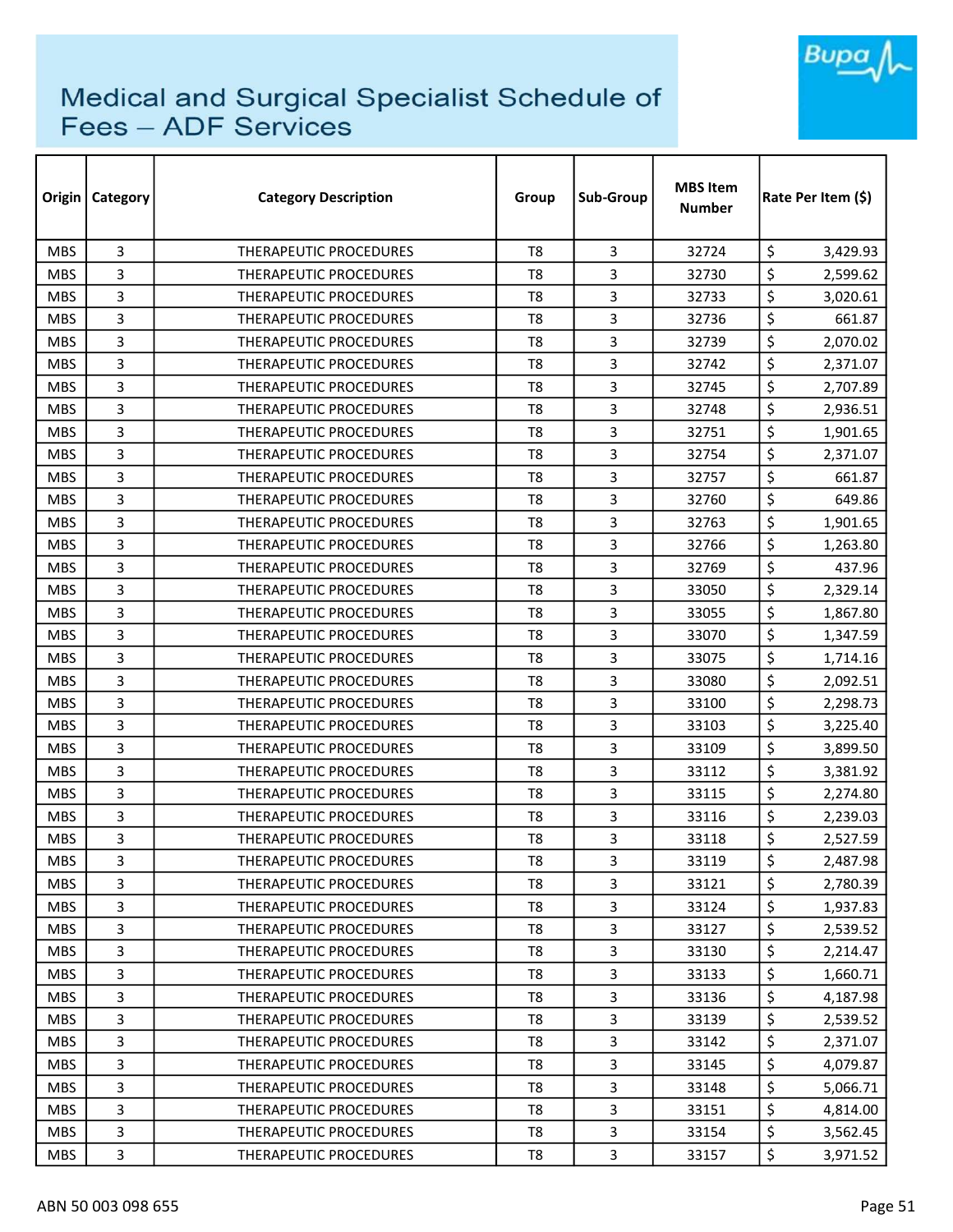

| Origin     | Category | <b>Category Description</b>   | Group          | Sub-Group      | <b>MBS Item</b><br><b>Number</b> | Rate Per Item (\$) |
|------------|----------|-------------------------------|----------------|----------------|----------------------------------|--------------------|
| <b>MBS</b> | 3        | <b>THERAPEUTIC PROCEDURES</b> | T <sub>8</sub> | 3              | 33160                            | \$<br>3,971.52     |
| <b>MBS</b> | 3        | <b>THERAPEUTIC PROCEDURES</b> | T <sub>8</sub> | 3              | 33163                            | \$<br>3,370.07     |
| <b>MBS</b> | 3        | THERAPEUTIC PROCEDURES        | T <sub>8</sub> | 3              | 33166                            | \$<br>3,370.07     |
| <b>MBS</b> | 3        | THERAPEUTIC PROCEDURES        | T <sub>8</sub> | 3              | 33169                            | \$<br>2,623.70     |
| <b>MBS</b> | 3        | THERAPEUTIC PROCEDURES        | T8             | 3              | 33172                            | \$<br>2,045.94     |
| <b>MBS</b> | 3        | <b>THERAPEUTIC PROCEDURES</b> | T <sub>8</sub> | 3              | 33175                            | \$<br>1,885.49     |
| <b>MBS</b> | 3        | THERAPEUTIC PROCEDURES        | T8             | 3              | 33178                            | \$<br>2,397.80     |
| <b>MBS</b> | 3        | THERAPEUTIC PROCEDURES        | T8             | 3              | 33181                            | \$<br>2,931.54     |
| <b>MBS</b> | 3        | <b>THERAPEUTIC PROCEDURES</b> | T <sub>8</sub> | 3              | 33500                            | \$<br>1,817.15     |
| <b>MBS</b> | 3        | THERAPEUTIC PROCEDURES        | T <sub>8</sub> | 3              | 33506                            | \$<br>2,034.02     |
| <b>MBS</b> | 3        | THERAPEUTIC PROCEDURES        | T <sub>8</sub> | 3              | 33509                            | \$<br>2,274.80     |
| <b>MBS</b> | 3        | THERAPEUTIC PROCEDURES        | T <sub>8</sub> | 3              | 33512                            | \$<br>2,527.59     |
| <b>MBS</b> | 3        | THERAPEUTIC PROCEDURES        | T <sub>8</sub> | 3              | 33515                            | \$<br>2,780.39     |
| <b>MBS</b> | 3        | <b>THERAPEUTIC PROCEDURES</b> | T8             | 3              | 33518                            | \$<br>2,034.02     |
| <b>MBS</b> | 3        | <b>THERAPEUTIC PROCEDURES</b> | T8             | 3              | 33521                            | \$<br>2,202.38     |
| <b>MBS</b> | 3        | <b>THERAPEUTIC PROCEDURES</b> | T <sub>8</sub> | 3              | 33524                            | \$<br>2,599.62     |
| <b>MBS</b> | 3        | THERAPEUTIC PROCEDURES        | T <sub>8</sub> | 3              | 33527                            | \$<br>3,020.61     |
| <b>MBS</b> | 3        | THERAPEUTIC PROCEDURES        | T <sub>8</sub> | 3              | 33530                            | \$<br>2,599.62     |
| <b>MBS</b> | 3        | THERAPEUTIC PROCEDURES        | T8             | 3              | 33533                            | \$<br>3,020.61     |
| <b>MBS</b> | 3        | THERAPEUTIC PROCEDURES        | T8             | 3              | 33536                            | \$<br>2,154.37     |
| <b>MBS</b> | 3        | <b>THERAPEUTIC PROCEDURES</b> | T8             | 3              | 33539                            | \$<br>1,552.51     |
| <b>MBS</b> | 3        | THERAPEUTIC PROCEDURES        | T <sub>8</sub> | 3              | 33542                            | \$<br>2,214.47     |
| <b>MBS</b> | 3        | <b>THERAPEUTIC PROCEDURES</b> | T <sub>8</sub> | $\overline{3}$ | 33545                            | \$<br>437.96       |
| <b>MBS</b> | 3        | THERAPEUTIC PROCEDURES        | T8             | 3              | 33548                            | \$<br>890.81       |
| <b>MBS</b> | 3        | THERAPEUTIC PROCEDURES        | T8             | 3              | 33551                            | \$<br>437.96       |
| <b>MBS</b> | 3        | THERAPEUTIC PROCEDURES        | T <sub>8</sub> | 3              | 33554                            | \$<br>435.96       |
| <b>MBS</b> | 3        | <b>THERAPEUTIC PROCEDURES</b> | T8             | 3              | 33800                            | \$<br>1,889.49     |
| <b>MBS</b> | 3        | THERAPEUTIC PROCEDURES        | T8             | 3              | 33803                            | \$<br>1,805.39     |
| <b>MBS</b> | 3        | THERAPEUTIC PROCEDURES        | T8             | 3              | 33806                            | \$<br>1,299.81     |
| <b>MBS</b> | 3        | THERAPEUTIC PROCEDURES        | T8             | $\overline{3}$ | 33810                            | \$<br>948.19       |
| <b>MBS</b> | 3        | THERAPEUTIC PROCEDURES        | T8             | $\overline{3}$ | 33811                            | \$<br>2,822.88     |
| <b>MBS</b> | 3        | <b>THERAPEUTIC PROCEDURES</b> | T8             | 3              | 33812                            | \$<br>1,492.34     |
| <b>MBS</b> | 3        | THERAPEUTIC PROCEDURES        | T8             | 3              | 33815                            | \$<br>1,372.07     |
| <b>MBS</b> | 3        | <b>THERAPEUTIC PROCEDURES</b> | T8             | 3              | 33818                            | \$<br>1,600.70     |
| <b>MBS</b> | 3        | <b>THERAPEUTIC PROCEDURES</b> | T8             | $\overline{3}$ | 33821                            | \$<br>1,829.31     |
| <b>MBS</b> | 3        | THERAPEUTIC PROCEDURES        | T8             | 3              | 33824                            | \$<br>1,745.05     |
| <b>MBS</b> | 3        | THERAPEUTIC PROCEDURES        | T8             | $\overline{3}$ | 33827                            | \$<br>2,045.94     |
| <b>MBS</b> | 3        | THERAPEUTIC PROCEDURES        | T8             | 3              | 33830                            | \$<br>2,346.74     |
| <b>MBS</b> | 3        | THERAPEUTIC PROCEDURES        | T8             | 3              | 33833                            | \$<br>2,130.44     |
| <b>MBS</b> | 3        | THERAPEUTIC PROCEDURES        | T8             | $\overline{3}$ | 33836                            | \$<br>2,539.52     |
| <b>MBS</b> | 3        | THERAPEUTIC PROCEDURES        | T8             | 3              | 33839                            | \$<br>2,972.68     |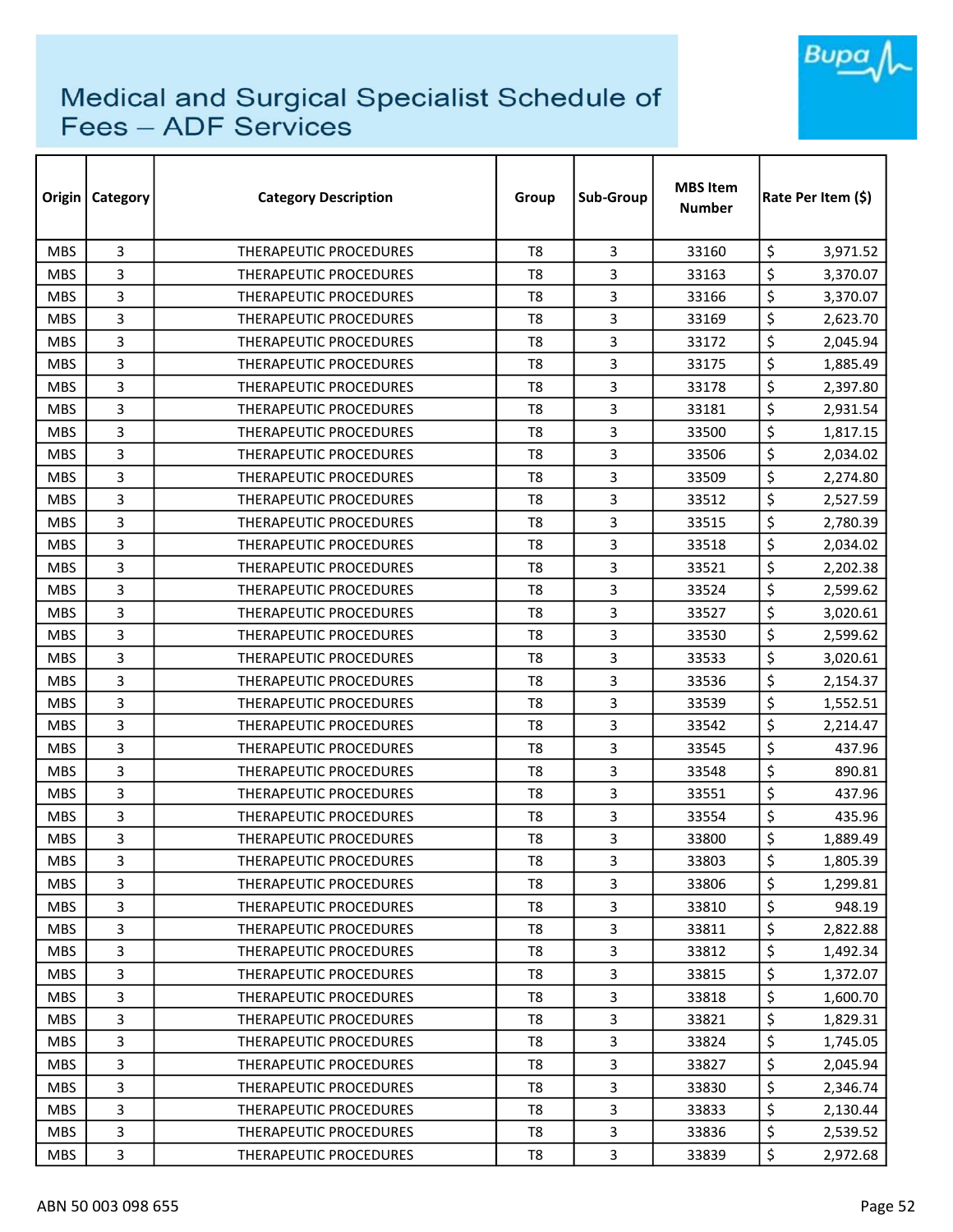

| Origin     | <b>Category</b> | <b>Category Description</b>   | Group          | Sub-Group | <b>MBS Item</b><br><b>Number</b> | Rate Per Item (\$) |
|------------|-----------------|-------------------------------|----------------|-----------|----------------------------------|--------------------|
| <b>MBS</b> | 3               | <b>THERAPEUTIC PROCEDURES</b> | T <sub>8</sub> | 3         | 33842                            | \$<br>1,468.26     |
| <b>MBS</b> | 3               | <b>THERAPEUTIC PROCEDURES</b> | T <sub>8</sub> | 3         | 33845                            | \$<br>1,023.01     |
| <b>MBS</b> | 3               | THERAPEUTIC PROCEDURES        | T8             | 3         | 33848                            | \$<br>1,023.01     |
| <b>MBS</b> | 3               | THERAPEUTIC PROCEDURES        | T <sub>8</sub> | 3         | 34100                            | \$<br>1,131.52     |
| <b>MBS</b> | 3               | <b>THERAPEUTIC PROCEDURES</b> | T8             | 3         | 34103                            | \$<br>661.87       |
| <b>MBS</b> | 3               | THERAPEUTIC PROCEDURES        | T <sub>8</sub> | 3         | 34106                            | \$<br>466.85       |
| <b>MBS</b> | 3               | <b>THERAPEUTIC PROCEDURES</b> | T <sub>8</sub> | 3         | 34109                            | \$<br>541.51       |
| <b>MBS</b> | 3               | <b>THERAPEUTIC PROCEDURES</b> | T8             | 3         | 34112                            | \$<br>1,372.07     |
| <b>MBS</b> | 3               | <b>THERAPEUTIC PROCEDURES</b> | T <sub>8</sub> | 3         | 34115                            | \$<br>1,552.51     |
| <b>MBS</b> | 3               | THERAPEUTIC PROCEDURES        | T <sub>8</sub> | 3         | 34118                            | \$<br>2,214.47     |
| <b>MBS</b> | 3               | THERAPEUTIC PROCEDURES        | T <sub>8</sub> | 3         | 34121                            | \$<br>1,769.06     |
| <b>MBS</b> | 3               | THERAPEUTIC PROCEDURES        | T <sub>8</sub> | 3         | 34124                            | \$<br>1,937.83     |
| <b>MBS</b> | 3               | THERAPEUTIC PROCEDURES        | T <sub>8</sub> | 3         | 34127                            | \$<br>2,539.52     |
| <b>MBS</b> | 3               | <b>THERAPEUTIC PROCEDURES</b> | T <sub>8</sub> | 3         | 34130                            | \$<br>794.31       |
| <b>MBS</b> | 3               | <b>THERAPEUTIC PROCEDURES</b> | T8             | 3         | 34133                            | \$<br>890.81       |
| <b>MBS</b> | 3               | <b>THERAPEUTIC PROCEDURES</b> | T <sub>8</sub> | 3         | 34136                            | \$<br>1,432.00     |
| <b>MBS</b> | 3               | THERAPEUTIC PROCEDURES        | T8             | 3         | 34139                            | \$<br>1,432.00     |
| <b>MBS</b> | 3               | THERAPEUTIC PROCEDURES        | T <sub>8</sub> | 3         | 34142                            | \$<br>1,769.06     |
| <b>MBS</b> | 3               | <b>THERAPEUTIC PROCEDURES</b> | T <sub>8</sub> | 3         | 34145                            | \$<br>1,287.80     |
| <b>MBS</b> | 3               | <b>THERAPEUTIC PROCEDURES</b> | T <sub>8</sub> | 3         | 34148                            | \$<br>2,298.73     |
| <b>MBS</b> | 3               | <b>THERAPEUTIC PROCEDURES</b> | T8             | 3         | 34151                            | \$<br>3,141.13     |
| <b>MBS</b> | 3               | <b>THERAPEUTIC PROCEDURES</b> | T8             | 3         | 34154                            | \$<br>3,743.06     |
| <b>MBS</b> | 3               | THERAPEUTIC PROCEDURES        | T <sub>8</sub> | 3         | 34157                            | \$<br>1,901.65     |
| <b>MBS</b> | 3               | <b>THERAPEUTIC PROCEDURES</b> | T8             | 3         | 34160                            | \$<br>3,562.45     |
| <b>MBS</b> | 3               | <b>THERAPEUTIC PROCEDURES</b> | T <sub>8</sub> | 3         | 34163                            | \$<br>4,573.37     |
| <b>MBS</b> | 3               | <b>THERAPEUTIC PROCEDURES</b> | T8             | 3         | 34166                            | \$<br>4,573.37     |
| <b>MBS</b> | 3               | <b>THERAPEUTIC PROCEDURES</b> | T8             | 3         | 34169                            | \$<br>2,539.52     |
| <b>MBS</b> | 3               | THERAPEUTIC PROCEDURES        | T <sub>8</sub> | 3         | 34172                            | \$<br>2,070.02     |
| <b>MBS</b> | 3               | <b>THERAPEUTIC PROCEDURES</b> | T8             | 3         | 34175                            | \$<br>1,901.65     |
| <b>MBS</b> | 3               | THERAPEUTIC PROCEDURES        | T8             | 3         | 34500                            | \$<br>493.58       |
| <b>MBS</b> | 3               | THERAPEUTIC PROCEDURES        | T <sub>8</sub> | 3         | 34503                            | \$<br>661.87       |
| <b>MBS</b> | 3               | <b>THERAPEUTIC PROCEDURES</b> | T8             | 3         | 34506                            | \$<br>336.82       |
| MBS.       | 3               | THERAPEUTIC PROCEDURES        | T <sub>8</sub> | 3         | 34509                            | \$<br>1,564.52     |
| <b>MBS</b> | 3               | <b>THERAPEUTIC PROCEDURES</b> | T8             | 3         | 34512                            | \$<br>1,721.13     |
| <b>MBS</b> | 3               | <b>THERAPEUTIC PROCEDURES</b> | T <sub>8</sub> | 3         | 34515                            | \$<br>1,227.55     |
| <b>MBS</b> | 3               | THERAPEUTIC PROCEDURES        | T8             | 3         | 34518                            | \$<br>2,057.78     |
| <b>MBS</b> | 3               | THERAPEUTIC PROCEDURES        | T8             | 3         | 34521                            | \$<br>1,264.27     |
| <b>MBS</b> | 3               | THERAPEUTIC PROCEDURES        | T8             | 3         | 34524                            | \$<br>661.87       |
| <b>MBS</b> | 3               | THERAPEUTIC PROCEDURES        | T8             | 3         | 34527                            | \$<br>882.81       |
| <b>MBS</b> | 3               | THERAPEUTIC PROCEDURES        | T <sub>8</sub> | 3         | 34528                            | \$<br>435.96       |
| <b>MBS</b> | 3               | THERAPEUTIC PROCEDURES        | T8             | 3         | 34529                            | \$<br>1,147.68     |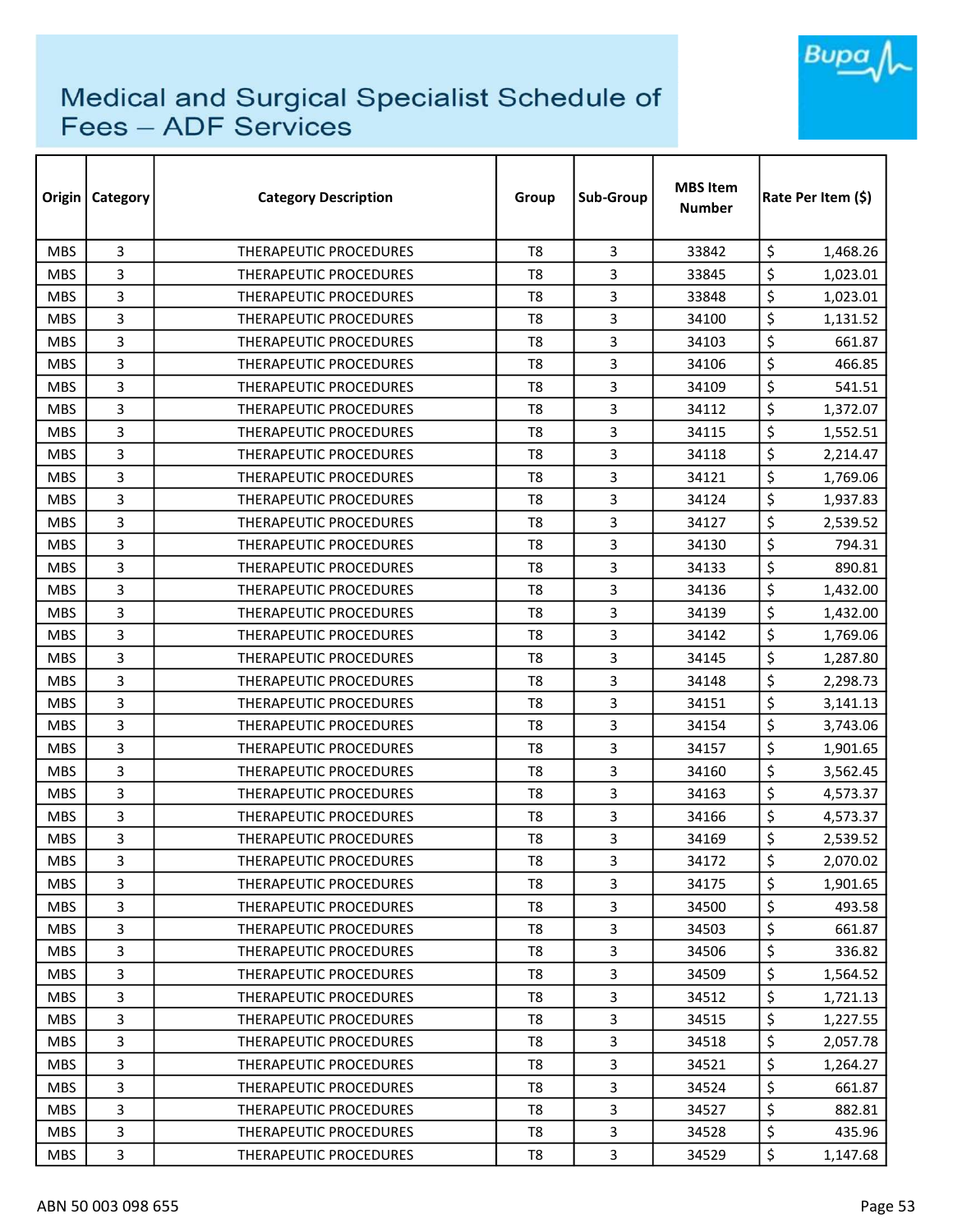

| Origin     | <b>Category</b> | <b>Category Description</b>   | Group          | Sub-Group      | <b>MBS Item</b><br><b>Number</b> | Rate Per Item (\$) |  |
|------------|-----------------|-------------------------------|----------------|----------------|----------------------------------|--------------------|--|
| <b>MBS</b> | 3               | <b>THERAPEUTIC PROCEDURES</b> | T <sub>8</sub> | 3              | 34530                            | \$<br>326.89       |  |
| <b>MBS</b> | 3               | <b>THERAPEUTIC PROCEDURES</b> | T <sub>8</sub> | 3              | 34533                            | \$<br>1,985.60     |  |
| <b>MBS</b> | 3               | THERAPEUTIC PROCEDURES        | T <sub>8</sub> | 3              | 34534                            | \$<br>566.72       |  |
| <b>MBS</b> | 3               | THERAPEUTIC PROCEDURES        | T <sub>8</sub> | 3              | 34538                            | \$<br>435.96       |  |
| <b>MBS</b> | 3               | <b>THERAPEUTIC PROCEDURES</b> | T <sub>8</sub> | 3              | 34539                            | \$<br>326.89       |  |
| <b>MBS</b> | 3               | THERAPEUTIC PROCEDURES        | T <sub>8</sub> | 3              | 34540                            | \$<br>424.92       |  |
| <b>MBS</b> | 3               | <b>THERAPEUTIC PROCEDURES</b> | T8             | 3              | 34800                            | \$<br>1,299.81     |  |
| <b>MBS</b> | 3               | <b>THERAPEUTIC PROCEDURES</b> | T8             | 3              | 34803                            | \$<br>2,864.57     |  |
| <b>MBS</b> | 3               | <b>THERAPEUTIC PROCEDURES</b> | T <sub>8</sub> | 3              | 34806                            | \$<br>1,552.51     |  |
| <b>MBS</b> | 3               | <b>THERAPEUTIC PROCEDURES</b> | T <sub>8</sub> | 3              | 34809                            | \$<br>1,552.51     |  |
| <b>MBS</b> | 3               | <b>THERAPEUTIC PROCEDURES</b> | T <sub>8</sub> | 3              | 34812                            | \$<br>1,877.42     |  |
| <b>MBS</b> | 3               | THERAPEUTIC PROCEDURES        | T <sub>8</sub> | 3              | 34815                            | \$<br>1,552.51     |  |
| <b>MBS</b> | 3               | <b>THERAPEUTIC PROCEDURES</b> | T <sub>8</sub> | 3              | 34818                            | \$<br>1,708.97     |  |
| <b>MBS</b> | 3               | <b>THERAPEUTIC PROCEDURES</b> | T <sub>8</sub> | 3              | 34821                            | \$<br>2,322.98     |  |
| <b>MBS</b> | 3               | <b>THERAPEUTIC PROCEDURES</b> | T8             | 3              | 34824                            | \$<br>794.31       |  |
| <b>MBS</b> | 3               | <b>THERAPEUTIC PROCEDURES</b> | T <sub>8</sub> | 3              | 34827                            | \$<br>962.91       |  |
| <b>MBS</b> | 3               | <b>THERAPEUTIC PROCEDURES</b> | T8             | 3              | 34830                            | \$<br>1,131.52     |  |
| <b>MBS</b> | 3               | THERAPEUTIC PROCEDURES        | T <sub>8</sub> | 3              | 34833                            | \$<br>1,468.26     |  |
| <b>MBS</b> | 3               | THERAPEUTIC PROCEDURES        | T <sub>8</sub> | 3              | 35000                            | \$<br>1,131.52     |  |
| <b>MBS</b> | 3               | THERAPEUTIC PROCEDURES        | T8             | 3              | 35003                            | \$<br>1,468.26     |  |
| <b>MBS</b> | 3               | <b>THERAPEUTIC PROCEDURES</b> | T <sub>8</sub> | 3              | 35006                            | \$<br>1,841.40     |  |
| <b>MBS</b> | 3               | THERAPEUTIC PROCEDURES        | T <sub>8</sub> | 3              | 35009                            | \$<br>1,432.00     |  |
| <b>MBS</b> | 3               | <b>THERAPEUTIC PROCEDURES</b> | T <sub>8</sub> | 3              | 35012                            | \$<br>1,131.52     |  |
| <b>MBS</b> | 3               | <b>THERAPEUTIC PROCEDURES</b> | T <sub>8</sub> | 3              | 35100                            | \$<br>589.85       |  |
| <b>MBS</b> | 3               | THERAPEUTIC PROCEDURES        | T <sub>8</sub> | 3              | 35103                            | \$<br>375.39       |  |
| <b>MBS</b> | 3               | <b>THERAPEUTIC PROCEDURES</b> | T <sub>8</sub> | 3              | 35200                            | \$<br>274.48       |  |
| <b>MBS</b> | 3               | <b>THERAPEUTIC PROCEDURES</b> | T8             | 3              | 35202                            | \$<br>1,307.73     |  |
| <b>MBS</b> | 3               | THERAPEUTIC PROCEDURES        | T <sub>8</sub> | $\mathbf{3}$   | 35300                            | \$<br>824.79       |  |
| <b>MBS</b> | 3               | THERAPEUTIC PROCEDURES        | T8             | 3              | 35303                            | \$<br>1,057.58     |  |
| <b>MBS</b> | 3               | THERAPEUTIC PROCEDURES        | T8             | $\overline{3}$ | 35306                            | \$<br>976.12       |  |
| <b>MBS</b> | 3               | <b>THERAPEUTIC PROCEDURES</b> | T <sub>8</sub> | 3              | 35307                            | \$<br>1,794.35     |  |
| <b>MBS</b> | 3               | <b>THERAPEUTIC PROCEDURES</b> | T8             | 3              | 35309                            | \$<br>1,220.10     |  |
| <b>MBS</b> | 3               | THERAPEUTIC PROCEDURES        | T <sub>8</sub> | 3              | 35312                            | \$<br>1,382.87     |  |
| <b>MBS</b> | 3               | THERAPEUTIC PROCEDURES        | T8             | 3              | 35315                            | \$<br>1,382.87     |  |
| <b>MBS</b> | 3               | THERAPEUTIC PROCEDURES        | T <sub>8</sub> | $\overline{3}$ | 35317                            | \$<br>569.45       |  |
| <b>MBS</b> | 3               | THERAPEUTIC PROCEDURES        | T8             | 3              | 35319                            | \$<br>1,020.77     |  |
| <b>MBS</b> | 3               | THERAPEUTIC PROCEDURES        | T8             | 3              | 35320                            | \$<br>1,371.10     |  |
| <b>MBS</b> | 3               | THERAPEUTIC PROCEDURES        | T8             | 3              | 35321                            | \$<br>1,301.65     |  |
| <b>MBS</b> | 3               | THERAPEUTIC PROCEDURES        | T8             | 3              | 35324                            | \$<br>488.06       |  |
| <b>MBS</b> | 3               | THERAPEUTIC PROCEDURES        | T8             | 3              | 35327                            | \$<br>654.11       |  |
| <b>MBS</b> | 3               | THERAPEUTIC PROCEDURES        | T8             | 3              | 35330                            | \$<br>824.79       |  |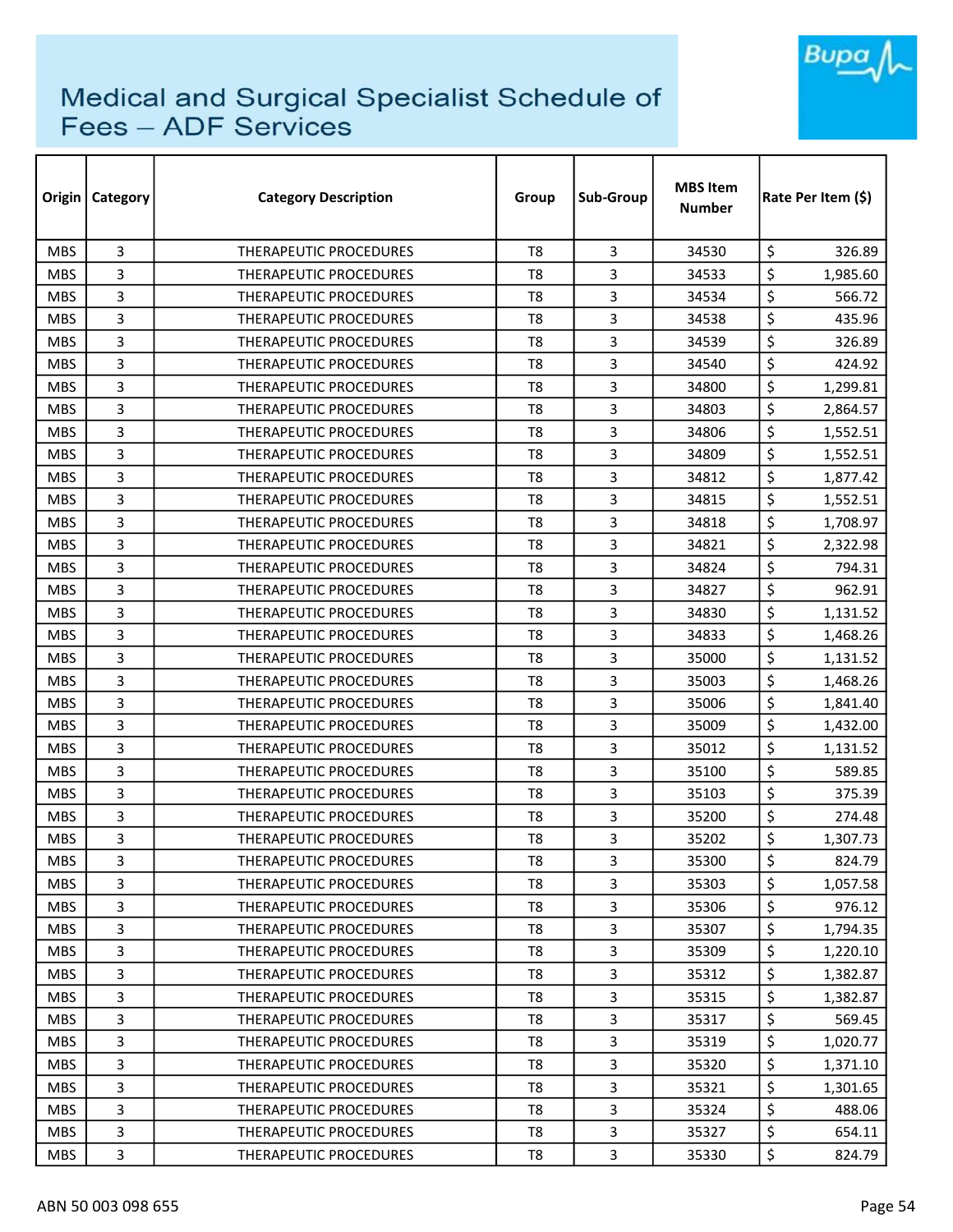

| Origin     | <b>Category</b> | <b>Category Description</b>   | Group          | Sub-Group               | <b>MBS Item</b><br><b>Number</b> | Rate Per Item (S) |  |
|------------|-----------------|-------------------------------|----------------|-------------------------|----------------------------------|-------------------|--|
| <b>MBS</b> | 3               | <b>THERAPEUTIC PROCEDURES</b> | T <sub>8</sub> | 3                       | 35331                            | \$<br>948.19      |  |
| <b>MBS</b> | 3               | <b>THERAPEUTIC PROCEDURES</b> | T <sub>8</sub> | 3                       | 35360                            | \$<br>1,325.50    |  |
| <b>MBS</b> | 3               | THERAPEUTIC PROCEDURES        | T <sub>8</sub> | 3                       | 35361                            | \$<br>1,136.80    |  |
| <b>MBS</b> | 3               | <b>THERAPEUTIC PROCEDURES</b> | T <sub>8</sub> | 3                       | 35362                            | \$<br>948.19      |  |
| <b>MBS</b> | 3               | <b>THERAPEUTIC PROCEDURES</b> | T <sub>8</sub> | 3                       | 35363                            | \$<br>759.66      |  |
| <b>MBS</b> | 3               | THERAPEUTIC PROCEDURES        | T <sub>8</sub> | 3                       | 35401                            | \$<br>1,120.32    |  |
| <b>MBS</b> | 3               | <b>THERAPEUTIC PROCEDURES</b> | T8             | 3                       | 35404                            | \$<br>554.72      |  |
| <b>MBS</b> | 3               | <b>THERAPEUTIC PROCEDURES</b> | T8             | 3                       | 35406                            | \$<br>1,301.65    |  |
| <b>MBS</b> | 3               | <b>THERAPEUTIC PROCEDURES</b> | T <sub>8</sub> | 3                       | 35408                            | \$<br>976.44      |  |
| <b>MBS</b> | 3               | THERAPEUTIC PROCEDURES        | T <sub>8</sub> | 3                       | 35410                            | \$<br>1,301.65    |  |
| <b>MBS</b> | 3               | <b>THERAPEUTIC PROCEDURES</b> | T <sub>8</sub> | 3                       | 35412                            | \$<br>4,573.37    |  |
| <b>MBS</b> | 3               | THERAPEUTIC PROCEDURES        | T <sub>8</sub> | 3                       | 35414                            | \$<br>5,601.58    |  |
| <b>MBS</b> | 3               | <b>THERAPEUTIC PROCEDURES</b> | T <sub>8</sub> | 4                       | 35500                            | \$<br>156.23      |  |
| <b>MBS</b> | 3               | <b>THERAPEUTIC PROCEDURES</b> | T <sub>8</sub> | 4                       | 35502                            | \$<br>154.02      |  |
| <b>MBS</b> | 3               | <b>THERAPEUTIC PROCEDURES</b> | T8             | 4                       | 35503                            | \$<br>102.90      |  |
| <b>MBS</b> | 3               | <b>THERAPEUTIC PROCEDURES</b> | T <sub>8</sub> | 4                       | 35506                            | \$<br>103.20      |  |
| <b>MBS</b> | 3               | <b>THERAPEUTIC PROCEDURES</b> | T8             | 4                       | 35507                            | \$<br>335.23      |  |
| <b>MBS</b> | 3               | THERAPEUTIC PROCEDURES        | T <sub>8</sub> | 4                       | 35508                            | \$<br>493.77      |  |
| <b>MBS</b> | 3               | THERAPEUTIC PROCEDURES        | T <sub>8</sub> | 4                       | 35509                            | \$<br>171.89      |  |
| <b>MBS</b> | 3               | THERAPEUTIC PROCEDURES        | T <sub>8</sub> | 4                       | 35513                            | \$<br>426.03      |  |
| <b>MBS</b> | 3               | <b>THERAPEUTIC PROCEDURES</b> | T <sub>8</sub> | 4                       | 35517                            | \$<br>280.56      |  |
| <b>MBS</b> | 3               | THERAPEUTIC PROCEDURES        | T <sub>8</sub> | 4                       | 35518                            | \$<br>399.41      |  |
| <b>MBS</b> | 3               | <b>THERAPEUTIC PROCEDURES</b> | T <sub>8</sub> | 4                       | 35520                            | \$<br>112.04      |  |
| <b>MBS</b> | 3               | <b>THERAPEUTIC PROCEDURES</b> | T <sub>8</sub> | 4                       | 35523                            | \$<br>112.04      |  |
| <b>MBS</b> | 3               | THERAPEUTIC PROCEDURES        | T <sub>8</sub> | 4                       | 35527                            | \$<br>280.56      |  |
| <b>MBS</b> | 3               | <b>THERAPEUTIC PROCEDURES</b> | T <sub>8</sub> | 4                       | 35530                            | \$<br>518.55      |  |
| <b>MBS</b> | 3               | <b>THERAPEUTIC PROCEDURES</b> | T8             | 4                       | 35533                            | \$<br>672.29      |  |
| <b>MBS</b> | 3               | THERAPEUTIC PROCEDURES        | T <sub>8</sub> | 4                       | 35534                            | \$<br>672.29      |  |
| <b>MBS</b> | 3               | THERAPEUTIC PROCEDURES        | T8             | 4                       | 35536                            | \$<br>669.60      |  |
| <b>MBS</b> | 3               | THERAPEUTIC PROCEDURES        | T8             | $\overline{4}$          | 35539                            | \$<br>524.51      |  |
| <b>MBS</b> | 3               | <b>THERAPEUTIC PROCEDURES</b> | T <sub>8</sub> | $\overline{\mathbf{4}}$ | 35542                            | \$<br>614.16      |  |
| <b>MBS</b> | 3               | <b>THERAPEUTIC PROCEDURES</b> | T8             | 4                       | 35545                            | \$<br>352.81      |  |
| <b>MBS</b> | 3               | THERAPEUTIC PROCEDURES        | T <sub>8</sub> | 4                       | 35548                            | \$<br>1,602.75    |  |
| <b>MBS</b> | 3               | THERAPEUTIC PROCEDURES        | T8             | 4                       | 35551                            | \$<br>1,832.47    |  |
| <b>MBS</b> | 3               | THERAPEUTIC PROCEDURES        | T <sub>8</sub> | $\overline{4}$          | 35552                            | \$<br>2,756.78    |  |
| <b>MBS</b> | 3               | THERAPEUTIC PROCEDURES        | T8             | 4                       | 35554                            | \$<br>83.60       |  |
| <b>MBS</b> | 3               | THERAPEUTIC PROCEDURES        | T8             | $\overline{4}$          | 35557                            | \$<br>412.19      |  |
| <b>MBS</b> | 3               | THERAPEUTIC PROCEDURES        | T8             | $\overline{4}$          | 35560                            | \$<br>1,314.21    |  |
| <b>MBS</b> | 3               | THERAPEUTIC PROCEDURES        | T8             | 4                       | 35561                            | \$<br>2,650.90    |  |
| <b>MBS</b> | 3               | THERAPEUTIC PROCEDURES        | T8             | 4                       | 35562                            | \$<br>2,176.44    |  |
| <b>MBS</b> | 3               | THERAPEUTIC PROCEDURES        | T8             | 4                       | 35564                            | \$<br>1,004.73    |  |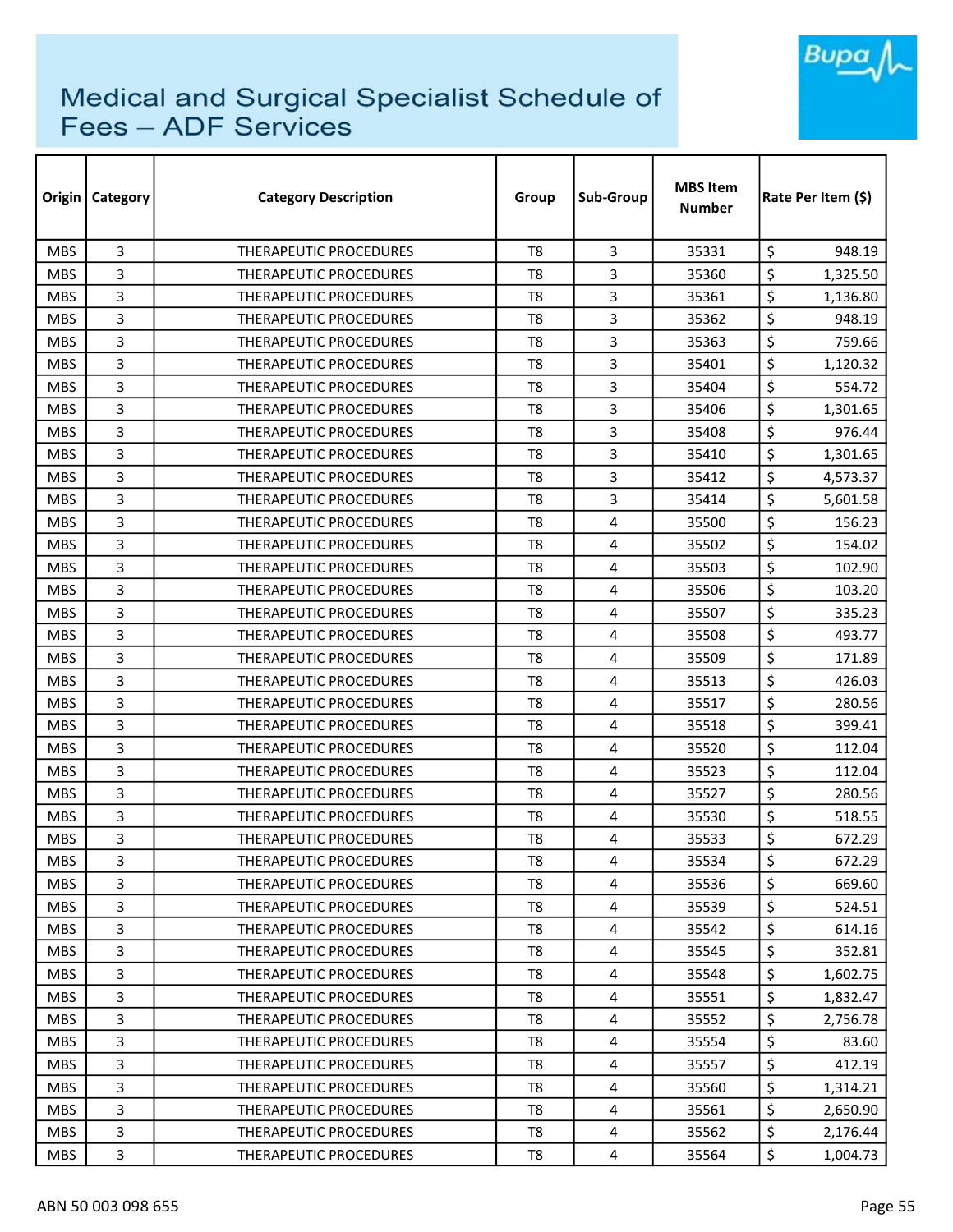

| Origin     | <b>Category</b> | <b>Category Description</b>   | Group          | Sub-Group               | <b>MBS Item</b><br><b>Number</b> | Rate Per Item (\$) |
|------------|-----------------|-------------------------------|----------------|-------------------------|----------------------------------|--------------------|
| <b>MBS</b> | 3               | <b>THERAPEUTIC PROCEDURES</b> | T <sub>8</sub> | 4                       | 35565                            | \$<br>1,314.21     |
| <b>MBS</b> | 3               | <b>THERAPEUTIC PROCEDURES</b> | T <sub>8</sub> | 4                       | 35566                            | \$<br>763.37       |
| <b>MBS</b> | 3               | THERAPEUTIC PROCEDURES        | T <sub>8</sub> | 4                       | 35568                            | \$<br>1,200.26     |
| <b>MBS</b> | 3               | THERAPEUTIC PROCEDURES        | T <sub>8</sub> | 4                       | 35569                            | \$<br>309.10       |
| <b>MBS</b> | 3               | <b>THERAPEUTIC PROCEDURES</b> | T <sub>8</sub> | 4                       | 35570                            | \$<br>1,064.30     |
| <b>MBS</b> | 3               | <b>THERAPEUTIC PROCEDURES</b> | T <sub>8</sub> | 4                       | 35571                            | \$<br>1,064.30     |
| <b>MBS</b> | 3               | <b>THERAPEUTIC PROCEDURES</b> | T8             | 4                       | 35572                            | \$<br>237.90       |
| <b>MBS</b> | 3               | <b>THERAPEUTIC PROCEDURES</b> | T8             | 4                       | 35573                            | \$<br>1,596.69     |
| <b>MBS</b> | 3               | THERAPEUTIC PROCEDURES        | T <sub>8</sub> | 4                       | 35577                            | \$<br>1,296.14     |
| <b>MBS</b> | 3               | <b>THERAPEUTIC PROCEDURES</b> | T <sub>8</sub> | 4                       | 35578                            | \$<br>1,296.14     |
| <b>MBS</b> | 3               | THERAPEUTIC PROCEDURES        | T <sub>8</sub> | 4                       | 35581                            | \$<br>1,064.30     |
| <b>MBS</b> | 3               | THERAPEUTIC PROCEDURES        | T <sub>8</sub> | 4                       | 35582                            | \$<br>1,596.69     |
| <b>MBS</b> | 3               | <b>THERAPEUTIC PROCEDURES</b> | T <sub>8</sub> | 4                       | 35585                            | \$<br>2,830.96     |
| <b>MBS</b> | 3               | <b>THERAPEUTIC PROCEDURES</b> | T <sub>8</sub> | 4                       | 35595                            | \$<br>2,219.49     |
| <b>MBS</b> | 3               | <b>THERAPEUTIC PROCEDURES</b> | T8             | 4                       | 35596                            | \$<br>1,314.21     |
| <b>MBS</b> | 3               | <b>THERAPEUTIC PROCEDURES</b> | T <sub>8</sub> | 4                       | 35597                            | \$<br>2,830.96     |
| <b>MBS</b> | 3               | <b>THERAPEUTIC PROCEDURES</b> | T8             | 4                       | 35599                            | \$<br>1,501.85     |
| <b>MBS</b> | 3               | THERAPEUTIC PROCEDURES        | T <sub>8</sub> | 4                       | 35602                            | \$<br>1,296.14     |
| <b>MBS</b> | 3               | THERAPEUTIC PROCEDURES        | T <sub>8</sub> | 4                       | 35605                            | \$<br>703.22       |
| <b>MBS</b> | 3               | <b>THERAPEUTIC PROCEDURES</b> | T8             | 4                       | 35608                            | \$<br>122.99       |
| <b>MBS</b> | 3               | <b>THERAPEUTIC PROCEDURES</b> | T <sub>8</sub> | 4                       | 35611                            | \$<br>122.99       |
| <b>MBS</b> | 3               | THERAPEUTIC PROCEDURES        | T <sub>8</sub> | 4                       | 35612                            | \$<br>972.35       |
| <b>MBS</b> | 3               | <b>THERAPEUTIC PROCEDURES</b> | T <sub>8</sub> | 4                       | 35613                            | \$<br>777.88       |
| <b>MBS</b> | 3               | <b>THERAPEUTIC PROCEDURES</b> | T <sub>8</sub> | 4                       | 35614                            | \$<br>122.79       |
| <b>MBS</b> | 3               | THERAPEUTIC PROCEDURES        | T <sub>8</sub> | 4                       | 35615                            | \$<br>103.20       |
| <b>MBS</b> | 3               | <b>THERAPEUTIC PROCEDURES</b> | T <sub>8</sub> | 4                       | 35616                            | \$<br>863.97       |
| <b>MBS</b> | 3               | <b>THERAPEUTIC PROCEDURES</b> | T8             | 4                       | 35618                            | \$<br>418.92       |
| <b>MBS</b> | 3               | THERAPEUTIC PROCEDURES        | T <sub>8</sub> | 4                       | 35620                            | \$<br>102.51       |
| <b>MBS</b> | 3               | THERAPEUTIC PROCEDURES        | T8             | 4                       | 35622                            | \$<br>1,157.69     |
| <b>MBS</b> | 3               | THERAPEUTIC PROCEDURES        | T8             | $\overline{4}$          | 35623                            | \$<br>1,574.31     |
| <b>MBS</b> | 3               | THERAPEUTIC PROCEDURES        | T <sub>8</sub> | $\overline{\mathbf{4}}$ | 35626                            | \$<br>159.11       |
| <b>MBS</b> | 3               | THERAPEUTIC PROCEDURES        | T8             | 4                       | 35627                            | \$<br>205.90       |
| <b>MBS</b> | 3               | THERAPEUTIC PROCEDURES        | T <sub>8</sub> | 4                       | 35630                            | \$<br>351.66       |
| <b>MBS</b> | 3               | THERAPEUTIC PROCEDURES        | T8             | 4                       | 35633                            | \$<br>418.91       |
| <b>MBS</b> | 3               | THERAPEUTIC PROCEDURES        | T <sub>8</sub> | $\overline{4}$          | 35634                            | \$<br>1,317.66     |
| <b>MBS</b> | 3               | THERAPEUTIC PROCEDURES        | T8             | 4                       | 35635                            | \$<br>575.43       |
| <b>MBS</b> | 3               | THERAPEUTIC PROCEDURES        | T8             | $\overline{4}$          | 35636                            | \$<br>832.07       |
| <b>MBS</b> | 3               | THERAPEUTIC PROCEDURES        | T8             | $\overline{4}$          | 35637                            | \$<br>781.44       |
| <b>MBS</b> | 3               | THERAPEUTIC PROCEDURES        | T8             | 4                       | 35638                            | \$<br>1,367.25     |
| <b>MBS</b> | 3               | THERAPEUTIC PROCEDURES        | T8             | 4                       | 35640                            | \$<br>351.66       |
| <b>MBS</b> | 3               | THERAPEUTIC PROCEDURES        | T8             | 4                       | 35641                            | \$<br>2,387.93     |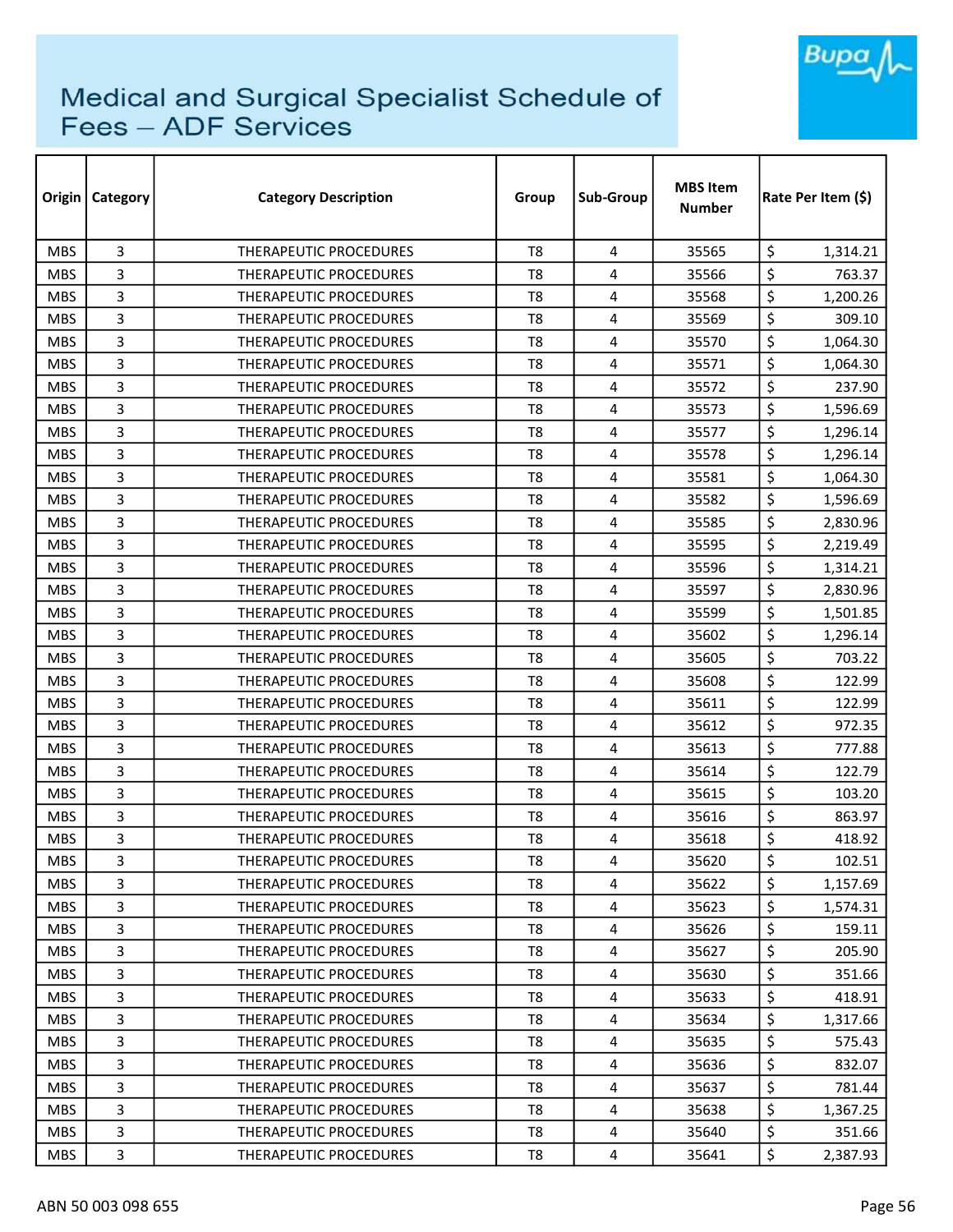

| Origin     | <b>Category</b> | <b>Category Description</b>   | Group          | Sub-Group               | <b>MBS Item</b><br><b>Number</b> | Rate Per Item (\$) |  |
|------------|-----------------|-------------------------------|----------------|-------------------------|----------------------------------|--------------------|--|
| <b>MBS</b> | 3               | <b>THERAPEUTIC PROCEDURES</b> | T <sub>8</sub> | 4                       | 35643                            | \$<br>418.91       |  |
| <b>MBS</b> | 3               | THERAPEUTIC PROCEDURES        | T <sub>8</sub> | 4                       | 35644                            | \$<br>391.34       |  |
| <b>MBS</b> | 3               | THERAPEUTIC PROCEDURES        | T <sub>8</sub> | 4                       | 35645                            | \$<br>612.43       |  |
| <b>MBS</b> | 3               | <b>THERAPEUTIC PROCEDURES</b> | T <sub>8</sub> | 4                       | 35646                            | \$<br>391.34       |  |
| <b>MBS</b> | 3               | <b>THERAPEUTIC PROCEDURES</b> | T <sub>8</sub> | 4                       | 35647                            | \$<br>391.34       |  |
| <b>MBS</b> | 3               | <b>THERAPEUTIC PROCEDURES</b> | T <sub>8</sub> | 4                       | 35648                            | \$<br>612.43       |  |
| <b>MBS</b> | 3               | <b>THERAPEUTIC PROCEDURES</b> | T8             | 4                       | 35649                            | \$<br>1,030.00     |  |
| <b>MBS</b> | 3               | <b>THERAPEUTIC PROCEDURES</b> | T8             | 4                       | 35653                            | \$<br>1,296.53     |  |
| <b>MBS</b> | 3               | THERAPEUTIC PROCEDURES        | T <sub>8</sub> | 4                       | 35657                            | \$<br>1,296.53     |  |
| <b>MBS</b> | 3               | <b>THERAPEUTIC PROCEDURES</b> | T <sub>8</sub> | 4                       | 35658                            | \$<br>799.50       |  |
| <b>MBS</b> | 3               | THERAPEUTIC PROCEDURES        | T <sub>8</sub> | 4                       | 35661                            | \$<br>1,674.32     |  |
| <b>MBS</b> | 3               | THERAPEUTIC PROCEDURES        | T <sub>8</sub> | 4                       | 35664                            | \$<br>2,790.60     |  |
| <b>MBS</b> | 3               | <b>THERAPEUTIC PROCEDURES</b> | T <sub>8</sub> | 4                       | 35667                            | \$<br>2,371.78     |  |
| <b>MBS</b> | 3               | <b>THERAPEUTIC PROCEDURES</b> | T <sub>8</sub> | 4                       | 35670                            | \$<br>1,952.96     |  |
| <b>MBS</b> | 3               | <b>THERAPEUTIC PROCEDURES</b> | T8             | 4                       | 35673                            | \$<br>1,456.22     |  |
| <b>MBS</b> | 3               | <b>THERAPEUTIC PROCEDURES</b> | T <sub>8</sub> | 4                       | 35674                            | \$<br>399.41       |  |
| <b>MBS</b> | 3               | <b>THERAPEUTIC PROCEDURES</b> | T8             | 4                       | 35677                            | \$<br>1,030.00     |  |
| <b>MBS</b> | 3               | THERAPEUTIC PROCEDURES        | T <sub>8</sub> | 4                       | 35678                            | \$<br>1,241.86     |  |
| <b>MBS</b> | 3               | THERAPEUTIC PROCEDURES        | T <sub>8</sub> | 4                       | 35680                            | \$<br>1,118.49     |  |
| <b>MBS</b> | 3               | <b>THERAPEUTIC PROCEDURES</b> | T <sub>8</sub> | 4                       | 35684                            | \$<br>905.38       |  |
| <b>MBS</b> | 3               | <b>THERAPEUTIC PROCEDURES</b> | T <sub>8</sub> | 4                       | 35688                            | \$<br>763.37       |  |
| <b>MBS</b> | 3               | THERAPEUTIC PROCEDURES        | T <sub>8</sub> | 4                       | 35691                            | \$<br>304.97       |  |
| <b>MBS</b> | 3               | <b>THERAPEUTIC PROCEDURES</b> | T <sub>8</sub> | 4                       | 35694                            | \$<br>1,225.43     |  |
| <b>MBS</b> | 3               | <b>THERAPEUTIC PROCEDURES</b> | T <sub>8</sub> | 4                       | 35697                            | \$<br>1,818.25     |  |
| <b>MBS</b> | 3               | THERAPEUTIC PROCEDURES        | T <sub>8</sub> | 4                       | 35700                            | \$<br>1,402.89     |  |
| <b>MBS</b> | 3               | <b>THERAPEUTIC PROCEDURES</b> | T <sub>8</sub> | 4                       | 35703                            | \$<br>129.71       |  |
| <b>MBS</b> | 3               | <b>THERAPEUTIC PROCEDURES</b> | T8             | 4                       | 35706                            | \$<br>129.71       |  |
| <b>MBS</b> | 3               | THERAPEUTIC PROCEDURES        | T <sub>8</sub> | 4                       | 35709                            | \$<br>83.60        |  |
| <b>MBS</b> | 3               | THERAPEUTIC PROCEDURES        | T8             | 4                       | 35710                            | \$<br>890.30       |  |
| <b>MBS</b> | 3               | THERAPEUTIC PROCEDURES        | T8             | $\overline{4}$          | 35713                            | \$<br>870.21       |  |
| <b>MBS</b> | 3               | <b>THERAPEUTIC PROCEDURES</b> | T <sub>8</sub> | $\overline{\mathbf{4}}$ | 35717                            | \$<br>1,047.87     |  |
| <b>MBS</b> | 3               | <b>THERAPEUTIC PROCEDURES</b> | T8             | 4                       | 35720                            | \$<br>1,296.14     |  |
| <b>MBS</b> | 3               | THERAPEUTIC PROCEDURES        | T <sub>8</sub> | 4                       | 35723                            | \$<br>928.34       |  |
| <b>MBS</b> | 3               | THERAPEUTIC PROCEDURES        | T8             | 4                       | 35726                            | \$<br>928.34       |  |
| <b>MBS</b> | 3               | THERAPEUTIC PROCEDURES        | T <sub>8</sub> | $\overline{4}$          | 35729                            | \$<br>418.54       |  |
| <b>MBS</b> | 3               | THERAPEUTIC PROCEDURES        | T8             | 4                       | 35730                            | \$<br>418.54       |  |
| <b>MBS</b> | 3               | THERAPEUTIC PROCEDURES        | T8             | $\overline{4}$          | 35750                            | \$<br>1,507.72     |  |
| <b>MBS</b> | 3               | THERAPEUTIC PROCEDURES        | T8             | $\overline{4}$          | 35753                            | \$<br>1,667.21     |  |
| <b>MBS</b> | 3               | THERAPEUTIC PROCEDURES        | T8             | 4                       | 35754                            | \$<br>2,098.24     |  |
| <b>MBS</b> | 3               | THERAPEUTIC PROCEDURES        | T8             | 4                       | 35756                            | \$<br>1,507.72     |  |
| <b>MBS</b> | 3               | THERAPEUTIC PROCEDURES        | T8             | 4                       | 35759                            | \$<br>1,082.46     |  |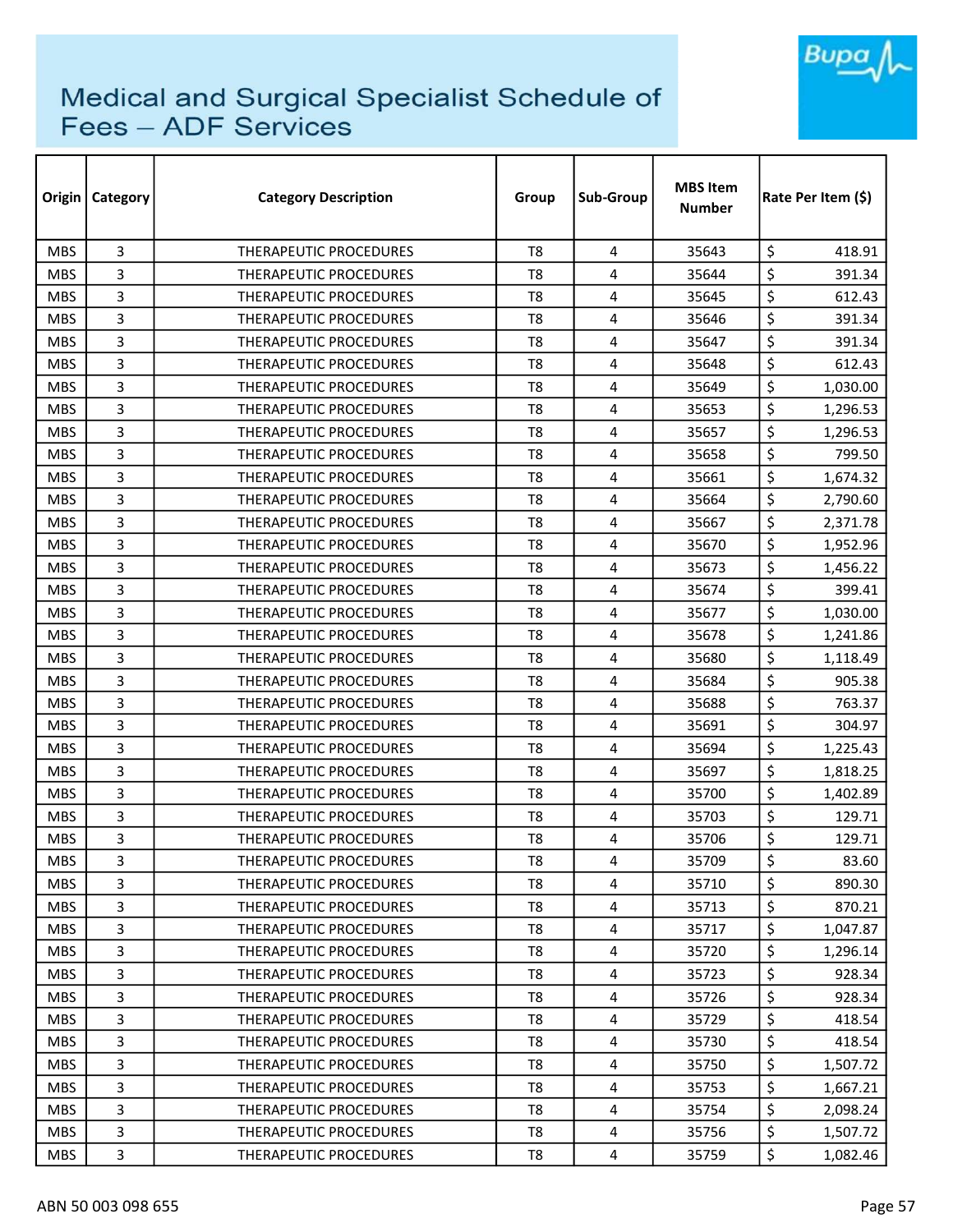

| Origin     | <b>Category</b> | <b>Category Description</b>   | Group          | Sub-Group | <b>MBS Item</b><br><b>Number</b> | Rate Per Item (\$) |
|------------|-----------------|-------------------------------|----------------|-----------|----------------------------------|--------------------|
| <b>MBS</b> | 3               | <b>THERAPEUTIC PROCEDURES</b> | T <sub>8</sub> | 5         | 36502                            | \$<br>1,322.45     |
| <b>MBS</b> | 3               | THERAPEUTIC PROCEDURES        | T <sub>8</sub> | 5         | 36503                            | \$<br>2,690.06     |
| <b>MBS</b> | 3               | THERAPEUTIC PROCEDURES        | T <sub>8</sub> | 5         | 36506                            | \$<br>1,788.08     |
| <b>MBS</b> | 3               | THERAPEUTIC PROCEDURES        | T <sub>8</sub> | 5         | 36509                            | \$<br>1,513.98     |
| <b>MBS</b> | 3               | <b>THERAPEUTIC PROCEDURES</b> | T8             | 5         | 36516                            | \$<br>1,788.08     |
| <b>MBS</b> | 3               | THERAPEUTIC PROCEDURES        | T <sub>8</sub> | 5         | 36519                            | \$<br>2,496.60     |
| <b>MBS</b> | 3               | <b>THERAPEUTIC PROCEDURES</b> | T8             | 5         | 36522                            | \$<br>2,142.44     |
| <b>MBS</b> | 3               | <b>THERAPEUTIC PROCEDURES</b> | T8             | 5         | 36525                            | \$<br>3,044.51     |
| <b>MBS</b> | 3               | THERAPEUTIC PROCEDURES        | T <sub>8</sub> | 5         | 36526                            | \$<br>2,459.70     |
| <b>MBS</b> | 3               | <b>THERAPEUTIC PROCEDURES</b> | T <sub>8</sub> | 5         | 36527                            | \$<br>3,035.62     |
| <b>MBS</b> | 3               | THERAPEUTIC PROCEDURES        | T <sub>8</sub> | 5         | 36528                            | \$<br>2,496.60     |
| <b>MBS</b> | 3               | THERAPEUTIC PROCEDURES        | T8             | 5         | 36529                            | \$<br>3,081.15     |
| <b>MBS</b> | 3               | <b>THERAPEUTIC PROCEDURES</b> | T8             | 5         | 36531                            | \$<br>2,238.93     |
| <b>MBS</b> | 3               | THERAPEUTIC PROCEDURES        | T8             | 5         | 36532                            | \$<br>3,213.51     |
| <b>MBS</b> | 3               | <b>THERAPEUTIC PROCEDURES</b> | T8             | 5         | 36533                            | \$<br>3,798.07     |
| <b>MBS</b> | 3               | <b>THERAPEUTIC PROCEDURES</b> | T <sub>8</sub> | 5         | 36537                            | \$<br>1,336.96     |
| <b>MBS</b> | 3               | <b>THERAPEUTIC PROCEDURES</b> | T8             | 5         | 36540                            | \$<br>2,110.78     |
| <b>MBS</b> | 3               | THERAPEUTIC PROCEDURES        | T <sub>8</sub> | 5         | 36543                            | \$<br>2,496.60     |
| <b>MBS</b> | 3               | <b>THERAPEUTIC PROCEDURES</b> | T <sub>8</sub> | 5         | 36546                            | \$<br>1,336.96     |
| <b>MBS</b> | 3               | <b>THERAPEUTIC PROCEDURES</b> | T8             | 5         | 36549                            | \$<br>1,610.97     |
| <b>MBS</b> | 3               | <b>THERAPEUTIC PROCEDURES</b> | T8             | 5         | 36552                            | \$<br>1,433.84     |
| <b>MBS</b> | 3               | THERAPEUTIC PROCEDURES        | T <sub>8</sub> | 5         | 36558                            | \$<br>1,256.52     |
| <b>MBS</b> | 3               | THERAPEUTIC PROCEDURES        | T <sub>8</sub> | 5         | 36561                            | \$<br>333.56       |
| <b>MBS</b> | 3               | <b>THERAPEUTIC PROCEDURES</b> | T8             | 5         | 36564                            | \$<br>1,788.08     |
| <b>MBS</b> | 3               | THERAPEUTIC PROCEDURES        | T8             | 5         | 36567                            | \$<br>1,965.21     |
| <b>MBS</b> | 3               | <b>THERAPEUTIC PROCEDURES</b> | T <sub>8</sub> | 5         | 36570                            | \$<br>2,496.60     |
| <b>MBS</b> | 3               | <b>THERAPEUTIC PROCEDURES</b> | T8             | 5         | 36573                            | \$<br>1,788.08     |
| <b>MBS</b> | 3               | THERAPEUTIC PROCEDURES        | T8             | 5         | 36576                            | \$<br>2,238.93     |
| <b>MBS</b> | 3               | THERAPEUTIC PROCEDURES        | T8             | 5         | 36579                            | \$<br>1,433.84     |
| <b>MBS</b> | 3               | THERAPEUTIC PROCEDURES        | T8             | 5         | 36585                            | \$<br>1,433.84     |
| <b>MBS</b> | 3               | THERAPEUTIC PROCEDURES        | T8             | 5         | 36588                            | \$<br>1,788.08     |
| <b>MBS</b> | 3               | THERAPEUTIC PROCEDURES        | T8             | 5         | 36591                            | \$<br>2,142.44     |
| <b>MBS</b> | 3               | THERAPEUTIC PROCEDURES        | T8             | 5         | 36594                            | \$<br>1,788.08     |
| <b>MBS</b> | 3               | THERAPEUTIC PROCEDURES        | T8             | 5         | 36597                            | \$<br>1,788.08     |
| <b>MBS</b> | 3               | THERAPEUTIC PROCEDURES        | T8             | 5         | 36600                            | \$<br>2,142.44     |
| <b>MBS</b> | 3               | THERAPEUTIC PROCEDURES        | T8             | 5         | 36603                            | \$<br>2,496.60     |
| <b>MBS</b> | 3               | THERAPEUTIC PROCEDURES        | T8             | 5         | 36604                            | \$<br>517.56       |
| <b>MBS</b> | 3               | THERAPEUTIC PROCEDURES        | T8             | 5         | 36605                            | \$<br>1,315.87     |
| <b>MBS</b> | 3               | THERAPEUTIC PROCEDURES        | T8             | 5         | 36606                            | \$<br>4,478.06     |
| <b>MBS</b> | 3               | THERAPEUTIC PROCEDURES        | T8             | 5         | 36607                            | \$<br>1,335.61     |
| <b>MBS</b> | 3               | THERAPEUTIC PROCEDURES        | T8             | 5         | 36608                            | \$<br>517.56       |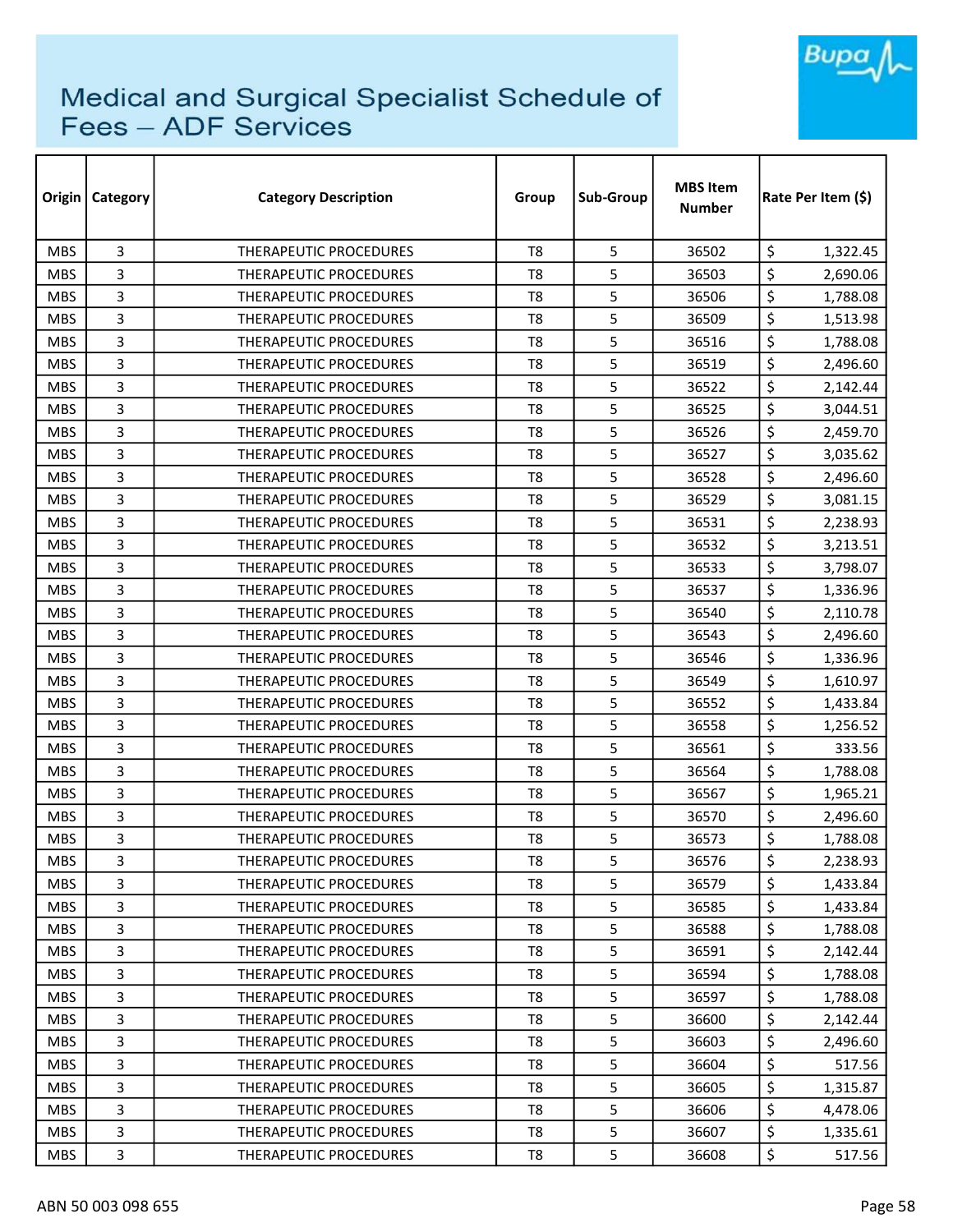

| Origin     | Category | <b>Category Description</b>   | Group          | Sub-Group | <b>MBS Item</b><br><b>Number</b> | Rate Per Item (\$) |
|------------|----------|-------------------------------|----------------|-----------|----------------------------------|--------------------|
| <b>MBS</b> | 3        | <b>THERAPEUTIC PROCEDURES</b> | T <sub>8</sub> | 5         | 36609                            | \$<br>1,433.84     |
| <b>MBS</b> | 3        | <b>THERAPEUTIC PROCEDURES</b> | T <sub>8</sub> | 5         | 36610                            | \$<br>3,539.63     |
| <b>MBS</b> | 3        | THERAPEUTIC PROCEDURES        | T <sub>8</sub> | 5         | 36611                            | \$<br>5,582.97     |
| <b>MBS</b> | 3        | THERAPEUTIC PROCEDURES        | T <sub>8</sub> | 5         | 36612                            | \$<br>1,256.52     |
| <b>MBS</b> | 3        | <b>THERAPEUTIC PROCEDURES</b> | T8             | 5         | 36615                            | \$<br>1,433.84     |
| <b>MBS</b> | 3        | <b>THERAPEUTIC PROCEDURES</b> | T <sub>8</sub> | 5         | 36618                            | \$<br>1,256.52     |
| <b>MBS</b> | 3        | <b>THERAPEUTIC PROCEDURES</b> | T8             | 5         | 36621                            | \$<br>898.20       |
| <b>MBS</b> | 3        | THERAPEUTIC PROCEDURES        | T8             | 5         | 36624                            | \$<br>1,079.20     |
| <b>MBS</b> | 3        | <b>THERAPEUTIC PROCEDURES</b> | T <sub>8</sub> | 5         | 36627                            | \$<br>1,336.96     |
| <b>MBS</b> | 3        | THERAPEUTIC PROCEDURES        | T <sub>8</sub> | 5         | 36630                            | \$<br>650.60       |
| <b>MBS</b> | 3        | THERAPEUTIC PROCEDURES        | T <sub>8</sub> | 5         | 36633                            | \$<br>1,433.84     |
| <b>MBS</b> | 3        | <b>THERAPEUTIC PROCEDURES</b> | T8             | 5         | 36636                            | \$<br>773.29       |
| <b>MBS</b> | 3        | THERAPEUTIC PROCEDURES        | T <sub>8</sub> | 5         | 36639                            | \$<br>1,610.97     |
| <b>MBS</b> | 3        | <b>THERAPEUTIC PROCEDURES</b> | T <sub>8</sub> | 5         | 36642                            | \$<br>793.39       |
| <b>MBS</b> | 3        | <b>THERAPEUTIC PROCEDURES</b> | T8             | 5         | 36645                            | \$<br>2,061.90     |
| <b>MBS</b> | 3        | <b>THERAPEUTIC PROCEDURES</b> | T <sub>8</sub> | 5         | 36648                            | \$<br>1,809.10     |
| <b>MBS</b> | 3        | THERAPEUTIC PROCEDURES        | T <sub>8</sub> | 5         | 36649                            | \$<br>517.56       |
| <b>MBS</b> | 3        | THERAPEUTIC PROCEDURES        | T <sub>8</sub> | 5         | 36650                            | \$<br>289.48       |
| <b>MBS</b> | 3        | <b>THERAPEUTIC PROCEDURES</b> | T8             | 5         | 36652                            | \$<br>1,256.52     |
| <b>MBS</b> | 3        | <b>THERAPEUTIC PROCEDURES</b> | T8             | 5         | 36654                            | \$<br>1,610.97     |
| <b>MBS</b> | 3        | <b>THERAPEUTIC PROCEDURES</b> | T8             | 5         | 36656                            | \$<br>2,061.90     |
| <b>MBS</b> | 3        | THERAPEUTIC PROCEDURES        | T <sub>8</sub> | 5         | 36663                            | \$<br>1,278.08     |
| <b>MBS</b> | 3        | <b>THERAPEUTIC PROCEDURES</b> | T <sub>8</sub> | 5         | 36664                            | \$<br>1,147.74     |
| <b>MBS</b> | 3        | <b>THERAPEUTIC PROCEDURES</b> | T8             | 5         | 36665                            | \$<br>242.48       |
| <b>MBS</b> | 3        | <b>THERAPEUTIC PROCEDURES</b> | T8             | 5         | 36666                            | \$<br>645.85       |
| <b>MBS</b> | 3        | <b>THERAPEUTIC PROCEDURES</b> | T <sub>8</sub> | 5         | 36667                            | \$<br>302.24       |
| <b>MBS</b> | 3        | <b>THERAPEUTIC PROCEDURES</b> | T8             | 5         | 36668                            | \$<br>302.24       |
| <b>MBS</b> | 3        | THERAPEUTIC PROCEDURES        | T8             | 5         | 36671                            | \$<br>386.74       |
| <b>MBS</b> | 3        | THERAPEUTIC PROCEDURES        | T8             | 5         | 36672                            | \$<br>386.74       |
| <b>MBS</b> | 3        | THERAPEUTIC PROCEDURES        | T8             | 5         | 36673                            | \$<br>386.74       |
| <b>MBS</b> | 3        | THERAPEUTIC PROCEDURES        | T8             | 5         | 36800                            | \$<br>53.37        |
| <b>MBS</b> | 3        | <b>THERAPEUTIC PROCEDURES</b> | T8             | 5         | 36803                            | \$<br>901.78       |
| <b>MBS</b> | 3        | THERAPEUTIC PROCEDURES        | T8             | 5         | 36806                            | \$<br>1,256.52     |
| <b>MBS</b> | 3        | <b>THERAPEUTIC PROCEDURES</b> | T8             | 5         | 36809                            | \$<br>1,610.97     |
| <b>MBS</b> | 3        | THERAPEUTIC PROCEDURES        | T <sub>8</sub> | 5         | 36811                            | \$<br>625.36       |
| <b>MBS</b> | 3        | THERAPEUTIC PROCEDURES        | T8             | 5         | 36812                            | \$<br>322.34       |
| <b>MBS</b> | 3        | THERAPEUTIC PROCEDURES        | T8             | 5         | 36815                            | \$<br>460.03       |
| <b>MBS</b> | 3        | THERAPEUTIC PROCEDURES        | T8             | 5         | 36818                            | \$<br>534.85       |
| <b>MBS</b> | 3        | THERAPEUTIC PROCEDURES        | T8             | 5         | 36821                            | \$<br>624.97       |
| <b>MBS</b> | 3        | THERAPEUTIC PROCEDURES        | T8             | 5         | 36822                            | \$<br>920.34       |
| MBS        | 3        | THERAPEUTIC PROCEDURES        | T8             | 5         | 36823                            | \$<br>1,058.22     |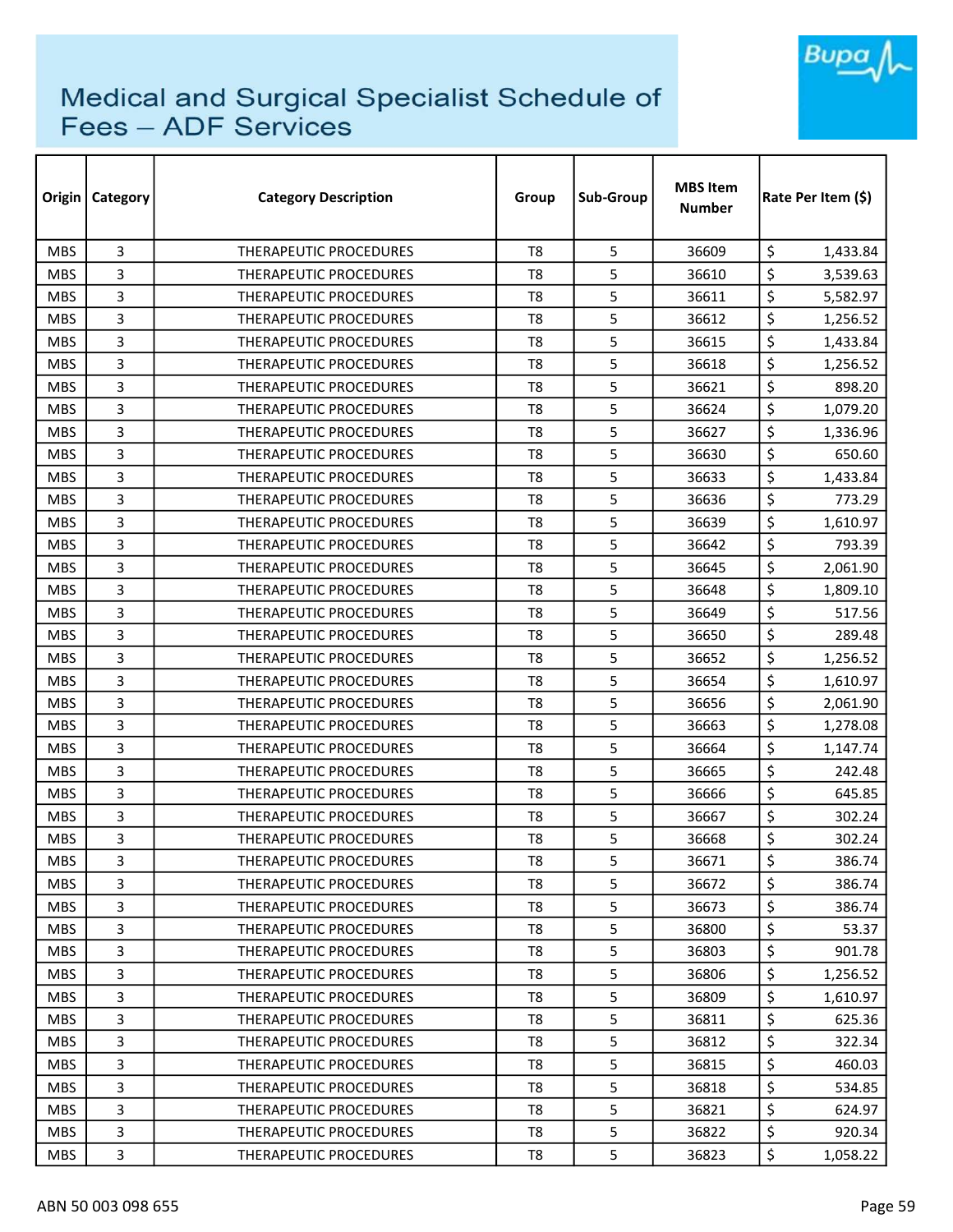

| Origin     | <b>Category</b> | <b>Category Description</b>   | Group          | Sub-Group | <b>MBS Item</b><br><b>Number</b> | Rate Per Item (\$) |  |
|------------|-----------------|-------------------------------|----------------|-----------|----------------------------------|--------------------|--|
| <b>MBS</b> | 3               | <b>THERAPEUTIC PROCEDURES</b> | T <sub>8</sub> | 5         | 36824                            | \$<br>412.17       |  |
| <b>MBS</b> | 3               | THERAPEUTIC PROCEDURES        | T <sub>8</sub> | 5         | 36825                            | \$<br>1,107.45     |  |
| <b>MBS</b> | 3               | THERAPEUTIC PROCEDURES        | T <sub>8</sub> | 5         | 36827                            | \$<br>444.46       |  |
| <b>MBS</b> | 3               | <b>THERAPEUTIC PROCEDURES</b> | T <sub>8</sub> | 5         | 36830                            | \$<br>393.03       |  |
| <b>MBS</b> | 3               | <b>THERAPEUTIC PROCEDURES</b> | T <sub>8</sub> | 5         | 36833                            | \$<br>534.85       |  |
| <b>MBS</b> | 3               | THERAPEUTIC PROCEDURES        | T <sub>8</sub> | 5         | 36836                            | \$<br>444.46       |  |
| <b>MBS</b> | 3               | <b>THERAPEUTIC PROCEDURES</b> | T8             | 5         | 36840                            | \$<br>624.97       |  |
| <b>MBS</b> | 3               | <b>THERAPEUTIC PROCEDURES</b> | T8             | 5         | 36842                            | \$<br>628.84       |  |
| <b>MBS</b> | 3               | <b>THERAPEUTIC PROCEDURES</b> | T <sub>8</sub> | 5         | 36845                            | \$<br>1,336.96     |  |
| <b>MBS</b> | 3               | <b>THERAPEUTIC PROCEDURES</b> | T <sub>8</sub> | 5         | 36848                            | \$<br>444.46       |  |
| <b>MBS</b> | 3               | THERAPEUTIC PROCEDURES        | T <sub>8</sub> | 5         | 36851                            | \$<br>444.46       |  |
| <b>MBS</b> | 3               | THERAPEUTIC PROCEDURES        | T <sub>8</sub> | 5         | 36854                            | \$<br>901.78       |  |
| <b>MBS</b> | 3               | <b>THERAPEUTIC PROCEDURES</b> | T <sub>8</sub> | 5         | 36857                            | \$<br>698.13       |  |
| <b>MBS</b> | 3               | <b>THERAPEUTIC PROCEDURES</b> | T <sub>8</sub> | 5         | 36860                            | \$<br>322.34       |  |
| <b>MBS</b> | 3               | <b>THERAPEUTIC PROCEDURES</b> | T8             | 5         | 36863                            | \$<br>901.78       |  |
| <b>MBS</b> | 3               | <b>THERAPEUTIC PROCEDURES</b> | T <sub>8</sub> | 5         | 37000                            | \$<br>1,433.84     |  |
| <b>MBS</b> | 3               | <b>THERAPEUTIC PROCEDURES</b> | T8             | 5         | 37004                            | \$<br>1,256.52     |  |
| <b>MBS</b> | 3               | THERAPEUTIC PROCEDURES        | T <sub>8</sub> | 5         | 37008                            | \$<br>805.29       |  |
| <b>MBS</b> | 3               | THERAPEUTIC PROCEDURES        | T <sub>8</sub> | 5         | 37011                            | \$<br>180.51       |  |
| <b>MBS</b> | 3               | THERAPEUTIC PROCEDURES        | T <sub>8</sub> | 5         | 37014                            | \$<br>2,061.90     |  |
| <b>MBS</b> | 3               | <b>THERAPEUTIC PROCEDURES</b> | T <sub>8</sub> | 5         | 37015                            | \$<br>2,551.52     |  |
| <b>MBS</b> | 3               | THERAPEUTIC PROCEDURES        | T <sub>8</sub> | 5         | 37016                            | \$<br>3,978.68     |  |
| <b>MBS</b> | 3               | <b>THERAPEUTIC PROCEDURES</b> | T <sub>8</sub> | 5         | 37018                            | \$<br>5,968.07     |  |
| <b>MBS</b> | 3               | <b>THERAPEUTIC PROCEDURES</b> | T <sub>8</sub> | 5         | 37019                            | \$<br>3,974.13     |  |
| <b>MBS</b> | 3               | THERAPEUTIC PROCEDURES        | T <sub>8</sub> | 5         | 37020                            | \$<br>1,433.84     |  |
| <b>MBS</b> | 3               | <b>THERAPEUTIC PROCEDURES</b> | T <sub>8</sub> | 5         | 37021                            | \$<br>5,961.20     |  |
| <b>MBS</b> | 3               | <b>THERAPEUTIC PROCEDURES</b> | T8             | 5         | 37023                            | \$<br>805.29       |  |
| <b>MBS</b> | 3               | THERAPEUTIC PROCEDURES        | T <sub>8</sub> | 5         | 37026                            | \$<br>805.29       |  |
| <b>MBS</b> | 3               | <b>THERAPEUTIC PROCEDURES</b> | T8             | 5         | 37029                            | \$<br>1,788.08     |  |
| <b>MBS</b> | 3               | THERAPEUTIC PROCEDURES        | T8             | 5         | 37038                            | \$<br>1,337.64     |  |
| <b>MBS</b> | 3               | THERAPEUTIC PROCEDURES        | T <sub>8</sub> | 5         | 37039                            | \$<br>1,345.08     |  |
| <b>MBS</b> | 3               | THERAPEUTIC PROCEDURES        | T8             | 5         | 37040                            | \$<br>1,762.18     |  |
| <b>MBS</b> | 3               | THERAPEUTIC PROCEDURES        | T <sub>8</sub> | 5         | 37041                            | \$<br>90.11        |  |
| <b>MBS</b> | 3               | <b>THERAPEUTIC PROCEDURES</b> | T8             | 5         | 37042                            | \$<br>1,762.18     |  |
| <b>MBS</b> | 3               | THERAPEUTIC PROCEDURES        | T <sub>8</sub> | 5         | 37043                            | \$<br>1,304.27     |  |
| <b>MBS</b> | 3               | THERAPEUTIC PROCEDURES        | T <sub>8</sub> | 5         | 37044                            | \$<br>1,337.64     |  |
| <b>MBS</b> | 3               | THERAPEUTIC PROCEDURES        | T8             | 5         | 37045                            | \$<br>2,762.77     |  |
| <b>MBS</b> | 3               | THERAPEUTIC PROCEDURES        | T8             | 5         | 37046                            | \$<br>1,380.76     |  |
| <b>MBS</b> | 3               | THERAPEUTIC PROCEDURES        | T8             | 5         | 37047                            | \$<br>3,221.64     |  |
| <b>MBS</b> | 3               | THERAPEUTIC PROCEDURES        | T8             | 5         | 37048                            | \$<br>1,843.97     |  |
| <b>MBS</b> | 3               | THERAPEUTIC PROCEDURES        | T8             | 5         | 37050                            | \$<br>1,433.84     |  |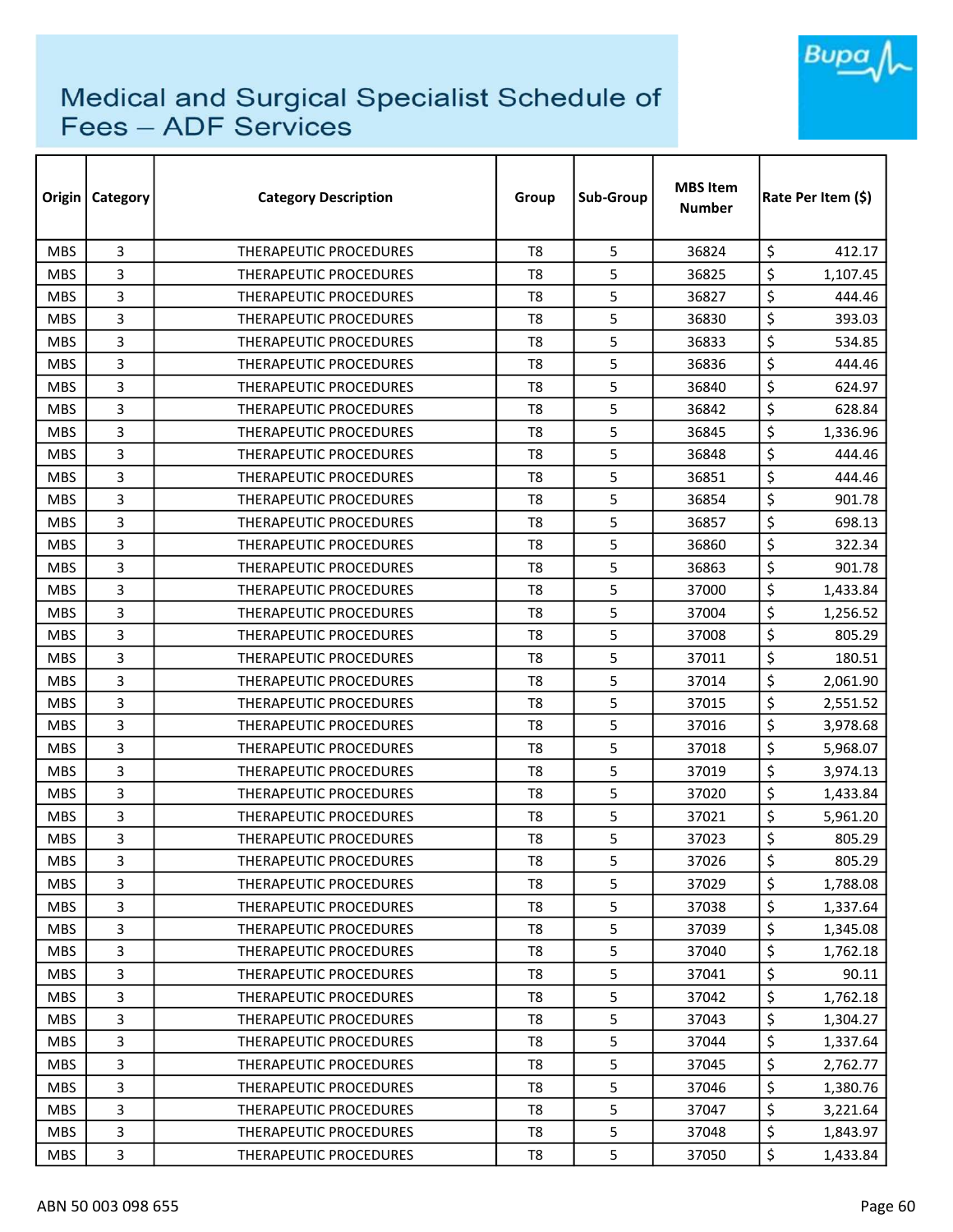

| Origin     | Category       | <b>Category Description</b>   | Group          | Sub-Group | <b>MBS Item</b><br><b>Number</b> | Rate Per Item (\$) |  |
|------------|----------------|-------------------------------|----------------|-----------|----------------------------------|--------------------|--|
| <b>MBS</b> | 3              | THERAPEUTIC PROCEDURES        | T <sub>8</sub> | 5         | 37053                            | \$<br>1,656.60     |  |
| <b>MBS</b> | 3              | <b>THERAPEUTIC PROCEDURES</b> | T <sub>8</sub> | 5         | 37200                            | \$<br>1,965.21     |  |
| <b>MBS</b> | 3              | <b>THERAPEUTIC PROCEDURES</b> | T8             | 5         | 37201                            | \$<br>1,602.75     |  |
| <b>MBS</b> | 3              | THERAPEUTIC PROCEDURES        | T <sub>8</sub> | 5         | 37202                            | \$<br>804.52       |  |
| <b>MBS</b> | 3              | <b>THERAPEUTIC PROCEDURES</b> | T8             | 5         | 37203                            | \$<br>2,015.20     |  |
| <b>MBS</b> | 3              | <b>THERAPEUTIC PROCEDURES</b> | T <sub>8</sub> | 5         | 37206                            | \$<br>1,079.20     |  |
| <b>MBS</b> | 3              | <b>THERAPEUTIC PROCEDURES</b> | T <sub>8</sub> | 5         | 37207                            | \$<br>2,047.40     |  |
| <b>MBS</b> | 3              | THERAPEUTIC PROCEDURES        | T8             | 5         | 37208                            | \$<br>1,096.50     |  |
| <b>MBS</b> | 3              | <b>THERAPEUTIC PROCEDURES</b> | T <sub>8</sub> | 5         | 37209                            | \$<br>2,496.60     |  |
| <b>MBS</b> | 3              | <b>THERAPEUTIC PROCEDURES</b> | T <sub>8</sub> | 5         | 37210                            | \$<br>3,081.15     |  |
| <b>MBS</b> | 3              | <b>THERAPEUTIC PROCEDURES</b> | T <sub>8</sub> | 5         | 37211                            | \$<br>3,742.09     |  |
| <b>MBS</b> | 3              | THERAPEUTIC PROCEDURES        | T8             | 5         | 37212                            | \$<br>526.96       |  |
| <b>MBS</b> | 3              | THERAPEUTIC PROCEDURES        | T <sub>8</sub> | 5         | 37213                            | \$<br>4,765.88     |  |
| <b>MBS</b> | 3              | <b>THERAPEUTIC PROCEDURES</b> | T <sub>8</sub> | 5         | 37214                            | \$<br>5,788.91     |  |
| <b>MBS</b> | 3              | <b>THERAPEUTIC PROCEDURES</b> | T8             | 5         | 37215                            | \$<br>805.29       |  |
| <b>MBS</b> | 3              | <b>THERAPEUTIC PROCEDURES</b> | T <sub>8</sub> | 5         | 37216                            | \$<br>280.10       |  |
| <b>MBS</b> | 3              | <b>THERAPEUTIC PROCEDURES</b> | T8             | 5         | 37217                            | \$<br>267.43       |  |
| <b>MBS</b> | 3              | THERAPEUTIC PROCEDURES        | T <sub>8</sub> | 5         | 37218                            | \$<br>267.43       |  |
| <b>MBS</b> | 3              | <b>THERAPEUTIC PROCEDURES</b> | T8             | 5         | 37219                            | \$<br>672.15       |  |
| <b>MBS</b> | 3              | THERAPEUTIC PROCEDURES        | T8             | 5         | 37220                            | \$<br>2,019.17     |  |
| <b>MBS</b> | 3              | <b>THERAPEUTIC PROCEDURES</b> | T8             | 5         | 37221                            | \$<br>901.78       |  |
| <b>MBS</b> | 3              | <b>THERAPEUTIC PROCEDURES</b> | T8             | 5         | 37223                            | \$<br>398.82       |  |
| <b>MBS</b> | 3              | THERAPEUTIC PROCEDURES        | T <sub>8</sub> | 5         | 37224                            | \$<br>624.97       |  |
| <b>MBS</b> | 3              | <b>THERAPEUTIC PROCEDURES</b> | T8             | 5         | 37226                            | \$<br>551.78       |  |
| <b>MBS</b> | 3              | THERAPEUTIC PROCEDURES        | T <sub>8</sub> | 5         | 37227                            | \$<br>1,094.18     |  |
| <b>MBS</b> | 3              | <b>THERAPEUTIC PROCEDURES</b> | T8             | 5         | 37230                            | \$<br>2,015.20     |  |
| <b>MBS</b> | 3              | <b>THERAPEUTIC PROCEDURES</b> | T8             | 5         | 37233                            | \$<br>1,079.20     |  |
| <b>MBS</b> | 3              | THERAPEUTIC PROCEDURES        | T8             | 5         | 37245                            | \$<br>2,440.62     |  |
| <b>MBS</b> | 3              | THERAPEUTIC PROCEDURES        | T8             | 5         | 37300                            | \$<br>90.11        |  |
| <b>MBS</b> | 3              | THERAPEUTIC PROCEDURES        | T8             | 5         | 37303                            | \$<br>143.19       |  |
| <b>MBS</b> | 3              | <b>THERAPEUTIC PROCEDURES</b> | T8             | 5         | 37306                            | \$<br>1,256.52     |  |
| <b>MBS</b> | 3              | <b>THERAPEUTIC PROCEDURES</b> | T8             | 5         | 37309                            | \$<br>1,788.08     |  |
| MBS.       | 3              | THERAPEUTIC PROCEDURES        | T8             | 5         | 37315                            | \$<br>263.48       |  |
| <b>MBS</b> | 3              | THERAPEUTIC PROCEDURES        | T8             | 5         | 37318                            | \$<br>534.86       |  |
| <b>MBS</b> | 3              | THERAPEUTIC PROCEDURES        | T <sub>8</sub> | 5         | 37321                            | \$<br>180.51       |  |
| <b>MBS</b> | $\overline{3}$ | THERAPEUTIC PROCEDURES        | T8             | 5         | 37324                            | \$<br>444.46       |  |
| <b>MBS</b> | 3              | THERAPEUTIC PROCEDURES        | T8             | 5         | 37327                            | \$<br>624.97       |  |
| <b>MBS</b> | 3              | THERAPEUTIC PROCEDURES        | T8             | 5         | 37330                            | \$<br>1,256.52     |  |
| <b>MBS</b> | 3              | THERAPEUTIC PROCEDURES        | T8             | 5         | 37333                            | \$<br>1,079.20     |  |
| <b>MBS</b> | 3              | THERAPEUTIC PROCEDURES        | T8             | 5         | 37336                            | \$<br>1,433.84     |  |
| <b>MBS</b> | 3              | THERAPEUTIC PROCEDURES        | T8             | 5         | 37338                            | \$<br>1,762.18     |  |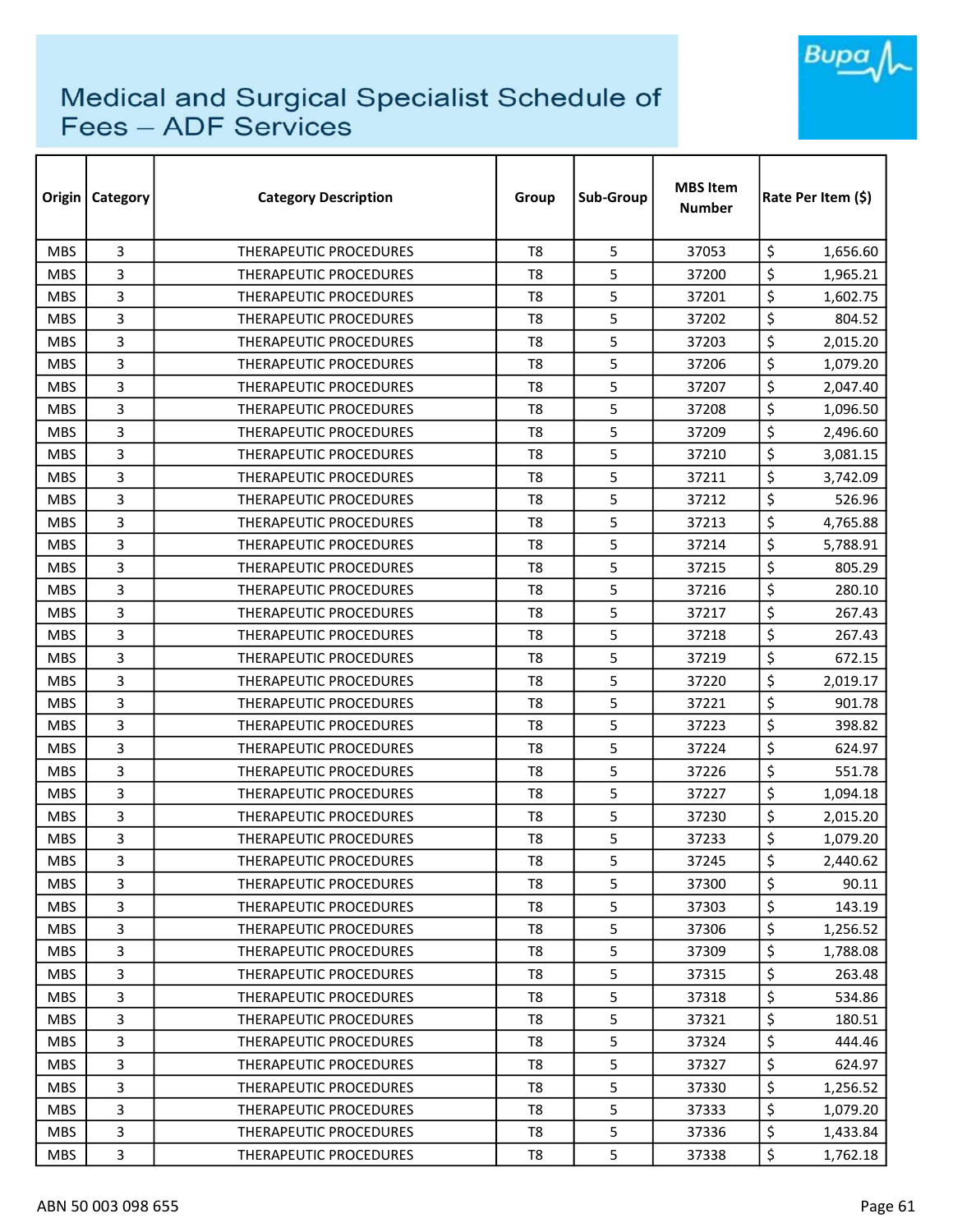

| Origin     | <b>Category</b> | <b>Category Description</b>   | Group          | Sub-Group | <b>MBS Item</b><br><b>Number</b> | Rate Per Item (\$) |  |
|------------|-----------------|-------------------------------|----------------|-----------|----------------------------------|--------------------|--|
| <b>MBS</b> | 3               | <b>THERAPEUTIC PROCEDURES</b> | T <sub>8</sub> | 5         | 37339                            | \$<br>463.79       |  |
| <b>MBS</b> | 3               | <b>THERAPEUTIC PROCEDURES</b> | T <sub>8</sub> | 5         | 37340                            | \$<br>1,817.29     |  |
| <b>MBS</b> | 3               | THERAPEUTIC PROCEDURES        | T <sub>8</sub> | 5         | 37341                            | \$<br>1,762.18     |  |
| <b>MBS</b> | 3               | THERAPEUTIC PROCEDURES        | T <sub>8</sub> | 5         | 37342                            | \$<br>1,610.97     |  |
| <b>MBS</b> | 3               | <b>THERAPEUTIC PROCEDURES</b> | T <sub>8</sub> | 5         | 37343                            | \$<br>2,690.06     |  |
| <b>MBS</b> | 3               | THERAPEUTIC PROCEDURES        | T <sub>8</sub> | 5         | 37344                            | \$<br>1,817.29     |  |
| <b>MBS</b> | 3               | <b>THERAPEUTIC PROCEDURES</b> | T8             | 5         | 37345                            | \$<br>1,336.96     |  |
| <b>MBS</b> | 3               | <b>THERAPEUTIC PROCEDURES</b> | T8             | 5         | 37348                            | \$<br>1,336.96     |  |
| <b>MBS</b> | 3               | <b>THERAPEUTIC PROCEDURES</b> | T <sub>8</sub> | 5         | 37351                            | \$<br>534.86       |  |
| <b>MBS</b> | 3               | <b>THERAPEUTIC PROCEDURES</b> | T <sub>8</sub> | 5         | 37354                            | \$<br>624.97       |  |
| <b>MBS</b> | 3               | THERAPEUTIC PROCEDURES        | T <sub>8</sub> | 5         | 37369                            | \$<br>360.83       |  |
| <b>MBS</b> | 3               | THERAPEUTIC PROCEDURES        | T <sub>8</sub> | 5         | 37372                            | \$<br>1,843.97     |  |
| <b>MBS</b> | 3               | <b>THERAPEUTIC PROCEDURES</b> | T <sub>8</sub> | 5         | 37375                            | \$<br>2,238.93     |  |
| <b>MBS</b> | 3               | <b>THERAPEUTIC PROCEDURES</b> | T <sub>8</sub> | 5         | 37381                            | \$<br>1,433.84     |  |
| <b>MBS</b> | 3               | <b>THERAPEUTIC PROCEDURES</b> | T8             | 5         | 37384                            | \$<br>2,238.93     |  |
| <b>MBS</b> | 3               | <b>THERAPEUTIC PROCEDURES</b> | T <sub>8</sub> | 5         | 37387                            | \$<br>624.97       |  |
| <b>MBS</b> | 3               | <b>THERAPEUTIC PROCEDURES</b> | T8             | 5         | 37388                            | \$<br>195.31       |  |
| <b>MBS</b> | 3               | THERAPEUTIC PROCEDURES        | T <sub>8</sub> | 5         | 37390                            | \$<br>1,788.08     |  |
| <b>MBS</b> | 3               | THERAPEUTIC PROCEDURES        | T <sub>8</sub> | 5         | 37393                            | \$<br>444.46       |  |
| <b>MBS</b> | 3               | THERAPEUTIC PROCEDURES        | T8             | 5         | 37396                            | \$<br>1,433.84     |  |
| <b>MBS</b> | 3               | <b>THERAPEUTIC PROCEDURES</b> | T <sub>8</sub> | 5         | 37402                            | \$<br>901.78       |  |
| <b>MBS</b> | 3               | THERAPEUTIC PROCEDURES        | T <sub>8</sub> | 5         | 37405                            | \$<br>1,788.08     |  |
| <b>MBS</b> | 3               | <b>THERAPEUTIC PROCEDURES</b> | T <sub>8</sub> | 5         | 37408                            | \$<br>901.78       |  |
| <b>MBS</b> | 3               | <b>THERAPEUTIC PROCEDURES</b> | T <sub>8</sub> | 5         | 37411                            | \$<br>1,788.08     |  |
| <b>MBS</b> | 3               | THERAPEUTIC PROCEDURES        | T <sub>8</sub> | 5         | 37415                            | \$<br>90.11        |  |
| <b>MBS</b> | 3               | <b>THERAPEUTIC PROCEDURES</b> | T <sub>8</sub> | 5         | 37417                            | \$<br>1,079.20     |  |
| <b>MBS</b> | 3               | <b>THERAPEUTIC PROCEDURES</b> | T8             | 5         | 37418                            | \$<br>1,433.84     |  |
| <b>MBS</b> | 3               | THERAPEUTIC PROCEDURES        | T <sub>8</sub> | 5         | 37420                            | \$<br>698.13       |  |
| <b>MBS</b> | 3               | THERAPEUTIC PROCEDURES        | T8             | 5         | 37423                            | \$<br>1,788.08     |  |
| <b>MBS</b> | 3               | THERAPEUTIC PROCEDURES        | T8             | 5         | 37426                            | \$<br>1,884.48     |  |
| <b>MBS</b> | 3               | <b>THERAPEUTIC PROCEDURES</b> | T <sub>8</sub> | 5         | 37429                            | \$<br>624.97       |  |
| <b>MBS</b> | 3               | <b>THERAPEUTIC PROCEDURES</b> | T8             | 5         | 37432                            | \$<br>1,788.08     |  |
| <b>MBS</b> | 3               | THERAPEUTIC PROCEDURES        | T <sub>8</sub> | 5         | 37435                            | \$<br>180.51       |  |
| <b>MBS</b> | 3               | THERAPEUTIC PROCEDURES        | T8             | 5         | 37438                            | \$<br>534.86       |  |
| <b>MBS</b> | 3               | THERAPEUTIC PROCEDURES        | T <sub>8</sub> | 5         | 37444                            | \$<br>1,904.45     |  |
| <b>MBS</b> | 3               | THERAPEUTIC PROCEDURES        | T <sub>8</sub> | 5         | 37601                            | \$<br>534.86       |  |
| <b>MBS</b> | 3               | THERAPEUTIC PROCEDURES        | T8             | 5         | 37604                            | \$<br>534.86       |  |
| <b>MBS</b> | 3               | THERAPEUTIC PROCEDURES        | T8             | 5         | 37605                            | \$<br>722.14       |  |
| <b>MBS</b> | 3               | THERAPEUTIC PROCEDURES        | T8             | 5         | 37606                            | \$<br>1,072.33     |  |
| <b>MBS</b> | 3               | THERAPEUTIC PROCEDURES        | T8             | 5         | 37607                            | \$<br>2,765.96     |  |
| <b>MBS</b> | 3               | THERAPEUTIC PROCEDURES        | T8             | 5         | 37610                            | \$<br>4,161.22     |  |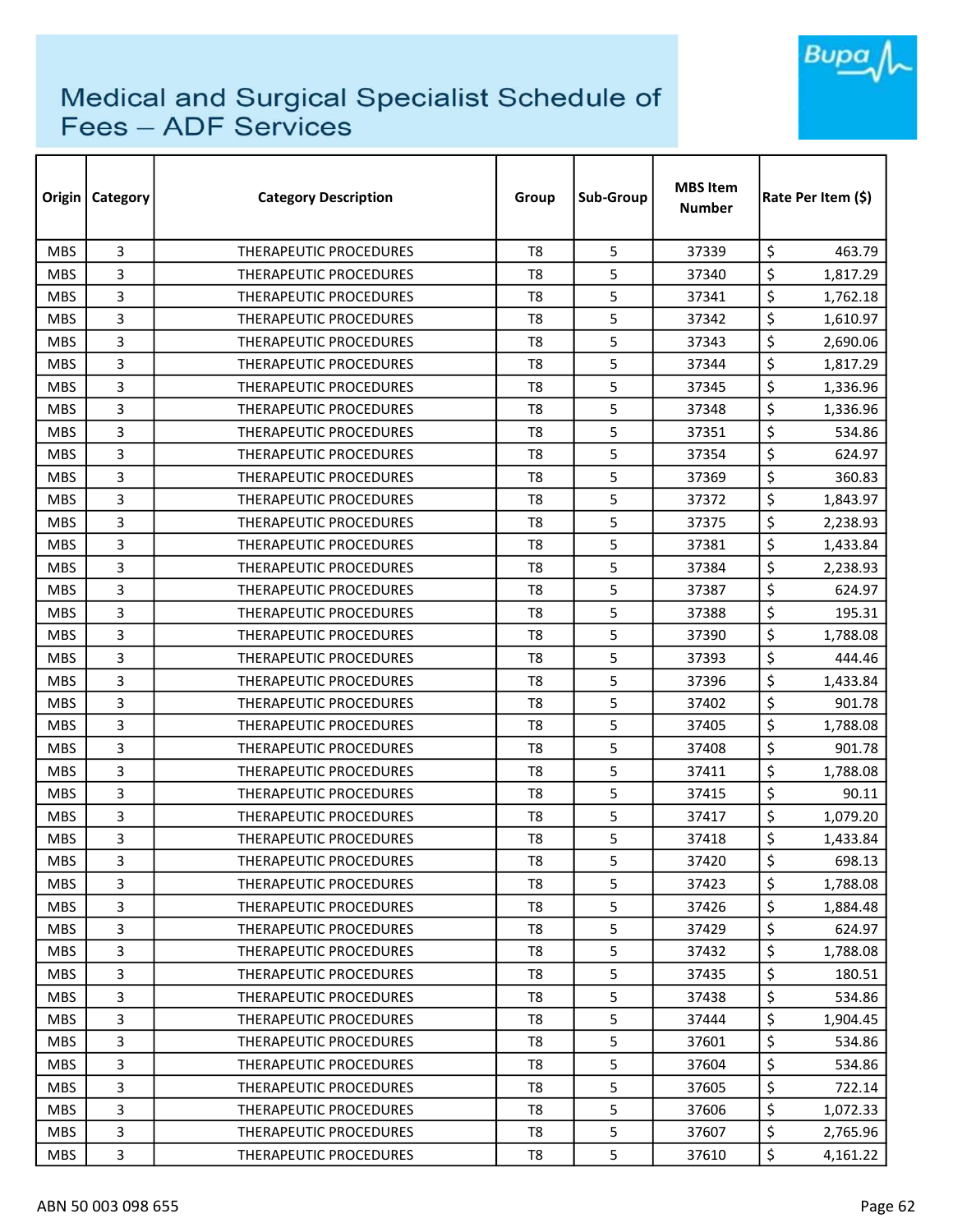

| Origin     | <b>Category</b> | <b>Category Description</b>   | Group          | Sub-Group | <b>MBS Item</b><br><b>Number</b> | Rate Per Item (\$) |  |
|------------|-----------------|-------------------------------|----------------|-----------|----------------------------------|--------------------|--|
| <b>MBS</b> | 3               | <b>THERAPEUTIC PROCEDURES</b> | T <sub>8</sub> | 5         | 37613                            | \$<br>534.86       |  |
| <b>MBS</b> | 3               | <b>THERAPEUTIC PROCEDURES</b> | T <sub>8</sub> | 5         | 37616                            | \$<br>1,336.96     |  |
| <b>MBS</b> | 3               | THERAPEUTIC PROCEDURES        | T <sub>8</sub> | 5         | 37619                            | \$<br>534.86       |  |
| <b>MBS</b> | 3               | THERAPEUTIC PROCEDURES        | T <sub>8</sub> | 5         | 37623                            | \$<br>444.47       |  |
| <b>MBS</b> | 3               | <b>THERAPEUTIC PROCEDURES</b> | T <sub>8</sub> | 5         | 37800                            | \$<br>1,007.94     |  |
| <b>MBS</b> | 3               | <b>THERAPEUTIC PROCEDURES</b> | T <sub>8</sub> | 5         | 37801                            | \$<br>1,310.36     |  |
| <b>MBS</b> | 3               | <b>THERAPEUTIC PROCEDURES</b> | T8             | 5         | 37803                            | \$<br>1,007.94     |  |
| <b>MBS</b> | 3               | <b>THERAPEUTIC PROCEDURES</b> | T8             | 5         | 37804                            | \$<br>1,310.36     |  |
| <b>MBS</b> | 3               | <b>THERAPEUTIC PROCEDURES</b> | T <sub>8</sub> | 5         | 37806                            | \$<br>1,164.57     |  |
| <b>MBS</b> | 3               | <b>THERAPEUTIC PROCEDURES</b> | T <sub>8</sub> | 5         | 37807                            | \$<br>1,513.98     |  |
| <b>MBS</b> | 3               | THERAPEUTIC PROCEDURES        | T <sub>8</sub> | 5         | 37809                            | \$<br>1,164.57     |  |
| <b>MBS</b> | 3               | THERAPEUTIC PROCEDURES        | T <sub>8</sub> | 5         | 37810                            | \$<br>1,513.98     |  |
| <b>MBS</b> | 3               | <b>THERAPEUTIC PROCEDURES</b> | T <sub>8</sub> | 5         | 37812                            | \$<br>1,075.14     |  |
| <b>MBS</b> | 3               | <b>THERAPEUTIC PROCEDURES</b> | T <sub>8</sub> | 5         | 37813                            | \$<br>1,397.68     |  |
| <b>MBS</b> | 3               | <b>THERAPEUTIC PROCEDURES</b> | T8             | 5         | 37815                            | \$<br>179.35       |  |
| <b>MBS</b> | 3               | <b>THERAPEUTIC PROCEDURES</b> | T <sub>8</sub> | 5         | 37816                            | \$<br>233.21       |  |
| <b>MBS</b> | 3               | <b>THERAPEUTIC PROCEDURES</b> | T8             | 5         | 37818                            | \$<br>950.31       |  |
| <b>MBS</b> | 3               | THERAPEUTIC PROCEDURES        | T <sub>8</sub> | 5         | 37819                            | \$<br>1,235.44     |  |
| <b>MBS</b> | 3               | THERAPEUTIC PROCEDURES        | T <sub>8</sub> | 5         | 37821                            | \$<br>1,610.97     |  |
| <b>MBS</b> | 3               | THERAPEUTIC PROCEDURES        | T8             | 5         | 37822                            | \$<br>2,094.29     |  |
| <b>MBS</b> | 3               | <b>THERAPEUTIC PROCEDURES</b> | T <sub>8</sub> | 5         | 37824                            | \$<br>2,239.80     |  |
| <b>MBS</b> | 3               | THERAPEUTIC PROCEDURES        | T <sub>8</sub> | 5         | 37825                            | \$<br>2,911.76     |  |
| <b>MBS</b> | 3               | <b>THERAPEUTIC PROCEDURES</b> | T <sub>8</sub> | 5         | 37827                            | \$<br>1,031.82     |  |
| <b>MBS</b> | 3               | <b>THERAPEUTIC PROCEDURES</b> | T <sub>8</sub> | 5         | 37828                            | \$<br>1,341.40     |  |
| <b>MBS</b> | 3               | <b>THERAPEUTIC PROCEDURES</b> | T <sub>8</sub> | 5         | 37830                            | \$<br>1,336.96     |  |
| <b>MBS</b> | 3               | <b>THERAPEUTIC PROCEDURES</b> | T <sub>8</sub> | 5         | 37831                            | \$<br>1,738.20     |  |
| <b>MBS</b> | 3               | <b>THERAPEUTIC PROCEDURES</b> | T8             | 5         | 37833                            | \$<br>638.02       |  |
| <b>MBS</b> | 3               | THERAPEUTIC PROCEDURES        | T <sub>8</sub> | 5         | 37834                            | \$<br>829.46       |  |
| <b>MBS</b> | 3               | THERAPEUTIC PROCEDURES        | T8             | 5         | 37836                            | \$<br>1,343.92     |  |
| <b>MBS</b> | 3               | THERAPEUTIC PROCEDURES        | T8             | 5         | 37839                            | \$<br>1,522.98     |  |
| <b>MBS</b> | 3               | <b>THERAPEUTIC PROCEDURES</b> | T <sub>8</sub> | 5         | 37842                            | \$<br>2,956.82     |  |
| <b>MBS</b> | 3               | THERAPEUTIC PROCEDURES        | T8             | 5         | 37845                            | \$<br>1,343.92     |  |
| <b>MBS</b> | 3               | THERAPEUTIC PROCEDURES        | T <sub>8</sub> | 5         | 37848                            | \$<br>2,419.15     |  |
| <b>MBS</b> | 3               | THERAPEUTIC PROCEDURES        | T8             | 5         | 37851                            | \$<br>1,792.16     |  |
| <b>MBS</b> | 3               | THERAPEUTIC PROCEDURES        | T <sub>8</sub> | 5         | 37854                            | \$<br>708.60       |  |
| <b>MBS</b> | 3               | THERAPEUTIC PROCEDURES        | T8             | 6         | 38200                            | \$<br>688.43       |  |
| <b>MBS</b> | 3               | THERAPEUTIC PROCEDURES        | T8             | 6         | 38203                            | \$<br>821.58       |  |
| <b>MBS</b> | 3               | THERAPEUTIC PROCEDURES        | T8             | 6         | 38206                            | \$<br>993.31       |  |
| <b>MBS</b> | 3               | THERAPEUTIC PROCEDURES        | T8             | 6         | 38209                            | \$<br>1,275.39     |  |
| <b>MBS</b> | 3               | THERAPEUTIC PROCEDURES        | T8             | 6         | 38212                            | \$<br>2,121.31     |  |
| <b>MBS</b> | 3               | THERAPEUTIC PROCEDURES        | T8             | 6         | 38213                            | \$<br>631.71       |  |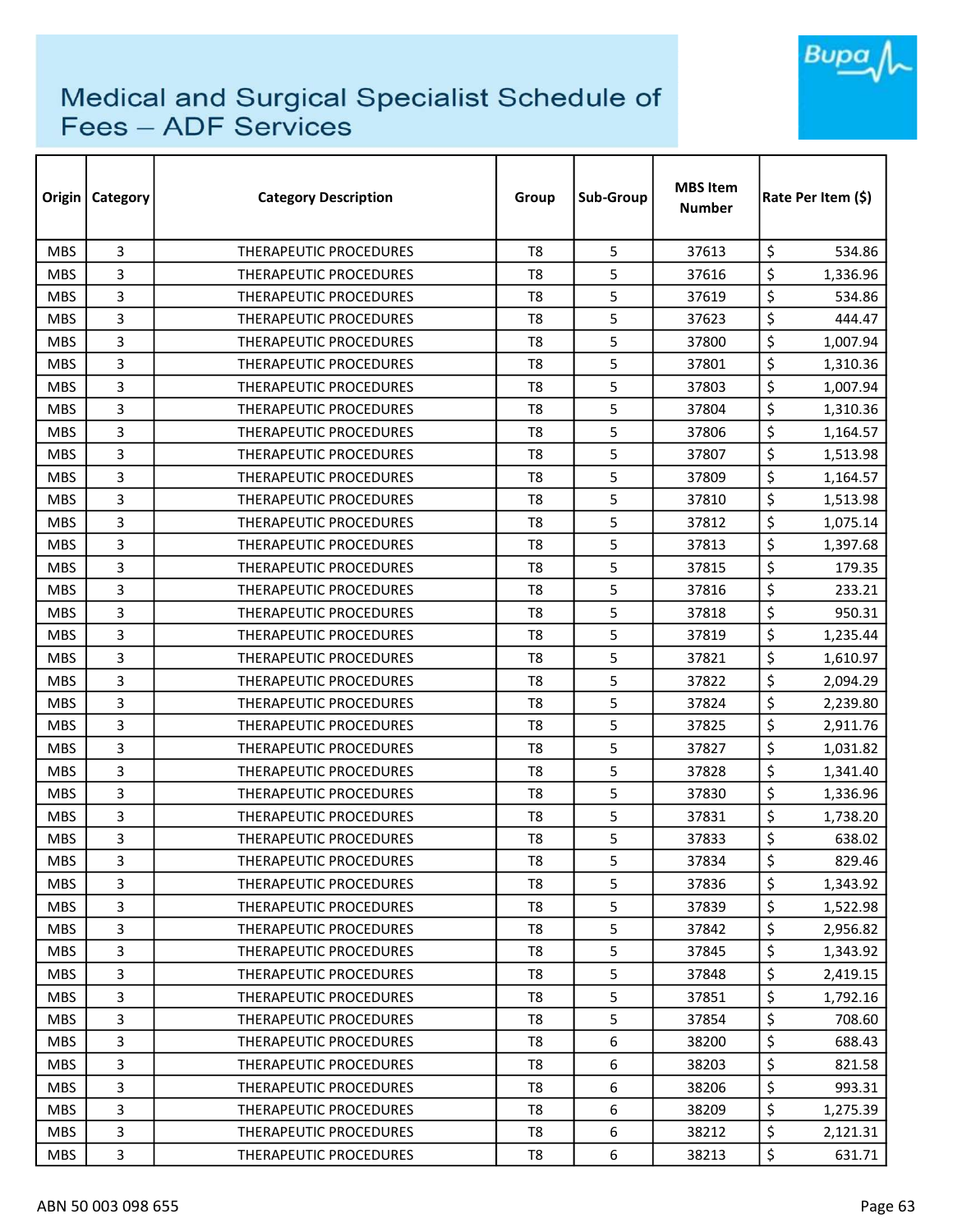

| Origin     | <b>Category</b> | <b>Category Description</b>   | Group          | Sub-Group | <b>MBS Item</b><br><b>Number</b> | Rate Per Item (\$) |  |
|------------|-----------------|-------------------------------|----------------|-----------|----------------------------------|--------------------|--|
| <b>MBS</b> | 3               | <b>THERAPEUTIC PROCEDURES</b> | T <sub>8</sub> | 6         | 38215                            | \$<br>540.44       |  |
| <b>MBS</b> | 3               | <b>THERAPEUTIC PROCEDURES</b> | T <sub>8</sub> | 6         | 38218                            | \$<br>810.51       |  |
| <b>MBS</b> | 3               | THERAPEUTIC PROCEDURES        | T8             | 6         | 38220                            | \$<br>270.14       |  |
| <b>MBS</b> | 3               | <b>THERAPEUTIC PROCEDURES</b> | T <sub>8</sub> | 6         | 38222                            | \$<br>540.44       |  |
| <b>MBS</b> | 3               | <b>THERAPEUTIC PROCEDURES</b> | T8             | 6         | 38225                            | \$<br>810.66       |  |
| <b>MBS</b> | 3               | THERAPEUTIC PROCEDURES        | T <sub>8</sub> | 6         | 38228                            | \$<br>1,081.04     |  |
| <b>MBS</b> | 3               | <b>THERAPEUTIC PROCEDURES</b> | T <sub>8</sub> | 6         | 38231                            | \$<br>1,351.10     |  |
| <b>MBS</b> | 3               | <b>THERAPEUTIC PROCEDURES</b> | T8             | 6         | 38234                            | \$<br>1,080.81     |  |
| <b>MBS</b> | 3               | <b>THERAPEUTIC PROCEDURES</b> | T <sub>8</sub> | 6         | 38237                            | \$<br>1,351.03     |  |
| <b>MBS</b> | 3               | THERAPEUTIC PROCEDURES        | T <sub>8</sub> | 6         | 38240                            | \$<br>1,621.17     |  |
| <b>MBS</b> | 3               | THERAPEUTIC PROCEDURES        | T <sub>8</sub> | 6         | 38241                            | \$<br>725.99       |  |
| <b>MBS</b> | 3               | THERAPEUTIC PROCEDURES        | T <sub>8</sub> | 6         | 38243                            | \$<br>675.51       |  |
| <b>MBS</b> | 3               | THERAPEUTIC PROCEDURES        | T <sub>8</sub> | 6         | 38244                            | \$<br>1,401.16     |  |
| <b>MBS</b> | 3               | <b>THERAPEUTIC PROCEDURES</b> | T <sub>8</sub> | 6         | 38246                            | \$<br>1,351.03     |  |
| <b>MBS</b> | 3               | <b>THERAPEUTIC PROCEDURES</b> | T8             | 6         | 38247                            | \$<br>2,244.83     |  |
| <b>MBS</b> | 3               | <b>THERAPEUTIC PROCEDURES</b> | T <sub>8</sub> | 6         | 38248                            | \$<br>1,401.16     |  |
| <b>MBS</b> | 3               | THERAPEUTIC PROCEDURES        | T8             | 6         | 38249                            | \$<br>2,244.83     |  |
| <b>MBS</b> | 3               | THERAPEUTIC PROCEDURES        | T <sub>8</sub> | 6         | 38251                            | \$<br>1,401.16     |  |
| <b>MBS</b> | 3               | <b>THERAPEUTIC PROCEDURES</b> | T <sub>8</sub> | 6         | 38252                            | \$<br>2,244.83     |  |
| <b>MBS</b> | 3               | <b>THERAPEUTIC PROCEDURES</b> | T <sub>8</sub> | 6         | 38254                            | \$<br>705.91       |  |
| <b>MBS</b> | 3               | <b>THERAPEUTIC PROCEDURES</b> | T8             | 6         | 38256                            | \$<br>413.07       |  |
| <b>MBS</b> | 3               | <b>THERAPEUTIC PROCEDURES</b> | T8             | 6         | 38270                            | \$<br>1,410.09     |  |
| <b>MBS</b> | 3               | THERAPEUTIC PROCEDURES        | T <sub>8</sub> | 6         | 38272                            | \$<br>1,410.09     |  |
| <b>MBS</b> | 3               | <b>THERAPEUTIC PROCEDURES</b> | T8             | 6         | 38273                            | \$<br>1,410.09     |  |
| <b>MBS</b> | 3               | <b>THERAPEUTIC PROCEDURES</b> | T <sub>8</sub> | 6         | 38274                            | \$<br>1,184.28     |  |
| <b>MBS</b> | 3               | <b>THERAPEUTIC PROCEDURES</b> | T8             | 6         | 38275                            | \$<br>460.91       |  |
| <b>MBS</b> | 3               | <b>THERAPEUTIC PROCEDURES</b> | T8             | 6         | 38276                            | \$<br>1,410.09     |  |
| <b>MBS</b> | 3               | THERAPEUTIC PROCEDURES        | T <sub>8</sub> | 6         | 38285                            | \$<br>244.52       |  |
| <b>MBS</b> | 3               | THERAPEUTIC PROCEDURES        | T8             | 6         | 38286                            | \$<br>220.23       |  |
| <b>MBS</b> | 3               | THERAPEUTIC PROCEDURES        | T8             | 6         | 38287                            | \$<br>3,243.44     |  |
| <b>MBS</b> | 3               | THERAPEUTIC PROCEDURES        | T <sub>8</sub> | 6         | 38288                            | \$<br>298.16       |  |
| <b>MBS</b> | 3               | <b>THERAPEUTIC PROCEDURES</b> | T8             | 6         | 38290                            | \$<br>4,129.88     |  |
| MBS.       | 3               | THERAPEUTIC PROCEDURES        | T <sub>8</sub> | 6         | 38293                            | \$<br>4,432.98     |  |
| <b>MBS</b> | 3               | <b>THERAPEUTIC PROCEDURES</b> | T8             | 6         | 38300                            | \$<br>784.77       |  |
| <b>MBS</b> | 3               | THERAPEUTIC PROCEDURES        | T <sub>8</sub> | 6         | 38303                            | \$<br>1,006.27     |  |
| <b>MBS</b> | 3               | THERAPEUTIC PROCEDURES        | T8             | 6         | 38306                            | \$<br>1,160.90     |  |
| <b>MBS</b> | 3               | THERAPEUTIC PROCEDURES        | T8             | 6         | 38307                            | \$<br>2,809.33     |  |
| <b>MBS</b> | 3               | THERAPEUTIC PROCEDURES        | T8             | 6         | 38308                            | \$<br>3,232.19     |  |
| <b>MBS</b> | 3               | THERAPEUTIC PROCEDURES        | T <sub>8</sub> | 6         | 38309                            | \$<br>1,904.82     |  |
| <b>MBS</b> | 3               | THERAPEUTIC PROCEDURES        | T8             | 6         | 38310                            | \$<br>3,655.05     |  |
| <b>MBS</b> | 3               | THERAPEUTIC PROCEDURES        | T8             | 6         | 38311                            | \$<br>2,809.33     |  |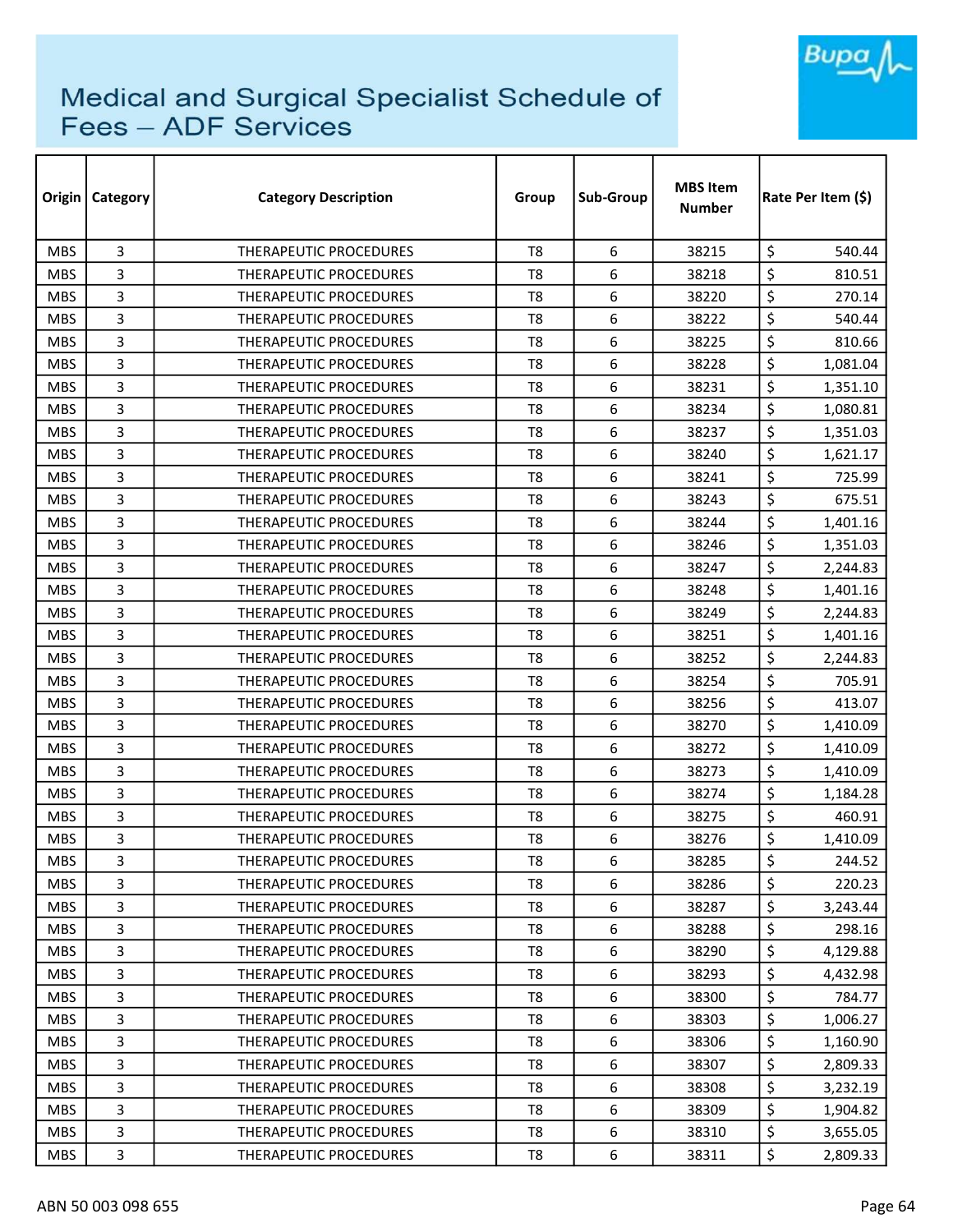

| Origin     | Category | <b>Category Description</b>   | Group          | Sub-Group | <b>MBS Item</b><br><b>Number</b> | Rate Per Item (\$) |  |
|------------|----------|-------------------------------|----------------|-----------|----------------------------------|--------------------|--|
| <b>MBS</b> | 3        | <b>THERAPEUTIC PROCEDURES</b> | T <sub>8</sub> | 6         | 38312                            | \$<br>1,724.34     |  |
| <b>MBS</b> | 3        | <b>THERAPEUTIC PROCEDURES</b> | T <sub>8</sub> | 6         | 38313                            | \$<br>3,232.19     |  |
| <b>MBS</b> | 3        | THERAPEUTIC PROCEDURES        | T <sub>8</sub> | 6         | 38314                            | \$<br>3,655.05     |  |
| <b>MBS</b> | 3        | THERAPEUTIC PROCEDURES        | T <sub>8</sub> | 6         | 38315                            | \$<br>1,851.50     |  |
| <b>MBS</b> | 3        | THERAPEUTIC PROCEDURES        | T8             | 6         | 38316                            | \$<br>2,511.35     |  |
| <b>MBS</b> | 3        | THERAPEUTIC PROCEDURES        | T <sub>8</sub> | 6         | 38317                            | \$<br>3,181.24     |  |
| <b>MBS</b> | 3        | THERAPEUTIC PROCEDURES        | T8             | 6         | 38318                            | \$<br>2,415.69     |  |
| <b>MBS</b> | 3        | THERAPEUTIC PROCEDURES        | T8             | 6         | 38319                            | \$<br>3,604.10     |  |
| <b>MBS</b> | 3        | <b>THERAPEUTIC PROCEDURES</b> | T <sub>8</sub> | 6         | 38320                            | \$<br>2,511.35     |  |
| <b>MBS</b> | 3        | THERAPEUTIC PROCEDURES        | T <sub>8</sub> | 6         | 38322                            | \$<br>3,181.24     |  |
| <b>MBS</b> | 3        | THERAPEUTIC PROCEDURES        | T <sub>8</sub> | 6         | 38323                            | \$<br>3,604.10     |  |
| <b>MBS</b> | 3        | THERAPEUTIC PROCEDURES        | T8             | 6         | 38350                            | \$<br>987.13       |  |
| <b>MBS</b> | 3        | <b>THERAPEUTIC PROCEDURES</b> | T8             | 6         | 38353                            | \$<br>394.83       |  |
| <b>MBS</b> | 3        | <b>THERAPEUTIC PROCEDURES</b> | T8             | 6         | 38356                            | \$<br>1,294.25     |  |
| <b>MBS</b> | 3        | <b>THERAPEUTIC PROCEDURES</b> | T8             | 6         | 38358                            | \$<br>4,536.06     |  |
| <b>MBS</b> | 3        | <b>THERAPEUTIC PROCEDURES</b> | T <sub>8</sub> | 6         | 38359                            | \$<br>206.42       |  |
| <b>MBS</b> | 3        | THERAPEUTIC PROCEDURES        | T <sub>8</sub> | 6         | 38362                            | \$<br>594.99       |  |
| <b>MBS</b> | 3        | THERAPEUTIC PROCEDURES        | T <sub>8</sub> | 6         | 38365                            | \$<br>394.83       |  |
| <b>MBS</b> | 3        | <b>THERAPEUTIC PROCEDURES</b> | T8             | 6         | 38368                            | \$<br>1,892.79     |  |
| <b>MBS</b> | 3        | <b>THERAPEUTIC PROCEDURES</b> | T8             | 6         | 38371                            | \$<br>438.34       |  |
| <b>MBS</b> | 3        | <b>THERAPEUTIC PROCEDURES</b> | T8             | 6         | 38384                            | \$<br>1,602.98     |  |
| <b>MBS</b> | 3        | THERAPEUTIC PROCEDURES        | T8             | 6         | 38387                            | \$<br>438.34       |  |
| <b>MBS</b> | 3        | <b>THERAPEUTIC PROCEDURES</b> | T <sub>8</sub> | 6         | 38390                            | \$<br>1,602.98     |  |
| <b>MBS</b> | 3        | <b>THERAPEUTIC PROCEDURES</b> | T8             | 6         | 38393                            | \$<br>438.34       |  |
| <b>MBS</b> | 3        | THERAPEUTIC PROCEDURES        | T8             | 6         | 38415                            | \$<br>617.25       |  |
| <b>MBS</b> | 3        | THERAPEUTIC PROCEDURES        | T <sub>8</sub> | 6         | 38416                            | \$<br>897.98       |  |
| <b>MBS</b> | 3        | <b>THERAPEUTIC PROCEDURES</b> | T8             | 6         | 38417                            | \$<br>897.98       |  |
| <b>MBS</b> | 3        | THERAPEUTIC PROCEDURES        | T8             | 6         | 38418                            | \$<br>1,481.34     |  |
| <b>MBS</b> | 3        | THERAPEUTIC PROCEDURES        | T8             | 6         | 38419                            | \$<br>283.81       |  |
| <b>MBS</b> | 3        | THERAPEUTIC PROCEDURES        | T8             | 6         | 38420                            | \$<br>374.72       |  |
| <b>MBS</b> | 3        | THERAPEUTIC PROCEDURES        | T8             | 6         | 38421                            | \$<br>2,367.92     |  |
| <b>MBS</b> | 3        | THERAPEUTIC PROCEDURES        | T8             | 6         | 38422                            | \$<br>586.26       |  |
| <b>MBS</b> | 3        | THERAPEUTIC PROCEDURES        | T8             | 6         | 38423                            | \$<br>409.57       |  |
| <b>MBS</b> | 3        | <b>THERAPEUTIC PROCEDURES</b> | T8             | 6         | 38424                            | \$<br>1,481.34     |  |
| <b>MBS</b> | 3        | THERAPEUTIC PROCEDURES        | T <sub>8</sub> | 6         | 38425                            | \$<br>963.30       |  |
| <b>MBS</b> | 3        | THERAPEUTIC PROCEDURES        | T8             | 6         | 38426                            | \$<br>722.68       |  |
| <b>MBS</b> | 3        | THERAPEUTIC PROCEDURES        | T8             | 6         | 38427                            | \$<br>1,829.11     |  |
| <b>MBS</b> | 3        | THERAPEUTIC PROCEDURES        | T8             | 6         | 38428                            | \$<br>390.60       |  |
| <b>MBS</b> | 3        | THERAPEUTIC PROCEDURES        | T8             | 6         | 38430                            | \$<br>942.69       |  |
| <b>MBS</b> | 3        | THERAPEUTIC PROCEDURES        | T8             | 6         | 38436                            | \$<br>386.02       |  |
| MBS        | 3        | THERAPEUTIC PROCEDURES        | T8             | 6         | 38438                            | \$<br>2,367.92     |  |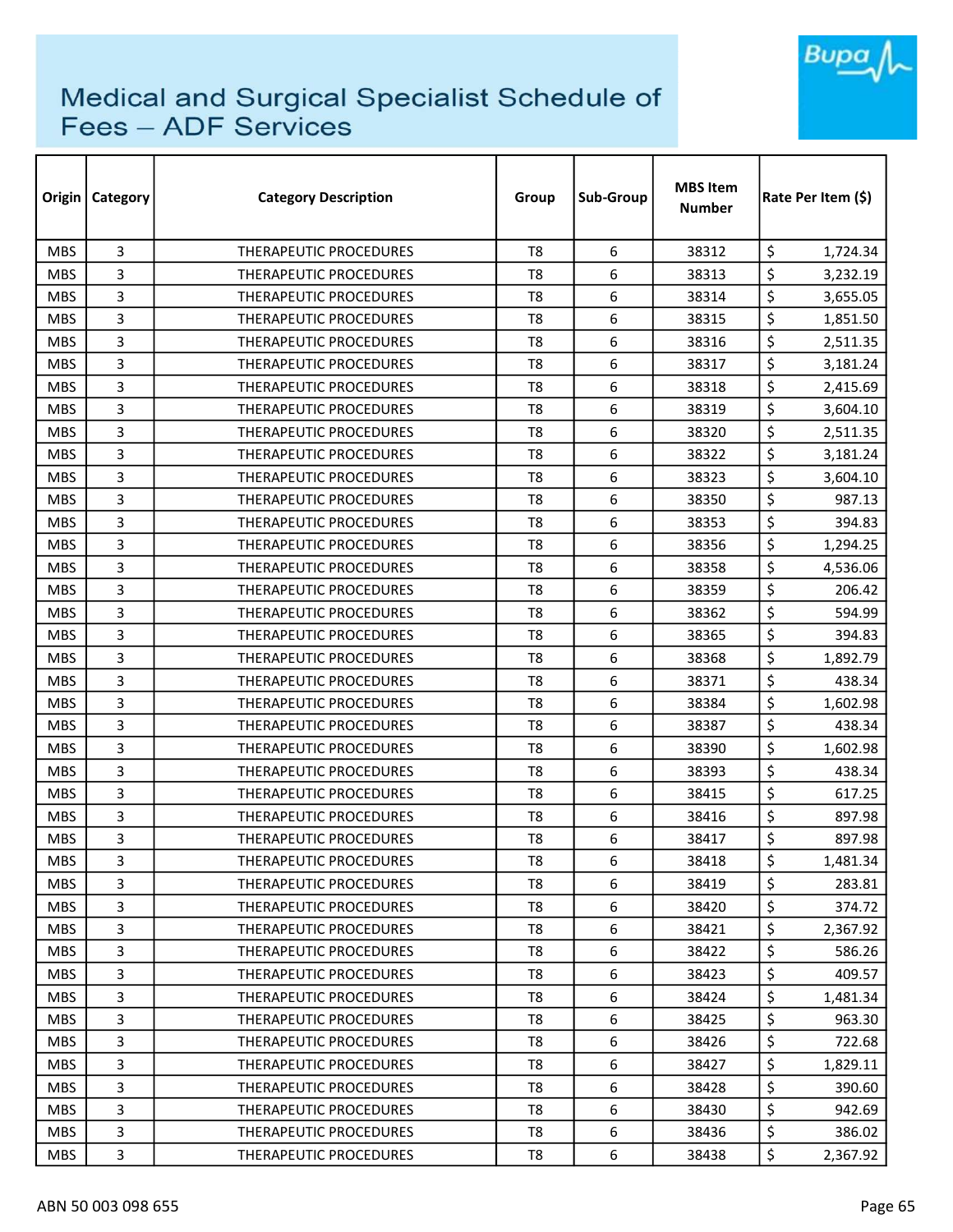

| Origin     | <b>Category</b> | <b>Category Description</b>   | Group          | Sub-Group | <b>MBS Item</b><br><b>Number</b> | Rate Per Item (\$) |  |
|------------|-----------------|-------------------------------|----------------|-----------|----------------------------------|--------------------|--|
| <b>MBS</b> | 3               | <b>THERAPEUTIC PROCEDURES</b> | T <sub>8</sub> | 6         | 38440                            | \$<br>1,773.16     |  |
| <b>MBS</b> | 3               | THERAPEUTIC PROCEDURES        | T <sub>8</sub> | 6         | 38441                            | \$<br>2,805.65     |  |
| <b>MBS</b> | 3               | THERAPEUTIC PROCEDURES        | T <sub>8</sub> | 6         | 38446                            | \$<br>1,829.11     |  |
| <b>MBS</b> | 3               | THERAPEUTIC PROCEDURES        | T <sub>8</sub> | 6         | 38447                            | \$<br>2,367.92     |  |
| <b>MBS</b> | 3               | <b>THERAPEUTIC PROCEDURES</b> | T <sub>8</sub> | 6         | 38448                            | \$<br>561.14       |  |
| <b>MBS</b> | 3               | THERAPEUTIC PROCEDURES        | T <sub>8</sub> | 6         | 38449                            | \$<br>3,312.61     |  |
| <b>MBS</b> | 3               | <b>THERAPEUTIC PROCEDURES</b> | T8             | 6         | 38450                            | \$<br>1,324.08     |  |
| <b>MBS</b> | 3               | <b>THERAPEUTIC PROCEDURES</b> | T8             | 6         | 38452                            | \$<br>886.73       |  |
| <b>MBS</b> | 3               | THERAPEUTIC PROCEDURES        | T <sub>8</sub> | 6         | 38453                            | \$<br>2,659.90     |  |
| <b>MBS</b> | 3               | <b>THERAPEUTIC PROCEDURES</b> | T <sub>8</sub> | 6         | 38455                            | \$<br>3,597.79     |  |
| <b>MBS</b> | 3               | <b>THERAPEUTIC PROCEDURES</b> | T <sub>8</sub> | 6         | 38456                            | \$<br>2,367.92     |  |
| <b>MBS</b> | 3               | THERAPEUTIC PROCEDURES        | T <sub>8</sub> | 6         | 38457                            | \$<br>2,210.65     |  |
| <b>MBS</b> | 3               | <b>THERAPEUTIC PROCEDURES</b> | T <sub>8</sub> | 6         | 38458                            | \$<br>1,178.32     |  |
| <b>MBS</b> | 3               | <b>THERAPEUTIC PROCEDURES</b> | T <sub>8</sub> | 6         | 38460                            | \$<br>425.67       |  |
| <b>MBS</b> | 3               | <b>THERAPEUTIC PROCEDURES</b> | T8             | 6         | 38462                            | \$<br>504.58       |  |
| <b>MBS</b> | 3               | <b>THERAPEUTIC PROCEDURES</b> | T <sub>8</sub> | 6         | 38464                            | \$<br>548.39       |  |
| <b>MBS</b> | 3               | <b>THERAPEUTIC PROCEDURES</b> | T8             | 6         | 38466                            | \$<br>1,480.72     |  |
| <b>MBS</b> | 3               | THERAPEUTIC PROCEDURES        | T <sub>8</sub> | 6         | 38467                            | \$<br>1,518.81     |  |
| <b>MBS</b> | 3               | THERAPEUTIC PROCEDURES        | T <sub>8</sub> | 6         | 38468                            | \$<br>2,281.60     |  |
| <b>MBS</b> | 3               | THERAPEUTIC PROCEDURES        | T8             | 6         | 38469                            | \$<br>2,659.90     |  |
| <b>MBS</b> | 3               | <b>THERAPEUTIC PROCEDURES</b> | T <sub>8</sub> | 6         | 38470                            | \$<br>1,459.45     |  |
| <b>MBS</b> | 3               | THERAPEUTIC PROCEDURES        | T <sub>8</sub> | 6         | 38471                            | \$<br>1,668.14     |  |
| <b>MBS</b> | 3               | <b>THERAPEUTIC PROCEDURES</b> | T <sub>8</sub> | 6         | 38472                            | \$<br>456.14       |  |
| <b>MBS</b> | 3               | <b>THERAPEUTIC PROCEDURES</b> | T <sub>8</sub> | 6         | 38473                            | \$<br>873.63       |  |
| <b>MBS</b> | 3               | THERAPEUTIC PROCEDURES        | T <sub>8</sub> | 6         | 38474                            | \$<br>3,437.56     |  |
| <b>MBS</b> | 3               | <b>THERAPEUTIC PROCEDURES</b> | T <sub>8</sub> | 6         | 38475                            | \$<br>1,266.59     |  |
| <b>MBS</b> | 3               | <b>THERAPEUTIC PROCEDURES</b> | T8             | 6         | 38477                            | \$<br>3,096.46     |  |
| <b>MBS</b> | 3               | THERAPEUTIC PROCEDURES        | T <sub>8</sub> | 6         | 38478                            | \$<br>1,477.73     |  |
| <b>MBS</b> | 3               | THERAPEUTIC PROCEDURES        | T8             | 6         | 38480                            | \$<br>3,050.70     |  |
| <b>MBS</b> | 3               | THERAPEUTIC PROCEDURES        | T8             | 6         | 38481                            | \$<br>3,472.97     |  |
| <b>MBS</b> | 3               | <b>THERAPEUTIC PROCEDURES</b> | T <sub>8</sub> | 6         | 38483                            | \$<br>2,620.59     |  |
| <b>MBS</b> | 3               | THERAPEUTIC PROCEDURES        | T8             | 6         | 38484                            | \$<br>3,216.88     |  |
| <b>MBS</b> | 3               | THERAPEUTIC PROCEDURES        | T <sub>8</sub> | 6         | 38485                            | \$<br>1,262.94     |  |
| <b>MBS</b> | 3               | THERAPEUTIC PROCEDURES        | T8             | 6         | 38487                            | \$<br>2,659.90     |  |
| <b>MBS</b> | 3               | <b>THERAPEUTIC PROCEDURES</b> | T <sub>8</sub> | 6         | 38488                            | \$<br>2,907.94     |  |
| <b>MBS</b> | 3               | THERAPEUTIC PROCEDURES        | T8             | 6         | 38489                            | \$<br>3,458.35     |  |
| <b>MBS</b> | 3               | THERAPEUTIC PROCEDURES        | T8             | 6         | 38490                            | \$<br>857.14       |  |
| <b>MBS</b> | 3               | THERAPEUTIC PROCEDURES        | T8             | 6         | 38493                            | \$<br>3,025.75     |  |
| <b>MBS</b> | 3               | THERAPEUTIC PROCEDURES        | T8             | 6         | 38495                            | \$<br>2,213.66     |  |
| <b>MBS</b> | 3               | THERAPEUTIC PROCEDURES        | T8             | 6         | 38496                            | \$<br>950.15       |  |
| <b>MBS</b> | 3               | THERAPEUTIC PROCEDURES        | T8             | 6         | 38497                            | \$<br>3,118.09     |  |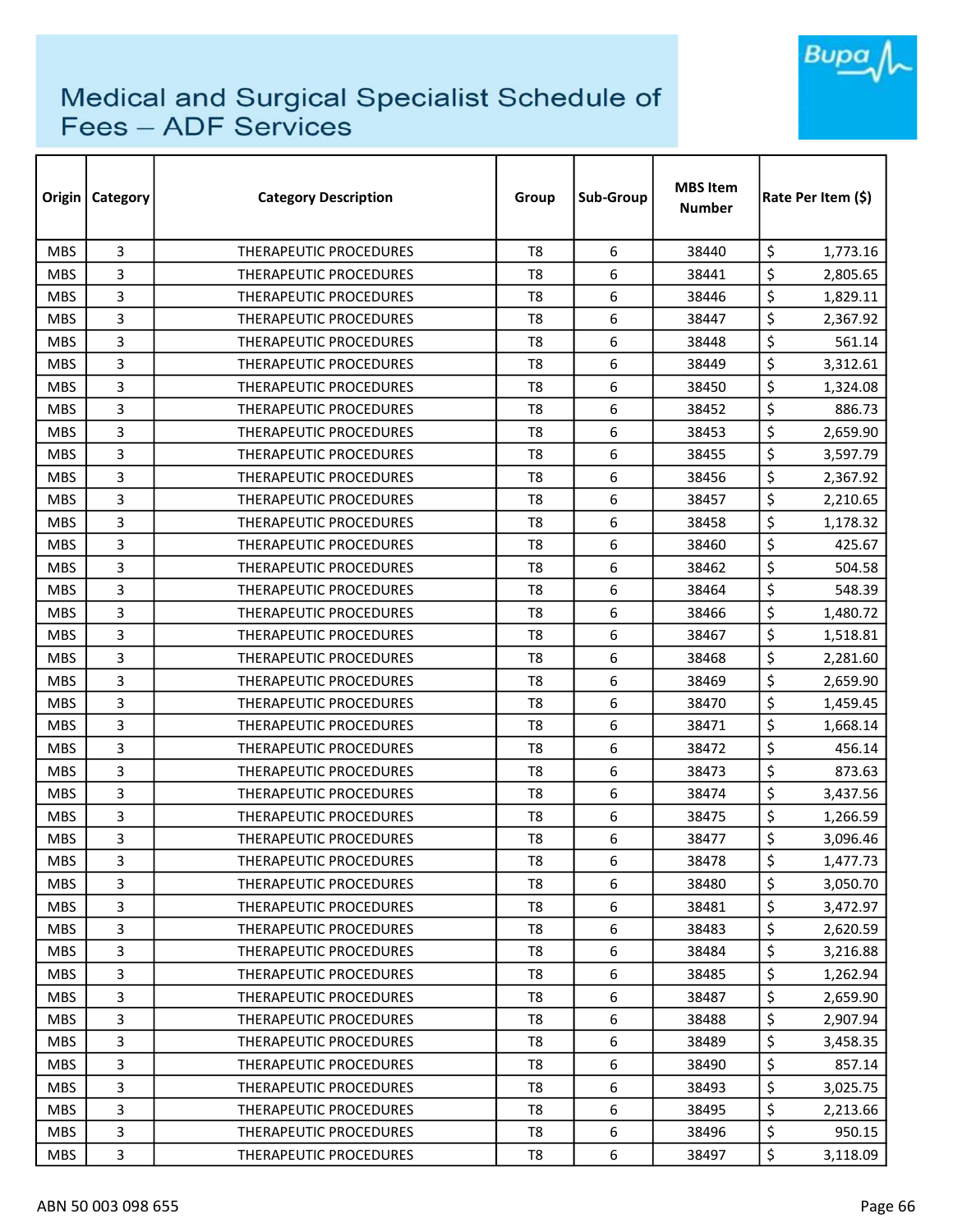

| Origin     | Category | <b>Category Description</b>   | Group          | Sub-Group | <b>MBS Item</b><br><b>Number</b> | Rate Per Item (\$) |  |
|------------|----------|-------------------------------|----------------|-----------|----------------------------------|--------------------|--|
| <b>MBS</b> | 3        | <b>THERAPEUTIC PROCEDURES</b> | T <sub>8</sub> | 6         | 38498                            | \$<br>3,118.09     |  |
| <b>MBS</b> | 3        | <b>THERAPEUTIC PROCEDURES</b> | T <sub>8</sub> | 6         | 38499                            | \$<br>3,216.88     |  |
| <b>MBS</b> | 3        | THERAPEUTIC PROCEDURES        | T8             | 6         | 38500                            | \$<br>3,350.16     |  |
| <b>MBS</b> | 3        | THERAPEUTIC PROCEDURES        | T <sub>8</sub> | 6         | 38501                            | \$<br>3,350.16     |  |
| <b>MBS</b> | 3        | <b>THERAPEUTIC PROCEDURES</b> | T8             | 6         | 38502                            | \$<br>3,733.71     |  |
| <b>MBS</b> | 3        | THERAPEUTIC PROCEDURES        | T <sub>8</sub> | 6         | 38503                            | \$<br>3,637.51     |  |
| <b>MBS</b> | 3        | <b>THERAPEUTIC PROCEDURES</b> | T8             | 6         | 38504                            | \$<br>3,637.51     |  |
| <b>MBS</b> | 3        | THERAPEUTIC PROCEDURES        | T8             | 6         | 38505                            | \$<br>422.20       |  |
| <b>MBS</b> | 3        | <b>THERAPEUTIC PROCEDURES</b> | T <sub>8</sub> | 6         | 38506                            | \$<br>2,476.45     |  |
| <b>MBS</b> | 3        | THERAPEUTIC PROCEDURES        | T <sub>8</sub> | 6         | 38507                            | \$<br>2,907.33     |  |
| <b>MBS</b> | 3        | THERAPEUTIC PROCEDURES        | T <sub>8</sub> | 6         | 38508                            | \$<br>3,040.21     |  |
| <b>MBS</b> | 3        | <b>THERAPEUTIC PROCEDURES</b> | T <sub>8</sub> | 6         | 38509                            | \$<br>3,692.07     |  |
| <b>MBS</b> | 3        | <b>THERAPEUTIC PROCEDURES</b> | T8             | 6         | 38510                            | \$<br>988.81       |  |
| <b>MBS</b> | 3        | <b>THERAPEUTIC PROCEDURES</b> | T8             | 6         | 38511                            | \$<br>950.81       |  |
| <b>MBS</b> | 3        | <b>THERAPEUTIC PROCEDURES</b> | T8             | 6         | 38512                            | \$<br>3,243.45     |  |
| <b>MBS</b> | 3        | <b>THERAPEUTIC PROCEDURES</b> | T <sub>8</sub> | 6         | 38513                            | \$<br>1,584.76     |  |
| <b>MBS</b> | 3        | THERAPEUTIC PROCEDURES        | T8             | 6         | 38515                            | \$<br>4,129.88     |  |
| <b>MBS</b> | 3        | THERAPEUTIC PROCEDURES        | T <sub>8</sub> | 6         | 38516                            | \$<br>3,821.59     |  |
| <b>MBS</b> | 3        | <b>THERAPEUTIC PROCEDURES</b> | T8             | 6         | 38517                            | \$<br>4,654.06     |  |
| <b>MBS</b> | 3        | <b>THERAPEUTIC PROCEDURES</b> | T8             | 6         | 38518                            | \$<br>4,432.98     |  |
| <b>MBS</b> | 3        | <b>THERAPEUTIC PROCEDURES</b> | T8             | 6         | 38519                            | \$<br>1,675.30     |  |
| <b>MBS</b> | 3        | THERAPEUTIC PROCEDURES        | T8             | 6         | 38550                            | \$<br>3,560.01     |  |
| <b>MBS</b> | 3        | <b>THERAPEUTIC PROCEDURES</b> | T <sub>8</sub> | 6         | 38553                            | \$<br>4,482.04     |  |
| <b>MBS</b> | 3        | <b>THERAPEUTIC PROCEDURES</b> | T8             | 6         | 38554                            | \$<br>6,452.11     |  |
| <b>MBS</b> | 3        | THERAPEUTIC PROCEDURES        | T8             | 6         | 38555                            | \$<br>5,138.60     |  |
| <b>MBS</b> | 3        | THERAPEUTIC PROCEDURES        | T <sub>8</sub> | 6         | 38556                            | \$<br>4,798.76     |  |
| <b>MBS</b> | 3        | <b>THERAPEUTIC PROCEDURES</b> | T8             | 6         | 38557                            | \$<br>5,931.02     |  |
| <b>MBS</b> | 3        | THERAPEUTIC PROCEDURES        | T8             | 6         | 38558                            | \$<br>7,742.48     |  |
| <b>MBS</b> | 3        | THERAPEUTIC PROCEDURES        | T8             | 6         | 38559                            | \$<br>3,854.21     |  |
| <b>MBS</b> | 3        | THERAPEUTIC PROCEDURES        | T8             | 6         | 38562                            | \$<br>4,727.84     |  |
| <b>MBS</b> | 3        | THERAPEUTIC PROCEDURES        | T8             | 6         | 38565                            | \$<br>5,302.77     |  |
| <b>MBS</b> | 3        | THERAPEUTIC PROCEDURES        | T8             | 6         | 38568                            | \$<br>2,879.45     |  |
| <b>MBS</b> | 3        | THERAPEUTIC PROCEDURES        | T8             | 6         | 38571                            | \$<br>3,365.30     |  |
| <b>MBS</b> | 3        | THERAPEUTIC PROCEDURES        | T8             | 6         | 38572                            | \$<br>3,071.27     |  |
| <b>MBS</b> | 3        | THERAPEUTIC PROCEDURES        | T8             | 6         | 38577                            | \$<br>844.47       |  |
| <b>MBS</b> | 3        | THERAPEUTIC PROCEDURES        | T8             | 6         | 38588                            | \$<br>633.56       |  |
| <b>MBS</b> | 3        | THERAPEUTIC PROCEDURES        | T8             | 6         | 38600                            | \$<br>2,367.92     |  |
| <b>MBS</b> | 3        | THERAPEUTIC PROCEDURES        | T8             | 6         | 38603                            | \$<br>1,481.34     |  |
| <b>MBS</b> | 3        | THERAPEUTIC PROCEDURES        | T8             | 6         | 38609                            | \$<br>740.59       |  |
| <b>MBS</b> | 3        | THERAPEUTIC PROCEDURES        | T8             | 6         | 38612                            | \$<br>830.17       |  |
| <b>MBS</b> | 3        | THERAPEUTIC PROCEDURES        | T8             | 6         | 38613                            | \$<br>1,026.44     |  |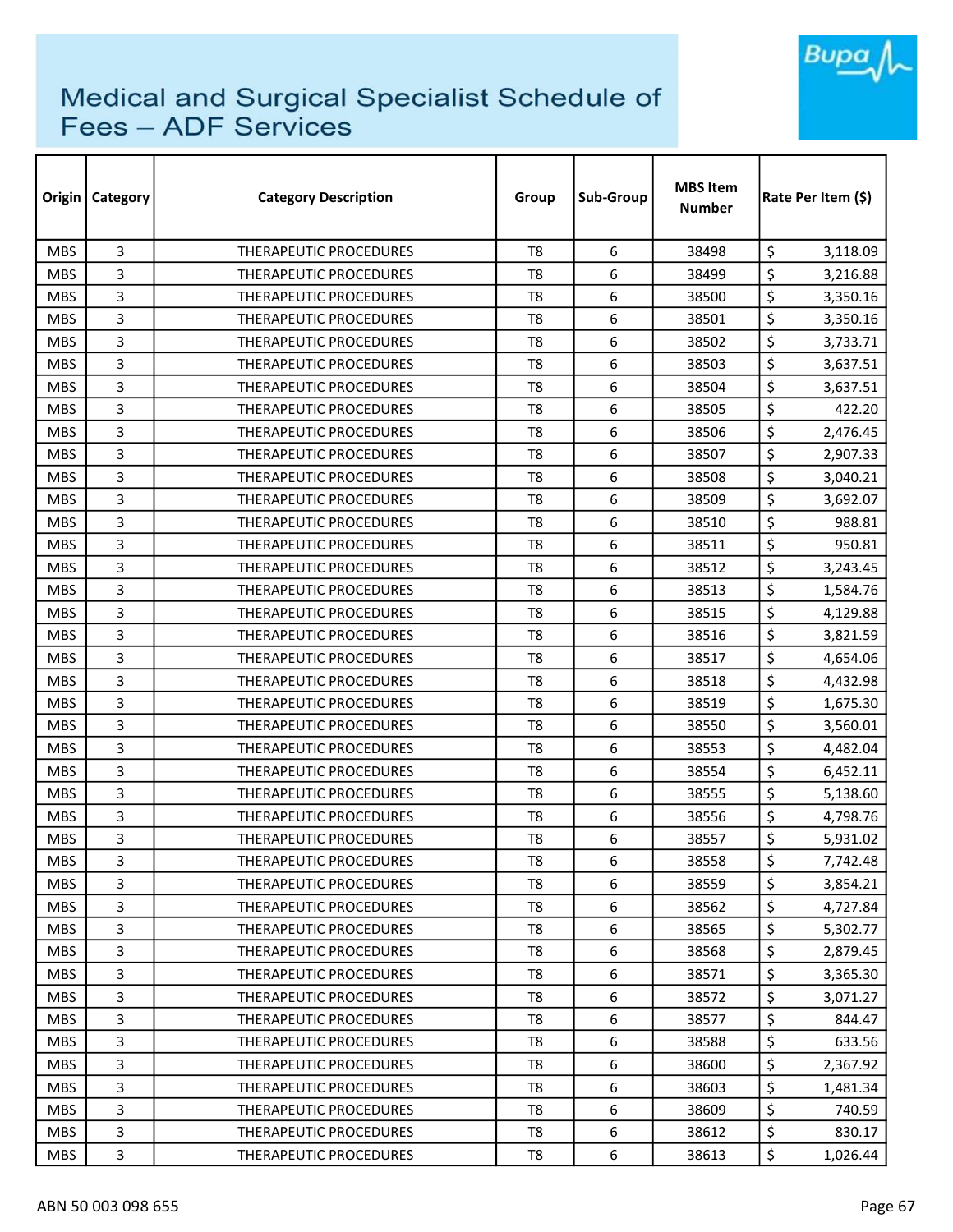

| Origin     | Category | <b>Category Description</b>   | Group          | Sub-Group | <b>MBS Item</b><br>Number | Rate Per Item (\$) |  |
|------------|----------|-------------------------------|----------------|-----------|---------------------------|--------------------|--|
| <b>MBS</b> | 3        | <b>THERAPEUTIC PROCEDURES</b> | T <sub>8</sub> | 6         | 38615                     | \$<br>2,367.92     |  |
| <b>MBS</b> | 3        | <b>THERAPEUTIC PROCEDURES</b> | T <sub>8</sub> | 6         | 38618                     | \$<br>2,951.56     |  |
| <b>MBS</b> | 3        | <b>THERAPEUTIC PROCEDURES</b> | T8             | 6         | 38621                     | \$<br>1,178.32     |  |
| <b>MBS</b> | 3        | <b>THERAPEUTIC PROCEDURES</b> | T <sub>8</sub> | 6         | 38624                     | \$<br>1,324.08     |  |
| <b>MBS</b> | 3        | <b>THERAPEUTIC PROCEDURES</b> | T8             | 6         | 38627                     | \$<br>1,034.97     |  |
| <b>MBS</b> | 3        | THERAPEUTIC PROCEDURES        | T <sub>8</sub> | 6         | 38637                     | \$<br>857.14       |  |
| <b>MBS</b> | 3        | THERAPEUTIC PROCEDURES        | T8             | 6         | 38640                     | \$<br>1,459.45     |  |
| <b>MBS</b> | 3        | THERAPEUTIC PROCEDURES        | T8             | 6         | 38643                     | \$<br>2,387.53     |  |
| <b>MBS</b> | 3        | <b>THERAPEUTIC PROCEDURES</b> | T8             | 6         | 38647                     | \$<br>3,250.42     |  |
| <b>MBS</b> | 3        | THERAPEUTIC PROCEDURES        | T8             | 6         | 38650                     | \$<br>2,907.94     |  |
| <b>MBS</b> | 3        | THERAPEUTIC PROCEDURES        | T <sub>8</sub> | 6         | 38653                     | \$<br>3,183.83     |  |
| <b>MBS</b> | 3        | THERAPEUTIC PROCEDURES        | T <sub>8</sub> | 6         | 38654                     | \$<br>1,864.82     |  |
| <b>MBS</b> | 3        | THERAPEUTIC PROCEDURES        | T <sub>8</sub> | 6         | 38656                     | \$<br>1,481.34     |  |
| <b>MBS</b> | 3        | <b>THERAPEUTIC PROCEDURES</b> | T <sub>8</sub> | 6         | 38670                     | \$<br>2,950.94     |  |
| <b>MBS</b> | 3        | <b>THERAPEUTIC PROCEDURES</b> | T8             | 6         | 38673                     | \$<br>3,321.35     |  |
| <b>MBS</b> | 3        | <b>THERAPEUTIC PROCEDURES</b> | T8             | 6         | 38677                     | \$<br>3,107.28     |  |
| <b>MBS</b> | 3        | <b>THERAPEUTIC PROCEDURES</b> | T8             | 6         | 38680                     | \$<br>3,685.66     |  |
| <b>MBS</b> | 3        | THERAPEUTIC PROCEDURES        | T <sub>8</sub> | 6         | 38700                     | \$<br>1,649.82     |  |
| <b>MBS</b> | 3        | <b>THERAPEUTIC PROCEDURES</b> | T <sub>8</sub> | 6         | 38703                     | \$<br>2,973.97     |  |
| <b>MBS</b> | 3        | <b>THERAPEUTIC PROCEDURES</b> | T8             | 6         | 38706                     | \$<br>2,816.78     |  |
| <b>MBS</b> | 3        | THERAPEUTIC PROCEDURES        | T8             | 6         | 38709                     | \$<br>3,299.18     |  |
| <b>MBS</b> | 3        | <b>THERAPEUTIC PROCEDURES</b> | T8             | 6         | 38712                     | \$<br>3,903.16     |  |
| <b>MBS</b> | 3        | <b>THERAPEUTIC PROCEDURES</b> | T <sub>8</sub> | 6         | 38715                     | \$<br>2,637.33     |  |
| <b>MBS</b> | 3        | <b>THERAPEUTIC PROCEDURES</b> | T8             | 6         | 38718                     | \$<br>3,420.20     |  |
| <b>MBS</b> | 3        | THERAPEUTIC PROCEDURES        | T <sub>8</sub> | 6         | 38721                     | \$<br>2,311.97     |  |
| <b>MBS</b> | 3        | <b>THERAPEUTIC PROCEDURES</b> | T8             | 6         | 38724                     | \$<br>3,448.91     |  |
| <b>MBS</b> | 3        | <b>THERAPEUTIC PROCEDURES</b> | T8             | 6         | 38727                     | \$<br>2,311.97     |  |
| <b>MBS</b> | 3        | THERAPEUTIC PROCEDURES        | T8             | 6         | 38730                     | \$<br>3,299.18     |  |
| <b>MBS</b> | 3        | THERAPEUTIC PROCEDURES        | T8             | 6         | 38733                     | \$<br>2,311.97     |  |
| <b>MBS</b> | 3        | THERAPEUTIC PROCEDURES        | T8             | 6         | 38736                     | \$<br>3,299.18     |  |
| <b>MBS</b> | 3        | THERAPEUTIC PROCEDURES        | T8             | 6         | 38739                     | \$<br>3,101.67     |  |
| <b>MBS</b> | 3        | THERAPEUTIC PROCEDURES        | T8             | 6         | 38742                     | \$<br>2,973.97     |  |
| <b>MBS</b> | 3        | <b>THERAPEUTIC PROCEDURES</b> | T8             | 6         | 38745                     | \$<br>3,299.18     |  |
| <b>MBS</b> | 3        | THERAPEUTIC PROCEDURES        | T8             | 6         | 38748                     | \$<br>3,299.18     |  |
| <b>MBS</b> | 3        | THERAPEUTIC PROCEDURES        | T <sub>8</sub> | 6         | 38751                     | \$<br>3,299.18     |  |
| <b>MBS</b> | 3        | THERAPEUTIC PROCEDURES        | T8             | 6         | 38754                     | \$<br>4,129.88     |  |
| <b>MBS</b> | 3        | THERAPEUTIC PROCEDURES        | T8             | 6         | 38757                     | \$<br>3,299.18     |  |
| <b>MBS</b> | 3        | THERAPEUTIC PROCEDURES        | T8             | 6         | 38760                     | \$<br>3,299.18     |  |
| <b>MBS</b> | 3        | THERAPEUTIC PROCEDURES        | T8             | 6         | 38763                     | \$<br>3,250.42     |  |
| <b>MBS</b> | 3        | THERAPEUTIC PROCEDURES        | T8             | 6         | 38764                     | \$<br>3,382.58     |  |
| <b>MBS</b> | 3        | THERAPEUTIC PROCEDURES        | T8             | 6         | 38766                     | \$<br>3,299.18     |  |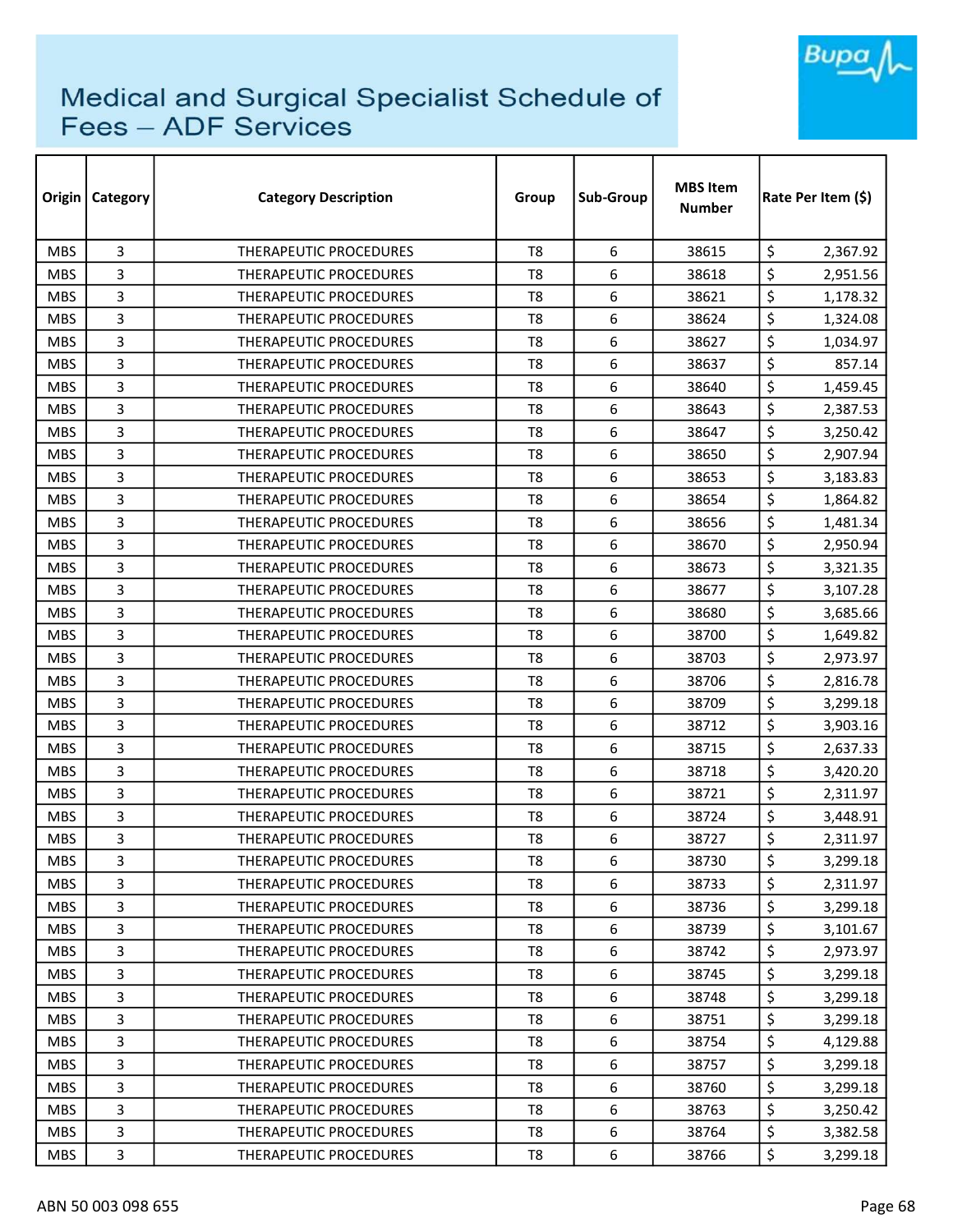

| Origin     | <b>Category</b> | <b>Category Description</b>   | Group          | Sub-Group      | <b>MBS Item</b><br><b>Number</b> | Rate Per Item (S) |  |
|------------|-----------------|-------------------------------|----------------|----------------|----------------------------------|-------------------|--|
| <b>MBS</b> | 3               | THERAPEUTIC PROCEDURES        | T <sub>8</sub> | 6              | 38800                            | \$<br>59.51       |  |
| <b>MBS</b> | 3               | THERAPEUTIC PROCEDURES        | T <sub>8</sub> | 6              | 38803                            | \$<br>118.86      |  |
| <b>MBS</b> | 3               | THERAPEUTIC PROCEDURES        | T <sub>8</sub> | 6              | 38806                            | \$<br>206.42      |  |
| <b>MBS</b> | 3               | THERAPEUTIC PROCEDURES        | T <sub>8</sub> | 6              | 38809                            | \$<br>254.34      |  |
| <b>MBS</b> | 3               | THERAPEUTIC PROCEDURES        | T <sub>8</sub> | 6              | 38812                            | \$<br>323.27      |  |
| <b>MBS</b> | 3               | <b>THERAPEUTIC PROCEDURES</b> | T <sub>8</sub> | $\overline{7}$ | 39000                            | \$<br>135.62      |  |
| <b>MBS</b> | 3               | THERAPEUTIC PROCEDURES        | T <sub>8</sub> | 7              | 39003                            | \$<br>151.98      |  |
| <b>MBS</b> | 3               | THERAPEUTIC PROCEDURES        | T8             | 7              | 39006                            | \$<br>282.85      |  |
| <b>MBS</b> | 3               | THERAPEUTIC PROCEDURES        | T <sub>8</sub> | $\overline{7}$ | 39007                            | \$<br>296.10      |  |
| <b>MBS</b> | 3               | THERAPEUTIC PROCEDURES        | T <sub>8</sub> | 7              | 39009                            | \$<br>105.31      |  |
| <b>MBS</b> | 3               | THERAPEUTIC PROCEDURES        | T <sub>8</sub> | $\overline{7}$ | 39012                            | \$<br>421.61      |  |
| <b>MBS</b> | 3               | THERAPEUTIC PROCEDURES        | T <sub>8</sub> | $\overline{7}$ | 39013                            | \$<br>196.59      |  |
| <b>MBS</b> | 3               | <b>THERAPEUTIC PROCEDURES</b> | T <sub>8</sub> | $\overline{7}$ | 39015                            | \$<br>677.20      |  |
| <b>MBS</b> | 3               | THERAPEUTIC PROCEDURES        | T <sub>8</sub> | $\overline{7}$ | 39018                            | \$<br>1,535.40    |  |
| <b>MBS</b> | 3               | THERAPEUTIC PROCEDURES        | T <sub>8</sub> | $\overline{7}$ | 39100                            | \$<br>427.93      |  |
| <b>MBS</b> | 3               | THERAPEUTIC PROCEDURES        | T <sub>8</sub> | $\overline{7}$ | 39106                            | \$<br>2,108.39    |  |
| <b>MBS</b> | 3               | <b>THERAPEUTIC PROCEDURES</b> | T <sub>8</sub> | 7              | 39109                            | \$<br>2,632.96    |  |
| <b>MBS</b> | 3               | <b>THERAPEUTIC PROCEDURES</b> | T <sub>8</sub> | $\overline{7}$ | 39112                            | \$<br>2,735.30    |  |
| <b>MBS</b> | 3               | <b>THERAPEUTIC PROCEDURES</b> | T <sub>8</sub> | $\overline{7}$ | 39113                            | \$<br>4,416.91    |  |
| <b>MBS</b> | 3               | <b>THERAPEUTIC PROCEDURES</b> | T8             | 7              | 39115                            | \$<br>135.62      |  |
| <b>MBS</b> | 3               | <b>THERAPEUTIC PROCEDURES</b> | T <sub>8</sub> | $\overline{7}$ | 39118                            | \$<br>536.45      |  |
| <b>MBS</b> | 3               | <b>THERAPEUTIC PROCEDURES</b> | T <sub>8</sub> | $\overline{7}$ | 39121                            | \$<br>1,137.81    |  |
| <b>MBS</b> | 3               | THERAPEUTIC PROCEDURES        | T <sub>8</sub> | $\overline{7}$ | 39124                            | \$<br>2,911.94    |  |
| <b>MBS</b> | 3               | <b>THERAPEUTIC PROCEDURES</b> | T <sub>8</sub> | $\overline{7}$ | 39125                            | \$<br>536.80      |  |
| <b>MBS</b> | 3               | <b>THERAPEUTIC PROCEDURES</b> | T8             | $\overline{7}$ | 39126                            | \$<br>651.80      |  |
| <b>MBS</b> | 3               | <b>THERAPEUTIC PROCEDURES</b> | T8             | 7              | 39127                            | \$<br>853.07      |  |
| <b>MBS</b> | 3               | <b>THERAPEUTIC PROCEDURES</b> | T8             | 7              | 39128                            | \$<br>1,188.61    |  |
| <b>MBS</b> | 3               | THERAPEUTIC PROCEDURES        | T <sub>8</sub> | $\overline{7}$ | 39130                            | \$<br>1,214.18    |  |
| <b>MBS</b> | 3               | <b>THERAPEUTIC PROCEDURES</b> | T8             | $\overline{7}$ | 39131                            | \$<br>230.17      |  |
| <b>MBS</b> | 3               | THERAPEUTIC PROCEDURES        | T8             | $\overline{7}$ | 39133                            | \$<br>287.09      |  |
| <b>MBS</b> | 3               | THERAPEUTIC PROCEDURES        | T <sub>8</sub> | $\overline{7}$ | 39134                            | \$<br>613.44      |  |
| <b>MBS</b> | 3               | <b>THERAPEUTIC PROCEDURES</b> | T8             | $\overline{7}$ | 39135                            | \$<br>287.09      |  |
| <b>MBS</b> | 3               | THERAPEUTIC PROCEDURES        | T8             | $\overline{7}$ | 39136                            | \$<br>287.09      |  |
| <b>MBS</b> | 3               | THERAPEUTIC PROCEDURES        | T8             | $\overline{7}$ | 39137                            | \$<br>1,090.27    |  |
| <b>MBS</b> | 3               | THERAPEUTIC PROCEDURES        | T8             | $\overline{7}$ | 39138                            | \$<br>1,214.18    |  |
| <b>MBS</b> | 3               | <b>THERAPEUTIC PROCEDURES</b> | T <sub>8</sub> | $\overline{7}$ | 39139                            | \$<br>1,630.14    |  |
| <b>MBS</b> | 3               | THERAPEUTIC PROCEDURES        | T8             | $\overline{7}$ | 39140                            | \$<br>527.43      |  |
| <b>MBS</b> | 3               | THERAPEUTIC PROCEDURES        | T8             | $\overline{7}$ | 39300                            | \$<br>636.40      |  |
| <b>MBS</b> | 3               | THERAPEUTIC PROCEDURES        | T8             | $\overline{7}$ | 39303                            | \$<br>839.48      |  |
| <b>MBS</b> | 3               | THERAPEUTIC PROCEDURES        | T8             | $\overline{7}$ | 39306                            | \$<br>1,218.95    |  |
| MBS        | 3               | THERAPEUTIC PROCEDURES        | T8             | $\overline{7}$ | 39307                            | \$<br>1,521.29    |  |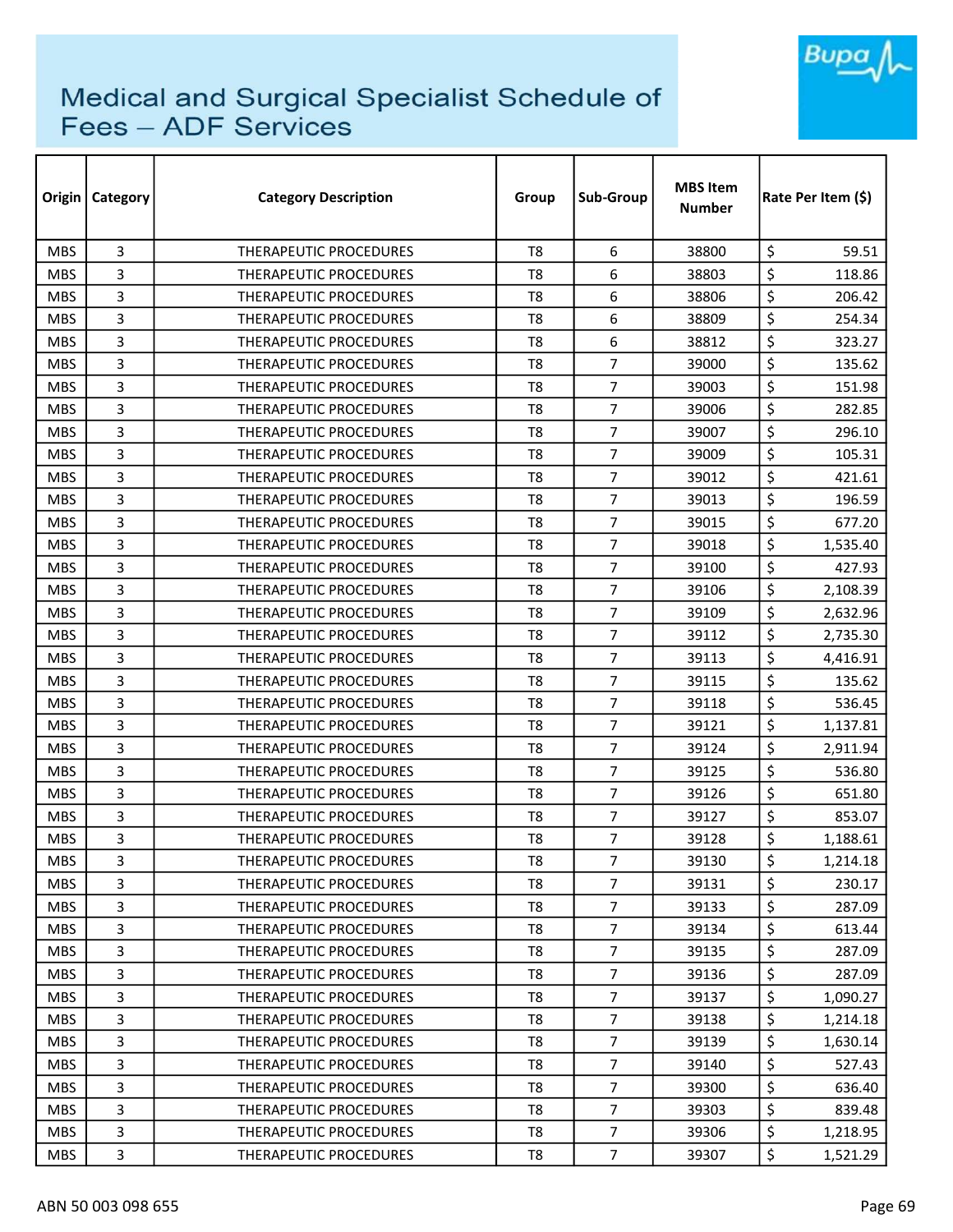

| Origin     | <b>Category</b> | <b>Category Description</b>   | Group          | Sub-Group        | <b>MBS Item</b><br><b>Number</b> | Rate Per Item (\$) |  |
|------------|-----------------|-------------------------------|----------------|------------------|----------------------------------|--------------------|--|
| <b>MBS</b> | 3               | <b>THERAPEUTIC PROCEDURES</b> | T <sub>8</sub> | $\overline{7}$   | 39309                            | \$<br>1,286.58     |  |
| <b>MBS</b> | 3               | <b>THERAPEUTIC PROCEDURES</b> | T <sub>8</sub> | 7                | 39312                            | \$<br>717.81       |  |
| <b>MBS</b> | 3               | THERAPEUTIC PROCEDURES        | T <sub>8</sub> | $\overline{7}$   | 39315                            | \$<br>1,855.45     |  |
| <b>MBS</b> | 3               | <b>THERAPEUTIC PROCEDURES</b> | T <sub>8</sub> | $\overline{7}$   | 39318                            | \$<br>1,151.23     |  |
| <b>MBS</b> | 3               | <b>THERAPEUTIC PROCEDURES</b> | T <sub>8</sub> | 7                | 39319                            | \$<br>860.39       |  |
| <b>MBS</b> | 3               | THERAPEUTIC PROCEDURES        | T <sub>8</sub> | $\overline{7}$   | 39321                            | \$<br>853.07       |  |
| <b>MBS</b> | 3               | <b>THERAPEUTIC PROCEDURES</b> | T8             | 7                | 39323                            | \$<br>498.53       |  |
| <b>MBS</b> | 3               | <b>THERAPEUTIC PROCEDURES</b> | T8             | 7                | 39324                            | \$<br>498.53       |  |
| <b>MBS</b> | 3               | <b>THERAPEUTIC PROCEDURES</b> | T <sub>8</sub> | 7                | 39327                            | \$<br>853.25       |  |
| <b>MBS</b> | 3               | <b>THERAPEUTIC PROCEDURES</b> | T <sub>8</sub> | $\overline{7}$   | 39328                            | \$<br>874.49       |  |
| <b>MBS</b> | 3               | <b>THERAPEUTIC PROCEDURES</b> | T <sub>8</sub> | $\overline{7}$   | 39329                            | \$<br>652.30       |  |
| <b>MBS</b> | 3               | THERAPEUTIC PROCEDURES        | T <sub>8</sub> | $\overline{7}$   | 39330                            | \$<br>498.53       |  |
| <b>MBS</b> | 3               | <b>THERAPEUTIC PROCEDURES</b> | T <sub>8</sub> | $\overline{7}$   | 39331                            | \$<br>498.53       |  |
| <b>MBS</b> | 3               | <b>THERAPEUTIC PROCEDURES</b> | T <sub>8</sub> | $\overline{7}$   | 39332                            | \$<br>766.46       |  |
| <b>MBS</b> | 3               | <b>THERAPEUTIC PROCEDURES</b> | T8             | $\overline{7}$   | 39333                            | \$<br>717.81       |  |
| <b>MBS</b> | 3               | <b>THERAPEUTIC PROCEDURES</b> | T <sub>8</sub> | $\overline{7}$   | 39336                            | \$<br>510.91       |  |
| <b>MBS</b> | 3               | <b>THERAPEUTIC PROCEDURES</b> | T8             | 7                | 39339                            | \$<br>766.46       |  |
| <b>MBS</b> | 3               | THERAPEUTIC PROCEDURES        | T <sub>8</sub> | $\overline{7}$   | 39342                            | \$<br>1,005.41     |  |
| <b>MBS</b> | 3               | THERAPEUTIC PROCEDURES        | T <sub>8</sub> | $\overline{7}$   | 39345                            | \$<br>510.91       |  |
| <b>MBS</b> | 3               | THERAPEUTIC PROCEDURES        | T8             | $\overline{7}$   | 39500                            | \$<br>2,255.14     |  |
| <b>MBS</b> | 3               | <b>THERAPEUTIC PROCEDURES</b> | T <sub>8</sub> | 7                | 39503                            | \$<br>1,720.01     |  |
| <b>MBS</b> | 3               | THERAPEUTIC PROCEDURES        | T <sub>8</sub> | $\overline{7}$   | 39600                            | \$<br>840.46       |  |
| <b>MBS</b> | 3               | <b>THERAPEUTIC PROCEDURES</b> | T <sub>8</sub> | $\overline{7}$   | 39603                            | \$<br>2,121.70     |  |
| <b>MBS</b> | 3               | <b>THERAPEUTIC PROCEDURES</b> | T <sub>8</sub> | 7                | 39604                            | \$<br>3,331.23     |  |
| <b>MBS</b> | 3               | THERAPEUTIC PROCEDURES        | T <sub>8</sub> | $\overline{7}$   | 39606                            | \$<br>1,414.41     |  |
| <b>MBS</b> | 3               | <b>THERAPEUTIC PROCEDURES</b> | T <sub>8</sub> | 7                | 39609                            | \$<br>1,694.59     |  |
| <b>MBS</b> | 3               | <b>THERAPEUTIC PROCEDURES</b> | T8             | 7                | 39610                            | \$<br>1,773.77     |  |
| <b>MBS</b> | 3               | THERAPEUTIC PROCEDURES        | T <sub>8</sub> | $\boldsymbol{7}$ | 39612                            | \$<br>2,017.99     |  |
| <b>MBS</b> | 3               | <b>THERAPEUTIC PROCEDURES</b> | T8             | $\overline{7}$   | 39615                            | \$<br>3,551.23     |  |
| <b>MBS</b> | 3               | THERAPEUTIC PROCEDURES        | T8             | $\overline{7}$   | 39638                            | \$<br>7,906.91     |  |
| <b>MBS</b> | 3               | THERAPEUTIC PROCEDURES        | T <sub>8</sub> | $\overline{7}$   | 39639                            | \$<br>6,318.47     |  |
| <b>MBS</b> | 3               | THERAPEUTIC PROCEDURES        | T8             | $\overline{7}$   | 39640                            | \$<br>5,379.48     |  |
| <b>MBS</b> | 3               | THERAPEUTIC PROCEDURES        | T <sub>8</sub> | $\overline{7}$   | 39641                            | \$<br>8,339.79     |  |
| <b>MBS</b> | 3               | <b>THERAPEUTIC PROCEDURES</b> | T8             | $\overline{7}$   | 39642                            | \$<br>5,655.58     |  |
| <b>MBS</b> | 3               | THERAPEUTIC PROCEDURES        | T <sub>8</sub> | $\overline{7}$   | 39646                            | \$<br>6,483.09     |  |
| <b>MBS</b> | 3               | THERAPEUTIC PROCEDURES        | T8             | 7                | 39650                            | \$<br>4,689.76     |  |
| <b>MBS</b> | 3               | THERAPEUTIC PROCEDURES        | T8             | $\overline{7}$   | 39651                            | \$<br>10,289.17    |  |
| <b>MBS</b> | 3               | THERAPEUTIC PROCEDURES        | T <sub>8</sub> | $\overline{7}$   | 39653                            | \$<br>8,345.46     |  |
| <b>MBS</b> | 3               | THERAPEUTIC PROCEDURES        | T8             | 7                | 39654                            | \$<br>7,906.91     |  |
| <b>MBS</b> | 3               | THERAPEUTIC PROCEDURES        | T8             | $\overline{7}$   | 39656                            | \$<br>6,318.47     |  |
| <b>MBS</b> | 3               | THERAPEUTIC PROCEDURES        | T8             | $\overline{7}$   | 39658                            | \$<br>5,379.48     |  |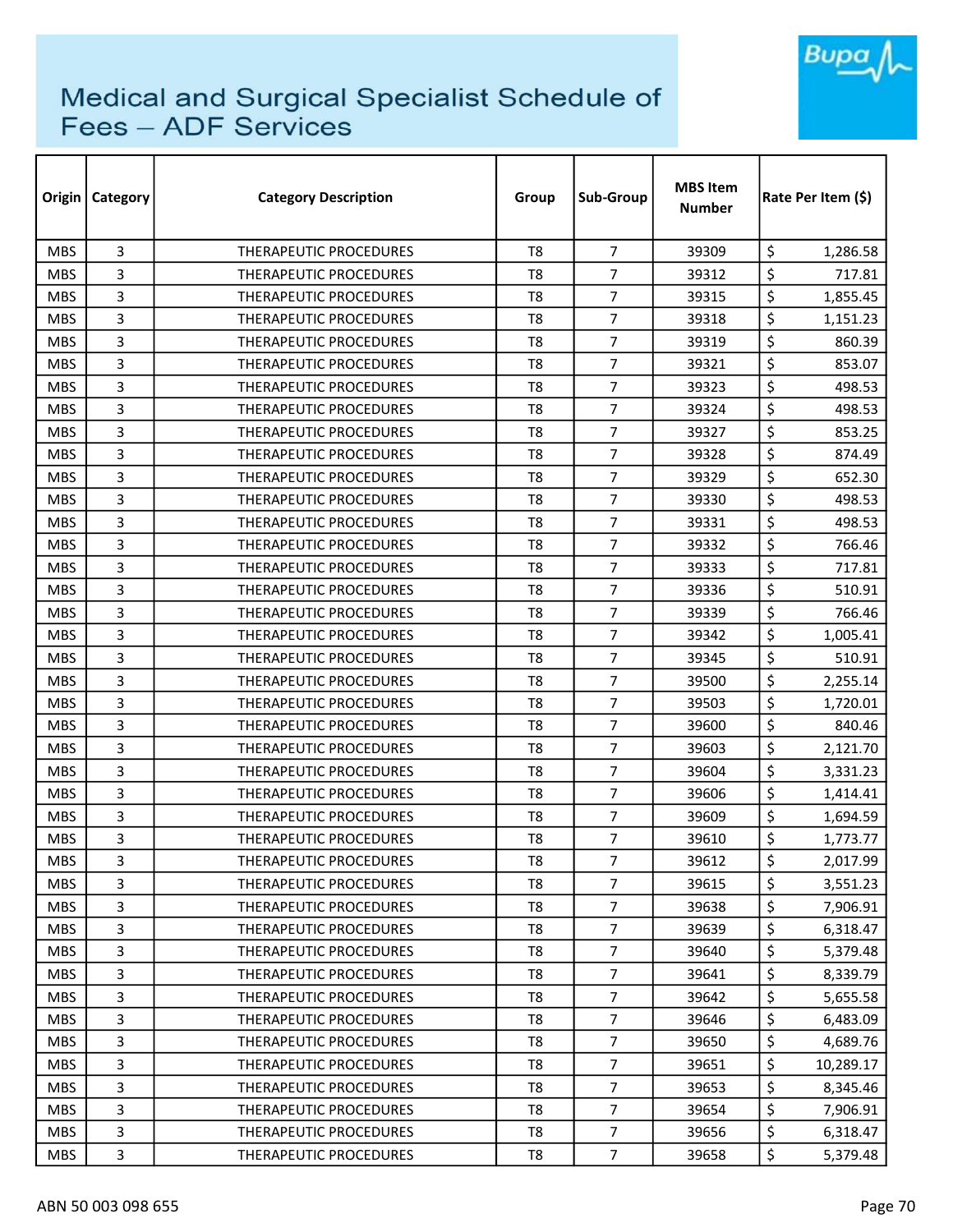

| Origin     | <b>Category</b> | <b>Category Description</b>   | Group          | Sub-Group        | <b>MBS Item</b><br><b>Number</b> | Rate Per Item (\$) |  |
|------------|-----------------|-------------------------------|----------------|------------------|----------------------------------|--------------------|--|
| <b>MBS</b> | 3               | <b>THERAPEUTIC PROCEDURES</b> | T <sub>8</sub> | $\overline{7}$   | 39660                            | \$<br>5,379.48     |  |
| <b>MBS</b> | 3               | <b>THERAPEUTIC PROCEDURES</b> | T <sub>8</sub> | 7                | 39662                            | \$<br>5,379.48     |  |
| <b>MBS</b> | 3               | THERAPEUTIC PROCEDURES        | T <sub>8</sub> | $\overline{7}$   | 39700                            | \$<br>3,366.18     |  |
| <b>MBS</b> | 3               | THERAPEUTIC PROCEDURES        | T <sub>8</sub> | $\overline{7}$   | 39703                            | \$<br>2,702.84     |  |
| <b>MBS</b> | 3               | <b>THERAPEUTIC PROCEDURES</b> | T <sub>8</sub> | 7                | 39706                            | \$<br>1,974.69     |  |
| <b>MBS</b> | 3               | <b>THERAPEUTIC PROCEDURES</b> | T <sub>8</sub> | $\overline{7}$   | 39709                            | \$<br>2,815.59     |  |
| <b>MBS</b> | 3               | <b>THERAPEUTIC PROCEDURES</b> | T <sub>8</sub> | 7                | 39710                            | \$<br>4,501.02     |  |
| <b>MBS</b> | 3               | <b>THERAPEUTIC PROCEDURES</b> | T8             | 7                | 39712                            | \$<br>6,875.17     |  |
| <b>MBS</b> | 3               | <b>THERAPEUTIC PROCEDURES</b> | T <sub>8</sub> | $\overline{7}$   | 39715                            | \$<br>5,017.74     |  |
| <b>MBS</b> | 3               | <b>THERAPEUTIC PROCEDURES</b> | T <sub>8</sub> | $\overline{7}$   | 39718                            | \$<br>3,031.00     |  |
| <b>MBS</b> | 3               | <b>THERAPEUTIC PROCEDURES</b> | T <sub>8</sub> | $\overline{7}$   | 39720                            | \$<br>6,431.66     |  |
| <b>MBS</b> | 3               | THERAPEUTIC PROCEDURES        | T <sub>8</sub> | $\overline{7}$   | 39721                            | \$<br>1,414.41     |  |
| <b>MBS</b> | 3               | <b>THERAPEUTIC PROCEDURES</b> | T <sub>8</sub> | $\overline{7}$   | 39800                            | \$<br>5,070.55     |  |
| <b>MBS</b> | 3               | <b>THERAPEUTIC PROCEDURES</b> | T <sub>8</sub> | $\overline{7}$   | 39801                            | \$<br>10,289.17    |  |
| <b>MBS</b> | 3               | <b>THERAPEUTIC PROCEDURES</b> | T8             | 7                | 39803                            | \$<br>10,289.17    |  |
| <b>MBS</b> | 3               | <b>THERAPEUTIC PROCEDURES</b> | T <sub>8</sub> | $\overline{7}$   | 39806                            | \$<br>2,281.49     |  |
| <b>MBS</b> | 3               | <b>THERAPEUTIC PROCEDURES</b> | T8             | 7                | 39812                            | \$<br>1,121.00     |  |
| <b>MBS</b> | 3               | THERAPEUTIC PROCEDURES        | T <sub>8</sub> | $\overline{7}$   | 39815                            | \$<br>3,290.99     |  |
| <b>MBS</b> | 3               | THERAPEUTIC PROCEDURES        | T <sub>8</sub> | $\overline{7}$   | 39818                            | \$<br>4,504.36     |  |
| <b>MBS</b> | 3               | <b>THERAPEUTIC PROCEDURES</b> | T8             | $\overline{7}$   | 39821                            | \$<br>6,417.79     |  |
| <b>MBS</b> | 3               | THERAPEUTIC PROCEDURES        | T8             | 7                | 39900                            | \$<br>2,702.84     |  |
| <b>MBS</b> | 3               | THERAPEUTIC PROCEDURES        | T <sub>8</sub> | $\overline{7}$   | 39903                            | \$<br>4,057.60     |  |
| <b>MBS</b> | 3               | THERAPEUTIC PROCEDURES        | T <sub>8</sub> | $\overline{7}$   | 39906                            | \$<br>1,435.63     |  |
| <b>MBS</b> | 3               | THERAPEUTIC PROCEDURES        | T <sub>8</sub> | 7                | 40000                            | \$<br>1,627.87     |  |
| <b>MBS</b> | 3               | THERAPEUTIC PROCEDURES        | T <sub>8</sub> | $\overline{7}$   | 40003                            | \$<br>1,627.87     |  |
| <b>MBS</b> | 3               | THERAPEUTIC PROCEDURES        | T <sub>8</sub> | $\overline{7}$   | 40004                            | \$<br>3,072.87     |  |
| <b>MBS</b> | 3               | THERAPEUTIC PROCEDURES        | T8             | 7                | 40006                            | \$<br>1,281.06     |  |
| <b>MBS</b> | 3               | THERAPEUTIC PROCEDURES        | T <sub>8</sub> | $\boldsymbol{7}$ | 40009                            | \$<br>934.07       |  |
| <b>MBS</b> | 3               | THERAPEUTIC PROCEDURES        | T8             | $\overline{7}$   | 40012                            | \$<br>3,177.60     |  |
| <b>MBS</b> | 3               | THERAPEUTIC PROCEDURES        | T8             | $\overline{7}$   | 40015                            | \$<br>1,133.25     |  |
| <b>MBS</b> | 3               | THERAPEUTIC PROCEDURES        | T <sub>8</sub> | $\overline{7}$   | 40018                            | \$<br>287.09       |  |
| <b>MBS</b> | 3               | THERAPEUTIC PROCEDURES        | T8             | $\overline{7}$   | 40100                            | \$<br>1,227.47     |  |
| <b>MBS</b> | 3               | THERAPEUTIC PROCEDURES        | T <sub>8</sub> | $\overline{7}$   | 40103                            | \$<br>1,801.50     |  |
| <b>MBS</b> | 3               | THERAPEUTIC PROCEDURES        | T8             | $\overline{7}$   | 40104                            | \$<br>1,885.62     |  |
| <b>MBS</b> | 3               | THERAPEUTIC PROCEDURES        | T <sub>8</sub> | $\overline{7}$   | 40106                            | \$<br>4,476.43     |  |
| <b>MBS</b> | 3               | THERAPEUTIC PROCEDURES        | T8             | $\overline{7}$   | 40109                            | \$<br>3,474.32     |  |
| <b>MBS</b> | 3               | THERAPEUTIC PROCEDURES        | T8             | $\overline{7}$   | 40112                            | \$<br>4,438.08     |  |
| <b>MBS</b> | 3               | THERAPEUTIC PROCEDURES        | T <sub>8</sub> | $\overline{7}$   | 40115                            | \$<br>1,281.06     |  |
| <b>MBS</b> | 3               | THERAPEUTIC PROCEDURES        | T8             | $\overline{7}$   | 40118                            | \$<br>1,694.59     |  |
| <b>MBS</b> | 3               | THERAPEUTIC PROCEDURES        | T8             | $\overline{7}$   | 40119                            | \$<br>1,773.77     |  |
| <b>MBS</b> | 3               | THERAPEUTIC PROCEDURES        | T8             | $\overline{7}$   | 40600                            | \$<br>1,720.01     |  |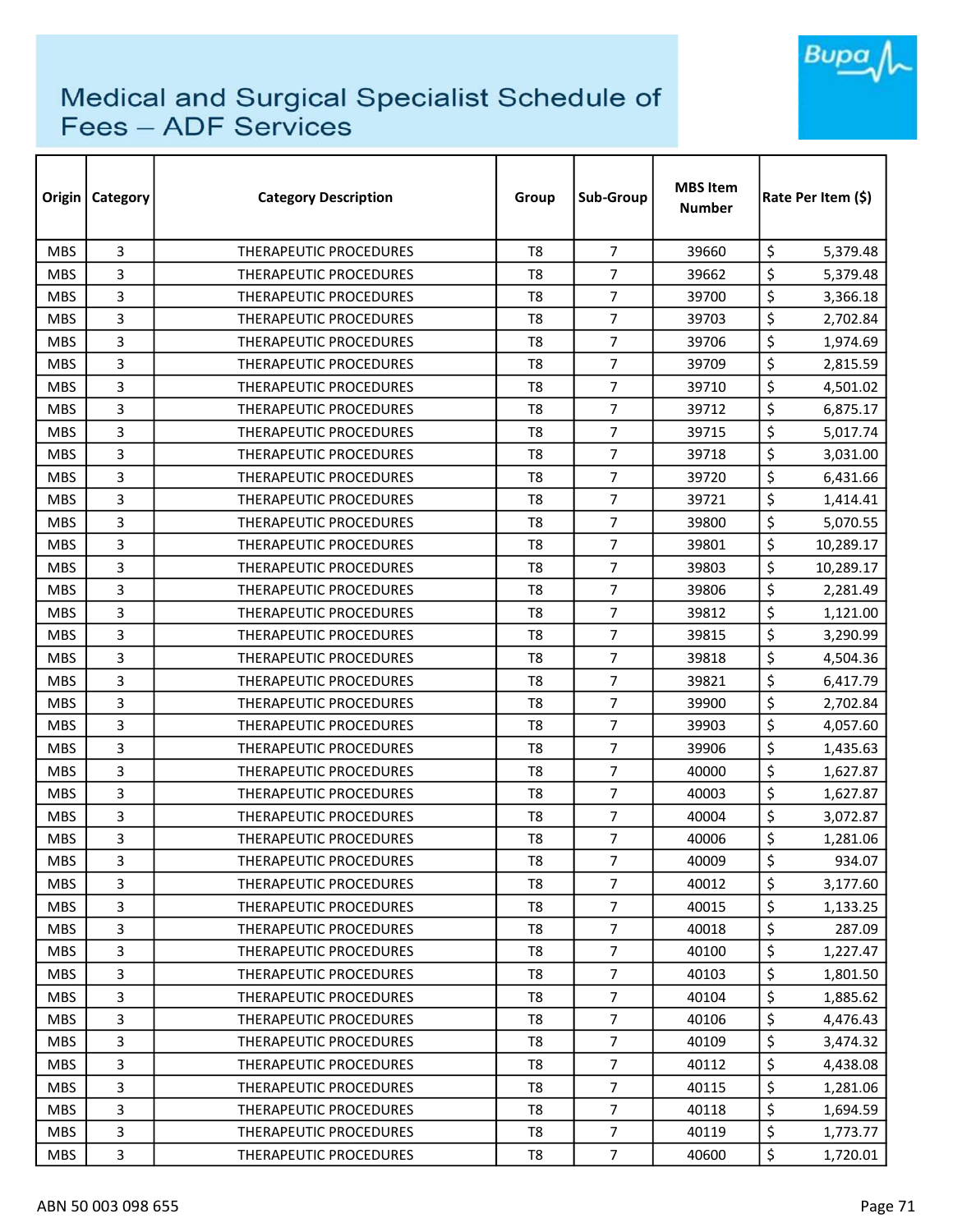

| Origin     | Category | <b>Category Description</b>   | Group          | Sub-Group      | <b>MBS Item</b><br><b>Number</b> | Rate Per Item (\$) |  |
|------------|----------|-------------------------------|----------------|----------------|----------------------------------|--------------------|--|
| <b>MBS</b> | 3        | <b>THERAPEUTIC PROCEDURES</b> | T <sub>8</sub> | $\overline{7}$ | 40700                            | \$<br>4,350.81     |  |
| <b>MBS</b> | 3        | THERAPEUTIC PROCEDURES        | T <sub>8</sub> | 7              | 40701                            | \$<br>613.44       |  |
| <b>MBS</b> | 3        | THERAPEUTIC PROCEDURES        | T <sub>8</sub> | $\overline{7}$ | 40702                            | \$<br>287.09       |  |
| <b>MBS</b> | 3        | <b>THERAPEUTIC PROCEDURES</b> | T <sub>8</sub> | $\overline{7}$ | 40703                            | \$<br>4,501.02     |  |
| <b>MBS</b> | 3        | THERAPEUTIC PROCEDURES        | T8             | 7              | 40704                            | \$<br>1,214.18     |  |
| <b>MBS</b> | 3        | THERAPEUTIC PROCEDURES        | T <sub>8</sub> | $\overline{7}$ | 40705                            | \$<br>1,090.27     |  |
| <b>MBS</b> | 3        | THERAPEUTIC PROCEDURES        | T <sub>8</sub> | 7              | 40706                            | \$<br>6,431.75     |  |
| <b>MBS</b> | 3        | THERAPEUTIC PROCEDURES        | T8             | $\overline{7}$ | 40707                            | \$<br>341.66       |  |
| <b>MBS</b> | 3        | THERAPEUTIC PROCEDURES        | T <sub>8</sub> | $\overline{7}$ | 40708                            | \$<br>613.44       |  |
| <b>MBS</b> | 3        | THERAPEUTIC PROCEDURES        | T <sub>8</sub> | $\overline{7}$ | 40709                            | \$<br>2,702.84     |  |
| <b>MBS</b> | 3        | THERAPEUTIC PROCEDURES        | T <sub>8</sub> | $\overline{7}$ | 40712                            | \$<br>6,431.75     |  |
| <b>MBS</b> | 3        | THERAPEUTIC PROCEDURES        | T <sub>8</sub> | 7              | 40800                            | \$<br>1,133.25     |  |
| <b>MBS</b> | 3        | <b>THERAPEUTIC PROCEDURES</b> | T <sub>8</sub> | $\overline{7}$ | 40801                            | \$<br>3,144.29     |  |
| <b>MBS</b> | 3        | THERAPEUTIC PROCEDURES        | T8             | 7              | 40803                            | \$<br>2,153.53     |  |
| <b>MBS</b> | 3        | <b>THERAPEUTIC PROCEDURES</b> | T8             | 7              | 40850                            | \$<br>4,078.40     |  |
| <b>MBS</b> | 3        | <b>THERAPEUTIC PROCEDURES</b> | T <sub>8</sub> | $\overline{7}$ | 40851                            | \$<br>7,137.59     |  |
| <b>MBS</b> | 3        | THERAPEUTIC PROCEDURES        | T <sub>8</sub> | $\overline{7}$ | 40852                            | \$<br>613.44       |  |
| <b>MBS</b> | 3        | THERAPEUTIC PROCEDURES        | T <sub>8</sub> | $\overline{7}$ | 40854                            | \$<br>948.08       |  |
| <b>MBS</b> | 3        | <b>THERAPEUTIC PROCEDURES</b> | T <sub>8</sub> | $\overline{7}$ | 40856                            | \$<br>460.08       |  |
| <b>MBS</b> | 3        | THERAPEUTIC PROCEDURES        | T8             | $\overline{7}$ | 40858                            | \$<br>948.08       |  |
| <b>MBS</b> | 3        | <b>THERAPEUTIC PROCEDURES</b> | T8             | 7              | 40860                            | \$<br>3,643.00     |  |
| <b>MBS</b> | 3        | THERAPEUTIC PROCEDURES        | T <sub>8</sub> | $\overline{7}$ | 40862                            | \$<br>341.66       |  |
| <b>MBS</b> | 3        | <b>THERAPEUTIC PROCEDURES</b> | T <sub>8</sub> | $\overline{7}$ | 40903                            | \$<br>984.02       |  |
| <b>MBS</b> | 3        | <b>THERAPEUTIC PROCEDURES</b> | T8             | $\overline{7}$ | 40905                            | \$<br>1,083.70     |  |
| <b>MBS</b> | 3        | THERAPEUTIC PROCEDURES        | T8             | 8              | 41500                            | \$<br>137.37       |  |
| <b>MBS</b> | 3        | <b>THERAPEUTIC PROCEDURES</b> | T <sub>8</sub> | 8              | 41501                            | \$<br>313.96       |  |
| <b>MBS</b> | 3        | <b>THERAPEUTIC PROCEDURES</b> | T8             | 8              | 41503                            | \$<br>397.64       |  |
| <b>MBS</b> | 3        | THERAPEUTIC PROCEDURES        | T8             | 8              | 41506                            | \$<br>239.77       |  |
| <b>MBS</b> | 3        | THERAPEUTIC PROCEDURES        | T8             | 8              | 41509                            | \$<br>271.33       |  |
| <b>MBS</b> | 3        | THERAPEUTIC PROCEDURES        | T8             | 8              | 41512                            | \$<br>975.60       |  |
| <b>MBS</b> | 3        | <b>THERAPEUTIC PROCEDURES</b> | T8             | 8              | 41515                            | \$<br>640.32       |  |
| <b>MBS</b> | 3        | <b>THERAPEUTIC PROCEDURES</b> | T8             | 8              | 41518                            | \$<br>1,546.48     |  |
| <b>MBS</b> | 3        | THERAPEUTIC PROCEDURES        | T8             | 8              | 41521                            | \$<br>1,646.56     |  |
| <b>MBS</b> | 3        | THERAPEUTIC PROCEDURES        | T8             | 8              | 41524                            | \$<br>475.73       |  |
| <b>MBS</b> | 3        | <b>THERAPEUTIC PROCEDURES</b> | T8             | 8              | 41527                            | \$<br>978.43       |  |
| <b>MBS</b> | 3        | THERAPEUTIC PROCEDURES        | T8             | 8              | 41530                            | \$<br>1,594.03     |  |
| <b>MBS</b> | 3        | THERAPEUTIC PROCEDURES        | T8             | 8              | 41533                            | \$<br>1,905.41     |  |
| <b>MBS</b> | 3        | THERAPEUTIC PROCEDURES        | T8             | 8              | 41536                            | \$<br>2,134.19     |  |
| <b>MBS</b> | 3        | THERAPEUTIC PROCEDURES        | T8             | 8              | 41539                            | \$<br>1,814.82     |  |
| <b>MBS</b> | 3        | THERAPEUTIC PROCEDURES        | T8             | 8              | 41542                            | \$<br>1,988.58     |  |
| <b>MBS</b> | 3        | THERAPEUTIC PROCEDURES        | T8             | 8              | 41545                            | \$<br>867.95       |  |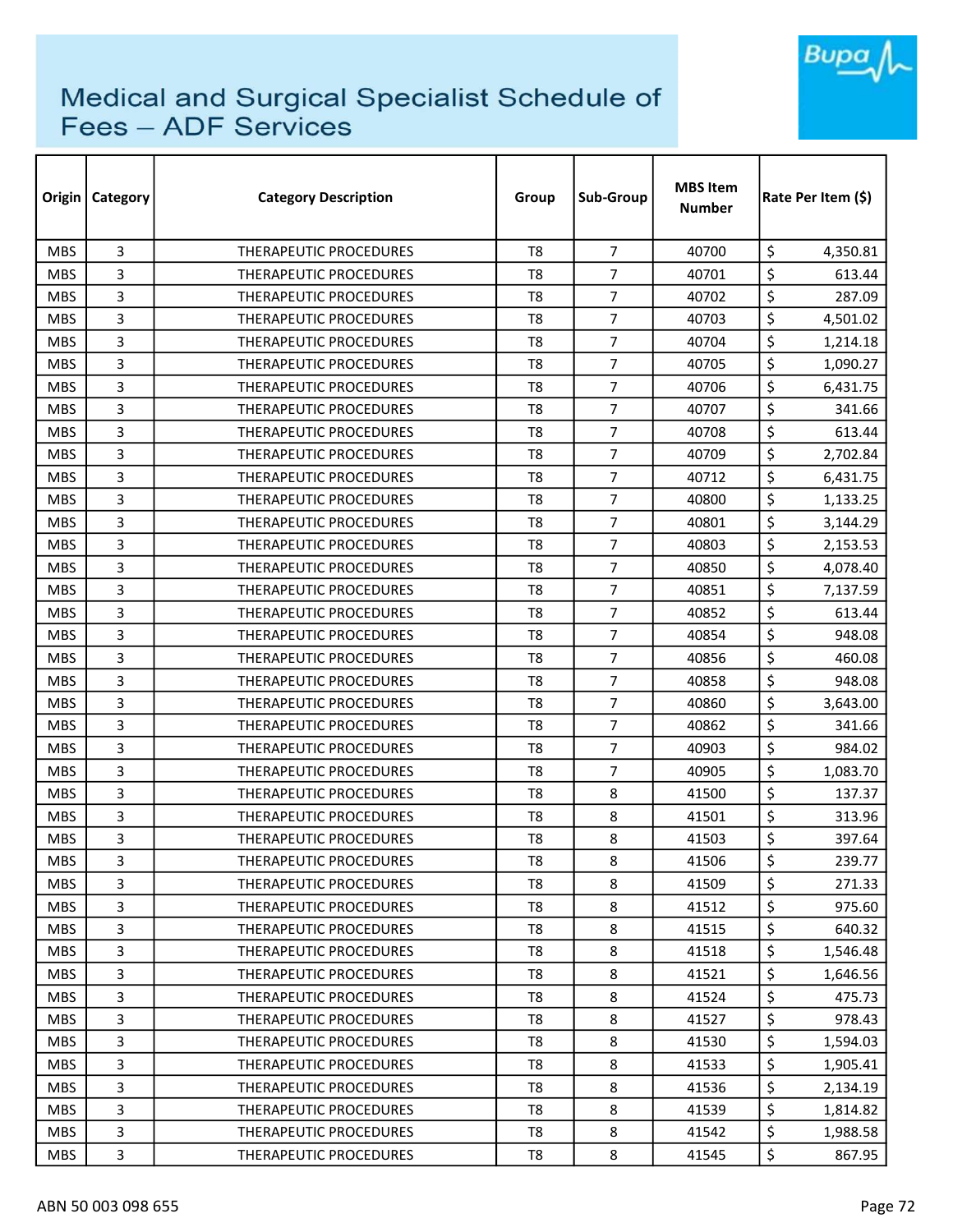

| Origin     | Category | <b>Category Description</b>   | Group          | Sub-Group | <b>MBS Item</b><br><b>Number</b> | Rate Per Item (\$) |  |
|------------|----------|-------------------------------|----------------|-----------|----------------------------------|--------------------|--|
| <b>MBS</b> | 3        | <b>THERAPEUTIC PROCEDURES</b> | T <sub>8</sub> | 8         | 41548                            | \$<br>1,151.85     |  |
| <b>MBS</b> | 3        | THERAPEUTIC PROCEDURES        | T <sub>8</sub> | 8         | 41551                            | \$<br>2,652.63     |  |
| <b>MBS</b> | 3        | THERAPEUTIC PROCEDURES        | T <sub>8</sub> | 8         | 41554                            | \$<br>3,125.36     |  |
| <b>MBS</b> | 3        | THERAPEUTIC PROCEDURES        | T <sub>8</sub> | 8         | 41557                            | \$<br>1,814.82     |  |
| <b>MBS</b> | 3        | <b>THERAPEUTIC PROCEDURES</b> | T8             | 8         | 41560                            | \$<br>1,988.58     |  |
| <b>MBS</b> | 3        | THERAPEUTIC PROCEDURES        | T <sub>8</sub> | 8         | 41563                            | \$<br>2,461.72     |  |
| <b>MBS</b> | 3        | THERAPEUTIC PROCEDURES        | T8             | 8         | 41564                            | \$<br>3,183.40     |  |
| <b>MBS</b> | 3        | THERAPEUTIC PROCEDURES        | T8             | 8         | 41566                            | \$<br>1,814.82     |  |
| <b>MBS</b> | 3        | THERAPEUTIC PROCEDURES        | T <sub>8</sub> | 8         | 41569                            | \$<br>1,988.58     |  |
| <b>MBS</b> | 3        | THERAPEUTIC PROCEDURES        | T <sub>8</sub> | 8         | 41572                            | \$<br>1,720.41     |  |
| <b>MBS</b> | 3        | THERAPEUTIC PROCEDURES        | T <sub>8</sub> | 8         | 41575                            | \$<br>4,055.75     |  |
| <b>MBS</b> | 3        | <b>THERAPEUTIC PROCEDURES</b> | T <sub>8</sub> | 8         | 41576                            | \$<br>6,083.71     |  |
| <b>MBS</b> | 3        | <b>THERAPEUTIC PROCEDURES</b> | T8             | 8         | 41578                            | \$<br>4,055.75     |  |
| <b>MBS</b> | 3        | THERAPEUTIC PROCEDURES        | T8             | 8         | 41579                            | \$<br>3,041.77     |  |
| <b>MBS</b> | 3        | <b>THERAPEUTIC PROCEDURES</b> | T8             | 8         | 41581                            | \$<br>4,664.94     |  |
| <b>MBS</b> | 3        | THERAPEUTIC PROCEDURES        | T <sub>8</sub> | 8         | 41584                            | \$<br>3,201.46     |  |
| <b>MBS</b> | 3        | THERAPEUTIC PROCEDURES        | T8             | 8         | 41587                            | \$<br>4,360.31     |  |
| <b>MBS</b> | 3        | THERAPEUTIC PROCEDURES        | T <sub>8</sub> | 8         | 41590                            | \$<br>1,988.58     |  |
| <b>MBS</b> | 3        | THERAPEUTIC PROCEDURES        | T8             | 8         | 41593                            | \$<br>2,591.77     |  |
| <b>MBS</b> | 3        | THERAPEUTIC PROCEDURES        | T8             | 8         | 41596                            | \$<br>2,896.49     |  |
| <b>MBS</b> | 3        | THERAPEUTIC PROCEDURES        | T8             | 8         | 41599                            | \$<br>2,896.49     |  |
| <b>MBS</b> | 3        | THERAPEUTIC PROCEDURES        | T8             | 8         | 41603                            | \$<br>838.98       |  |
| <b>MBS</b> | 3        | <b>THERAPEUTIC PROCEDURES</b> | T <sub>8</sub> | 8         | 41604                            | \$<br>310.55       |  |
| <b>MBS</b> | 3        | THERAPEUTIC PROCEDURES        | T8             | 8         | 41608                            | \$<br>1,814.82     |  |
| <b>MBS</b> | 3        | THERAPEUTIC PROCEDURES        | T8             | 8         | 41611                            | \$<br>1,167.76     |  |
| <b>MBS</b> | 3        | THERAPEUTIC PROCEDURES        | T <sub>8</sub> | 8         | 41614                            | \$<br>1,814.82     |  |
| <b>MBS</b> | 3        | <b>THERAPEUTIC PROCEDURES</b> | T8             | 8         | 41615                            | \$<br>1,814.82     |  |
| <b>MBS</b> | 3        | THERAPEUTIC PROCEDURES        | T8             | 8         | 41617                            | \$<br>3,155.75     |  |
| <b>MBS</b> | 3        | THERAPEUTIC PROCEDURES        | T8             | 8         | 41618                            | \$<br>3,125.36     |  |
| <b>MBS</b> | 3        | THERAPEUTIC PROCEDURES        | T8             | 8         | 41620                            | \$<br>1,372.98     |  |
| <b>MBS</b> | 3        | THERAPEUTIC PROCEDURES        | T8             | 8         | 41623                            | \$<br>1,988.58     |  |
| <b>MBS</b> | 3        | THERAPEUTIC PROCEDURES        | T8             | 8         | 41626                            | \$<br>239.77       |  |
| <b>MBS</b> | 3        | THERAPEUTIC PROCEDURES        | T8             | 8         | 41629                            | \$<br>867.95       |  |
| <b>MBS</b> | 3        | THERAPEUTIC PROCEDURES        | T8             | 8         | 41632                            | \$<br>397.64       |  |
| <b>MBS</b> | 3        | <b>THERAPEUTIC PROCEDURES</b> | T <sub>8</sub> | 8         | 41635                            | \$<br>1,905.41     |  |
| <b>MBS</b> | 3        | THERAPEUTIC PROCEDURES        | T8             | 8         | 41638                            | \$<br>2,378.39     |  |
| <b>MBS</b> | 3        | THERAPEUTIC PROCEDURES        | T8             | 8         | 41641                            | \$<br>79.01        |  |
| <b>MBS</b> | 3        | THERAPEUTIC PROCEDURES        | T8             | 8         | 41644                            | \$<br>237.78       |  |
| <b>MBS</b> | 3        | THERAPEUTIC PROCEDURES        | T8             | 8         | 41647                            | \$<br>183.00       |  |
| <b>MBS</b> | 3        | THERAPEUTIC PROCEDURES        | T8             | 8         | 41650                            | \$<br>182.99       |  |
| <b>MBS</b> | 3        | THERAPEUTIC PROCEDURES        | T8             | 8         | 41653                            | \$<br>119.81       |  |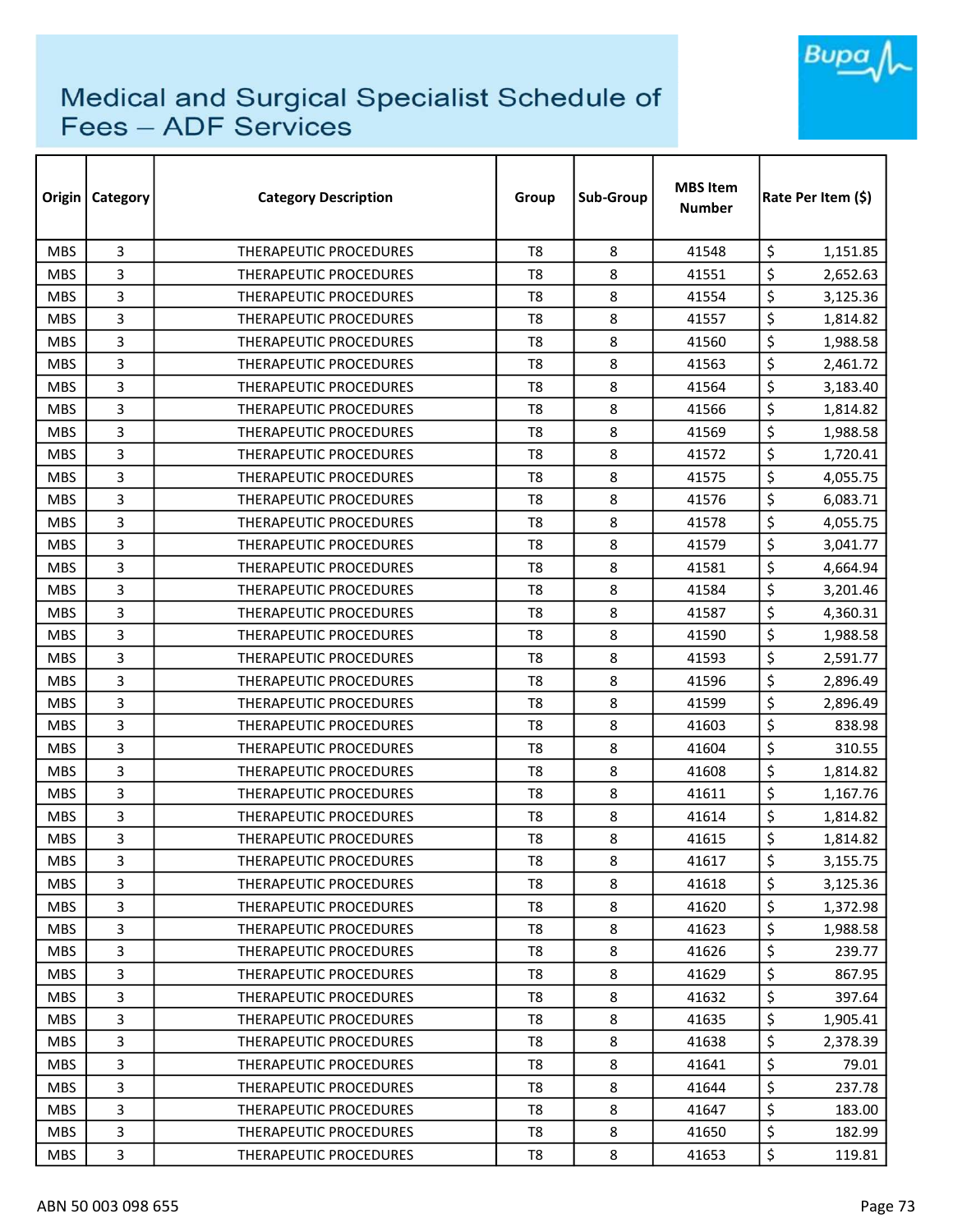

| Origin     | Category | <b>Category Description</b>   | Group          | Sub-Group | <b>MBS Item</b><br><b>Number</b> | Rate Per Item (\$) |  |
|------------|----------|-------------------------------|----------------|-----------|----------------------------------|--------------------|--|
| <b>MBS</b> | 3        | <b>THERAPEUTIC PROCEDURES</b> | T <sub>8</sub> | 8         | 41656                            | \$<br>204.56       |  |
| <b>MBS</b> | 3        | THERAPEUTIC PROCEDURES        | T <sub>8</sub> | 8         | 41659                            | \$<br>129.13       |  |
| <b>MBS</b> | 3        | THERAPEUTIC PROCEDURES        | T <sub>8</sub> | 8         | 41662                            | \$<br>137.37       |  |
| <b>MBS</b> | 3        | THERAPEUTIC PROCEDURES        | T <sub>8</sub> | 8         | 41668                            | \$<br>366.24       |  |
| <b>MBS</b> | 3        | THERAPEUTIC PROCEDURES        | T8             | 8         | 41671                            | \$<br>804.67       |  |
| <b>MBS</b> | 3        | <b>THERAPEUTIC PROCEDURES</b> | T <sub>8</sub> | 8         | 41672                            | \$<br>1,003.82     |  |
| <b>MBS</b> | 3        | THERAPEUTIC PROCEDURES        | T8             | 8         | 41674                            | \$<br>167.34       |  |
| <b>MBS</b> | 3        | THERAPEUTIC PROCEDURES        | T8             | 8         | 41677                            | \$<br>149.86       |  |
| <b>MBS</b> | 3        | THERAPEUTIC PROCEDURES        | T <sub>8</sub> | 8         | 41683                            | \$<br>195.15       |  |
| <b>MBS</b> | 3        | THERAPEUTIC PROCEDURES        | T <sub>8</sub> | 8         | 41686                            | \$<br>119.81       |  |
| <b>MBS</b> | 3        | THERAPEUTIC PROCEDURES        | T <sub>8</sub> | 8         | 41689                            | \$<br>227.29       |  |
| <b>MBS</b> | 3        | THERAPEUTIC PROCEDURES        | T8             | 8         | 41692                            | \$<br>296.48       |  |
| <b>MBS</b> | 3        | <b>THERAPEUTIC PROCEDURES</b> | T <sub>8</sub> | 8         | 41698                            | \$<br>54.20        |  |
| <b>MBS</b> | 3        | THERAPEUTIC PROCEDURES        | T <sub>8</sub> | 8         | 41701                            | \$<br>153.02       |  |
| <b>MBS</b> | 3        | THERAPEUTIC PROCEDURES        | T8             | 8         | 41704                            | \$<br>60.44        |  |
| <b>MBS</b> | 3        | <b>THERAPEUTIC PROCEDURES</b> | T <sub>8</sub> | 8         | 41707                            | \$<br>746.90       |  |
| <b>MBS</b> | 3        | THERAPEUTIC PROCEDURES        | T <sub>8</sub> | 8         | 41710                            | \$<br>867.95       |  |
| <b>MBS</b> | 3        | THERAPEUTIC PROCEDURES        | T <sub>8</sub> | 8         | 41713                            | \$<br>1,009.90     |  |
| <b>MBS</b> | 3        | THERAPEUTIC PROCEDURES        | T8             | 8         | 41716                            | \$<br>492.38       |  |
| <b>MBS</b> | 3        | THERAPEUTIC PROCEDURES        | T8             | 8         | 41719                            | \$<br>195.73       |  |
| <b>MBS</b> | 3        | THERAPEUTIC PROCEDURES        | T8             | 8         | 41722                            | \$<br>978.43       |  |
| <b>MBS</b> | 3        | THERAPEUTIC PROCEDURES        | T <sub>8</sub> | 8         | 41725                            | \$<br>746.90       |  |
| <b>MBS</b> | 3        | <b>THERAPEUTIC PROCEDURES</b> | T <sub>8</sub> | 8         | 41728                            | \$<br>1,494.12     |  |
| <b>MBS</b> | 3        | THERAPEUTIC PROCEDURES        | T8             | 8         | 41729                            | \$<br>946.87       |  |
| <b>MBS</b> | 3        | <b>THERAPEUTIC PROCEDURES</b> | T8             | 8         | 41731                            | \$<br>1,293.97     |  |
| <b>MBS</b> | 3        | THERAPEUTIC PROCEDURES        | T <sub>8</sub> | 8         | 41734                            | \$<br>1,688.52     |  |
| <b>MBS</b> | 3        | THERAPEUTIC PROCEDURES        | T8             | 8         | 41737                            | \$<br>804.67       |  |
| <b>MBS</b> | 3        | THERAPEUTIC PROCEDURES        | T8             | 8         | 41740                            | \$<br>97.91        |  |
| <b>MBS</b> | 3        | THERAPEUTIC PROCEDURES        | T8             | 8         | 41743                            | \$<br>561.89       |  |
| <b>MBS</b> | 3        | THERAPEUTIC PROCEDURES        | T8             | 8         | 41746                            | \$<br>1,293.97     |  |
| <b>MBS</b> | 3        | THERAPEUTIC PROCEDURES        | T8             | 8         | 41749                            | \$<br>1,009.90     |  |
| <b>MBS</b> | 3        | THERAPEUTIC PROCEDURES        | T8             | 8         | 41752                            | \$<br>492.38       |  |
| <b>MBS</b> | 3        | THERAPEUTIC PROCEDURES        | T8             | 8         | 41755                            | \$<br>77.42        |  |
| <b>MBS</b> | 3        | THERAPEUTIC PROCEDURES        | T8             | 8         | 41764                            | \$<br>204.56       |  |
| <b>MBS</b> | 3        | <b>THERAPEUTIC PROCEDURES</b> | T <sub>8</sub> | 8         | 41767                            | \$<br>1,227.20     |  |
| <b>MBS</b> | 3        | THERAPEUTIC PROCEDURES        | T8             | 8         | 41770                            | \$<br>1,167.76     |  |
| <b>MBS</b> | 3        | THERAPEUTIC PROCEDURES        | T8             | 8         | 41773                            | \$<br>978.43       |  |
| <b>MBS</b> | 3        | THERAPEUTIC PROCEDURES        | T8             | 8         | 41776                            | \$<br>975.60       |  |
| <b>MBS</b> | 3        | THERAPEUTIC PROCEDURES        | T8             | 8         | 41779                            | \$<br>1,167.76     |  |
| <b>MBS</b> | 3        | THERAPEUTIC PROCEDURES        | T8             | 8         | 41782                            | \$<br>1,585.37     |  |
| <b>MBS</b> | 3        | THERAPEUTIC PROCEDURES        | T8             | 8         | 41785                            | \$<br>1,966.77     |  |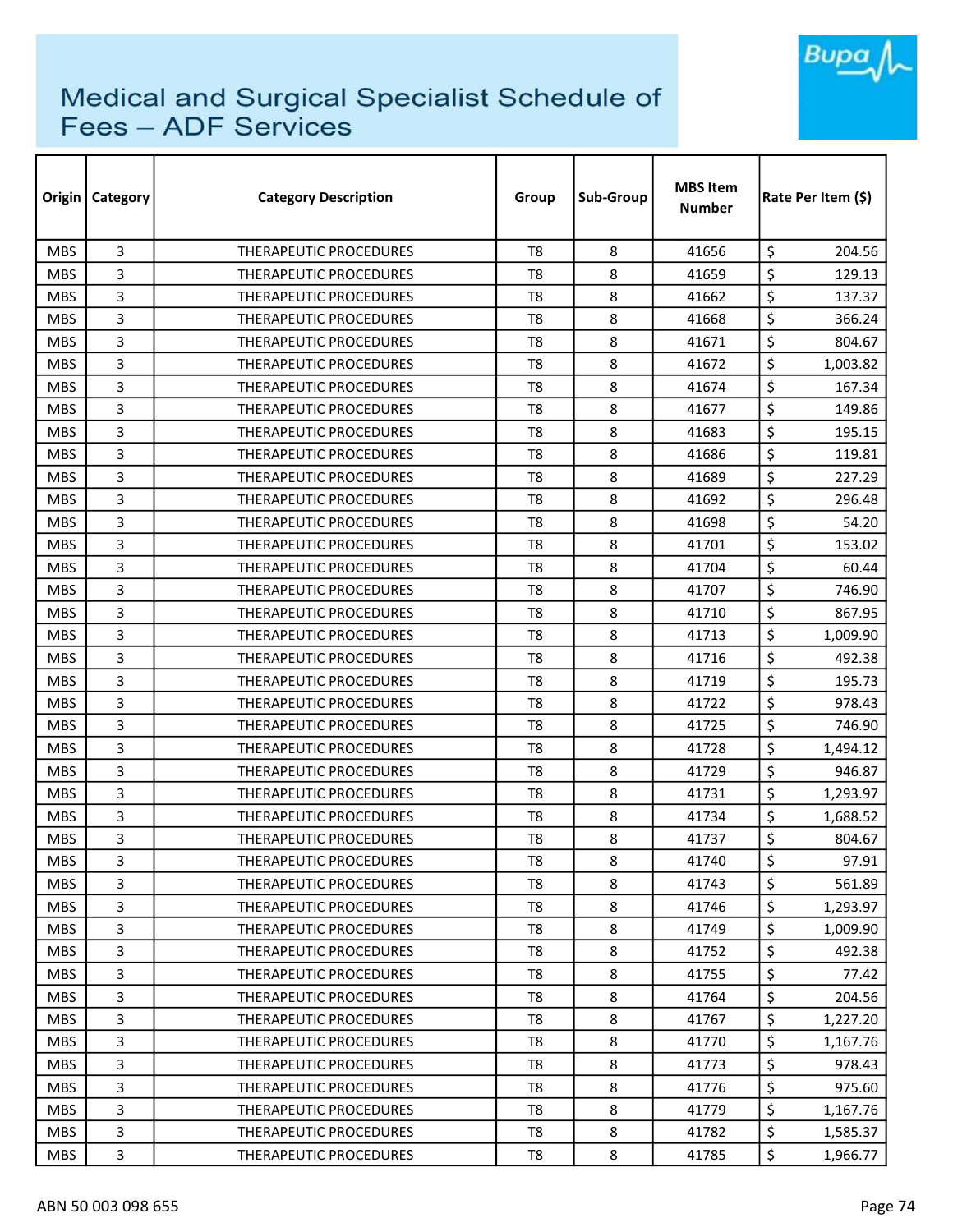

| Origin     | Category | <b>Category Description</b>   | Group          | Sub-Group | <b>MBS Item</b><br>Number | Rate Per Item (\$) |  |
|------------|----------|-------------------------------|----------------|-----------|---------------------------|--------------------|--|
| <b>MBS</b> | 3        | <b>THERAPEUTIC PROCEDURES</b> | T <sub>8</sub> | 8         | 41786                     | \$<br>1,227.20     |  |
| <b>MBS</b> | 3        | <b>THERAPEUTIC PROCEDURES</b> | T <sub>8</sub> | 8         | 41787                     | \$<br>946.87       |  |
| <b>MBS</b> | 3        | THERAPEUTIC PROCEDURES        | T8             | 8         | 41789                     | \$<br>492.38       |  |
| <b>MBS</b> | 3        | THERAPEUTIC PROCEDURES        | T <sub>8</sub> | 8         | 41793                     | \$<br>618.59       |  |
| <b>MBS</b> | 3        | <b>THERAPEUTIC PROCEDURES</b> | T8             | 8         | 41797                     | \$<br>239.77       |  |
| <b>MBS</b> | 3        | THERAPEUTIC PROCEDURES        | T8             | 8         | 41801                     | \$<br>271.33       |  |
| <b>MBS</b> | 3        | THERAPEUTIC PROCEDURES        | T8             | 8         | 41804                     | \$<br>149.86       |  |
| <b>MBS</b> | 3        | <b>THERAPEUTIC PROCEDURES</b> | T8             | 8         | 41807                     | \$<br>116.72       |  |
| <b>MBS</b> | 3        | <b>THERAPEUTIC PROCEDURES</b> | T <sub>8</sub> | 8         | 41810                     | \$<br>59.28        |  |
| <b>MBS</b> | 3        | THERAPEUTIC PROCEDURES        | T8             | 8         | 41813                     | \$<br>593.37       |  |
| <b>MBS</b> | 3        | THERAPEUTIC PROCEDURES        | T <sub>8</sub> | 8         | 41816                     | \$<br>309.05       |  |
| <b>MBS</b> | 3        | THERAPEUTIC PROCEDURES        | T <sub>8</sub> | 8         | 41822                     | \$<br>397.64       |  |
| <b>MBS</b> | 3        | THERAPEUTIC PROCEDURES        | T <sub>8</sub> | 8         | 41825                     | \$<br>593.37       |  |
| <b>MBS</b> | 3        | THERAPEUTIC PROCEDURES        | T <sub>8</sub> | 8         | 41828                     | \$<br>86.92        |  |
| <b>MBS</b> | 3        | <b>THERAPEUTIC PROCEDURES</b> | T8             | 8         | 41831                     | \$<br>594.46       |  |
| <b>MBS</b> | 3        | <b>THERAPEUTIC PROCEDURES</b> | T <sub>8</sub> | 8         | 41832                     | \$<br>380.48       |  |
| <b>MBS</b> | 3        | <b>THERAPEUTIC PROCEDURES</b> | T <sub>8</sub> | 8         | 41834                     | \$<br>2,146.60     |  |
| <b>MBS</b> | 3        | THERAPEUTIC PROCEDURES        | T <sub>8</sub> | 8         | 41837                     | \$<br>2,058.18     |  |
| <b>MBS</b> | 3        | <b>THERAPEUTIC PROCEDURES</b> | T <sub>8</sub> | 8         | 41840                     | \$<br>2,530.66     |  |
| <b>MBS</b> | 3        | <b>THERAPEUTIC PROCEDURES</b> | T <sub>8</sub> | 8         | 41843                     | \$<br>2,225.36     |  |
| <b>MBS</b> | 3        | THERAPEUTIC PROCEDURES        | T <sub>8</sub> | 8         | 41846                     | \$<br>304.48       |  |
| <b>MBS</b> | 3        | THERAPEUTIC PROCEDURES        | T8             | 8         | 41855                     | \$<br>479.89       |  |
| <b>MBS</b> | 3        | THERAPEUTIC PROCEDURES        | T <sub>8</sub> | 8         | 41858                     | \$<br>822.82       |  |
| <b>MBS</b> | 3        | <b>THERAPEUTIC PROCEDURES</b> | T8             | 8         | 41861                     | \$<br>1,006.24     |  |
| <b>MBS</b> | 3        | THERAPEUTIC PROCEDURES        | T <sub>8</sub> | 8         | 41864                     | \$<br>678.54       |  |
| <b>MBS</b> | 3        | THERAPEUTIC PROCEDURES        | T8             | 8         | 41867                     | \$<br>1,021.38     |  |
| <b>MBS</b> | 3        | <b>THERAPEUTIC PROCEDURES</b> | T8             | 8         | 41868                     | \$<br>647.24       |  |
| <b>MBS</b> | 3        | THERAPEUTIC PROCEDURES        | T8             | 8         | 41870                     | \$<br>757.38       |  |
| <b>MBS</b> | 3        | THERAPEUTIC PROCEDURES        | T8             | 8         | 41873                     | \$<br>978.43       |  |
| <b>MBS</b> | 3        | THERAPEUTIC PROCEDURES        | T <sub>8</sub> | 8         | 41876                     | \$<br>978.43       |  |
| <b>MBS</b> | 3        | THERAPEUTIC PROCEDURES        | T8             | 8         | 41879                     | \$<br>1,585.37     |  |
| <b>MBS</b> | 3        | <b>THERAPEUTIC PROCEDURES</b> | T8             | 8         | 41880                     | \$<br>423.19       |  |
| MBS.       | 3        | THERAPEUTIC PROCEDURES        | T8             | 8         | 41881                     | \$<br>668.97       |  |
| <b>MBS</b> | 3        | THERAPEUTIC PROCEDURES        | T8             | 8         | 41884                     | \$<br>151.61       |  |
| <b>MBS</b> | 3        | THERAPEUTIC PROCEDURES        | T <sub>8</sub> | 8         | 41885                     | \$<br>479.39       |  |
| <b>MBS</b> | 3        | THERAPEUTIC PROCEDURES        | T8             | 8         | 41886                     | \$<br>296.47       |  |
| <b>MBS</b> | 3        | THERAPEUTIC PROCEDURES        | T8             | 8         | 41889                     | \$<br>292.09       |  |
| <b>MBS</b> | 3        | THERAPEUTIC PROCEDURES        | T8             | 8         | 41892                     | \$<br>385.60       |  |
| MBS.       | 3        | THERAPEUTIC PROCEDURES        | T8             | 8         | 41895                     | \$<br>603.30       |  |
| <b>MBS</b> | 3        | THERAPEUTIC PROCEDURES        | T8             | 8         | 41898                     | \$<br>421.53       |  |
| <b>MBS</b> | 3        | THERAPEUTIC PROCEDURES        | T8             | 8         | 41901                     | \$<br>991.37       |  |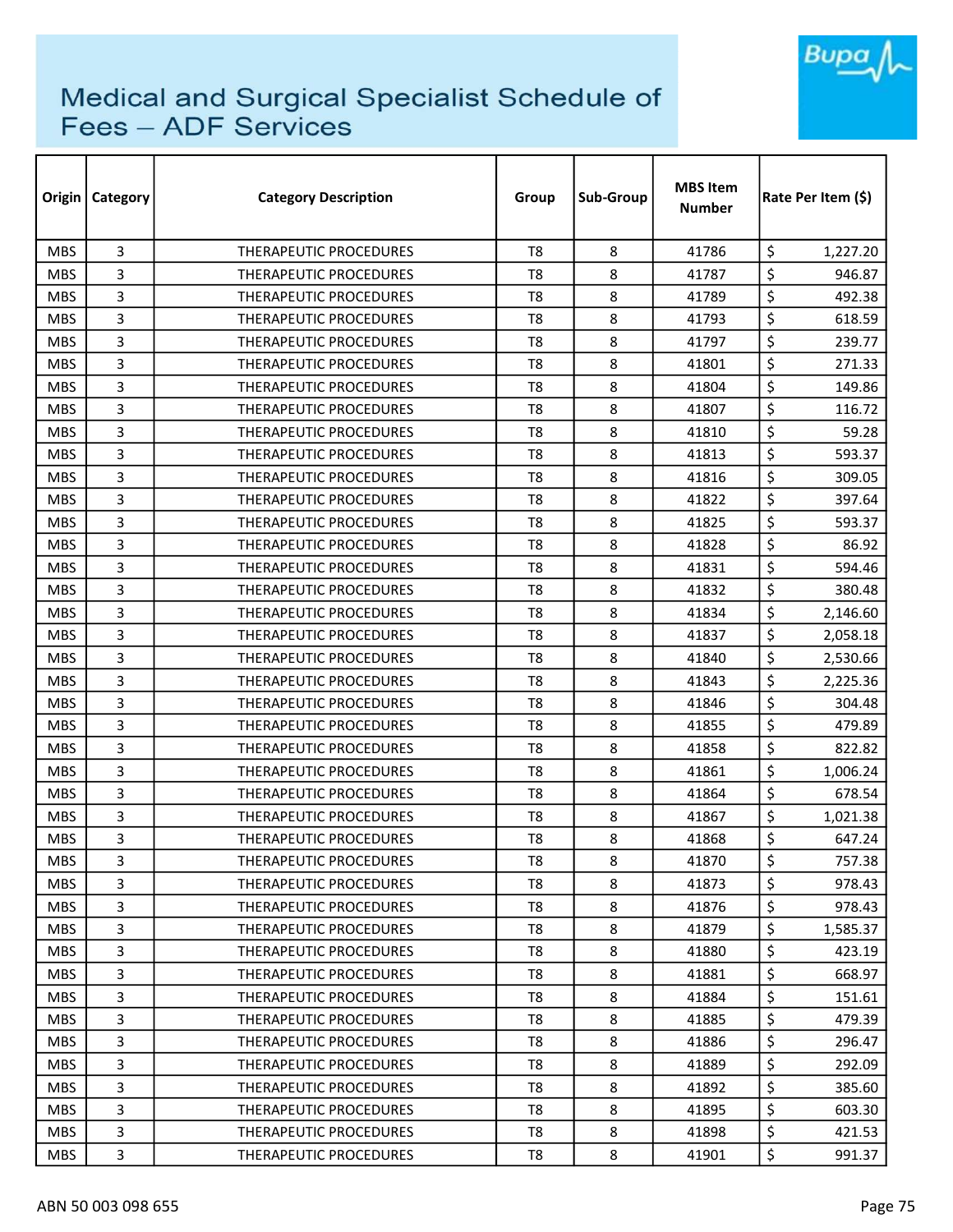

| Origin     | <b>Category</b> | <b>Category Description</b>   | Group          | Sub-Group | <b>MBS Item</b><br><b>Number</b> | Rate Per Item (\$) |  |
|------------|-----------------|-------------------------------|----------------|-----------|----------------------------------|--------------------|--|
| <b>MBS</b> | 3               | <b>THERAPEUTIC PROCEDURES</b> | T <sub>8</sub> | 8         | 41904                            | \$<br>410.46       |  |
| <b>MBS</b> | 3               | THERAPEUTIC PROCEDURES        | T <sub>8</sub> | 8         | 41905                            | \$<br>743.73       |  |
| <b>MBS</b> | 3               | THERAPEUTIC PROCEDURES        | T <sub>8</sub> | 8         | 41907                            | \$<br>204.56       |  |
| <b>MBS</b> | 3               | <b>THERAPEUTIC PROCEDURES</b> | T <sub>8</sub> | 8         | 41910                            | \$<br>649.81       |  |
| <b>MBS</b> | 3               | THERAPEUTIC PROCEDURES        | T <sub>8</sub> | 9         | 42503                            | \$<br>188.54       |  |
| <b>MBS</b> | 3               | THERAPEUTIC PROCEDURES        | T <sub>8</sub> | 9         | 42504                            | \$<br>562.04       |  |
| <b>MBS</b> | 3               | <b>THERAPEUTIC PROCEDURES</b> | T8             | 9         | 42505                            | \$<br>553.21       |  |
| <b>MBS</b> | 3               | THERAPEUTIC PROCEDURES        | T8             | 9         | 42506                            | \$<br>885.22       |  |
| <b>MBS</b> | 3               | THERAPEUTIC PROCEDURES        | T <sub>8</sub> | 9         | 42509                            | \$<br>1,120.30     |  |
| <b>MBS</b> | 3               | THERAPEUTIC PROCEDURES        | T <sub>8</sub> | 9         | 42510                            | \$<br>1,291.36     |  |
| <b>MBS</b> | 3               | <b>THERAPEUTIC PROCEDURES</b> | T <sub>8</sub> | 9         | 42512                            | \$<br>885.22       |  |
| <b>MBS</b> | 3               | THERAPEUTIC PROCEDURES        | T <sub>8</sub> | 9         | 42515                            | \$<br>1,120.30     |  |
| <b>MBS</b> | 3               | <b>THERAPEUTIC PROCEDURES</b> | T <sub>8</sub> | 9         | 42518                            | \$<br>649.97       |  |
| <b>MBS</b> | 3               | <b>THERAPEUTIC PROCEDURES</b> | T <sub>8</sub> | 9         | 42521                            | \$<br>2,213.20     |  |
| <b>MBS</b> | 3               | THERAPEUTIC PROCEDURES        | T8             | 9         | 42524                            | \$<br>376.34       |  |
| <b>MBS</b> | 3               | THERAPEUTIC PROCEDURES        | T <sub>8</sub> | 9         | 42527                            | \$<br>746.90       |  |
| <b>MBS</b> | 3               | THERAPEUTIC PROCEDURES        | T8             | 9         | 42530                            | \$<br>1,162.05     |  |
| <b>MBS</b> | 3               | THERAPEUTIC PROCEDURES        | T <sub>8</sub> | 9         | 42533                            | \$<br>746.90       |  |
| <b>MBS</b> | 3               | THERAPEUTIC PROCEDURES        | T <sub>8</sub> | 9         | 42536                            | \$<br>1,535.19     |  |
| <b>MBS</b> | 3               | THERAPEUTIC PROCEDURES        | T <sub>8</sub> | 9         | 42539                            | \$<br>2,185.60     |  |
| <b>MBS</b> | 3               | THERAPEUTIC PROCEDURES        | T <sub>8</sub> | 9         | 42542                            | \$<br>926.80       |  |
| <b>MBS</b> | 3               | THERAPEUTIC PROCEDURES        | T <sub>8</sub> | 9         | 42543                            | \$<br>1,625.78     |  |
| <b>MBS</b> | 3               | <b>THERAPEUTIC PROCEDURES</b> | T <sub>8</sub> | 9         | 42545                            | \$<br>2,351.43     |  |
| <b>MBS</b> | 3               | THERAPEUTIC PROCEDURES        | T <sub>8</sub> | 9         | 42548                            | \$<br>1,396.86     |  |
| <b>MBS</b> | 3               | THERAPEUTIC PROCEDURES        | T <sub>8</sub> | 9         | 42551                            | \$<br>1,162.05     |  |
| <b>MBS</b> | 3               | THERAPEUTIC PROCEDURES        | T <sub>8</sub> | 9         | 42554                            | \$<br>1,355.65     |  |
| <b>MBS</b> | 3               | THERAPEUTIC PROCEDURES        | T8             | 9         | 42557                            | \$<br>1,894.97     |  |
| <b>MBS</b> | 3               | THERAPEUTIC PROCEDURES        | T <sub>8</sub> | 9         | 42563                            | \$<br>954.66       |  |
| <b>MBS</b> | 3               | THERAPEUTIC PROCEDURES        | T8             | 9         | 42569                            | \$<br>1,894.97     |  |
| <b>MBS</b> | 3               | THERAPEUTIC PROCEDURES        | T8             | 9         | 42572                            | \$<br>215.86       |  |
| <b>MBS</b> | 3               | THERAPEUTIC PROCEDURES        | T8             | 9         | 42573                            | \$<br>418.37       |  |
| <b>MBS</b> | 3               | THERAPEUTIC PROCEDURES        | T8             | 9         | 42574                            | \$<br>888.90       |  |
| <b>MBS</b> | 3               | THERAPEUTIC PROCEDURES        | T <sub>8</sub> | 9         | 42575                            | \$<br>152.21       |  |
| <b>MBS</b> | 3               | <b>THERAPEUTIC PROCEDURES</b> | T8             | 9         | 42576                            | \$<br>543.92       |  |
| <b>MBS</b> | 3               | THERAPEUTIC PROCEDURES        | T <sub>8</sub> | 9         | 42581                            | \$<br>215.86       |  |
| <b>MBS</b> | 3               | <b>THERAPEUTIC PROCEDURES</b> | T8             | 9         | 42584                            | \$<br>509.15       |  |
| <b>MBS</b> | 3               | THERAPEUTIC PROCEDURES        | T8             | 9         | 42587                            | \$<br>95.56        |  |
| <b>MBS</b> | 3               | THERAPEUTIC PROCEDURES        | T8             | 9         | 42588                            | \$<br>95.56        |  |
| <b>MBS</b> | 3               | THERAPEUTIC PROCEDURES        | T8             | 9         | 42590                            | \$<br>622.37       |  |
| <b>MBS</b> | 3               | THERAPEUTIC PROCEDURES        | T8             | 9         | 42593                            | \$<br>376.34       |  |
| <b>MBS</b> | 3               | THERAPEUTIC PROCEDURES        | T8             | 9         | 42596                            | \$<br>926.80       |  |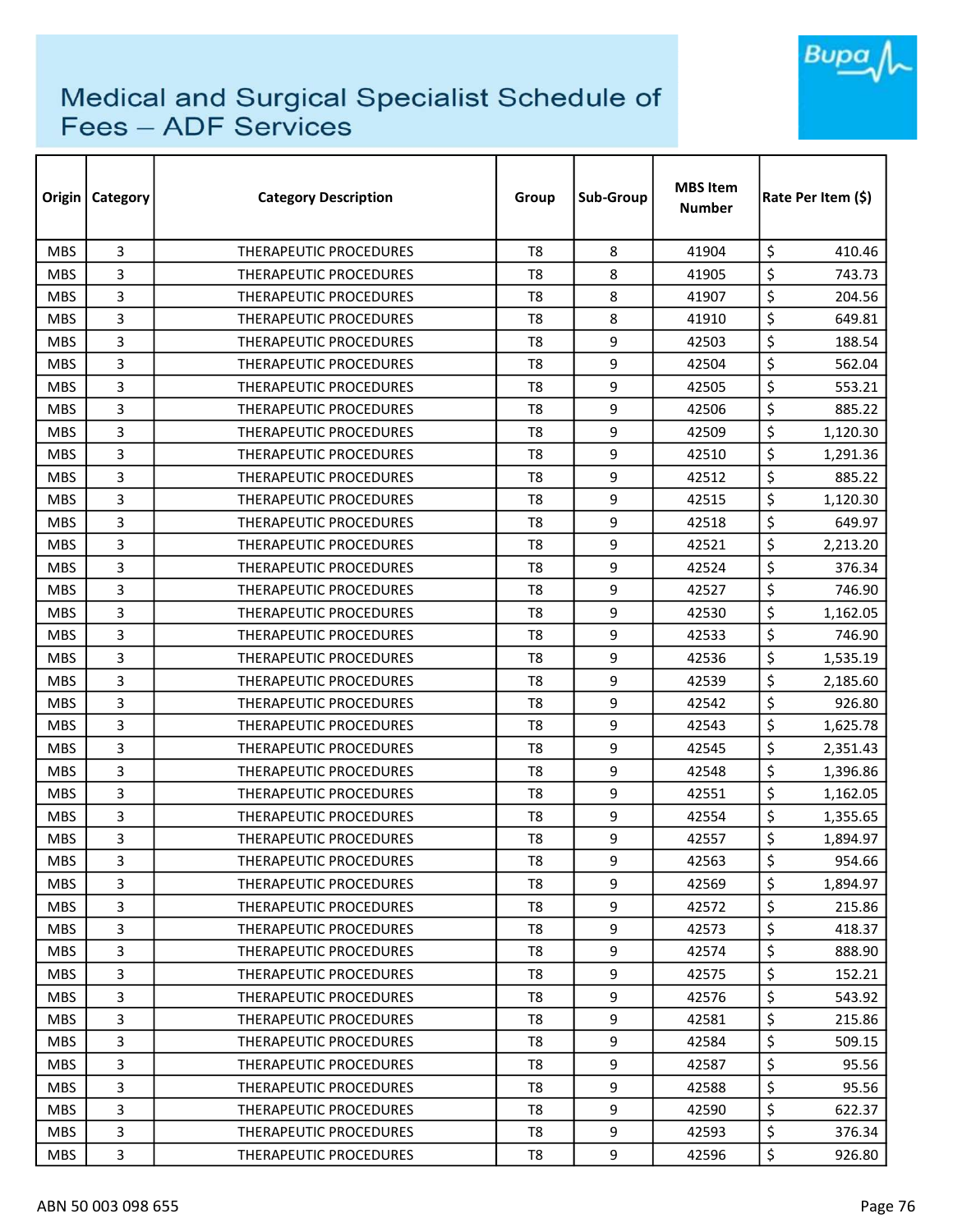

| Origin     | <b>Category</b> | <b>Category Description</b>   | Group          | Sub-Group | <b>MBS Item</b><br><b>Number</b> | Rate Per Item (\$) |  |
|------------|-----------------|-------------------------------|----------------|-----------|----------------------------------|--------------------|--|
| <b>MBS</b> | 3               | <b>THERAPEUTIC PROCEDURES</b> | T <sub>8</sub> | 9         | 42599                            | \$<br>1,162.05     |  |
| <b>MBS</b> | 3               | THERAPEUTIC PROCEDURES        | T <sub>8</sub> | 9         | 42602                            | \$<br>1,162.05     |  |
| <b>MBS</b> | 3               | THERAPEUTIC PROCEDURES        | T <sub>8</sub> | 9         | 42605                            | \$<br>857.36       |  |
| <b>MBS</b> | 3               | THERAPEUTIC PROCEDURES        | T <sub>8</sub> | 9         | 42608                            | \$<br>553.21       |  |
| <b>MBS</b> | 3               | <b>THERAPEUTIC PROCEDURES</b> | T <sub>8</sub> | 9         | 42610                            | \$<br>177.05       |  |
| <b>MBS</b> | 3               | THERAPEUTIC PROCEDURES        | T <sub>8</sub> | 9         | 42611                            | \$<br>265.52       |  |
| <b>MBS</b> | 3               | <b>THERAPEUTIC PROCEDURES</b> | T8             | 9         | 42614                            | \$<br>88.84        |  |
| <b>MBS</b> | 3               | <b>THERAPEUTIC PROCEDURES</b> | T8             | 9         | 42615                            | \$<br>132.89       |  |
| <b>MBS</b> | 3               | THERAPEUTIC PROCEDURES        | T <sub>8</sub> | 9         | 42617                            | \$<br>251.91       |  |
| <b>MBS</b> | 3               | <b>THERAPEUTIC PROCEDURES</b> | T <sub>8</sub> | 9         | 42620                            | \$<br>96.84        |  |
| <b>MBS</b> | 3               | <b>THERAPEUTIC PROCEDURES</b> | T <sub>8</sub> | 9         | 42622                            | \$<br>152.21       |  |
| <b>MBS</b> | 3               | THERAPEUTIC PROCEDURES        | T <sub>8</sub> | 9         | 42623                            | \$<br>1,286.58     |  |
| <b>MBS</b> | 3               | <b>THERAPEUTIC PROCEDURES</b> | T <sub>8</sub> | 9         | 42626                            | \$<br>2,074.96     |  |
| <b>MBS</b> | 3               | THERAPEUTIC PROCEDURES        | T <sub>8</sub> | 9         | 42629                            | \$<br>1,562.96     |  |
| <b>MBS</b> | 3               | <b>THERAPEUTIC PROCEDURES</b> | T8             | 9         | 42632                            | \$<br>215.86       |  |
| <b>MBS</b> | 3               | <b>THERAPEUTIC PROCEDURES</b> | T <sub>8</sub> | 9         | 42635                            | \$<br>553.21       |  |
| <b>MBS</b> | 3               | <b>THERAPEUTIC PROCEDURES</b> | T8             | 9         | 42638                            | \$<br>691.62       |  |
| <b>MBS</b> | 3               | THERAPEUTIC PROCEDURES        | T <sub>8</sub> | 9         | 42641                            | \$<br>899.02       |  |
| <b>MBS</b> | 3               | THERAPEUTIC PROCEDURES        | T <sub>8</sub> | 9         | 42644                            | \$<br>132.71       |  |
| <b>MBS</b> | 3               | THERAPEUTIC PROCEDURES        | T <sub>8</sub> | 9         | 42647                            | \$<br>376.34       |  |
| <b>MBS</b> | 3               | <b>THERAPEUTIC PROCEDURES</b> | T <sub>8</sub> | 9         | 42650                            | \$<br>132.71       |  |
| <b>MBS</b> | 3               | THERAPEUTIC PROCEDURES        | T <sub>8</sub> | 9         | 42651                            | \$<br>295.78       |  |
| <b>MBS</b> | 3               | <b>THERAPEUTIC PROCEDURES</b> | T <sub>8</sub> | 9         | 42652                            | \$<br>2,207.31     |  |
| <b>MBS</b> | 3               | <b>THERAPEUTIC PROCEDURES</b> | T <sub>8</sub> | 9         | 42653                            | \$<br>2,405.51     |  |
| <b>MBS</b> | 3               | THERAPEUTIC PROCEDURES        | T <sub>8</sub> | 9         | 42656                            | \$<br>3,070.82     |  |
| <b>MBS</b> | 3               | <b>THERAPEUTIC PROCEDURES</b> | T <sub>8</sub> | 9         | 42662                            | \$<br>1,659.71     |  |
| <b>MBS</b> | 3               | <b>THERAPEUTIC PROCEDURES</b> | T8             | 9         | 42665                            | \$<br>1,106.68     |  |
| <b>MBS</b> | 3               | THERAPEUTIC PROCEDURES        | T <sub>8</sub> | 9         | 42667                            | \$<br>261.11       |  |
| <b>MBS</b> | 3               | THERAPEUTIC PROCEDURES        | T8             | 9         | 42668                            | \$<br>138.51       |  |
| <b>MBS</b> | 3               | THERAPEUTIC PROCEDURES        | T8             | 9         | 42672                            | \$<br>1,659.71     |  |
| <b>MBS</b> | 3               | THERAPEUTIC PROCEDURES        | T <sub>8</sub> | 9         | 42673                            | \$<br>829.76       |  |
| <b>MBS</b> | 3               | THERAPEUTIC PROCEDURES        | T8             | 9         | 42676                            | \$<br>212.83       |  |
| <b>MBS</b> | 3               | THERAPEUTIC PROCEDURES        | T <sub>8</sub> | 9         | 42677                            | \$<br>112.12       |  |
| <b>MBS</b> | 3               | <b>THERAPEUTIC PROCEDURES</b> | T8             | 9         | 42680                            | \$<br>553.21       |  |
| <b>MBS</b> | 3               | THERAPEUTIC PROCEDURES        | T <sub>8</sub> | 9         | 42683                            | \$<br>221.37       |  |
| <b>MBS</b> | 3               | <b>THERAPEUTIC PROCEDURES</b> | T8             | 9         | 42686                            | \$<br>503.35       |  |
| <b>MBS</b> | 3               | THERAPEUTIC PROCEDURES        | T8             | 9         | 42689                            | \$<br>215.86       |  |
| <b>MBS</b> | 3               | THERAPEUTIC PROCEDURES        | T8             | 9         | 42692                            | \$<br>509.15       |  |
| <b>MBS</b> | 3               | THERAPEUTIC PROCEDURES        | T8             | 9         | 42695                            | \$<br>829.76       |  |
| <b>MBS</b> | 3               | THERAPEUTIC PROCEDURES        | T8             | 9         | 42698                            | \$<br>1,094.00     |  |
| <b>MBS</b> | 3               | THERAPEUTIC PROCEDURES        | T8             | 9         | 42701                            | \$<br>610.14       |  |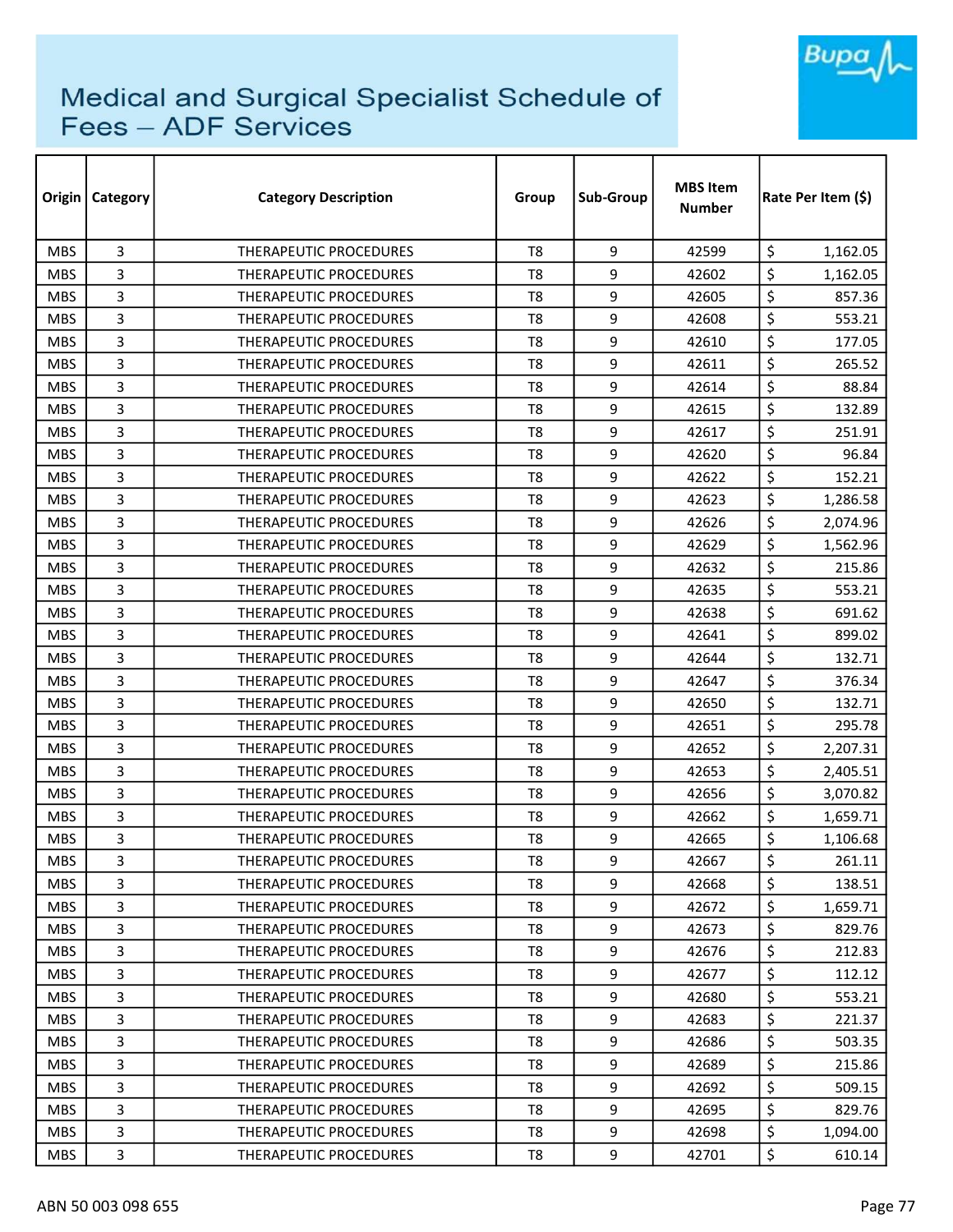

| Origin     | <b>Category</b> | <b>Category Description</b>   | Group          | Sub-Group | <b>MBS Item</b><br><b>Number</b> | Rate Per Item (\$) |  |
|------------|-----------------|-------------------------------|----------------|-----------|----------------------------------|--------------------|--|
| <b>MBS</b> | 3               | <b>THERAPEUTIC PROCEDURES</b> | T <sub>8</sub> | 9         | 42702                            | \$<br>1,399.16     |  |
| <b>MBS</b> | 3               | THERAPEUTIC PROCEDURES        | T <sub>8</sub> | 9         | 42703                            | \$<br>1,052.24     |  |
| <b>MBS</b> | 3               | <b>THERAPEUTIC PROCEDURES</b> | T <sub>8</sub> | 9         | 42704                            | \$<br>857.36       |  |
| <b>MBS</b> | 3               | THERAPEUTIC PROCEDURES        | T <sub>8</sub> | 9         | 42705                            | \$<br>1,675.90     |  |
| <b>MBS</b> | 3               | <b>THERAPEUTIC PROCEDURES</b> | T <sub>8</sub> | 9         | 42707                            | \$<br>1,466.21     |  |
| <b>MBS</b> | 3               | <b>THERAPEUTIC PROCEDURES</b> | T <sub>8</sub> | 9         | 42710                            | \$<br>1,659.71     |  |
| <b>MBS</b> | 3               | <b>THERAPEUTIC PROCEDURES</b> | T8             | 9         | 42713                            | \$<br>691.62       |  |
| <b>MBS</b> | 3               | <b>THERAPEUTIC PROCEDURES</b> | T8             | 9         | 42716                            | \$<br>2,199.40     |  |
| <b>MBS</b> | 3               | THERAPEUTIC PROCEDURES        | T <sub>8</sub> | 9         | 42719                            | \$<br>954.66       |  |
| <b>MBS</b> | 3               | <b>THERAPEUTIC PROCEDURES</b> | T <sub>8</sub> | 9         | 42725                            | \$<br>2,461.97     |  |
| <b>MBS</b> | 3               | THERAPEUTIC PROCEDURES        | T <sub>8</sub> | 9         | 42731                            | \$<br>2,794.08     |  |
| <b>MBS</b> | 3               | <b>THERAPEUTIC PROCEDURES</b> | T <sub>8</sub> | 9         | 42734                            | \$<br>553.21       |  |
| <b>MBS</b> | 3               | <b>THERAPEUTIC PROCEDURES</b> | T <sub>8</sub> | 9         | 42738                            | \$<br>553.21       |  |
| <b>MBS</b> | 3               | <b>THERAPEUTIC PROCEDURES</b> | T <sub>8</sub> | 9         | 42739                            | \$<br>553.21       |  |
| <b>MBS</b> | 3               | <b>THERAPEUTIC PROCEDURES</b> | T8             | 9         | 42740                            | \$<br>553.21       |  |
| <b>MBS</b> | 3               | <b>THERAPEUTIC PROCEDURES</b> | T <sub>8</sub> | 9         | 42741                            | \$<br>553.21       |  |
| <b>MBS</b> | 3               | <b>THERAPEUTIC PROCEDURES</b> | T8             | 9         | 42743                            | \$<br>1,162.05     |  |
| <b>MBS</b> | 3               | THERAPEUTIC PROCEDURES        | T <sub>8</sub> | 9         | 42744                            | \$<br>552.84       |  |
| <b>MBS</b> | 3               | THERAPEUTIC PROCEDURES        | T <sub>8</sub> | 9         | 42746                            | \$<br>1,756.65     |  |
| <b>MBS</b> | 3               | <b>THERAPEUTIC PROCEDURES</b> | T <sub>8</sub> | 9         | 42749                            | \$<br>2,199.40     |  |
| <b>MBS</b> | 3               | <b>THERAPEUTIC PROCEDURES</b> | T <sub>8</sub> | 9         | 42752                            | \$<br>2,461.97     |  |
| <b>MBS</b> | 3               | THERAPEUTIC PROCEDURES        | T <sub>8</sub> | 9         | 42755                            | \$<br>304.34       |  |
| <b>MBS</b> | 3               | <b>THERAPEUTIC PROCEDURES</b> | T <sub>8</sub> | 9         | 42758                            | \$<br>1,286.58     |  |
| <b>MBS</b> | 3               | <b>THERAPEUTIC PROCEDURES</b> | T <sub>8</sub> | 9         | 42761                            | \$<br>954.66       |  |
| <b>MBS</b> | 3               | THERAPEUTIC PROCEDURES        | T <sub>8</sub> | 9         | 42764                            | \$<br>954.66       |  |
| <b>MBS</b> | 3               | <b>THERAPEUTIC PROCEDURES</b> | T <sub>8</sub> | 9         | 42767                            | \$<br>2,005.62     |  |
| <b>MBS</b> | 3               | <b>THERAPEUTIC PROCEDURES</b> | T8             | 9         | 42770                            | \$<br>542.26       |  |
| <b>MBS</b> | 3               | THERAPEUTIC PROCEDURES        | T <sub>8</sub> | 9         | 42773                            | \$<br>1,659.71     |  |
| <b>MBS</b> | 3               | THERAPEUTIC PROCEDURES        | T8             | 9         | 42776                            | \$<br>2,461.97     |  |
| <b>MBS</b> | 3               | THERAPEUTIC PROCEDURES        | T8             | 9         | 42779                            | \$<br>3,070.82     |  |
| <b>MBS</b> | 3               | <b>THERAPEUTIC PROCEDURES</b> | T <sub>8</sub> | 9         | 42782                            | \$<br>829.76       |  |
| <b>MBS</b> | 3               | THERAPEUTIC PROCEDURES        | T8             | 9         | 42785                            | \$<br>649.97       |  |
| <b>MBS</b> | 3               | THERAPEUTIC PROCEDURES        | T <sub>8</sub> | 9         | 42788                            | \$<br>649.97       |  |
| <b>MBS</b> | 3               | THERAPEUTIC PROCEDURES        | T8             | 9         | 42791                            | \$<br>649.97       |  |
| <b>MBS</b> | 3               | THERAPEUTIC PROCEDURES        | T <sub>8</sub> | 9         | 42794                            | \$<br>124.44       |  |
| <b>MBS</b> | 3               | THERAPEUTIC PROCEDURES        | T8             | 9         | 42801                            | \$<br>1,930.84     |  |
| <b>MBS</b> | 3               | THERAPEUTIC PROCEDURES        | T8             | 9         | 42802                            | \$<br>965.14       |  |
| <b>MBS</b> | 3               | THERAPEUTIC PROCEDURES        | T8             | 9         | 42805                            | \$<br>1,078.82     |  |
| <b>MBS</b> | 3               | THERAPEUTIC PROCEDURES        | T8             | 9         | 42806                            | \$<br>649.97       |  |
| <b>MBS</b> | 3               | THERAPEUTIC PROCEDURES        | T8             | 9         | 42807                            | \$<br>654.46       |  |
| <b>MBS</b> | 3               | THERAPEUTIC PROCEDURES        | T8             | 9         | 42808                            | \$<br>654.46       |  |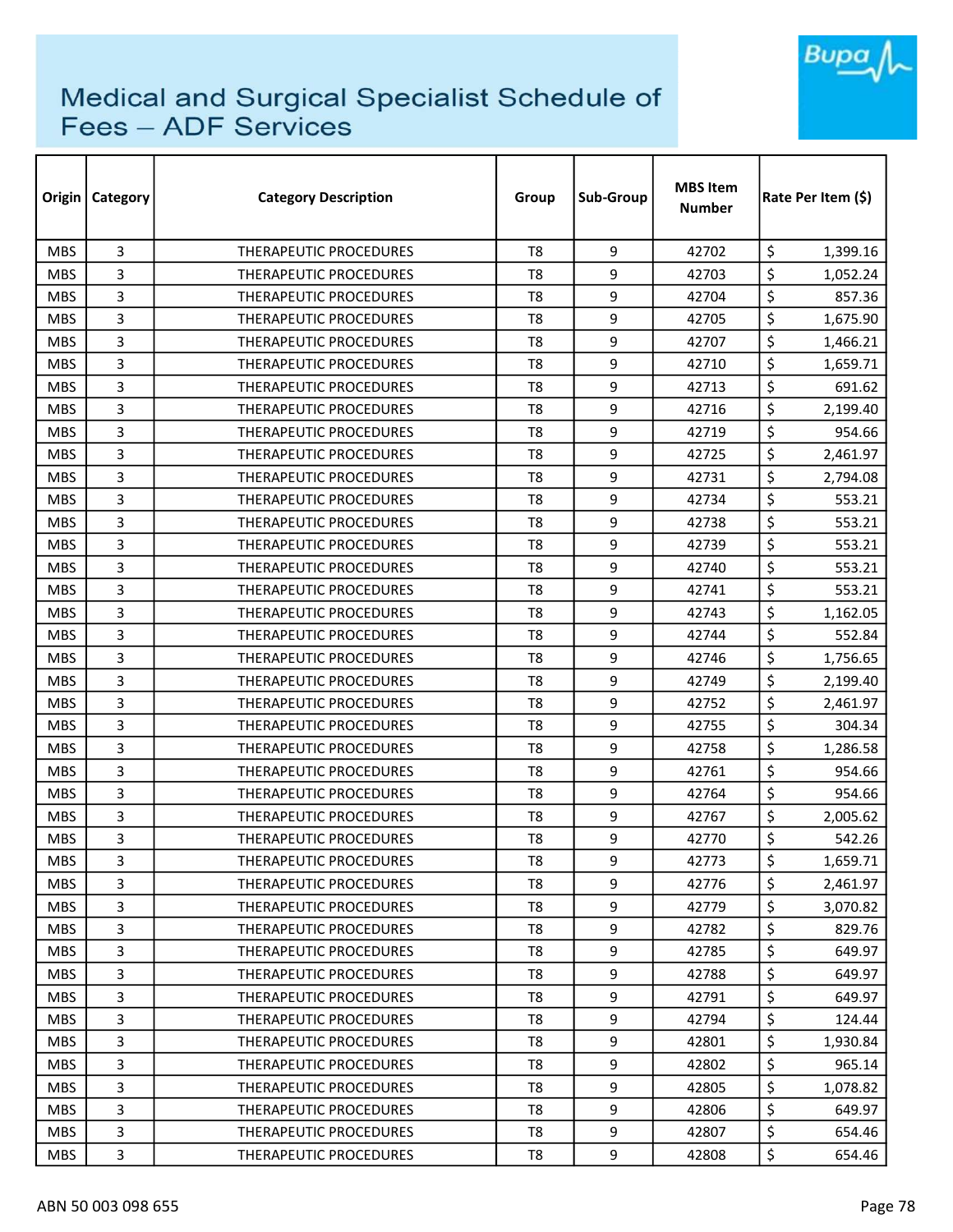

| Origin     | Category | <b>Category Description</b>   | Group          | Sub-Group | <b>MBS Item</b><br><b>Number</b> | Rate Per Item (\$) |  |
|------------|----------|-------------------------------|----------------|-----------|----------------------------------|--------------------|--|
| <b>MBS</b> | 3        | <b>THERAPEUTIC PROCEDURES</b> | T <sub>8</sub> | 9         | 42809                            | \$<br>829.76       |  |
| <b>MBS</b> | 3        | <b>THERAPEUTIC PROCEDURES</b> | T <sub>8</sub> | 9         | 42810                            | \$<br>1,044.24     |  |
| <b>MBS</b> | 3        | THERAPEUTIC PROCEDURES        | T <sub>8</sub> | 9         | 42811                            | \$<br>829.76       |  |
| <b>MBS</b> | 3        | THERAPEUTIC PROCEDURES        | T <sub>8</sub> | 9         | 42812                            | \$<br>304.34       |  |
| <b>MBS</b> | 3        | <b>THERAPEUTIC PROCEDURES</b> | T8             | 9         | 42815                            | \$<br>1,162.05     |  |
| <b>MBS</b> | 3        | <b>THERAPEUTIC PROCEDURES</b> | T <sub>8</sub> | 9         | 42818                            | \$<br>1,078.82     |  |
| <b>MBS</b> | 3        | <b>THERAPEUTIC PROCEDURES</b> | T8             | 9         | 42821                            | \$<br>166.20       |  |
| <b>MBS</b> | 3        | THERAPEUTIC PROCEDURES        | T8             | 9         | 42824                            | \$<br>128.58       |  |
| <b>MBS</b> | 3        | <b>THERAPEUTIC PROCEDURES</b> | T <sub>8</sub> | 9         | 42833                            | \$<br>1,078.82     |  |
| <b>MBS</b> | 3        | THERAPEUTIC PROCEDURES        | T <sub>8</sub> | 9         | 42836                            | \$<br>1,341.77     |  |
| <b>MBS</b> | 3        | THERAPEUTIC PROCEDURES        | T <sub>8</sub> | 9         | 42839                            | \$<br>1,286.58     |  |
| <b>MBS</b> | 3        | <b>THERAPEUTIC PROCEDURES</b> | T <sub>8</sub> | 9         | 42842                            | \$<br>1,604.53     |  |
| <b>MBS</b> | 3        | <b>THERAPEUTIC PROCEDURES</b> | T <sub>8</sub> | 9         | 42845                            | \$<br>348.39       |  |
| <b>MBS</b> | 3        | <b>THERAPEUTIC PROCEDURES</b> | T8             | 9         | 42848                            | \$<br>1,286.58     |  |
| <b>MBS</b> | 3        | <b>THERAPEUTIC PROCEDURES</b> | T8             | 9         | 42851                            | \$<br>1,604.53     |  |
| <b>MBS</b> | 3        | <b>THERAPEUTIC PROCEDURES</b> | T <sub>8</sub> | 9         | 42854                            | \$<br>746.90       |  |
| <b>MBS</b> | 3        | THERAPEUTIC PROCEDURES        | T <sub>8</sub> | 9         | 42857                            | \$<br>746.90       |  |
| <b>MBS</b> | 3        | THERAPEUTIC PROCEDURES        | T <sub>8</sub> | 9         | 42860                            | \$<br>1,659.71     |  |
| <b>MBS</b> | 3        | <b>THERAPEUTIC PROCEDURES</b> | T8             | 9         | 42863                            | \$<br>1,424.73     |  |
| <b>MBS</b> | 3        | THERAPEUTIC PROCEDURES        | T8             | 9         | 42866                            | \$<br>1,382.97     |  |
| <b>MBS</b> | 3        | THERAPEUTIC PROCEDURES        | T8             | 9         | 42869                            | \$<br>1,009.84     |  |
| <b>MBS</b> | 3        | THERAPEUTIC PROCEDURES        | T <sub>8</sub> | 9         | 42872                            | \$<br>442.75       |  |
| <b>MBS</b> | 3        | <b>THERAPEUTIC PROCEDURES</b> | T <sub>8</sub> | 9         | 43021                            | \$<br>837.03       |  |
| <b>MBS</b> | 3        | <b>THERAPEUTIC PROCEDURES</b> | T8             | 9         | 43022                            | \$<br>1,004.60     |  |
| <b>MBS</b> | 3        | THERAPEUTIC PROCEDURES        | T8             | 9         | 43023                            | \$<br>162.79       |  |
| <b>MBS</b> | 3        | THERAPEUTIC PROCEDURES        | T <sub>8</sub> | 10        | 43500                            | \$<br>187.57       |  |
| <b>MBS</b> | 3        | <b>THERAPEUTIC PROCEDURES</b> | T8             | 10        | 43503                            | \$<br>311.28       |  |
| <b>MBS</b> | 3        | THERAPEUTIC PROCEDURES        | T8             | 10        | 43506                            | \$<br>541.88       |  |
| <b>MBS</b> | 3        | THERAPEUTIC PROCEDURES        | T8             | 10        | 43509                            | \$<br>541.88       |  |
| <b>MBS</b> | 3        | THERAPEUTIC PROCEDURES        | T8             | 10        | 43512                            | \$<br>541.88       |  |
| <b>MBS</b> | 3        | THERAPEUTIC PROCEDURES        | T8             | 10        | 43515                            | \$<br>541.88       |  |
| <b>MBS</b> | 3        | THERAPEUTIC PROCEDURES        | T8             | 10        | 43518                            | \$<br>893.53       |  |
| <b>MBS</b> | 3        | THERAPEUTIC PROCEDURES        | T8             | 10        | 43521                            | \$<br>716.94       |  |
| <b>MBS</b> | 3        | <b>THERAPEUTIC PROCEDURES</b> | T8             | 10        | 43524                            | \$<br>893.53       |  |
| <b>MBS</b> | 3        | THERAPEUTIC PROCEDURES        | T8             | 10        | 43527                            | \$<br>563.99       |  |
| <b>MBS</b> | 3        | THERAPEUTIC PROCEDURES        | T8             | 10        | 43530                            | \$<br>563.99       |  |
| <b>MBS</b> | 3        | THERAPEUTIC PROCEDURES        | T8             | 10        | 43533                            | \$<br>929.94       |  |
| <b>MBS</b> | 3        | THERAPEUTIC PROCEDURES        | T8             | 11        | 43801                            | \$<br>2,186.24     |  |
| <b>MBS</b> | 3        | THERAPEUTIC PROCEDURES        | T8             | 11        | 43804                            | \$<br>2,327.71     |  |
| <b>MBS</b> | 3        | THERAPEUTIC PROCEDURES        | T8             | 11        | 43805                            | \$<br>813.82       |  |
| MBS        | 3        | THERAPEUTIC PROCEDURES        | T8             | 11        | 43807                            | \$<br>2,539.53     |  |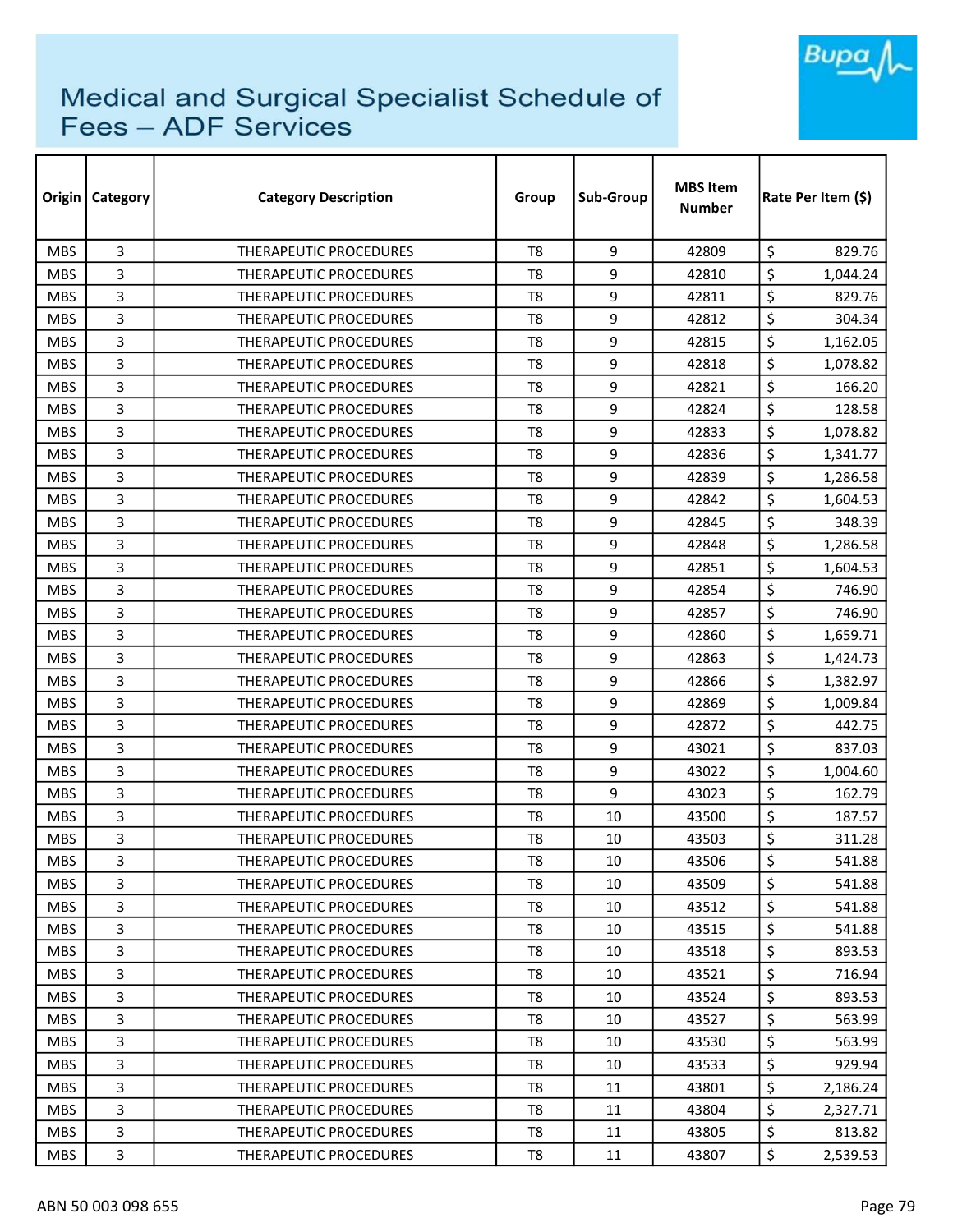

| Origin     | Category       | <b>Category Description</b>   | Group          | Sub-Group | <b>MBS Item</b><br><b>Number</b> | Rate Per Item (\$) |
|------------|----------------|-------------------------------|----------------|-----------|----------------------------------|--------------------|
| <b>MBS</b> | 3              | THERAPEUTIC PROCEDURES        | T <sub>8</sub> | 11        | 43810                            | \$<br>2,962.83     |
| <b>MBS</b> | 3              | THERAPEUTIC PROCEDURES        | T8             | 11        | 43813                            | \$<br>2,962.83     |
| <b>MBS</b> | 3              | THERAPEUTIC PROCEDURES        | T8             | 11        | 43816                            | \$<br>2,751.01     |
| <b>MBS</b> | 3              | THERAPEUTIC PROCEDURES        | T <sub>8</sub> | 11        | 43819                            | \$<br>2,221.98     |
| <b>MBS</b> | 3              | THERAPEUTIC PROCEDURES        | T8             | 11        | 43822                            | \$<br>2,221.98     |
| <b>MBS</b> | 3              | THERAPEUTIC PROCEDURES        | T <sub>8</sub> | 11        | 43825                            | \$<br>2,539.53     |
| <b>MBS</b> | 3              | THERAPEUTIC PROCEDURES        | T8             | 11        | 43828                            | \$<br>2,805.70     |
| <b>MBS</b> | 3              | THERAPEUTIC PROCEDURES        | T8             | 11        | 43831                            | \$<br>2,186.24     |
| <b>MBS</b> | 3              | THERAPEUTIC PROCEDURES        | T8             | 11        | 43832                            | \$<br>1,491.18     |
| <b>MBS</b> | 3              | THERAPEUTIC PROCEDURES        | T8             | 11        | 43834                            | \$<br>2,539.53     |
| <b>MBS</b> | 3              | THERAPEUTIC PROCEDURES        | T <sub>8</sub> | 11        | 43835                            | \$<br>1,547.58     |
| <b>MBS</b> | 3              | THERAPEUTIC PROCEDURES        | T8             | 11        | 43837                            | \$<br>3,174.19     |
| <b>MBS</b> | 3              | THERAPEUTIC PROCEDURES        | T <sub>8</sub> | 11        | 43838                            | \$<br>2,842.13     |
| <b>MBS</b> | 3              | <b>THERAPEUTIC PROCEDURES</b> | T <sub>8</sub> | 11        | 43840                            | \$<br>2,751.01     |
| <b>MBS</b> | 3              | <b>THERAPEUTIC PROCEDURES</b> | T8             | 11        | 43841                            | \$<br>1,379.04     |
| <b>MBS</b> | 3              | <b>THERAPEUTIC PROCEDURES</b> | T8             | 11        | 43843                            | \$<br>4,232.59     |
| <b>MBS</b> | 3              | <b>THERAPEUTIC PROCEDURES</b> | T8             | 11        | 43846                            | \$<br>4,549.92     |
| <b>MBS</b> | 3              | THERAPEUTIC PROCEDURES        | T8             | 11        | 43849                            | \$<br>1,163.91     |
| <b>MBS</b> | 3              | <b>THERAPEUTIC PROCEDURES</b> | T8             | 11        | 43852                            | \$<br>3,703.22     |
| <b>MBS</b> | 3              | THERAPEUTIC PROCEDURES        | T8             | 11        | 43855                            | \$<br>3,915.15     |
| <b>MBS</b> | 3              | <b>THERAPEUTIC PROCEDURES</b> | T8             | 11        | 43858                            | \$<br>1,375.39     |
| <b>MBS</b> | 3              | THERAPEUTIC PROCEDURES        | T8             | 11        | 43861                            | \$<br>3,809.41     |
| <b>MBS</b> | 3              | <b>THERAPEUTIC PROCEDURES</b> | T <sub>8</sub> | 11        | 43864                            | \$<br>2,857.08     |
| <b>MBS</b> | 3              | THERAPEUTIC PROCEDURES        | T8             | 11        | 43867                            | \$<br>1,587.21     |
| <b>MBS</b> | 3              | THERAPEUTIC PROCEDURES        | T <sub>8</sub> | 11        | 43870                            | \$<br>2,221.98     |
| <b>MBS</b> | 3              | <b>THERAPEUTIC PROCEDURES</b> | T8             | 11        | 43873                            | \$<br>2,962.83     |
| <b>MBS</b> | 3              | <b>THERAPEUTIC PROCEDURES</b> | T8             | 11        | 43876                            | \$<br>2,539.53     |
| <b>MBS</b> | 3              | THERAPEUTIC PROCEDURES        | T8             | 11        | 43879                            | \$<br>2,962.83     |
| <b>MBS</b> | 3              | THERAPEUTIC PROCEDURES        | T8             | 11        | 43882                            | \$<br>3,809.41     |
| <b>MBS</b> | 3              | THERAPEUTIC PROCEDURES        | T8             | 11        | 43900                            | \$<br>2,539.53     |
| <b>MBS</b> | 3              | <b>THERAPEUTIC PROCEDURES</b> | T8             | 11        | 43903                            | \$<br>4,232.59     |
| <b>MBS</b> | 3              | THERAPEUTIC PROCEDURES        | T8             | 11        | 43906                            | \$<br>3,703.22     |
| MBS.       | 3              | THERAPEUTIC PROCEDURES        | T8             | 11        | 43909                            | \$<br>3,703.22     |
| <b>MBS</b> | 3              | THERAPEUTIC PROCEDURES        | T8             | 11        | 43912                            | \$<br>3,498.70     |
| <b>MBS</b> | 3              | THERAPEUTIC PROCEDURES        | T8             | 11        | 43915                            | \$<br>2,645.27     |
| <b>MBS</b> | $\overline{3}$ | THERAPEUTIC PROCEDURES        | T8             | 11        | 43930                            | \$<br>1,017.18     |
| <b>MBS</b> | 3              | THERAPEUTIC PROCEDURES        | T8             | 11        | 43933                            | \$<br>1,190.75     |
| <b>MBS</b> | 3              | THERAPEUTIC PROCEDURES        | T8             | 11        | 43936                            | \$<br>2,221.98     |
| <b>MBS</b> | 3              | <b>THERAPEUTIC PROCEDURES</b> | T8             | 11        | 43939                            | \$<br>1,692.95     |
| <b>MBS</b> | 3              | THERAPEUTIC PROCEDURES        | T8             | 11        | 43942                            | \$<br>529.15       |
| <b>MBS</b> | 3              | THERAPEUTIC PROCEDURES        | T8             | 11        | 43945                            | \$<br>2,221.98     |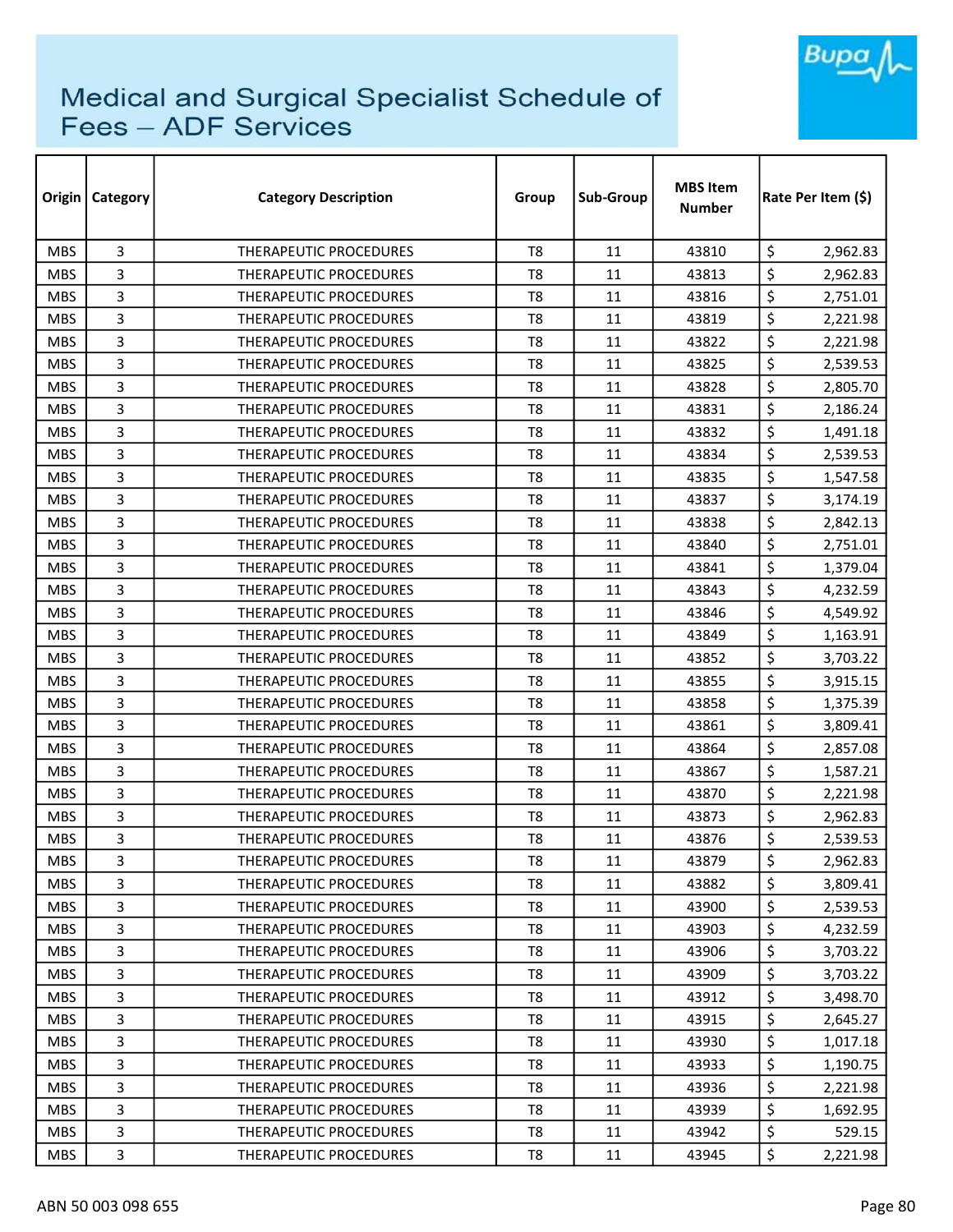

| Origin     | Category       | <b>Category Description</b>   | Group          | Sub-Group | <b>MBS Item</b><br><b>Number</b> | Rate Per Item (\$) |  |
|------------|----------------|-------------------------------|----------------|-----------|----------------------------------|--------------------|--|
| <b>MBS</b> | 3              | THERAPEUTIC PROCEDURES        | T <sub>8</sub> | 11        | 43948                            | \$<br>317.67       |  |
| <b>MBS</b> | 3              | <b>THERAPEUTIC PROCEDURES</b> | T8             | 11        | 43951                            | \$<br>1,989.84     |  |
| <b>MBS</b> | 3              | <b>THERAPEUTIC PROCEDURES</b> | T8             | 11        | 43954                            | \$<br>2,433.91     |  |
| <b>MBS</b> | 3              | THERAPEUTIC PROCEDURES        | T <sub>8</sub> | 11        | 43957                            | \$<br>2,645.27     |  |
| <b>MBS</b> | 3              | <b>THERAPEUTIC PROCEDURES</b> | T8             | 11        | 43960                            | \$<br>930.63       |  |
| <b>MBS</b> | 3              | <b>THERAPEUTIC PROCEDURES</b> | T <sub>8</sub> | 11        | 43963                            | \$<br>3,703.22     |  |
| <b>MBS</b> | 3              | THERAPEUTIC PROCEDURES        | T8             | 11        | 43966                            | \$<br>4,232.59     |  |
| <b>MBS</b> | 3              | THERAPEUTIC PROCEDURES        | T8             | 11        | 43969                            | \$<br>5,819.80     |  |
| <b>MBS</b> | 3              | <b>THERAPEUTIC PROCEDURES</b> | T8             | 11        | 43972                            | \$<br>4,232.59     |  |
| <b>MBS</b> | 3              | THERAPEUTIC PROCEDURES        | T8             | 11        | 43975                            | \$<br>4,973.33     |  |
| <b>MBS</b> | 3              | <b>THERAPEUTIC PROCEDURES</b> | T8             | 11        | 43978                            | \$<br>4,232.59     |  |
| <b>MBS</b> | 3              | THERAPEUTIC PROCEDURES        | T8             | 11        | 43981                            | \$<br>1,163.91     |  |
| <b>MBS</b> | 3              | THERAPEUTIC PROCEDURES        | T <sub>8</sub> | 11        | 43984                            | \$<br>2,962.83     |  |
| <b>MBS</b> | 3              | <b>THERAPEUTIC PROCEDURES</b> | T <sub>8</sub> | 11        | 43987                            | \$<br>3,280.38     |  |
| <b>MBS</b> | 3              | <b>THERAPEUTIC PROCEDURES</b> | T8             | 11        | 43990                            | \$<br>4,021.12     |  |
| <b>MBS</b> | 3              | <b>THERAPEUTIC PROCEDURES</b> | T <sub>8</sub> | 11        | 43993                            | \$<br>4,338.32     |  |
| <b>MBS</b> | 3              | <b>THERAPEUTIC PROCEDURES</b> | T8             | 11        | 43996                            | \$<br>4,867.47     |  |
| <b>MBS</b> | 3              | THERAPEUTIC PROCEDURES        | T <sub>8</sub> | 11        | 43999                            | \$<br>608.74       |  |
| <b>MBS</b> | 3              | <b>THERAPEUTIC PROCEDURES</b> | T8             | 11        | 44101                            | \$<br>762.88       |  |
| <b>MBS</b> | 3              | THERAPEUTIC PROCEDURES        | T8             | 11        | 44102                            | \$<br>586.81       |  |
| <b>MBS</b> | 3              | <b>THERAPEUTIC PROCEDURES</b> | T8             | 11        | 44104                            | \$<br>133.94       |  |
| <b>MBS</b> | 3              | <b>THERAPEUTIC PROCEDURES</b> | T8             | 11        | 44105                            | \$<br>103.00       |  |
| <b>MBS</b> | 3              | <b>THERAPEUTIC PROCEDURES</b> | T <sub>8</sub> | 11        | 44108                            | \$<br>1,122.35     |  |
| <b>MBS</b> | 3              | THERAPEUTIC PROCEDURES        | T8             | 11        | 44111                            | \$<br>1,314.64     |  |
| <b>MBS</b> | 3              | THERAPEUTIC PROCEDURES        | T <sub>8</sub> | 11        | 44114                            | \$<br>1,314.64     |  |
| <b>MBS</b> | 3              | THERAPEUTIC PROCEDURES        | T8             | 11        | 44130                            | \$<br>1,058.07     |  |
| <b>MBS</b> | 3              | <b>THERAPEUTIC PROCEDURES</b> | T8             | 11        | 44133                            | \$<br>839.85       |  |
| <b>MBS</b> | 3              | THERAPEUTIC PROCEDURES        | T8             | 11        | 44136                            | \$<br>387.10       |  |
| <b>MBS</b> | 3              | THERAPEUTIC PROCEDURES        | T8             | 12        | 44325                            | \$<br>495.94       |  |
| <b>MBS</b> | 3              | THERAPEUTIC PROCEDURES        | T8             | 12        | 44328                            | \$<br>597.66       |  |
| <b>MBS</b> | 3              | THERAPEUTIC PROCEDURES        | T8             | 12        | 44331                            | \$<br>985.51       |  |
| <b>MBS</b> | 3              | <b>THERAPEUTIC PROCEDURES</b> | T8             | 12        | 44334                            | \$<br>2,002.98     |  |
| MBS.       | 3              | THERAPEUTIC PROCEDURES        | T8             | 12        | 44338                            | \$<br>241.52       |  |
| <b>MBS</b> | 3              | <b>THERAPEUTIC PROCEDURES</b> | T8             | 12        | 44342                            | \$<br>368.90       |  |
| <b>MBS</b> | 3              | THERAPEUTIC PROCEDURES        | T <sub>8</sub> | 12        | 44346                            | \$<br>426.01       |  |
| <b>MBS</b> | $\overline{3}$ | THERAPEUTIC PROCEDURES        | T8             | 12        | 44350                            | \$<br>483.36       |  |
| <b>MBS</b> | 3              | THERAPEUTIC PROCEDURES        | T8             | 12        | 44354                            | \$<br>553.13       |  |
| <b>MBS</b> | 3              | THERAPEUTIC PROCEDURES        | T8             | 12        | 44358                            | \$<br>378.06       |  |
| MBS.       | 3              | THERAPEUTIC PROCEDURES        | T8             | 12        | 44359                            | \$<br>442.69       |  |
| <b>MBS</b> | 3              | THERAPEUTIC PROCEDURES        | T8             | 12        | 44361                            | \$<br>750.17       |  |
| <b>MBS</b> | 3              | THERAPEUTIC PROCEDURES        | T8             | 12        | 44364                            | \$<br>495.94       |  |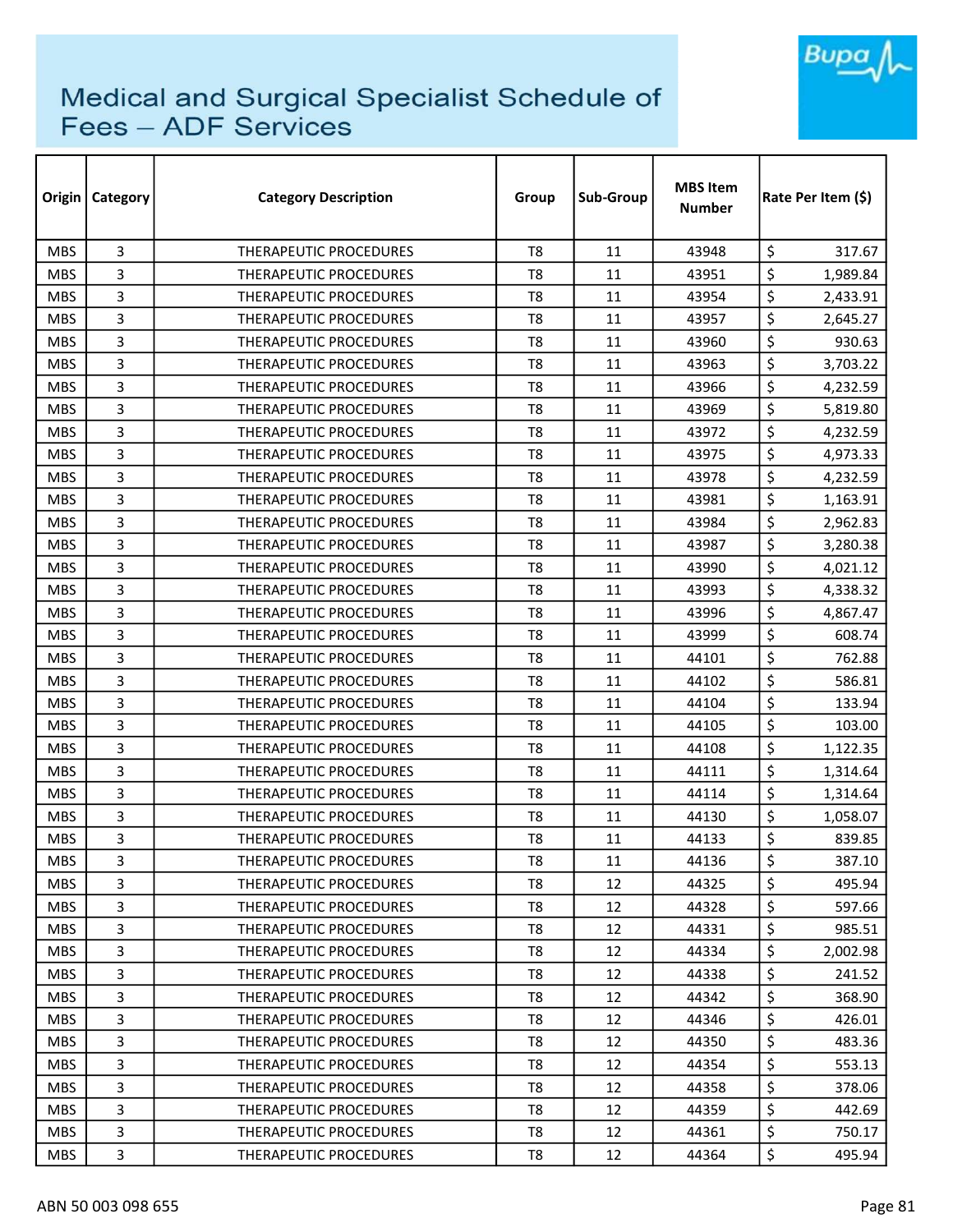

| Origin     | <b>Category</b> | <b>Category Description</b>   | Group          | Sub-Group | <b>MBS Item</b><br><b>Number</b> | Rate Per Item (\$) |
|------------|-----------------|-------------------------------|----------------|-----------|----------------------------------|--------------------|
| <b>MBS</b> | 3               | <b>THERAPEUTIC PROCEDURES</b> | T <sub>8</sub> | 12        | 44367                            | \$<br>875.41       |
| <b>MBS</b> | 3               | THERAPEUTIC PROCEDURES        | T <sub>8</sub> | 12        | 44370                            | \$<br>1,207.91     |
| <b>MBS</b> | 3               | THERAPEUTIC PROCEDURES        | T <sub>8</sub> | 12        | 44373                            | \$<br>2,479.55     |
| <b>MBS</b> | 3               | THERAPEUTIC PROCEDURES        | T <sub>8</sub> | 12        | 44376                            | Derived Fee        |
| <b>MBS</b> | 3               | <b>THERAPEUTIC PROCEDURES</b> | T <sub>8</sub> | 13        | 45000                            | \$<br>1,012.39     |
| <b>MBS</b> | 3               | THERAPEUTIC PROCEDURES        | T <sub>8</sub> | 13        | 45003                            | \$<br>1,125.15     |
| <b>MBS</b> | 3               | <b>THERAPEUTIC PROCEDURES</b> | T8             | 13        | 45006                            | \$<br>1,940.53     |
| <b>MBS</b> | 3               | <b>THERAPEUTIC PROCEDURES</b> | T8             | 13        | 45009                            | \$<br>708.87       |
| <b>MBS</b> | 3               | THERAPEUTIC PROCEDURES        | T <sub>8</sub> | 13        | 45012                            | \$<br>1,187.52     |
| <b>MBS</b> | 3               | <b>THERAPEUTIC PROCEDURES</b> | T <sub>8</sub> | 13        | 45015                            | \$<br>562.44       |
| <b>MBS</b> | 3               | <b>THERAPEUTIC PROCEDURES</b> | T <sub>8</sub> | 13        | 45018                            | \$<br>885.78       |
| <b>MBS</b> | 3               | THERAPEUTIC PROCEDURES        | T <sub>8</sub> | 13        | 45019                            | \$<br>741.87       |
| <b>MBS</b> | 3               | <b>THERAPEUTIC PROCEDURES</b> | T <sub>8</sub> | 13        | 45021                            | \$<br>331.66       |
| <b>MBS</b> | 3               | <b>THERAPEUTIC PROCEDURES</b> | T <sub>8</sub> | 13        | 45024                            | \$<br>745.33       |
| <b>MBS</b> | 3               | <b>THERAPEUTIC PROCEDURES</b> | T8             | 13        | 45025                            | \$<br>331.66       |
| <b>MBS</b> | 3               | <b>THERAPEUTIC PROCEDURES</b> | T <sub>8</sub> | 13        | 45026                            | \$<br>745.33       |
| <b>MBS</b> | 3               | <b>THERAPEUTIC PROCEDURES</b> | T8             | 13        | 45027                            | \$<br>225.07       |
| <b>MBS</b> | 3               | THERAPEUTIC PROCEDURES        | T <sub>8</sub> | 13        | 45030                            | \$<br>241.71       |
| <b>MBS</b> | 3               | THERAPEUTIC PROCEDURES        | T <sub>8</sub> | 13        | 45033                            | \$<br>450.13       |
| <b>MBS</b> | 3               | THERAPEUTIC PROCEDURES        | T8             | 13        | 45035                            | \$<br>1,312.91     |
| <b>MBS</b> | 3               | <b>THERAPEUTIC PROCEDURES</b> | T <sub>8</sub> | 13        | 45036                            | \$<br>2,109.59     |
| <b>MBS</b> | 3               | THERAPEUTIC PROCEDURES        | T <sub>8</sub> | 13        | 45039                            | \$<br>450.13       |
| <b>MBS</b> | 3               | <b>THERAPEUTIC PROCEDURES</b> | T <sub>8</sub> | 13        | 45042                            | \$<br>576.74       |
| <b>MBS</b> | 3               | <b>THERAPEUTIC PROCEDURES</b> | T <sub>8</sub> | 13        | 45045                            | \$<br>576.74       |
| <b>MBS</b> | 3               | THERAPEUTIC PROCEDURES        | T <sub>8</sub> | 13        | 45048                            | \$<br>1,448.50     |
| <b>MBS</b> | 3               | THERAPEUTIC PROCEDURES        | T <sub>8</sub> | 13        | 45051                            | \$<br>885.96       |
| <b>MBS</b> | 3               | THERAPEUTIC PROCEDURES        | T8             | 13        | 45054                            | \$<br>460.23       |
| <b>MBS</b> | 3               | THERAPEUTIC PROCEDURES        | T <sub>8</sub> | 13        | 45060                            | \$<br>2,377.48     |
| <b>MBS</b> | 3               | THERAPEUTIC PROCEDURES        | T8             | 13        | 45061                            | \$<br>2,377.48     |
| <b>MBS</b> | 3               | THERAPEUTIC PROCEDURES        | T8             | 13        | 45062                            | \$<br>1,720.51     |
| <b>MBS</b> | 3               | THERAPEUTIC PROCEDURES        | T <sub>8</sub> | 13        | 45200                            | \$<br>531.77       |
| <b>MBS</b> | 3               | <b>THERAPEUTIC PROCEDURES</b> | T8             | 13        | 45201                            | \$<br>774.13       |
| <b>MBS</b> | 3               | THERAPEUTIC PROCEDURES        | T <sub>8</sub> | 13        | 45202                            | \$<br>774.13       |
| <b>MBS</b> | 3               | THERAPEUTIC PROCEDURES        | T8             | 13        | 45203                            | \$<br>759.36       |
| <b>MBS</b> | 3               | <b>THERAPEUTIC PROCEDURES</b> | T <sub>8</sub> | 13        | 45206                            | \$<br>717.29       |
| <b>MBS</b> | 3               | THERAPEUTIC PROCEDURES        | T8             | 13        | 45207                            | \$<br>717.28       |
| <b>MBS</b> | 3               | THERAPEUTIC PROCEDURES        | T8             | 13        | 45209                            | \$<br>885.96       |
| <b>MBS</b> | 3               | THERAPEUTIC PROCEDURES        | T8             | 13        | 45212                            | \$<br>439.57       |
| <b>MBS</b> | 3               | THERAPEUTIC PROCEDURES        | T8             | 13        | 45215                            | \$<br>1,896.40     |
| <b>MBS</b> | 3               | THERAPEUTIC PROCEDURES        | T8             | 13        | 45218                            | \$<br>850.62       |
| <b>MBS</b> | 3               | THERAPEUTIC PROCEDURES        | T8             | 13        | 45221                            | \$<br>489.13       |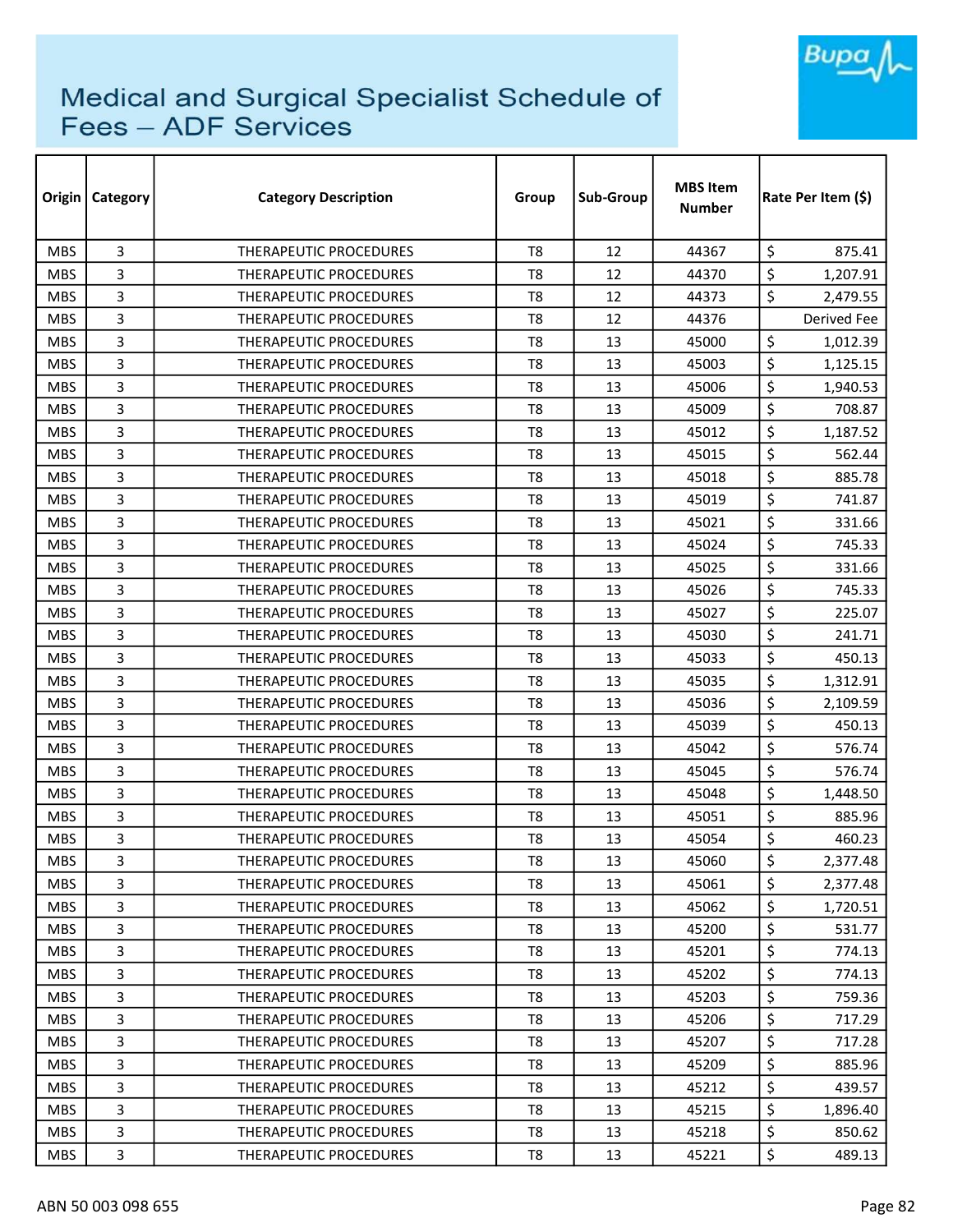

| Origin     | <b>Category</b> | <b>Category Description</b>   | Group          | Sub-Group | <b>MBS Item</b><br><b>Number</b> | Rate Per Item (\$) |  |
|------------|-----------------|-------------------------------|----------------|-----------|----------------------------------|--------------------|--|
| <b>MBS</b> | 3               | <b>THERAPEUTIC PROCEDURES</b> | T <sub>8</sub> | 13        | 45224                            | \$<br>219.83       |  |
| <b>MBS</b> | 3               | THERAPEUTIC PROCEDURES        | T <sub>8</sub> | 13        | 45227                            | \$<br>832.95       |  |
| <b>MBS</b> | 3               | THERAPEUTIC PROCEDURES        | T8             | 13        | 45230                            | \$<br>416.57       |  |
| <b>MBS</b> | 3               | THERAPEUTIC PROCEDURES        | T <sub>8</sub> | 13        | 45233                            | \$<br>885.96       |  |
| <b>MBS</b> | 3               | THERAPEUTIC PROCEDURES        | T8             | 13        | 45236                            | \$<br>694.75       |  |
| <b>MBS</b> | 3               | <b>THERAPEUTIC PROCEDURES</b> | T <sub>8</sub> | 13        | 45239                            | \$<br>489.13       |  |
| <b>MBS</b> | 3               | THERAPEUTIC PROCEDURES        | T8             | 13        | 45240                            | \$<br>489.13       |  |
| <b>MBS</b> | 3               | <b>THERAPEUTIC PROCEDURES</b> | T8             | 13        | 45400                            | \$<br>382.82       |  |
| <b>MBS</b> | 3               | THERAPEUTIC PROCEDURES        | T <sub>8</sub> | 13        | 45403                            | \$<br>762.07       |  |
| <b>MBS</b> | 3               | THERAPEUTIC PROCEDURES        | T8             | 13        | 45406                            | \$<br>843.61       |  |
| <b>MBS</b> | 3               | THERAPEUTIC PROCEDURES        | T <sub>8</sub> | 13        | 45409                            | \$<br>1,125.16     |  |
| <b>MBS</b> | 3               | THERAPEUTIC PROCEDURES        | T <sub>8</sub> | 13        | 45412                            | \$<br>1,547.14     |  |
| <b>MBS</b> | 3               | <b>THERAPEUTIC PROCEDURES</b> | T <sub>8</sub> | 13        | 45415                            | \$<br>1,687.41     |  |
| <b>MBS</b> | 3               | THERAPEUTIC PROCEDURES        | T <sub>8</sub> | 13        | 45418                            | \$<br>1,828.14     |  |
| <b>MBS</b> | 3               | <b>THERAPEUTIC PROCEDURES</b> | T8             | 13        | 45439                            | \$<br>531.77       |  |
| <b>MBS</b> | 3               | <b>THERAPEUTIC PROCEDURES</b> | T8             | 13        | 45442                            | \$<br>1,096.82     |  |
| <b>MBS</b> | 3               | THERAPEUTIC PROCEDURES        | T8             | 13        | 45445                            | \$<br>1,040.90     |  |
| <b>MBS</b> | 3               | THERAPEUTIC PROCEDURES        | T <sub>8</sub> | 13        | 45448                            | \$<br>703.16       |  |
| <b>MBS</b> | 3               | <b>THERAPEUTIC PROCEDURES</b> | T <sub>8</sub> | 13        | 45451                            | \$<br>885.96       |  |
| <b>MBS</b> | 3               | <b>THERAPEUTIC PROCEDURES</b> | T <sub>8</sub> | 13        | 45460                            | \$<br>2,343.82     |  |
| <b>MBS</b> | 3               | <b>THERAPEUTIC PROCEDURES</b> | T8             | 13        | 45461                            | \$<br>1,670.49     |  |
| <b>MBS</b> | 3               | <b>THERAPEUTIC PROCEDURES</b> | T8             | 13        | 45462                            | \$<br>1,260.55     |  |
| <b>MBS</b> | 3               | THERAPEUTIC PROCEDURES        | T <sub>8</sub> | 13        | 45464                            | \$<br>3,577.72     |  |
| <b>MBS</b> | 3               | <b>THERAPEUTIC PROCEDURES</b> | T8             | 13        | 45465                            | \$<br>2,548.97     |  |
| <b>MBS</b> | 3               | THERAPEUTIC PROCEDURES        | T <sub>8</sub> | 13        | 45466                            | \$<br>1,922.39     |  |
| <b>MBS</b> | 3               | <b>THERAPEUTIC PROCEDURES</b> | T8             | 13        | 45468                            | \$<br>3,427.27     |  |
| <b>MBS</b> | 3               | <b>THERAPEUTIC PROCEDURES</b> | T8             | 13        | 45469                            | \$<br>2,585.81     |  |
| <b>MBS</b> | 3               | THERAPEUTIC PROCEDURES        | T <sub>8</sub> | 13        | 45471                            | \$<br>4,308.10     |  |
| <b>MBS</b> | 3               | THERAPEUTIC PROCEDURES        | T8             | 13        | 45472                            | \$<br>3,249.51     |  |
| <b>MBS</b> | 3               | THERAPEUTIC PROCEDURES        | T8             | 13        | 45474                            | \$<br>5,186.40     |  |
| <b>MBS</b> | 3               | THERAPEUTIC PROCEDURES        | T <sub>8</sub> | 13        | 45475                            | \$<br>3,913.13     |  |
| <b>MBS</b> | 3               | THERAPEUTIC PROCEDURES        | T8             | 13        | 45477                            | \$<br>6,064.79     |  |
| MBS.       | 3               | THERAPEUTIC PROCEDURES        | T <sub>8</sub> | 13        | 45478                            | \$<br>4,574.40     |  |
| <b>MBS</b> | 3               | <b>THERAPEUTIC PROCEDURES</b> | T8             | 13        | 45480                            | \$<br>6,943.00     |  |
| <b>MBS</b> | 3               | <b>THERAPEUTIC PROCEDURES</b> | T <sub>8</sub> | 13        | 45481                            | \$<br>5,238.38     |  |
| <b>MBS</b> | 3               | THERAPEUTIC PROCEDURES        | T8             | 13        | 45483                            | \$<br>7,910.50     |  |
| <b>MBS</b> | 3               | THERAPEUTIC PROCEDURES        | T8             | 13        | 45484                            | \$<br>5,968.47     |  |
| <b>MBS</b> | 3               | THERAPEUTIC PROCEDURES        | T8             | 13        | 45485                            | \$<br>986.86       |  |
| <b>MBS</b> | 3               | THERAPEUTIC PROCEDURES        | T8             | 13        | 45486                            | \$<br>843.61       |  |
| <b>MBS</b> | 3               | THERAPEUTIC PROCEDURES        | T8             | 13        | 45487                            | \$<br>759.36       |  |
| <b>MBS</b> | 3               | THERAPEUTIC PROCEDURES        | T8             | 13        | 45488                            | \$<br>843.61       |  |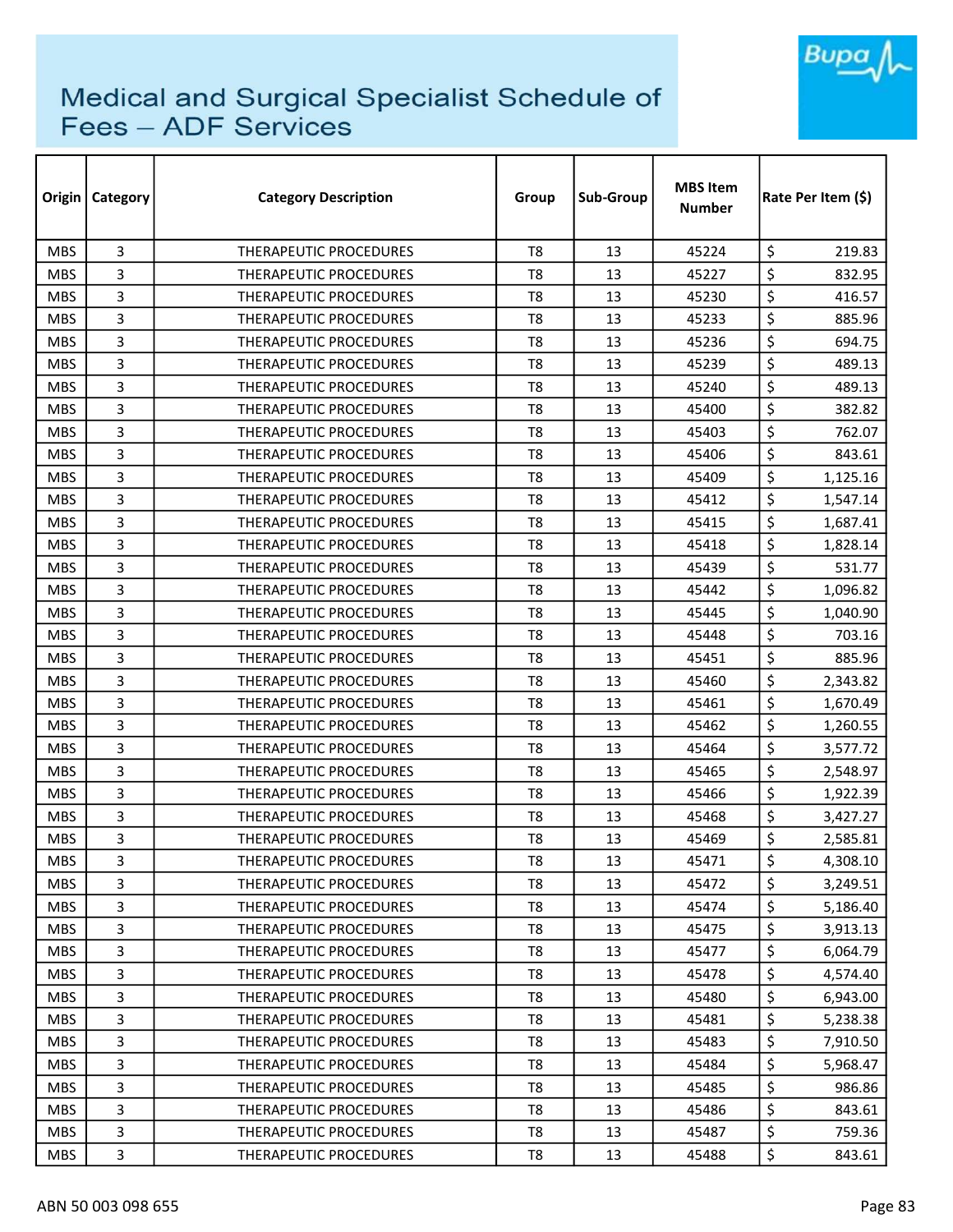

| Origin     | Category       | <b>Category Description</b>   | Group          | Sub-Group | <b>MBS Item</b><br><b>Number</b> | Rate Per Item (\$) |
|------------|----------------|-------------------------------|----------------|-----------|----------------------------------|--------------------|
| <b>MBS</b> | 3              | THERAPEUTIC PROCEDURES        | T <sub>8</sub> | 13        | 45489                            | \$<br>1,265.69     |
| <b>MBS</b> | 3              | <b>THERAPEUTIC PROCEDURES</b> | T8             | 13        | 45490                            | \$<br>1,687.78     |
| <b>MBS</b> | 3              | <b>THERAPEUTIC PROCEDURES</b> | T8             | 13        | 45491                            | \$<br>2,109.59     |
| <b>MBS</b> | 3              | THERAPEUTIC PROCEDURES        | T <sub>8</sub> | 13        | 45492                            | \$<br>2,531.39     |
| <b>MBS</b> | 3              | <b>THERAPEUTIC PROCEDURES</b> | T8             | 13        | 45493                            | \$<br>759.36       |
| <b>MBS</b> | 3              | THERAPEUTIC PROCEDURES        | T <sub>8</sub> | 13        | 45494                            | \$<br>3,064.56     |
| <b>MBS</b> | 3              | THERAPEUTIC PROCEDURES        | T8             | 13        | 45496                            | \$<br>778.06       |
| <b>MBS</b> | 3              | <b>THERAPEUTIC PROCEDURES</b> | T8             | 13        | 45497                            | \$<br>607.69       |
| <b>MBS</b> | 3              | <b>THERAPEUTIC PROCEDURES</b> | T <sub>8</sub> | 13        | 45498                            | \$<br>489.13       |
| <b>MBS</b> | 3              | THERAPEUTIC PROCEDURES        | T8             | 13        | 45499                            | \$<br>364.67       |
| <b>MBS</b> | 3              | THERAPEUTIC PROCEDURES        | T8             | 13        | 45500                            | \$<br>2,039.08     |
| <b>MBS</b> | 3              | THERAPEUTIC PROCEDURES        | T8             | 13        | 45501                            | \$<br>3,318.90     |
| <b>MBS</b> | 3              | THERAPEUTIC PROCEDURES        | T <sub>8</sub> | 13        | 45502                            | \$<br>3,318.90     |
| <b>MBS</b> | 3              | <b>THERAPEUTIC PROCEDURES</b> | T <sub>8</sub> | 13        | 45503                            | \$<br>3,796.99     |
| <b>MBS</b> | 3              | <b>THERAPEUTIC PROCEDURES</b> | T8             | 13        | 45504                            | \$<br>3,318.90     |
| <b>MBS</b> | 3              | <b>THERAPEUTIC PROCEDURES</b> | T <sub>8</sub> | 13        | 45505                            | \$<br>3,318.90     |
| <b>MBS</b> | 3              | THERAPEUTIC PROCEDURES        | T8             | 13        | 45506                            | \$<br>411.33       |
| <b>MBS</b> | 3              | THERAPEUTIC PROCEDURES        | T <sub>8</sub> | 13        | 45512                            | \$<br>552.99       |
| <b>MBS</b> | 3              | <b>THERAPEUTIC PROCEDURES</b> | T8             | 13        | 45515                            | \$<br>348.77       |
| <b>MBS</b> | 3              | THERAPEUTIC PROCEDURES        | T8             | 13        | 45518                            | \$<br>422.09       |
| <b>MBS</b> | 3              | <b>THERAPEUTIC PROCEDURES</b> | T8             | 13        | 45519                            | \$<br>802.38       |
| <b>MBS</b> | 3              | <b>THERAPEUTIC PROCEDURES</b> | T8             | 13        | 45520                            | \$<br>1,683.95     |
| <b>MBS</b> | 3              | <b>THERAPEUTIC PROCEDURES</b> | T <sub>8</sub> | 13        | 45522                            | \$<br>1,181.45     |
| <b>MBS</b> | 3              | THERAPEUTIC PROCEDURES        | T8             | 13        | 45523                            | \$<br>2,525.97     |
| <b>MBS</b> | 3              | THERAPEUTIC PROCEDURES        | T <sub>8</sub> | 13        | 45524                            | \$<br>1,386.98     |
| <b>MBS</b> | 3              | <b>THERAPEUTIC PROCEDURES</b> | T8             | 13        | 45527                            | \$<br>1,386.98     |
| <b>MBS</b> | 3              | <b>THERAPEUTIC PROCEDURES</b> | T8             | 13        | 45528                            | \$<br>2,080.22     |
| <b>MBS</b> | 3              | THERAPEUTIC PROCEDURES        | T8             | 13        | 45530                            | \$<br>2,056.00     |
| <b>MBS</b> | 3              | THERAPEUTIC PROCEDURES        | T8             | 13        | 45533                            | \$<br>2,328.48     |
| <b>MBS</b> | 3              | THERAPEUTIC PROCEDURES        | T8             | 13        | 45534                            | \$<br>1,209.52     |
| <b>MBS</b> | 3              | <b>THERAPEUTIC PROCEDURES</b> | T8             | 13        | 45535                            | \$<br>2,116.74     |
| <b>MBS</b> | 3              | THERAPEUTIC PROCEDURES        | T8             | 13        | 45536                            | \$<br>856.23       |
| <b>MBS</b> | 3              | THERAPEUTIC PROCEDURES        | T8             | 13        | 45539                            | \$<br>2,003.26     |
| <b>MBS</b> | 3              | THERAPEUTIC PROCEDURES        | T8             | 13        | 45542                            | \$<br>1,147.13     |
| <b>MBS</b> | 3              | THERAPEUTIC PROCEDURES        | T8             | 13        | 45545                            | \$<br>1,164.25     |
| <b>MBS</b> | $\overline{3}$ | THERAPEUTIC PROCEDURES        | T8             | 13        | 45546                            | \$<br>370.00       |
| <b>MBS</b> | 3              | THERAPEUTIC PROCEDURES        | T8             | 13        | 45548                            | \$<br>517.65       |
| <b>MBS</b> | 3              | THERAPEUTIC PROCEDURES        | T8             | 13        | 45551                            | \$<br>829.77       |
| <b>MBS</b> | 3              | <b>THERAPEUTIC PROCEDURES</b> | T8             | 13        | 45553                            | \$<br>1,068.96     |
| <b>MBS</b> | 3              | THERAPEUTIC PROCEDURES        | T8             | 13        | 45554                            | \$<br>1,308.05     |
| <b>MBS</b> | 3              | THERAPEUTIC PROCEDURES        | T8             | 13        | 45556                            | \$<br>1,432.60     |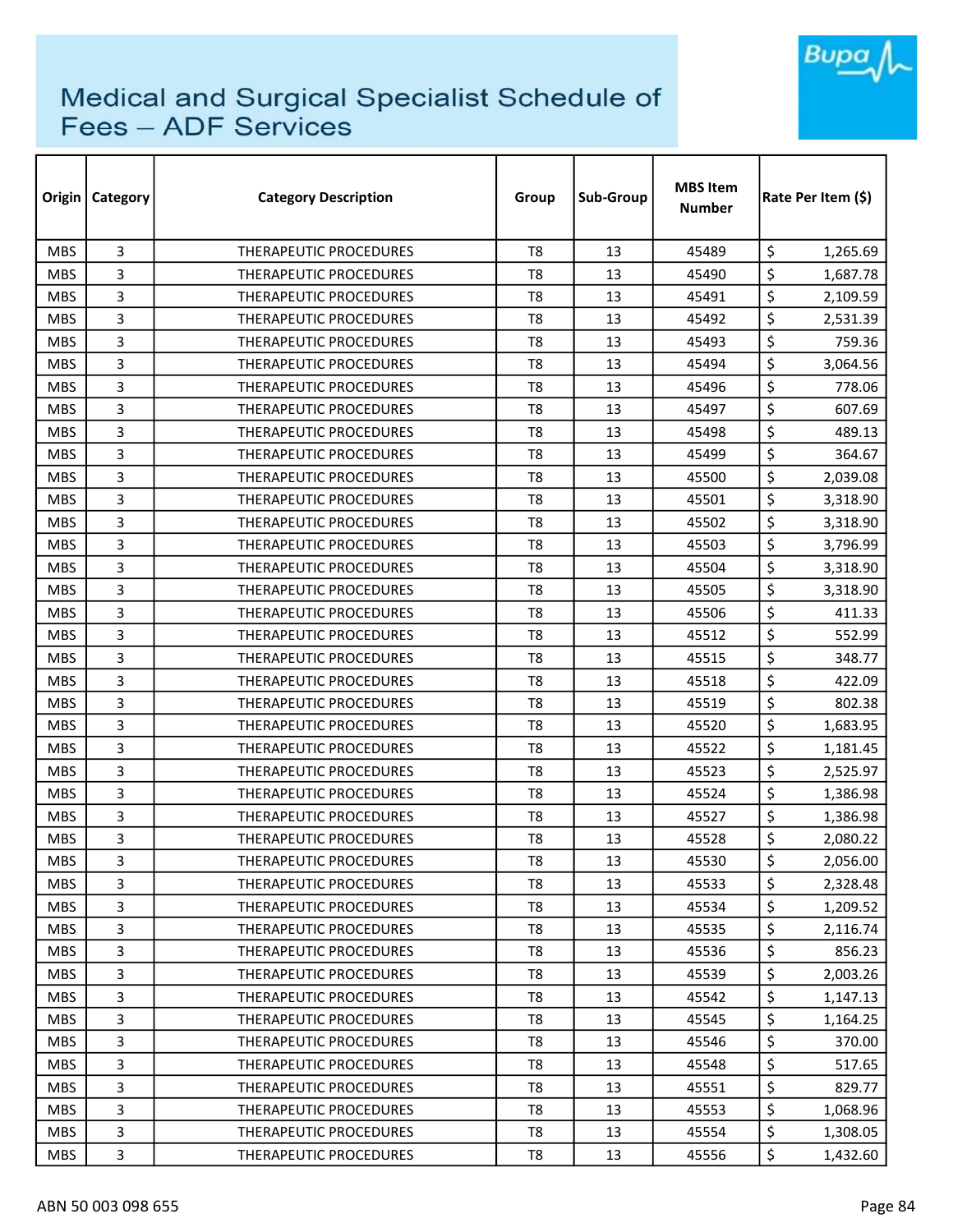

| Origin     | Category | <b>Category Description</b>   | Group          | Sub-Group | <b>MBS Item</b><br><b>Number</b> | Rate Per Item (\$) |  |
|------------|----------|-------------------------------|----------------|-----------|----------------------------------|--------------------|--|
| <b>MBS</b> | 3        | <b>THERAPEUTIC PROCEDURES</b> | T <sub>8</sub> | 13        | 45558                            | \$<br>2,148.67     |  |
| <b>MBS</b> | 3        | <b>THERAPEUTIC PROCEDURES</b> | T <sub>8</sub> | 13        | 45560                            | \$<br>885.78       |  |
| <b>MBS</b> | 3        | THERAPEUTIC PROCEDURES        | T <sub>8</sub> | 13        | 45561                            | \$<br>3,318.90     |  |
| <b>MBS</b> | 3        | THERAPEUTIC PROCEDURES        | T <sub>8</sub> | 13        | 45562                            | \$<br>2,056.00     |  |
| <b>MBS</b> | 3        | THERAPEUTIC PROCEDURES        | T8             | 13        | 45563                            | \$<br>2,056.01     |  |
| <b>MBS</b> | 3        | <b>THERAPEUTIC PROCEDURES</b> | T <sub>8</sub> | 13        | 45564                            | \$<br>4,761.88     |  |
| <b>MBS</b> | 3        | THERAPEUTIC PROCEDURES        | T8             | 13        | 45565                            | \$<br>3,571.55     |  |
| <b>MBS</b> | 3        | THERAPEUTIC PROCEDURES        | T8             | 13        | 45566                            | \$<br>2,003.26     |  |
| <b>MBS</b> | 3        | <b>THERAPEUTIC PROCEDURES</b> | T <sub>8</sub> | 13        | 45568                            | \$<br>829.77       |  |
| <b>MBS</b> | 3        | THERAPEUTIC PROCEDURES        | T <sub>8</sub> | 13        | 45569                            | \$<br>1,267.19     |  |
| <b>MBS</b> | 3        | THERAPEUTIC PROCEDURES        | T <sub>8</sub> | 13        | 45570                            | \$<br>1,711.07     |  |
| <b>MBS</b> | 3        | <b>THERAPEUTIC PROCEDURES</b> | T <sub>8</sub> | 13        | 45572                            | \$<br>545.51       |  |
| <b>MBS</b> | 3        | <b>THERAPEUTIC PROCEDURES</b> | T8             | 13        | 45575                            | \$<br>1,346.85     |  |
| <b>MBS</b> | 3        | <b>THERAPEUTIC PROCEDURES</b> | T8             | 13        | 45578                            | \$<br>1,559.77     |  |
| <b>MBS</b> | 3        | <b>THERAPEUTIC PROCEDURES</b> | T8             | 13        | 45581                            | \$<br>517.65       |  |
| <b>MBS</b> | 3        | <b>THERAPEUTIC PROCEDURES</b> | T <sub>8</sub> | 13        | 45584                            | \$<br>1,181.45     |  |
| <b>MBS</b> | 3        | THERAPEUTIC PROCEDURES        | T8             | 13        | 45585                            | \$<br>1,181.45     |  |
| <b>MBS</b> | 3        | THERAPEUTIC PROCEDURES        | T <sub>8</sub> | 13        | 45587                            | \$<br>1,665.99     |  |
| <b>MBS</b> | 3        | THERAPEUTIC PROCEDURES        | T8             | 13        | 45588                            | \$<br>2,499.22     |  |
| <b>MBS</b> | 3        | THERAPEUTIC PROCEDURES        | T8             | 13        | 45589                            | \$<br>1,209.52     |  |
| <b>MBS</b> | 3        | <b>THERAPEUTIC PROCEDURES</b> | T8             | 13        | 45590                            | \$<br>903.74       |  |
| <b>MBS</b> | 3        | THERAPEUTIC PROCEDURES        | T8             | 13        | 45593                            | \$<br>1,061.57     |  |
| <b>MBS</b> | 3        | <b>THERAPEUTIC PROCEDURES</b> | T <sub>8</sub> | 13        | 45596                            | \$<br>1,683.95     |  |
| <b>MBS</b> | 3        | THERAPEUTIC PROCEDURES        | T8             | 13        | 45597                            | \$<br>2,254.24     |  |
| <b>MBS</b> | 3        | THERAPEUTIC PROCEDURES        | T8             | 13        | 45599                            | \$<br>1,751.45     |  |
| <b>MBS</b> | 3        | THERAPEUTIC PROCEDURES        | T <sub>8</sub> | 13        | 45602                            | \$<br>1,308.05     |  |
| <b>MBS</b> | 3        | <b>THERAPEUTIC PROCEDURES</b> | T8             | 13        | 45605                            | \$<br>1,098.88     |  |
| <b>MBS</b> | 3        | THERAPEUTIC PROCEDURES        | T8             | 13        | 45608                            | \$<br>1,547.14     |  |
| <b>MBS</b> | 3        | THERAPEUTIC PROCEDURES        | T8             | 13        | 45611                            | \$<br>885.96       |  |
| <b>MBS</b> | 3        | THERAPEUTIC PROCEDURES        | T8             | 13        | 45614                            | \$<br>1,098.88     |  |
| <b>MBS</b> | 3        | THERAPEUTIC PROCEDURES        | T8             | 13        | 45617                            | \$<br>439.57       |  |
| <b>MBS</b> | 3        | <b>THERAPEUTIC PROCEDURES</b> | T8             | 13        | 45620                            | \$<br>609.75       |  |
| <b>MBS</b> | 3        | THERAPEUTIC PROCEDURES        | T8             | 13        | 45623                            | \$<br>1,352.19     |  |
| <b>MBS</b> | 3        | <b>THERAPEUTIC PROCEDURES</b> | T8             | 13        | 45624                            | \$<br>1,753.05     |  |
| <b>MBS</b> | 3        | THERAPEUTIC PROCEDURES        | T8             | 13        | 45625                            | \$<br>350.74       |  |
| <b>MBS</b> | 3        | THERAPEUTIC PROCEDURES        | T8             | 13        | 45626                            | \$<br>609.75       |  |
| <b>MBS</b> | 3        | THERAPEUTIC PROCEDURES        | T8             | 13        | 45627                            | \$<br>619.47       |  |
| <b>MBS</b> | 3        | THERAPEUTIC PROCEDURES        | T8             | 13        | 45629                            | \$<br>885.96       |  |
| <b>MBS</b> | 3        | THERAPEUTIC PROCEDURES        | T8             | 13        | 45632                            | \$<br>957.41       |  |
| <b>MBS</b> | 3        | THERAPEUTIC PROCEDURES        | T8             | 13        | 45635                            | \$<br>1,098.88     |  |
| <b>MBS</b> | 3        | THERAPEUTIC PROCEDURES        | T8             | 13        | 45641                            | \$<br>1,993.55     |  |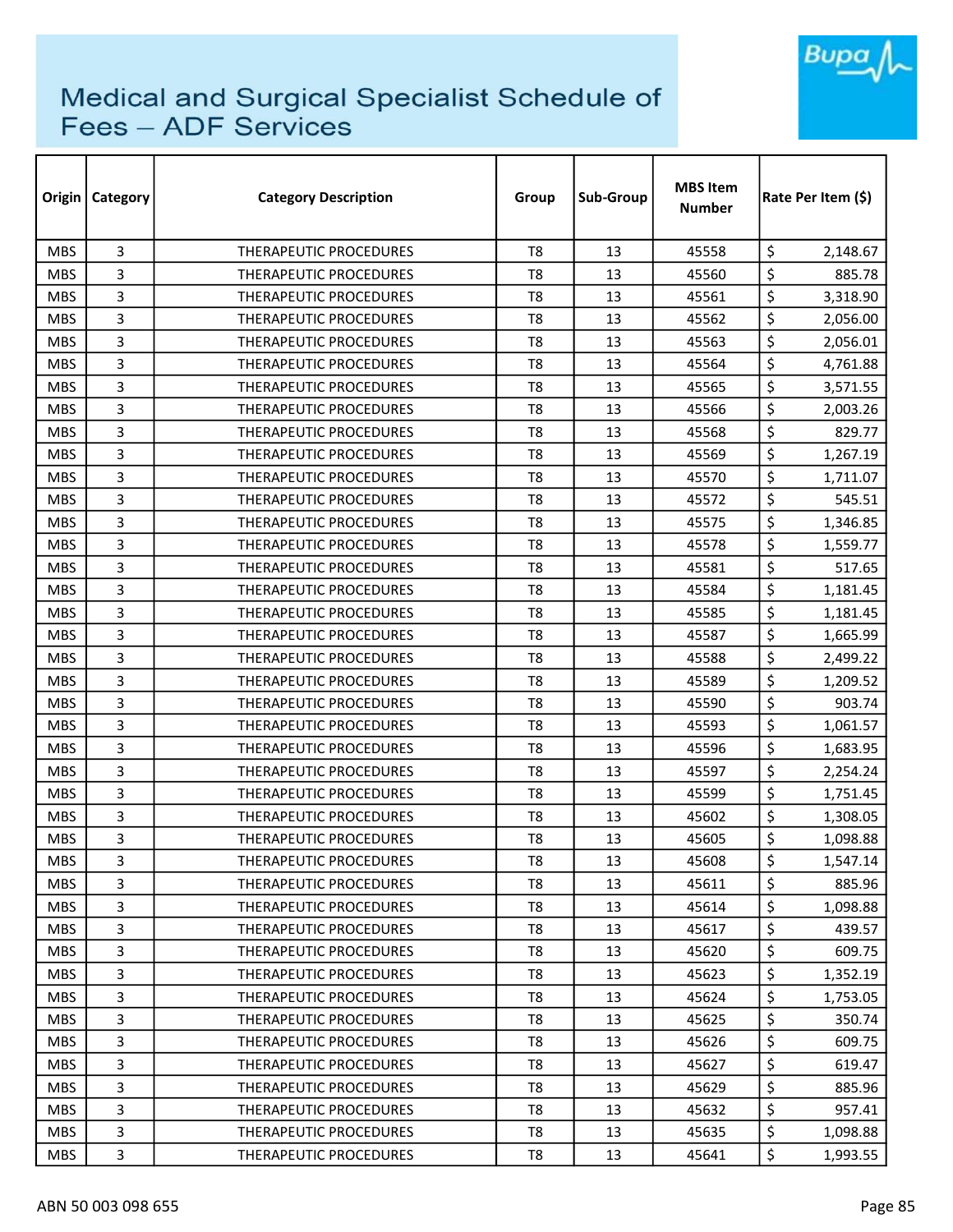

| Origin     | Category       | <b>Category Description</b>   | Group          | Sub-Group | <b>MBS Item</b><br><b>Number</b> | Rate Per Item (\$) |
|------------|----------------|-------------------------------|----------------|-----------|----------------------------------|--------------------|
| <b>MBS</b> | 3              | THERAPEUTIC PROCEDURES        | T <sub>8</sub> | 13        | 45644                            | \$<br>2,392.72     |
| <b>MBS</b> | 3              | <b>THERAPEUTIC PROCEDURES</b> | T8             | 13        | 45645                            | \$<br>418.16       |
| <b>MBS</b> | 3              | <b>THERAPEUTIC PROCEDURES</b> | T8             | 13        | 45646                            | \$<br>1,683.95     |
| <b>MBS</b> | 3              | THERAPEUTIC PROCEDURES        | T <sub>8</sub> | 13        | 45647                            | \$<br>2,392.72     |
| <b>MBS</b> | 3              | <b>THERAPEUTIC PROCEDURES</b> | T8             | 13        | 45650                            | \$<br>276.40       |
| <b>MBS</b> | 3              | THERAPEUTIC PROCEDURES        | T <sub>8</sub> | 13        | 45652                            | \$<br>666.42       |
| <b>MBS</b> | 3              | <b>THERAPEUTIC PROCEDURES</b> | T <sub>8</sub> | 13        | 45653                            | \$<br>666.42       |
| <b>MBS</b> | 3              | <b>THERAPEUTIC PROCEDURES</b> | T8             | 13        | 45656                            | \$<br>939.27       |
| <b>MBS</b> | 3              | <b>THERAPEUTIC PROCEDURES</b> | T <sub>8</sub> | 13        | 45658                            | \$<br>1,005.02     |
| <b>MBS</b> | 3              | THERAPEUTIC PROCEDURES        | T <sub>8</sub> | 13        | 45659                            | \$<br>974.80       |
| <b>MBS</b> | 3              | <b>THERAPEUTIC PROCEDURES</b> | T <sub>8</sub> | 13        | 45660                            | \$<br>5,383.60     |
| <b>MBS</b> | 3              | THERAPEUTIC PROCEDURES        | T8             | 13        | 45661                            | \$<br>2,392.72     |
| <b>MBS</b> | 3              | THERAPEUTIC PROCEDURES        | T <sub>8</sub> | 13        | 45662                            | \$<br>1,311.51     |
| <b>MBS</b> | 3              | <b>THERAPEUTIC PROCEDURES</b> | T <sub>8</sub> | 13        | 45665                            | \$<br>609.75       |
| <b>MBS</b> | 3              | <b>THERAPEUTIC PROCEDURES</b> | T8             | 13        | 45668                            | \$<br>609.75       |
| <b>MBS</b> | 3              | <b>THERAPEUTIC PROCEDURES</b> | T <sub>8</sub> | 13        | 45669                            | \$<br>609.75       |
| <b>MBS</b> | 3              | THERAPEUTIC PROCEDURES        | T8             | 13        | 45671                            | \$<br>1,559.77     |
| <b>MBS</b> | 3              | THERAPEUTIC PROCEDURES        | T <sub>8</sub> | 13        | 45674                            | \$<br>453.59       |
| <b>MBS</b> | 3              | <b>THERAPEUTIC PROCEDURES</b> | T8             | 13        | 45675                            | \$<br>903.74       |
| <b>MBS</b> | 3              | THERAPEUTIC PROCEDURES        | T8             | 13        | 45676                            | \$<br>1,075.88     |
| <b>MBS</b> | 3              | <b>THERAPEUTIC PROCEDURES</b> | T8             | 13        | 45677                            | \$<br>1,012.39     |
| <b>MBS</b> | 3              | <b>THERAPEUTIC PROCEDURES</b> | T8             | 13        | 45680                            | \$<br>1,265.69     |
| <b>MBS</b> | 3              | <b>THERAPEUTIC PROCEDURES</b> | T <sub>8</sub> | 13        | 45683                            | \$<br>1,406.05     |
| <b>MBS</b> | 3              | THERAPEUTIC PROCEDURES        | T8             | 13        | 45686                            | \$<br>1,659.73     |
| <b>MBS</b> | 3              | THERAPEUTIC PROCEDURES        | T <sub>8</sub> | 13        | 45689                            | \$<br>489.50       |
| <b>MBS</b> | 3              | <b>THERAPEUTIC PROCEDURES</b> | T8             | 13        | 45692                            | \$<br>562.44       |
| <b>MBS</b> | 3              | THERAPEUTIC PROCEDURES        | T8             | 13        | 45695                            | \$<br>914.02       |
| <b>MBS</b> | 3              | THERAPEUTIC PROCEDURES        | T8             | 13        | 45698                            | \$<br>857.92       |
| <b>MBS</b> | 3              | <b>THERAPEUTIC PROCEDURES</b> | T8             | 13        | 45701                            | \$<br>1,547.14     |
| <b>MBS</b> | 3              | THERAPEUTIC PROCEDURES        | T8             | 13        | 45704                            | \$<br>562.44       |
| <b>MBS</b> | 3              | THERAPEUTIC PROCEDURES        | T8             | 13        | 45707                            | \$<br>1,462.34     |
| <b>MBS</b> | 3              | THERAPEUTIC PROCEDURES        | T8             | 13        | 45710                            | \$<br>914.02       |
| <b>MBS</b> | 3              | THERAPEUTIC PROCEDURES        | T8             | 13        | 45713                            | \$<br>1,040.90     |
| <b>MBS</b> | 3              | THERAPEUTIC PROCEDURES        | T8             | 13        | 45714                            | \$<br>1,462.34     |
| <b>MBS</b> | 3              | THERAPEUTIC PROCEDURES        | T8             | 13        | 45716                            | \$<br>1,462.34     |
| <b>MBS</b> | $\overline{3}$ | THERAPEUTIC PROCEDURES        | T8             | 13        | 45720                            | \$<br>1,808.03     |
| <b>MBS</b> | 3              | THERAPEUTIC PROCEDURES        | T8             | 13        | 45723                            | \$<br>2,039.08     |
| <b>MBS</b> | 3              | THERAPEUTIC PROCEDURES        | T8             | 13        | 45726                            | \$<br>2,304.08     |
| <b>MBS</b> | 3              | THERAPEUTIC PROCEDURES        | T8             | 13        | 45729                            | \$<br>2,587.59     |
| <b>MBS</b> | 3              | THERAPEUTIC PROCEDURES        | T8             | 13        | 45731                            | \$<br>2,623.22     |
| <b>MBS</b> | 3              | THERAPEUTIC PROCEDURES        | T8             | 13        | 45732                            | \$<br>2,953.28     |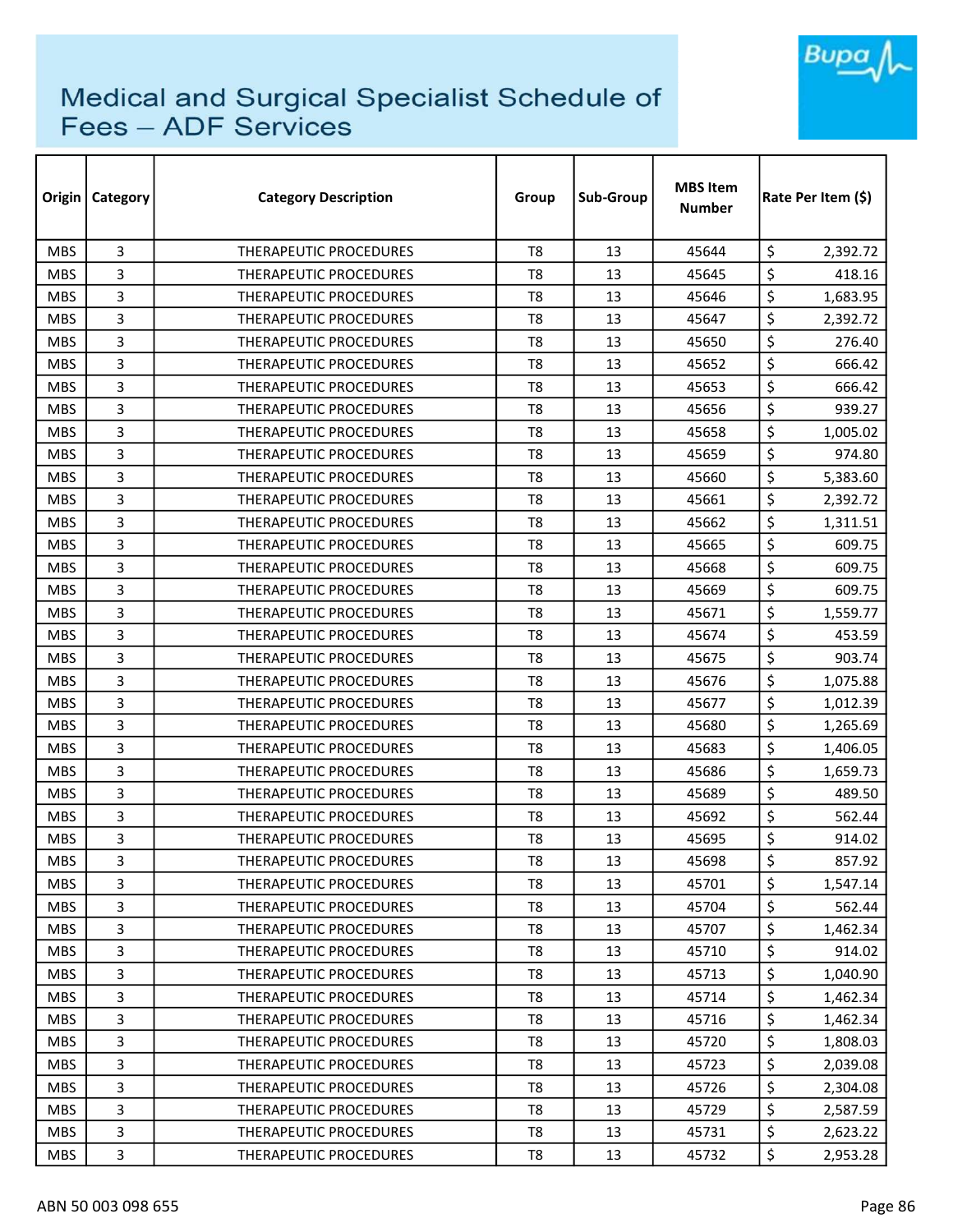

| Origin     | Category       | <b>Category Description</b>   | Group          | Sub-Group | <b>MBS Item</b><br><b>Number</b> | Rate Per Item (\$) |
|------------|----------------|-------------------------------|----------------|-----------|----------------------------------|--------------------|
| <b>MBS</b> | 3              | THERAPEUTIC PROCEDURES        | T <sub>8</sub> | 13        | 45735                            | \$<br>3,012.85     |
| <b>MBS</b> | 3              | THERAPEUTIC PROCEDURES        | T8             | 13        | 45738                            | \$<br>3,389.40     |
| <b>MBS</b> | 3              | THERAPEUTIC PROCEDURES        | T8             | 13        | 45741                            | \$<br>3,314.41     |
| <b>MBS</b> | 3              | THERAPEUTIC PROCEDURES        | T <sub>8</sub> | 13        | 45744                            | \$<br>3,726.58     |
| <b>MBS</b> | 3              | THERAPEUTIC PROCEDURES        | T8             | 13        | 45747                            | \$<br>3,615.97     |
| <b>MBS</b> | 3              | <b>THERAPEUTIC PROCEDURES</b> | T <sub>8</sub> | 13        | 45752                            | \$<br>4,050.21     |
| <b>MBS</b> | 3              | THERAPEUTIC PROCEDURES        | T8             | 13        | 45753                            | \$<br>4,074.24     |
| <b>MBS</b> | 3              | THERAPEUTIC PROCEDURES        | T8             | 13        | 45754                            | \$<br>4,884.00     |
| <b>MBS</b> | 3              | THERAPEUTIC PROCEDURES        | T8             | 13        | 45755                            | \$<br>687.73       |
| <b>MBS</b> | 3              | THERAPEUTIC PROCEDURES        | T8             | 13        | 45758                            | \$<br>1,230.63     |
| <b>MBS</b> | 3              | THERAPEUTIC PROCEDURES        | T <sub>8</sub> | 13        | 45761                            | \$<br>1,400.06     |
| <b>MBS</b> | 3              | THERAPEUTIC PROCEDURES        | T8             | 13        | 45767                            | \$<br>4,697.07     |
| <b>MBS</b> | 3              | THERAPEUTIC PROCEDURES        | T <sub>8</sub> | 13        | 45770                            | \$<br>3,597.92     |
| <b>MBS</b> | 3              | THERAPEUTIC PROCEDURES        | T <sub>8</sub> | 13        | 45773                            | \$<br>3,279.06     |
| <b>MBS</b> | 3              | <b>THERAPEUTIC PROCEDURES</b> | T8             | 13        | 45776                            | \$<br>3,279.06     |
| <b>MBS</b> | 3              | <b>THERAPEUTIC PROCEDURES</b> | T8             | 13        | 45779                            | \$<br>2,410.86     |
| <b>MBS</b> | 3              | <b>THERAPEUTIC PROCEDURES</b> | T8             | 13        | 45782                            | \$<br>1,843.37     |
| <b>MBS</b> | 3              | THERAPEUTIC PROCEDURES        | T <sub>8</sub> | 13        | 45785                            | \$<br>3,119.54     |
| <b>MBS</b> | 3              | <b>THERAPEUTIC PROCEDURES</b> | T8             | 13        | 45788                            | \$<br>3,084.01     |
| <b>MBS</b> | 3              | THERAPEUTIC PROCEDURES        | T8             | 13        | 45791                            | \$<br>1,665.99     |
| <b>MBS</b> | 3              | <b>THERAPEUTIC PROCEDURES</b> | T8             | 13        | 45794                            | \$<br>942.25       |
| <b>MBS</b> | 3              | THERAPEUTIC PROCEDURES        | T8             | 13        | 45797                            | \$<br>348.77       |
| <b>MBS</b> | 3              | <b>THERAPEUTIC PROCEDURES</b> | T <sub>8</sub> | 13        | 45799                            | \$<br>55.07        |
| <b>MBS</b> | 3              | <b>THERAPEUTIC PROCEDURES</b> | T8             | 13        | 45801                            | \$<br>237.32       |
| <b>MBS</b> | 3              | THERAPEUTIC PROCEDURES        | T <sub>8</sub> | 13        | 45803                            | \$<br>609.75       |
| <b>MBS</b> | 3              | <b>THERAPEUTIC PROCEDURES</b> | T8             | 13        | 45805                            | \$<br>322.60       |
| <b>MBS</b> | 3              | <b>THERAPEUTIC PROCEDURES</b> | T8             | 13        | 45807                            | \$<br>460.98       |
| <b>MBS</b> | 3              | THERAPEUTIC PROCEDURES        | T8             | 13        | 45809                            | \$<br>694.75       |
| <b>MBS</b> | 3              | THERAPEUTIC PROCEDURES        | T8             | 13        | 45811                            | \$<br>939.27       |
| <b>MBS</b> | 3              | THERAPEUTIC PROCEDURES        | T8             | 13        | 45813                            | \$<br>1,098.88     |
| <b>MBS</b> | 3              | <b>THERAPEUTIC PROCEDURES</b> | T8             | 13        | 45815                            | \$<br>666.42       |
| <b>MBS</b> | 3              | THERAPEUTIC PROCEDURES        | T8             | 13        | 45817                            | \$<br>868.67       |
| MBS.       | 3              | THERAPEUTIC PROCEDURES        | T8             | 13        | 45819                            | \$<br>1,098.79     |
| <b>MBS</b> | 3              | THERAPEUTIC PROCEDURES        | T8             | 13        | 45821                            | \$<br>712.14       |
| <b>MBS</b> | 3              | THERAPEUTIC PROCEDURES        | T8             | 13        | 45823                            | \$<br>203.66       |
| <b>MBS</b> | $\overline{3}$ | THERAPEUTIC PROCEDURES        | T8             | 13        | 45825                            | \$<br>632.75       |
| <b>MBS</b> | 3              | THERAPEUTIC PROCEDURES        | T8             | 13        | 45827                            | \$<br>604.80       |
| <b>MBS</b> | 3              | THERAPEUTIC PROCEDURES        | T8             | 13        | 45829                            | \$<br>461.36       |
| <b>MBS</b> | 3              | THERAPEUTIC PROCEDURES        | T8             | 13        | 45831                            | \$<br>604.80       |
| <b>MBS</b> | 3              | THERAPEUTIC PROCEDURES        | T8             | 13        | 45833                            | \$<br>759.36       |
| <b>MBS</b> | 3              | THERAPEUTIC PROCEDURES        | T8             | 13        | 45835                            | \$<br>942.25       |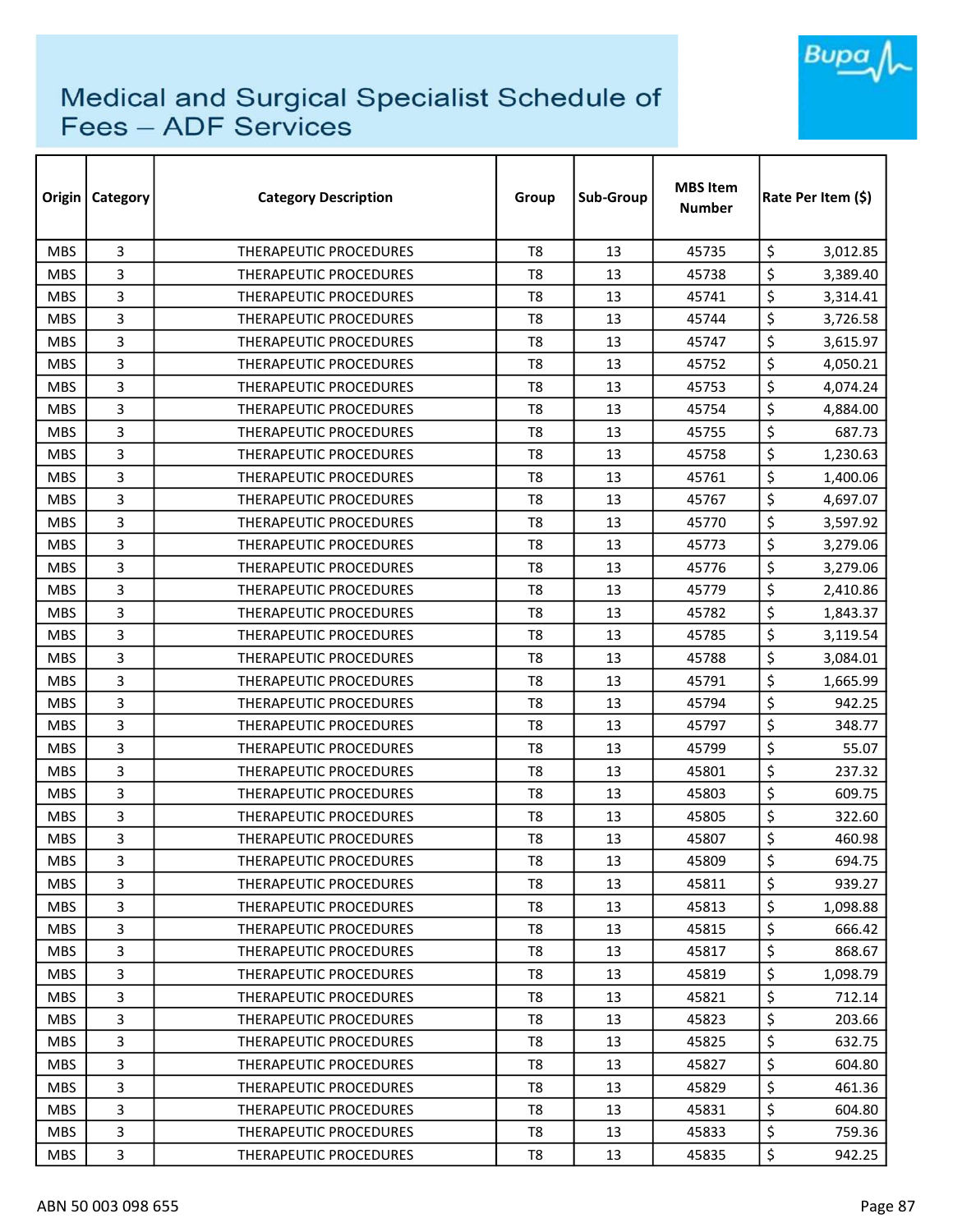

| Origin     | Category       | <b>Category Description</b>   | Group          | Sub-Group | <b>MBS Item</b><br>Number | Rate Per Item (\$) |
|------------|----------------|-------------------------------|----------------|-----------|---------------------------|--------------------|
| <b>MBS</b> | 3              | THERAPEUTIC PROCEDURES        | T <sub>8</sub> | 13        | 45837                     | \$<br>1,096.82     |
| <b>MBS</b> | 3              | <b>THERAPEUTIC PROCEDURES</b> | T <sub>8</sub> | 13        | 45839                     | \$<br>1,096.82     |
| <b>MBS</b> | 3              | THERAPEUTIC PROCEDURES        | T8             | 13        | 45841                     | \$<br>885.78       |
| <b>MBS</b> | 3              | THERAPEUTIC PROCEDURES        | T <sub>8</sub> | 13        | 45843                     | \$<br>543.27       |
| <b>MBS</b> | 3              | <b>THERAPEUTIC PROCEDURES</b> | T8             | 13        | 45845                     | \$<br>942.25       |
| <b>MBS</b> | 3              | THERAPEUTIC PROCEDURES        | T8             | 13        | 45847                     | \$<br>348.77       |
| <b>MBS</b> | 3              | <b>THERAPEUTIC PROCEDURES</b> | T8             | 13        | 45849                     | \$<br>1,086.35     |
| <b>MBS</b> | 3              | <b>THERAPEUTIC PROCEDURES</b> | T8             | 13        | 45851                     | \$<br>267.33       |
| <b>MBS</b> | 3              | <b>THERAPEUTIC PROCEDURES</b> | T <sub>8</sub> | 13        | 45853                     | \$<br>1,665.99     |
| <b>MBS</b> | 3              | THERAPEUTIC PROCEDURES        | T8             | 13        | 45855                     | \$<br>764.32       |
| <b>MBS</b> | 3              | THERAPEUTIC PROCEDURES        | T <sub>8</sub> | 13        | 45857                     | \$<br>1,222.68     |
| <b>MBS</b> | 3              | THERAPEUTIC PROCEDURES        | T <sub>8</sub> | 13        | 45859                     | \$<br>616.39       |
| <b>MBS</b> | 3              | THERAPEUTIC PROCEDURES        | T <sub>8</sub> | 13        | 45861                     | \$<br>1,631.31     |
| <b>MBS</b> | 3              | THERAPEUTIC PROCEDURES        | T <sub>8</sub> | 13        | 45863                     | \$<br>1,808.41     |
| <b>MBS</b> | 3              | <b>THERAPEUTIC PROCEDURES</b> | T8             | 13        | 45865                     | \$<br>543.27       |
| <b>MBS</b> | 3              | <b>THERAPEUTIC PROCEDURES</b> | T8             | 13        | 45867                     | \$<br>584.04       |
| <b>MBS</b> | 3              | THERAPEUTIC PROCEDURES        | T <sub>8</sub> | 13        | 45869                     | \$<br>2,222.07     |
| <b>MBS</b> | 3              | THERAPEUTIC PROCEDURES        | T8             | 13        | 45871                     | \$<br>2,503.06     |
| <b>MBS</b> | 3              | <b>THERAPEUTIC PROCEDURES</b> | T <sub>8</sub> | 13        | 45873                     | \$<br>2,812.75     |
| <b>MBS</b> | 3              | <b>THERAPEUTIC PROCEDURES</b> | T8             | 13        | 45875                     | \$<br>880.27       |
| <b>MBS</b> | 3              | THERAPEUTIC PROCEDURES        | T8             | 13        | 45877                     | \$<br>880.27       |
| <b>MBS</b> | 3              | THERAPEUTIC PROCEDURES        | T8             | 13        | 45879                     | \$<br>584.04       |
| <b>MBS</b> | 3              | THERAPEUTIC PROCEDURES        | T <sub>8</sub> | 13        | 45882                     | \$<br>80.42        |
| <b>MBS</b> | 3              | <b>THERAPEUTIC PROCEDURES</b> | T8             | 13        | 45885                     | \$<br>829.77       |
| <b>MBS</b> | 3              | THERAPEUTIC PROCEDURES        | T <sub>8</sub> | 13        | 45888                     | \$<br>773.39       |
| <b>MBS</b> | 3              | <b>THERAPEUTIC PROCEDURES</b> | T8             | 13        | 45891                     | \$<br>1,126.65     |
| <b>MBS</b> | 3              | <b>THERAPEUTIC PROCEDURES</b> | T8             | 13        | 45894                     | \$<br>382.82       |
| <b>MBS</b> | 3              | THERAPEUTIC PROCEDURES        | T8             | 13        | 45897                     | \$<br>1,999.35     |
| <b>MBS</b> | 3              | THERAPEUTIC PROCEDURES        | T8             | 13        | 45900                     | \$<br>450.97       |
| <b>MBS</b> | 3              | THERAPEUTIC PROCEDURES        | T8             | 13        | 45939                     | \$<br>836.13       |
| <b>MBS</b> | 3              | THERAPEUTIC PROCEDURES        | T8             | 13        | 45945                     | \$<br>221.98       |
| <b>MBS</b> | 3              | THERAPEUTIC PROCEDURES        | T8             | 13        | 45975                     | \$<br>241.62       |
| MBS.       | 3              | THERAPEUTIC PROCEDURES        | T8             | 13        | 45978                     | \$<br>295.20       |
| <b>MBS</b> | 3              | THERAPEUTIC PROCEDURES        | T8             | 13        | 45981                     | \$<br>160.18       |
| <b>MBS</b> | 3              | THERAPEUTIC PROCEDURES        | T <sub>8</sub> | 13        | 45984                     | \$<br>1,153.21     |
| <b>MBS</b> | $\overline{3}$ | THERAPEUTIC PROCEDURES        | T8             | 13        | 45987                     | \$<br>1,153.21     |
| <b>MBS</b> | 3              | THERAPEUTIC PROCEDURES        | T8             | 13        | 45990                     | \$<br>1,575.11     |
| <b>MBS</b> | 3              | THERAPEUTIC PROCEDURES        | T8             | 13        | 45993                     | \$<br>1,575.11     |
| MBS.       | 3              | THERAPEUTIC PROCEDURES        | T8             | 13        | 45996                     | \$<br>446.58       |
| <b>MBS</b> | 3              | THERAPEUTIC PROCEDURES        | T8             | 14        | 46300                     | \$<br>742.00       |
| <b>MBS</b> | 3              | THERAPEUTIC PROCEDURES        | T8             | 14        | 46303                     | \$<br>962.02       |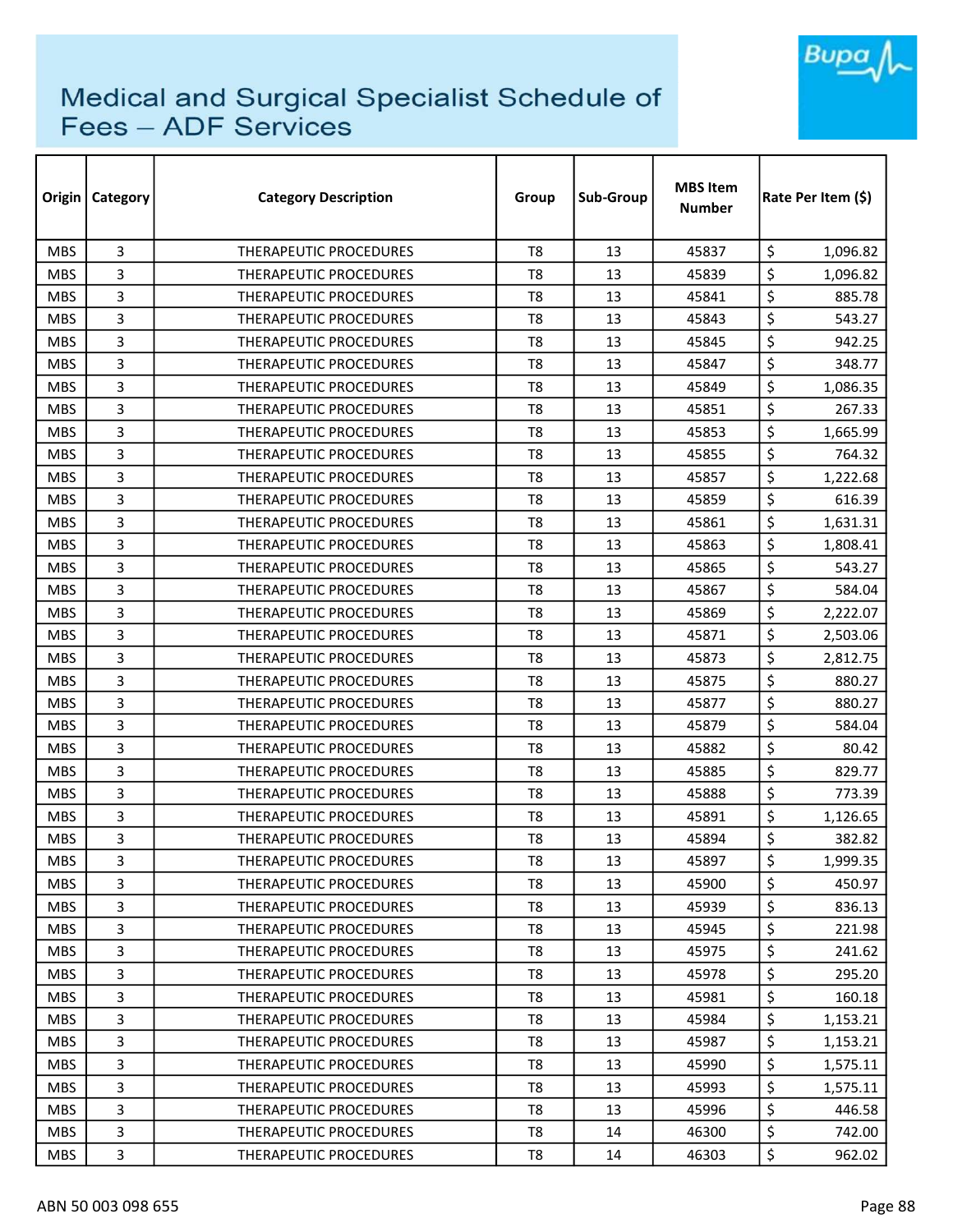

| Origin     | Category | <b>Category Description</b>   | Group          | Sub-Group | <b>MBS Item</b><br>Number | Rate Per Item (\$) |  |
|------------|----------|-------------------------------|----------------|-----------|---------------------------|--------------------|--|
| <b>MBS</b> | 3        | <b>THERAPEUTIC PROCEDURES</b> | T <sub>8</sub> | 14        | 46306                     | \$<br>924.58       |  |
| <b>MBS</b> | 3        | <b>THERAPEUTIC PROCEDURES</b> | T <sub>8</sub> | 14        | 46307                     | \$<br>924.58       |  |
| <b>MBS</b> | 3        | THERAPEUTIC PROCEDURES        | T <sub>8</sub> | 14        | 46308                     | \$<br>961.94       |  |
| <b>MBS</b> | 3        | THERAPEUTIC PROCEDURES        | T <sub>8</sub> | 14        | 46309                     | \$<br>938.45       |  |
| <b>MBS</b> | 3        | <b>THERAPEUTIC PROCEDURES</b> | T8             | 14        | 46312                     | \$<br>1,206.61     |  |
| <b>MBS</b> | 3        | THERAPEUTIC PROCEDURES        | T <sub>8</sub> | 14        | 46315                     | \$<br>1,608.72     |  |
| <b>MBS</b> | 3        | <b>THERAPEUTIC PROCEDURES</b> | T8             | 14        | 46318                     | \$<br>2,011.02     |  |
| <b>MBS</b> | 3        | <b>THERAPEUTIC PROCEDURES</b> | T8             | 14        | 46321                     | \$<br>2,413.22     |  |
| <b>MBS</b> | 3        | <b>THERAPEUTIC PROCEDURES</b> | T <sub>8</sub> | 14        | 46322                     | \$<br>1,443.08     |  |
| <b>MBS</b> | 3        | <b>THERAPEUTIC PROCEDURES</b> | T <sub>8</sub> | 14        | 46324                     | \$<br>1,683.21     |  |
| <b>MBS</b> | 3        | THERAPEUTIC PROCEDURES        | T <sub>8</sub> | 14        | 46325                     | \$<br>1,683.21     |  |
| <b>MBS</b> | 3        | THERAPEUTIC PROCEDURES        | T <sub>8</sub> | 14        | 46327                     | \$<br>356.75       |  |
| <b>MBS</b> | 3        | <b>THERAPEUTIC PROCEDURES</b> | T8             | 14        | 46330                     | \$<br>616.90       |  |
| <b>MBS</b> | 3        | <b>THERAPEUTIC PROCEDURES</b> | T <sub>8</sub> | 14        | 46333                     | \$<br>1,005.38     |  |
| <b>MBS</b> | 3        | <b>THERAPEUTIC PROCEDURES</b> | T8             | 14        | 46335                     | \$<br>851.84       |  |
| <b>MBS</b> | 3        | <b>THERAPEUTIC PROCEDURES</b> | T <sub>8</sub> | 14        | 46336                     | \$<br>469.32       |  |
| <b>MBS</b> | 3        | <b>THERAPEUTIC PROCEDURES</b> | T8             | 14        | 46339                     | \$<br>830.96       |  |
| <b>MBS</b> | 3        | THERAPEUTIC PROCEDURES        | T <sub>8</sub> | 14        | 46340                     | \$<br>724.09       |  |
| <b>MBS</b> | 3        | THERAPEUTIC PROCEDURES        | T8             | 14        | 46341                     | \$<br>464.37       |  |
| <b>MBS</b> | 3        | <b>THERAPEUTIC PROCEDURES</b> | T8             | 14        | 46342                     | \$<br>830.96       |  |
| <b>MBS</b> | 3        | <b>THERAPEUTIC PROCEDURES</b> | T8             | 14        | 46345                     | \$<br>1,005.38     |  |
| <b>MBS</b> | 3        | THERAPEUTIC PROCEDURES        | T <sub>8</sub> | 14        | 46348                     | \$<br>435.71       |  |
| <b>MBS</b> | 3        | <b>THERAPEUTIC PROCEDURES</b> | T <sub>8</sub> | 14        | 46351                     | \$<br>650.23       |  |
| <b>MBS</b> | 3        | <b>THERAPEUTIC PROCEDURES</b> | T <sub>8</sub> | 14        | 46354                     | \$<br>871.34       |  |
| <b>MBS</b> | 3        | THERAPEUTIC PROCEDURES        | T8             | 14        | 46357                     | \$<br>1,085.85     |  |
| <b>MBS</b> | 3        | <b>THERAPEUTIC PROCEDURES</b> | T <sub>8</sub> | 14        | 46360                     | \$<br>1,307.14     |  |
| <b>MBS</b> | 3        | <b>THERAPEUTIC PROCEDURES</b> | T8             | 14        | 46363                     | \$<br>375.38       |  |
| <b>MBS</b> | 3        | THERAPEUTIC PROCEDURES        | T <sub>8</sub> | 14        | 46364                     | \$<br>851.84       |  |
| <b>MBS</b> | 3        | THERAPEUTIC PROCEDURES        | T8             | 14        | 46365                     | \$<br>481.06       |  |
| <b>MBS</b> | 3        | THERAPEUTIC PROCEDURES        | T8             | 14        | 46366                     | \$<br>224.60       |  |
| <b>MBS</b> | 3        | <b>THERAPEUTIC PROCEDURES</b> | T8             | 14        | 46367                     | \$<br>726.46       |  |
| <b>MBS</b> | 3        | THERAPEUTIC PROCEDURES        | T8             | 14        | 46369                     | \$<br>369.83       |  |
| <b>MBS</b> | 3        | THERAPEUTIC PROCEDURES        | T8             | 14        | 46370                     | \$<br>233.72       |  |
| <b>MBS</b> | 3        | THERAPEUTIC PROCEDURES        | T8             | 14        | 46372                     | \$<br>762.78       |  |
| <b>MBS</b> | 3        | <b>THERAPEUTIC PROCEDURES</b> | T <sub>8</sub> | 14        | 46375                     | \$<br>904.93       |  |
| <b>MBS</b> | 3        | THERAPEUTIC PROCEDURES        | T8             | 14        | 46378                     | \$<br>1,206.61     |  |
| <b>MBS</b> | 3        | THERAPEUTIC PROCEDURES        | T8             | 14        | 46379                     | \$<br>1,558.27     |  |
| <b>MBS</b> | 3        | THERAPEUTIC PROCEDURES        | T8             | 14        | 46380                     | \$<br>1,963.30     |  |
| <b>MBS</b> | 3        | THERAPEUTIC PROCEDURES        | T8             | 14        | 46381                     | \$<br>536.15       |  |
| <b>MBS</b> | 3        | THERAPEUTIC PROCEDURES        | T8             | 14        | 46384                     | \$<br>536.15       |  |
| <b>MBS</b> | 3        | THERAPEUTIC PROCEDURES        | T8             | 14        | 46387                     | \$<br>1,106.17     |  |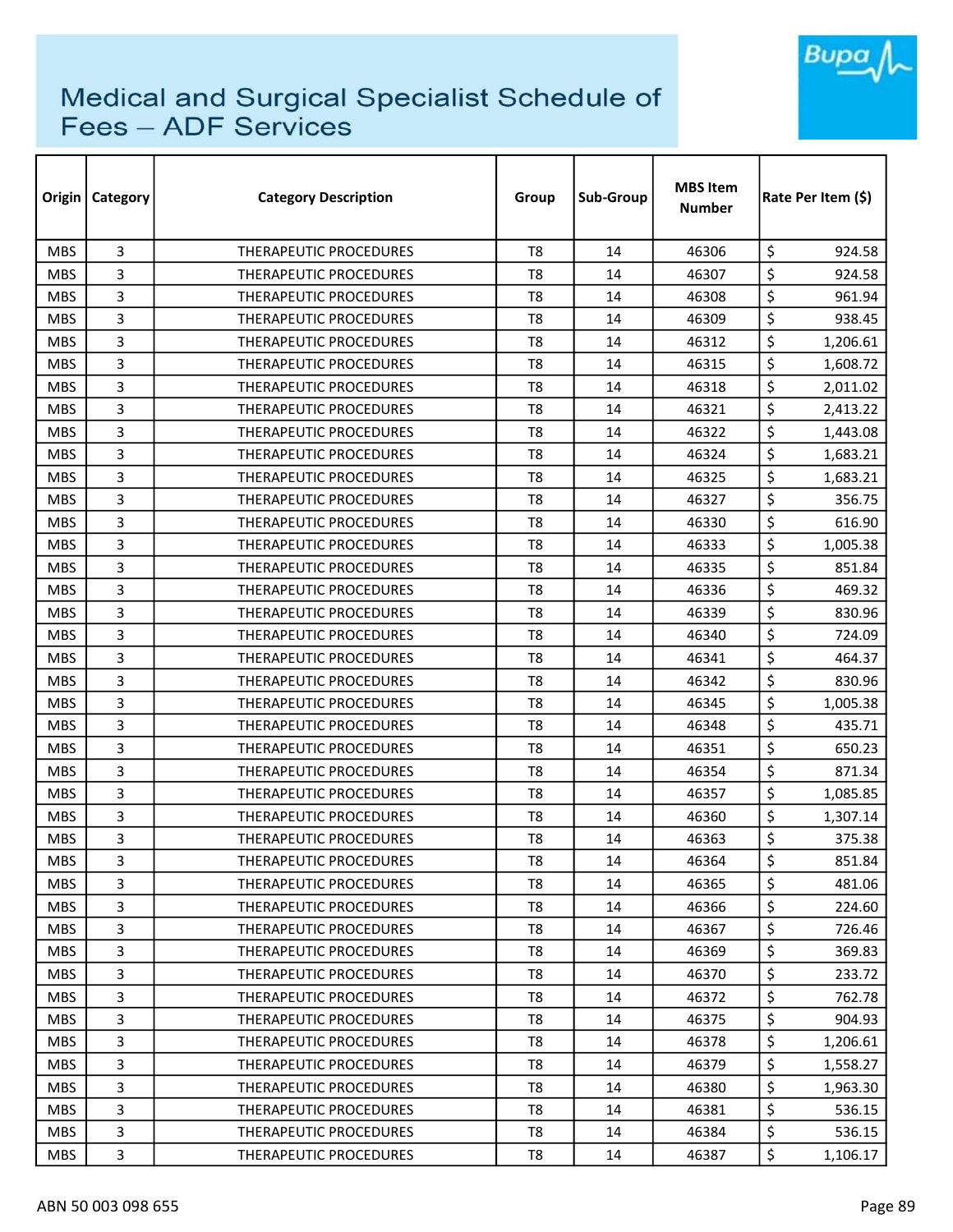

| Origin     | Category | <b>Category Description</b>   | Group          | Sub-Group | <b>MBS Item</b><br><b>Number</b> | Rate Per Item (S) |  |
|------------|----------|-------------------------------|----------------|-----------|----------------------------------|-------------------|--|
| <b>MBS</b> | 3        | <b>THERAPEUTIC PROCEDURES</b> | T <sub>8</sub> | 14        | 46390                            | \$<br>1,474.96    |  |
| <b>MBS</b> | 3        | <b>THERAPEUTIC PROCEDURES</b> | T <sub>8</sub> | 14        | 46393                            | \$<br>1,709.34    |  |
| <b>MBS</b> | 3        | THERAPEUTIC PROCEDURES        | T <sub>8</sub> | 14        | 46394                            | \$<br>2,183.50    |  |
| <b>MBS</b> | 3        | THERAPEUTIC PROCEDURES        | T <sub>8</sub> | 14        | 46395                            | \$<br>2,721.01    |  |
| <b>MBS</b> | 3        | <b>THERAPEUTIC PROCEDURES</b> | T8             | 14        | 46396                            | \$<br>578.80      |  |
| <b>MBS</b> | 3        | <b>THERAPEUTIC PROCEDURES</b> | T <sub>8</sub> | 14        | 46399                            | \$<br>922.94      |  |
| <b>MBS</b> | 3        | <b>THERAPEUTIC PROCEDURES</b> | T8             | 14        | 46401                            | \$<br>759.38      |  |
| <b>MBS</b> | 3        | THERAPEUTIC PROCEDURES        | T8             | 14        | 46402                            | \$<br>909.30      |  |
| <b>MBS</b> | 3        | <b>THERAPEUTIC PROCEDURES</b> | T <sub>8</sub> | 14        | 46405                            | \$<br>1,109.67    |  |
| <b>MBS</b> | 3        | THERAPEUTIC PROCEDURES        | T <sub>8</sub> | 14        | 46408                            | \$<br>1,233.44    |  |
| <b>MBS</b> | 3        | THERAPEUTIC PROCEDURES        | T <sub>8</sub> | 14        | 46411                            | \$<br>723.93      |  |
| <b>MBS</b> | 3        | <b>THERAPEUTIC PROCEDURES</b> | T8             | 14        | 46414                            | \$<br>938.27      |  |
| <b>MBS</b> | 3        | THERAPEUTIC PROCEDURES        | T <sub>8</sub> | 14        | 46417                            | \$<br>871.34      |  |
| <b>MBS</b> | 3        | <b>THERAPEUTIC PROCEDURES</b> | T8             | 14        | 46420                            | \$<br>364.68      |  |
| <b>MBS</b> | 3        | <b>THERAPEUTIC PROCEDURES</b> | T8             | 14        | 46423                            | \$<br>583.12      |  |
| <b>MBS</b> | 3        | <b>THERAPEUTIC PROCEDURES</b> | T <sub>8</sub> | 14        | 46426                            | \$<br>603.17      |  |
| <b>MBS</b> | 3        | THERAPEUTIC PROCEDURES        | T8             | 14        | 46429                            | \$<br>726.40      |  |
| <b>MBS</b> | 3        | THERAPEUTIC PROCEDURES        | T <sub>8</sub> | 14        | 46432                            | \$<br>1,030.95    |  |
| <b>MBS</b> | 3        | THERAPEUTIC PROCEDURES        | T8             | 14        | 46434                            | \$<br>888.18      |  |
| <b>MBS</b> | 3        | <b>THERAPEUTIC PROCEDURES</b> | T8             | 14        | 46435                            | \$<br>924.58      |  |
| <b>MBS</b> | 3        | <b>THERAPEUTIC PROCEDURES</b> | T8             | 14        | 46438                            | \$<br>241.43      |  |
| <b>MBS</b> | 3        | THERAPEUTIC PROCEDURES        | T <sub>8</sub> | 14        | 46441                            | \$<br>583.12      |  |
| <b>MBS</b> | 3        | <b>THERAPEUTIC PROCEDURES</b> | T <sub>8</sub> | 14        | 46442                            | \$<br>500.60      |  |
| <b>MBS</b> | 3        | <b>THERAPEUTIC PROCEDURES</b> | T8             | 14        | 46444                            | \$<br>871.34      |  |
| <b>MBS</b> | 3        | THERAPEUTIC PROCEDURES        | T8             | 14        | 46447                            | \$<br>1,069.80    |  |
| <b>MBS</b> | 3        | THERAPEUTIC PROCEDURES        | T <sub>8</sub> | 14        | 46450                            | \$<br>402.30      |  |
| <b>MBS</b> | 3        | <b>THERAPEUTIC PROCEDURES</b> | T8             | 14        | 46453                            | \$<br>670.37      |  |
| <b>MBS</b> | 3        | THERAPEUTIC PROCEDURES        | T8             | 14        | 46456                            | \$<br>174.32      |  |
| <b>MBS</b> | 3        | THERAPEUTIC PROCEDURES        | T8             | 14        | 46459                            | \$<br>330.23      |  |
| <b>MBS</b> | 3        | THERAPEUTIC PROCEDURES        | T8             | 14        | 46462                            | \$<br>528.23      |  |
| <b>MBS</b> | 3        | THERAPEUTIC PROCEDURES        | T8             | 14        | 46464                            | \$<br>402.30      |  |
| <b>MBS</b> | 3        | <b>THERAPEUTIC PROCEDURES</b> | T8             | 14        | 46465                            | \$<br>402.30      |  |
| <b>MBS</b> | 3        | THERAPEUTIC PROCEDURES        | T8             | 14        | 46468                            | \$<br>703.88      |  |
| <b>MBS</b> | 3        | <b>THERAPEUTIC PROCEDURES</b> | T8             | 14        | 46471                            | \$<br>1,005.38    |  |
| <b>MBS</b> | 3        | <b>THERAPEUTIC PROCEDURES</b> | T8             | 14        | 46474                            | \$<br>1,307.14    |  |
| <b>MBS</b> | 3        | THERAPEUTIC PROCEDURES        | T8             | 14        | 46477                            | \$<br>1,608.72    |  |
| <b>MBS</b> | 3        | THERAPEUTIC PROCEDURES        | T8             | 14        | 46480                            | \$<br>670.37      |  |
| <b>MBS</b> | 3        | THERAPEUTIC PROCEDURES        | T8             | 14        | 46483                            | \$<br>536.15      |  |
| <b>MBS</b> | 3        | THERAPEUTIC PROCEDURES        | T8             | 14        | 46486                            | \$<br>402.30      |  |
| <b>MBS</b> | 3        | THERAPEUTIC PROCEDURES        | T8             | 14        | 46489                            | \$<br>469.32      |  |
| MBS        | 3        | THERAPEUTIC PROCEDURES        | T8             | 14        | 46492                            | \$<br>643.54      |  |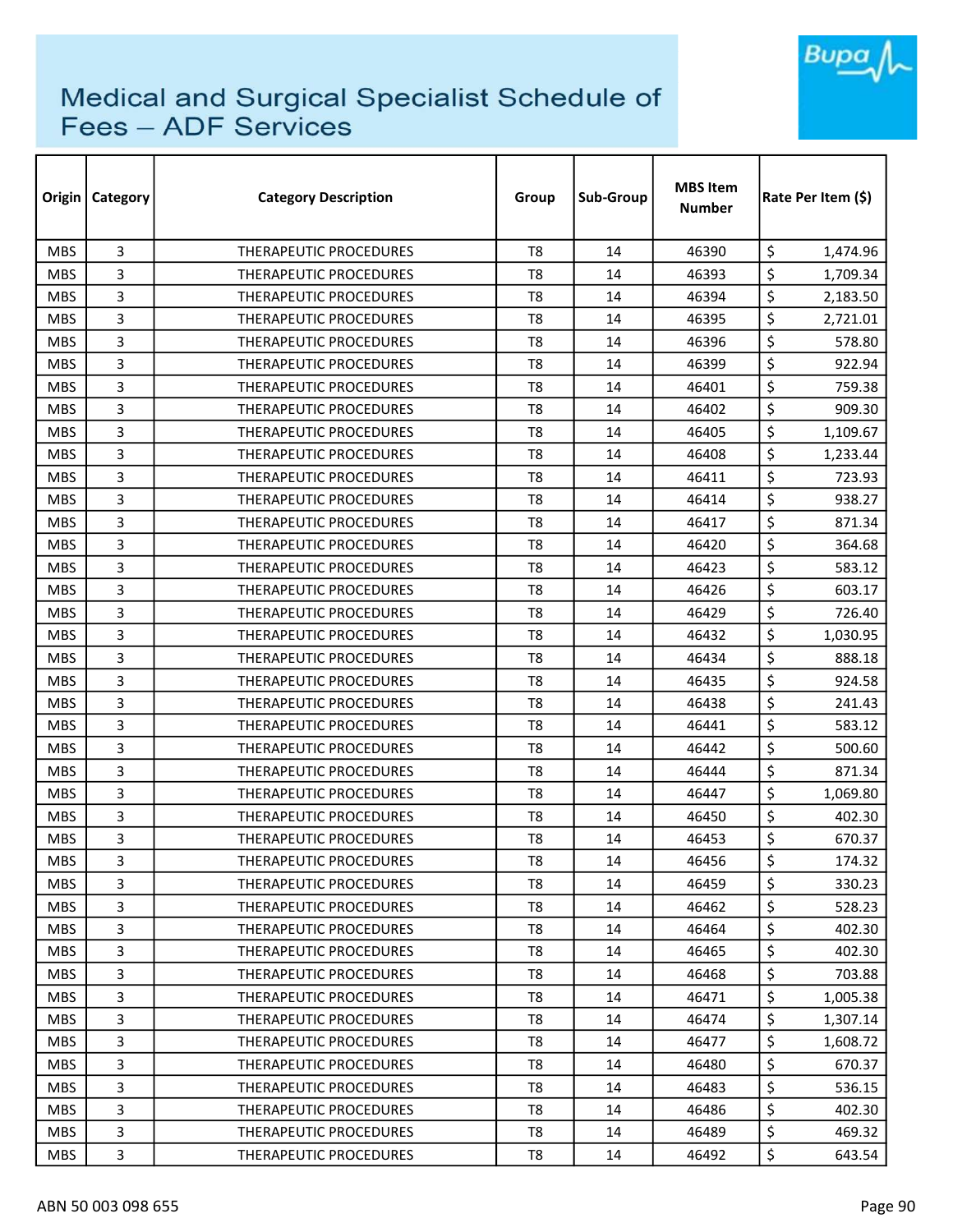

| Origin     | Category | <b>Category Description</b>   | Group          | Sub-Group | <b>MBS Item</b><br>Number | Rate Per Item (\$) |
|------------|----------|-------------------------------|----------------|-----------|---------------------------|--------------------|
| <b>MBS</b> | 3        | <b>THERAPEUTIC PROCEDURES</b> | T <sub>8</sub> | 14        | 46493                     | \$<br>602.13       |
| <b>MBS</b> | 3        | <b>THERAPEUTIC PROCEDURES</b> | T <sub>8</sub> | 14        | 46494                     | \$<br>386.25       |
| <b>MBS</b> | 3        | THERAPEUTIC PROCEDURES        | T8             | 14        | 46495                     | \$<br>362.10       |
| <b>MBS</b> | 3        | THERAPEUTIC PROCEDURES        | T <sub>8</sub> | 14        | 46498                     | \$<br>392.04       |
| <b>MBS</b> | 3        | <b>THERAPEUTIC PROCEDURES</b> | T8             | 14        | 46500                     | \$<br>469.32       |
| <b>MBS</b> | 3        | THERAPEUTIC PROCEDURES        | T8             | 14        | 46501                     | \$<br>586.77       |
| <b>MBS</b> | 3        | THERAPEUTIC PROCEDURES        | T8             | 14        | 46502                     | \$<br>721.54       |
| <b>MBS</b> | 3        | <b>THERAPEUTIC PROCEDURES</b> | T8             | 14        | 46503                     | \$<br>674.47       |
| <b>MBS</b> | 3        | <b>THERAPEUTIC PROCEDURES</b> | T <sub>8</sub> | 14        | 46504                     | \$<br>1,970.55     |
| <b>MBS</b> | 3        | THERAPEUTIC PROCEDURES        | T8             | 14        | 46507                     | \$<br>2,740.68     |
| <b>MBS</b> | 3        | THERAPEUTIC PROCEDURES        | T <sub>8</sub> | 14        | 46510                     | \$<br>625.63       |
| <b>MBS</b> | 3        | THERAPEUTIC PROCEDURES        | T <sub>8</sub> | 14        | 46513                     | \$<br>100.71       |
| <b>MBS</b> | 3        | THERAPEUTIC PROCEDURES        | T <sub>8</sub> | 14        | 46516                     | \$<br>198.17       |
| <b>MBS</b> | 3        | THERAPEUTIC PROCEDURES        | T <sub>8</sub> | 14        | 46519                     | \$<br>251.77       |
| <b>MBS</b> | 3        | <b>THERAPEUTIC PROCEDURES</b> | T8             | 14        | 46522                     | \$<br>750.75       |
| <b>MBS</b> | 3        | <b>THERAPEUTIC PROCEDURES</b> | T <sub>8</sub> | 14        | 46525                     | \$<br>100.71       |
| <b>MBS</b> | 3        | THERAPEUTIC PROCEDURES        | T <sub>8</sub> | 14        | 46528                     | \$<br>302.12       |
| <b>MBS</b> | 3        | THERAPEUTIC PROCEDURES        | T <sub>8</sub> | 14        | 46531                     | \$<br>151.77       |
| <b>MBS</b> | 3        | <b>THERAPEUTIC PROCEDURES</b> | T <sub>8</sub> | 14        | 46534                     | \$<br>419.76       |
| <b>MBS</b> | 3        | <b>THERAPEUTIC PROCEDURES</b> | T <sub>8</sub> | 15        | 47000                     | \$<br>132.20       |
| <b>MBS</b> | 3        | THERAPEUTIC PROCEDURES        | T <sub>8</sub> | 15        | 47003                     | \$<br>158.67       |
| <b>MBS</b> | 3        | THERAPEUTIC PROCEDURES        | T8             | 15        | 47006                     | \$<br>313.87       |
| <b>MBS</b> | 3        | THERAPEUTIC PROCEDURES        | T <sub>8</sub> | 15        | 47007                     | \$<br>677.39       |
| <b>MBS</b> | 3        | <b>THERAPEUTIC PROCEDURES</b> | T8             | 15        | 47009                     | \$<br>317.17       |
| <b>MBS</b> | 3        | THERAPEUTIC PROCEDURES        | T <sub>8</sub> | 15        | 47012                     | \$<br>634.06       |
| <b>MBS</b> | 3        | THERAPEUTIC PROCEDURES        | T8             | 15        | 47015                     | \$<br>158.67       |
| <b>MBS</b> | 3        | <b>THERAPEUTIC PROCEDURES</b> | T8             | 15        | 47018                     | \$<br>369.75       |
| <b>MBS</b> | 3        | THERAPEUTIC PROCEDURES        | T8             | 15        | 47021                     | \$<br>493.25       |
| <b>MBS</b> | 3        | THERAPEUTIC PROCEDURES        | T8             | 15        | 47024                     | \$<br>369.75       |
| <b>MBS</b> | 3        | THERAPEUTIC PROCEDURES        | T <sub>8</sub> | 15        | 47027                     | \$<br>493.25       |
| <b>MBS</b> | 3        | THERAPEUTIC PROCEDURES        | T8             | 15        | 47030                     | \$<br>369.75       |
| <b>MBS</b> | 3        | <b>THERAPEUTIC PROCEDURES</b> | T8             | 15        | 47033                     | \$<br>493.25       |
| MBS.       | 3        | THERAPEUTIC PROCEDURES        | T8             | 15        | 47036                     | \$<br>156.33       |
| <b>MBS</b> | 3        | THERAPEUTIC PROCEDURES        | T8             | 15        | 47039                     | \$<br>208.05       |
| <b>MBS</b> | 3        | THERAPEUTIC PROCEDURES        | T <sub>8</sub> | 15        | 47042                     | \$<br>211.17       |
| <b>MBS</b> | 3        | THERAPEUTIC PROCEDURES        | T8             | 15        | 47045                     | \$<br>282.09       |
| <b>MBS</b> | 3        | THERAPEUTIC PROCEDURES        | T8             | 15        | 47047                     | \$<br>623.18       |
| <b>MBS</b> | 3        | THERAPEUTIC PROCEDURES        | T8             | 15        | 47048                     | \$<br>598.79       |
| MBS.       | 3        | THERAPEUTIC PROCEDURES        | T8             | 15        | 47049                     | \$<br>830.72       |
| <b>MBS</b> | 3        | THERAPEUTIC PROCEDURES        | T8             | 15        | 47051                     | \$<br>798.17       |
| <b>MBS</b> | 3        | THERAPEUTIC PROCEDURES        | T8             | 15        | 47052                     | \$<br>810.16       |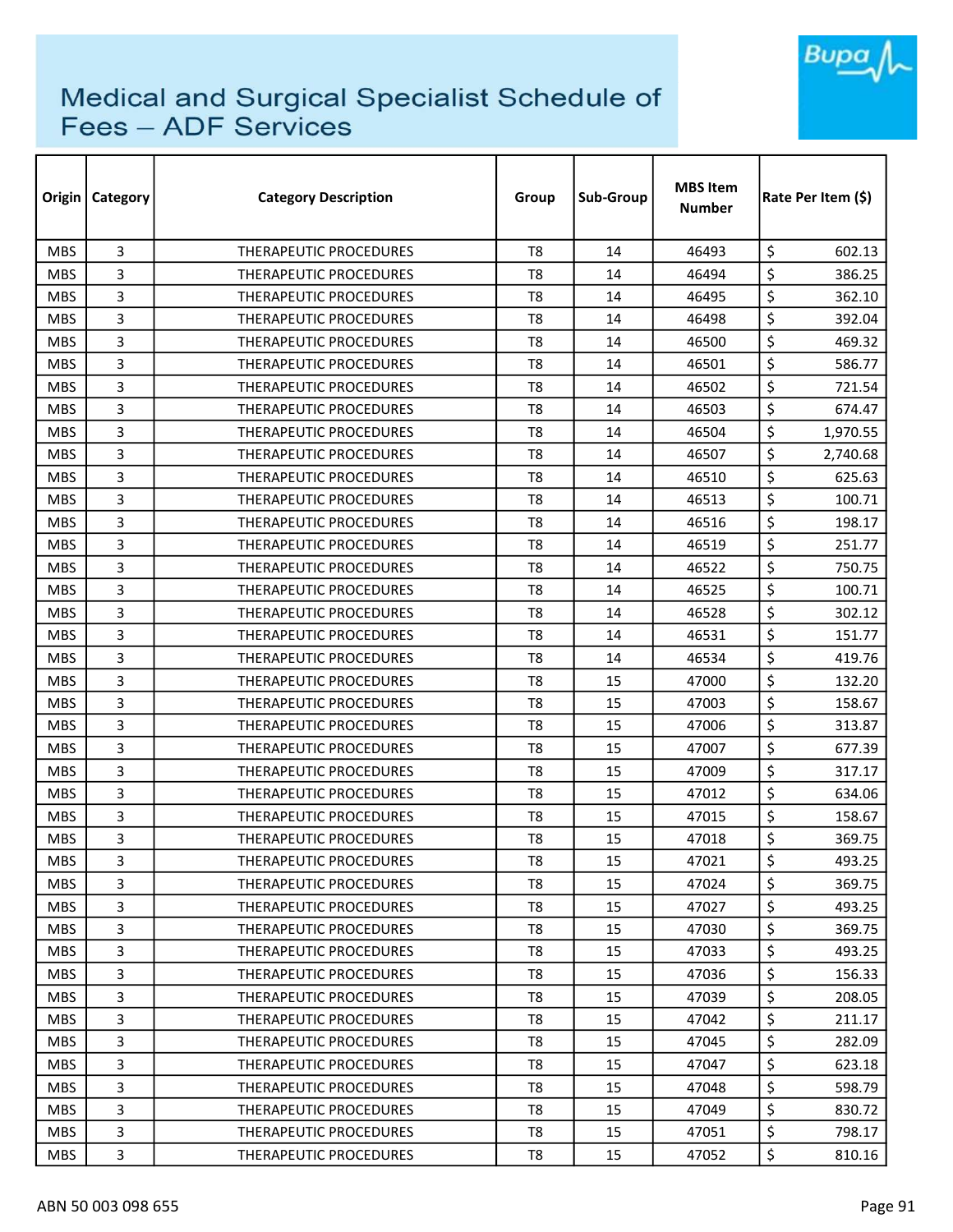

| Origin     | <b>Category</b> | <b>Category Description</b>   | Group          | Sub-Group | <b>MBS Item</b><br><b>Number</b> | Rate Per Item (S) |  |
|------------|-----------------|-------------------------------|----------------|-----------|----------------------------------|-------------------|--|
| <b>MBS</b> | 3               | <b>THERAPEUTIC PROCEDURES</b> | T <sub>8</sub> | 15        | 47053                            | \$<br>1,079.94    |  |
| <b>MBS</b> | 3               | <b>THERAPEUTIC PROCEDURES</b> | T <sub>8</sub> | 15        | 47054                            | \$<br>607.77      |  |
| <b>MBS</b> | 3               | THERAPEUTIC PROCEDURES        | T <sub>8</sub> | 15        | 47057                            | \$<br>237.64      |  |
| <b>MBS</b> | 3               | <b>THERAPEUTIC PROCEDURES</b> | T <sub>8</sub> | 15        | 47060                            | \$<br>317.17      |  |
| <b>MBS</b> | 3               | <b>THERAPEUTIC PROCEDURES</b> | T <sub>8</sub> | 15        | 47063                            | \$<br>475.66      |  |
| <b>MBS</b> | 3               | THERAPEUTIC PROCEDURES        | T <sub>8</sub> | 15        | 47066                            | \$<br>634.06      |  |
| <b>MBS</b> | 3               | <b>THERAPEUTIC PROCEDURES</b> | T8             | 15        | 47069                            | \$<br>132.20      |  |
| <b>MBS</b> | 3               | <b>THERAPEUTIC PROCEDURES</b> | T8             | 15        | 47072                            | \$<br>173.29      |  |
| <b>MBS</b> | 3               | <b>THERAPEUTIC PROCEDURES</b> | T <sub>8</sub> | 15        | 47301                            | \$<br>162.42      |  |
| <b>MBS</b> | 3               | <b>THERAPEUTIC PROCEDURES</b> | T <sub>8</sub> | 15        | 47304                            | \$<br>185.06      |  |
| <b>MBS</b> | 3               | THERAPEUTIC PROCEDURES        | T <sub>8</sub> | 15        | 47307                            | \$<br>374.24      |  |
| <b>MBS</b> | 3               | THERAPEUTIC PROCEDURES        | T <sub>8</sub> | 15        | 47310                            | \$<br>617.50      |  |
| <b>MBS</b> | 3               | <b>THERAPEUTIC PROCEDURES</b> | T <sub>8</sub> | 15        | 47313                            | \$<br>598.79      |  |
| <b>MBS</b> | 3               | <b>THERAPEUTIC PROCEDURES</b> | T <sub>8</sub> | 15        | 47316                            | \$<br>1,188.22    |  |
| <b>MBS</b> | 3               | <b>THERAPEUTIC PROCEDURES</b> | T8             | 15        | 47319                            | \$<br>1,216.28    |  |
| <b>MBS</b> | 3               | <b>THERAPEUTIC PROCEDURES</b> | T <sub>8</sub> | 15        | 47348                            | \$<br>175.89      |  |
| <b>MBS</b> | 3               | <b>THERAPEUTIC PROCEDURES</b> | T8             | 15        | 47351                            | \$<br>440.67      |  |
| <b>MBS</b> | 3               | THERAPEUTIC PROCEDURES        | T <sub>8</sub> | 15        | 47354                            | \$<br>317.17      |  |
| <b>MBS</b> | 3               | THERAPEUTIC PROCEDURES        | T <sub>8</sub> | 15        | 47357                            | \$<br>704.60      |  |
| <b>MBS</b> | 3               | THERAPEUTIC PROCEDURES        | T <sub>8</sub> | 15        | 47361                            | \$<br>246.72      |  |
| <b>MBS</b> | 3               | <b>THERAPEUTIC PROCEDURES</b> | T <sub>8</sub> | 15        | 47362                            | \$<br>369.75      |  |
| <b>MBS</b> | 3               | THERAPEUTIC PROCEDURES        | T <sub>8</sub> | 15        | 47364                            | \$<br>523.94      |  |
| <b>MBS</b> | 3               | <b>THERAPEUTIC PROCEDURES</b> | T <sub>8</sub> | 15        | 47367                            | \$<br>418.40      |  |
| <b>MBS</b> | 3               | <b>THERAPEUTIC PROCEDURES</b> | T <sub>8</sub> | 15        | 47370                            | \$<br>759.72      |  |
| <b>MBS</b> | 3               | THERAPEUTIC PROCEDURES        | T <sub>8</sub> | 15        | 47373                            | \$<br>542.65      |  |
| <b>MBS</b> | 3               | THERAPEUTIC PROCEDURES        | T <sub>8</sub> | 15        | 47378                            | \$<br>312.48      |  |
| <b>MBS</b> | 3               | THERAPEUTIC PROCEDURES        | T8             | 15        | 47381                            | \$<br>475.66      |  |
| <b>MBS</b> | 3               | THERAPEUTIC PROCEDURES        | T <sub>8</sub> | 15        | 47384                            | \$<br>634.06      |  |
| <b>MBS</b> | 3               | THERAPEUTIC PROCEDURES        | T8             | 15        | 47385                            | \$<br>545.93      |  |
| <b>MBS</b> | 3               | THERAPEUTIC PROCEDURES        | T8             | 15        | 47386                            | \$<br>880.78      |  |
| <b>MBS</b> | 3               | THERAPEUTIC PROCEDURES        | T <sub>8</sub> | 15        | 47387                            | \$<br>510.75      |  |
| <b>MBS</b> | 3               | THERAPEUTIC PROCEDURES        | T8             | 15        | 47390                            | \$<br>766.36      |  |
| <b>MBS</b> | 3               | THERAPEUTIC PROCEDURES        | T <sub>8</sub> | 15        | 47393                            | \$<br>1,021.68    |  |
| <b>MBS</b> | 3               | THERAPEUTIC PROCEDURES        | T8             | 15        | 47396                            | \$<br>352.16      |  |
| <b>MBS</b> | 3               | <b>THERAPEUTIC PROCEDURES</b> | T <sub>8</sub> | 15        | 47399                            | \$<br>704.60      |  |
| <b>MBS</b> | 3               | THERAPEUTIC PROCEDURES        | T8             | 15        | 47402                            | \$<br>528.34      |  |
| <b>MBS</b> | 3               | THERAPEUTIC PROCEDURES        | T8             | 15        | 47405                            | \$<br>352.16      |  |
| <b>MBS</b> | 3               | THERAPEUTIC PROCEDURES        | T8             | 15        | 47408                            | \$<br>704.60      |  |
| <b>MBS</b> | 3               | THERAPEUTIC PROCEDURES        | T8             | 15        | 47411                            | \$<br>211.17      |  |
| <b>MBS</b> | 3               | THERAPEUTIC PROCEDURES        | T8             | 15        | 47414                            | \$<br>422.89      |  |
| <b>MBS</b> | 3               | THERAPEUTIC PROCEDURES        | T8             | 15        | 47417                            | \$<br>493.25      |  |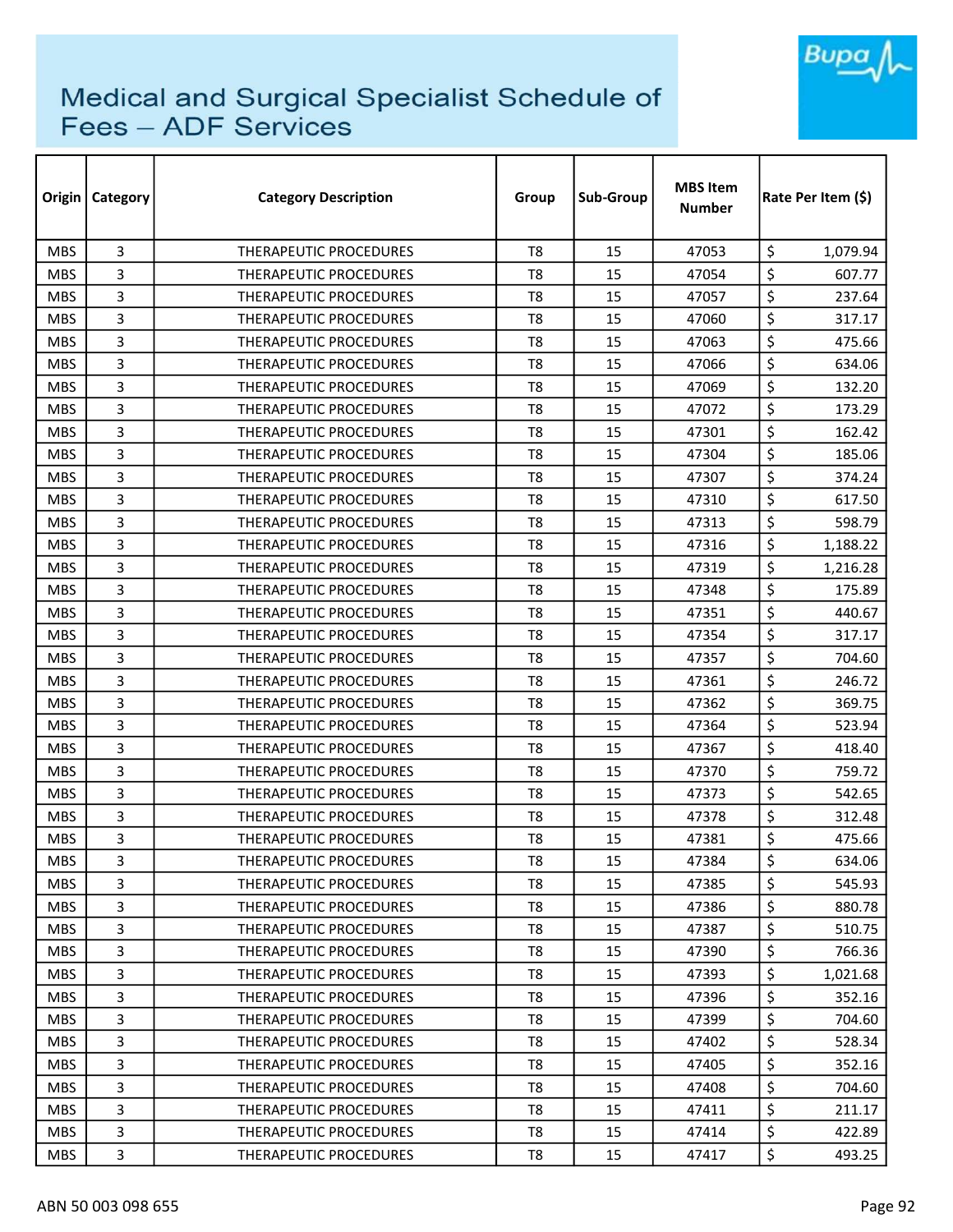

| Origin     | Category | <b>Category Description</b>   | Group          | Sub-Group | <b>MBS Item</b><br><b>Number</b> | Rate Per Item (\$) |  |
|------------|----------|-------------------------------|----------------|-----------|----------------------------------|--------------------|--|
| <b>MBS</b> | 3        | <b>THERAPEUTIC PROCEDURES</b> | T <sub>8</sub> | 15        | 47420                            | \$<br>968.92       |  |
| <b>MBS</b> | 3        | THERAPEUTIC PROCEDURES        | T <sub>8</sub> | 15        | 47423                            | \$<br>405.12       |  |
| <b>MBS</b> | 3        | THERAPEUTIC PROCEDURES        | T <sub>8</sub> | 15        | 47426                            | \$<br>607.77       |  |
| <b>MBS</b> | 3        | THERAPEUTIC PROCEDURES        | T <sub>8</sub> | 15        | 47429                            | \$<br>810.14       |  |
| <b>MBS</b> | 3        | THERAPEUTIC PROCEDURES        | T8             | 15        | 47432                            | \$<br>1,012.89     |  |
| <b>MBS</b> | 3        | <b>THERAPEUTIC PROCEDURES</b> | T <sub>8</sub> | 15        | 47435                            | \$<br>775.15       |  |
| <b>MBS</b> | 3        | <b>THERAPEUTIC PROCEDURES</b> | T8             | 15        | 47438                            | \$<br>1,233.41     |  |
| <b>MBS</b> | 3        | THERAPEUTIC PROCEDURES        | T8             | 15        | 47441                            | \$<br>1,541.41     |  |
| <b>MBS</b> | 3        | THERAPEUTIC PROCEDURES        | T <sub>8</sub> | 15        | 47444                            | \$<br>422.89       |  |
| <b>MBS</b> | 3        | THERAPEUTIC PROCEDURES        | T <sub>8</sub> | 15        | 47447                            | \$<br>634.06       |  |
| <b>MBS</b> | 3        | THERAPEUTIC PROCEDURES        | T <sub>8</sub> | 15        | 47450                            | \$<br>845.70       |  |
| <b>MBS</b> | 3        | THERAPEUTIC PROCEDURES        | T8             | 15        | 47451                            | \$<br>1,019.44     |  |
| <b>MBS</b> | 3        | THERAPEUTIC PROCEDURES        | T <sub>8</sub> | 15        | 47453                            | \$<br>493.25       |  |
| <b>MBS</b> | 3        | THERAPEUTIC PROCEDURES        | T8             | 15        | 47456                            | \$<br>740.07       |  |
| <b>MBS</b> | 3        | THERAPEUTIC PROCEDURES        | T8             | 15        | 47459                            | \$<br>986.60       |  |
| <b>MBS</b> | 3        | <b>THERAPEUTIC PROCEDURES</b> | T <sub>8</sub> | 15        | 47462                            | \$<br>211.17       |  |
| <b>MBS</b> | 3        | THERAPEUTIC PROCEDURES        | T8             | 15        | 47465                            | \$<br>422.89       |  |
| <b>MBS</b> | 3        | THERAPEUTIC PROCEDURES        | T <sub>8</sub> | 15        | 47466                            | \$<br>211.17       |  |
| <b>MBS</b> | 3        | <b>THERAPEUTIC PROCEDURES</b> | T8             | 15        | 47467                            | \$<br>422.89       |  |
| <b>MBS</b> | 3        | <b>THERAPEUTIC PROCEDURES</b> | T8             | 15        | 47468                            | \$<br>810.14       |  |
| <b>MBS</b> | 3        | <b>THERAPEUTIC PROCEDURES</b> | T8             | 15        | 47471                            | \$<br>80.46        |  |
| <b>MBS</b> | 3        | THERAPEUTIC PROCEDURES        | T <sub>8</sub> | 15        | 47474                            | \$<br>352.16       |  |
| <b>MBS</b> | 3        | <b>THERAPEUTIC PROCEDURES</b> | T <sub>8</sub> | 15        | 47477                            | \$<br>440.67       |  |
| <b>MBS</b> | 3        | <b>THERAPEUTIC PROCEDURES</b> | T8             | 15        | 47480                            | \$<br>880.78       |  |
| <b>MBS</b> | 3        | <b>THERAPEUTIC PROCEDURES</b> | T8             | 15        | 47483                            | \$<br>1,056.95     |  |
| <b>MBS</b> | 3        | THERAPEUTIC PROCEDURES        | T <sub>8</sub> | 15        | 47486                            | \$<br>1,761.65     |  |
| <b>MBS</b> | 3        | <b>THERAPEUTIC PROCEDURES</b> | T8             | 15        | 47489                            | \$<br>2,642.53     |  |
| <b>MBS</b> | 3        | THERAPEUTIC PROCEDURES        | T8             | 15        | 47492                            | \$<br>434.16       |  |
| <b>MBS</b> | 3        | THERAPEUTIC PROCEDURES        | T8             | 15        | 47495                            | \$<br>880.78       |  |
| <b>MBS</b> | 3        | THERAPEUTIC PROCEDURES        | T8             | 15        | 47498                            | \$<br>1,321.17     |  |
| <b>MBS</b> | 3        | <b>THERAPEUTIC PROCEDURES</b> | T8             | 15        | 47501                            | \$<br>1,761.65     |  |
| <b>MBS</b> | 3        | THERAPEUTIC PROCEDURES        | T8             | 15        | 47504                            | \$<br>2,603.48     |  |
| <b>MBS</b> | 3        | THERAPEUTIC PROCEDURES        | T8             | 15        | 47507                            | \$<br>2,603.48     |  |
| <b>MBS</b> | 3        | THERAPEUTIC PROCEDURES        | T8             | 15        | 47510                            | \$<br>2,603.48     |  |
| <b>MBS</b> | 3        | THERAPEUTIC PROCEDURES        | T8             | 15        | 47511                            | \$<br>2,709.57     |  |
| <b>MBS</b> | 3        | THERAPEUTIC PROCEDURES        | T8             | 15        | 47513                            | \$<br>694.19       |  |
| <b>MBS</b> | 3        | THERAPEUTIC PROCEDURES        | T8             | 15        | 47514                            | \$<br>1,580.58     |  |
| <b>MBS</b> | 3        | THERAPEUTIC PROCEDURES        | T8             | 15        | 47516                            | \$<br>810.14       |  |
| <b>MBS</b> | 3        | THERAPEUTIC PROCEDURES        | T8             | 15        | 47519                            | \$<br>1,620.84     |  |
| <b>MBS</b> | 3        | THERAPEUTIC PROCEDURES        | T8             | 15        | 47522                            | \$<br>1,388.66     |  |
| <b>MBS</b> | 3        | THERAPEUTIC PROCEDURES        | T8             | 15        | 47525                            | \$<br>1,596.89     |  |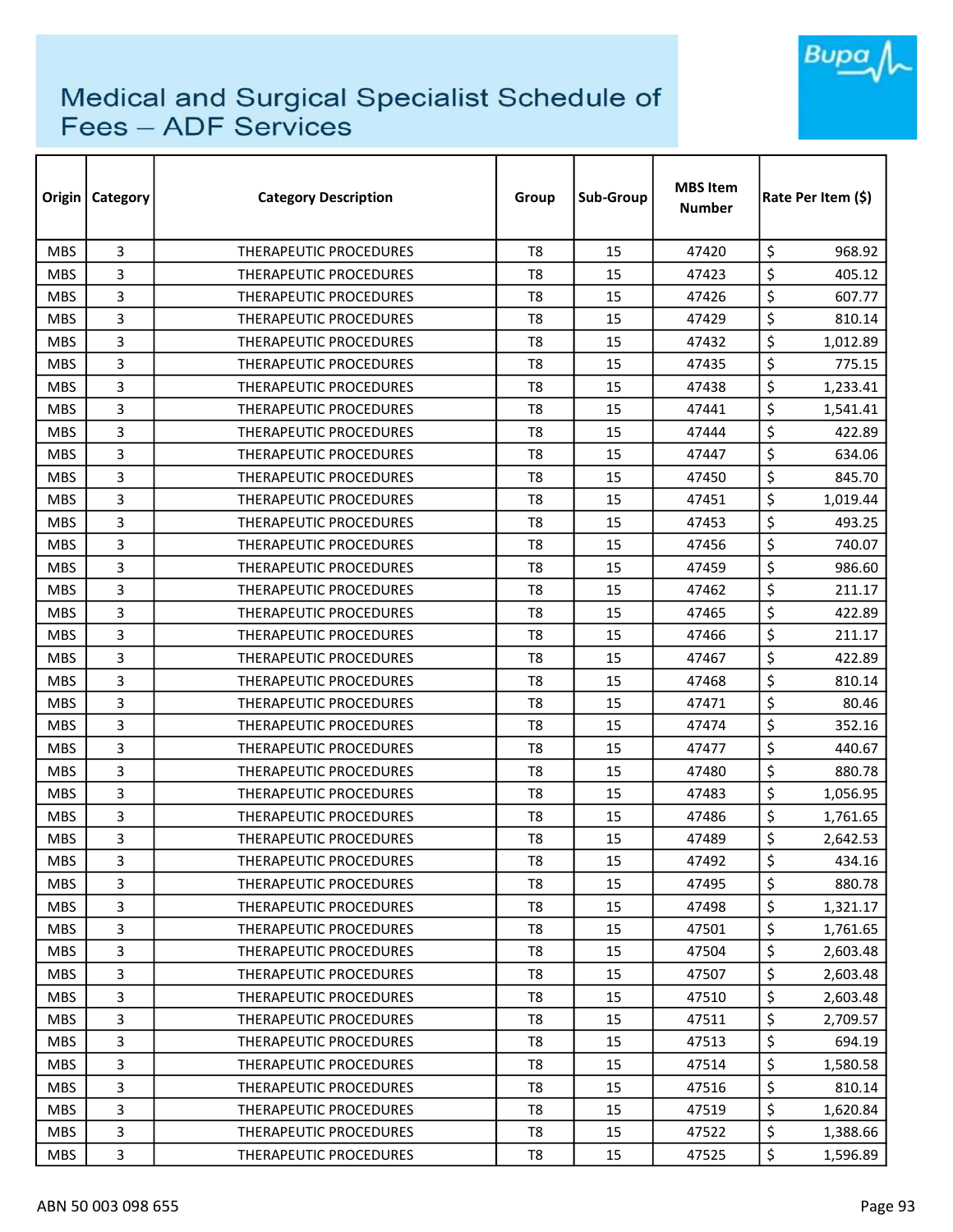

| Origin     | <b>Category</b> | <b>Category Description</b>   | Group          | Sub-Group | <b>MBS Item</b><br><b>Number</b> | Rate Per Item (\$) |
|------------|-----------------|-------------------------------|----------------|-----------|----------------------------------|--------------------|
| <b>MBS</b> | 3               | <b>THERAPEUTIC PROCEDURES</b> | T <sub>8</sub> | 15        | 47528                            | \$<br>1,409.49     |
| <b>MBS</b> | 3               | <b>THERAPEUTIC PROCEDURES</b> | T <sub>8</sub> | 15        | 47531                            | \$<br>1,796.83     |
| <b>MBS</b> | 3               | THERAPEUTIC PROCEDURES        | T8             | 15        | 47534                            | \$<br>2,025.96     |
| <b>MBS</b> | 3               | <b>THERAPEUTIC PROCEDURES</b> | T <sub>8</sub> | 15        | 47537                            | \$<br>810.14       |
| <b>MBS</b> | 3               | <b>THERAPEUTIC PROCEDURES</b> | T8             | 15        | 47540                            | \$<br>405.12       |
| <b>MBS</b> | 3               | <b>THERAPEUTIC PROCEDURES</b> | T <sub>8</sub> | 15        | 47543                            | \$<br>422.89       |
| <b>MBS</b> | 3               | <b>THERAPEUTIC PROCEDURES</b> | T <sub>8</sub> | 15        | 47546                            | \$<br>634.06       |
| <b>MBS</b> | 3               | <b>THERAPEUTIC PROCEDURES</b> | T8             | 15        | 47549                            | \$<br>1,032.73     |
| <b>MBS</b> | 3               | <b>THERAPEUTIC PROCEDURES</b> | T <sub>8</sub> | 15        | 47552                            | \$<br>704.60       |
| <b>MBS</b> | 3               | THERAPEUTIC PROCEDURES        | T <sub>8</sub> | 15        | 47555                            | \$<br>1,056.95     |
| <b>MBS</b> | 3               | THERAPEUTIC PROCEDURES        | T <sub>8</sub> | 15        | 47558                            | \$<br>1,914.81     |
| <b>MBS</b> | 3               | THERAPEUTIC PROCEDURES        | T <sub>8</sub> | 15        | 47559                            | \$<br>1,466.44     |
| <b>MBS</b> | 3               | THERAPEUTIC PROCEDURES        | T <sub>8</sub> | 15        | 47561                            | \$<br>510.75       |
| <b>MBS</b> | 3               | <b>THERAPEUTIC PROCEDURES</b> | T <sub>8</sub> | 15        | 47564                            | \$<br>755.03       |
| <b>MBS</b> | 3               | <b>THERAPEUTIC PROCEDURES</b> | T8             | 15        | 47565                            | \$<br>1,333.05     |
| <b>MBS</b> | 3               | <b>THERAPEUTIC PROCEDURES</b> | T <sub>8</sub> | 15        | 47566                            | \$<br>1,699.15     |
| <b>MBS</b> | 3               | THERAPEUTIC PROCEDURES        | T <sub>8</sub> | 15        | 47567                            | \$<br>876.34       |
| <b>MBS</b> | 3               | THERAPEUTIC PROCEDURES        | T <sub>8</sub> | 15        | 47568                            | \$<br>785.82       |
| <b>MBS</b> | 3               | <b>THERAPEUTIC PROCEDURES</b> | T <sub>8</sub> | 15        | 47570                            | \$<br>1,021.68     |
| <b>MBS</b> | 3               | <b>THERAPEUTIC PROCEDURES</b> | T <sub>8</sub> | 15        | 47573                            | \$<br>1,277.19     |
| <b>MBS</b> | 3               | <b>THERAPEUTIC PROCEDURES</b> | T8             | 15        | 47576                            | \$<br>208.05       |
| <b>MBS</b> | 3               | <b>THERAPEUTIC PROCEDURES</b> | T8             | 15        | 47579                            | \$<br>299.49       |
| <b>MBS</b> | 3               | THERAPEUTIC PROCEDURES        | T <sub>8</sub> | 15        | 47582                            | \$<br>813.11       |
| <b>MBS</b> | 3               | <b>THERAPEUTIC PROCEDURES</b> | T8             | 15        | 47585                            | \$<br>840.59       |
| <b>MBS</b> | 3               | THERAPEUTIC PROCEDURES        | T <sub>8</sub> | 15        | 47588                            | \$<br>2,465.88     |
| <b>MBS</b> | 3               | <b>THERAPEUTIC PROCEDURES</b> | T8             | 15        | 47591                            | \$<br>2,995.15     |
| <b>MBS</b> | 3               | <b>THERAPEUTIC PROCEDURES</b> | T8             | 15        | 47592                            | \$<br>625.48       |
| <b>MBS</b> | 3               | THERAPEUTIC PROCEDURES        | T <sub>8</sub> | 15        | 47593                            | \$<br>1,531.07     |
| <b>MBS</b> | 3               | <b>THERAPEUTIC PROCEDURES</b> | T8             | 15        | 47594                            | \$<br>399.13       |
| <b>MBS</b> | 3               | THERAPEUTIC PROCEDURES        | T8             | 15        | 47595                            | \$<br>309.05       |
| <b>MBS</b> | 3               | THERAPEUTIC PROCEDURES        | T <sub>8</sub> | 15        | 47597                            | \$<br>607.77       |
| <b>MBS</b> | 3               | <b>THERAPEUTIC PROCEDURES</b> | T8             | 15        | 47600                            | \$<br>1,083.81     |
| MBS.       | 3               | <b>THERAPEUTIC PROCEDURES</b> | T <sub>8</sub> | 15        | 47603                            | \$<br>1,366.87     |
| <b>MBS</b> | 3               | <b>THERAPEUTIC PROCEDURES</b> | T8             | 15        | 47606                            | \$<br>434.16       |
| <b>MBS</b> | 3               | <b>THERAPEUTIC PROCEDURES</b> | T <sub>8</sub> | 15        | 47609                            | \$<br>650.87       |
| <b>MBS</b> | 3               | THERAPEUTIC PROCEDURES        | T8             | 15        | 47612                            | \$<br>766.36       |
| <b>MBS</b> | 3               | THERAPEUTIC PROCEDURES        | T8             | 15        | 47615                            | \$<br>880.78       |
| <b>MBS</b> | 3               | THERAPEUTIC PROCEDURES        | T8             | 15        | 47618                            | \$<br>1,101.11     |
| <b>MBS</b> | 3               | THERAPEUTIC PROCEDURES        | T8             | 15        | 47621                            | \$<br>766.36       |
| <b>MBS</b> | 3               | THERAPEUTIC PROCEDURES        | T <sub>8</sub> | 15        | 47624                            | \$<br>1,056.95     |
| <b>MBS</b> | 3               | THERAPEUTIC PROCEDURES        | T8             | 15        | 47627                            | \$<br>295.06       |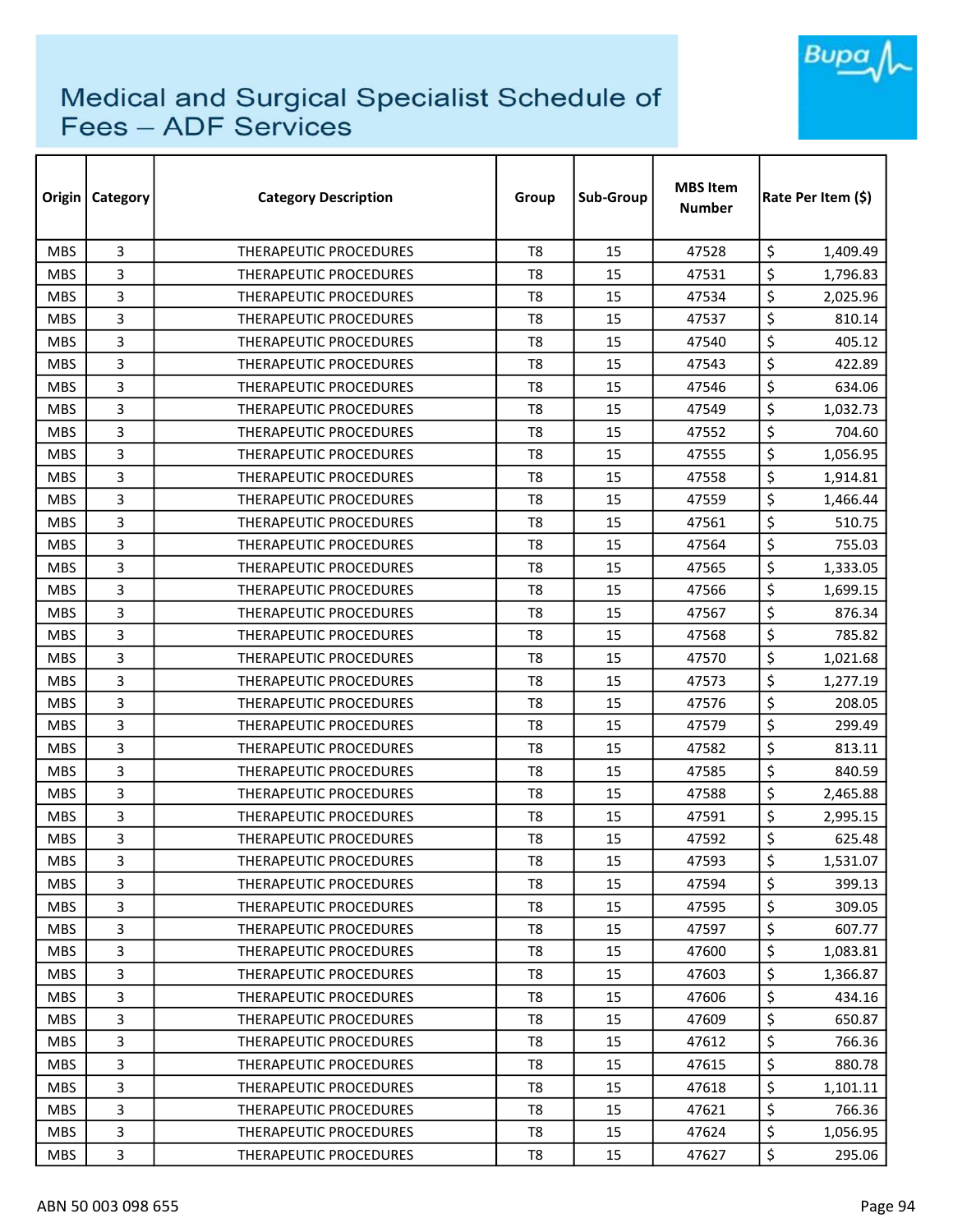

| Origin     | Category | <b>Category Description</b>   | Group          | Sub-Group | <b>MBS Item</b><br>Number | Rate Per Item (\$) |  |
|------------|----------|-------------------------------|----------------|-----------|---------------------------|--------------------|--|
| <b>MBS</b> | 3        | <b>THERAPEUTIC PROCEDURES</b> | T <sub>8</sub> | 15        | 47630                     | \$<br>634.06       |  |
| <b>MBS</b> | 3        | <b>THERAPEUTIC PROCEDURES</b> | T <sub>8</sub> | 15        | 47633                     | \$<br>208.05       |  |
| <b>MBS</b> | 3        | THERAPEUTIC PROCEDURES        | T <sub>8</sub> | 15        | 47636                     | \$<br>312.48       |  |
| <b>MBS</b> | 3        | <b>THERAPEUTIC PROCEDURES</b> | T <sub>8</sub> | 15        | 47637                     | \$<br>368.06       |  |
| <b>MBS</b> | 3        | <b>THERAPEUTIC PROCEDURES</b> | T <sub>8</sub> | 15        | 47639                     | \$<br>422.89       |  |
| <b>MBS</b> | 3        | THERAPEUTIC PROCEDURES        | T <sub>8</sub> | 15        | 47642                     | \$<br>277.92       |  |
| <b>MBS</b> | 3        | <b>THERAPEUTIC PROCEDURES</b> | T8             | 15        | 47645                     | \$<br>416.64       |  |
| <b>MBS</b> | 3        | <b>THERAPEUTIC PROCEDURES</b> | T8             | 15        | 47648                     | \$<br>563.32       |  |
| <b>MBS</b> | 3        | <b>THERAPEUTIC PROCEDURES</b> | T <sub>8</sub> | 15        | 47651                     | \$<br>434.16       |  |
| <b>MBS</b> | 3        | THERAPEUTIC PROCEDURES        | T <sub>8</sub> | 15        | 47654                     | \$<br>650.87       |  |
| <b>MBS</b> | 3        | THERAPEUTIC PROCEDURES        | T8             | 15        | 47657                     | \$<br>880.78       |  |
| <b>MBS</b> | 3        | THERAPEUTIC PROCEDURES        | T <sub>8</sub> | 15        | 47663                     | \$<br>264.31       |  |
| <b>MBS</b> | 3        | <b>THERAPEUTIC PROCEDURES</b> | T <sub>8</sub> | 15        | 47666                     | \$<br>440.67       |  |
| <b>MBS</b> | 3        | THERAPEUTIC PROCEDURES        | T <sub>8</sub> | 15        | 47672                     | \$<br>211.17       |  |
| <b>MBS</b> | 3        | <b>THERAPEUTIC PROCEDURES</b> | T8             | 15        | 47678                     | \$<br>317.17       |  |
| <b>MBS</b> | 3        | <b>THERAPEUTIC PROCEDURES</b> | T <sub>8</sub> | 15        | 47726                     | \$<br>260.40       |  |
| <b>MBS</b> | 3        | <b>THERAPEUTIC PROCEDURES</b> | T8             | 15        | 47729                     | \$<br>434.16       |  |
| <b>MBS</b> | 3        | THERAPEUTIC PROCEDURES        | T <sub>8</sub> | 15        | 47732                     | \$<br>694.19       |  |
| <b>MBS</b> | 3        | THERAPEUTIC PROCEDURES        | T8             | 15        | 47735                     | \$<br>80.56        |  |
| <b>MBS</b> | 3        | THERAPEUTIC PROCEDURES        | T8             | 15        | 47738                     | \$<br>440.67       |  |
| <b>MBS</b> | 3        | <b>THERAPEUTIC PROCEDURES</b> | T <sub>8</sub> | 15        | 47741                     | \$<br>898.83       |  |
| <b>MBS</b> | 3        | THERAPEUTIC PROCEDURES        | T <sub>8</sub> | 15        | 47753                     | \$<br>760.93       |  |
| <b>MBS</b> | 3        | <b>THERAPEUTIC PROCEDURES</b> | T <sub>8</sub> | 15        | 47756                     | \$<br>760.93       |  |
| <b>MBS</b> | 3        | <b>THERAPEUTIC PROCEDURES</b> | T <sub>8</sub> | 15        | 47762                     | \$<br>446.84       |  |
| <b>MBS</b> | 3        | THERAPEUTIC PROCEDURES        | T8             | 15        | 47765                     | \$<br>733.70       |  |
| <b>MBS</b> | 3        | <b>THERAPEUTIC PROCEDURES</b> | T <sub>8</sub> | 15        | 47768                     | \$<br>898.83       |  |
| <b>MBS</b> | 3        | <b>THERAPEUTIC PROCEDURES</b> | T8             | 15        | 47771                     | \$<br>1,032.63     |  |
| <b>MBS</b> | 3        | THERAPEUTIC PROCEDURES        | T <sub>8</sub> | 15        | 47774                     | \$<br>815.20       |  |
| <b>MBS</b> | 3        | THERAPEUTIC PROCEDURES        | T8             | 15        | 47777                     | \$<br>815.20       |  |
| <b>MBS</b> | 3        | THERAPEUTIC PROCEDURES        | T8             | 15        | 47780                     | \$<br>1,059.76     |  |
| <b>MBS</b> | 3        | <b>THERAPEUTIC PROCEDURES</b> | T <sub>8</sub> | 15        | 47783                     | \$<br>1,059.76     |  |
| <b>MBS</b> | 3        | THERAPEUTIC PROCEDURES        | T8             | 15        | 47786                     | \$<br>1,344.94     |  |
| <b>MBS</b> | 3        | THERAPEUTIC PROCEDURES        | T8             | 15        | 47789                     | \$<br>1,344.94     |  |
| <b>MBS</b> | 3        | THERAPEUTIC PROCEDURES        | T8             | 15        | 47900                     | \$<br>317.17       |  |
| <b>MBS</b> | 3        | <b>THERAPEUTIC PROCEDURES</b> | T <sub>8</sub> | 15        | 47903                     | \$<br>440.67       |  |
| <b>MBS</b> | 3        | THERAPEUTIC PROCEDURES        | T8             | 15        | 47904                     | \$<br>105.72       |  |
| <b>MBS</b> | 3        | THERAPEUTIC PROCEDURES        | T8             | 15        | 47906                     | \$<br>211.17       |  |
| <b>MBS</b> | 3        | THERAPEUTIC PROCEDURES        | T8             | 15        | 47912                     | \$<br>104.16       |  |
| <b>MBS</b> | 3        | THERAPEUTIC PROCEDURES        | T8             | 15        | 47915                     | \$<br>317.18       |  |
| <b>MBS</b> | 3        | THERAPEUTIC PROCEDURES        | T8             | 15        | 47916                     | \$<br>159.33       |  |
| <b>MBS</b> | 3        | THERAPEUTIC PROCEDURES        | T8             | 15        | 47918                     | \$<br>440.67       |  |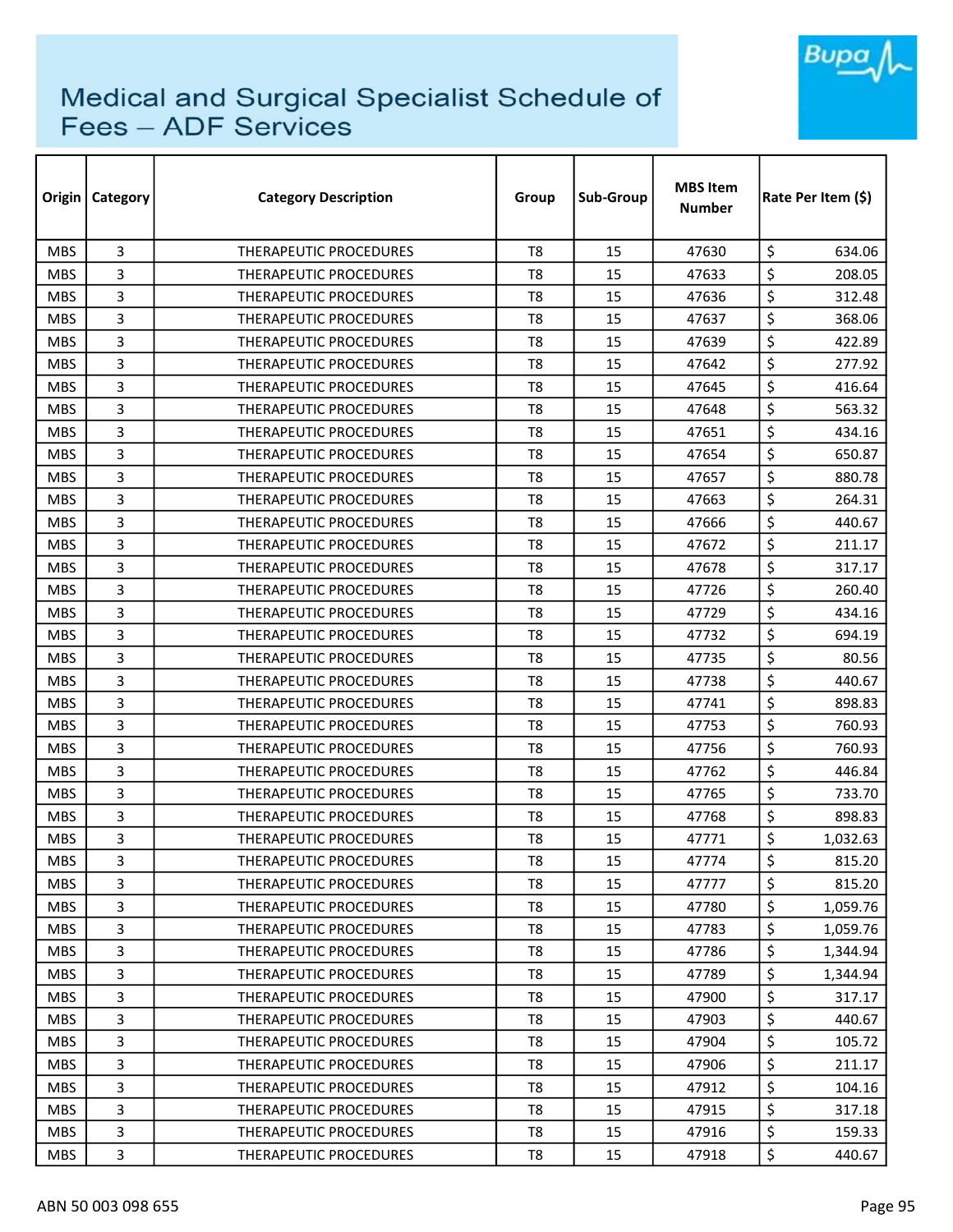

| Origin     | Category       | <b>Category Description</b>   | Group          | Sub-Group | <b>MBS Item</b><br><b>Number</b> | Rate Per Item (\$) |  |
|------------|----------------|-------------------------------|----------------|-----------|----------------------------------|--------------------|--|
| <b>MBS</b> | 3              | <b>THERAPEUTIC PROCEDURES</b> | T <sub>8</sub> | 15        | 47920                            | \$<br>702.03       |  |
| <b>MBS</b> | 3              | <b>THERAPEUTIC PROCEDURES</b> | T8             | 15        | 47921                            | \$<br>211.17       |  |
| <b>MBS</b> | 3              | <b>THERAPEUTIC PROCEDURES</b> | T8             | 15        | 47924                            | \$<br>70.45        |  |
| <b>MBS</b> | 3              | THERAPEUTIC PROCEDURES        | T <sub>8</sub> | 15        | 47927                            | \$<br>264.31       |  |
| <b>MBS</b> | 3              | <b>THERAPEUTIC PROCEDURES</b> | T8             | 15        | 47929                            | \$<br>722.48       |  |
| <b>MBS</b> | 3              | THERAPEUTIC PROCEDURES        | T <sub>8</sub> | 15        | 47930                            | \$<br>485.97       |  |
| <b>MBS</b> | 3              | <b>THERAPEUTIC PROCEDURES</b> | T <sub>8</sub> | 15        | 47933                            | \$<br>381.62       |  |
| <b>MBS</b> | 3              | <b>THERAPEUTIC PROCEDURES</b> | T <sub>8</sub> | 15        | 47936                            | \$<br>468.63       |  |
| <b>MBS</b> | 3              | <b>THERAPEUTIC PROCEDURES</b> | T <sub>8</sub> | 15        | 47948                            | \$<br>295.06       |  |
| <b>MBS</b> | 3              | THERAPEUTIC PROCEDURES        | T <sub>8</sub> | 15        | 47951                            | \$<br>346.96       |  |
| <b>MBS</b> | 3              | THERAPEUTIC PROCEDURES        | T <sub>8</sub> | 15        | 47953                            | \$<br>830.72       |  |
| <b>MBS</b> | 3              | THERAPEUTIC PROCEDURES        | T8             | 15        | 47954                            | \$<br>704.60       |  |
| <b>MBS</b> | 3              | THERAPEUTIC PROCEDURES        | T <sub>8</sub> | 15        | 47955                            | \$<br>1,250.32     |  |
| <b>MBS</b> | 3              | <b>THERAPEUTIC PROCEDURES</b> | T <sub>8</sub> | 15        | 47956                            | \$<br>1,875.44     |  |
| <b>MBS</b> | 3              | <b>THERAPEUTIC PROCEDURES</b> | T8             | 15        | 47957                            | \$<br>520.53       |  |
| <b>MBS</b> | 3              | <b>THERAPEUTIC PROCEDURES</b> | T <sub>8</sub> | 15        | 47960                            | \$<br>246.72       |  |
| <b>MBS</b> | 3              | THERAPEUTIC PROCEDURES        | T8             | 15        | 47963                            | \$<br>399.13       |  |
| <b>MBS</b> | 3              | THERAPEUTIC PROCEDURES        | T <sub>8</sub> | 15        | 47964                            | \$<br>415.36       |  |
| <b>MBS</b> | 3              | <b>THERAPEUTIC PROCEDURES</b> | T8             | 15        | 47966                            | \$<br>798.17       |  |
| <b>MBS</b> | 3              | THERAPEUTIC PROCEDURES        | T <sub>8</sub> | 15        | 47967                            | \$<br>830.72       |  |
| <b>MBS</b> | 3              | <b>THERAPEUTIC PROCEDURES</b> | T8             | 15        | 47969                            | \$<br>485.97       |  |
| <b>MBS</b> | 3              | <b>THERAPEUTIC PROCEDURES</b> | T8             | 15        | 47972                            | \$<br>388.25       |  |
| <b>MBS</b> | 3              | <b>THERAPEUTIC PROCEDURES</b> | T <sub>8</sub> | 15        | 47975                            | \$<br>690.76       |  |
| <b>MBS</b> | 3              | <b>THERAPEUTIC PROCEDURES</b> | T8             | 15        | 47978                            | \$<br>419.53       |  |
| <b>MBS</b> | 3              | THERAPEUTIC PROCEDURES        | T <sub>8</sub> | 15        | 47981                            | \$<br>281.71       |  |
| <b>MBS</b> | 3              | <b>THERAPEUTIC PROCEDURES</b> | T8             | 15        | 47982                            | \$<br>682.81       |  |
| <b>MBS</b> | 3              | <b>THERAPEUTIC PROCEDURES</b> | T8             | 15        | 47983                            | \$<br>1,662.00     |  |
| <b>MBS</b> | 3              | THERAPEUTIC PROCEDURES        | T8             | 15        | 47984                            | \$<br>1,662.00     |  |
| <b>MBS</b> | 3              | THERAPEUTIC PROCEDURES        | T8             | 15        | 48200                            | \$<br>1,388.66     |  |
| <b>MBS</b> | 3              | THERAPEUTIC PROCEDURES        | T8             | 15        | 48203                            | \$<br>1,683.63     |  |
| <b>MBS</b> | 3              | THERAPEUTIC PROCEDURES        | T8             | 15        | 48206                            | \$<br>1,042.44     |  |
| <b>MBS</b> | 3              | THERAPEUTIC PROCEDURES        | T8             | 15        | 48209                            | \$<br>1,336.49     |  |
| <b>MBS</b> | 3              | THERAPEUTIC PROCEDURES        | T8             | 15        | 48212                            | \$<br>1,042.44     |  |
| <b>MBS</b> | 3              | THERAPEUTIC PROCEDURES        | T8             | 15        | 48215                            | \$<br>1,336.49     |  |
| <b>MBS</b> | 3              | THERAPEUTIC PROCEDURES        | T8             | 15        | 48218                            | \$<br>1,042.44     |  |
| <b>MBS</b> | $\overline{3}$ | THERAPEUTIC PROCEDURES        | T8             | 15        | 48221                            | \$<br>1,388.66     |  |
| <b>MBS</b> | 3              | THERAPEUTIC PROCEDURES        | T8             | 15        | 48224                            | \$<br>694.19       |  |
| <b>MBS</b> | 3              | THERAPEUTIC PROCEDURES        | T8             | 15        | 48227                            | \$<br>902.51       |  |
| <b>MBS</b> | 3              | THERAPEUTIC PROCEDURES        | T8             | 15        | 48230                            | \$<br>781.21       |  |
| <b>MBS</b> | 3              | THERAPEUTIC PROCEDURES        | T8             | 15        | 48233                            | \$<br>1,128.07     |  |
| <b>MBS</b> | 3              | THERAPEUTIC PROCEDURES        | T8             | 15        | 48236                            | \$<br>1,475.22     |  |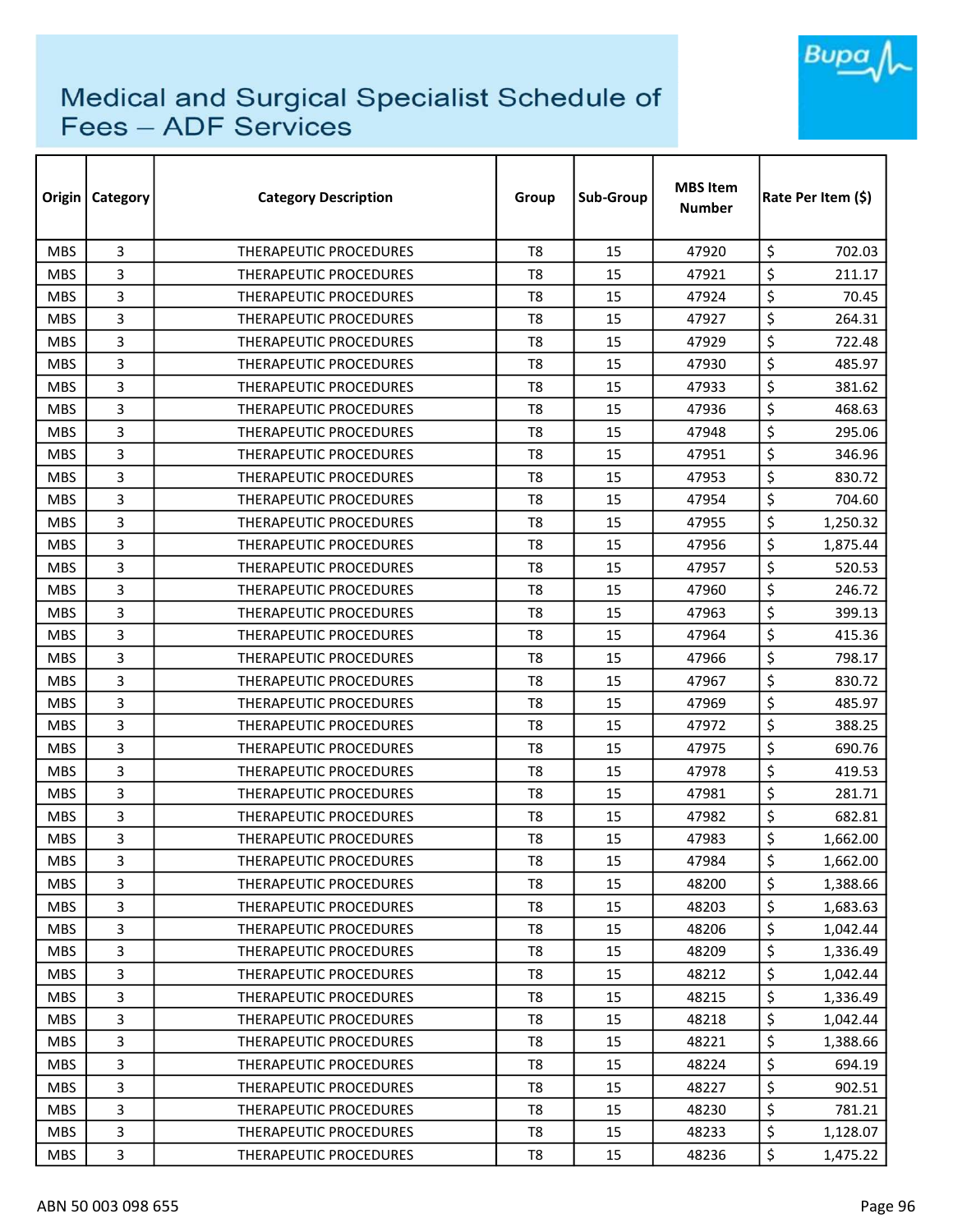

| Origin     | <b>Category</b> | <b>Category Description</b>   | Group          | Sub-Group | <b>MBS Item</b><br><b>Number</b> | Rate Per Item (\$) |
|------------|-----------------|-------------------------------|----------------|-----------|----------------------------------|--------------------|
| <b>MBS</b> | 3               | <b>THERAPEUTIC PROCEDURES</b> | T <sub>8</sub> | 15        | 48239                            | \$<br>815.68       |
| <b>MBS</b> | 3               | THERAPEUTIC PROCEDURES        | T <sub>8</sub> | 15        | 48242                            | \$<br>1,128.07     |
| <b>MBS</b> | 3               | THERAPEUTIC PROCEDURES        | T8             | 15        | 48245                            | \$<br>600.13       |
| <b>MBS</b> | 3               | THERAPEUTIC PROCEDURES        | T <sub>8</sub> | 15        | 48248                            | \$<br>929.38       |
| <b>MBS</b> | 3               | THERAPEUTIC PROCEDURES        | T8             | 15        | 48251                            | \$<br>764.80       |
| <b>MBS</b> | 3               | THERAPEUTIC PROCEDURES        | T <sub>8</sub> | 15        | 48254                            | \$<br>1,752.26     |
| <b>MBS</b> | 3               | THERAPEUTIC PROCEDURES        | T8             | 15        | 48257                            | \$<br>764.80       |
| <b>MBS</b> | 3               | <b>THERAPEUTIC PROCEDURES</b> | T8             | 15        | 48400                            | \$<br>616.75       |
| <b>MBS</b> | 3               | THERAPEUTIC PROCEDURES        | T <sub>8</sub> | 15        | 48403                            | \$<br>968.91       |
| <b>MBS</b> | 3               | THERAPEUTIC PROCEDURES        | T <sub>8</sub> | 15        | 48406                            | \$<br>616.75       |
| <b>MBS</b> | 3               | THERAPEUTIC PROCEDURES        | T <sub>8</sub> | 15        | 48409                            | \$<br>968.91       |
| <b>MBS</b> | 3               | THERAPEUTIC PROCEDURES        | T <sub>8</sub> | 15        | 48412                            | \$<br>1,180.08     |
| <b>MBS</b> | 3               | <b>THERAPEUTIC PROCEDURES</b> | T <sub>8</sub> | 15        | 48415                            | \$<br>1,497.35     |
| <b>MBS</b> | 3               | THERAPEUTIC PROCEDURES        | T <sub>8</sub> | 15        | 48418                            | \$<br>1,162.64     |
| <b>MBS</b> | 3               | THERAPEUTIC PROCEDURES        | T8             | 15        | 48419                            | \$<br>1,210.03     |
| <b>MBS</b> | 3               | THERAPEUTIC PROCEDURES        | T <sub>8</sub> | 15        | 48420                            | \$<br>1,535.41     |
| <b>MBS</b> | 3               | THERAPEUTIC PROCEDURES        | T <sub>8</sub> | 15        | 48421                            | \$<br>1,763.42     |
| <b>MBS</b> | 3               | THERAPEUTIC PROCEDURES        | T <sub>8</sub> | 15        | 48422                            | \$<br>1,752.26     |
| <b>MBS</b> | 3               | <b>THERAPEUTIC PROCEDURES</b> | T <sub>8</sub> | 15        | 48423                            | \$<br>1,445.33     |
| <b>MBS</b> | 3               | <b>THERAPEUTIC PROCEDURES</b> | T <sub>8</sub> | 15        | 48424                            | \$<br>1,409.49     |
| <b>MBS</b> | 3               | <b>THERAPEUTIC PROCEDURES</b> | T8             | 15        | 48426                            | \$<br>1,752.26     |
| <b>MBS</b> | 3               | <b>THERAPEUTIC PROCEDURES</b> | T8             | 15        | 48427                            | \$<br>1,708.88     |
| <b>MBS</b> | 3               | THERAPEUTIC PROCEDURES        | T <sub>8</sub> | 15        | 48430                            | \$<br>514.84       |
| <b>MBS</b> | 3               | <b>THERAPEUTIC PROCEDURES</b> | T8             | 15        | 48433                            | \$<br>2,050.34     |
| <b>MBS</b> | 3               | THERAPEUTIC PROCEDURES        | T <sub>8</sub> | 15        | 48435                            | \$<br>1,083.81     |
| <b>MBS</b> | 3               | <b>THERAPEUTIC PROCEDURES</b> | T8             | 15        | 48500                            | \$<br>607.64       |
| <b>MBS</b> | 3               | <b>THERAPEUTIC PROCEDURES</b> | T8             | 15        | 48503                            | \$<br>607.64       |
| <b>MBS</b> | 3               | THERAPEUTIC PROCEDURES        | T <sub>8</sub> | 15        | 48506                            | \$<br>902.51       |
| <b>MBS</b> | 3               | THERAPEUTIC PROCEDURES        | T8             | 15        | 48507                            | \$<br>702.66       |
| <b>MBS</b> | 3               | THERAPEUTIC PROCEDURES        | T8             | 15        | 48509                            | \$<br>632.31       |
| <b>MBS</b> | 3               | THERAPEUTIC PROCEDURES        | T8             | 15        | 48512                            | \$<br>1,673.61     |
| <b>MBS</b> | 3               | <b>THERAPEUTIC PROCEDURES</b> | T8             | 15        | 48900                            | \$<br>528.34       |
| MBS.       | 3               | THERAPEUTIC PROCEDURES        | T8             | 15        | 48903                            | \$<br>1,056.96     |
| <b>MBS</b> | 3               | <b>THERAPEUTIC PROCEDURES</b> | T8             | 15        | 48906                            | \$<br>1,056.95     |
| <b>MBS</b> | 3               | THERAPEUTIC PROCEDURES        | T <sub>8</sub> | 15        | 48909                            | \$<br>1,409.49     |
| <b>MBS</b> | 3               | THERAPEUTIC PROCEDURES        | T8             | 15        | 48912                            | \$<br>607.64       |
| <b>MBS</b> | 3               | THERAPEUTIC PROCEDURES        | T8             | 15        | 48915                            | \$<br>1,409.49     |
| <b>MBS</b> | 3               | THERAPEUTIC PROCEDURES        | T8             | 15        | 48918                            | \$<br>2,818.89     |
| <b>MBS</b> | 3               | THERAPEUTIC PROCEDURES        | T8             | 15        | 48921                            | \$<br>2,906.75     |
| <b>MBS</b> | 3               | THERAPEUTIC PROCEDURES        | T8             | 15        | 48924                            | \$<br>3,347.32     |
| <b>MBS</b> | 3               | THERAPEUTIC PROCEDURES        | T8             | 15        | 48927                            | \$<br>686.83       |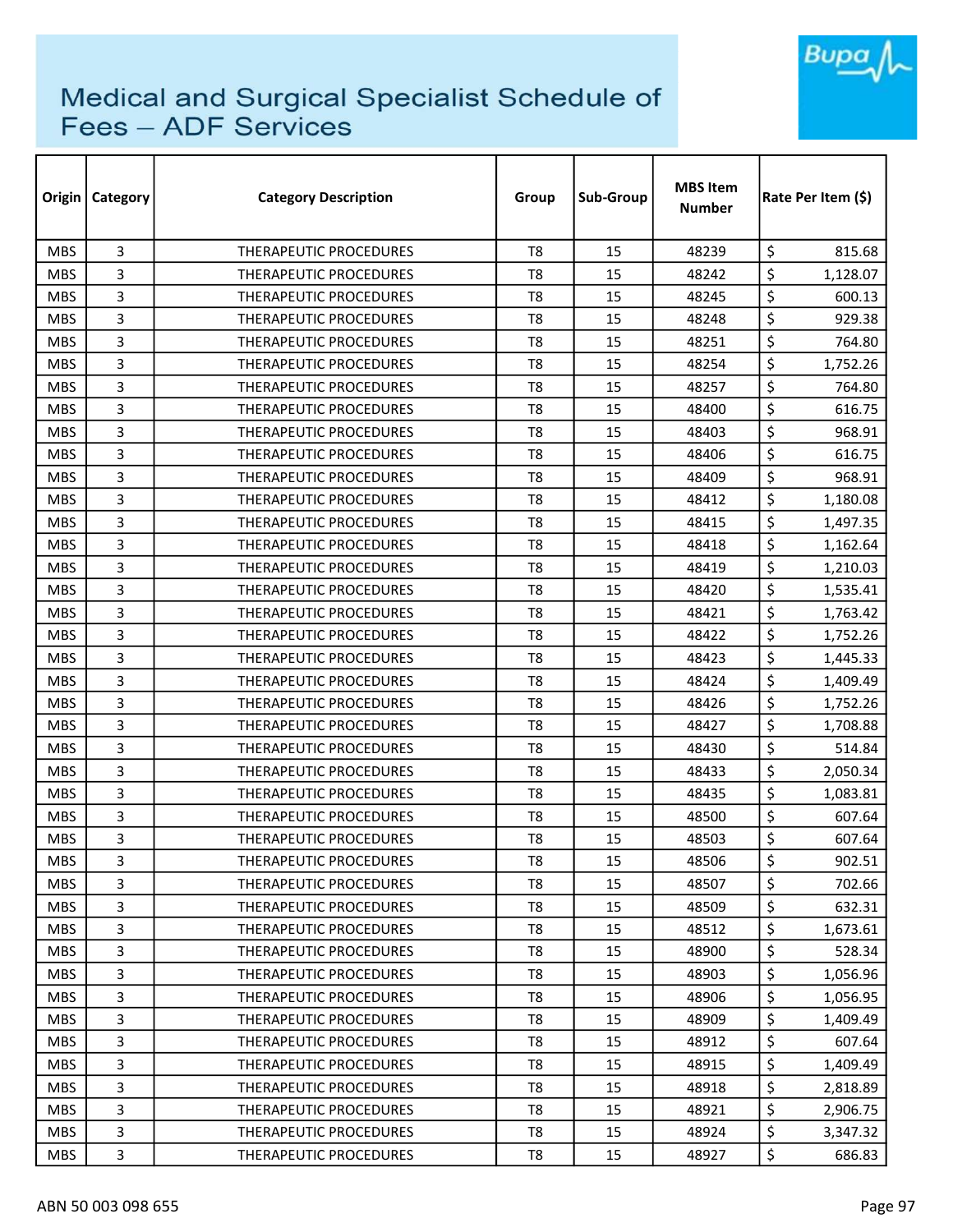

| Origin     | Category | <b>Category Description</b>   | Group          | Sub-Group | <b>MBS Item</b><br><b>Number</b> | Rate Per Item (\$) |
|------------|----------|-------------------------------|----------------|-----------|----------------------------------|--------------------|
| <b>MBS</b> | 3        | <b>THERAPEUTIC PROCEDURES</b> | T <sub>8</sub> | 15        | 48930                            | \$<br>1,388.66     |
| <b>MBS</b> | 3        | <b>THERAPEUTIC PROCEDURES</b> | T8             | 15        | 48933                            | \$<br>1,822.45     |
| <b>MBS</b> | 3        | THERAPEUTIC PROCEDURES        | T <sub>8</sub> | 15        | 48936                            | \$<br>1,388.66     |
| <b>MBS</b> | 3        | THERAPEUTIC PROCEDURES        | T <sub>8</sub> | 15        | 48939                            | \$<br>2,025.96     |
| <b>MBS</b> | 3        | <b>THERAPEUTIC PROCEDURES</b> | T <sub>8</sub> | 15        | 48942                            | \$<br>2,642.53     |
| <b>MBS</b> | 3        | THERAPEUTIC PROCEDURES        | T <sub>8</sub> | 15        | 48945                            | \$<br>510.75       |
| <b>MBS</b> | 3        | <b>THERAPEUTIC PROCEDURES</b> | T8             | 15        | 48948                            | \$<br>1,144.99     |
| <b>MBS</b> | 3        | <b>THERAPEUTIC PROCEDURES</b> | T8             | 15        | 48951                            | \$<br>1,673.61     |
| <b>MBS</b> | 3        | <b>THERAPEUTIC PROCEDURES</b> | T <sub>8</sub> | 15        | 48954                            | \$<br>1,761.65     |
| <b>MBS</b> | 3        | <b>THERAPEUTIC PROCEDURES</b> | T <sub>8</sub> | 15        | 48957                            | \$<br>1,996.02     |
| <b>MBS</b> | 3        | THERAPEUTIC PROCEDURES        | T <sub>8</sub> | 15        | 48958                            | \$<br>2,077.36     |
| <b>MBS</b> | 3        | THERAPEUTIC PROCEDURES        | T <sub>8</sub> | 15        | 48960                            | \$<br>1,761.65     |
| <b>MBS</b> | 3        | <b>THERAPEUTIC PROCEDURES</b> | T8             | 15        | 48972                            | \$<br>830.72       |
| <b>MBS</b> | 3        | THERAPEUTIC PROCEDURES        | T <sub>8</sub> | 15        | 48980                            | \$<br>1,535.41     |
| <b>MBS</b> | 3        | <b>THERAPEUTIC PROCEDURES</b> | T8             | 15        | 48983                            | \$<br>1,126.04     |
| <b>MBS</b> | 3        | <b>THERAPEUTIC PROCEDURES</b> | T <sub>8</sub> | 15        | 48986                            | \$<br>1,535.41     |
| <b>MBS</b> | 3        | <b>THERAPEUTIC PROCEDURES</b> | T8             | 15        | 49100                            | \$<br>616.75       |
| <b>MBS</b> | 3        | THERAPEUTIC PROCEDURES        | T <sub>8</sub> | 15        | 49103                            | \$<br>1,301.65     |
| <b>MBS</b> | 3        | <b>THERAPEUTIC PROCEDURES</b> | T8             | 15        | 49104                            | \$<br>1,016.04     |
| <b>MBS</b> | 3        | <b>THERAPEUTIC PROCEDURES</b> | T8             | 15        | 49105                            | \$<br>1,490.23     |
| <b>MBS</b> | 3        | <b>THERAPEUTIC PROCEDURES</b> | T8             | 15        | 49106                            | \$<br>1,761.65     |
| <b>MBS</b> | 3        | THERAPEUTIC PROCEDURES        | T <sub>8</sub> | 15        | 49109                            | \$<br>1,321.17     |
| <b>MBS</b> | 3        | THERAPEUTIC PROCEDURES        | T <sub>8</sub> | 15        | 49112                            | \$<br>1,321.17     |
| <b>MBS</b> | 3        | <b>THERAPEUTIC PROCEDURES</b> | T <sub>8</sub> | 15        | 49115                            | \$<br>2,113.82     |
| <b>MBS</b> | 3        | THERAPEUTIC PROCEDURES        | T8             | 15        | 49116                            | \$<br>2,790.26     |
| <b>MBS</b> | 3        | <b>THERAPEUTIC PROCEDURES</b> | T <sub>8</sub> | 15        | 49117                            | \$<br>3,348.25     |
| <b>MBS</b> | 3        | <b>THERAPEUTIC PROCEDURES</b> | T8             | 15        | 49118                            | \$<br>510.75       |
| <b>MBS</b> | 3        | THERAPEUTIC PROCEDURES        | T <sub>8</sub> | 15        | 49121                            | \$<br>1,144.99     |
| <b>MBS</b> | 3        | THERAPEUTIC PROCEDURES        | T8             | 15        | 49124                            | \$<br>712.80       |
| <b>MBS</b> | 3        | THERAPEUTIC PROCEDURES        | T8             | 15        | 49200                            | \$<br>1,532.43     |
| <b>MBS</b> | 3        | THERAPEUTIC PROCEDURES        | T8             | 15        | 49203                            | \$<br>1,488.48     |
| <b>MBS</b> | 3        | THERAPEUTIC PROCEDURES        | T8             | 15        | 49206                            | \$<br>1,056.95     |
| <b>MBS</b> | 3        | THERAPEUTIC PROCEDURES        | T8             | 15        | 49209                            | \$<br>1,409.49     |
| <b>MBS</b> | 3        | THERAPEUTIC PROCEDURES        | T8             | 15        | 49210                            | \$<br>1,860.55     |
| <b>MBS</b> | 3        | <b>THERAPEUTIC PROCEDURES</b> | T <sub>8</sub> | 15        | 49211                            | \$<br>2,199.64     |
| <b>MBS</b> | 3        | THERAPEUTIC PROCEDURES        | $\mathsf{T}8$  | 15        | 49212                            | \$<br>440.67       |
| <b>MBS</b> | 3        | THERAPEUTIC PROCEDURES        | T8             | 15        | 49213                            | \$<br>1,616.54     |
| <b>MBS</b> | 3        | THERAPEUTIC PROCEDURES        | T8             | 15        | 49215                            | \$<br>1,215.73     |
| <b>MBS</b> | 3        | THERAPEUTIC PROCEDURES        | T8             | 15        | 49218                            | \$<br>510.75       |
| <b>MBS</b> | 3        | THERAPEUTIC PROCEDURES        | T8             | 15        | 49219                            | \$<br>523.70       |
| <b>MBS</b> | 3        | THERAPEUTIC PROCEDURES        | T8             | 15        | 49220                            | \$<br>1,174.17     |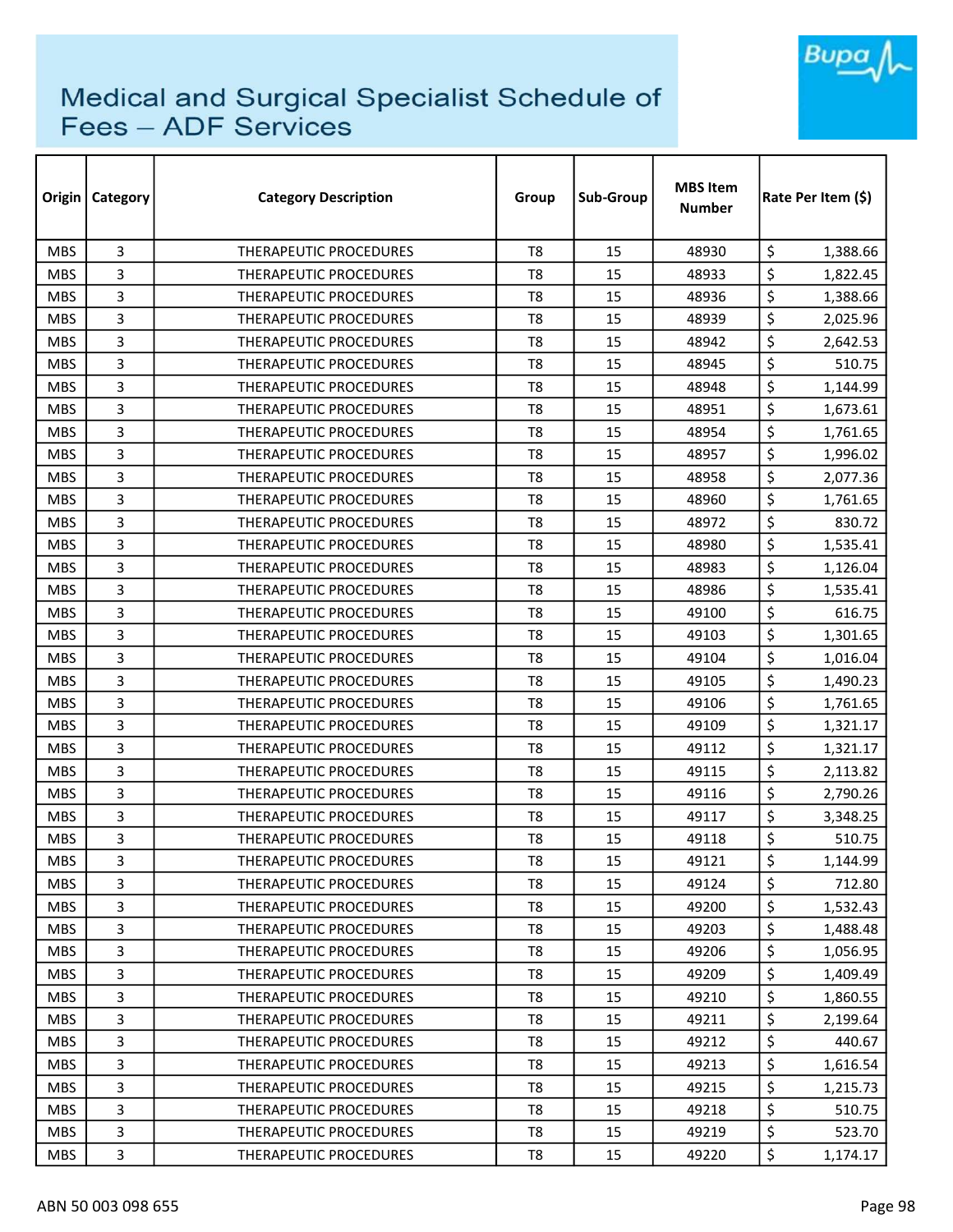

| Origin     | Category       | <b>Category Description</b>   | Group          | Sub-Group | <b>MBS Item</b><br><b>Number</b> | Rate Per Item (\$) |  |
|------------|----------------|-------------------------------|----------------|-----------|----------------------------------|--------------------|--|
| <b>MBS</b> | 3              | THERAPEUTIC PROCEDURES        | T <sub>8</sub> | 15        | 49221                            | \$<br>1,144.99     |  |
| <b>MBS</b> | 3              | <b>THERAPEUTIC PROCEDURES</b> | T8             | 15        | 49224                            | \$<br>1,321.17     |  |
| <b>MBS</b> | 3              | <b>THERAPEUTIC PROCEDURES</b> | T8             | 15        | 49227                            | \$<br>1,321.17     |  |
| <b>MBS</b> | 3              | THERAPEUTIC PROCEDURES        | T <sub>8</sub> | 15        | 49230                            | \$<br>1,767.57     |  |
| <b>MBS</b> | 3              | <b>THERAPEUTIC PROCEDURES</b> | T8             | 15        | 49233                            | \$<br>744.24       |  |
| <b>MBS</b> | 3              | <b>THERAPEUTIC PROCEDURES</b> | T <sub>8</sub> | 15        | 49236                            | \$<br>1,121.98     |  |
| <b>MBS</b> | 3              | THERAPEUTIC PROCEDURES        | T8             | 15        | 49239                            | \$<br>558.18       |  |
| <b>MBS</b> | 3              | <b>THERAPEUTIC PROCEDURES</b> | T8             | 15        | 49300                            | \$<br>975.37       |  |
| <b>MBS</b> | 3              | <b>THERAPEUTIC PROCEDURES</b> | T8             | 15        | 49303                            | \$<br>1,021.68     |  |
| <b>MBS</b> | 3              | <b>THERAPEUTIC PROCEDURES</b> | T8             | 15        | 49306                            | \$<br>2,025.96     |  |
| <b>MBS</b> | 3              | THERAPEUTIC PROCEDURES        | T <sub>8</sub> | 15        | 49309                            | \$<br>1,409.49     |  |
| <b>MBS</b> | 3              | <b>THERAPEUTIC PROCEDURES</b> | T8             | 15        | 49312                            | \$<br>1,735.62     |  |
| <b>MBS</b> | 3              | THERAPEUTIC PROCEDURES        | T <sub>8</sub> | 15        | 49315                            | \$<br>1,585.57     |  |
| <b>MBS</b> | 3              | <b>THERAPEUTIC PROCEDURES</b> | T <sub>8</sub> | 15        | 49318                            | \$<br>2,465.88     |  |
| <b>MBS</b> | 3              | <b>THERAPEUTIC PROCEDURES</b> | T8             | 15        | 49319                            | \$<br>4,332.42     |  |
| <b>MBS</b> | 3              | <b>THERAPEUTIC PROCEDURES</b> | T8             | 15        | 49321                            | \$<br>2,995.15     |  |
| <b>MBS</b> | 3              | <b>THERAPEUTIC PROCEDURES</b> | T8             | 15        | 49324                            | \$<br>3,471.33     |  |
| <b>MBS</b> | 3              | THERAPEUTIC PROCEDURES        | T <sub>8</sub> | 15        | 49327                            | \$<br>3,991.95     |  |
| <b>MBS</b> | 3              | <b>THERAPEUTIC PROCEDURES</b> | T8             | 15        | 49330                            | \$<br>3,991.95     |  |
| <b>MBS</b> | 3              | THERAPEUTIC PROCEDURES        | T8             | 15        | 49333                            | \$<br>4,512.76     |  |
| <b>MBS</b> | 3              | <b>THERAPEUTIC PROCEDURES</b> | T8             | 15        | 49336                            | \$<br>659.44       |  |
| <b>MBS</b> | 3              | THERAPEUTIC PROCEDURES        | T8             | 15        | 49339                            | \$<br>5,120.12     |  |
| <b>MBS</b> | 3              | <b>THERAPEUTIC PROCEDURES</b> | T <sub>8</sub> | 15        | 49342                            | \$<br>5,120.12     |  |
| <b>MBS</b> | 3              | THERAPEUTIC PROCEDURES        | T8             | 15        | 49345                            | \$<br>6,074.71     |  |
| <b>MBS</b> | 3              | THERAPEUTIC PROCEDURES        | T <sub>8</sub> | 15        | 49346                            | \$<br>1,562.14     |  |
| <b>MBS</b> | 3              | <b>THERAPEUTIC PROCEDURES</b> | T8             | 15        | 49360                            | \$<br>643.60       |  |
| <b>MBS</b> | 3              | <b>THERAPEUTIC PROCEDURES</b> | T8             | 15        | 49363                            | \$<br>775.05       |  |
| <b>MBS</b> | 3              | THERAPEUTIC PROCEDURES        | T8             | 15        | 49366                            | \$<br>1,144.99     |  |
| <b>MBS</b> | 3              | THERAPEUTIC PROCEDURES        | T8             | 15        | 49372                            | \$<br>1,769.87     |  |
| <b>MBS</b> | 3              | THERAPEUTIC PROCEDURES        | T8             | 15        | 49374                            | \$<br>3,287.02     |  |
| <b>MBS</b> | 3              | THERAPEUTIC PROCEDURES        | T8             | 15        | 49376                            | \$<br>4,045.64     |  |
| <b>MBS</b> | 3              | THERAPEUTIC PROCEDURES        | T8             | 15        | 49378                            | \$<br>3,539.74     |  |
| <b>MBS</b> | 3              | THERAPEUTIC PROCEDURES        | T8             | 15        | 49380                            | \$<br>4,298.46     |  |
| <b>MBS</b> | 3              | THERAPEUTIC PROCEDURES        | T8             | 15        | 49382                            | \$<br>5,562.70     |  |
| <b>MBS</b> | 3              | THERAPEUTIC PROCEDURES        | T8             | 15        | 49384                            | \$<br>6,574.04     |  |
| <b>MBS</b> | $\overline{3}$ | THERAPEUTIC PROCEDURES        | T8             | 15        | 49386                            | \$<br>4,551.27     |  |
| <b>MBS</b> | 3              | THERAPEUTIC PROCEDURES        | T8             | 15        | 49388                            | \$<br>5,309.98     |  |
| <b>MBS</b> | 3              | THERAPEUTIC PROCEDURES        | T8             | 15        | 49390                            | \$<br>6,321.23     |  |
| <b>MBS</b> | 3              | THERAPEUTIC PROCEDURES        | T8             | 15        | 49392                            | \$<br>8,849.72     |  |
| <b>MBS</b> | 3              | THERAPEUTIC PROCEDURES        | T8             | 15        | 49394                            | \$<br>7,585.48     |  |
| <b>MBS</b> | 3              | THERAPEUTIC PROCEDURES        | T8             | 15        | 49396                            | \$<br>5,056.89     |  |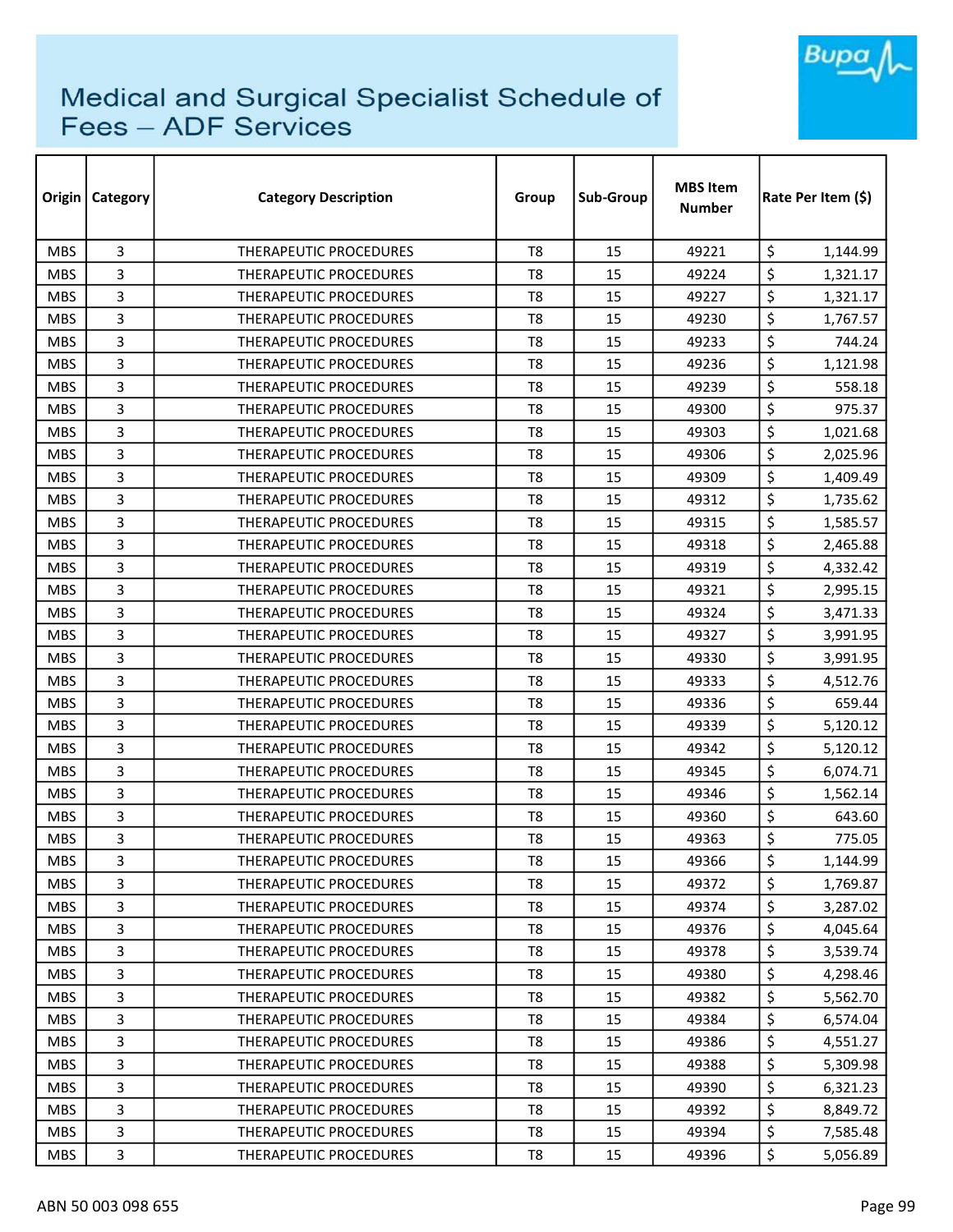

| Origin     | <b>Category</b> | <b>Category Description</b>   | Group          | Sub-Group | <b>MBS Item</b><br><b>Number</b> | Rate Per Item (\$) |
|------------|-----------------|-------------------------------|----------------|-----------|----------------------------------|--------------------|
| <b>MBS</b> | 3               | <b>THERAPEUTIC PROCEDURES</b> | T <sub>8</sub> | 15        | 49398                            | \$<br>3,792.83     |
| <b>MBS</b> | 3               | THERAPEUTIC PROCEDURES        | T <sub>8</sub> | 15        | 49500                            | \$<br>704.60       |
| <b>MBS</b> | 3               | THERAPEUTIC PROCEDURES        | T8             | 15        | 49503                            | \$<br>916.05       |
| <b>MBS</b> | 3               | <b>THERAPEUTIC PROCEDURES</b> | T <sub>8</sub> | 15        | 49506                            | \$<br>1,374.22     |
| <b>MBS</b> | 3               | <b>THERAPEUTIC PROCEDURES</b> | T8             | 15        | 49509                            | \$<br>1,409.49     |
| <b>MBS</b> | 3               | THERAPEUTIC PROCEDURES        | T8             | 15        | 49512                            | \$<br>2,528.59     |
| <b>MBS</b> | 3               | <b>THERAPEUTIC PROCEDURES</b> | T <sub>8</sub> | 15        | 49515                            | \$<br>1,585.57     |
| <b>MBS</b> | 3               | <b>THERAPEUTIC PROCEDURES</b> | T8             | 15        | 49516                            | \$<br>4,050.62     |
| <b>MBS</b> | 3               | <b>THERAPEUTIC PROCEDURES</b> | T <sub>8</sub> | 15        | 49517                            | \$<br>2,257.34     |
| <b>MBS</b> | 3               | THERAPEUTIC PROCEDURES        | T8             | 15        | 49518                            | \$<br>2,465.88     |
| <b>MBS</b> | 3               | THERAPEUTIC PROCEDURES        | T <sub>8</sub> | 15        | 49519                            | \$<br>4,332.42     |
| <b>MBS</b> | 3               | THERAPEUTIC PROCEDURES        | T <sub>8</sub> | 15        | 49521                            | \$<br>2,995.15     |
| <b>MBS</b> | 3               | THERAPEUTIC PROCEDURES        | T <sub>8</sub> | 15        | 49524                            | \$<br>3,523.40     |
| <b>MBS</b> | 3               | <b>THERAPEUTIC PROCEDURES</b> | T <sub>8</sub> | 15        | 49525                            | \$<br>3,071.18     |
| <b>MBS</b> | 3               | <b>THERAPEUTIC PROCEDURES</b> | T8             | 15        | 49527                            | \$<br>2,528.59     |
| <b>MBS</b> | 3               | <b>THERAPEUTIC PROCEDURES</b> | T8             | 15        | 49530                            | \$<br>3,699.77     |
| <b>MBS</b> | 3               | THERAPEUTIC PROCEDURES        | T8             | 15        | 49533                            | \$<br>4,878.39     |
| <b>MBS</b> | 3               | THERAPEUTIC PROCEDURES        | T <sub>8</sub> | 15        | 49534                            | \$<br>1,395.45     |
| <b>MBS</b> | 3               | <b>THERAPEUTIC PROCEDURES</b> | T <sub>8</sub> | 15        | 49536                            | \$<br>1,761.65     |
| <b>MBS</b> | 3               | <b>THERAPEUTIC PROCEDURES</b> | T8             | 15        | 49539                            | \$<br>1,735.62     |
| <b>MBS</b> | 3               | <b>THERAPEUTIC PROCEDURES</b> | T8             | 15        | 49542                            | \$<br>2,465.88     |
| <b>MBS</b> | 3               | <b>THERAPEUTIC PROCEDURES</b> | T8             | 15        | 49544                            | \$<br>2,943.85     |
| <b>MBS</b> | 3               | THERAPEUTIC PROCEDURES        | T <sub>8</sub> | 15        | 49545                            | \$<br>1,388.66     |
| <b>MBS</b> | 3               | <b>THERAPEUTIC PROCEDURES</b> | T8             | 15        | 49548                            | \$<br>1,761.65     |
| <b>MBS</b> | 3               | THERAPEUTIC PROCEDURES        | T8             | 15        | 49551                            | \$<br>2,465.88     |
| <b>MBS</b> | 3               | <b>THERAPEUTIC PROCEDURES</b> | T8             | 15        | 49554                            | \$<br>3,523.40     |
| <b>MBS</b> | 3               | <b>THERAPEUTIC PROCEDURES</b> | T8             | 15        | 49557                            | \$<br>503.20       |
| <b>MBS</b> | 3               | THERAPEUTIC PROCEDURES        | T <sub>8</sub> | 15        | 49558                            | \$<br>503.20       |
| <b>MBS</b> | 3               | <b>THERAPEUTIC PROCEDURES</b> | T8             | 15        | 49559                            | \$<br>753.46       |
| <b>MBS</b> | 3               | THERAPEUTIC PROCEDURES        | T8             | 15        | 49560                            | \$<br>1,016.91     |
| <b>MBS</b> | 3               | THERAPEUTIC PROCEDURES        | T8             | 15        | 49561                            | \$<br>1,242.56     |
| <b>MBS</b> | 3               | THERAPEUTIC PROCEDURES        | T8             | 15        | 49562                            | \$<br>1,355.94     |
| MBS.       | 3               | THERAPEUTIC PROCEDURES        | T8             | 15        | 49563                            | \$<br>1,468.77     |
| <b>MBS</b> | 3               | THERAPEUTIC PROCEDURES        | T8             | 15        | 49564                            | \$<br>1,719.74     |
| <b>MBS</b> | 3               | <b>THERAPEUTIC PROCEDURES</b> | T8             | 15        | 49565                            | \$<br>2,531.07     |
| <b>MBS</b> | 3               | THERAPEUTIC PROCEDURES        | T8             | 15        | 49566                            | \$<br>1,388.66     |
| <b>MBS</b> | 3               | THERAPEUTIC PROCEDURES        | T8             | 15        | 49569                            | \$<br>1,409.49     |
| <b>MBS</b> | 3               | THERAPEUTIC PROCEDURES        | T8             | 15        | 49570                            | \$<br>523.70       |
| <b>MBS</b> | 3               | THERAPEUTIC PROCEDURES        | T8             | 15        | 49572                            | \$<br>1,274.48     |
| <b>MBS</b> | 3               | THERAPEUTIC PROCEDURES        | T8             | 15        | 49574                            | \$<br>1,274.48     |
| <b>MBS</b> | 3               | THERAPEUTIC PROCEDURES        | T8             | 15        | 49576                            | \$<br>1,274.48     |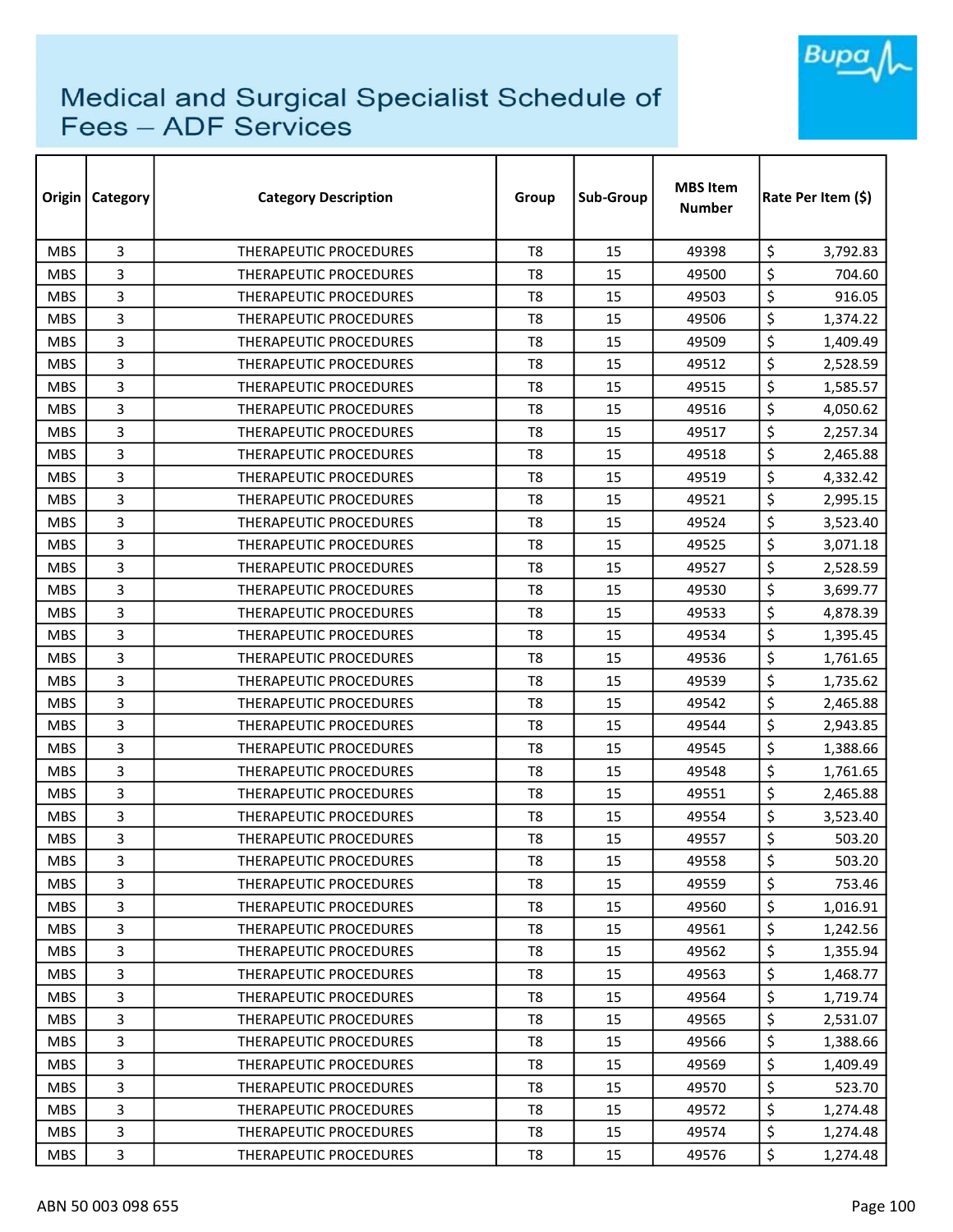

| Origin     | Category       | <b>Category Description</b>   | Group          | Sub-Group | <b>MBS Item</b><br><b>Number</b> | Rate Per Item (\$) |
|------------|----------------|-------------------------------|----------------|-----------|----------------------------------|--------------------|
| <b>MBS</b> | 3              | THERAPEUTIC PROCEDURES        | T <sub>8</sub> | 15        | 49578                            | \$<br>1,274.48     |
| <b>MBS</b> | 3              | THERAPEUTIC PROCEDURES        | T8             | 15        | 49580                            | \$<br>1,274.48     |
| <b>MBS</b> | 3              | THERAPEUTIC PROCEDURES        | T8             | 15        | 49582                            | \$<br>1,488.20     |
| <b>MBS</b> | 3              | THERAPEUTIC PROCEDURES        | T <sub>8</sub> | 15        | 49584                            | \$<br>1,488.20     |
| <b>MBS</b> | 3              | THERAPEUTIC PROCEDURES        | T8             | 15        | 49586                            | \$<br>1,488.20     |
| <b>MBS</b> | 3              | THERAPEUTIC PROCEDURES        | T <sub>8</sub> | 15        | 49590                            | \$<br>712.80       |
| <b>MBS</b> | 3              | THERAPEUTIC PROCEDURES        | T8             | 15        | 49700                            | \$<br>503.20       |
| <b>MBS</b> | 3              | THERAPEUTIC PROCEDURES        | T8             | 15        | 49703                            | \$<br>1,144.99     |
| <b>MBS</b> | 3              | THERAPEUTIC PROCEDURES        | T8             | 15        | 49706                            | \$<br>616.75       |
| <b>MBS</b> | 3              | THERAPEUTIC PROCEDURES        | T8             | 15        | 49709                            | \$<br>1,321.17     |
| <b>MBS</b> | 3              | THERAPEUTIC PROCEDURES        | T <sub>8</sub> | 15        | 49712                            | \$<br>1,806.38     |
| <b>MBS</b> | 3              | THERAPEUTIC PROCEDURES        | T8             | 15        | 49715                            | \$<br>2,113.82     |
| <b>MBS</b> | 3              | THERAPEUTIC PROCEDURES        | T <sub>8</sub> | 15        | 49716                            | \$<br>2,790.26     |
| <b>MBS</b> | 3              | THERAPEUTIC PROCEDURES        | T <sub>8</sub> | 15        | 49717                            | \$<br>3,348.25     |
| <b>MBS</b> | 3              | <b>THERAPEUTIC PROCEDURES</b> | T8             | 15        | 49718                            | \$<br>704.60       |
| <b>MBS</b> | 3              | <b>THERAPEUTIC PROCEDURES</b> | T8             | 15        | 49721                            | \$<br>434.16       |
| <b>MBS</b> | 3              | <b>THERAPEUTIC PROCEDURES</b> | T8             | 15        | 49724                            | \$<br>1,233.41     |
| <b>MBS</b> | 3              | THERAPEUTIC PROCEDURES        | T <sub>8</sub> | 15        | 49727                            | \$<br>528.34       |
| <b>MBS</b> | 3              | <b>THERAPEUTIC PROCEDURES</b> | T8             | 15        | 49728                            | \$<br>1,056.68     |
| <b>MBS</b> | 3              | THERAPEUTIC PROCEDURES        | T8             | 15        | 49730                            | \$<br>1,174.17     |
| <b>MBS</b> | 3              | <b>THERAPEUTIC PROCEDURES</b> | T8             | 15        | 49732                            | \$<br>1,174.17     |
| <b>MBS</b> | 3              | <b>THERAPEUTIC PROCEDURES</b> | T8             | 15        | 49734                            | \$<br>632.31       |
| <b>MBS</b> | 3              | THERAPEUTIC PROCEDURES        | T <sub>8</sub> | 15        | 49736                            | \$<br>1,264.71     |
| <b>MBS</b> | 3              | THERAPEUTIC PROCEDURES        | T8             | 15        | 49738                            | \$<br>903.10       |
| <b>MBS</b> | 3              | THERAPEUTIC PROCEDURES        | T <sub>8</sub> | 15        | 49740                            | \$<br>2,709.76     |
| <b>MBS</b> | 3              | THERAPEUTIC PROCEDURES        | T8             | 15        | 49742                            | \$<br>2,558.00     |
| <b>MBS</b> | 3              | <b>THERAPEUTIC PROCEDURES</b> | T8             | 15        | 49744                            | \$<br>3,837.09     |
| <b>MBS</b> | 3              | THERAPEUTIC PROCEDURES        | T8             | 15        | 49760                            | \$<br>677.39       |
| <b>MBS</b> | 3              | THERAPEUTIC PROCEDURES        | T8             | 15        | 49761                            | \$<br>993.55       |
| <b>MBS</b> | 3              | THERAPEUTIC PROCEDURES        | T8             | 15        | 49762                            | \$<br>1,102.53     |
| <b>MBS</b> | 3              | THERAPEUTIC PROCEDURES        | T8             | 15        | 49763                            | \$<br>1,211.51     |
| <b>MBS</b> | 3              | THERAPEUTIC PROCEDURES        | T8             | 15        | 49764                            | \$<br>1,320.58     |
| <b>MBS</b> | 3              | THERAPEUTIC PROCEDURES        | T8             | 15        | 49765                            | \$<br>1,429.47     |
| <b>MBS</b> | 3              | THERAPEUTIC PROCEDURES        | T8             | 15        | 49766                            | \$<br>1,538.63     |
| <b>MBS</b> | 3              | THERAPEUTIC PROCEDURES        | T8             | 15        | 49767                            | \$<br>1,647.61     |
| <b>MBS</b> | $\overline{3}$ | THERAPEUTIC PROCEDURES        | T8             | 15        | 49768                            | \$<br>1,756.59     |
| <b>MBS</b> | 3              | THERAPEUTIC PROCEDURES        | T8             | 15        | 49769                            | \$<br>1,738.62     |
| <b>MBS</b> | 3              | THERAPEUTIC PROCEDURES        | T8             | 15        | 49770                            | \$<br>2,889.92     |
| <b>MBS</b> | 3              | THERAPEUTIC PROCEDURES        | T8             | 15        | 49771                            | \$<br>712.80       |
| <b>MBS</b> | 3              | THERAPEUTIC PROCEDURES        | T8             | 15        | 49772                            | \$<br>629.08       |
| <b>MBS</b> | 3              | THERAPEUTIC PROCEDURES        | T8             | 15        | 49773                            | \$<br>779.74       |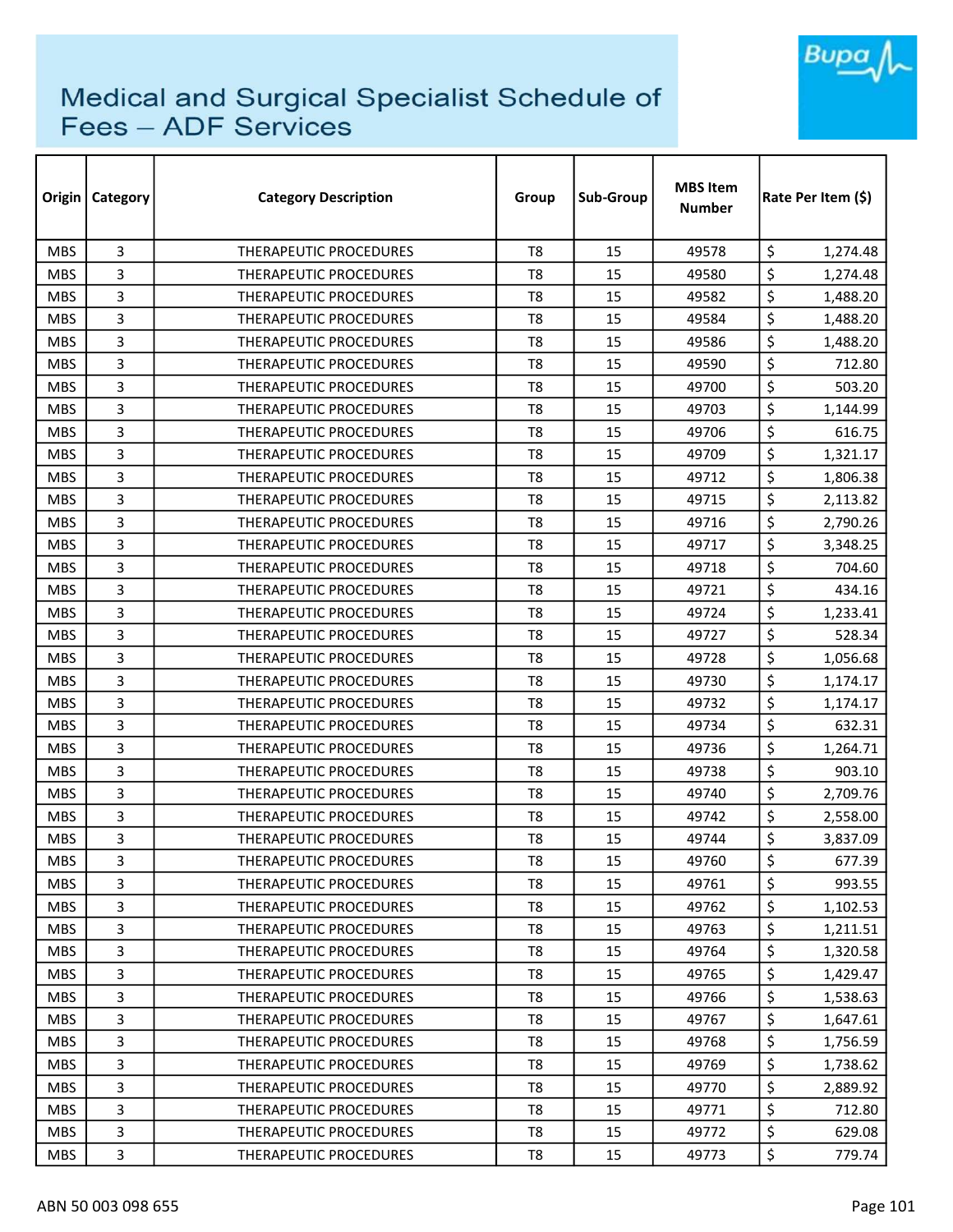

| Origin     | Category       | <b>Category Description</b>   | Group          | Sub-Group | <b>MBS Item</b><br><b>Number</b> | Rate Per Item (\$) |  |
|------------|----------------|-------------------------------|----------------|-----------|----------------------------------|--------------------|--|
| <b>MBS</b> | 3              | THERAPEUTIC PROCEDURES        | T <sub>8</sub> | 15        | 49774                            | \$<br>531.07       |  |
| <b>MBS</b> | 3              | <b>THERAPEUTIC PROCEDURES</b> | T8             | 15        | 49775                            | \$<br>717.04       |  |
| <b>MBS</b> | 3              | <b>THERAPEUTIC PROCEDURES</b> | T8             | 15        | 49776                            | \$<br>2,255.21     |  |
| <b>MBS</b> | 3              | THERAPEUTIC PROCEDURES        | T <sub>8</sub> | 15        | 49777                            | \$<br>1,335.33     |  |
| <b>MBS</b> | 3              | <b>THERAPEUTIC PROCEDURES</b> | T8             | 15        | 49778                            | \$<br>2,003.05     |  |
| <b>MBS</b> | 3              | THERAPEUTIC PROCEDURES        | T <sub>8</sub> | 15        | 49779                            | \$<br>2,336.81     |  |
| <b>MBS</b> | 3              | <b>THERAPEUTIC PROCEDURES</b> | T8             | 15        | 49780                            | \$<br>2,670.67     |  |
| <b>MBS</b> | 3              | THERAPEUTIC PROCEDURES        | T8             | 15        | 49781                            | \$<br>2,003.05     |  |
| <b>MBS</b> | 3              | <b>THERAPEUTIC PROCEDURES</b> | T8             | 15        | 49782                            | \$<br>1,084.92     |  |
| <b>MBS</b> | 3              | <b>THERAPEUTIC PROCEDURES</b> | T8             | 15        | 49783                            | \$<br>1,454.92     |  |
| <b>MBS</b> | 3              | <b>THERAPEUTIC PROCEDURES</b> | T <sub>8</sub> | 15        | 49784                            | \$<br>1,662.55     |  |
| <b>MBS</b> | 3              | THERAPEUTIC PROCEDURES        | T8             | 15        | 49785                            | \$<br>1,870.28     |  |
| <b>MBS</b> | 3              | THERAPEUTIC PROCEDURES        | T <sub>8</sub> | 15        | 49786                            | \$<br>2,078.00     |  |
| <b>MBS</b> | 3              | <b>THERAPEUTIC PROCEDURES</b> | T <sub>8</sub> | 15        | 49787                            | \$<br>2,285.64     |  |
| <b>MBS</b> | 3              | <b>THERAPEUTIC PROCEDURES</b> | T8             | 15        | 49788                            | \$<br>2,493.36     |  |
| <b>MBS</b> | 3              | <b>THERAPEUTIC PROCEDURES</b> | T8             | 15        | 49789                            | \$<br>2,144.66     |  |
| <b>MBS</b> | 3              | <b>THERAPEUTIC PROCEDURES</b> | T8             | 15        | 49790                            | \$<br>1,862.81     |  |
| <b>MBS</b> | 3              | THERAPEUTIC PROCEDURES        | T <sub>8</sub> | 15        | 49791                            | \$<br>844.55       |  |
| <b>MBS</b> | 3              | <b>THERAPEUTIC PROCEDURES</b> | T8             | 15        | 49792                            | \$<br>948.65       |  |
| <b>MBS</b> | 3              | THERAPEUTIC PROCEDURES        | T8             | 15        | 49793                            | \$<br>1,106.77     |  |
| <b>MBS</b> | 3              | <b>THERAPEUTIC PROCEDURES</b> | T8             | 15        | 49794                            | \$<br>1,264.80     |  |
| <b>MBS</b> | 3              | <b>THERAPEUTIC PROCEDURES</b> | T8             | 15        | 49795                            | \$<br>1,422.92     |  |
| <b>MBS</b> | 3              | <b>THERAPEUTIC PROCEDURES</b> | T <sub>8</sub> | 15        | 49796                            | \$<br>1,581.05     |  |
| <b>MBS</b> | 3              | <b>THERAPEUTIC PROCEDURES</b> | T8             | 15        | 49797                            | \$<br>1,739.08     |  |
| <b>MBS</b> | 3              | THERAPEUTIC PROCEDURES        | T <sub>8</sub> | 15        | 49798                            | \$<br>1,897.20     |  |
| <b>MBS</b> | 3              | THERAPEUTIC PROCEDURES        | T8             | 15        | 49800                            | \$<br>246.72       |  |
| <b>MBS</b> | 3              | <b>THERAPEUTIC PROCEDURES</b> | T8             | 15        | 49803                            | \$<br>317.17       |  |
| <b>MBS</b> | 3              | THERAPEUTIC PROCEDURES        | T8             | 15        | 49806                            | \$<br>246.72       |  |
| <b>MBS</b> | 3              | <b>THERAPEUTIC PROCEDURES</b> | T8             | 15        | 49809                            | \$<br>405.12       |  |
| <b>MBS</b> | 3              | THERAPEUTIC PROCEDURES        | T8             | 15        | 49812                            | \$<br>810.14       |  |
| <b>MBS</b> | 3              | THERAPEUTIC PROCEDURES        | T8             | 15        | 49814                            | \$<br>1,896.92     |  |
| <b>MBS</b> | 3              | THERAPEUTIC PROCEDURES        | T8             | 15        | 49815                            | \$<br>2,631.11     |  |
| MBS.       | 3              | THERAPEUTIC PROCEDURES        | T8             | 15        | 49818                            | \$<br>510.75       |  |
| <b>MBS</b> | 3              | THERAPEUTIC PROCEDURES        | T8             | 15        | 49821                            | \$<br>810.14       |  |
| <b>MBS</b> | 3              | THERAPEUTIC PROCEDURES        | T8             | 15        | 49824                            | \$<br>1,418.29     |  |
| <b>MBS</b> | $\overline{3}$ | THERAPEUTIC PROCEDURES        | T8             | 15        | 49827                            | \$<br>880.78       |  |
| <b>MBS</b> | 3              | THERAPEUTIC PROCEDURES        | T8             | 15        | 49830                            | \$<br>1,541.41     |  |
| <b>MBS</b> | 3              | THERAPEUTIC PROCEDURES        | T8             | 15        | 49833                            | \$<br>968.92       |  |
| <b>MBS</b> | 3              | <b>THERAPEUTIC PROCEDURES</b> | T8             | 15        | 49836                            | \$<br>1,673.61     |  |
| <b>MBS</b> | 3              | THERAPEUTIC PROCEDURES        | T8             | 15        | 49837                            | \$<br>1,211.14     |  |
| <b>MBS</b> | 3              | THERAPEUTIC PROCEDURES        | T8             | 15        | 49838                            | \$<br>2,091.55     |  |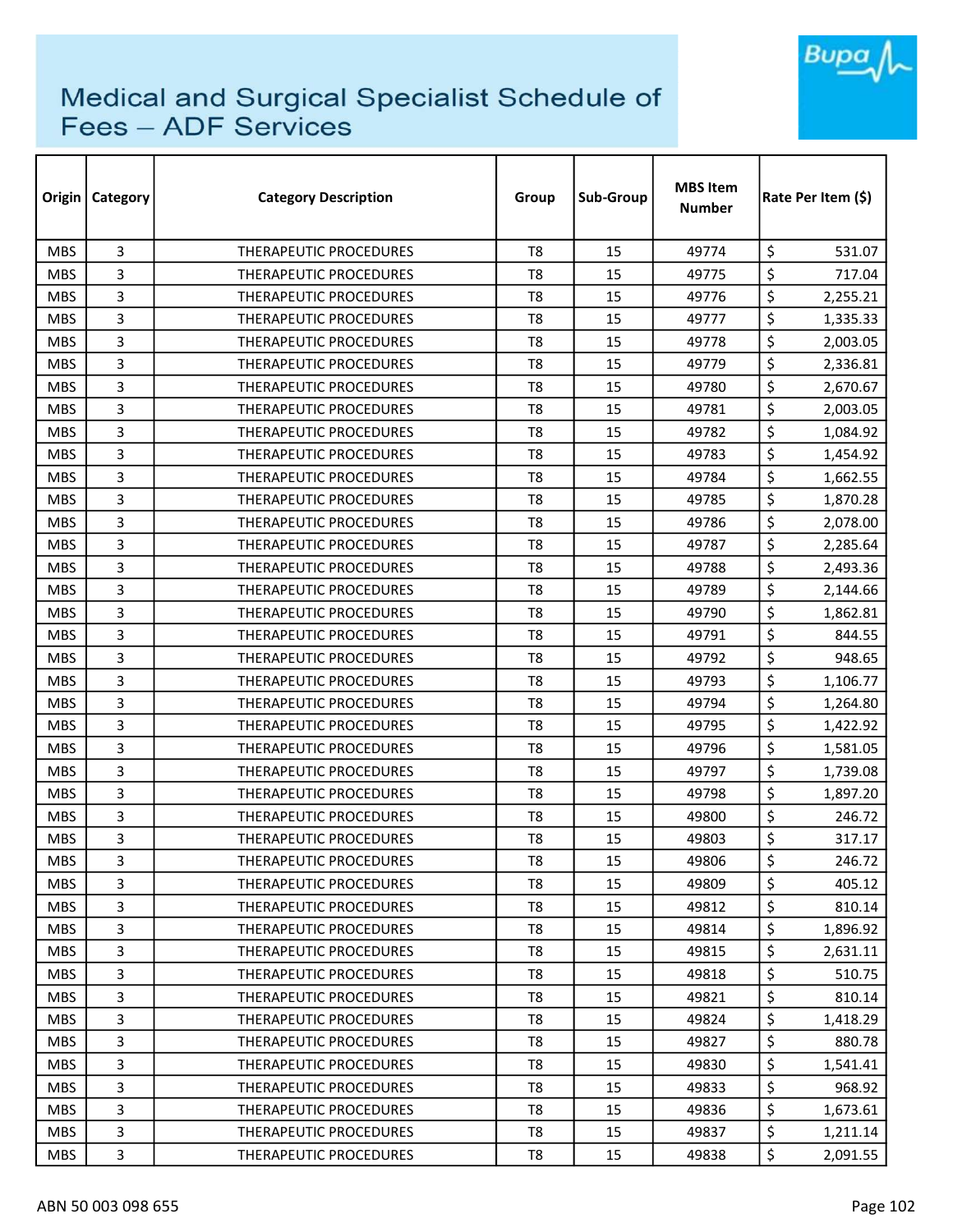

| Origin     | <b>Category</b> | <b>Category Description</b>   | Group          | Sub-Group | <b>MBS Item</b><br><b>Number</b> | Rate Per Item (\$) |  |
|------------|-----------------|-------------------------------|----------------|-----------|----------------------------------|--------------------|--|
| <b>MBS</b> | 3               | <b>THERAPEUTIC PROCEDURES</b> | T <sub>8</sub> | 15        | 49839                            | \$<br>968.92       |  |
| <b>MBS</b> | 3               | <b>THERAPEUTIC PROCEDURES</b> | T <sub>8</sub> | 15        | 49842                            | \$<br>1,648.88     |  |
| <b>MBS</b> | 3               | THERAPEUTIC PROCEDURES        | T <sub>8</sub> | 15        | 49845                            | \$<br>1,241.84     |  |
| <b>MBS</b> | 3               | <b>THERAPEUTIC PROCEDURES</b> | T <sub>8</sub> | 15        | 49848                            | \$<br>295.06       |  |
| <b>MBS</b> | 3               | <b>THERAPEUTIC PROCEDURES</b> | T <sub>8</sub> | 15        | 49851                            | \$<br>830.72       |  |
| <b>MBS</b> | 3               | THERAPEUTIC PROCEDURES        | T <sub>8</sub> | 15        | 49854                            | \$<br>704.60       |  |
| <b>MBS</b> | 3               | <b>THERAPEUTIC PROCEDURES</b> | T8             | 15        | 49857                            | \$<br>651.83       |  |
| <b>MBS</b> | 3               | <b>THERAPEUTIC PROCEDURES</b> | T8             | 15        | 49860                            | \$<br>624.10       |  |
| <b>MBS</b> | 3               | <b>THERAPEUTIC PROCEDURES</b> | T <sub>8</sub> | 15        | 49863                            | \$<br>781.21       |  |
| <b>MBS</b> | 3               | THERAPEUTIC PROCEDURES        | T <sub>8</sub> | 15        | 49866                            | \$<br>563.32       |  |
| <b>MBS</b> | 3               | THERAPEUTIC PROCEDURES        | T <sub>8</sub> | 15        | 49878                            | \$<br>105.72       |  |
| <b>MBS</b> | 3               | THERAPEUTIC PROCEDURES        | T <sub>8</sub> | 15        | 49881                            | \$<br>422.00       |  |
| <b>MBS</b> | 3               | <b>THERAPEUTIC PROCEDURES</b> | T <sub>8</sub> | 15        | 49884                            | \$<br>712.80       |  |
| <b>MBS</b> | 3               | <b>THERAPEUTIC PROCEDURES</b> | T <sub>8</sub> | 15        | 49887                            | \$<br>569.80       |  |
| <b>MBS</b> | 3               | <b>THERAPEUTIC PROCEDURES</b> | T8             | 15        | 49890                            | \$<br>962.20       |  |
| <b>MBS</b> | 3               | <b>THERAPEUTIC PROCEDURES</b> | T <sub>8</sub> | 15        | 50100                            | \$<br>503.20       |  |
| <b>MBS</b> | 3               | <b>THERAPEUTIC PROCEDURES</b> | T8             | 15        | 50102                            | \$<br>1,128.07     |  |
| <b>MBS</b> | 3               | THERAPEUTIC PROCEDURES        | T <sub>8</sub> | 15        | 50103                            | \$<br>607.64       |  |
| <b>MBS</b> | 3               | THERAPEUTIC PROCEDURES        | T <sub>8</sub> | 15        | 50104                            | \$<br>575.74       |  |
| <b>MBS</b> | 3               | THERAPEUTIC PROCEDURES        | T8             | 15        | 50106                            | \$<br>867.76       |  |
| <b>MBS</b> | 3               | <b>THERAPEUTIC PROCEDURES</b> | T <sub>8</sub> | 15        | 50107                            | \$<br>903.10       |  |
| <b>MBS</b> | 3               | THERAPEUTIC PROCEDURES        | T <sub>8</sub> | 15        | 50109                            | \$<br>867.76       |  |
| <b>MBS</b> | 3               | <b>THERAPEUTIC PROCEDURES</b> | T <sub>8</sub> | 15        | 50112                            | \$<br>675.60       |  |
| <b>MBS</b> | 3               | <b>THERAPEUTIC PROCEDURES</b> | T <sub>8</sub> | 15        | 50115                            | \$<br>267.49       |  |
| <b>MBS</b> | 3               | THERAPEUTIC PROCEDURES        | T <sub>8</sub> | 15        | 50118                            | \$<br>1,503.41     |  |
| <b>MBS</b> | 3               | <b>THERAPEUTIC PROCEDURES</b> | T <sub>8</sub> | 15        | 50121                            | \$<br>1,562.14     |  |
| <b>MBS</b> | 3               | <b>THERAPEUTIC PROCEDURES</b> | T8             | 15        | 50127                            | \$<br>1,295.10     |  |
| <b>MBS</b> | 3               | THERAPEUTIC PROCEDURES        | T <sub>8</sub> | 15        | 50130                            | \$<br>584.38       |  |
| <b>MBS</b> | 3               | <b>THERAPEUTIC PROCEDURES</b> | T8             | 15        | 50200                            | \$<br>352.16       |  |
| <b>MBS</b> | 3               | THERAPEUTIC PROCEDURES        | T8             | 15        | 50201                            | \$<br>616.56       |  |
| <b>MBS</b> | 3               | THERAPEUTIC PROCEDURES        | T <sub>8</sub> | 15        | 50203                            | \$<br>775.15       |  |
| <b>MBS</b> | 3               | THERAPEUTIC PROCEDURES        | T8             | 15        | 50206                            | \$<br>1,144.99     |  |
| <b>MBS</b> | 3               | THERAPEUTIC PROCEDURES        | T <sub>8</sub> | 15        | 50209                            | \$<br>1,409.49     |  |
| <b>MBS</b> | 3               | <b>THERAPEUTIC PROCEDURES</b> | T8             | 15        | 50212                            | \$<br>3,082.92     |  |
| <b>MBS</b> | 3               | THERAPEUTIC PROCEDURES        | T8             | 15        | 50215                            | \$<br>3,875.66     |  |
| <b>MBS</b> | 3               | THERAPEUTIC PROCEDURES        | T8             | 15        | 50218                            | \$<br>5,108.97     |  |
| <b>MBS</b> | 3               | THERAPEUTIC PROCEDURES        | T8             | 15        | 50221                            | \$<br>4,756.34     |  |
| <b>MBS</b> | 3               | THERAPEUTIC PROCEDURES        | T8             | 15        | 50224                            | \$<br>5,284.96     |  |
| <b>MBS</b> | 3               | THERAPEUTIC PROCEDURES        | T8             | 15        | 50227                            | \$<br>6,074.71     |  |
| <b>MBS</b> | 3               | THERAPEUTIC PROCEDURES        | T8             | 15        | 50230                            | \$<br>3,124.10     |  |
| <b>MBS</b> | 3               | THERAPEUTIC PROCEDURES        | T8             | 15        | 50233                            | \$<br>4,051.83     |  |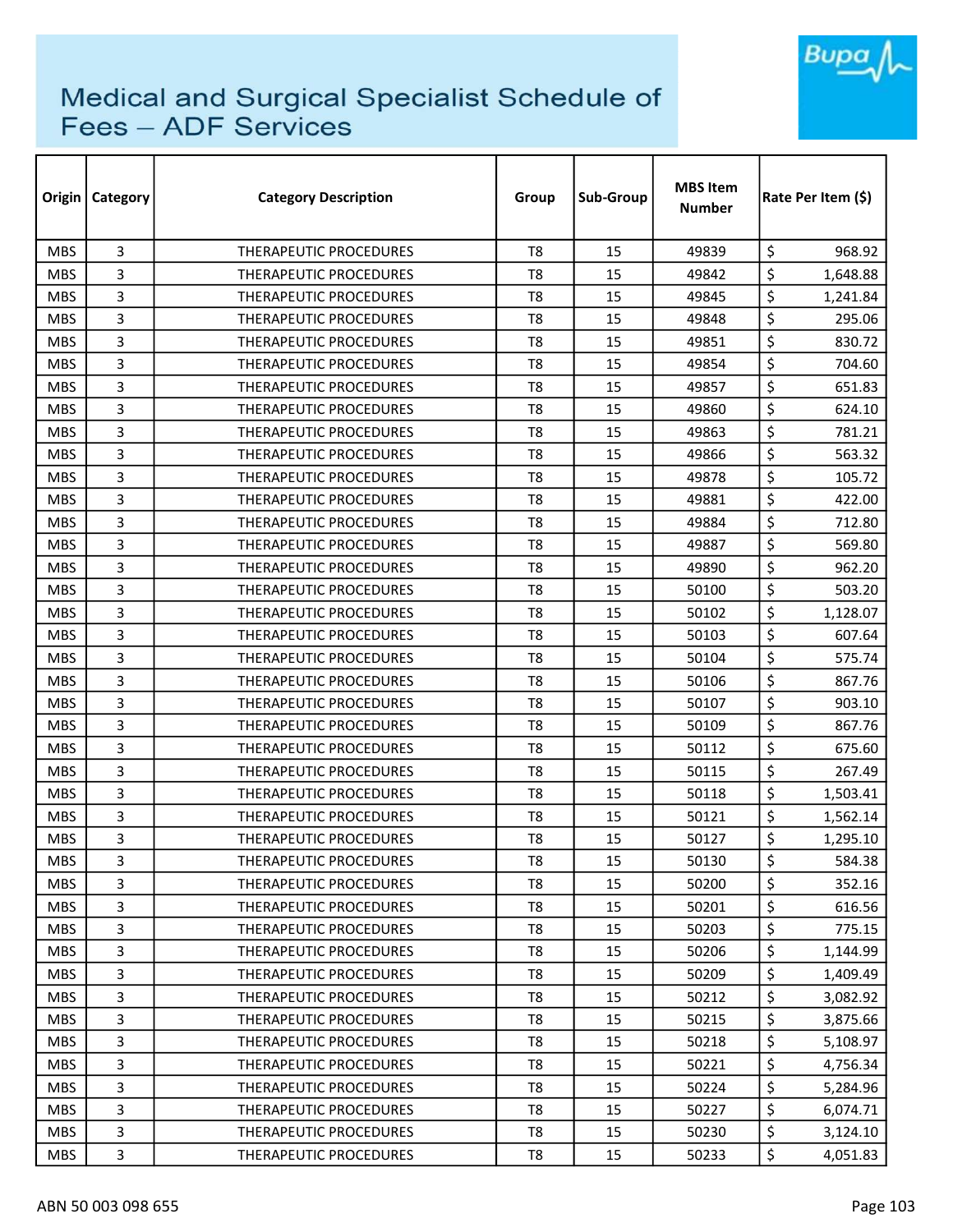

| Origin     | <b>Category</b> | <b>Category Description</b>   | Group          | Sub-Group | <b>MBS Item</b><br><b>Number</b> | Rate Per Item (\$) |
|------------|-----------------|-------------------------------|----------------|-----------|----------------------------------|--------------------|
| <b>MBS</b> | 3               | <b>THERAPEUTIC PROCEDURES</b> | T <sub>8</sub> | 15        | 50236                            | \$<br>3,170.96     |
| <b>MBS</b> | 3               | <b>THERAPEUTIC PROCEDURES</b> | T <sub>8</sub> | 15        | 50239                            | \$<br>2,113.82     |
| <b>MBS</b> | 3               | THERAPEUTIC PROCEDURES        | T <sub>8</sub> | 15        | 50242                            | \$<br>1,625.76     |
| <b>MBS</b> | 3               | THERAPEUTIC PROCEDURES        | T <sub>8</sub> | 15        | 50245                            | \$<br>4,877.47     |
| <b>MBS</b> | 3               | THERAPEUTIC PROCEDURES        | T <sub>8</sub> | 15        | 50300                            | \$<br>2,166.30     |
| <b>MBS</b> | 3               | <b>THERAPEUTIC PROCEDURES</b> | T <sub>8</sub> | 15        | 50303                            | \$<br>2,957.64     |
| <b>MBS</b> | 3               | THERAPEUTIC PROCEDURES        | T8             | 15        | 50306                            | \$<br>4,617.97     |
| <b>MBS</b> | 3               | THERAPEUTIC PROCEDURES        | T8             | 15        | 50309                            | \$<br>570.82       |
| <b>MBS</b> | 3               | <b>THERAPEUTIC PROCEDURES</b> | T <sub>8</sub> | 15        | 50310                            | \$<br>83.72        |
| <b>MBS</b> | 3               | THERAPEUTIC PROCEDURES        | T <sub>8</sub> | 15        | 50312                            | \$<br>1,443.30     |
| <b>MBS</b> | 3               | <b>THERAPEUTIC PROCEDURES</b> | T <sub>8</sub> | 15        | 50315                            | \$<br>1,278.14     |
| <b>MBS</b> | 3               | THERAPEUTIC PROCEDURES        | T <sub>8</sub> | 15        | 50318                            | \$<br>1,278.14     |
| <b>MBS</b> | 3               | <b>THERAPEUTIC PROCEDURES</b> | T <sub>8</sub> | 15        | 50321                            | \$<br>1,738.08     |
| <b>MBS</b> | 3               | THERAPEUTIC PROCEDURES        | T <sub>8</sub> | 15        | 50324                            | \$<br>2,477.77     |
| <b>MBS</b> | 3               | THERAPEUTIC PROCEDURES        | T8             | 15        | 50327                            | \$<br>2,977.63     |
| <b>MBS</b> | 3               | THERAPEUTIC PROCEDURES        | T <sub>8</sub> | 15        | 50330                            | \$<br>427.94       |
| <b>MBS</b> | 3               | <b>THERAPEUTIC PROCEDURES</b> | T8             | 15        | 50333                            | \$<br>1,154.26     |
| <b>MBS</b> | 3               | THERAPEUTIC PROCEDURES        | T <sub>8</sub> | 15        | 50335                            | \$<br>1,183.48     |
| <b>MBS</b> | 3               | THERAPEUTIC PROCEDURES        | T <sub>8</sub> | 15        | 50336                            | \$<br>1,725.35     |
| <b>MBS</b> | 3               | THERAPEUTIC PROCEDURES        | T8             | 15        | 50339                            | \$<br>1,132.95     |
| <b>MBS</b> | 3               | <b>THERAPEUTIC PROCEDURES</b> | T8             | 15        | 50342                            | \$<br>1,201.26     |
| <b>MBS</b> | 3               | THERAPEUTIC PROCEDURES        | T <sub>8</sub> | 15        | 50345                            | \$<br>648.66       |
| <b>MBS</b> | 3               | <b>THERAPEUTIC PROCEDURES</b> | T <sub>8</sub> | 15        | 50348                            | \$<br>427.94       |
| <b>MBS</b> | 3               | <b>THERAPEUTIC PROCEDURES</b> | T <sub>8</sub> | 15        | 50349                            | \$<br>590.22       |
| <b>MBS</b> | 3               | <b>THERAPEUTIC PROCEDURES</b> | T8             | 15        | 50351                            | \$<br>2,988.80     |
| <b>MBS</b> | 3               | <b>THERAPEUTIC PROCEDURES</b> | T <sub>8</sub> | 15        | 50352                            | \$<br>105.72       |
| <b>MBS</b> | 3               | <b>THERAPEUTIC PROCEDURES</b> | T8             | 15        | 50353                            | \$<br>654.10       |
| <b>MBS</b> | 3               | THERAPEUTIC PROCEDURES        | T <sub>8</sub> | 15        | 50354                            | \$<br>2,451.57     |
| <b>MBS</b> | 3               | THERAPEUTIC PROCEDURES        | T8             | 15        | 50357                            | \$<br>1,050.78     |
| <b>MBS</b> | 3               | THERAPEUTIC PROCEDURES        | T8             | 15        | 50360                            | \$<br>1,219.28     |
| <b>MBS</b> | 3               | <b>THERAPEUTIC PROCEDURES</b> | T8             | 15        | 50363                            | \$<br>920.03       |
| <b>MBS</b> | 3               | THERAPEUTIC PROCEDURES        | T8             | 15        | 50366                            | \$<br>1,610.26     |
| <b>MBS</b> | 3               | THERAPEUTIC PROCEDURES        | T8             | 15        | 50369                            | \$<br>1,219.28     |
| <b>MBS</b> | 3               | THERAPEUTIC PROCEDURES        | T8             | 15        | 50372                            | \$<br>2,140.29     |
| <b>MBS</b> | 3               | THERAPEUTIC PROCEDURES        | T <sub>8</sub> | 15        | 50375                            | \$<br>933.83       |
| <b>MBS</b> | 3               | THERAPEUTIC PROCEDURES        | T8             | 15        | 50378                            | \$<br>1,634.41     |
| <b>MBS</b> | 3               | THERAPEUTIC PROCEDURES        | T8             | 15        | 50381                            | \$<br>1,219.28     |
| <b>MBS</b> | 3               | THERAPEUTIC PROCEDURES        | T8             | 15        | 50384                            | \$<br>2,140.29     |
| <b>MBS</b> | 3               | THERAPEUTIC PROCEDURES        | T8             | 15        | 50387                            | \$<br>1,201.26     |
| <b>MBS</b> | 3               | THERAPEUTIC PROCEDURES        | T8             | 15        | 50390                            | \$<br>427.94       |
| <b>MBS</b> | 3               | THERAPEUTIC PROCEDURES        | T8             | 15        | 50393                            | \$<br>1,582.29     |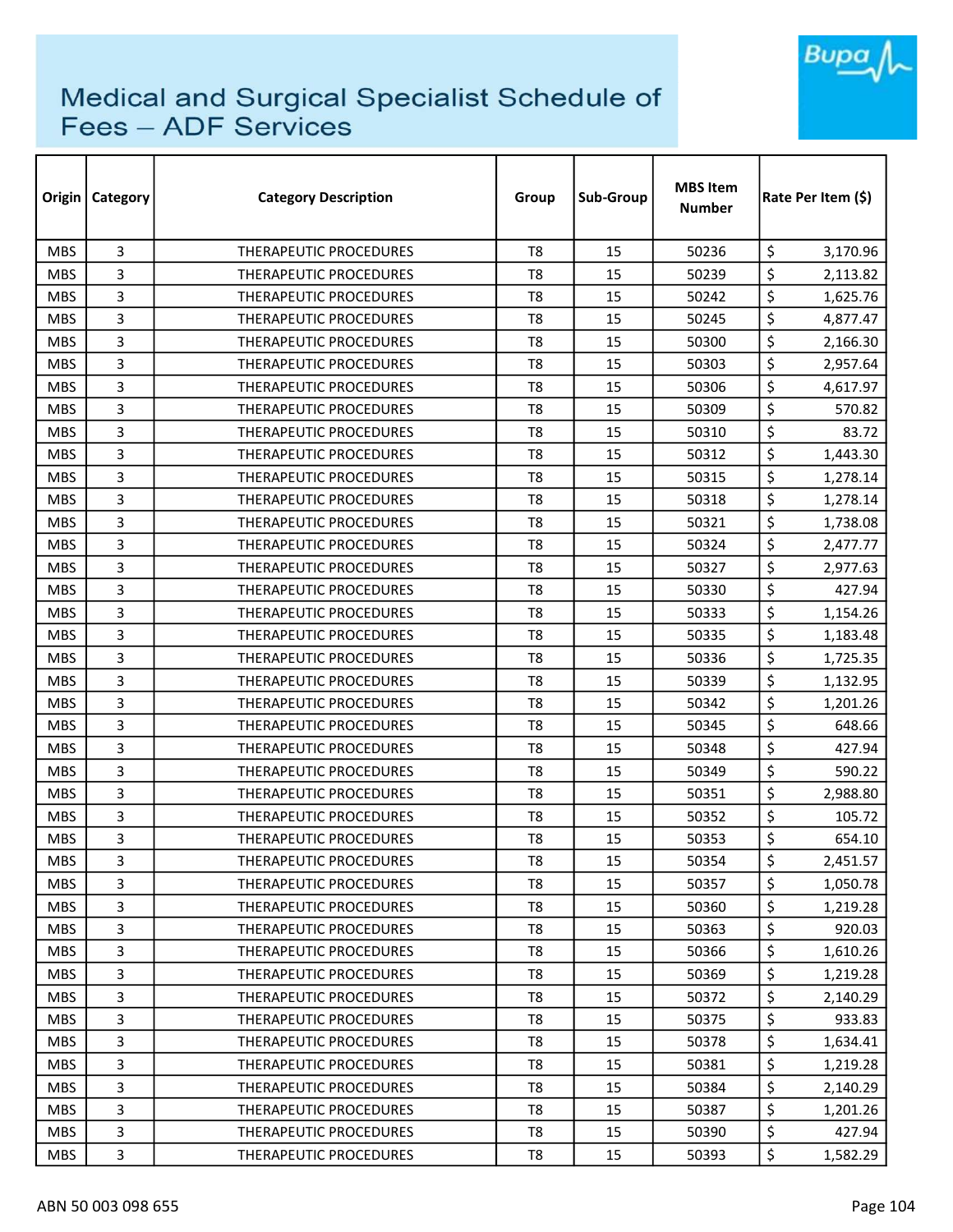

| Origin     | Category | <b>Category Description</b>   | Group          | Sub-Group | <b>MBS Item</b><br><b>Number</b> | Rate Per Item (S) |
|------------|----------|-------------------------------|----------------|-----------|----------------------------------|-------------------|
| <b>MBS</b> | 3        | THERAPEUTIC PROCEDURES        | T8             | 15        | 50394                            | \$<br>5,196.92    |
| <b>MBS</b> | 3        | <b>THERAPEUTIC PROCEDURES</b> | T <sub>8</sub> | 15        | 50395                            | \$<br>1,752.26    |
| <b>MBS</b> | 3        | THERAPEUTIC PROCEDURES        | T <sub>8</sub> | 15        | 50396                            | \$<br>869.28      |
| <b>MBS</b> | 3        | THERAPEUTIC PROCEDURES        | T <sub>8</sub> | 15        | 50399                            | \$<br>1,725.35    |
| <b>MBS</b> | 3        | <b>THERAPEUTIC PROCEDURES</b> | T <sub>8</sub> | 15        | 50402                            | \$<br>779.73      |
| <b>MBS</b> | 3        | <b>THERAPEUTIC PROCEDURES</b> | T8             | 15        | 50405                            | \$<br>1,060.78    |
| <b>MBS</b> | 3        | <b>THERAPEUTIC PROCEDURES</b> | T8             | 15        | 50408                            | \$<br>1,840.33    |
| <b>MBS</b> | 3        | <b>THERAPEUTIC PROCEDURES</b> | T8             | 15        | 50411                            | \$<br>2,451.57    |
| <b>MBS</b> | 3        | THERAPEUTIC PROCEDURES        | T <sub>8</sub> | 15        | 50414                            | \$<br>3,307.56    |
| <b>MBS</b> | 3        | <b>THERAPEUTIC PROCEDURES</b> | T <sub>8</sub> | 15        | 50417                            | \$<br>2,451.57    |
| <b>MBS</b> | 3        | <b>THERAPEUTIC PROCEDURES</b> | T <sub>8</sub> | 15        | 50420                            | \$<br>2,023.43    |
| <b>MBS</b> | 3        | <b>THERAPEUTIC PROCEDURES</b> | T <sub>8</sub> | 15        | 50423                            | \$<br>1,867.93    |
| <b>MBS</b> | 3        | <b>THERAPEUTIC PROCEDURES</b> | T8             | 15        | 50426                            | \$<br>869.28      |
| <b>MBS</b> | 3        | <b>THERAPEUTIC PROCEDURES</b> | T <sub>8</sub> | 15        | 50428                            | \$<br>1,488.20    |
| <b>MBS</b> | 3        | THERAPEUTIC PROCEDURES        | T <sub>8</sub> | 15        | 50450                            | \$<br>2,295.79    |
| <b>MBS</b> | 3        | <b>THERAPEUTIC PROCEDURES</b> | T <sub>8</sub> | 15        | 50451                            | \$<br>2,295.79    |
| <b>MBS</b> | 3        | THERAPEUTIC PROCEDURES        | T <sub>8</sub> | 15        | 50455                            | \$<br>2,599.86    |
| <b>MBS</b> | 3        | <b>THERAPEUTIC PROCEDURES</b> | T <sub>8</sub> | 15        | 50456                            | \$<br>2,599.86    |
| <b>MBS</b> | 3        | <b>THERAPEUTIC PROCEDURES</b> | T <sub>8</sub> | 15        | 50460                            | \$<br>3,881.74    |
| <b>MBS</b> | 3        | <b>THERAPEUTIC PROCEDURES</b> | T8             | 15        | 50461                            | \$<br>3,881.74    |
| <b>MBS</b> | 3        | <b>THERAPEUTIC PROCEDURES</b> | T <sub>8</sub> | 15        | 50465                            | \$<br>5,467.31    |
| <b>MBS</b> | 3        | <b>THERAPEUTIC PROCEDURES</b> | T <sub>8</sub> | 15        | 50466                            | \$<br>5,467.31    |
| <b>MBS</b> | 3        | THERAPEUTIC PROCEDURES        | T <sub>8</sub> | 15        | 50470                            | \$<br>6,933.87    |
| <b>MBS</b> | 3        | <b>THERAPEUTIC PROCEDURES</b> | T <sub>8</sub> | 15        | 50471                            | \$<br>6,933.87    |
| <b>MBS</b> | 3        | THERAPEUTIC PROCEDURES        | T <sub>8</sub> | 15        | 50475                            | \$<br>8,001.03    |
| <b>MBS</b> | 3        | <b>THERAPEUTIC PROCEDURES</b> | T8             | 15        | 50476                            | \$<br>8,001.03    |
| <b>MBS</b> | 3        | <b>THERAPEUTIC PROCEDURES</b> | T8             | 15        | 50500                            | \$<br>510.02      |
| <b>MBS</b> | 3        | THERAPEUTIC PROCEDURES        | T <sub>8</sub> | 15        | 50504                            | \$<br>680.37      |
| <b>MBS</b> | 3        | <b>THERAPEUTIC PROCEDURES</b> | T8             | 15        | 50508                            | \$<br>739.60      |
| <b>MBS</b> | 3        | THERAPEUTIC PROCEDURES        | T8             | 15        | 50512                            | \$<br>986.69      |
| <b>MBS</b> | 3        | THERAPEUTIC PROCEDURES        | T <sub>8</sub> | 15        | 50516                            | \$<br>656.03      |
| <b>MBS</b> | 3        | <b>THERAPEUTIC PROCEDURES</b> | T8             | 15        | 50520                            | \$<br>874.58      |
| <b>MBS</b> | 3        | THERAPEUTIC PROCEDURES        | T8             | 15        | 50524                            | \$<br>764.39      |
| <b>MBS</b> | 3        | THERAPEUTIC PROCEDURES        | T8             | 15        | 50528                            | \$<br>1,233.13    |
| <b>MBS</b> | 3        | THERAPEUTIC PROCEDURES        | T8             | 15        | 50532                            | \$<br>1,072.96    |
| <b>MBS</b> | 3        | <b>THERAPEUTIC PROCEDURES</b> | T <sub>8</sub> | 15        | 50536                            | \$<br>1,430.36    |
| <b>MBS</b> | 3        | THERAPEUTIC PROCEDURES        | T8             | 15        | 50540                            | \$<br>986.69      |
| <b>MBS</b> | 3        | THERAPEUTIC PROCEDURES        | T8             | 15        | 50544                            | \$<br>493.25      |
| <b>MBS</b> | 3        | THERAPEUTIC PROCEDURES        | T8             | 15        | 50548                            | \$<br>986.69      |
| <b>MBS</b> | 3        | THERAPEUTIC PROCEDURES        | T8             | 15        | 50552                            | \$<br>850.94      |
| MBS        | 3        | THERAPEUTIC PROCEDURES        | T8             | 15        | 50556                            | \$<br>1,134.33    |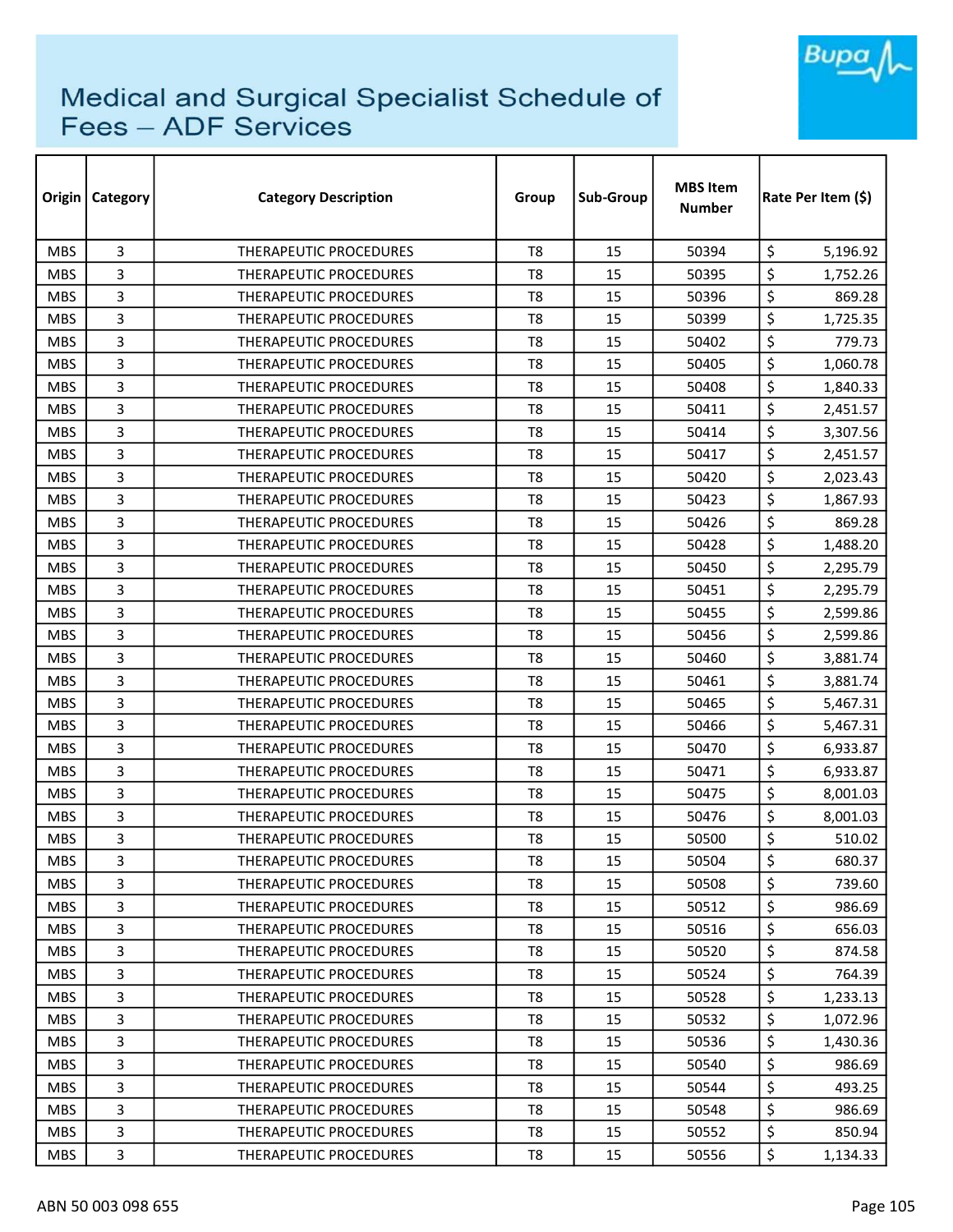

| Origin     | <b>Category</b> | <b>Category Description</b>   | Group          | Sub-Group | <b>MBS Item</b><br><b>Number</b> | Rate Per Item (\$) |
|------------|-----------------|-------------------------------|----------------|-----------|----------------------------------|--------------------|
| <b>MBS</b> | 3               | <b>THERAPEUTIC PROCEDURES</b> | T <sub>8</sub> | 15        | 50560                            | \$<br>887.70       |
| <b>MBS</b> | 3               | <b>THERAPEUTIC PROCEDURES</b> | T <sub>8</sub> | 15        | 50564                            | \$<br>1,183.82     |
| <b>MBS</b> | 3               | THERAPEUTIC PROCEDURES        | T8             | 15        | 50568                            | \$<br>1,035.90     |
| <b>MBS</b> | 3               | <b>THERAPEUTIC PROCEDURES</b> | T <sub>8</sub> | 15        | 50572                            | \$<br>1,381.14     |
| <b>MBS</b> | 3               | <b>THERAPEUTIC PROCEDURES</b> | T8             | 15        | 50576                            | \$<br>1,134.33     |
| <b>MBS</b> | 3               | THERAPEUTIC PROCEDURES        | T <sub>8</sub> | 15        | 50580                            | \$<br>1,183.82     |
| <b>MBS</b> | 3               | <b>THERAPEUTIC PROCEDURES</b> | T <sub>8</sub> | 15        | 50584                            | \$<br>1,134.33     |
| <b>MBS</b> | 3               | <b>THERAPEUTIC PROCEDURES</b> | T8             | 15        | 50588                            | \$<br>1,479.57     |
| <b>MBS</b> | 3               | <b>THERAPEUTIC PROCEDURES</b> | T8             | 15        | 50592                            | \$<br>1,842.43     |
| <b>MBS</b> | 3               | THERAPEUTIC PROCEDURES        | T8             | 15        | 50596                            | \$<br>575.97       |
| <b>MBS</b> | 3               | THERAPEUTIC PROCEDURES        | T <sub>8</sub> | 15        | 50600                            | \$<br>813.42       |
| <b>MBS</b> | 3               | THERAPEUTIC PROCEDURES        | T <sub>8</sub> | 15        | 50604                            | \$<br>3,452.48     |
| <b>MBS</b> | 3               | THERAPEUTIC PROCEDURES        | T <sub>8</sub> | 15        | 50608                            | \$<br>6,412.56     |
| <b>MBS</b> | 3               | <b>THERAPEUTIC PROCEDURES</b> | T <sub>8</sub> | 15        | 50612                            | \$<br>9,121.23     |
| <b>MBS</b> | 3               | <b>THERAPEUTIC PROCEDURES</b> | T8             | 15        | 50616                            | \$<br>1,158.94     |
| <b>MBS</b> | 3               | <b>THERAPEUTIC PROCEDURES</b> | T8             | 15        | 50620                            | \$<br>6,412.56     |
| <b>MBS</b> | 3               | THERAPEUTIC PROCEDURES        | T <sub>8</sub> | 15        | 50624                            | \$<br>6,412.56     |
| <b>MBS</b> | 3               | THERAPEUTIC PROCEDURES        | T <sub>8</sub> | 15        | 50628                            | \$<br>7,921.22     |
| <b>MBS</b> | 3               | <b>THERAPEUTIC PROCEDURES</b> | T <sub>8</sub> | 15        | 50632                            | \$<br>6,658.99     |
| <b>MBS</b> | 3               | <b>THERAPEUTIC PROCEDURES</b> | T <sub>8</sub> | 15        | 50636                            | \$<br>7,398.96     |
| <b>MBS</b> | 3               | <b>THERAPEUTIC PROCEDURES</b> | T8             | 15        | 50640                            | \$<br>4,090.09     |
| <b>MBS</b> | 3               | <b>THERAPEUTIC PROCEDURES</b> | T8             | 15        | 50644                            | \$<br>3,946.30     |
| <b>MBS</b> | 3               | THERAPEUTIC PROCEDURES        | T <sub>8</sub> | 15        | 50650                            | \$<br>764.62       |
| <b>MBS</b> | 3               | THERAPEUTIC PROCEDURES        | T8             | 15        | 50654                            | \$<br>929.33       |
| <b>MBS</b> | 3               | <b>THERAPEUTIC PROCEDURES</b> | T <sub>8</sub> | 15        | 50658                            | \$<br>364.56       |
| <b>MBS</b> | 3               | <b>THERAPEUTIC PROCEDURES</b> | T8             | 16        | 50950                            | \$<br>1,334.60     |
| <b>MBS</b> | 3               | THERAPEUTIC PROCEDURES        | T8             | 16        | 50952                            | \$<br>1,334.60     |
| <b>MBS</b> | 3               | THERAPEUTIC PROCEDURES        | T8             | 17        | 51011                            | \$<br>3,277.87     |
| <b>MBS</b> | 3               | THERAPEUTIC PROCEDURES        | T8             | 17        | 51012                            | \$<br>4,370.64     |
| <b>MBS</b> | 3               | THERAPEUTIC PROCEDURES        | T8             | 17        | 51013                            | \$<br>5,463.30     |
| <b>MBS</b> | 3               | THERAPEUTIC PROCEDURES        | T <sub>8</sub> | 17        | 51014                            | \$<br>6,555.97     |
| <b>MBS</b> | 3               | THERAPEUTIC PROCEDURES        | T8             | 17        | 51015                            | \$<br>7,648.62     |
| <b>MBS</b> | 3               | <b>THERAPEUTIC PROCEDURES</b> | T <sub>8</sub> | 17        | 51020                            | \$<br>1,748.09     |
| <b>MBS</b> | 3               | THERAPEUTIC PROCEDURES        | T <sub>8</sub> | 17        | 51021                            | \$<br>2,925.94     |
| <b>MBS</b> | 3               | THERAPEUTIC PROCEDURES        | T <sub>8</sub> | 17        | 51022                            | \$<br>3,639.62     |
| <b>MBS</b> | 3               | <b>THERAPEUTIC PROCEDURES</b> | T <sub>8</sub> | 17        | 51023                            | \$<br>4,331.36     |
| <b>MBS</b> | 3               | THERAPEUTIC PROCEDURES        | T8             | 17        | 51024                            | \$<br>5,000.50     |
| <b>MBS</b> | 3               | THERAPEUTIC PROCEDURES        | T8             | 17        | 51025                            | \$<br>5,844.57     |
| <b>MBS</b> | 3               | THERAPEUTIC PROCEDURES        | T8             | 17        | 51026                            | \$<br>6,398.84     |
| <b>MBS</b> | 3               | THERAPEUTIC PROCEDURES        | T <sub>8</sub> | 17        | 51031                            | \$<br>2,150.03     |
| <b>MBS</b> | 3               | THERAPEUTIC PROCEDURES        | T8             | 17        | 51032                            | \$<br>2,580.07     |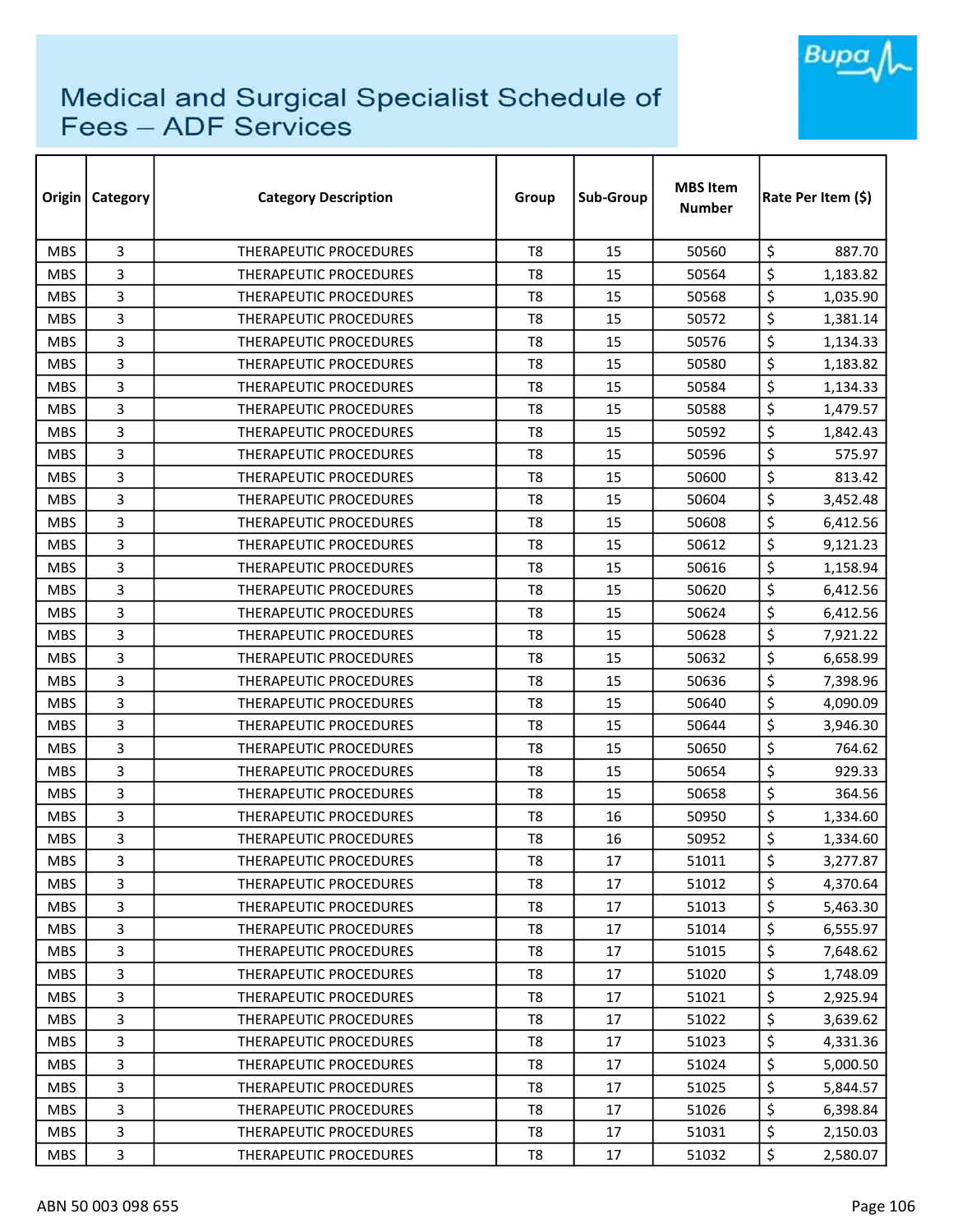

| Origin     | Category | <b>Category Description</b>   | Group          | Sub-Group | <b>MBS Item</b><br><b>Number</b> | Rate Per Item (\$) |
|------------|----------|-------------------------------|----------------|-----------|----------------------------------|--------------------|
| <b>MBS</b> | 3        | THERAPEUTIC PROCEDURES        | T <sub>8</sub> | 17        | 51033                            | \$<br>3,010.09     |
| <b>MBS</b> | 3        | THERAPEUTIC PROCEDURES        | T8             | 17        | 51034                            | \$<br>3,225.11     |
| <b>MBS</b> | 3        | THERAPEUTIC PROCEDURES        | T8             | 17        | 51035                            | \$<br>3,440.02     |
| <b>MBS</b> | 3        | THERAPEUTIC PROCEDURES        | T <sub>8</sub> | 17        | 51036                            | \$<br>3,655.15     |
| <b>MBS</b> | 3        | THERAPEUTIC PROCEDURES        | T8             | 17        | 51041                            | \$<br>2,472.62     |
| <b>MBS</b> | 3        | THERAPEUTIC PROCEDURES        | T <sub>8</sub> | 17        | 51042                            | \$<br>3,461.71     |
| <b>MBS</b> | 3        | <b>THERAPEUTIC PROCEDURES</b> | T8             | 17        | 51043                            | \$<br>4,327.14     |
| <b>MBS</b> | 3        | THERAPEUTIC PROCEDURES        | T8             | 17        | 51044                            | \$<br>4,698.02     |
| <b>MBS</b> | 3        | THERAPEUTIC PROCEDURES        | T <sub>8</sub> | 17        | 51045                            | \$<br>4,945.23     |
| <b>MBS</b> | 3        | THERAPEUTIC PROCEDURES        | T <sub>8</sub> | 17        | 51051                            | \$<br>4,224.94     |
| <b>MBS</b> | 3        | THERAPEUTIC PROCEDURES        | T <sub>8</sub> | 17        | 51052                            | \$<br>5,138.44     |
| <b>MBS</b> | 3        | <b>THERAPEUTIC PROCEDURES</b> | T <sub>8</sub> | 17        | 51053                            | \$<br>5,846.40     |
| <b>MBS</b> | 3        | <b>THERAPEUTIC PROCEDURES</b> | T8             | 17        | 51054                            | \$<br>3,117.32     |
| <b>MBS</b> | 3        | <b>THERAPEUTIC PROCEDURES</b> | T8             | 17        | 51055                            | \$<br>4,675.98     |
| <b>MBS</b> | 3        | <b>THERAPEUTIC PROCEDURES</b> | T8             | 17        | 51056                            | \$<br>5,455.31     |
| <b>MBS</b> | 3        | <b>THERAPEUTIC PROCEDURES</b> | T <sub>8</sub> | 17        | 51057                            | \$<br>5,481.00     |
| <b>MBS</b> | 3        | <b>THERAPEUTIC PROCEDURES</b> | T8             | 17        | 51058                            | \$<br>6,167.27     |
| <b>MBS</b> | 3        | THERAPEUTIC PROCEDURES        | T <sub>8</sub> | 17        | 51059                            | \$<br>7,536.37     |
| <b>MBS</b> | 3        | <b>THERAPEUTIC PROCEDURES</b> | T <sub>8</sub> | 17        | 51061                            | \$<br>6,473.63     |
| <b>MBS</b> | 3        | <b>THERAPEUTIC PROCEDURES</b> | T8             | 17        | 51062                            | \$<br>8,391.30     |
| <b>MBS</b> | 3        | <b>THERAPEUTIC PROCEDURES</b> | T8             | 17        | 51063                            | \$<br>10,163.49    |
| <b>MBS</b> | 3        | <b>THERAPEUTIC PROCEDURES</b> | T8             | 17        | 51064                            | \$<br>11,311.07    |
| <b>MBS</b> | 3        | THERAPEUTIC PROCEDURES        | T <sub>8</sub> | 17        | 51065                            | \$<br>12,509.93    |
| <b>MBS</b> | 3        | <b>THERAPEUTIC PROCEDURES</b> | T8             | 17        | 51066                            | \$<br>13,171.53    |
| <b>MBS</b> | 3        | THERAPEUTIC PROCEDURES        | T <sub>8</sub> | 17        | 51071                            | \$<br>5,709.37     |
| <b>MBS</b> | 3        | <b>THERAPEUTIC PROCEDURES</b> | T8             | 17        | 51072                            | \$<br>5,937.75     |
| <b>MBS</b> | 3        | <b>THERAPEUTIC PROCEDURES</b> | T8             | 17        | 51073                            | \$<br>7,536.37     |
| <b>MBS</b> | 3        | THERAPEUTIC PROCEDURES        | T8             | 17        | 51102                            | \$<br>2,702.59     |
| <b>MBS</b> | 3        | THERAPEUTIC PROCEDURES        | T8             | 17        | 51103                            | \$<br>4,749.63     |
| <b>MBS</b> | 3        | THERAPEUTIC PROCEDURES        | T8             | 17        | 51110                            | \$<br>1,720.23     |
| <b>MBS</b> | 3        | <b>THERAPEUTIC PROCEDURES</b> | T8             | 17        | 51111                            | \$<br>731.15       |
| <b>MBS</b> | 3        | THERAPEUTIC PROCEDURES        | T8             | 17        | 51112                            | \$<br>494.44       |
| <b>MBS</b> | 3        | THERAPEUTIC PROCEDURES        | T8             | 17        | 51113                            | \$<br>548.21       |
| <b>MBS</b> | 3        | THERAPEUTIC PROCEDURES        | T8             | 17        | 51114                            | \$<br>967.74       |
| <b>MBS</b> | 3        | THERAPEUTIC PROCEDURES        | T8             | 17        | 51115                            | \$<br>967.74       |
| <b>MBS</b> | 3        | <b>THERAPEUTIC PROCEDURES</b> | T8             | 17        | 51120                            | \$<br>537.83       |
| <b>MBS</b> | 3        | THERAPEUTIC PROCEDURES        | T8             | 17        | 51130                            | \$<br>4,096.25     |
| <b>MBS</b> | 3        | THERAPEUTIC PROCEDURES        | T8             | 17        | 51131                            | \$<br>2,472.62     |
| <b>MBS</b> | 3        | THERAPEUTIC PROCEDURES        | T8             | 17        | 51140                            | \$<br>1,010.44     |
| <b>MBS</b> | 3        | THERAPEUTIC PROCEDURES        | T8             | 17        | 51141                            | \$<br>1,869.37     |
| <b>MBS</b> | 3        | THERAPEUTIC PROCEDURES        | T8             | 17        | 51145                            | \$<br>1,010.44     |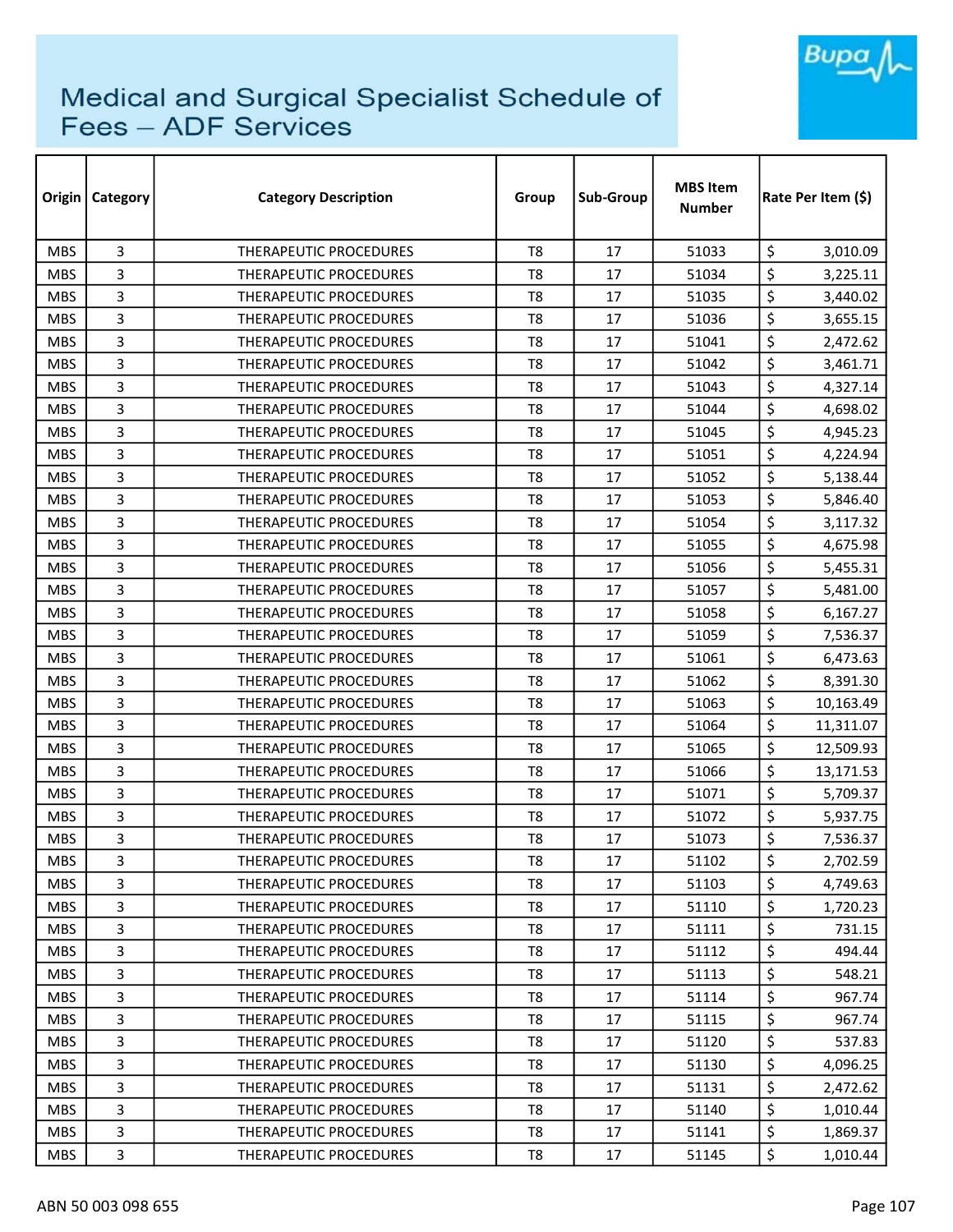

| Origin     | <b>Category</b> | <b>Category Description</b>     | Group          | Sub-Group | <b>MBS Item</b><br><b>Number</b> | Rate Per Item (\$) |
|------------|-----------------|---------------------------------|----------------|-----------|----------------------------------|--------------------|
| <b>MBS</b> | 3               | THERAPEUTIC PROCEDURES          | T <sub>8</sub> | 17        | 51150                            | \$<br>1,017.18     |
| <b>MBS</b> | 3               | <b>THERAPEUTIC PROCEDURES</b>   | T8             | 17        | 51160                            | \$<br>2,626.31     |
| <b>MBS</b> | 3               | <b>THERAPEUTIC PROCEDURES</b>   | T8             | 17        | 51165                            | \$<br>3,311.44     |
| <b>MBS</b> | 3               | THERAPEUTIC PROCEDURES          | T <sub>8</sub> | 17        | 51170                            | \$<br>4,989.08     |
| <b>MBS</b> | 3               | <b>THERAPEUTIC PROCEDURES</b>   | T8             | 17        | 51171                            | \$<br>2,095.11     |
| <b>MBS</b> | 3               | <b>THERAPEUTIC PROCEDURES</b>   | T <sub>9</sub> |           | 51300                            | \$<br>165.36       |
| <b>MBS</b> | 3               | <b>THERAPEUTIC PROCEDURES</b>   | T <sub>9</sub> |           | 51303                            | Derived Fee        |
| <b>MBS</b> | 3               | <b>THERAPEUTIC PROCEDURES</b>   | T <sub>9</sub> |           | 51306                            | \$<br>238.85       |
| <b>MBS</b> | 3               | <b>THERAPEUTIC PROCEDURES</b>   | T <sub>9</sub> |           | 51309                            | Derived Fee        |
| <b>MBS</b> | 3               | THERAPEUTIC PROCEDURES          | T <sub>9</sub> |           | 51312                            | Derived Fee        |
| <b>MBS</b> | 3               | THERAPEUTIC PROCEDURES          | T <sub>9</sub> |           | 51315                            | \$<br>521.96       |
| <b>MBS</b> | 3               | THERAPEUTIC PROCEDURES          | T <sub>9</sub> |           | 51318                            | \$<br>344.43       |
| <b>MBS</b> | 4               | ORAL AND MAXILLOFACIAL SERVICES | 01             |           | 51700                            | \$<br>131.29       |
| <b>MBS</b> | 4               | ORAL AND MAXILLOFACIAL SERVICES | 01             |           | 51703                            | \$<br>66.00        |
| <b>MBS</b> | 4               | ORAL AND MAXILLOFACIAL SERVICES | 02             |           | 51800                            | \$<br>147.30       |
| <b>MBS</b> | 4               | ORAL AND MAXILLOFACIAL SERVICES | O <sub>2</sub> |           | 51803                            | Derived Fee        |
| <b>MBS</b> | 4               | ORAL AND MAXILLOFACIAL SERVICES | O3             |           | 51900                            | \$<br>625.12       |
| <b>MBS</b> | 4               | ORAL AND MAXILLOFACIAL SERVICES | O <sub>3</sub> |           | 51902                            | \$<br>141.68       |
| <b>MBS</b> | 4               | ORAL AND MAXILLOFACIAL SERVICES | O <sub>3</sub> |           | 51904                            | \$<br>872.07       |
| <b>MBS</b> | 4               | ORAL AND MAXILLOFACIAL SERVICES | O <sub>3</sub> |           | 51906                            | \$<br>1,326.26     |
| <b>MBS</b> | 4               | ORAL AND MAXILLOFACIAL SERVICES | O <sub>3</sub> |           | 52000                            | \$<br>158.18       |
| <b>MBS</b> | 4               | ORAL AND MAXILLOFACIAL SERVICES | O <sub>3</sub> |           | 52003                            | \$<br>225.37       |
| <b>MBS</b> | 4               | ORAL AND MAXILLOFACIAL SERVICES | O <sub>3</sub> |           | 52006                            | \$<br>225.37       |
| <b>MBS</b> | 4               | ORAL AND MAXILLOFACIAL SERVICES | O3             |           | 52009                            | \$<br>355.84       |
| <b>MBS</b> | 4               | ORAL AND MAXILLOFACIAL SERVICES | O <sub>3</sub> |           | 52010                            | \$<br>486.99       |
| <b>MBS</b> | 4               | ORAL AND MAXILLOFACIAL SERVICES | O3             |           | 52012                            | \$<br>45.06        |
| <b>MBS</b> | 4               | ORAL AND MAXILLOFACIAL SERVICES | O3             |           | 52015                            | \$<br>210.70       |
| <b>MBS</b> | 4               | ORAL AND MAXILLOFACIAL SERVICES | O <sub>3</sub> |           | 52018                            | \$<br>530.69       |
| <b>MBS</b> | 4               | ORAL AND MAXILLOFACIAL SERVICES | O3             |           | 52021                            | \$<br>56.46        |
| <b>MBS</b> | 4               | ORAL AND MAXILLOFACIAL SERVICES | O <sub>3</sub> |           | 52024                            | \$<br>100.08       |
| <b>MBS</b> | 4               | ORAL AND MAXILLOFACIAL SERVICES | O <sub>3</sub> |           | 52025                            | \$<br>352.58       |
| <b>MBS</b> | 4               | ORAL AND MAXILLOFACIAL SERVICES | O <sub>3</sub> |           | 52027                            | \$<br>287.11       |
| MBS.       | 4               | ORAL AND MAXILLOFACIAL SERVICES | O3             |           | 52030                            | \$<br>172.55       |
| <b>MBS</b> | 4               | ORAL AND MAXILLOFACIAL SERVICES | O <sub>3</sub> |           | 52033                            | \$<br>352.58       |
| <b>MBS</b> | 4               | ORAL AND MAXILLOFACIAL SERVICES | O3             |           | 52034                            | \$<br>82.44        |
| <b>MBS</b> | 4               | ORAL AND MAXILLOFACIAL SERVICES | O <sub>3</sub> |           | 52035                            | \$<br>912.80       |
| <b>MBS</b> | 4               | ORAL AND MAXILLOFACIAL SERVICES | O <sub>3</sub> |           | 52036                            | \$<br>243.30       |
| <b>MBS</b> | 4               | ORAL AND MAXILLOFACIAL SERVICES | O <sub>3</sub> |           | 52039                            | \$<br>625.12       |
| MBS.       | 4               | ORAL AND MAXILLOFACIAL SERVICES | O <sub>3</sub> |           | 52042                            | \$<br>330.73       |
| <b>MBS</b> | 4               | ORAL AND MAXILLOFACIAL SERVICES | O <sub>3</sub> |           | 52045                            | \$<br>472.60       |
| MBS        | 4               | ORAL AND MAXILLOFACIAL SERVICES | O <sub>3</sub> |           | 52048                            | \$<br>712.26       |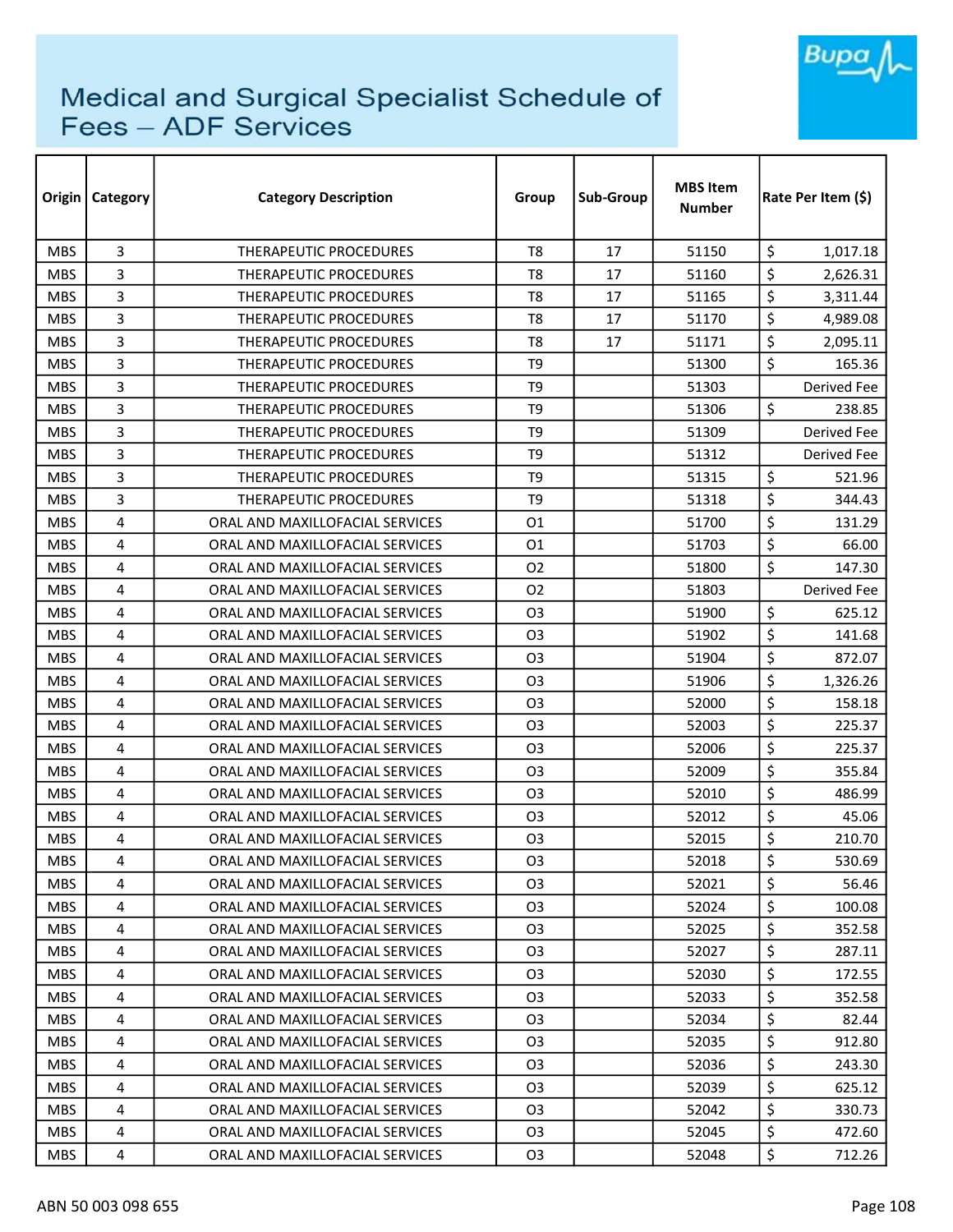

| Origin     | <b>Category</b> | <b>Category Description</b>     | Group          | Sub-Group | <b>MBS Item</b><br><b>Number</b> | Rate Per Item (\$) |  |
|------------|-----------------|---------------------------------|----------------|-----------|----------------------------------|--------------------|--|
| <b>MBS</b> | 4               | ORAL AND MAXILLOFACIAL SERVICES | O <sub>3</sub> |           | 52051                            | \$<br>962.94       |  |
| <b>MBS</b> | 4               | ORAL AND MAXILLOFACIAL SERVICES | O3             |           | 52054                            | \$<br>1,126.58     |  |
| <b>MBS</b> | 4               | ORAL AND MAXILLOFACIAL SERVICES | O3             |           | 52055                            | \$<br>52.43        |  |
| <b>MBS</b> | 4               | ORAL AND MAXILLOFACIAL SERVICES | O3             |           | 52056                            | \$<br>52.43        |  |
| <b>MBS</b> | 4               | ORAL AND MAXILLOFACIAL SERVICES | O3             |           | 52057                            | \$<br>312.42       |  |
| <b>MBS</b> | 4               | ORAL AND MAXILLOFACIAL SERVICES | O <sub>3</sub> |           | 52058                            | \$<br>455.54       |  |
| <b>MBS</b> | 4               | ORAL AND MAXILLOFACIAL SERVICES | O3             |           | 52059                            | \$<br>513.15       |  |
| <b>MBS</b> | 4               | ORAL AND MAXILLOFACIAL SERVICES | O <sub>3</sub> |           | 52060                            | \$<br>363.13       |  |
| <b>MBS</b> | 4               | ORAL AND MAXILLOFACIAL SERVICES | O3             |           | 52061                            | \$<br>428.70       |  |
| <b>MBS</b> | 4               | ORAL AND MAXILLOFACIAL SERVICES | O3             |           | 52062                            | \$<br>566.93       |  |
| <b>MBS</b> | 4               | ORAL AND MAXILLOFACIAL SERVICES | O3             |           | 52063                            | \$<br>683.22       |  |
| <b>MBS</b> | 4               | ORAL AND MAXILLOFACIAL SERVICES | O3             |           | 52064                            | \$<br>324.97       |  |
| <b>MBS</b> | 4               | ORAL AND MAXILLOFACIAL SERVICES | O <sub>3</sub> |           | 52066                            | \$<br>853.94       |  |
| <b>MBS</b> | 4               | ORAL AND MAXILLOFACIAL SERVICES | O3             |           | 52069                            | \$<br>380.57       |  |
| <b>MBS</b> | 4               | ORAL AND MAXILLOFACIAL SERVICES | O <sub>3</sub> |           | 52072                            | \$<br>112.74       |  |
| <b>MBS</b> | 4               | ORAL AND MAXILLOFACIAL SERVICES | O <sub>3</sub> |           | 52073                            | \$<br>287.11       |  |
| <b>MBS</b> | 4               | ORAL AND MAXILLOFACIAL SERVICES | O3             |           | 52075                            | \$<br>287.11       |  |
| <b>MBS</b> | 4               | ORAL AND MAXILLOFACIAL SERVICES | O <sub>3</sub> |           | 52078                            | \$<br>566.93       |  |
| <b>MBS</b> | 4               | ORAL AND MAXILLOFACIAL SERVICES | O <sub>3</sub> |           | 52081                            | \$<br>89.15        |  |
| <b>MBS</b> | 4               | ORAL AND MAXILLOFACIAL SERVICES | O <sub>3</sub> |           | 52084                            | \$<br>229.12       |  |
| <b>MBS</b> | 4               | ORAL AND MAXILLOFACIAL SERVICES | O3             |           | 52087                            | \$<br>392.46       |  |
| <b>MBS</b> | 4               | ORAL AND MAXILLOFACIAL SERVICES | O3             |           | 52090                            | \$<br>683.22       |  |
| <b>MBS</b> | 4               | ORAL AND MAXILLOFACIAL SERVICES | O3             |           | 52092                            | \$<br>890.56       |  |
| <b>MBS</b> | 4               | ORAL AND MAXILLOFACIAL SERVICES | O3             |           | 52094                            | \$<br>1,126.48     |  |
| <b>MBS</b> | 4               | ORAL AND MAXILLOFACIAL SERVICES | O <sub>3</sub> |           | 52095                            | \$<br>730.09       |  |
| <b>MBS</b> | 4               | ORAL AND MAXILLOFACIAL SERVICES | O <sub>3</sub> |           | 52096                            | \$<br>216.36       |  |
| <b>MBS</b> | 4               | ORAL AND MAXILLOFACIAL SERVICES | O3             |           | 52097                            | \$<br>306.85       |  |
| <b>MBS</b> | 4               | ORAL AND MAXILLOFACIAL SERVICES | O <sub>3</sub> |           | 52098                            | \$<br>360.82       |  |
| <b>MBS</b> | 4               | ORAL AND MAXILLOFACIAL SERVICES | O <sub>3</sub> |           | 52099                            | \$<br>270.81       |  |
| <b>MBS</b> | 4               | ORAL AND MAXILLOFACIAL SERVICES | O <sub>3</sub> |           | 52102                            | \$<br>270.81       |  |
| <b>MBS</b> | 4               | ORAL AND MAXILLOFACIAL SERVICES | O <sub>3</sub> |           | 52105                            | \$<br>505.39       |  |
| <b>MBS</b> | 4               | ORAL AND MAXILLOFACIAL SERVICES | O <sub>3</sub> |           | 52106                            | \$<br>208.79       |  |
| <b>MBS</b> | 4               | ORAL AND MAXILLOFACIAL SERVICES | O3             |           | 52108                            | \$<br>625.12       |  |
| <b>MBS</b> | 4               | ORAL AND MAXILLOFACIAL SERVICES | O <sub>3</sub> |           | 52111                            | \$<br>625.12       |  |
| <b>MBS</b> | 4               | ORAL AND MAXILLOFACIAL SERVICES | O <sub>3</sub> |           | 52114                            | \$<br>1,126.58     |  |
| <b>MBS</b> | 4               | ORAL AND MAXILLOFACIAL SERVICES | O <sub>3</sub> |           | 52117                            | \$<br>1,341.03     |  |
| <b>MBS</b> | 4               | ORAL AND MAXILLOFACIAL SERVICES | O <sub>3</sub> |           | 52120                            | \$<br>1,586.14     |  |
| <b>MBS</b> | 4               | ORAL AND MAXILLOFACIAL SERVICES | O <sub>3</sub> |           | 52122                            | \$<br>1,586.14     |  |
| <b>MBS</b> | 4               | ORAL AND MAXILLOFACIAL SERVICES | O <sub>3</sub> |           | 52123                            | \$<br>1,795.61     |  |
| <b>MBS</b> | 4               | ORAL AND MAXILLOFACIAL SERVICES | O <sub>3</sub> |           | 52126                            | \$<br>1,726.39     |  |
| <b>MBS</b> | 4               | ORAL AND MAXILLOFACIAL SERVICES | O <sub>3</sub> |           | 52129                            | \$<br>2,311.05     |  |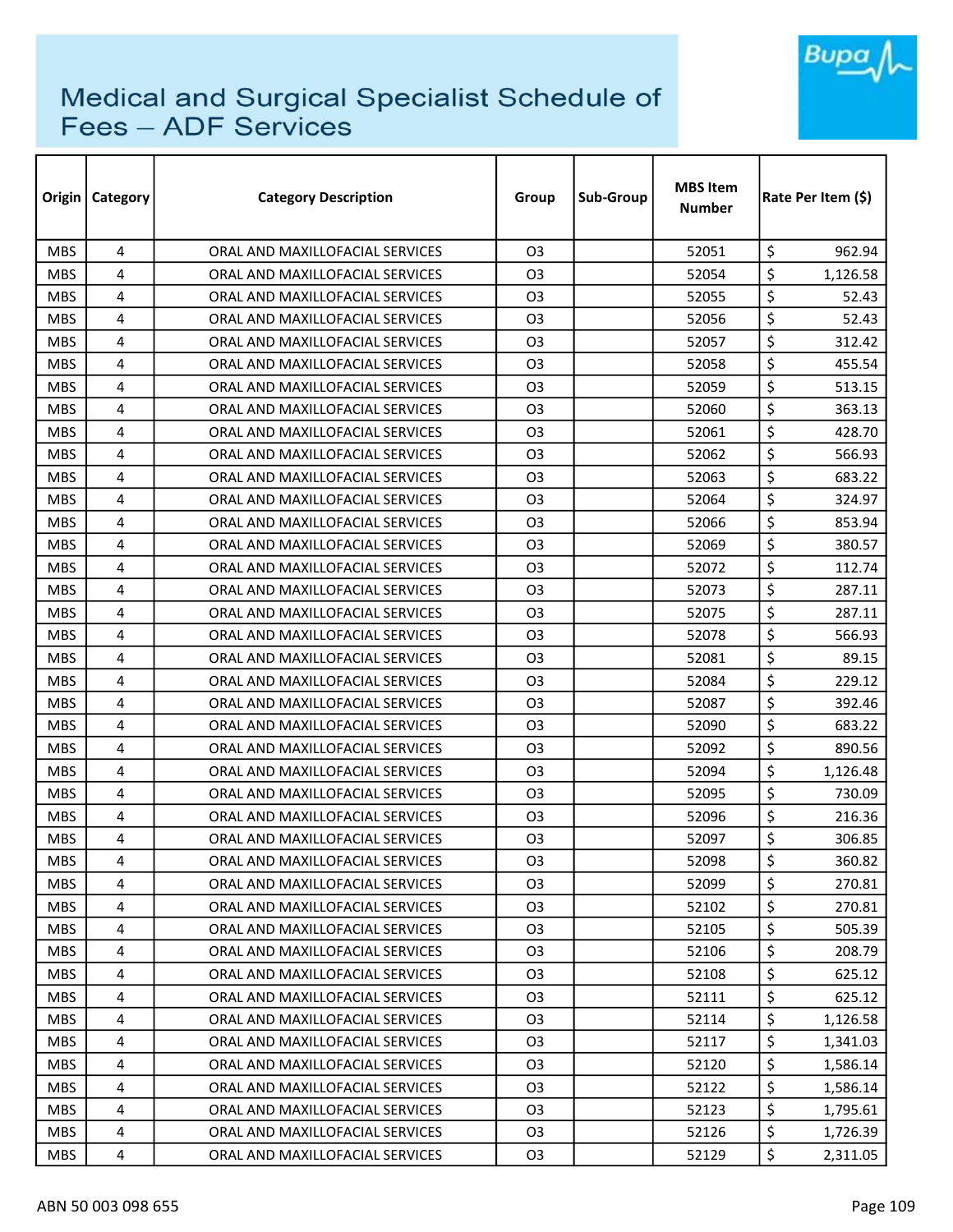

| Origin     | <b>Category</b> | <b>Category Description</b>     | Group          | Sub-Group | <b>MBS</b> Item<br><b>Number</b> |                  | Rate Per Item (\$) |  |
|------------|-----------------|---------------------------------|----------------|-----------|----------------------------------|------------------|--------------------|--|
| <b>MBS</b> | 4               | ORAL AND MAXILLOFACIAL SERVICES | O <sub>3</sub> |           | 52130                            | \$               | 848.29             |  |
| <b>MBS</b> | 4               | ORAL AND MAXILLOFACIAL SERVICES | O3             |           | 52131                            | \$               | 1,173.17           |  |
| <b>MBS</b> | 4               | ORAL AND MAXILLOFACIAL SERVICES | O3             |           | 52132                            | \$               | 477.30             |  |
| <b>MBS</b> | 4               | ORAL AND MAXILLOFACIAL SERVICES | O3             |           | 52133                            | \$               | 174.57             |  |
| <b>MBS</b> | 4               | ORAL AND MAXILLOFACIAL SERVICES | O <sub>3</sub> |           | 52135                            | \$               | 276.76             |  |
| <b>MBS</b> | 4               | ORAL AND MAXILLOFACIAL SERVICES | O3             |           | 52138                            | \$               | 859.99             |  |
| <b>MBS</b> | 4               | ORAL AND MAXILLOFACIAL SERVICES | O3             |           | 52141                            | \$               | 850.68             |  |
| <b>MBS</b> | 4               | ORAL AND MAXILLOFACIAL SERVICES | O <sub>3</sub> |           | 52144                            | \$               | 792.88             |  |
| <b>MBS</b> | 4               | ORAL AND MAXILLOFACIAL SERVICES | O <sub>3</sub> |           | 52147                            | \$               | 748.21             |  |
| <b>MBS</b> | 4               | ORAL AND MAXILLOFACIAL SERVICES | O <sub>3</sub> |           | 52148                            | \$               | 1,322.52           |  |
| <b>MBS</b> | 4               | ORAL AND MAXILLOFACIAL SERVICES | O3             |           | 52158                            | \$               | 2,129.40           |  |
| <b>MBS</b> | 4               | ORAL AND MAXILLOFACIAL SERVICES | O <sub>3</sub> |           | 52180                            | \$               | 360.82             |  |
| <b>MBS</b> | 4               | ORAL AND MAXILLOFACIAL SERVICES | O <sub>3</sub> |           | 52182                            | \$               | 794.23             |  |
| <b>MBS</b> | 4               | ORAL AND MAXILLOFACIAL SERVICES | O <sub>3</sub> |           | 52184                            | \$               | 1,173.17           |  |
| <b>MBS</b> | 4               | ORAL AND MAXILLOFACIAL SERVICES | O <sub>3</sub> |           | 52186                            | \$               | 1,444.17           |  |
| <b>MBS</b> | 4               | ORAL AND MAXILLOFACIAL SERVICES | O4             |           | 52300                            | \$               | 529.90             |  |
| <b>MBS</b> | 4               | ORAL AND MAXILLOFACIAL SERVICES | O4             |           | 52303                            | \$               | 756.69             |  |
| <b>MBS</b> | 4               | ORAL AND MAXILLOFACIAL SERVICES | O4             |           | 52306                            | \$               | 1,122.69           |  |
| <b>MBS</b> | 4               | ORAL AND MAXILLOFACIAL SERVICES | O4             |           | 52309                            | \$               | 381.47             |  |
| <b>MBS</b> | 4               | ORAL AND MAXILLOFACIAL SERVICES | O4             |           | 52312                            | \$               | 529.90             |  |
| <b>MBS</b> | 4               | ORAL AND MAXILLOFACIAL SERVICES | O4             |           | 52315                            | \$               | 882.86             |  |
| <b>MBS</b> | 4               | ORAL AND MAXILLOFACIAL SERVICES | O4             |           | 52318                            | \$               | 263.23             |  |
| <b>MBS</b> | 4               | ORAL AND MAXILLOFACIAL SERVICES | O4             |           | 52319                            | \$               | 438.87             |  |
| <b>MBS</b> | 4               | ORAL AND MAXILLOFACIAL SERVICES | O4             |           | 52321                            | \$               | 882.86             |  |
| <b>MBS</b> | 4               | ORAL AND MAXILLOFACIAL SERVICES | O4             |           | 52324                            | \$               | 882.86             |  |
| <b>MBS</b> | 4               | ORAL AND MAXILLOFACIAL SERVICES | O4             |           | 52327                            | \$               | 438.02             |  |
| <b>MBS</b> | 4               | ORAL AND MAXILLOFACIAL SERVICES | O4             |           | 52330                            | \$               | 1,457.19           |  |
| <b>MBS</b> | 4               | ORAL AND MAXILLOFACIAL SERVICES | O <sub>4</sub> |           | 52333                            | $\overline{\xi}$ | 1,457.19           |  |
| <b>MBS</b> | 4               | ORAL AND MAXILLOFACIAL SERVICES | 04             |           | 52336                            | \$               | 910.81             |  |
| <b>MBS</b> | 4               | ORAL AND MAXILLOFACIAL SERVICES | O <sub>4</sub> |           | 52337                            | \$               | 1,992.31           |  |
| <b>MBS</b> | 4               | ORAL AND MAXILLOFACIAL SERVICES | O4             |           | 52339                            | \$               | 1,037.25           |  |
| <b>MBS</b> | 4               | ORAL AND MAXILLOFACIAL SERVICES | 04             |           | 52342                            | \$               | 1,801.67           |  |
| <b>MBS</b> | 4               | ORAL AND MAXILLOFACIAL SERVICES | O4             |           | 52345                            | \$               | 2,031.91           |  |
| <b>MBS</b> | 4               | ORAL AND MAXILLOFACIAL SERVICES | O <sub>4</sub> |           | 52348                            | \$               | 2,295.98           |  |
| MBS.       | 4               | ORAL AND MAXILLOFACIAL SERVICES | O <sub>4</sub> |           | 52351                            | \$               | 2,578.49           |  |
| <b>MBS</b> | 4               | ORAL AND MAXILLOFACIAL SERVICES | O4             |           | 52354                            | \$               | 2,613.99           |  |
| <b>MBS</b> | 4               | ORAL AND MAXILLOFACIAL SERVICES | 04             |           | 52357                            | \$               | 2,942.90           |  |
| <b>MBS</b> | 4               | ORAL AND MAXILLOFACIAL SERVICES | 04             |           | 52360                            | \$               | 3,002.26           |  |
| <b>MBS</b> | 4               | ORAL AND MAXILLOFACIAL SERVICES | O <sub>4</sub> |           | 52363                            | \$               | 3,377.48           |  |
| <b>MBS</b> | 4               | ORAL AND MAXILLOFACIAL SERVICES | O4             |           | 52366                            | \$               | 3,302.75           |  |
| <b>MBS</b> | 4               | ORAL AND MAXILLOFACIAL SERVICES | O4             |           | 52369                            | \$               | 3,713.48           |  |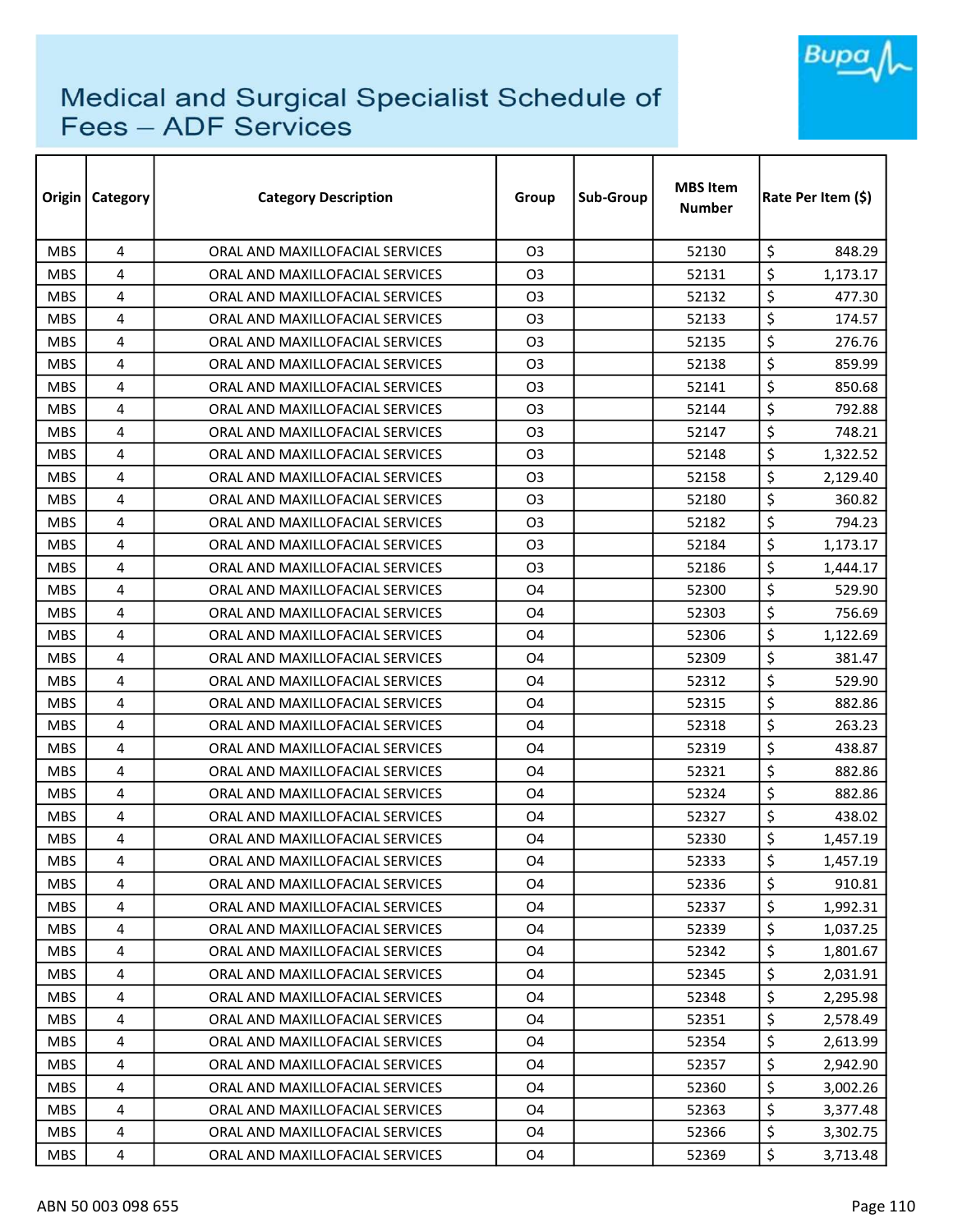

| Origin     | <b>Category</b> | <b>Category Description</b>     | Group          | Sub-Group | <b>MBS Item</b><br><b>Number</b> | Rate Per Item (\$) |  |
|------------|-----------------|---------------------------------|----------------|-----------|----------------------------------|--------------------|--|
| <b>MBS</b> | 4               | ORAL AND MAXILLOFACIAL SERVICES | O <sub>4</sub> |           | 52372                            | \$<br>3,603.25     |  |
| <b>MBS</b> | 4               | ORAL AND MAXILLOFACIAL SERVICES | O4             |           | 52375                            | \$<br>4,035.96     |  |
| <b>MBS</b> | 4               | ORAL AND MAXILLOFACIAL SERVICES | O4             |           | 52378                            | \$<br>1,395.14     |  |
| <b>MBS</b> | 4               | ORAL AND MAXILLOFACIAL SERVICES | O4             |           | 52379                            | \$<br>2,384.31     |  |
| <b>MBS</b> | 4               | ORAL AND MAXILLOFACIAL SERVICES | O4             |           | 52380                            | \$<br>4,059.91     |  |
| <b>MBS</b> | 4               | ORAL AND MAXILLOFACIAL SERVICES | O4             |           | 52382                            | \$<br>4,866.82     |  |
| <b>MBS</b> | 4               | ORAL AND MAXILLOFACIAL SERVICES | O4             |           | 52420                            | \$<br>449.39       |  |
| <b>MBS</b> | 4               | ORAL AND MAXILLOFACIAL SERVICES | O4             |           | 52424                            | \$<br>882.66       |  |
| <b>MBS</b> | 4               | ORAL AND MAXILLOFACIAL SERVICES | O4             |           | 52430                            | \$<br>2,031.91     |  |
| <b>MBS</b> | 4               | ORAL AND MAXILLOFACIAL SERVICES | O4             |           | 52440                            | \$<br>1,008.83     |  |
| <b>MBS</b> | 4               | ORAL AND MAXILLOFACIAL SERVICES | O4             |           | 52442                            | \$<br>1,261.24     |  |
| <b>MBS</b> | 4               | ORAL AND MAXILLOFACIAL SERVICES | O4             |           | 52444                            | \$<br>1,401.11     |  |
| <b>MBS</b> | 4               | ORAL AND MAXILLOFACIAL SERVICES | O4             |           | 52446                            | \$<br>1,653.89     |  |
| <b>MBS</b> | 4               | ORAL AND MAXILLOFACIAL SERVICES | O4             |           | 52450                            | \$<br>560.46       |  |
| <b>MBS</b> | 4               | ORAL AND MAXILLOFACIAL SERVICES | O4             |           | 52452                            | \$<br>910.81       |  |
| <b>MBS</b> | 4               | ORAL AND MAXILLOFACIAL SERVICES | O4             |           | 52456                            | \$<br>1,541.70     |  |
| <b>MBS</b> | 4               | ORAL AND MAXILLOFACIAL SERVICES | O4             |           | 52458                            | \$<br>560.46       |  |
| <b>MBS</b> | 4               | ORAL AND MAXILLOFACIAL SERVICES | O4             |           | 52460                            | \$<br>1,457.19     |  |
| <b>MBS</b> | 4               | ORAL AND MAXILLOFACIAL SERVICES | O4             |           | 52480                            | \$<br>935.96       |  |
| <b>MBS</b> | 4               | ORAL AND MAXILLOFACIAL SERVICES | O4             |           | 52482                            | \$<br>900.56       |  |
| <b>MBS</b> | 4               | ORAL AND MAXILLOFACIAL SERVICES | O4             |           | 52484                            | \$<br>1,072.09     |  |
| <b>MBS</b> | 4               | ORAL AND MAXILLOFACIAL SERVICES | O <sub>5</sub> |           | 52600                            | \$<br>695.44       |  |
| <b>MBS</b> | 4               | ORAL AND MAXILLOFACIAL SERVICES | O5             |           | 52603                            | \$<br>664.71       |  |
| <b>MBS</b> | 4               | ORAL AND MAXILLOFACIAL SERVICES | 05             |           | 52606                            | \$<br>507.06       |  |
| <b>MBS</b> | 4               | ORAL AND MAXILLOFACIAL SERVICES | O <sub>5</sub> |           | 52609                            | \$<br>664.71       |  |
| <b>MBS</b> | 4               | ORAL AND MAXILLOFACIAL SERVICES | O <sub>5</sub> |           | 52612                            | \$<br>834.58       |  |
| <b>MBS</b> | 4               | ORAL AND MAXILLOFACIAL SERVICES | O <sub>5</sub> |           | 52615                            | \$<br>1,035.60     |  |
| <b>MBS</b> | 4               | ORAL AND MAXILLOFACIAL SERVICES | O <sub>5</sub> |           | 52618                            | \$<br>1,205.47     |  |
| <b>MBS</b> | 4               | ORAL AND MAXILLOFACIAL SERVICES | O5             |           | 52621                            | \$<br>1,205.47     |  |
| <b>MBS</b> | 4               | ORAL AND MAXILLOFACIAL SERVICES | <b>O5</b>      |           | 52624                            | \$<br>973.53       |  |
| MBS.       | 4               | ORAL AND MAXILLOFACIAL SERVICES | 05             |           | 52626                            | \$<br>597.08       |  |
| <b>MBS</b> | 4               | ORAL AND MAXILLOFACIAL SERVICES | O <sub>5</sub> |           | 52627                            | \$<br>1,035.60     |  |
| <b>MBS</b> | 4               | ORAL AND MAXILLOFACIAL SERVICES | 05             |           | 52630                            | \$<br>383.32       |  |
| <b>MBS</b> | 4               | ORAL AND MAXILLOFACIAL SERVICES | O5             |           | 52633                            | \$<br>1,035.60     |  |
| <b>MBS</b> | 4               | ORAL AND MAXILLOFACIAL SERVICES | O5             |           | 52636                            | \$<br>383.32       |  |
| <b>MBS</b> | 4               | ORAL AND MAXILLOFACIAL SERVICES | 06             |           | 52800                            | \$<br>497.62       |  |
| <b>MBS</b> | 4               | ORAL AND MAXILLOFACIAL SERVICES | O <sub>6</sub> |           | 52803                            | \$<br>716.50       |  |
| <b>MBS</b> | 4               | ORAL AND MAXILLOFACIAL SERVICES | 06             |           | 52806                            | \$<br>497.62       |  |
| <b>MBS</b> | 4               | ORAL AND MAXILLOFACIAL SERVICES | 06             |           | 52809                            | \$<br>851.70       |  |
| MBS.       | 4               | ORAL AND MAXILLOFACIAL SERVICES | O <sub>6</sub> |           | 52812                            | \$<br>1,216.73     |  |
| <b>MBS</b> | 4               | ORAL AND MAXILLOFACIAL SERVICES | 06             |           | 52815                            | \$<br>1,284.24     |  |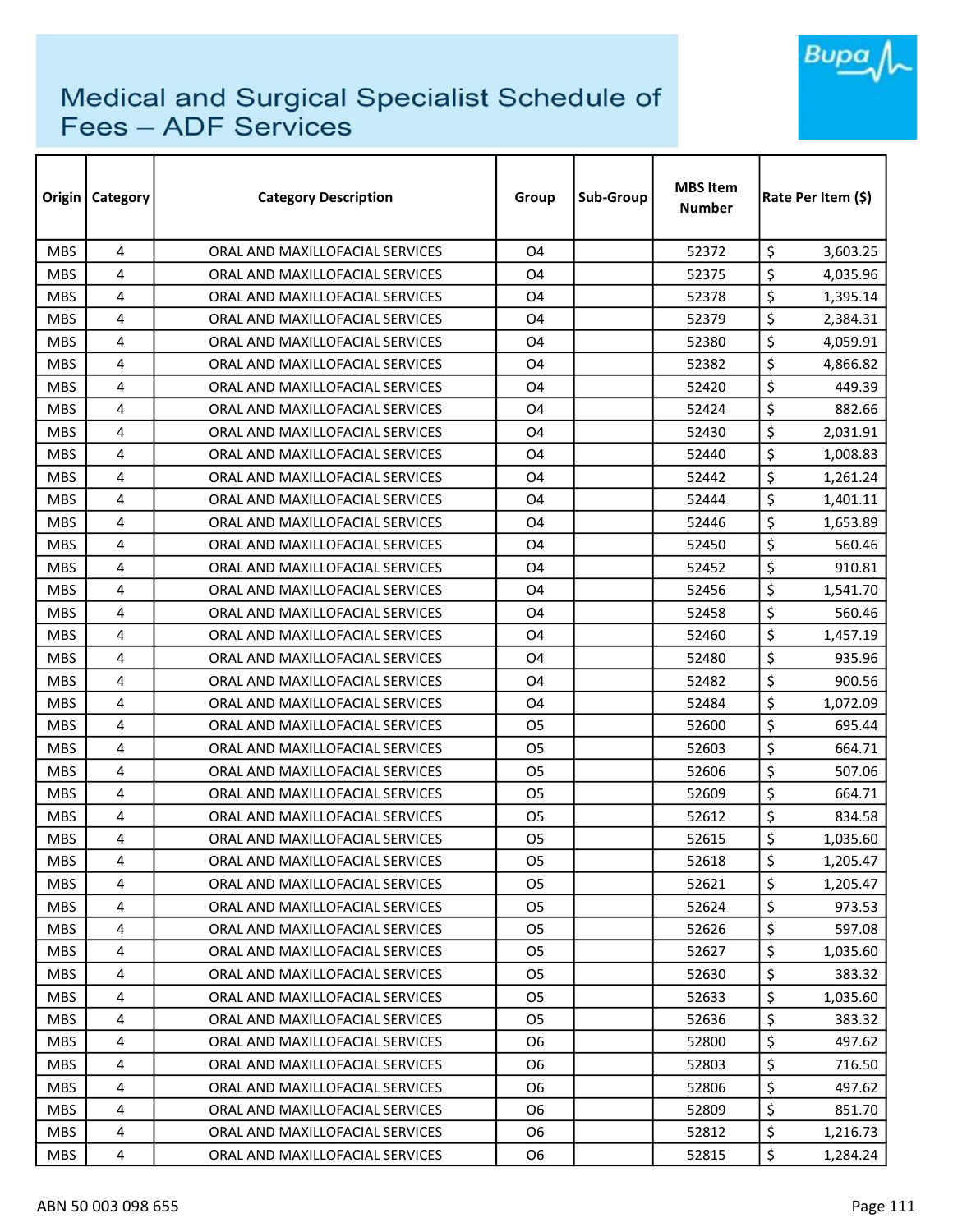

| Origin     | Category       | <b>Category Description</b>     | Group          | Sub-Group | <b>MBS Item</b><br><b>Number</b> |                  | Rate Per Item (\$) |  |
|------------|----------------|---------------------------------|----------------|-----------|----------------------------------|------------------|--------------------|--|
| <b>MBS</b> | 4              | ORAL AND MAXILLOFACIAL SERVICES | O <sub>6</sub> |           | 52818                            | \$               | 851.70             |  |
| <b>MBS</b> | 4              | ORAL AND MAXILLOFACIAL SERVICES | 06             |           | 52821                            | \$               | 1,852.06           |  |
| <b>MBS</b> | 4              | ORAL AND MAXILLOFACIAL SERVICES | 06             |           | 52824                            | \$               | 797.67             |  |
| <b>MBS</b> | 4              | ORAL AND MAXILLOFACIAL SERVICES | 06             |           | 52826                            | \$               | 427.15             |  |
| <b>MBS</b> | 4              | ORAL AND MAXILLOFACIAL SERVICES | 06             |           | 52828                            | \$               | 635.24             |  |
| <b>MBS</b> | 4              | ORAL AND MAXILLOFACIAL SERVICES | Ο6             |           | 52830                            | \$               | 837.94             |  |
| <b>MBS</b> | 4              | ORAL AND MAXILLOFACIAL SERVICES | 06             |           | 52832                            | \$               | 1,149.13           |  |
| <b>MBS</b> | 4              | ORAL AND MAXILLOFACIAL SERVICES | <b>O7</b>      |           | 53000                            | \$               | 53.88              |  |
| <b>MBS</b> | 4              | ORAL AND MAXILLOFACIAL SERVICES | 07             |           | 53003                            | \$               | 152.12             |  |
| <b>MBS</b> | 4              | ORAL AND MAXILLOFACIAL SERVICES | 07             |           | 53004                            | \$               | 58.93              |  |
| <b>MBS</b> | 4              | ORAL AND MAXILLOFACIAL SERVICES | 07             |           | 53006                            | \$               | 862.80             |  |
| <b>MBS</b> | 4              | ORAL AND MAXILLOFACIAL SERVICES | 07             |           | 53009                            | \$               | 489.46             |  |
| <b>MBS</b> | 4              | ORAL AND MAXILLOFACIAL SERVICES | 07             |           | 53012                            | \$               | 194.58             |  |
| <b>MBS</b> | 4              | ORAL AND MAXILLOFACIAL SERVICES | 07             |           | 53015                            | \$               | 972.63             |  |
| <b>MBS</b> | 4              | ORAL AND MAXILLOFACIAL SERVICES | <b>O7</b>      |           | 53016                            | \$               | 799.90             |  |
| <b>MBS</b> | 4              | ORAL AND MAXILLOFACIAL SERVICES | 07             |           | 53017                            | \$               | 997.88             |  |
| <b>MBS</b> | 4              | ORAL AND MAXILLOFACIAL SERVICES | 07             |           | 53019                            | \$               | 961.54             |  |
| <b>MBS</b> | 4              | ORAL AND MAXILLOFACIAL SERVICES | <b>O7</b>      |           | 53052                            | \$               | 203.35             |  |
| <b>MBS</b> | 4              | ORAL AND MAXILLOFACIAL SERVICES | 07             |           | 53054                            | \$               | 203.35             |  |
| <b>MBS</b> | 4              | ORAL AND MAXILLOFACIAL SERVICES | <b>O7</b>      |           | 53056                            | \$               | 119.10             |  |
| <b>MBS</b> | 4              | ORAL AND MAXILLOFACIAL SERVICES | 07             |           | 53058                            | \$               | 203.35             |  |
| <b>MBS</b> | 4              | ORAL AND MAXILLOFACIAL SERVICES | 07             |           | 53060                            | \$               | 166.36             |  |
| <b>MBS</b> | 4              | ORAL AND MAXILLOFACIAL SERVICES | 07             |           | 53062                            | \$               | 148.97             |  |
| <b>MBS</b> | 4              | ORAL AND MAXILLOFACIAL SERVICES | 07             |           | 53064                            | \$               | 269.73             |  |
| <b>MBS</b> | 4              | ORAL AND MAXILLOFACIAL SERVICES | <b>O7</b>      |           | 53068                            | \$               | 225.94             |  |
| <b>MBS</b> | 4              | ORAL AND MAXILLOFACIAL SERVICES | <b>O7</b>      |           | 53070                            | \$               | 294.72             |  |
| <b>MBS</b> | 4              | ORAL AND MAXILLOFACIAL SERVICES | O <sub>8</sub> |           | 53200                            | \$               | 134.83             |  |
| <b>MBS</b> | $\overline{4}$ | ORAL AND MAXILLOFACIAL SERVICES | O8             |           | 53203                            | $\overline{\xi}$ | 226.54             |  |
| <b>MBS</b> | 4              | ORAL AND MAXILLOFACIAL SERVICES | O8             |           | 53206                            | \$               | 272.82             |  |
| <b>MBS</b> | 4              | ORAL AND MAXILLOFACIAL SERVICES | O8             |           | 53209                            | \$               | 3,147.28           |  |
| <b>MBS</b> | 4              | ORAL AND MAXILLOFACIAL SERVICES | O8             |           | 53212                            | \$               | 1,700.18           |  |
| <b>MBS</b> | 4              | ORAL AND MAXILLOFACIAL SERVICES | O8             |           | 53215                            | \$               | 780.00             |  |
| <b>MBS</b> | 4              | ORAL AND MAXILLOFACIAL SERVICES | O8             |           | 53218                            | \$               | 1,247.77           |  |
| <b>MBS</b> | 4              | ORAL AND MAXILLOFACIAL SERVICES | O <sub>8</sub> |           | 53220                            | \$               | 629.04             |  |
| <b>MBS</b> | 4              | ORAL AND MAXILLOFACIAL SERVICES | O <sub>8</sub> |           | 53221                            | \$               | 1,664.77           |  |
| <b>MBS</b> | 4              | ORAL AND MAXILLOFACIAL SERVICES | O8             |           | 53224                            | \$               | 1,845.50           |  |
| <b>MBS</b> | 4              | ORAL AND MAXILLOFACIAL SERVICES | O <sub>8</sub> |           | 53225                            | \$               | 554.41             |  |
| MBS.       | 4              | ORAL AND MAXILLOFACIAL SERVICES | 08             |           | 53226                            | \$               | 596.02             |  |
| <b>MBS</b> | 4              | ORAL AND MAXILLOFACIAL SERVICES | O8             |           | 53227                            | \$               | 2,267.66           |  |
| <b>MBS</b> | 4              | ORAL AND MAXILLOFACIAL SERVICES | O8             |           | 53230                            | \$               | 2,554.41           |  |
| <b>MBS</b> | 4              | ORAL AND MAXILLOFACIAL SERVICES | O8             |           | 53233                            | \$               | 2,870.46           |  |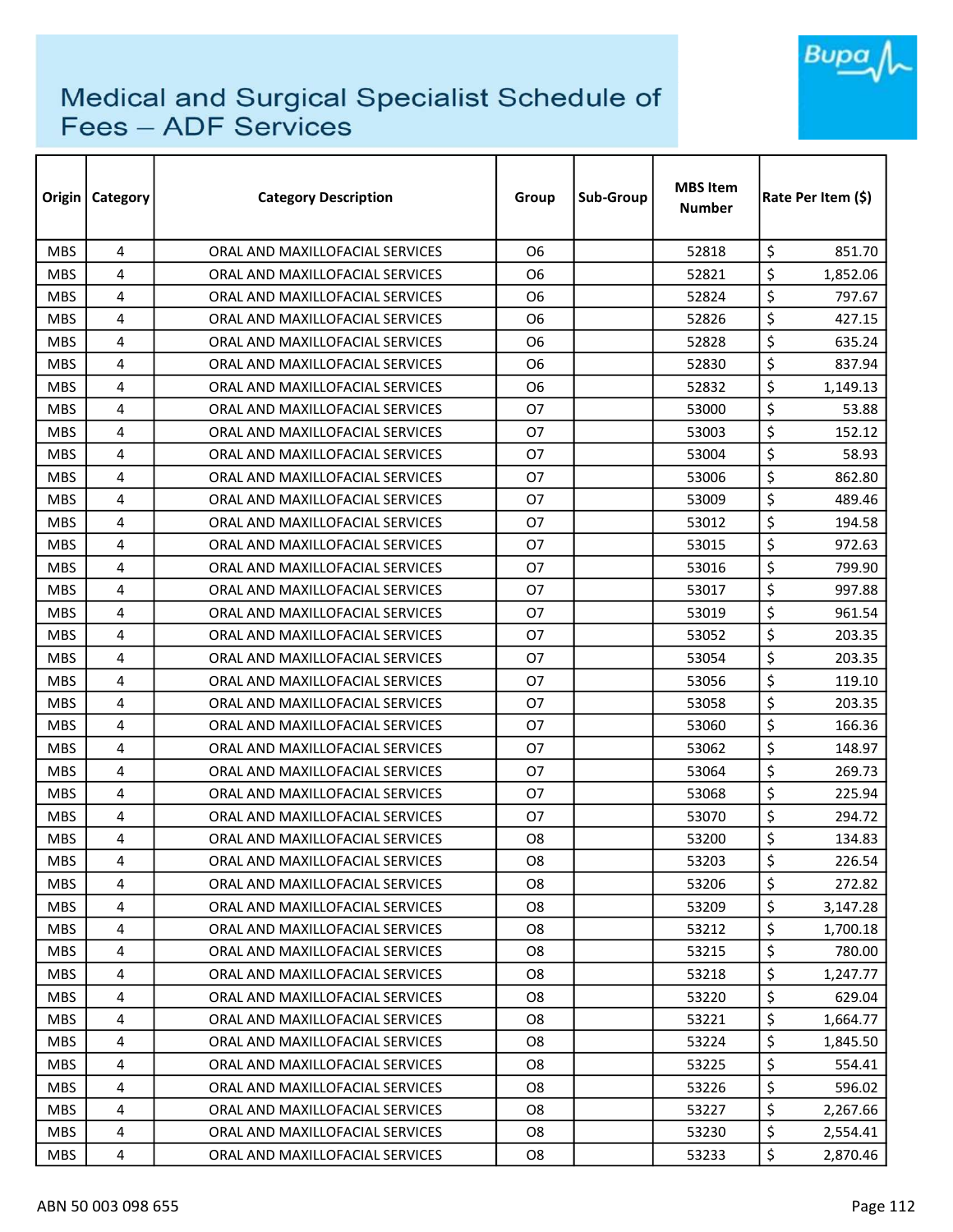

| Origin     | <b>Category</b> | <b>Category Description</b>     | Group          | Sub-Group      | <b>MBS Item</b><br><b>Number</b> | Rate Per Item (\$) |  |
|------------|-----------------|---------------------------------|----------------|----------------|----------------------------------|--------------------|--|
| <b>MBS</b> | 4               | ORAL AND MAXILLOFACIAL SERVICES | O <sub>8</sub> |                | 53236                            | \$<br>898.33       |  |
| <b>MBS</b> | 4               | ORAL AND MAXILLOFACIAL SERVICES | O8             |                | 53239                            | \$<br>898.33       |  |
| <b>MBS</b> | 4               | ORAL AND MAXILLOFACIAL SERVICES | O8             |                | 53242                            | \$<br>596.02       |  |
| <b>MBS</b> | 4               | ORAL AND MAXILLOFACIAL SERVICES | O9             |                | 53400                            | \$<br>234.96       |  |
| <b>MBS</b> | 4               | ORAL AND MAXILLOFACIAL SERVICES | O9             |                | 53403                            | \$<br>287.06       |  |
| <b>MBS</b> | 4               | ORAL AND MAXILLOFACIAL SERVICES | O <sub>9</sub> |                | 53406                            | \$<br>739.53       |  |
| <b>MBS</b> | 4               | ORAL AND MAXILLOFACIAL SERVICES | O9             |                | 53409                            | \$<br>739.53       |  |
| <b>MBS</b> | 4               | ORAL AND MAXILLOFACIAL SERVICES | O9             |                | 53410                            | \$<br>155.76       |  |
| <b>MBS</b> | 4               | ORAL AND MAXILLOFACIAL SERVICES | O9             |                | 53411                            | \$<br>434.28       |  |
| <b>MBS</b> | 4               | ORAL AND MAXILLOFACIAL SERVICES | O9             |                | 53412                            | \$<br>713.07       |  |
| <b>MBS</b> | 4               | ORAL AND MAXILLOFACIAL SERVICES | O9             |                | 53413                            | \$<br>873.56       |  |
| <b>MBS</b> | 4               | ORAL AND MAXILLOFACIAL SERVICES | O9             |                | 53414                            | \$<br>1,003.59     |  |
| <b>MBS</b> | 4               | ORAL AND MAXILLOFACIAL SERVICES | O <sub>9</sub> |                | 53415                            | \$<br>792.27       |  |
| <b>MBS</b> | 4               | ORAL AND MAXILLOFACIAL SERVICES | O9             |                | 53416                            | \$<br>792.27       |  |
| <b>MBS</b> | 4               | ORAL AND MAXILLOFACIAL SERVICES | O9             |                | 53418                            | \$<br>1,029.96     |  |
| <b>MBS</b> | 4               | ORAL AND MAXILLOFACIAL SERVICES | O9             |                | 53419                            | \$<br>1,029.96     |  |
| <b>MBS</b> | 4               | ORAL AND MAXILLOFACIAL SERVICES | O9             |                | 53422                            | \$<br>1,307.12     |  |
| <b>MBS</b> | 4               | ORAL AND MAXILLOFACIAL SERVICES | O <sub>9</sub> |                | 53423                            | \$<br>1,307.12     |  |
| <b>MBS</b> | 4               | ORAL AND MAXILLOFACIAL SERVICES | O <sub>9</sub> |                | 53424                            | \$<br>1,121.43     |  |
| <b>MBS</b> | 4               | ORAL AND MAXILLOFACIAL SERVICES | O <sub>9</sub> |                | 53425                            | \$<br>1,121.43     |  |
| <b>MBS</b> | 4               | ORAL AND MAXILLOFACIAL SERVICES | O9             |                | 53427                            | \$<br>1,531.72     |  |
| <b>MBS</b> | 4               | ORAL AND MAXILLOFACIAL SERVICES | O9             |                | 53429                            | \$<br>1,531.72     |  |
| <b>MBS</b> | 4               | ORAL AND MAXILLOFACIAL SERVICES | O9             |                | 53439                            | \$<br>434.28       |  |
| <b>MBS</b> | 4               | ORAL AND MAXILLOFACIAL SERVICES | O9             |                | 53453                            | \$<br>878.84       |  |
| <b>MBS</b> | 4               | ORAL AND MAXILLOFACIAL SERVICES | O <sub>9</sub> |                | 53455                            | \$<br>1,032.33     |  |
| <b>MBS</b> | 4               | ORAL AND MAXILLOFACIAL SERVICES | O <sub>9</sub> |                | 53458                            | \$<br>78.29        |  |
| <b>MBS</b> | 4               | ORAL AND MAXILLOFACIAL SERVICES | O9             |                | 53459                            | \$<br>428.28       |  |
| <b>MBS</b> | 4               | ORAL AND MAXILLOFACIAL SERVICES | O <sub>9</sub> |                | 53460                            | \$<br>873.56       |  |
| <b>MBS</b> | 4               | ORAL AND MAXILLOFACIAL SERVICES | 011            |                | 53700                            | \$<br>221.72       |  |
| <b>MBS</b> | 4               | ORAL AND MAXILLOFACIAL SERVICES | 011            |                | 53702                            | \$<br>110.99       |  |
| MBS.       | 4               | ORAL AND MAXILLOFACIAL SERVICES | 011            |                | 53704                            | \$<br>66.86        |  |
| <b>MBS</b> | 4               | ORAL AND MAXILLOFACIAL SERVICES | 011            |                | 53706                            | \$<br>221.72       |  |
| <b>MBS</b> | 4               | ORAL AND MAXILLOFACIAL SERVICES | 01             | $\mathbf{1}$   | 54006                            | \$<br>134.57       |  |
| MBS.       | 4               | ORAL AND MAXILLOFACIAL SERVICES | 01             | $\mathbf{1}$   | 54007                            | \$<br>67.66        |  |
| <b>MBS</b> | 4               | ORAL AND MAXILLOFACIAL SERVICES | 01             | $\overline{2}$ | 54011                            | \$<br>134.57       |  |
| <b>MBS</b> | 4               | ORAL AND MAXILLOFACIAL SERVICES | 01             | $\overline{2}$ | 54012                            | \$<br>67.66        |  |
| <b>MBS</b> | $\mathbf{1}$    | PROFESSIONAL ATTENDANCES        | A37            |                | 90300                            | \$<br>1,342.88     |  |
| <b>MBS</b> | $\mathbf{1}$    | PROFESSIONAL ATTENDANCES        | Α1             |                | 91790                            | \$<br>33.00        |  |
| <b>MBS</b> | 1               | PROFESSIONAL ATTENDANCES        | A2             | $\mathbf{1}$   | 91792                            | \$<br>29.23        |  |
| MBS.       | $\mathbf{1}$    | PROFESSIONAL ATTENDANCES        | A7             | $\overline{2}$ | 91794                            | \$<br>36.54        |  |
| <b>MBS</b> | 1               | PROFESSIONAL ATTENDANCES        | A1             |                | 91795                            | \$<br>33.00        |  |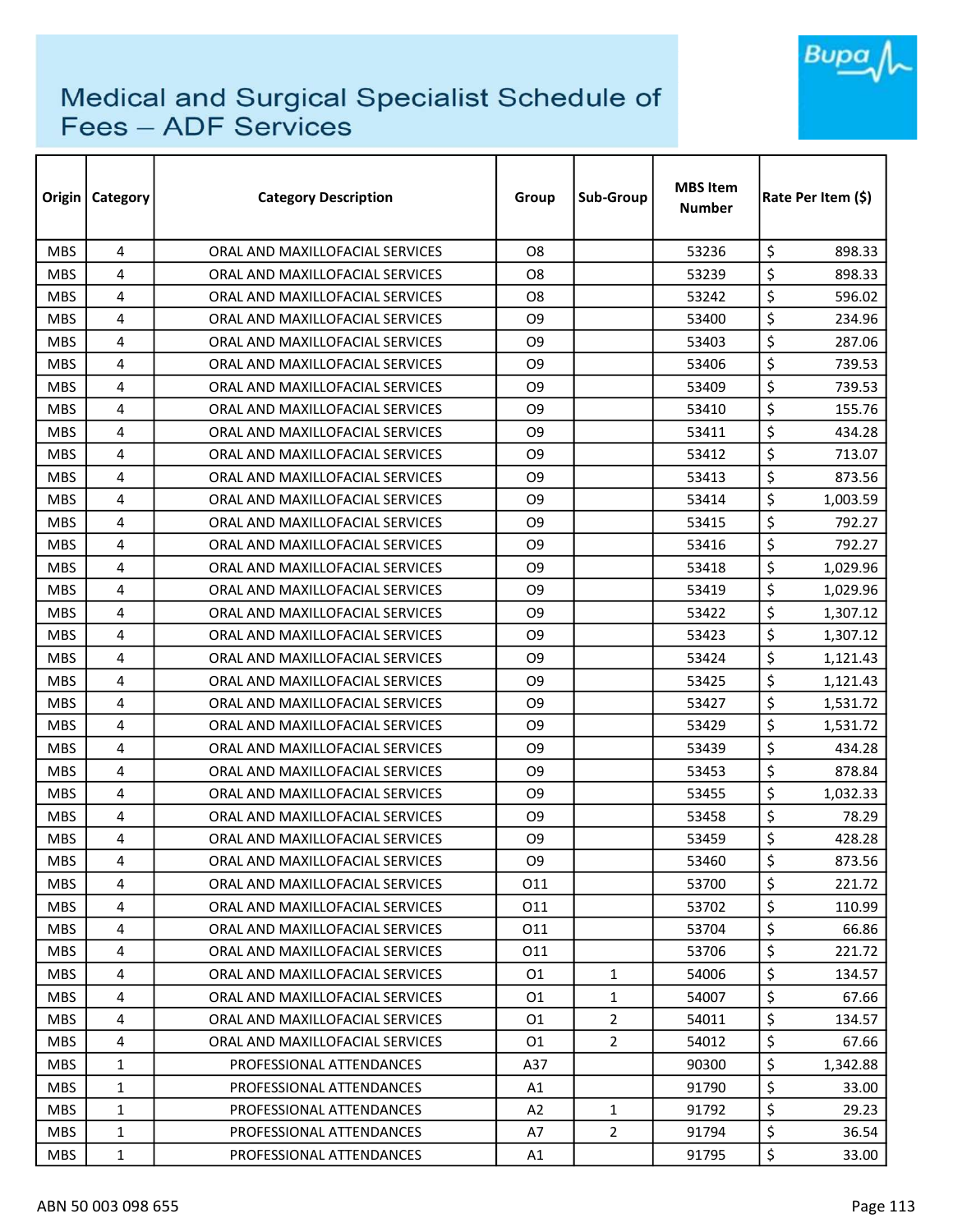

| Origin     | Category     | <b>Category Description</b> | Group          | Sub-Group      | <b>MBS Item</b><br><b>Number</b> | Rate Per Item (\$) |  |
|------------|--------------|-----------------------------|----------------|----------------|----------------------------------|--------------------|--|
| <b>MBS</b> | $\mathbf{1}$ | PROFESSIONAL ATTENDANCES    | A <sub>2</sub> | $\mathbf{1}$   | 91797                            | \$<br>29.23        |  |
| <b>MBS</b> | $\mathbf{1}$ | PROFESSIONAL ATTENDANCES    | A7             | 2              | 91799                            | \$<br>36.54        |  |
| <b>MBS</b> | 1            | PROFESSIONAL ATTENDANCES    | A1             |                | 91800                            | \$<br>79.82        |  |
| <b>MBS</b> | $\mathbf{1}$ | PROFESSIONAL ATTENDANCES    | A1             |                | 91801                            | \$<br>146.36       |  |
| <b>MBS</b> | 1            | PROFESSIONAL ATTENDANCES    | A1             |                | 91802                            | \$<br>209.08       |  |
| <b>MBS</b> | $\mathbf{1}$ | PROFESSIONAL ATTENDANCES    | A2             | $\mathbf{1}$   | 91803                            | \$<br>55.80        |  |
| <b>MBS</b> | $\mathbf{1}$ | PROFESSIONAL ATTENDANCES    | A <sub>2</sub> | $\mathbf{1}$   | 91804                            | \$<br>100.98       |  |
| <b>MBS</b> | 1            | PROFESSIONAL ATTENDANCES    | A2             | $\mathbf{1}$   | 91805                            | \$<br>162.11       |  |
| <b>MBS</b> | $\mathbf{1}$ | PROFESSIONAL ATTENDANCES    | A7             | $\overline{2}$ | 91806                            | \$<br>79.99        |  |
| <b>MBS</b> | $\mathbf{1}$ | PROFESSIONAL ATTENDANCES    | A7             | $\overline{2}$ | 91807                            | \$<br>154.80       |  |
| <b>MBS</b> | $\mathbf{1}$ | PROFESSIONAL ATTENDANCES    | A7             | $\overline{2}$ | 91808                            | \$<br>227.75       |  |
| <b>MBS</b> | $\mathbf{1}$ | PROFESSIONAL ATTENDANCES    | A1             |                | 91809                            | \$<br>79.82        |  |
| <b>MBS</b> | $\mathbf{1}$ | PROFESSIONAL ATTENDANCES    | A1             |                | 91810                            | \$<br>146.36       |  |
| <b>MBS</b> | $\mathbf{1}$ | PROFESSIONAL ATTENDANCES    | A1             |                | 91811                            | \$<br>209.08       |  |
| <b>MBS</b> | $\mathbf{1}$ | PROFESSIONAL ATTENDANCES    | A2             | $\mathbf{1}$   | 91812                            | \$<br>55.80        |  |
| <b>MBS</b> | $\mathbf{1}$ | PROFESSIONAL ATTENDANCES    | A2             | $\mathbf{1}$   | 91813                            | \$<br>100.98       |  |
| <b>MBS</b> | $\mathbf{1}$ | PROFESSIONAL ATTENDANCES    | A2             | $\mathbf{1}$   | 91814                            | \$<br>162.11       |  |
| <b>MBS</b> | $\mathbf{1}$ | PROFESSIONAL ATTENDANCES    | A7             | $\overline{2}$ | 91815                            | \$<br>79.99        |  |
| <b>MBS</b> | $\mathbf{1}$ | PROFESSIONAL ATTENDANCES    | A7             | $\overline{2}$ | 91816                            | \$<br>154.80       |  |
| <b>MBS</b> | $\mathbf{1}$ | PROFESSIONAL ATTENDANCES    | A7             | 2              | 91817                            | \$<br>227.75       |  |
| <b>MBS</b> | $\mathbf{1}$ | PROFESSIONAL ATTENDANCES    | A20            | $\overline{2}$ | 91818                            | \$<br>246.48       |  |
| <b>MBS</b> | $\mathbf{1}$ | PROFESSIONAL ATTENDANCES    | A20            | $\overline{2}$ | 91819                            | \$<br>352.77       |  |
| <b>MBS</b> | $\mathbf{1}$ | PROFESSIONAL ATTENDANCES    | A7             | 9              | 91820                            | \$<br>197.18       |  |
| <b>MBS</b> | $\mathbf{1}$ | PROFESSIONAL ATTENDANCES    | A7             | 9              | 91821                            | \$<br>282.22       |  |
| <b>MBS</b> | $\mathbf{1}$ | PROFESSIONAL ATTENDANCES    | A <sub>3</sub> |                | 91822                            | \$<br>147.66       |  |
| <b>MBS</b> | $\mathbf{1}$ | PROFESSIONAL ATTENDANCES    | A <sub>3</sub> |                | 91823                            | \$<br>74.22        |  |
| <b>MBS</b> | 1            | PROFESSIONAL ATTENDANCES    | A4             |                | 91824                            | \$<br>228.31       |  |
| <b>MBS</b> | $\mathbf{1}$ | PROFESSIONAL ATTENDANCES    | A4             |                | 91825                            | \$<br>114.27       |  |
| <b>MBS</b> | 1            | PROFESSIONAL ATTENDANCES    | A4             |                | 91826                            | \$<br>65.07        |  |
| <b>MBS</b> | $\mathbf{1}$ | PROFESSIONAL ATTENDANCES    | A8             |                | 91827                            | \$<br>65.60        |  |
| MBS.       | 1            | PROFESSIONAL ATTENDANCES    | A8             |                | 91828                            | \$<br>130.82       |  |
| <b>MBS</b> | $\mathbf{1}$ | PROFESSIONAL ATTENDANCES    | A8             |                | 91829                            | \$<br>201.42       |  |
| <b>MBS</b> | $\mathbf{1}$ | PROFESSIONAL ATTENDANCES    | A8             |                | 91830                            | \$<br>277.89       |  |
| MBS.       | 1            | PROFESSIONAL ATTENDANCES    | A8             |                | 91831                            | \$<br>322.55       |  |
| <b>MBS</b> | $\mathbf{1}$ | PROFESSIONAL ATTENDANCES    | A <sub>3</sub> |                | 91832                            | \$<br>147.66       |  |
| <b>MBS</b> | 1            | PROFESSIONAL ATTENDANCES    | A3             |                | 91833                            | \$<br>74.22        |  |
| <b>MBS</b> | $\mathbf{1}$ | PROFESSIONAL ATTENDANCES    | A4             |                | 91834                            | \$<br>228.31       |  |
| <b>MBS</b> | $\mathbf{1}$ | PROFESSIONAL ATTENDANCES    | A4             |                | 91835                            | \$<br>114.27       |  |
| <b>MBS</b> | 1            | PROFESSIONAL ATTENDANCES    | A4             |                | 91836                            | \$<br>65.07        |  |
| MBS.       | $\mathbf{1}$ | PROFESSIONAL ATTENDANCES    | A8             |                | 91837                            | \$<br>65.60        |  |
| <b>MBS</b> | 1            | PROFESSIONAL ATTENDANCES    | A8             |                | 91838                            | \$<br>130.82       |  |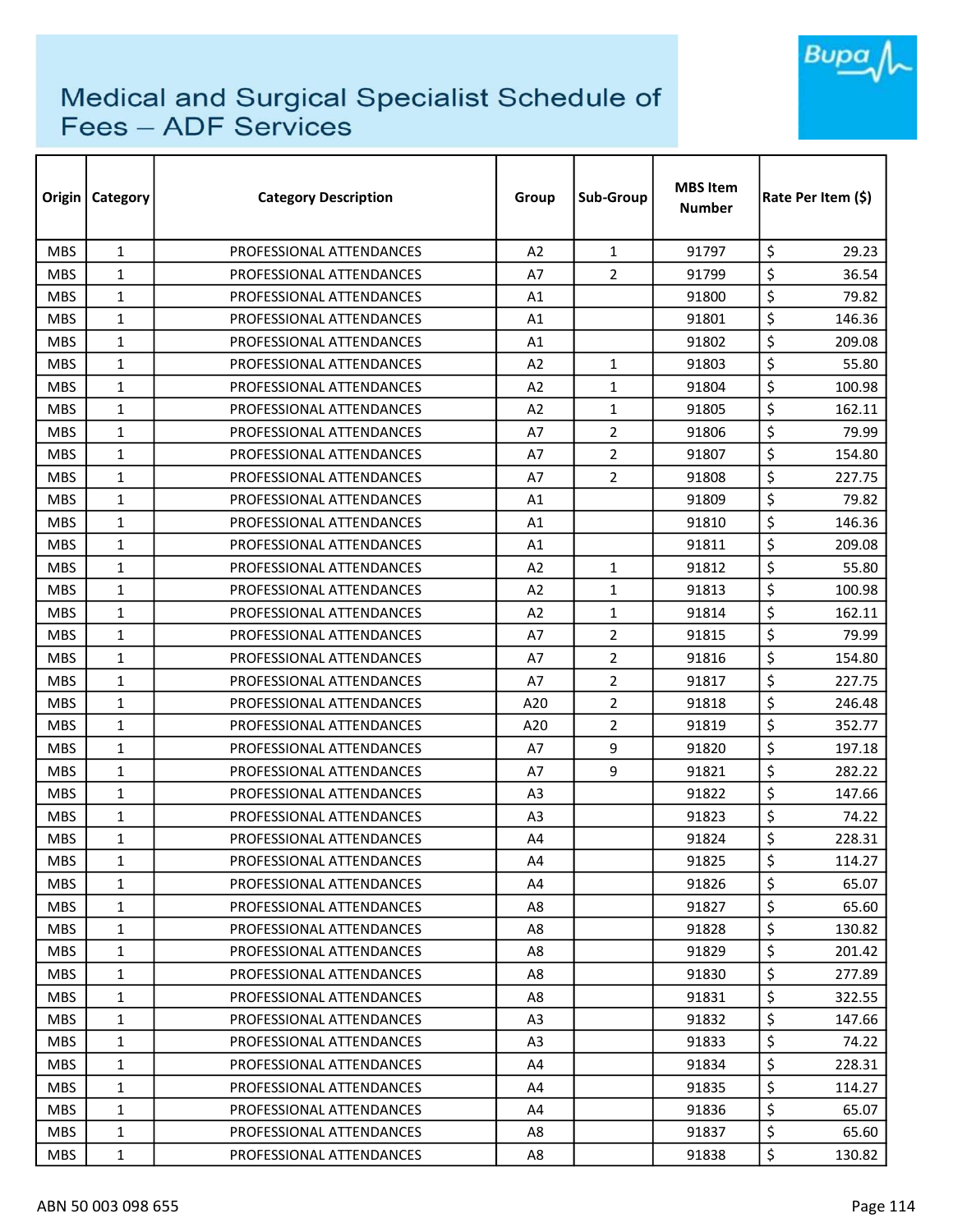

| Origin     | <b>Category</b> | <b>Category Description</b>   | Group          | Sub-Group      | <b>MBS Item</b><br><b>Number</b> | Rate Per Item (\$) |  |
|------------|-----------------|-------------------------------|----------------|----------------|----------------------------------|--------------------|--|
| <b>MBS</b> | $\mathbf{1}$    | PROFESSIONAL ATTENDANCES      | A8             |                | 91839                            | \$<br>201.42       |  |
| <b>MBS</b> | $\mathbf{1}$    | PROFESSIONAL ATTENDANCES      | A8             |                | 91840                            | \$<br>277.89       |  |
| <b>MBS</b> | $\mathbf{1}$    | PROFESSIONAL ATTENDANCES      | A8             |                | 91841                            | \$<br>322.55       |  |
| <b>MBS</b> | $\mathbf{1}$    | PROFESSIONAL ATTENDANCES      | A20            | $\overline{2}$ | 91842                            | \$<br>246.48       |  |
| <b>MBS</b> | $\mathbf{1}$    | PROFESSIONAL ATTENDANCES      | A20            | $\overline{2}$ | 91843                            | \$<br>352.77       |  |
| <b>MBS</b> | $\mathbf{1}$    | PROFESSIONAL ATTENDANCES      | A7             | 9              | 91844                            | \$<br>197.18       |  |
| <b>MBS</b> | $\mathbf{1}$    | PROFESSIONAL ATTENDANCES      | A7             | 9              | 91845                            | \$<br>282.22       |  |
| <b>MBS</b> | $\mathbf{1}$    | PROFESSIONAL ATTENDANCES      | A40            | 4              | 91846                            | \$<br>147.66       |  |
| <b>MBS</b> | $\mathbf{1}$    | PROFESSIONAL ATTENDANCES      | A40            | 4              | 91847                            | \$<br>74.22        |  |
| <b>MBS</b> | $\mathbf{1}$    | PROFESSIONAL ATTENDANCES      | A40            | $\overline{7}$ | 91848                            | \$<br>147.66       |  |
| <b>MBS</b> | $\mathbf{1}$    | PROFESSIONAL ATTENDANCES      | A40            | $\overline{7}$ | 91849                            | \$<br>74.22        |  |
| <b>MBS</b> | 3               | THERAPEUTIC PROCEDURES        | T4             |                | 91850                            | \$<br>58.58        |  |
| <b>MBS</b> | 3               | <b>THERAPEUTIC PROCEDURES</b> | T <sub>4</sub> |                | 91851                            | \$<br>154.13       |  |
| <b>MBS</b> | 3               | THERAPEUTIC PROCEDURES        | T <sub>4</sub> |                | 91852                            | \$<br>114.79       |  |
| <b>MBS</b> | 3               | <b>THERAPEUTIC PROCEDURES</b> | T4             |                | 91853                            | \$<br>101.36       |  |
| <b>MBS</b> | 3               | THERAPEUTIC PROCEDURES        | T4             |                | 91855                            | \$<br>58.58        |  |
| <b>MBS</b> | 3               | THERAPEUTIC PROCEDURES        | T <sub>4</sub> |                | 91856                            | \$<br>154.13       |  |
| <b>MBS</b> | 3               | THERAPEUTIC PROCEDURES        | T <sub>4</sub> |                | 91857                            | \$<br>114.79       |  |
| <b>MBS</b> | 3               | THERAPEUTIC PROCEDURES        | T <sub>4</sub> |                | 91858                            | \$<br>101.36       |  |
| <b>MBS</b> | $\mathbf{1}$    | PROFESSIONAL ATTENDANCES      | A40            | 11             | 92004                            | \$<br>564.05       |  |
| <b>MBS</b> | $\mathbf{1}$    | PROFESSIONAL ATTENDANCES      | A40            | 11             | 92011                            | \$<br>451.24       |  |
| <b>MBS</b> | $\mathbf{1}$    | PROFESSIONAL ATTENDANCES      | A40            | 13             | 92024                            | \$<br>383.34       |  |
| <b>MBS</b> | $\mathbf{1}$    | PROFESSIONAL ATTENDANCES      | A40            | 13             | 92025                            | \$<br>303.75       |  |
| <b>MBS</b> | $\mathbf{1}$    | PROFESSIONAL ATTENDANCES      | A40            | 13             | 92026                            | \$<br>187.08       |  |
| <b>MBS</b> | $\mathbf{1}$    | PROFESSIONAL ATTENDANCES      | A40            | 13             | 92027                            | \$<br>187.08       |  |
| <b>MBS</b> | $\mathbf{1}$    | PROFESSIONAL ATTENDANCES      | A40            | 13             | 92028                            | \$<br>191.47       |  |
| <b>MBS</b> | 1               | PROFESSIONAL ATTENDANCES      | A40            | 13             | 92055                            | \$<br>306.67       |  |
| <b>MBS</b> | 1               | PROFESSIONAL ATTENDANCES      | A40            | 13             | 92056                            | \$<br>243.02       |  |
| <b>MBS</b> | 1               | PROFESSIONAL ATTENDANCES      | A40            | 13             | 92057                            | \$<br>149.61       |  |
| <b>MBS</b> | $\mathbf{1}$    | PROFESSIONAL ATTENDANCES      | A40            | 13             | 92058                            | \$<br>149.61       |  |
| <b>MBS</b> | $\mathbf{1}$    | PROFESSIONAL ATTENDANCES      | A40            | 13             | 92059                            | \$<br>153.20       |  |
| <b>MBS</b> | 1               | PROFESSIONAL ATTENDANCES      | A40            | 19             | 92112                            | \$<br>190.54       |  |
| MBS.       | $\mathbf{1}$    | PROFESSIONAL ATTENDANCES      | A40            | 19             | 92113                            | \$<br>280.50       |  |
| <b>MBS</b> | 1               | PROFESSIONAL ATTENDANCES      | A40            | 19             | 92114                            | \$<br>190.54       |  |
| <b>MBS</b> | $\mathbf{1}$    | PROFESSIONAL ATTENDANCES      | A40            | 19             | 92115                            | \$<br>190.54       |  |
| <b>MBS</b> | $\mathbf{1}$    | PROFESSIONAL ATTENDANCES      | A40            | 19             | 92116                            | \$<br>241.97       |  |
| <b>MBS</b> | 1               | PROFESSIONAL ATTENDANCES      | A40            | 19             | 92117                            | \$<br>356.37       |  |
| <b>MBS</b> | $\mathbf{1}$    | PROFESSIONAL ATTENDANCES      | A40            | 19             | 92118                            | \$<br>152.40       |  |
| <b>MBS</b> | 1               | PROFESSIONAL ATTENDANCES      | A40            | 19             | 92119                            | \$<br>224.43       |  |
| <b>MBS</b> | $\mathbf{1}$    | PROFESSIONAL ATTENDANCES      | A40            | 19             | 92120                            | \$<br>152.40       |  |
| <b>MBS</b> | 1               | PROFESSIONAL ATTENDANCES      | A40            | 19             | 92121                            | \$<br>152.40       |  |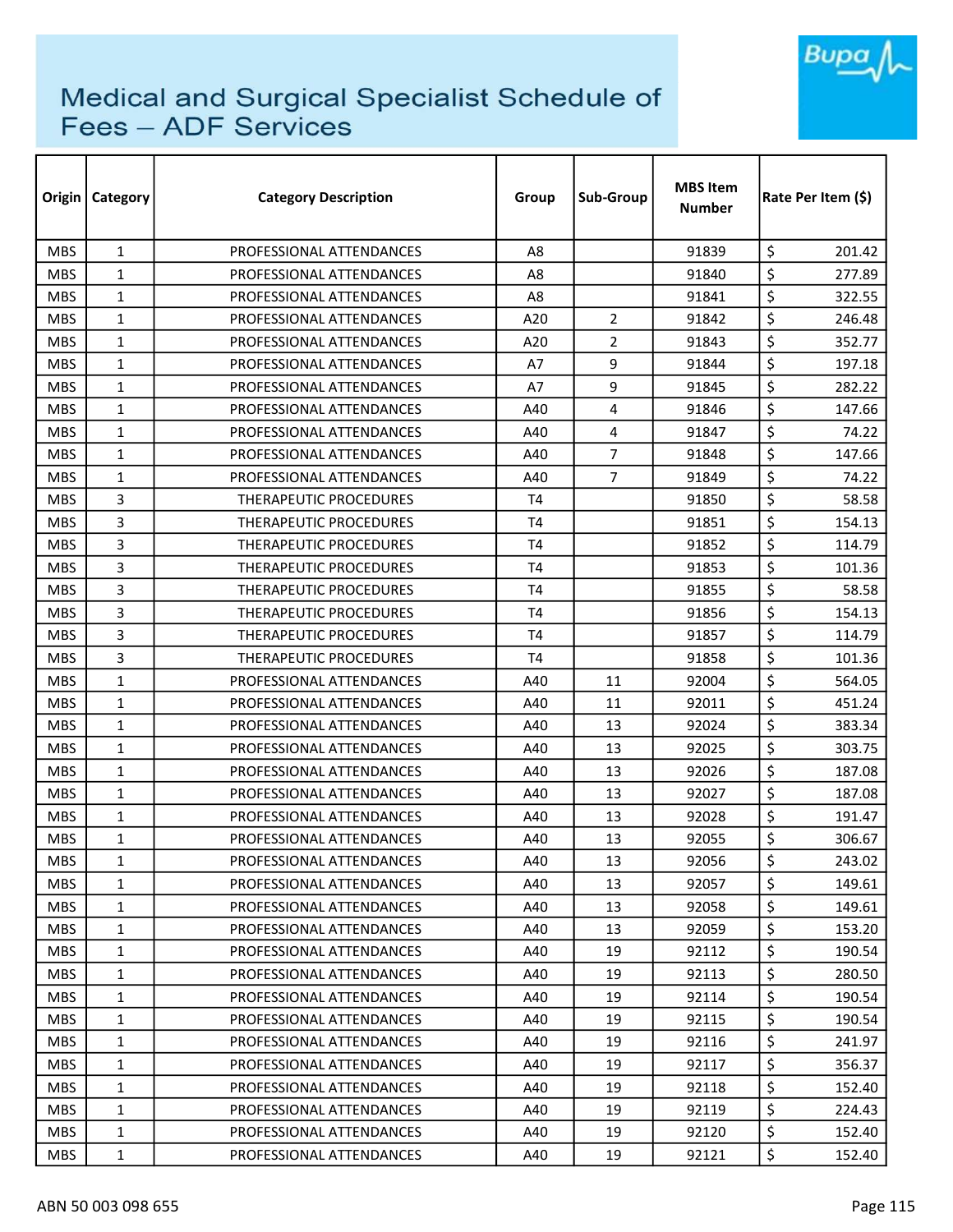

| Origin     | <b>Category</b> | <b>Category Description</b> | Group | Sub-Group | <b>MBS Item</b><br><b>Number</b> | Rate Per Item (\$) |  |
|------------|-----------------|-----------------------------|-------|-----------|----------------------------------|--------------------|--|
| <b>MBS</b> | $\mathbf{1}$    | PROFESSIONAL ATTENDANCES    | A40   | 19        | 92122                            | \$<br>193.59       |  |
| <b>MBS</b> | $\mathbf{1}$    | PROFESSIONAL ATTENDANCES    | A40   | 19        | 92123                            | \$<br>285.14       |  |
| <b>MBS</b> | $\mathbf{1}$    | PROFESSIONAL ATTENDANCES    | A40   | 20        | 92126                            | \$<br>190.54       |  |
| <b>MBS</b> | $\mathbf{1}$    | PROFESSIONAL ATTENDANCES    | A40   | 20        | 92127                            | \$<br>190.54       |  |
| <b>MBS</b> | $\mathbf{1}$    | PROFESSIONAL ATTENDANCES    | A40   | 20        | 92132                            | \$<br>152.40       |  |
| <b>MBS</b> | $\mathbf{1}$    | PROFESSIONAL ATTENDANCES    | A40   | 20        | 92133                            | \$<br>152.40       |  |
| <b>MBS</b> | $\mathbf{1}$    | PROFESSIONAL ATTENDANCES    | A40   | 15        | 92136                            | \$<br>117.30       |  |
| <b>MBS</b> | $\mathbf{1}$    | PROFESSIONAL ATTENDANCES    | A40   | 15        | 92137                            | \$<br>162.90       |  |
| <b>MBS</b> | $\mathbf{1}$    | PROFESSIONAL ATTENDANCES    | A40   | 16        | 92138                            | \$<br>117.30       |  |
| <b>MBS</b> | $\mathbf{1}$    | PROFESSIONAL ATTENDANCES    | A40   | 16        | 92139                            | \$<br>162.90       |  |
| <b>MBS</b> | $\mathbf{1}$    | PROFESSIONAL ATTENDANCES    | A40   | 29        | 92210                            | \$<br>241.01       |  |
| <b>MBS</b> | $\mathbf{1}$    | PROFESSIONAL ATTENDANCES    | A40   | 29        | 92211                            | \$<br>195.72       |  |
| <b>MBS</b> | 1               | PROFESSIONAL ATTENDANCES    | A4    |           | 92422                            | \$<br>399.32       |  |
| <b>MBS</b> | $\mathbf{1}$    | PROFESSIONAL ATTENDANCES    | A4    |           | 92423                            | \$<br>199.92       |  |
| <b>MBS</b> | 1               | PROFESSIONAL ATTENDANCES    | A40   | 8         | 92425                            | \$<br>228.31       |  |
| <b>MBS</b> | $\mathbf{1}$    | PROFESSIONAL ATTENDANCES    | A40   | 8         | 92426                            | \$<br>114.27       |  |
| <b>MBS</b> | $\mathbf{1}$    | PROFESSIONAL ATTENDANCES    | A40   | 8         | 92427                            | \$<br>65.07        |  |
| <b>MBS</b> | $\mathbf{1}$    | PROFESSIONAL ATTENDANCES    | A4    |           | 92431                            | \$<br>399.32       |  |
| <b>MBS</b> | $\mathbf{1}$    | PROFESSIONAL ATTENDANCES    | A4    |           | 92432                            | \$<br>199.92       |  |
| <b>MBS</b> | 1               | PROFESSIONAL ATTENDANCES    | A8    |           | 92434                            | \$<br>399.32       |  |
| <b>MBS</b> | $\mathbf{1}$    | PROFESSIONAL ATTENDANCES    | A8    |           | 92435                            | \$<br>684.96       |  |
| <b>MBS</b> | $\mathbf{1}$    | PROFESSIONAL ATTENDANCES    | A8    |           | 92436                            | \$<br>428.17       |  |
| <b>MBS</b> | $\mathbf{1}$    | PROFESSIONAL ATTENDANCES    | A8    |           | 92437                            | \$<br>393.87       |  |
| <b>MBS</b> | 1               | PROFESSIONAL ATTENDANCES    | A40   | 6         | 92455                            | \$<br>74.61        |  |
| <b>MBS</b> | $\mathbf{1}$    | PROFESSIONAL ATTENDANCES    | A40   | 6         | 92456                            | \$<br>99.06        |  |
| <b>MBS</b> | $\mathbf{1}$    | PROFESSIONAL ATTENDANCES    | A40   | 6         | 92457                            | \$<br>146.47       |  |
| <b>MBS</b> | 1               | PROFESSIONAL ATTENDANCES    | A8    |           | 92458                            | \$<br>191.79       |  |
| <b>MBS</b> | 1               | PROFESSIONAL ATTENDANCES    | A8    |           | 92459                            | \$<br>264.77       |  |
| <b>MBS</b> | 1               | PROFESSIONAL ATTENDANCES    | A8    |           | 92460                            | \$<br>191.79       |  |
| <b>MBS</b> | $\mathbf{1}$    | PROFESSIONAL ATTENDANCES    | A40   | 6         | 92461                            | \$<br>65.60        |  |
| <b>MBS</b> | $\mathbf{1}$    | PROFESSIONAL ATTENDANCES    | A40   | 6         | 92462                            | \$<br>65.60        |  |
| <b>MBS</b> | $\mathbf{1}$    | PROFESSIONAL ATTENDANCES    | A40   | 6         | 92463                            | \$<br>201.42       |  |
| MBS.       | $\mathbf{1}$    | PROFESSIONAL ATTENDANCES    | A40   | 6         | 92464                            | \$<br>277.89       |  |
| <b>MBS</b> | 1               | PROFESSIONAL ATTENDANCES    | A40   | 6         | 92465                            | \$<br>322.55       |  |
| <b>MBS</b> | $\mathbf{1}$    | PROFESSIONAL ATTENDANCES    | A40   | 6         | 92466                            | \$<br>393.87       |  |
| <b>MBS</b> | 1               | PROFESSIONAL ATTENDANCES    | A40   | 5         | 92471                            | \$<br>228.31       |  |
| <b>MBS</b> | 1               | PROFESSIONAL ATTENDANCES    | A40   | 5         | 92472                            | \$<br>114.27       |  |
| <b>MBS</b> | $\mathbf{1}$    | PROFESSIONAL ATTENDANCES    | A40   | 5         | 92473                            | \$<br>65.07        |  |
| <b>MBS</b> | 1               | PROFESSIONAL ATTENDANCES    | A8    |           | 92474                            | \$<br>399.32       |  |
| <b>MBS</b> | 1               | PROFESSIONAL ATTENDANCES    | A8    |           | 92475                            | \$<br>684.96       |  |
| <b>MBS</b> | $\mathbf{1}$    | PROFESSIONAL ATTENDANCES    | A8    |           | 92476                            | \$<br>428.17       |  |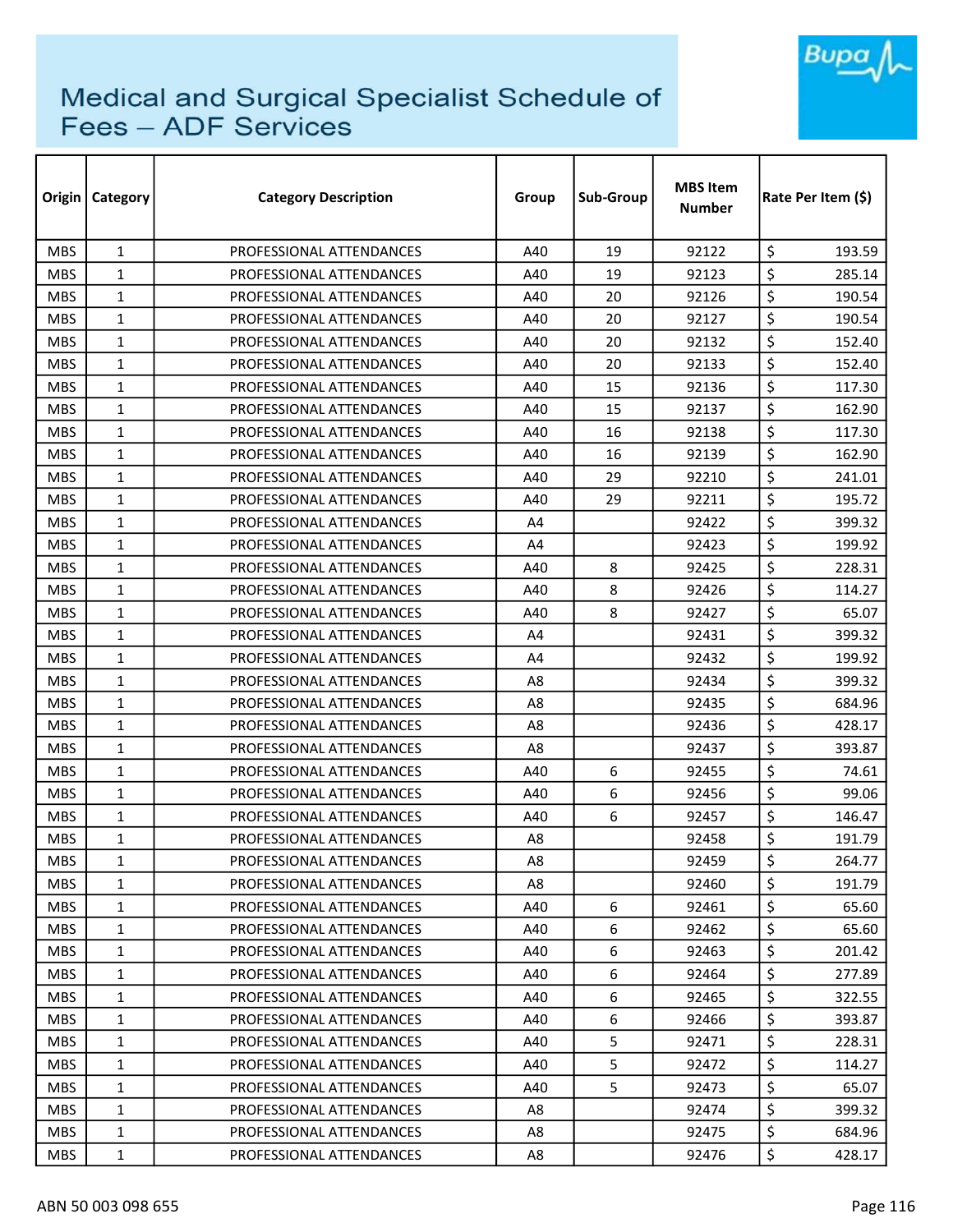

| Origin     | <b>Category</b> | <b>Category Description</b> | Group          | Sub-Group | <b>MBS Item</b><br><b>Number</b> | Rate Per Item (\$) |  |
|------------|-----------------|-----------------------------|----------------|-----------|----------------------------------|--------------------|--|
| <b>MBS</b> | $\mathbf{1}$    | PROFESSIONAL ATTENDANCES    | A <sub>8</sub> |           | 92477                            | \$<br>393.87       |  |
| <b>MBS</b> | $\mathbf{1}$    | PROFESSIONAL ATTENDANCES    | A40            | 9         | 92495                            | \$<br>74.61        |  |
| <b>MBS</b> | $\mathbf{1}$    | PROFESSIONAL ATTENDANCES    | A40            | 9         | 92496                            | \$<br>99.06        |  |
| <b>MBS</b> | $\mathbf{1}$    | PROFESSIONAL ATTENDANCES    | A40            | 9         | 92497                            | \$<br>146.47       |  |
| <b>MBS</b> | $\mathbf{1}$    | PROFESSIONAL ATTENDANCES    | A8             |           | 92498                            | \$<br>191.79       |  |
| <b>MBS</b> | 1               | PROFESSIONAL ATTENDANCES    | A8             |           | 92499                            | \$<br>264.77       |  |
| <b>MBS</b> | $\mathbf{1}$    | PROFESSIONAL ATTENDANCES    | A8             |           | 92500                            | \$<br>191.79       |  |
| <b>MBS</b> | 1               | PROFESSIONAL ATTENDANCES    | A40            | 9         | 92501                            | \$<br>65.60        |  |
| <b>MBS</b> | 1               | PROFESSIONAL ATTENDANCES    | A40            | 9         | 92502                            | \$<br>65.60        |  |
| <b>MBS</b> | 1               | PROFESSIONAL ATTENDANCES    | A40            | 9         | 92503                            | \$<br>201.42       |  |
| <b>MBS</b> | $\mathbf{1}$    | PROFESSIONAL ATTENDANCES    | A40            | 9         | 92504                            | \$<br>277.89       |  |
| <b>MBS</b> | $\mathbf{1}$    | PROFESSIONAL ATTENDANCES    | A40            | 9         | 92505                            | \$<br>322.55       |  |
| <b>MBS</b> | 1               | PROFESSIONAL ATTENDANCES    | A40            | 9         | 92506                            | \$<br>393.87       |  |
| <b>MBS</b> | $\mathbf{1}$    | PROFESSIONAL ATTENDANCES    | A40            | 33        | 92513                            | \$<br>56.05        |  |
| <b>MBS</b> | $\mathbf{1}$    | PROFESSIONAL ATTENDANCES    | A40            | 33        | 92514                            | \$<br>122.54       |  |
| <b>MBS</b> | $\mathbf{1}$    | PROFESSIONAL ATTENDANCES    | A40            | 33        | 92515                            | \$<br>236.89       |  |
| <b>MBS</b> | 1               | PROFESSIONAL ATTENDANCES    | A40            | 33        | 92516                            | \$<br>348.85       |  |
| <b>MBS</b> | $\mathbf{1}$    | PROFESSIONAL ATTENDANCES    | A40            | 33        | 92517                            | \$<br>56.05        |  |
| <b>MBS</b> | $\mathbf{1}$    | PROFESSIONAL ATTENDANCES    | A40            | 33        | 92518                            | \$<br>122.54       |  |
| <b>MBS</b> | 1               | PROFESSIONAL ATTENDANCES    | A40            | 33        | 92519                            | \$<br>236.89       |  |
| <b>MBS</b> | $\mathbf{1}$    | PROFESSIONAL ATTENDANCES    | A40            | 33        | 92520                            | \$<br>348.85       |  |
| <b>MBS</b> | $\mathbf{1}$    | PROFESSIONAL ATTENDANCES    | A40            | 34        | 92521                            | \$<br>56.05        |  |
| <b>MBS</b> | $\mathbf{1}$    | PROFESSIONAL ATTENDANCES    | A40            | 34        | 92522                            | \$<br>122.54       |  |
| <b>MBS</b> | $\mathbf{1}$    | PROFESSIONAL ATTENDANCES    | A40            | 34        | 92523                            | \$<br>236.89       |  |
| <b>MBS</b> | 1               | PROFESSIONAL ATTENDANCES    | A40            | 34        | 92524                            | \$<br>348.85       |  |
| <b>MBS</b> | $\mathbf{1}$    | PROFESSIONAL ATTENDANCES    | A40            | 34        | 92525                            | \$<br>56.05        |  |
| <b>MBS</b> | 1               | PROFESSIONAL ATTENDANCES    | A40            | 34        | 92526                            | \$<br>122.54       |  |
| <b>MBS</b> | $\mathbf{1}$    | PROFESSIONAL ATTENDANCES    | A40            | 34        | 92527                            | \$<br>236.89       |  |
| <b>MBS</b> | 1               | PROFESSIONAL ATTENDANCES    | A40            | 34        | 92528                            | \$<br>348.85       |  |
| <b>MBS</b> | 1               | PROFESSIONAL ATTENDANCES    | A40            | 35        | 92610                            | \$<br>241.26       |  |
| <b>MBS</b> | $\mathbf{1}$    | PROFESSIONAL ATTENDANCES    | A40            | 35        | 92611                            | \$<br>80.05        |  |
| <b>MBS</b> | 1               | PROFESSIONAL ATTENDANCES    | A40            | 35        | 92612                            | \$<br>159.27       |  |
| <b>MBS</b> | $\mathbf{1}$    | PROFESSIONAL ATTENDANCES    | A40            | 35        | 92613                            | \$<br>220.62       |  |
| <b>MBS</b> | $\mathbf{1}$    | PROFESSIONAL ATTENDANCES    | A40            | 35        | 92614                            | \$<br>280.87       |  |
| <b>MBS</b> | $\mathbf{1}$    | PROFESSIONAL ATTENDANCES    | A40            | 35        | 92615                            | \$<br>241.26       |  |
| <b>MBS</b> | $\mathbf{1}$    | PROFESSIONAL ATTENDANCES    | A40            | 35        | 92616                            | \$<br>80.05        |  |
| <b>MBS</b> | 1               | PROFESSIONAL ATTENDANCES    | A40            | 36        | 92617                            | \$<br>241.26       |  |
| <b>MBS</b> | $\mathbf{1}$    | PROFESSIONAL ATTENDANCES    | A40            | 36        | 92618                            | \$<br>80.05        |  |
| <b>MBS</b> | 1               | PROFESSIONAL ATTENDANCES    | A40            | 36        | 92619                            | \$<br>159.27       |  |
| <b>MBS</b> | $\mathbf{1}$    | PROFESSIONAL ATTENDANCES    | A40            | 36        | 92620                            | \$<br>220.62       |  |
| <b>MBS</b> | 1               | PROFESSIONAL ATTENDANCES    | A40            | 36        | 92621                            | \$<br>280.87       |  |